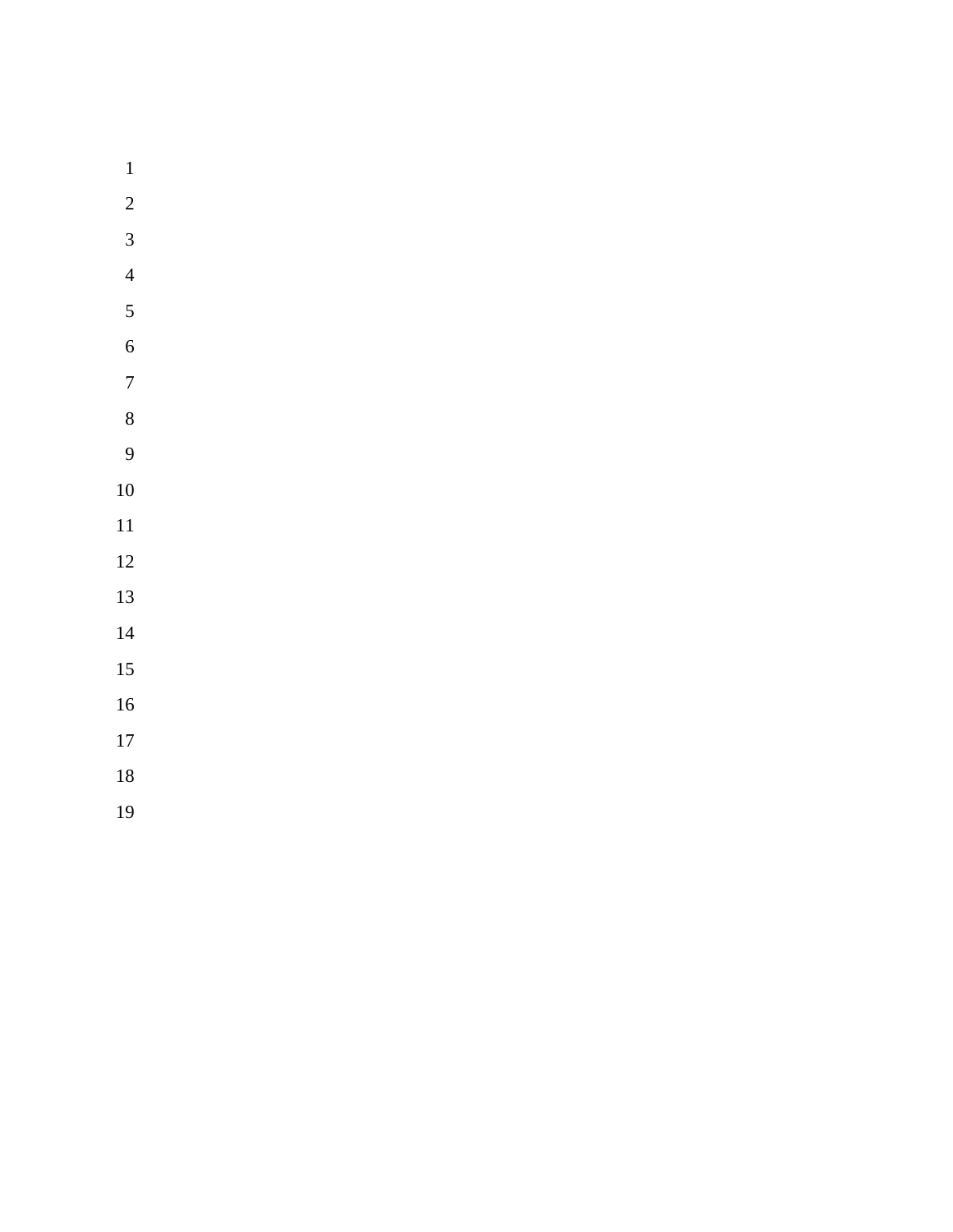attempt over the last several months to converge in a working group environment on an understanding of what the issues seem to be and whether or not we agree with the NIOSH evaluation. I might add there was no evaluation during this process. What we were looking at were the documents, the records and the analyses as they were emerging. This was a real-time review. A

1

2

3

4

5

6

7

8

9

10 11 12 13 14 15 16 17 18 19 20 21 22 23 24 25 lot of the guidelines, a lot of the Technical Information Bulletins, were being generated and finalized during the same time frame that this exchange was going on. So a lot of the issues that we had initially were issues that were responded to by these documents as they were generated by NIOSH, and so it gives you some sense of the process and why we had so many interchanges. As these documents were provided us, we would then have comments and then we would have the interchanges and provide guidance back to the workgroup. The workgroup I think was a very effective mechanism, and I think it moved and propelled the process forward. I'm going to go right into our key issues, and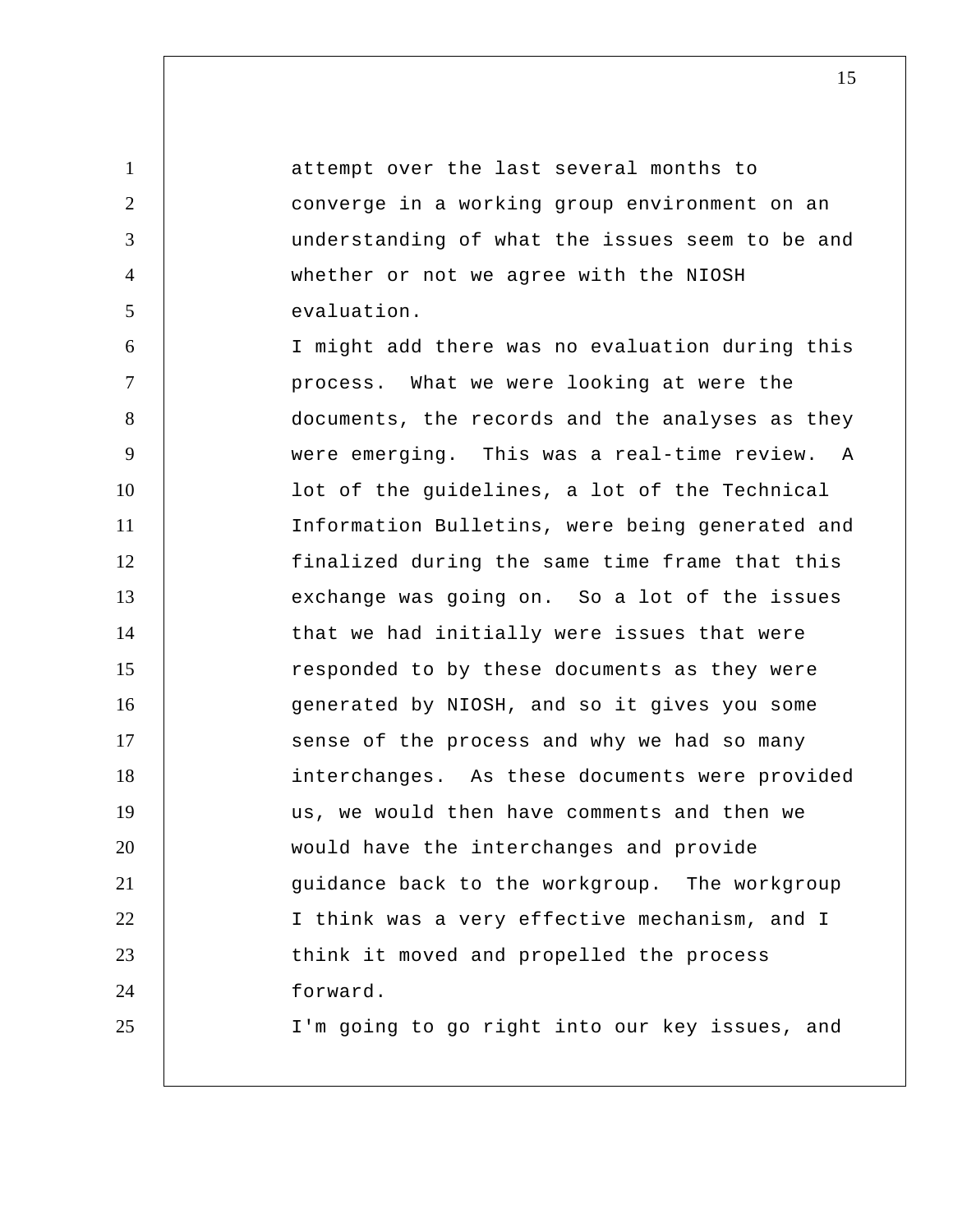1 2 3 4 5 6 7 8 9 10 11 12 13 14 15 16 17 18 19 20 21 22 23 24 25 you'll hear more about these issues from NIOSH and from the working group. But from our standpoint, we had four principal issues. The first issue -- the first issue had to do with the sensitivity of bioassay methods to detect highly insoluble super S -- or I think someone was calling it super Y, it's also the highfired issue, so it goes by many names. But it's the question of whether or not you can detect the highly insoluble form of plutonium, and certainly at Rocky Flats that was -- that's an issue, the petitioners have cited the issue. And we're looking beyond the question of detecting lung burdens in the lung, but also looking at the relevancy of detectability in the respiratory and GI and systemic organs. We had two independent reviews of this. Now I heard Bob Bistline's name mentioned by some of the petitioners. Bob Bistline is on our team. He certainly is a site expert, as well as a subject matter expert on the subject of high fired plutonium. And certainly we are going to rely on his expertise as a subject expert, but we also have Joyce Lipsztein, who is right here, who I'm going to ask to come up in a few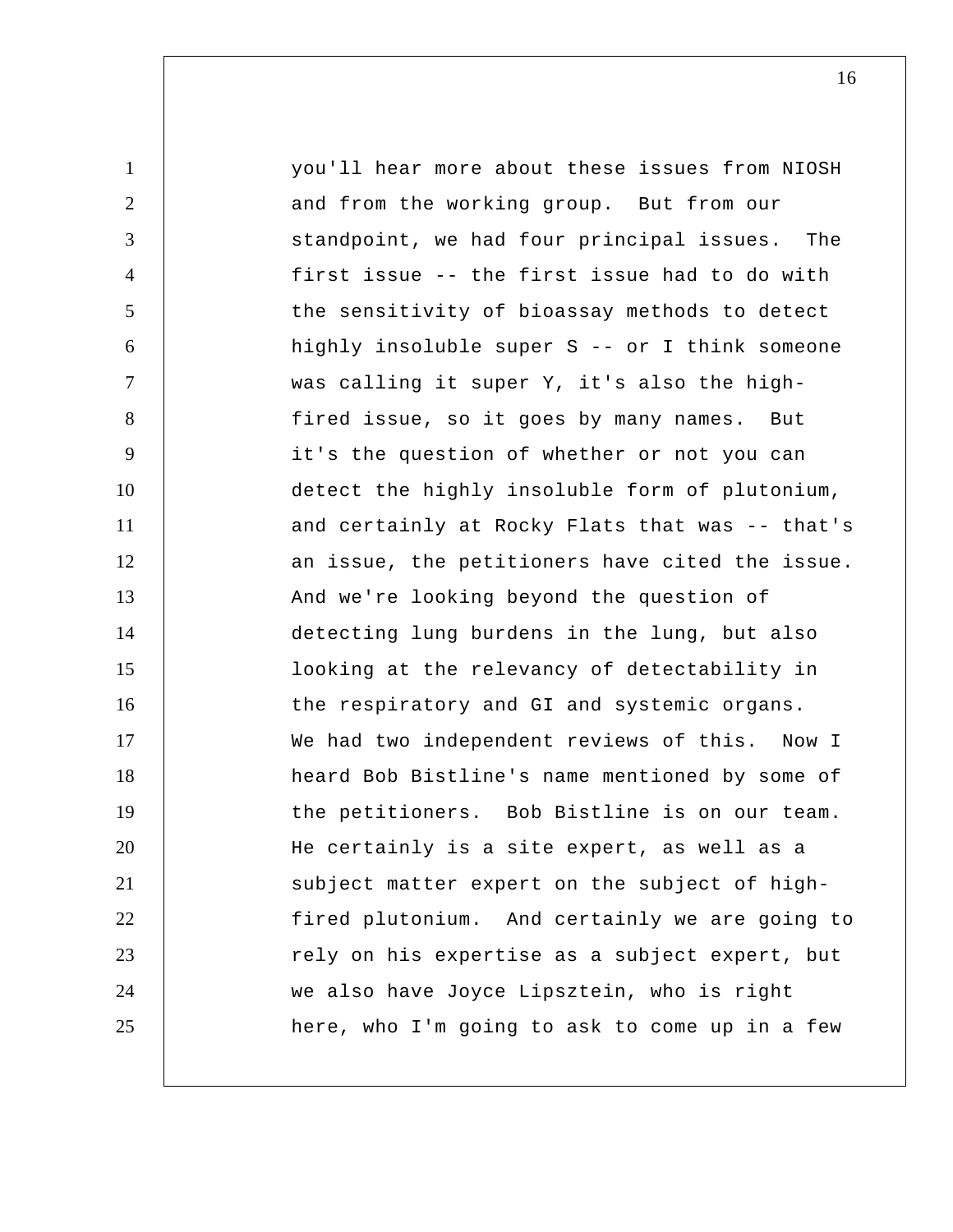1 2 3 4 5 6 7 8 9 10 11 12 13 14 15 16 17 18 19 20 21 22 23 24 25 minutes, who has a wealth of information and knowledge and has been involved heavily with a number of ICRP task groups looking at this subject and other subjects. So I think we benefit from a considerable amount of expertise, both on the NIOSH team as well as on our group, on this particular subject. So I think the petitioners can be assured that for the subject of high-fired plutonium, the super S issue, we're certainly going to have a fairly comprehensive and detailed analysis and hopefully a answer on the questions by the next Board meeting. Now before I go beyond this, I do want to have -- for the benefit of the Board, have Joyce Lipsztein come up and give you a little bit more of a flavor for what I think is a lot of analysis and work that's been going on independently within the SC&A team on this question, and perhaps not giving you a final answer, but giving you the process by which we examined this issue and where we're going to go with it. Joyce.  **DR. LIPSZTEIN:** Good morning, members of the Board. Good morning, members of the public and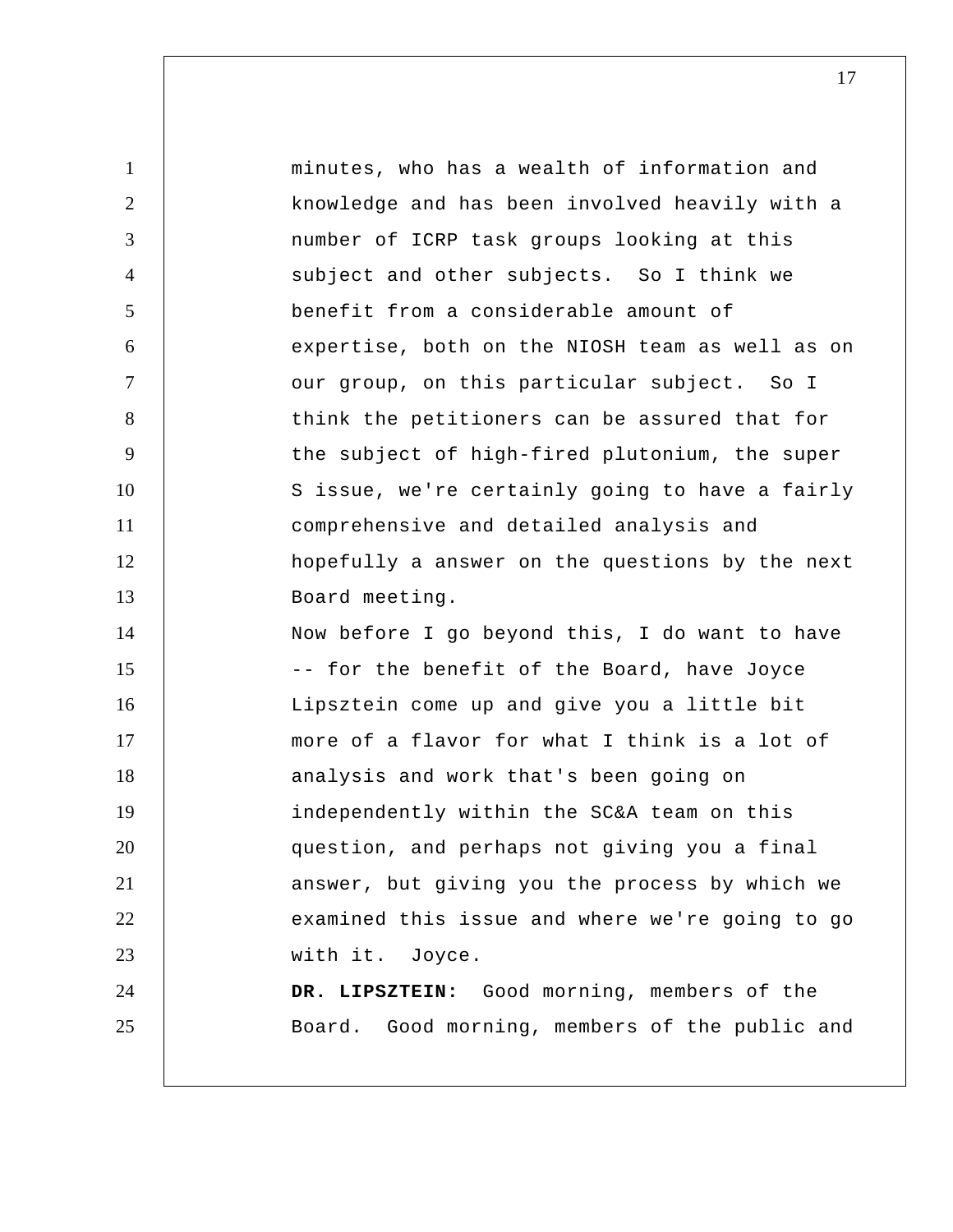| $\mathbf{1}$   | fellow                                           |
|----------------|--------------------------------------------------|
| $\overline{2}$ | We have reviewed the NIOSH proposed method to    |
| 3              | evaluate the lung dose, systemic organ dose, ET  |
| $\overline{4}$ | and GI tract organ doses due to the inhalation   |
| 5              | of high-fired -- so-called high-fired plutonium  |
| 6              | oxides, also called super S because of its long  |
| $\tau$         | retention in the lung.                           |
| 8              | The ICRP has not provided us at present with     |
| 9              | absorption parameters from the lung that should  |
| 10             | be used in case of inhalation of this very       |
| 11             | insoluble plutonium oxides. There will be no     |
| 12             | draft parameters from the ICRP before the end    |
| 13             | of this years (sic), and probably before the     |
| 14             | end of next year, so we recognize that NIOSH     |
| 15             | cannot wait that long.                           |
| 16             | So NIOSH has provided us with two documents,     |
| 17             | OTIB-0049 for lung adjustment factors, and a     |
| 18             | draft "Approach to Dose Reconstruction for       |
| 19             | Super Type S Material" that was dated March      |
| 20             | Those two documents give multiplication<br>2006. |
| 21             | factors that should be used to derive doses      |
| 22             | from the so-called super type, SS or super S     |
| 23             | from calculations done with type S compounds.    |
| 24             | So the dosimetry for the type S compounds is     |
| 25             | well-established, so the NIOSH approach was to   |
|                |                                                  |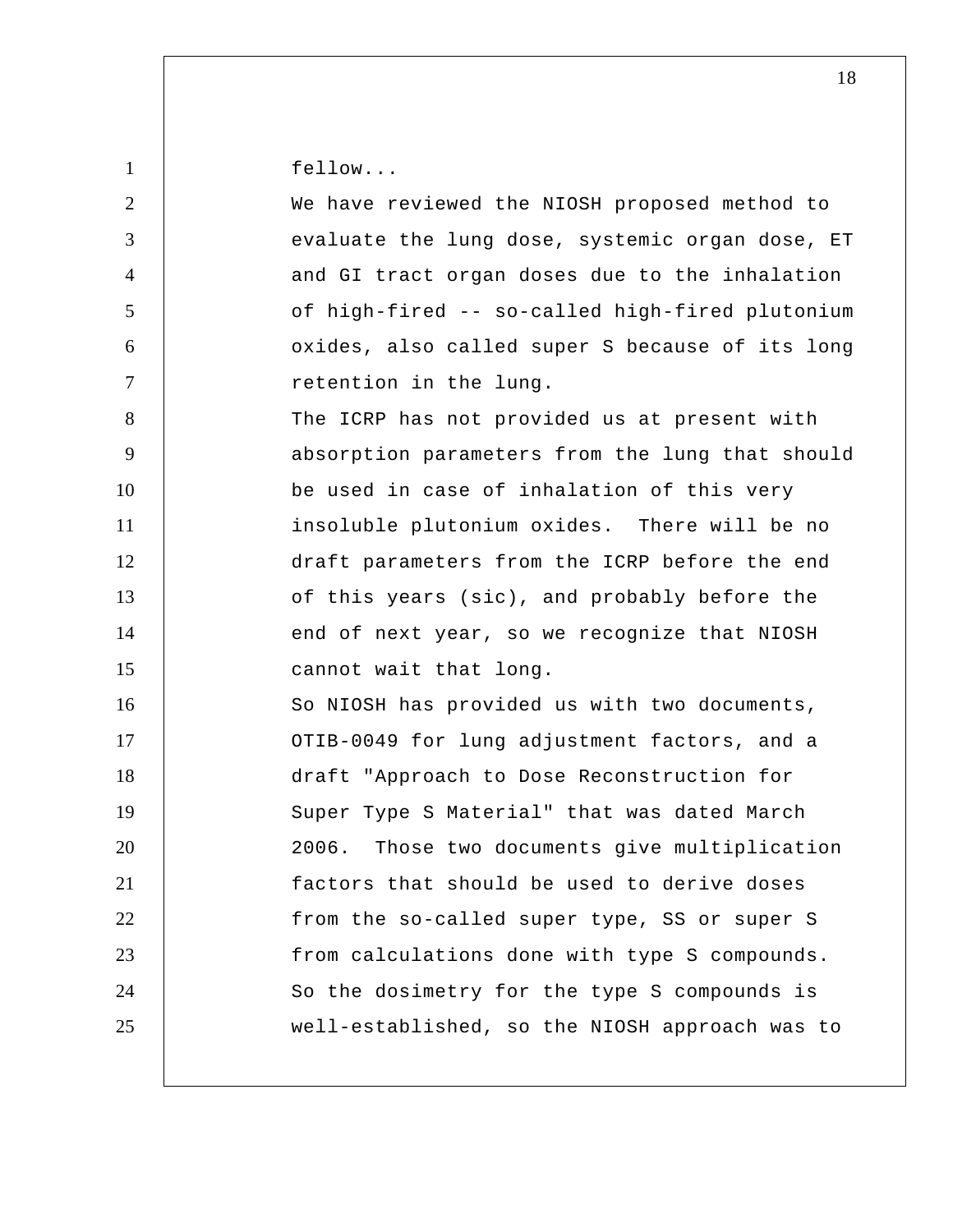give us an adjustment factors that we should multiply the doses that were calculated for a type S.

1

2

3

4 5 6 7 8 9 10 11 12 13 14 15 16 17 18 19 20 21 22 23 24 25 The first document, OTIB-009 (sic) gives the adjustment factors for the lung content for the super type S compounds. What -- the NIOSH approach was to look at several cases that has -- had this high retention in the lung. They took the two cases with the highest retention in the lung and derived an empirical model for them. It's an empirical model -- I'm saying it's an empirical model because the lung parameters were modified to fit mathematically the data. This fitting is not biologically realistic or it's not done in a way that would be accepted, for example, by ICRP. But in favor of the NIOSH approach, the only thing that is important in this case is to be claimant favorable. And in this document the adjustment factors that are used for the lung - they are claimant favorable. They were made with the two highest cases of intake and they are favorable -- claimant favorable for the lung -- adjustment of lung. Then after you adjust the lung content, you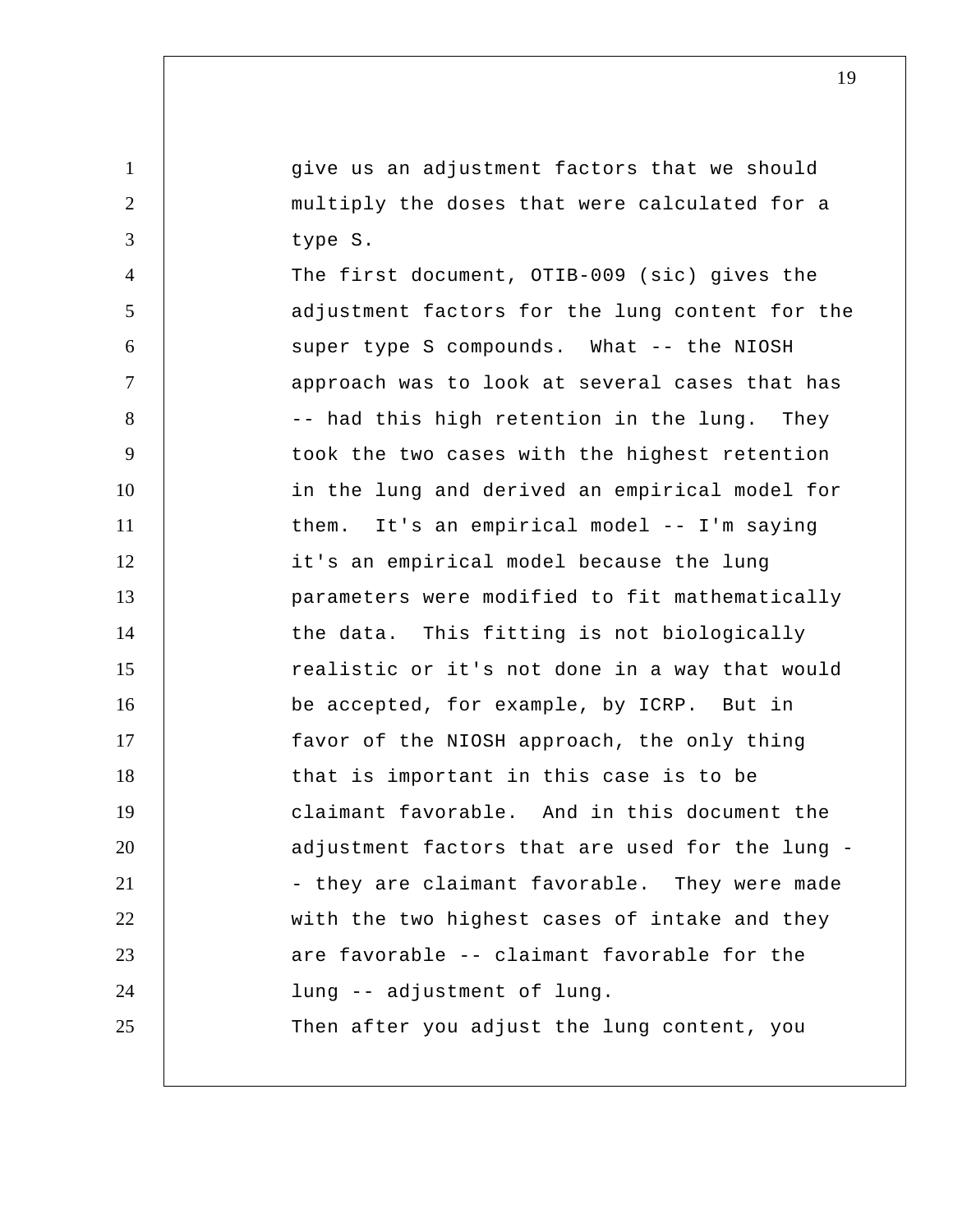1 2 3 4 5 6 7 8 9 10 11 12 13 14 15 16 17 18 19 20 21 22 23 24 25 also have to adjust for the intake if the data comes from bioassay, from urinalysis. And the way they did this was through the other document, the one that was handed out in March 2006, and it's proposed that you should multiply the intake by 4 or 4.7, depending if it is chronic or acute intake, and then adjust for the intake, calculated using super type S. We are still evaluating this approach because you come from an empirical -- empirical lung fitting, and it's okay for the lung because the lung was adjusted like that. But then to go down to the systemic and to the adjustment of intake, I think it will require from us a little bit more work in order to validate that. NIOSH has compared the results they obtained with this multiplication factor for the intake with autopsy cases from Rocky Flats, seven cases of autopsy from Rocky Flats, where they have compared the lung content of these people and the liver content. And they say it's claimant favorable. Okay. So they -- if you do this adjustment, you come out with a number that is higher than the one that were found on those autopsy cases. They did not give us the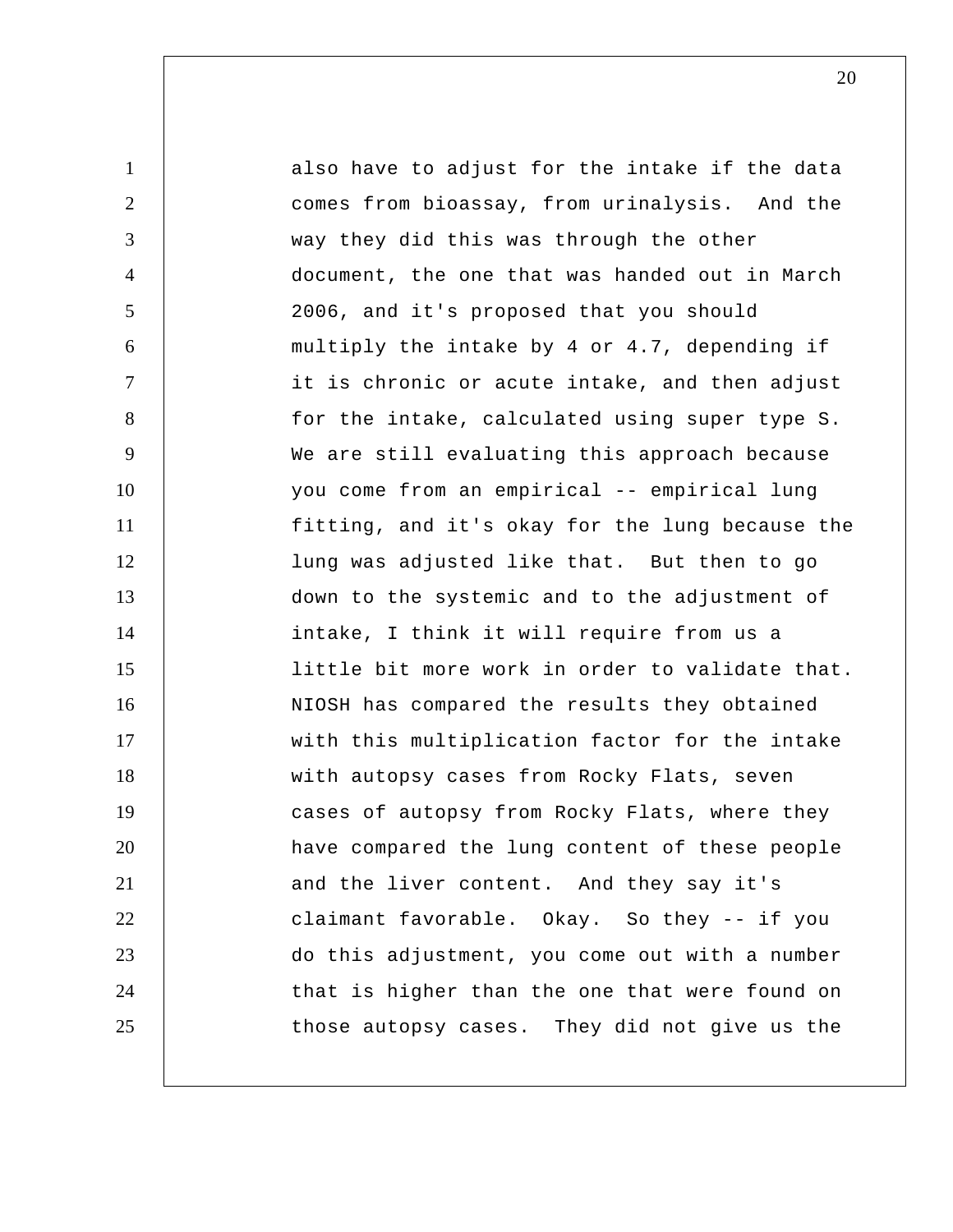1 2 3 4 5 6 7 8 9 10 11 12 13 14 15 16 17 18 19 20 21 22 23 24 25 data for bone also, just liver and lung. But we have looked at the bone data from two cases that were published from the U.S. Transuranium Registry, and it also super-estimates the bone content on those two cases. On the other hand, there were -- there is another model that is proposed in the literature that was done by Keith Eckerman and some coworkers from Russia using Mayak exposed workers also to insoluble plutonium. Eckerman and coworkers, they examined 58 autopsy cases, and 50 were smokers and eight were non-smokers, so Eckerman examined the data model for smokers and no smokers. The approach used by -- by Eckerman was to modify the absorption parameters to -- to the lung by introducing - by using a bounding compartment and  $--$  to  $-$ with an infinite half-time in the lung. The approach used by Eckerman is one that would be, for example, accepted by the ICRP. I'm not saying it is the one that ICRP is going to take, but it's one that is accepted by ICRP. And we have compared Eckerman's prediction in organs from urinary bioassay data taken one year after single acute intake and the approach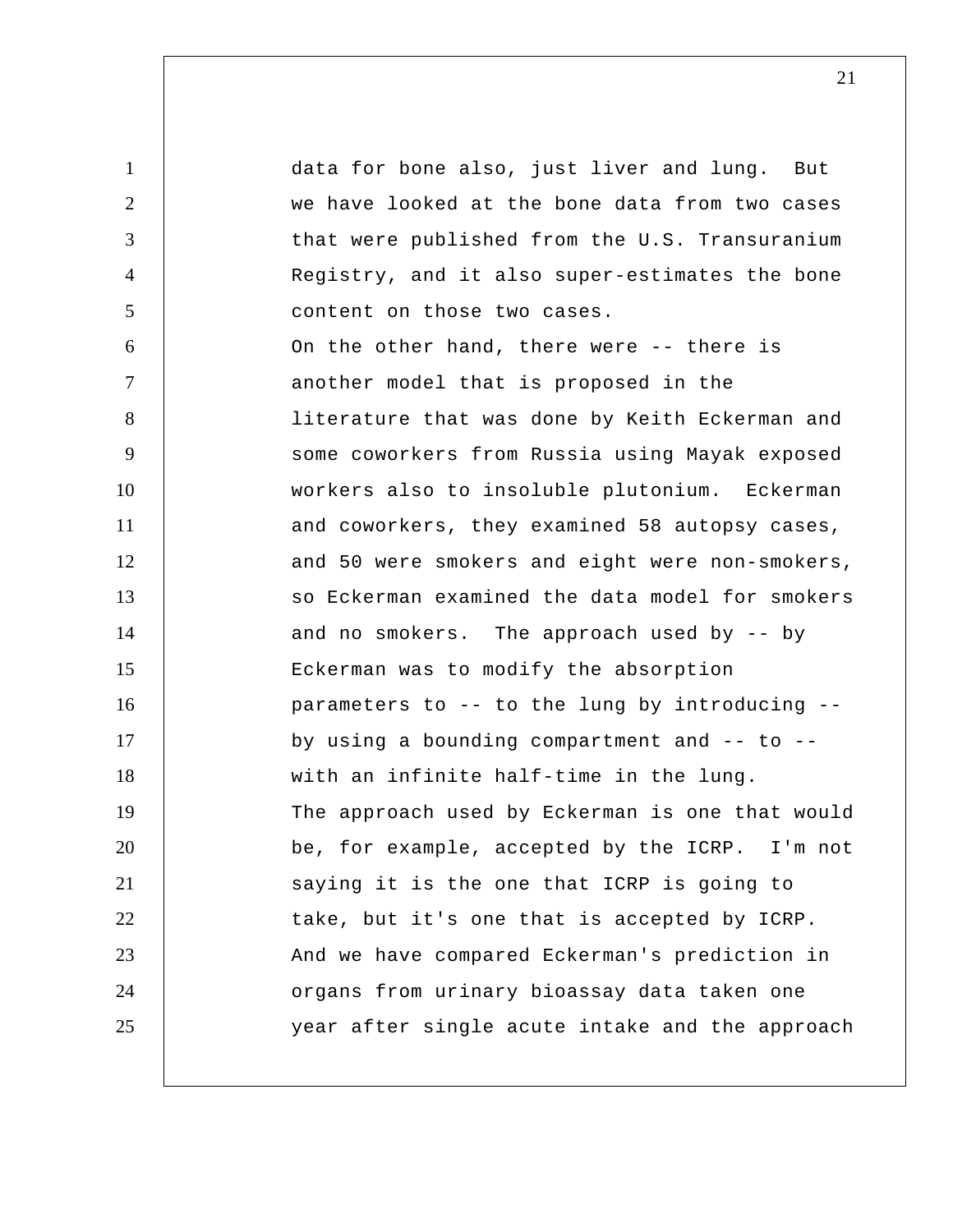| $\mathbf{1}$   | taken by NIOSH, and we have come to the         |
|----------------|-------------------------------------------------|
| 2              | conclusion that NIOSH is more claimant          |
| 3              | favorable than Eckerman's model for systemic    |
| $\overline{4}$ | organs and GI tract and ET, also.               |
| 5              | Also, in Eckerman's paper he also points out to |
| 6              | the problem that he adjusted the lung -- the -- |
| $\tau$         | the model to fit the lung, and then his --      |
| 8              | should not really be used for systemic.         |
| 9              | So -- so now what we have to do is to take --   |
| 10             | to take a further look on this approach to      |
| 11             | calculate systemic organs from this model. But  |
| 12             | we believe that NIOSH is going on the direction |
| 13             | of claimant favorability. Thank you.            |
| 14             | DR. ZIEMER: I wonder if you would remain at     |
| 15             | the mike just for a moment. I want while        |
| 16             | you're there, Joyce, to see if any of the Board |
| 17             | members have any questions on what you've just  |
| 18             | related to us. Well, since I have a question,   |
| 19             | I will start.                                   |
| 20             | Very quickly, did I understand you to say that  |
| 21             | there were two cases in the Transuranic         |
| 22             | Registry that actually involve super S --       |
| 23             | DR. LIPSZTEIN: Yeah.                            |
| 24             | DR. ZIEMER: -- category?                        |
| 25             | DR. LIPSZTEIN: Yeah, that were published in     |
|                |                                                 |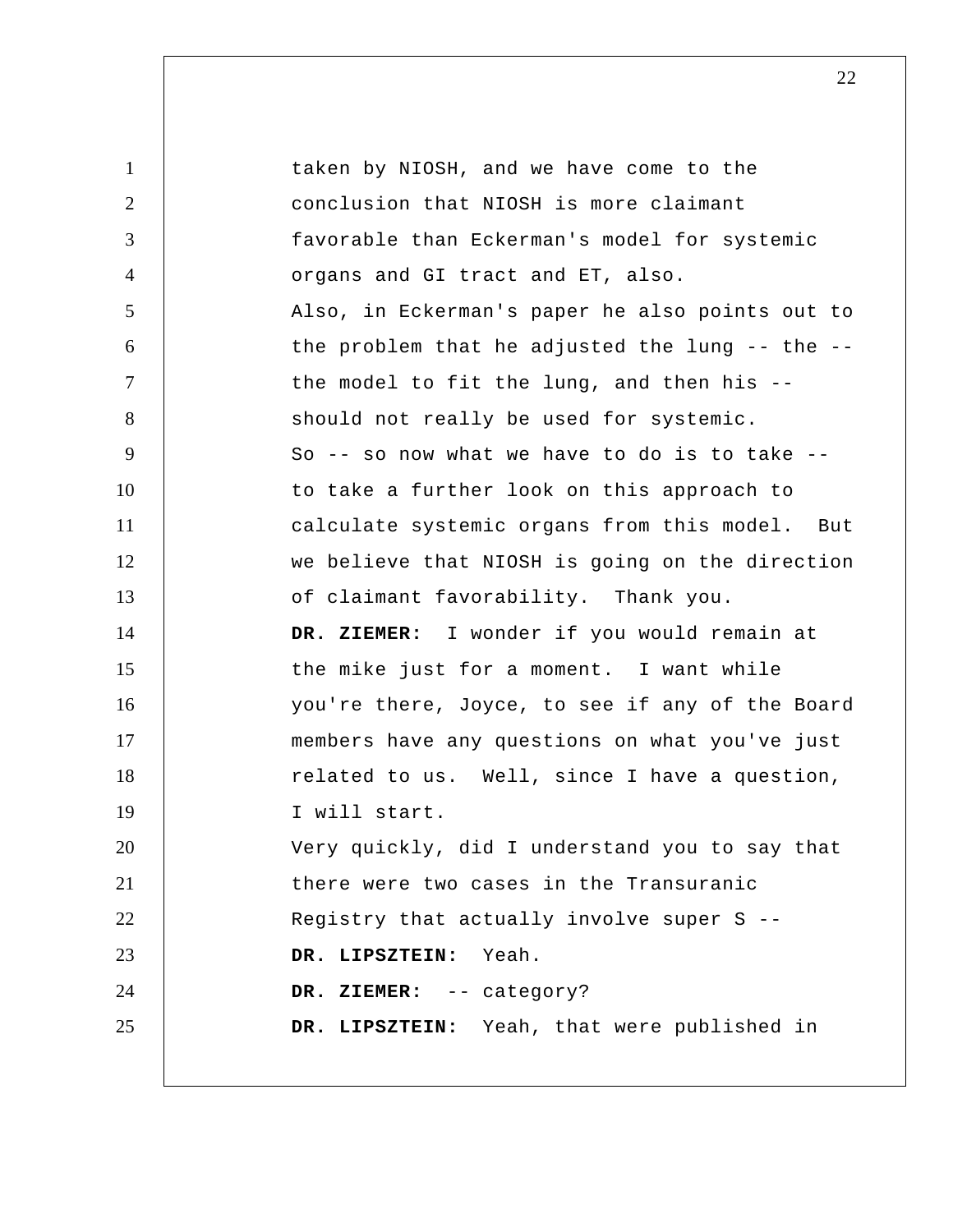1 2 3 4 5 6 7 8 9 10 11 12 13 14 15 16 17 18 19 20 21 22 23 24 25  $2004 - -$  **DR. ZIEMER:** Okay, so there -- **DR. LIPSZTEIN:** -- on the record, yes.  **DR. ZIEMER:** Okay. And then I was trying to understand what you said about the Eckerman model and a -- a compartment that had an infinite half-time -- basically you're saying there -- a compartment with no biological clearance, I believe. Is that -- **DR. LIPSZTEIN:** Yes, right. What -- the ICRP approach on the lung model, even from ICRP-66, has this bound compartment. It was never used. It's always -- like -- this is -- are all not, you know, mathematical compartments --  **DR. ZIEMER:** Yes.  **DR. LIPSZTEIN:** -- so the lu-- it's like as if there were small lungs in all those compartments, so there is a fast retention time and there is a long retention time compartment, so those two compartments were used until now. But the bounding compartment was always there, it just was never used. I know for sure that the ICRP is going now to start using for several nuclides this bound compartment to explain a longer retention of some nuclides in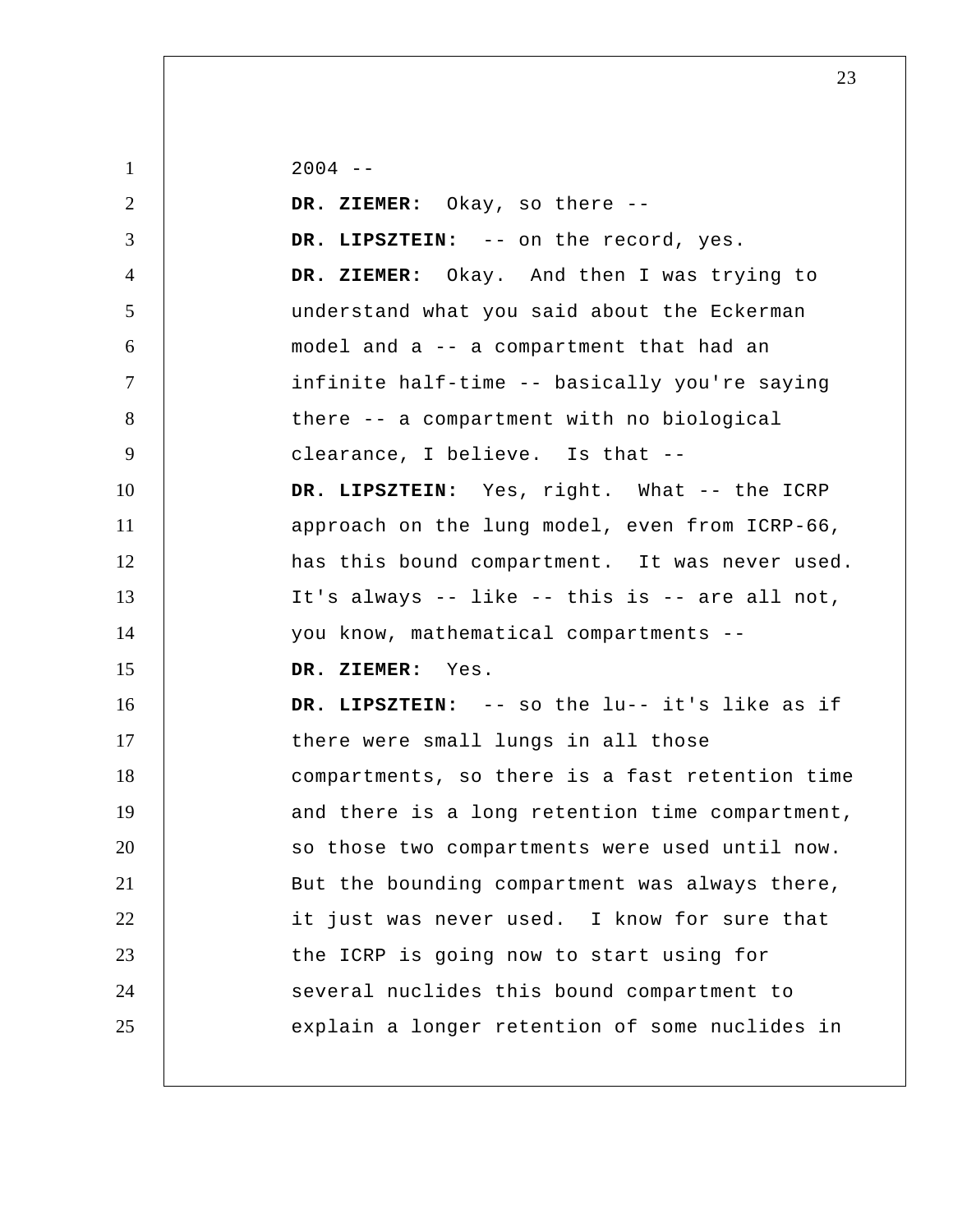1 2 3 4 5 6 7 8 9 10 11 12 13 14 15 16 17 18 19 20 21 22 23 24 25 the lung. It has not yet come with the parameters for this lung bound -- bound compartment, and Eckerman has proposed a model for these parameters, some numbers for those parameters, based on the Mayak autopsy data.  **DR. ZIEMER:** So in principle, the third compartment was there -- and I understand these are model -- these aren't physical entities, they are mathematical compartments, but in - in the other cases you could always describe the clearance with the first two compartments, the long and -- **DR. LIPSZTEIN:** Exactly.  **DR. ZIEMER:** -- and the shorter half-time.  **DR. LIPSZTEIN:** Exactly, because when the lung model was derived there was not so many data on all the nuclides. Now the ICRP approach is going to be that for many compounds they are going to have specific parameters different from just type S and -- and S, so each compound will have a speci-- for each compound that we have enough information to derive those data --  **DR. ZIEMER:** And then -- **DR. LIPSZTEIN:** -- and the plutonium oxide is one of the --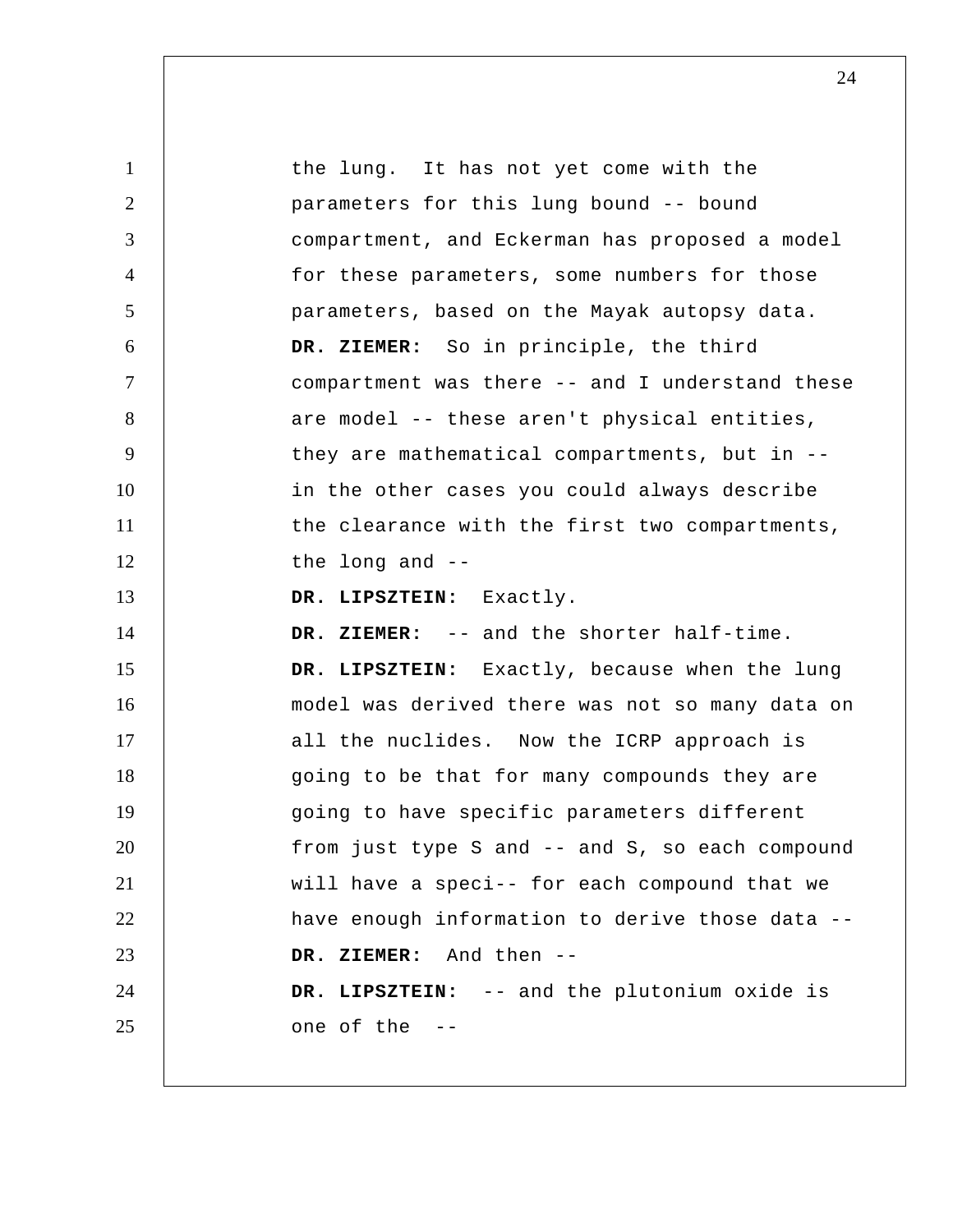1 2 3 4 5 6 7 8 9 10 11 12 13 14 15 16 17 18 19 20 21 22 23 24 25  **DR. ZIEMER:** And then one final question, and just asking for a sort of ball park answer, in terms of what we know in a preliminary way on the super S, and maybe based on the Transuranic Registry material, is it -- do we have some feeling for what percent of an intake of super S would remain in that longest-term compartment during our lifetime? Is that a major portion of the --  **DR. LIPSZTEIN:** No, it's a small portion, but it may -- because of the infinite half-time, then it remains for a long time. That's --  **DR. ZIEMER:** And delivers lung dose.  **DR. LIPSZTEIN:** And -- **DR. ZIEMER:** A small percentage, okay.  **DR. LIPSZTEIN:** Is a small percentage, yes, but it remains for a long time so it makes a --  **DR. ZIEMER:** Right.  **DR. LIPSZTEIN:** -- a difference, and I have also compared the NIOSH approach with some draft things from ICRP, and NIOSH is always claimant favorable, so -- **DR. ZIEMER:** Okay, and that was sort of my final question, are there some drafts that you know about -- 'cause I know you work with the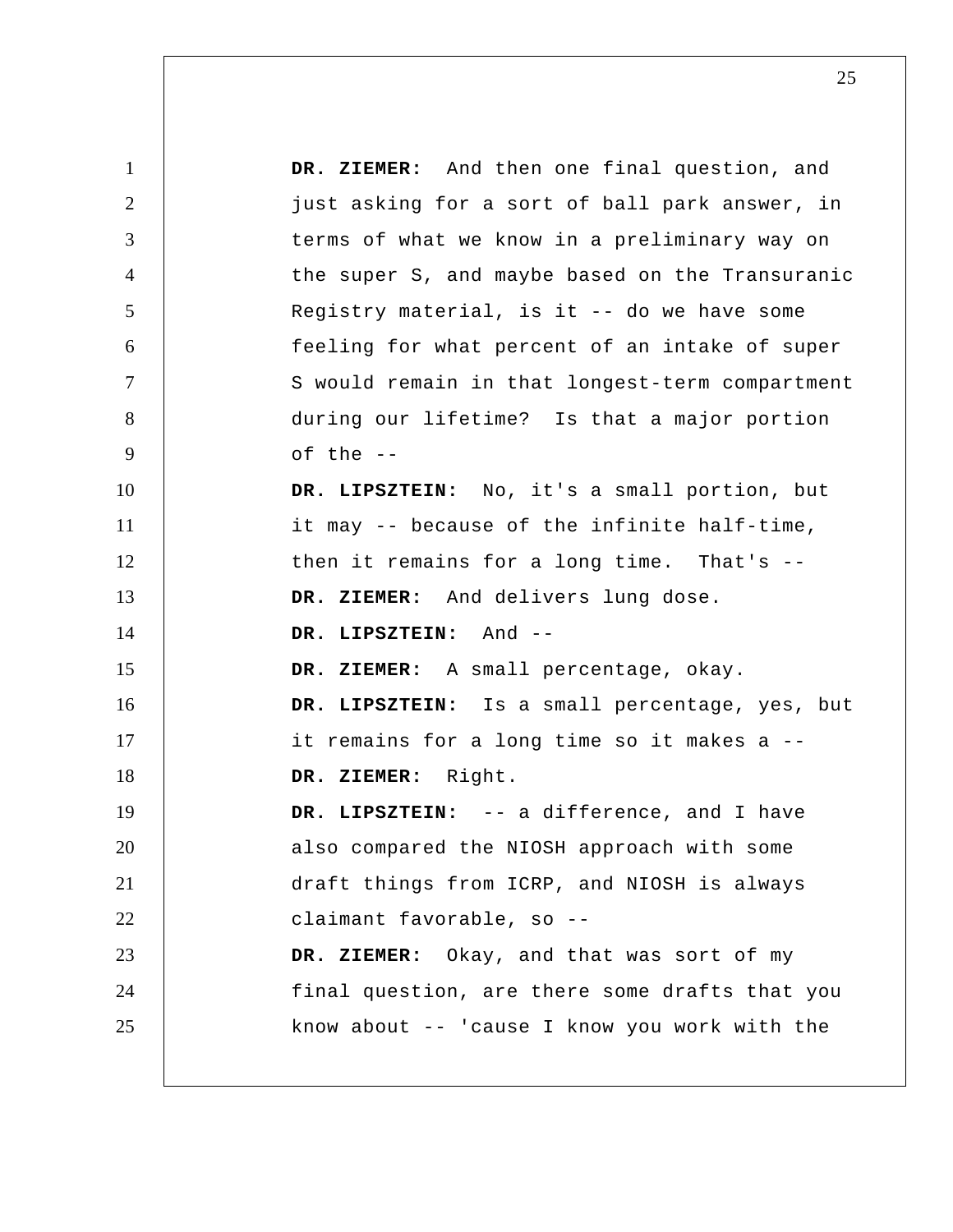1 2 3 4 5 6 7 8 9 10 11 12 13 14 15 16 17 18 19 20 21 22 23 24 25 ICRP so even though they haven't published, you sort of know where they're going on this. Okay. Thank you. I guess Dr. Roessler has a question. **DR. ROESSLER:** I think you answered one of them. I just wanted to verify what you said, Joyce, about the -- your evaluation, knowing what's happening with the ICRP models, that the NIOSH models are claimant friendly -- or favorable. But I have one specific question. Just to repeat, when you talked about the Transuranic Registry, what I understood you to say is that the one thing you got answered was the dose to bone from that. And from those results, again, you have concluded that the NIOSH approach is claimant favorable. Is -- is that what you said?  **DR. LIPSZTEIN:** The content in bone. There are two cases that were published from Rocky Flats. One of them, even if you used type S, you are okay with bone and --**DR. ROESSLER:** Okay.  **DR. LIPSZTEIN:** -- the other case, if you used the multiplication by 4 for the intake, then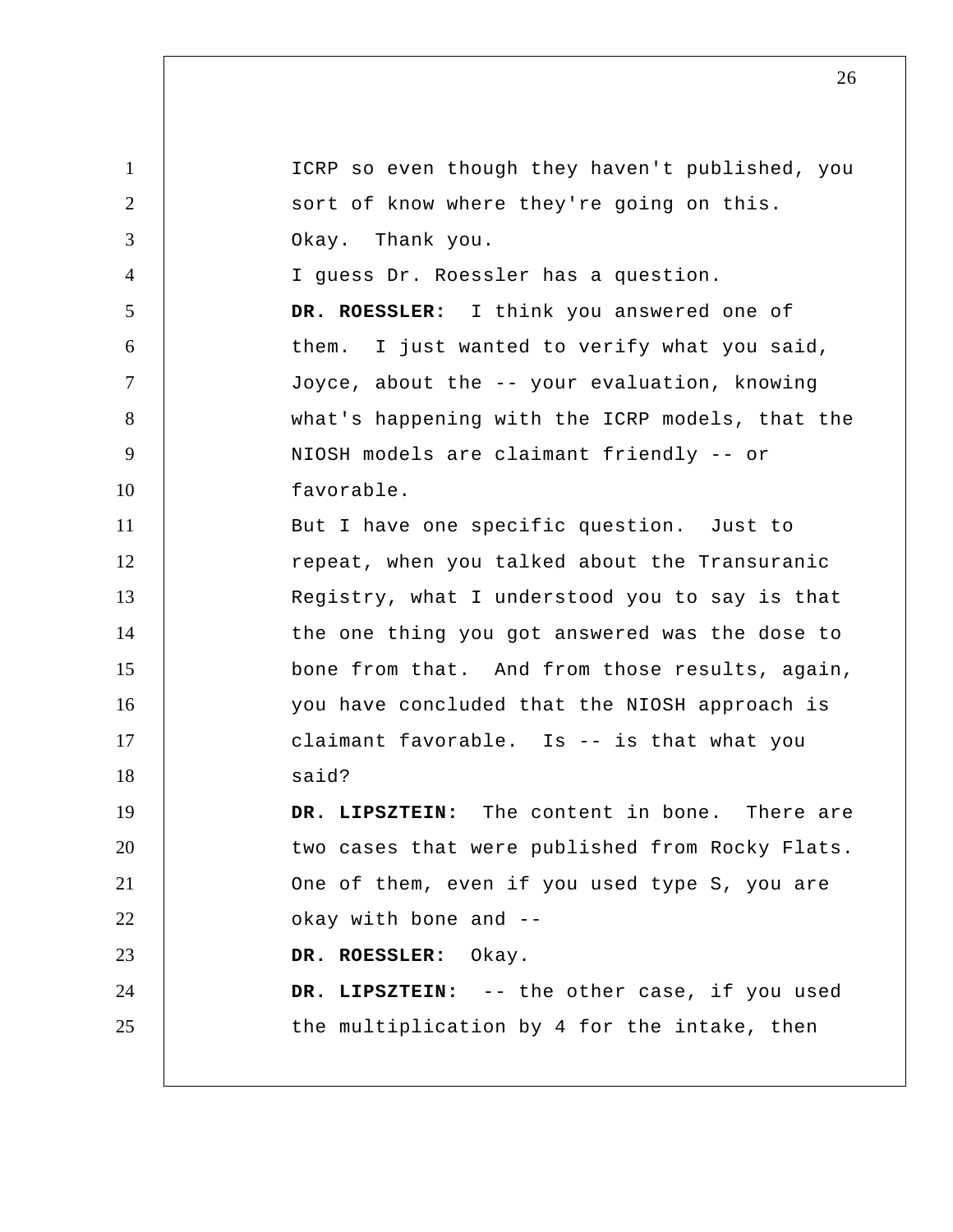1 2 3 4 5 6 7 8 9 10 11 12 13 14 15 16 17 18 19 20 21 22 23 24 25 you are -- you are super-estimating what was found in -- in bone. **DR. ROESSLER:** So there actually were two cases from Rocky Flats.  **DR. LIPSZTEIN:** Yes, but --**DR. ROESSLER:** Okay.  **DR. LIPSZTEIN:** -- NIOSH -- in their document they examined seven cases from Rocky Flat. I don't have the data for those cases, and they claim that they were all super-estimating, the liver content and the lung content. **DR. ROESSLER:** Okay, thank you.  **MR. GRIFFON:** We have the data for those cases. Right? We have the data for those cases. Jim -- Jim -- he's going to... **DR. NETON:** Yeah, this is Jim Neton. Yeah, those -- those data are on the O drive.  **MR. GRIFFON:** Right. **DR. NETON:** They might be difficult to find, but they are there.  **DR. ZIEMER:** Okay. Thank you very much for that clarification. Okay. Thank you very much for that presentation. Now we return to Joe Fitzgerald.  **MR. FITZGERALD:** Okay, we have -- the next two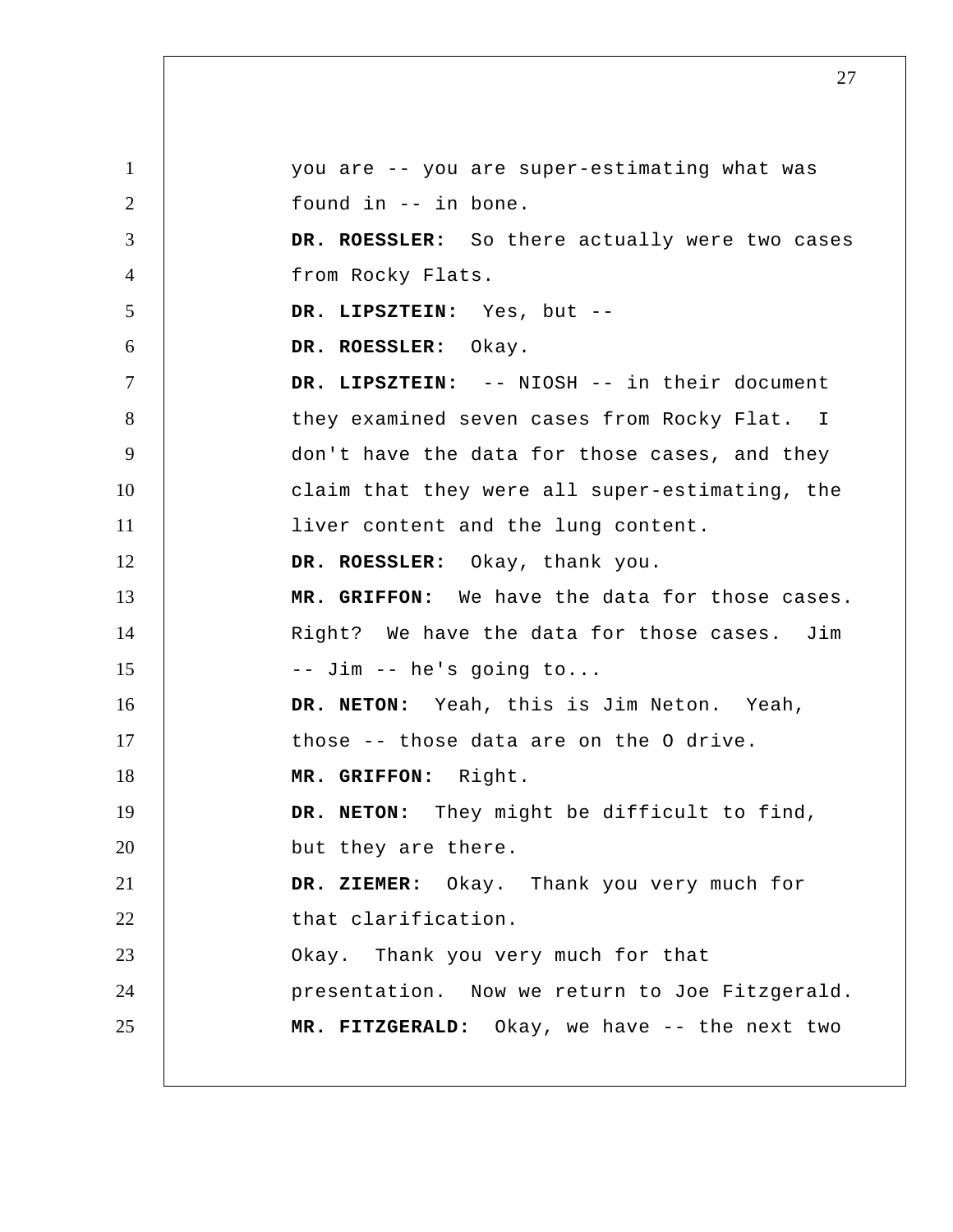1 2 3 4 5 6 7 8 9 10 11 12 13 14 15 16 17 18 19 20 21 22 23 24 25 issues, one dealing with the measurement of americium-241 and how it relates to the ability to measure plutonium, and the next one on neutron measurements, are two that we've spent a great deal of time on and I think have achieved a lot of convergence. There's been a lot of give and take on it. These are issues that came from the original site profile that we've carried forward into the SEC discussions. And on the americium-241 it's just a question of whether DOE, and then secondarily NIOSH in its assessment, had a handle on what the americium assay would be in the plutonium handled at Rocky. And the implication there is the ability to measure plutonium because the americium, in terms of its gamma radiation, is what you actually peg to in terms of your in vivo counting. And I think -- this was a question of our seeing additional documentation than that which was provided as part of the original site profile that NIOSH produced. And what I just detailed there, for your information -- again, we can go into more detail, but -- additional documentation was given to us that -- that kind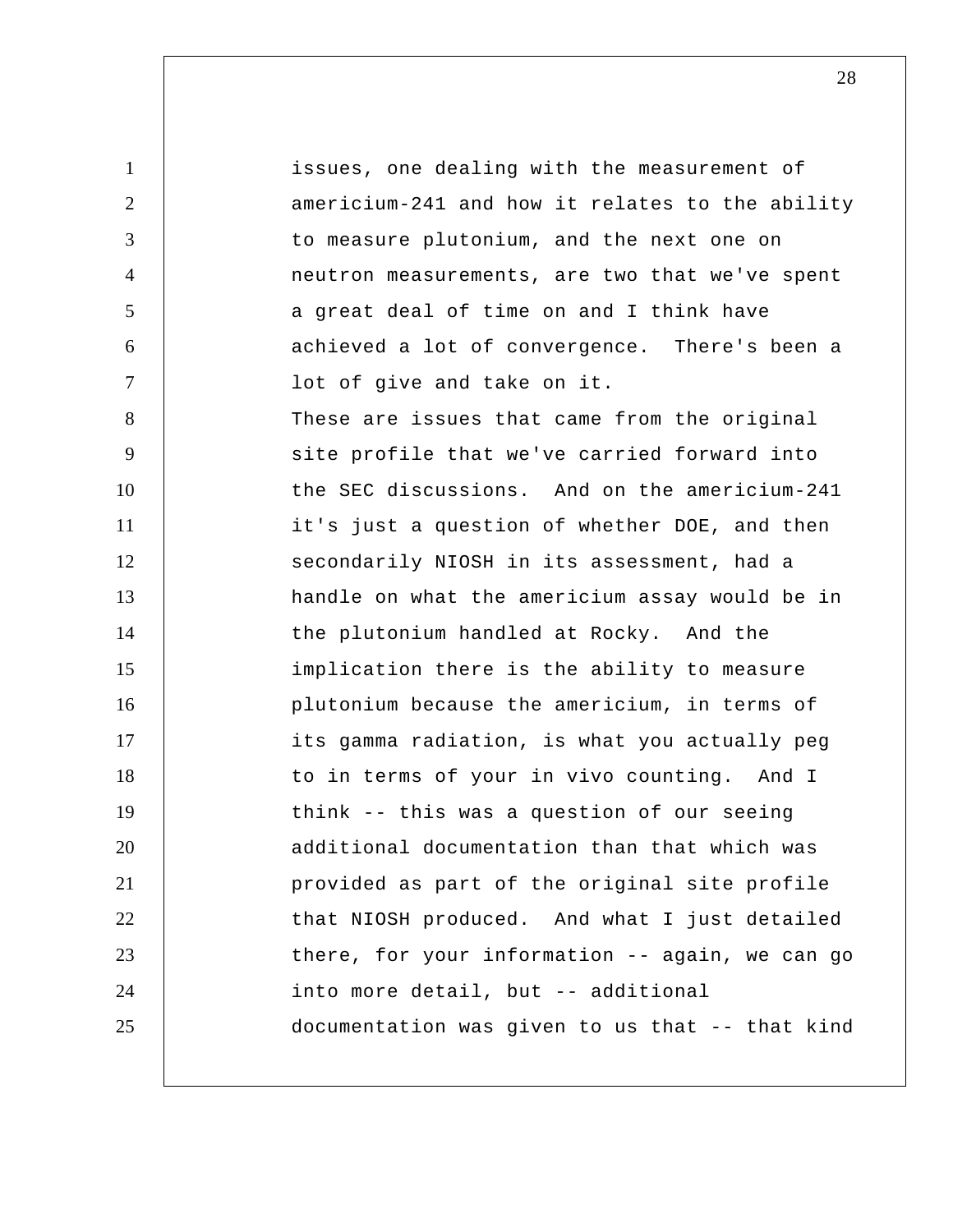1 2 3 4 5 6 7 8 9 10 11 12 13 14 15 16 17 18 19 20 21 22 23 24 25 of detailed the specifications which the Department of Energy used at the site; certainly indicated that there was blending going on to maintain the americium concentrations at a certain specification - that was important for the weapons program - and that there was a -- certainly a minimum content of americium at 100 parts per million, which in fact is the value that the TBD uses. So I think this was a useful process by which we were able to get additional information to confirm a concern that we originally had in our initial evaluation last year. So this is where I think the working group certainly served a good purpose, but I just wanted to report that since that was a key issue that came out of the site profile that we felt could have SEC implications. But I think we've gone a long ways -- we're not finished yet because we certainly have some questions about how one measures americium -- pure americium, particularly in the sludges and the process streams that existed at Rocky. So there's still one lingering issue, which I think we're pretty hopeful we'll get additional information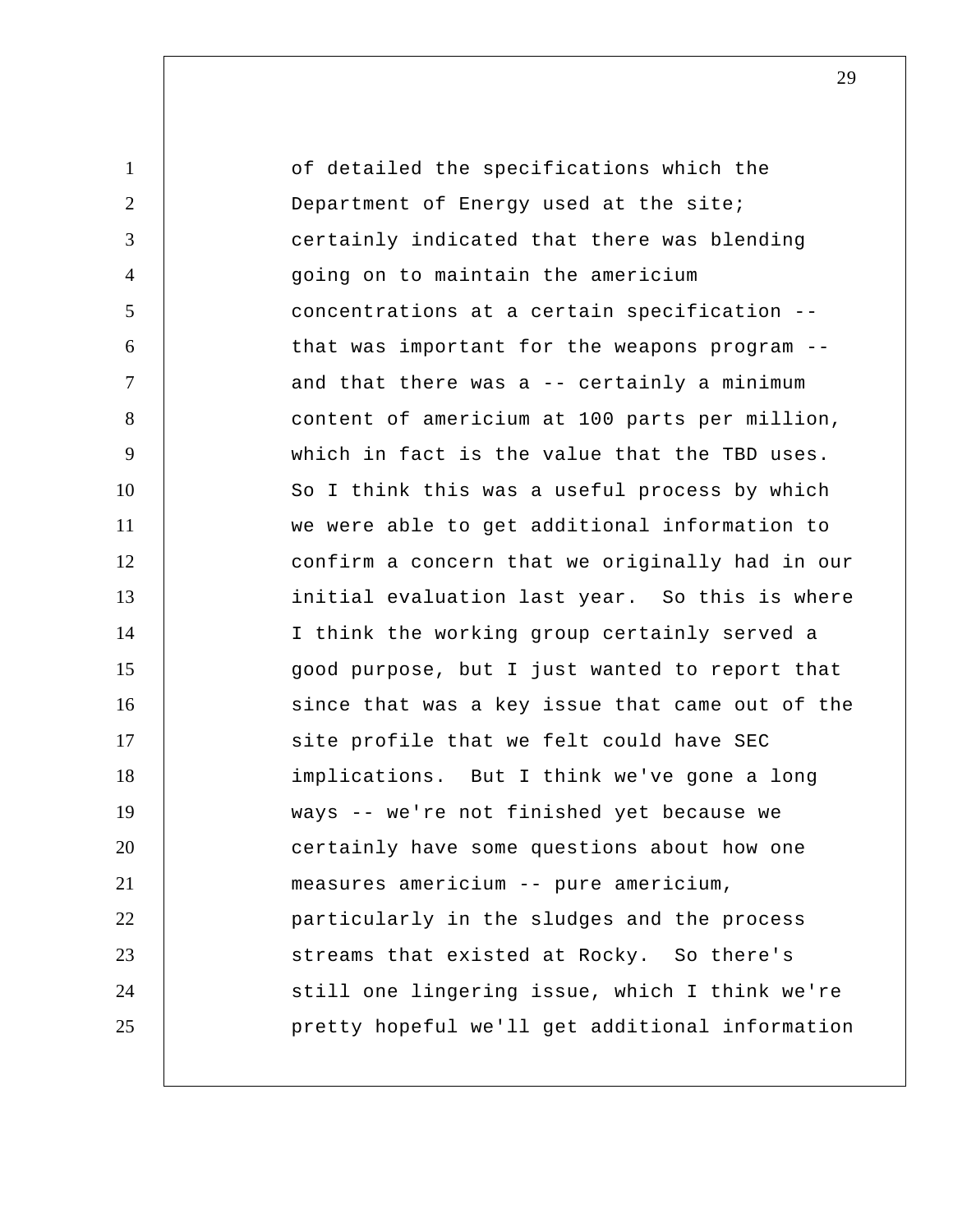from NIOSH on.

| $\overline{2}$ | The -- this next one here, this was a issue     |
|----------------|-------------------------------------------------|
| 3              | that had so many facets, I think we spent a lot |
| $\overline{4}$ | of time just sort of getting the taxonomy right |
| 5              | in terms of the different elements and          |
| 6              | different documentations that were being        |
| $\tau$         | produced. This was in fact a real-time or       |
| 8              | just-in-time type evaluation where NIOSH was    |
| 9              | completing some very critical guideline         |
| 10             | documents. OTIB-50 is essentially how they      |
| 11             | would apply the NDRP data and interpret neutron |
| 12             | dose estimates for Rocky. The NDRP database of  |
| 13             | course is the database which was made available |
| 14             | for the first time and finalized sometime       |
| 15             | middle of last year, and OTIB-58, which is up   |
| 16             | there, is the -- in fact a NIOSH model for how  |
| 17             | coworker doses are going to be handled for      |
| 18             | external dosimetry. And again, that was the     |
| 19             | last piece or the last foundation block that we |
| 20             | received, and we got that last week. So as      |
| 21             | these pieces, these guidelines, have come       |
| 22             | forward, we have reviewed them, have had I      |
| 23             | think very fruitful evaluations with the NIOSH  |
| 24             | team, and have come to a point where we do have |
| 25             | some remaining issues, but certainly not as     |
|                |                                                 |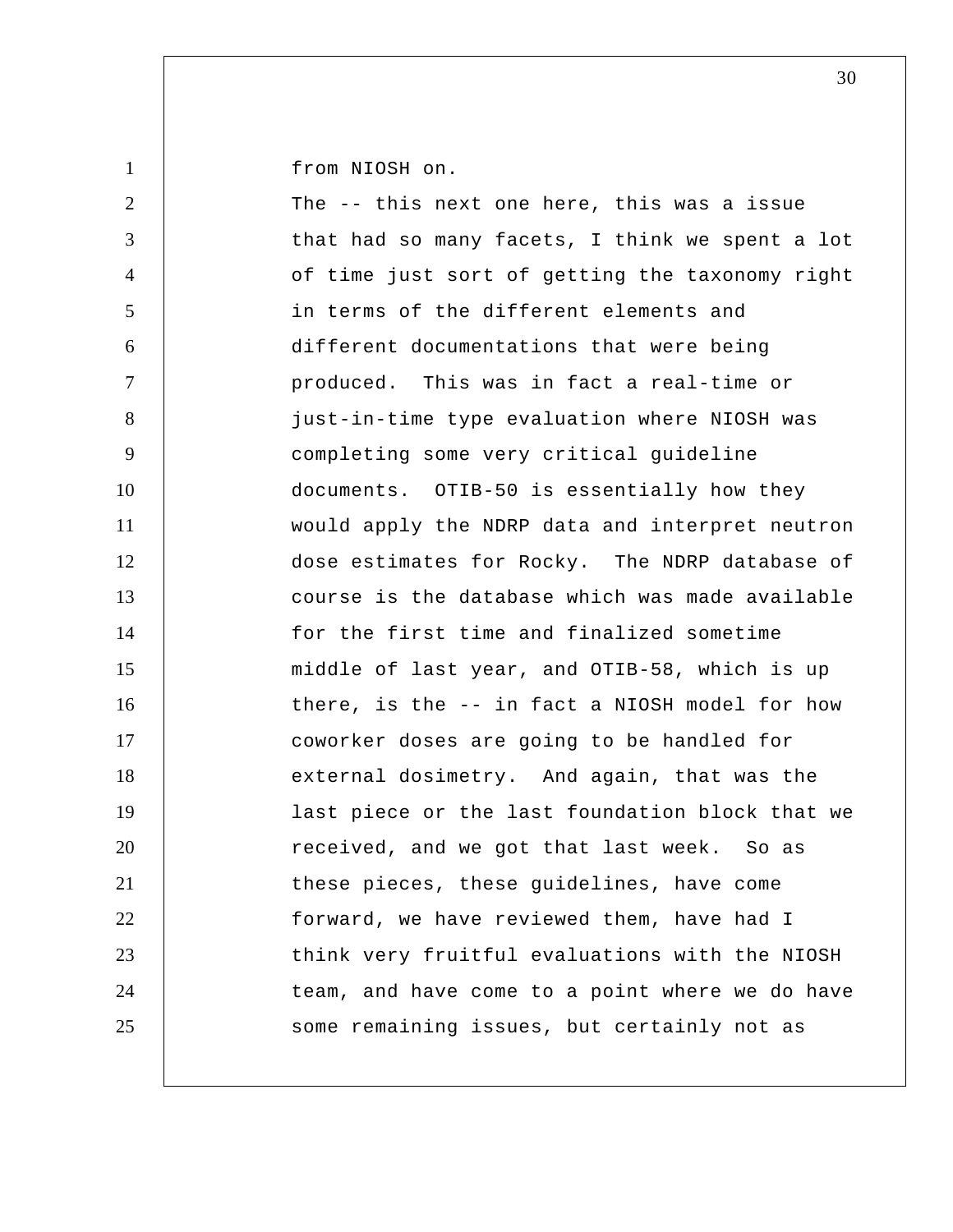1 2 3 4 5 6 7 8 9 10 11 12 13 14 15 16 17 18 19 20 21 22 23 24 25 many as we had before. And what -- our major thrust, as indicated in the last bullet, is - we're doing two things, really. One is to now step back, now that we have all the essential I think implementation guidelines -- the OTIB-50, the NDRP database and now the coworker model - and trying to figure out more holistically does that work on the neutron dosimetry side, and external dosimetry side, and make sure that -- I guess from our own standpoint to be able to inform the Board that, you know, nothing tends to fall in the cracks; there's no issue relative to the whole picture, because we have looked at this in pieces, and certainly the coworker model is one of particular concern because it deals with I guess an issue we heard last night, which is how do you deal with unmonitored workers working in environments where you do have neutron fields, which you would have had in Building 771 and some of these other facilities. So I think this is an important question and we're certainly going to have a detailed section in the review that we're going to produce in the next few weeks for the Board.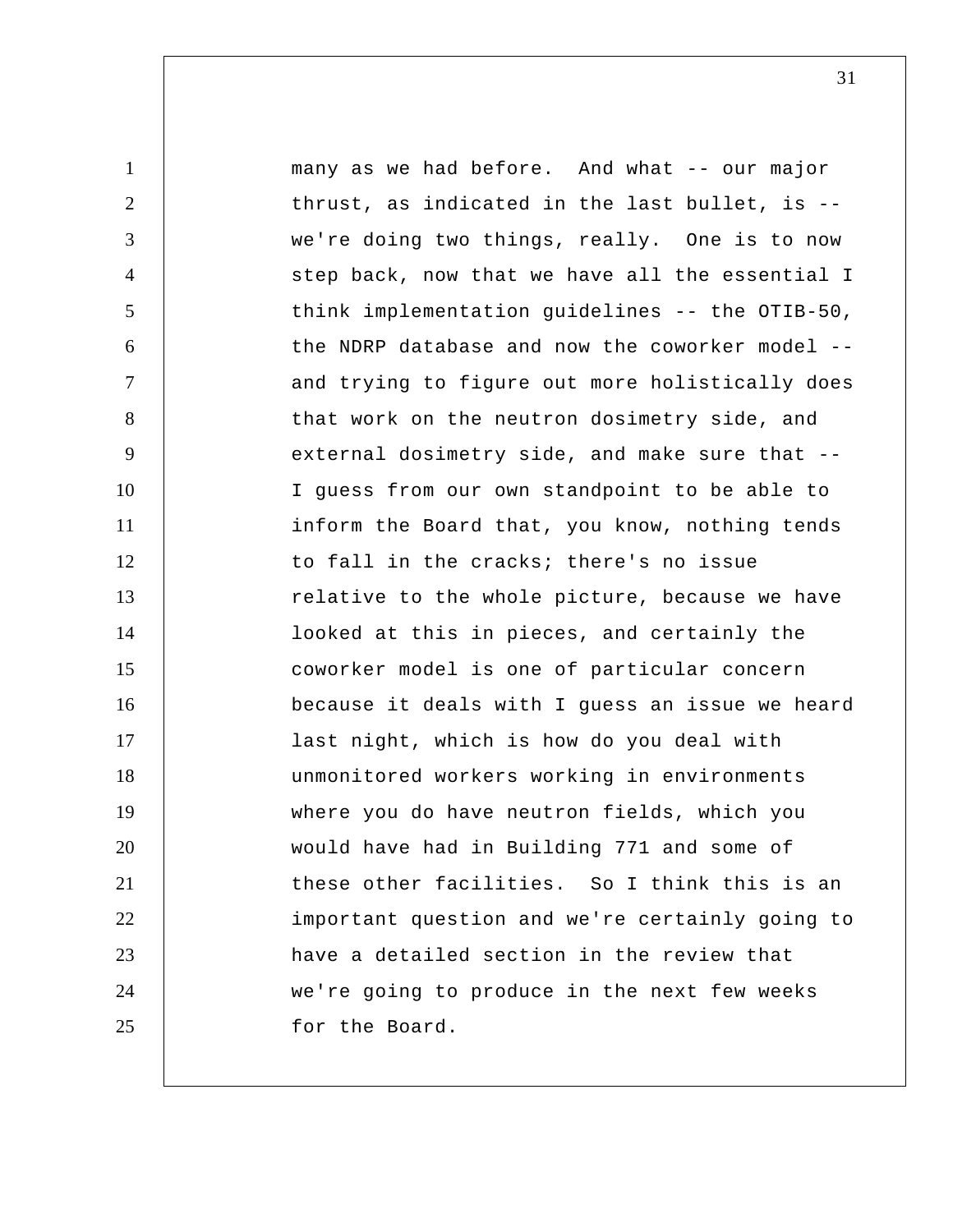1 2 3 4 5 6 7 8 9 10 11 12 13 14 15 16 17 18 19 20 21 22 23 24 25 That's where we are right now on that particular question, but there's been I think a lot of progress in going through these different implementation guides and coming to a appreciation of the overall approach that NIOSH has taken on that issue. I want to get to data reliability, and certainly that was a fairly strong subject from last night's public hearing. We share that concern. I mean I think in our original site profile review that we issued over the winter we did indicate in a section that we were concerned about the questions of -- of zero entries, of allegations of false entries, this -- this -- this terminology of no data available. And we certainly took those issues very seriously and we brought those forward into the SEC review. I think our initial impression was we had certain issues that, independent of the petitioners, we felt, based on our review, spoke to these questions of - of data reliability. And certainly the petitioners have advanced, in their petition, similar but maybe somewhat separate questions. The Chairman asked us to go ahead and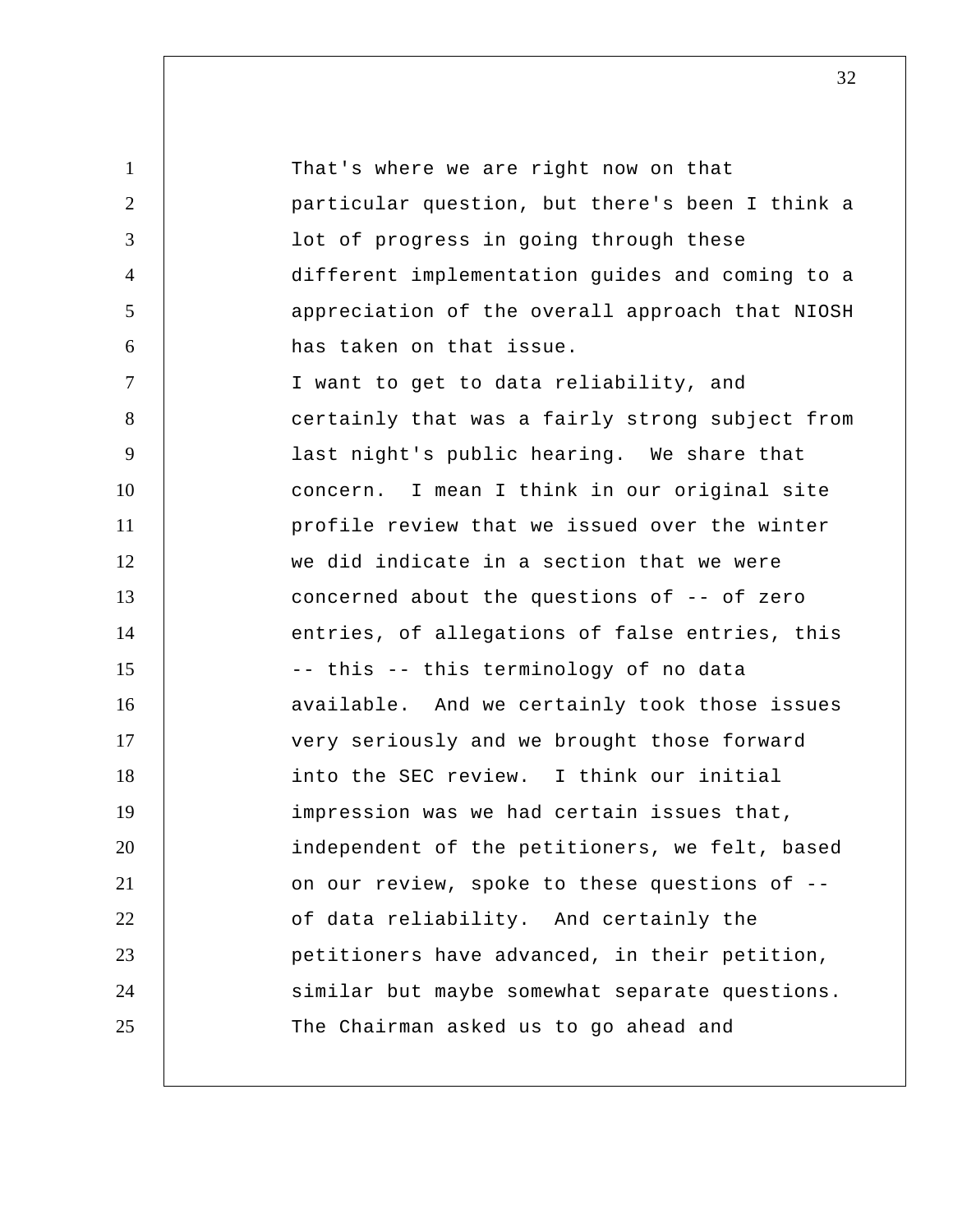1 2 3 4 5 6 7 8 9 10 11 12 13 14 15 16 17 18 19 20 21 22 23 24 25 consolidate the issues that came out of our site -- our site profile review with some of the issues that figured in the petition that was submitted, and that's where we came up with I think our starting point of 17 issues that deal with some aspect of data reliability or integrity that we felt needed to be pursued and taken to ground. And as we worked through this with the working group and with NIOSH, I think it became very clear that, you know, part of the problem is being able to corroborate in some fashion what happened, why it happened and to establish whether it was systemic. Is this an isolated case? You know, maybe it just affected one worker. Or was this reflective of a pervasiveness or a systemic nature of a problem that figured at Rocky? We wanted to get to the root of that issue. Is this something that -- really typi-- is really typical of the site? And that I think required a degree of investigation that we didn't quite foresee, but we're certainly in the midst of it now. I think some of you -- I'm talking to the petitioners -- have met Katherine Robertson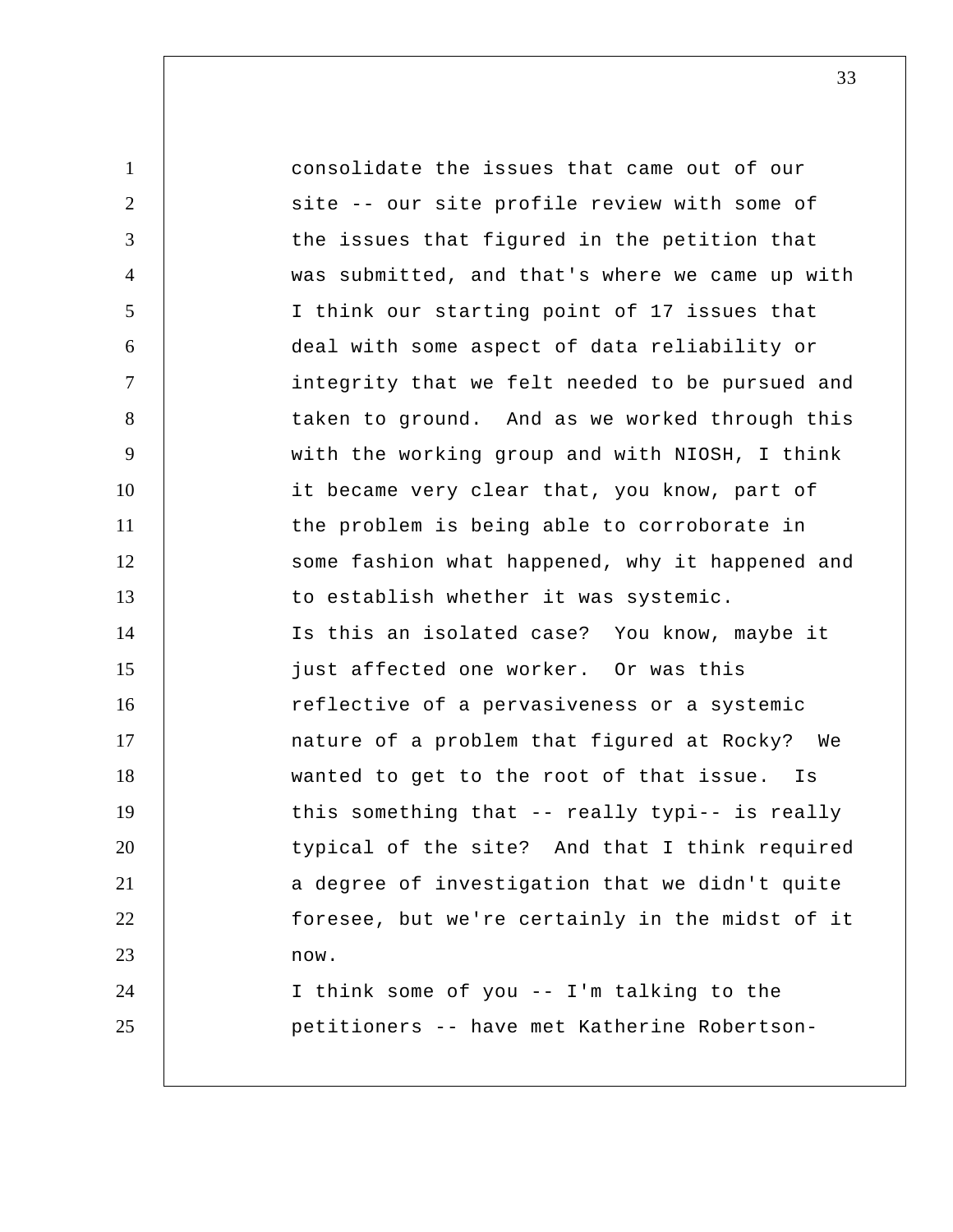1 2 3 4 5 6 7 8 9 10 11 12 13 14 15 16 17 18 19 20 21 22 23 24 25 DeMers. She's working from our standpoint and interviewing petitioners, and actually trying to identify document sources that would help us establish the veracity of some of these allegations and corroborate some of the concerns over the reliability of the data. I just listed some of these, but certainly there's -- in the back there's a report that we issued on the 19th which is a status report on the specific issues that we felt strongly about in terms of pursuing to grounds as far as documents and interviews. So -- and together with NIOSH, we have established a -- essentially a action list on behalf of the workgroup to pursue each and every of the 17 issues and establish a resolution of those issues in terms of the documents that we can find and what the interviews can take us to. And we're in the process of doing that right now. We are obtaining log books. We are obtaining further documents that would serve to corroborate the affidavits, serve to corroborate some of the concerns that have come out of this issue. It's not an easy process. It's a time-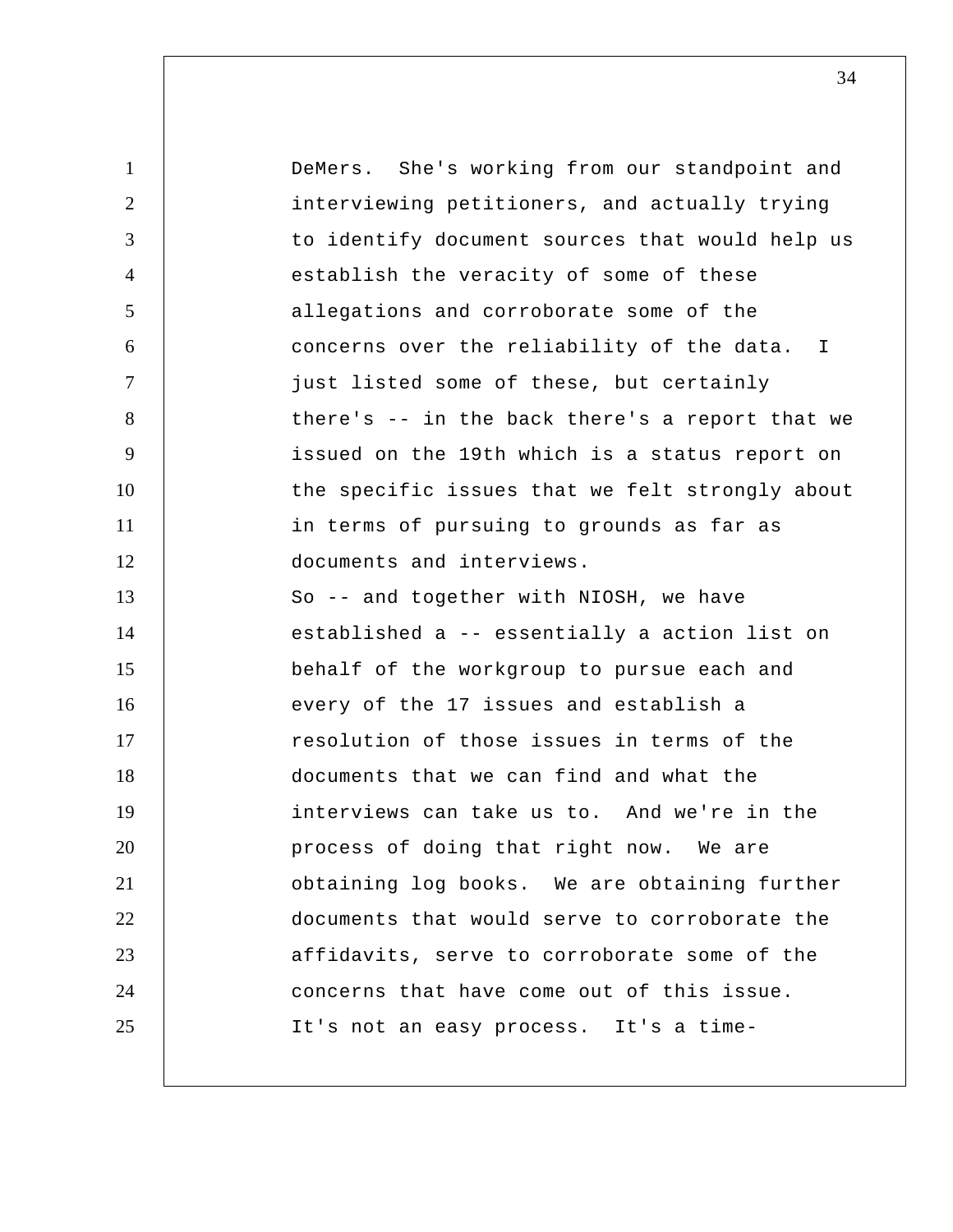1 2 3 4 5 6 7 8 9 10 11 12 13 14 15 16 17 18 19 20 21 22 23 24 25 consuming process because, again, we have to go to DOE, obtain the documents, bring them back, examine them, compare them and what-not. And what we have established is a process by which I think NIOSH is going to proceed to obtain a broad band of documentation and go through the analysis. We're going to do samplings of the same analysis and try to bring this thing to a point for the Board where we can establish here's the best we can do in the time that we have in terms of what the records and the interviews tell us about these issues. But again, I think that's pretty much where it stands. This is happening in real time. We're collecting documents this week and we hope to have some assessment that would be available by the middle of -- certainly by early June and have a report by the middle of June. I think the Board's been pretty informed on this thing as we've gone along. There's been a high level of activity. A number of documents have been submitted over this month, so I won't, you know, take any more time with them unless you have any questions on -- on the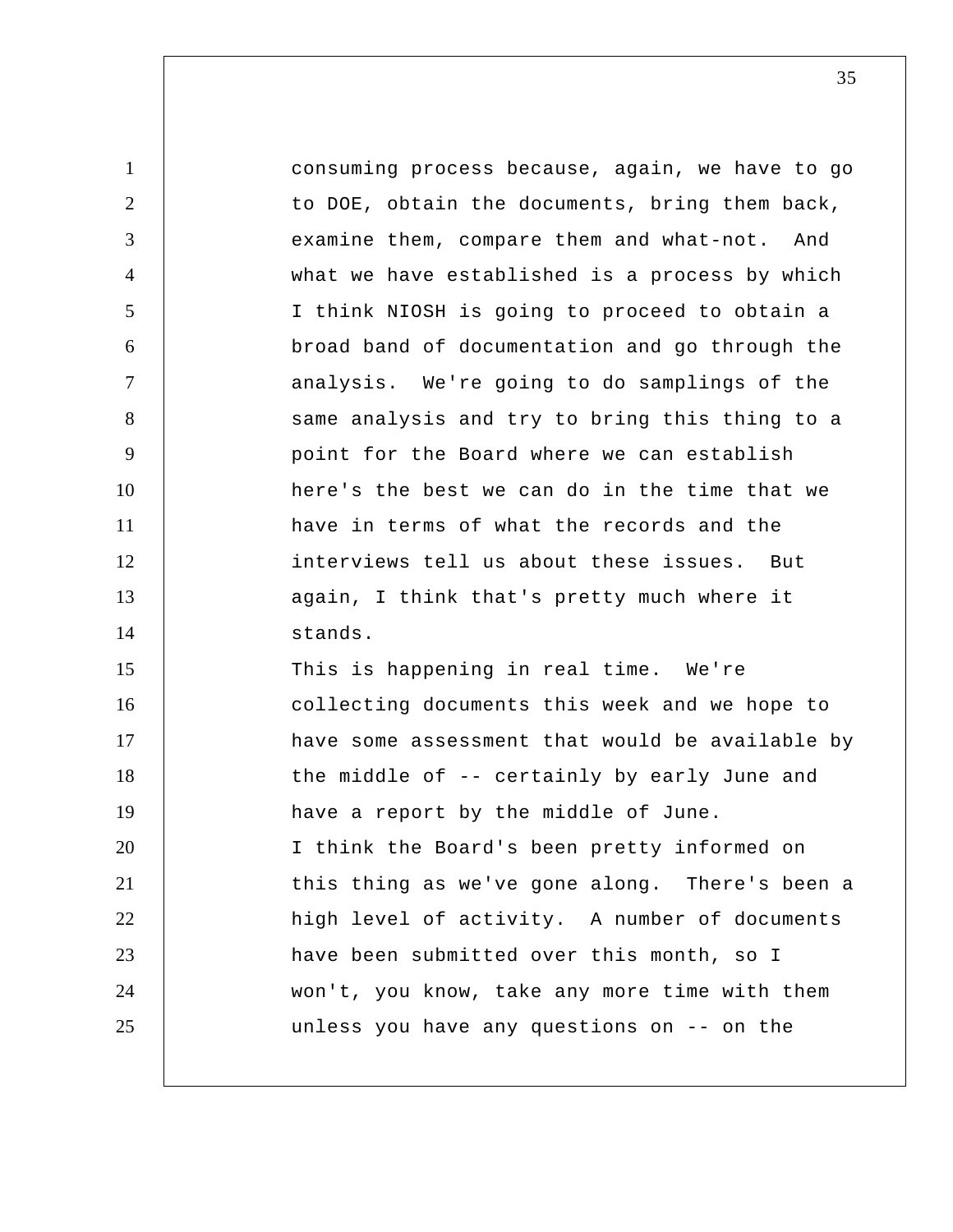1 2 3 4 5 6 7 8 9 10 11 12 13 14 15 16 17 18 19 20 21 22 23 24 25 process. I think all of us have been very devoted to this particular question and trying to figure out how to resolve it. And again I'm not going to spend too much time on it, these are the three specific actions that have -- had come out of the April 19th review in terms of taking us forward for the next several weeks, and the process is ongoing as we speak in terms of obtaining documents and also looking at these documents from the standpoint of corroborating some of these issues. And we're hopeful that we're going to find some certainly information in these log books and accounts that will give us some indication of what really happened in these particular situations and whether you can establish whether the zeroes in fact were zeroes, or is there some evidence that perhaps, as we heard last night, that these were being driven by incentives or management decisions that had something -- nothing to do with the actual measurements. This is a wrap-up. We are, as Joyce pointed out, spending considerable time focusing on I think bringing the super S analysis to a close.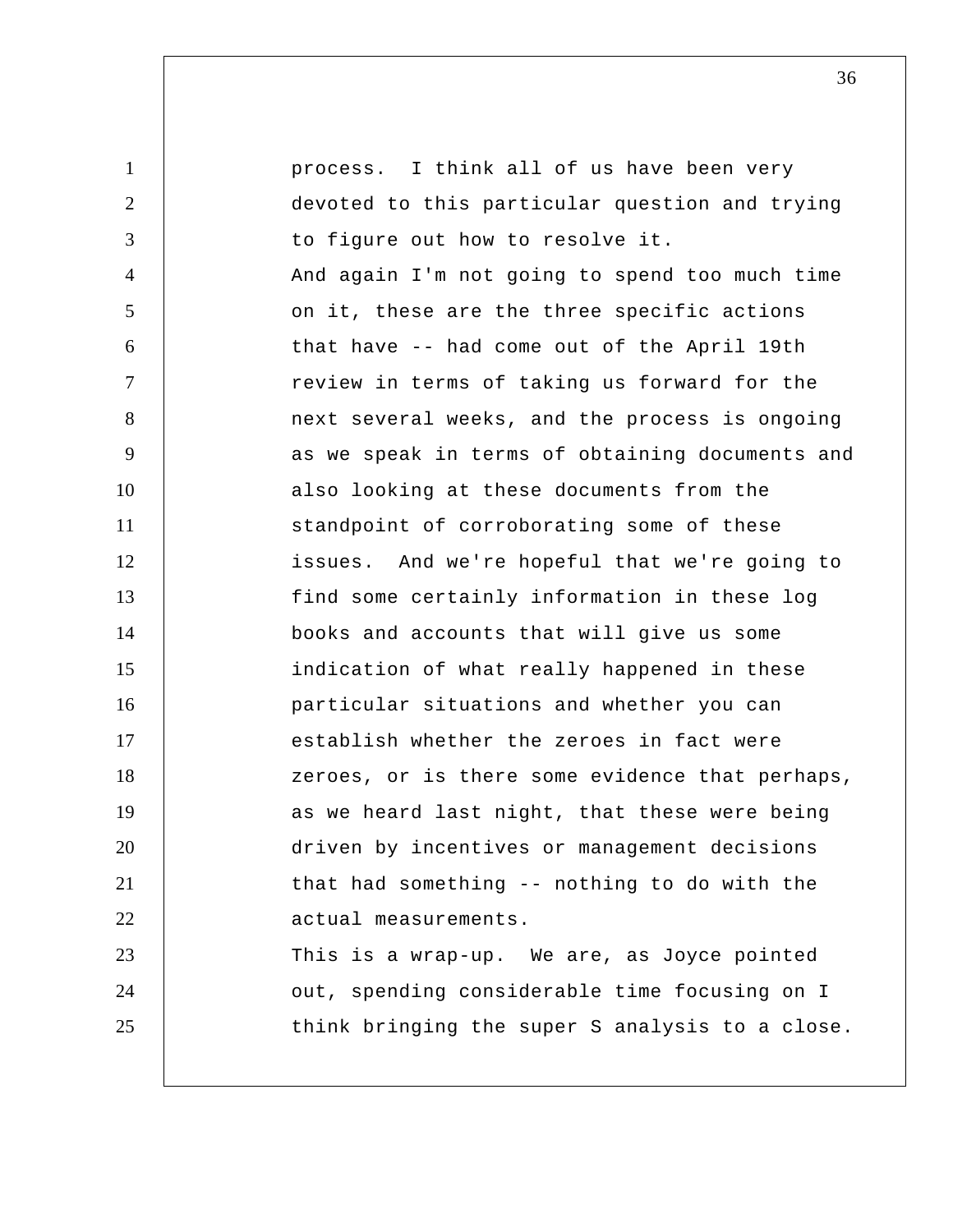| $\mathbf{1}$   | We are going to have sort of a expert review    |
|----------------|-------------------------------------------------|
| 2              | with Dr. Bistline, Joyce and some other folks   |
| 3              | that we have to -- to really cross the T as far |
| $\overline{4}$ | as this issue's concerned. This issue is a      |
| 5              | prototype issue. We're going to see this issue  |
| 6              | again and again at other sites, so I think it's |
| $\tau$         | well worth the time to get the science on the   |
| 8              | table and to be able to come to a conclusion on |
| 9              | it because we're going to be using this         |
| 10             | information at other sites as we go. And I      |
| 11             | certainly can tell you for a fact -- I just got |
| 12             | back from Mound and Los Alamos -- we do have    |
| 13             | this issue, and we have this issue for other    |
| 14             | nuclides.                                       |
| 15             | The -- and we of course finished the series of  |
| 16             | reviews on the neutron dose assessment. We are  |
| 17             | doing the on-site interviews. Again, we're      |
| 18             | working on the data integrity and reliability   |
| 19             | question.                                       |
| 20             | We just got the coworker models over the last   |
| 21             | week or so, and I think that's probably the     |
| 22             | last piece of information that we're now        |
| 23             | focusing on. We're reviewing it as we speak     |
| 24             | this week, both the external and internal       |
| 25             | coworker models, and that's going to have a big |
|                |                                                 |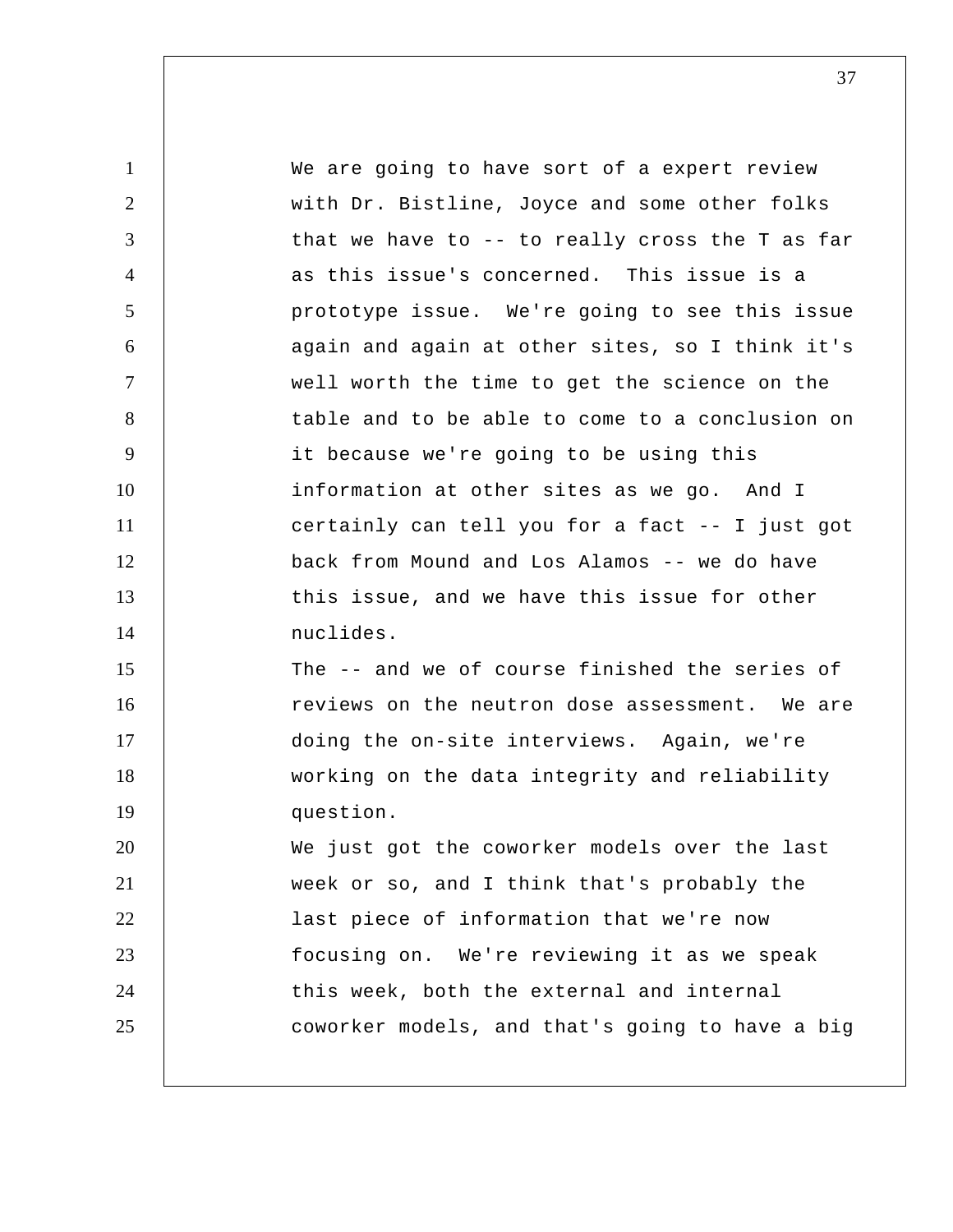bearing on of course the unmonitored worker issue.

1

| 3              | And I think the rest of this is pretty obvious. |
|----------------|-------------------------------------------------|
| $\overline{4}$ | Next step, we are in the process of working up  |
| 5              | the review of the NIOSH SEC evaluation. It's    |
| 6              | going to certainly have the same format and     |
| $\tau$         | details that you saw in the Y-12 review, and we |
| 8              | certainly are aiming toward having that in      |
| 9              | advance of the -- of the next meeting of the    |
| 10             | Advisory Board and hopefully with a couple of   |
| 11             | weeks of lead time so there'll be enough time   |
| 12             | for interchange and review.                     |
| 13             | That's $-$ that's pretty much it.               |
| 14             | DR. ZIEMER: Okay, thank you, Joe. If you'd      |
| 15             | stay put for a minute, let's --                 |
| 16             | MR. FITZGERALD: Sure.                           |
| 17             | DR. ZIEMER: -- see if there are questions that  |
| 18             | Board members have regarding your presentation, |
| 19             | the SC&A report so far. Any questions?          |
| 20             | (No responses)                                  |
| 21             | Okay. Thank you very much then.                 |
| 22             | MR. FITZGERALD: Uh-huh.                         |
| 23             | DR. ZIEMER: I've been told that Libby White     |
| 24             | from Department of Energy, who's had some       |
| 25             | involvement I guess in obtaining the data -- or |
|                |                                                 |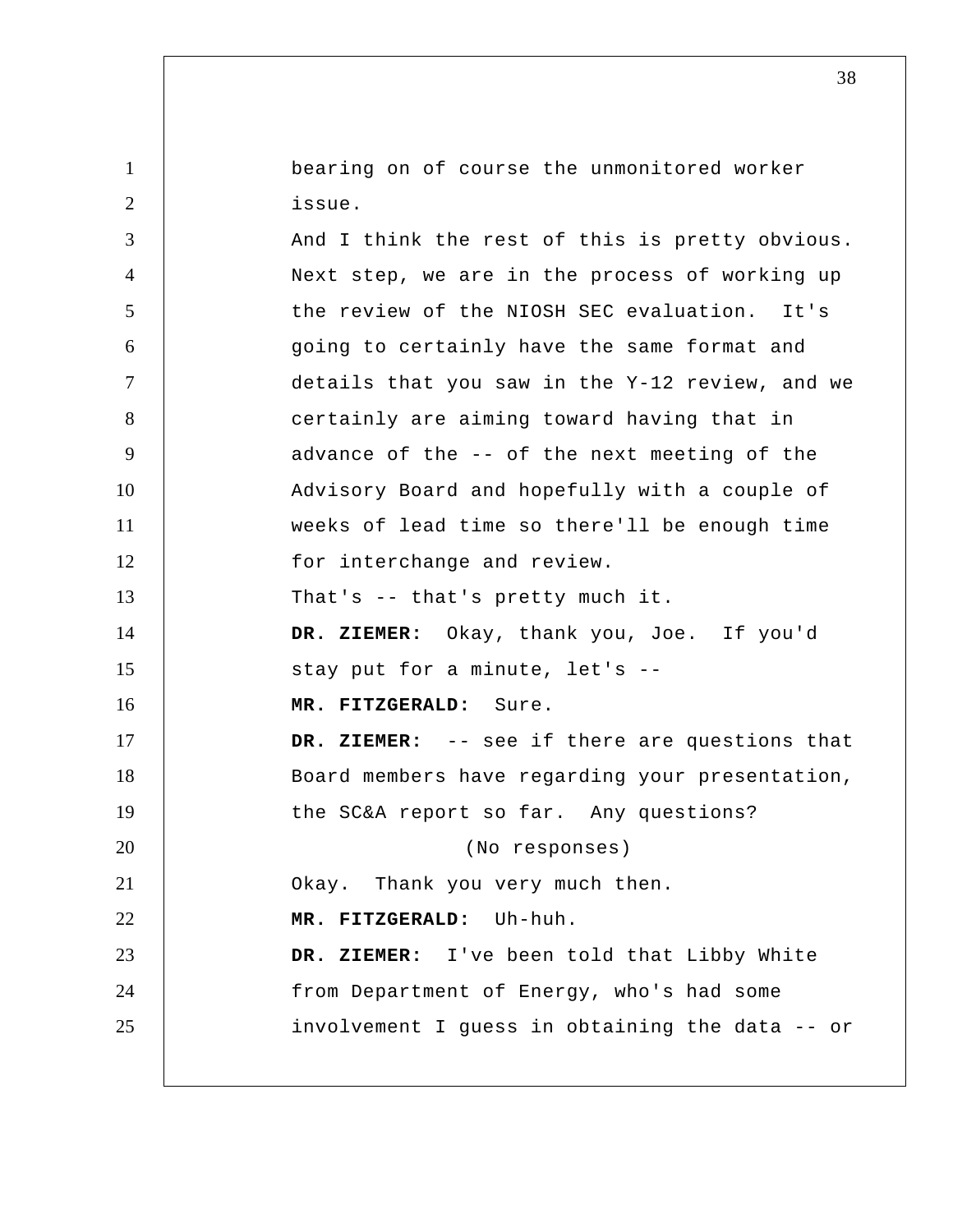1 2 3 4 5 6 7 8 9 10 11 12 13 14 15 16 17 18 19 20 21 22 23 24 25 the records, may be on the line. Libby, are -are you on the line? **MS. WHITE:** Hi, yes, I am on the line. Can you hear me?  **DR. ZIEMER:** Yes, we can hear you quite well. Libby, I'm told that you may have some comments relative to the Rocky Flats dose -- and other information. Is that correct? **MS. WHITE:** You know, we have nothing other than a brief comment, which is just that DOE will be as responsive as we -- as we can in pulling the records and additional documents that the team needs to look at in -- in working through these issues. And -- and just as much lead time I guess as they can give us in advance, that will help us to have all the records ready for their review when -- when they get to the site.  **DR. ZIEMER:** Thank you very much, Libby, for that expression of cooperation. Certainly the issue of obtaining records in a timely fashion has -- has been important to this Board and to our contractor and to NIOSH, so we're pleased that -- that there is that willingness to be cooperative. I know you need more than a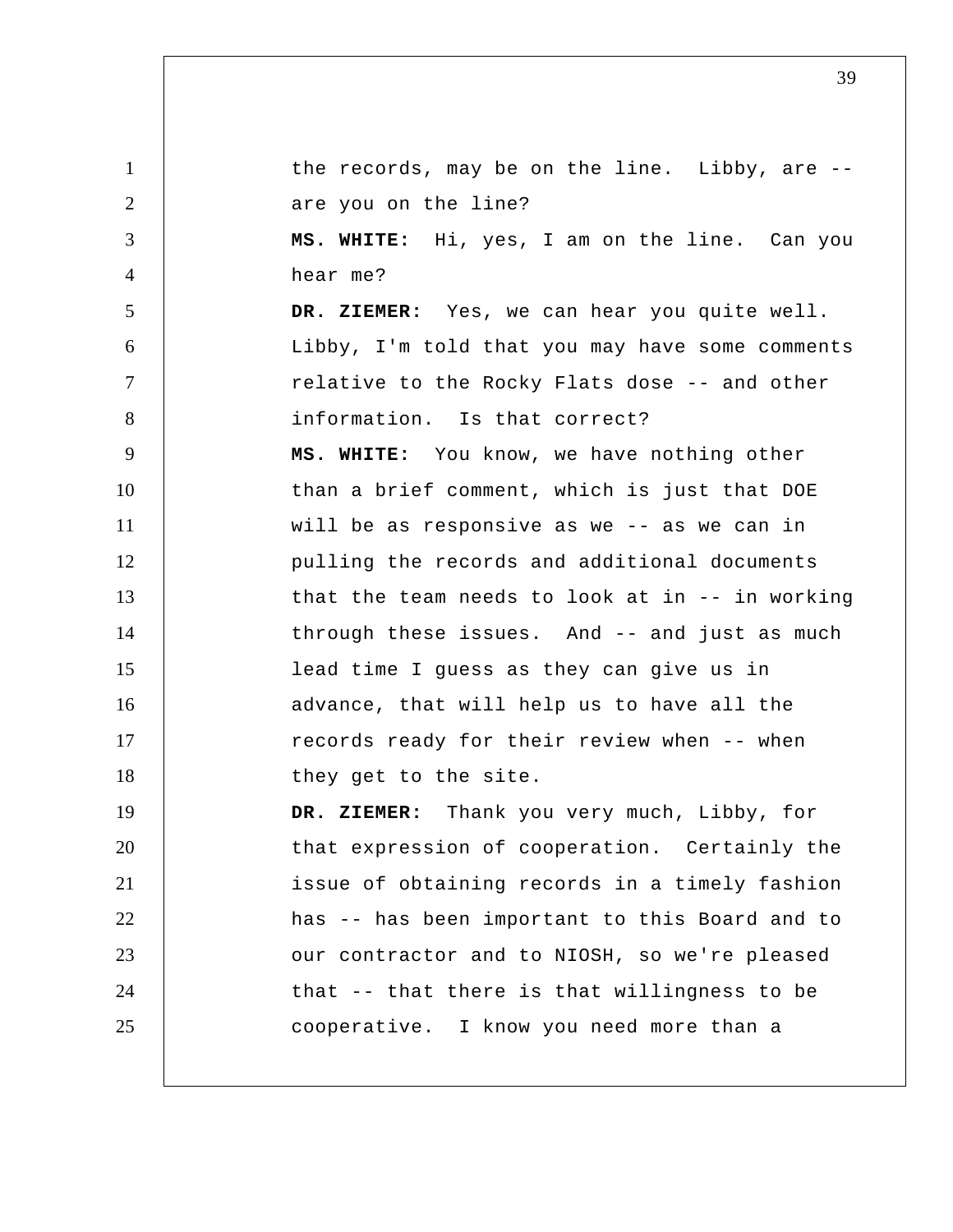1 2 3 4 5 6 7 8 9 10 11 12 13 14 15 16 17 18 19 20 21 22 23 24 25 minute or two of advance notice, and we're all working in real time here and we're all pressed, so we do thank you for that effort. **MS. WHITE:** Certainly. Certainly.  **DR. ZIEMER:** And Libby, hang on just a minute. **MS. WHITE:** Sure.  **DR. ZIEMER:** Dr. Wade has some -- **DR. WADE:** Libby, could -- **DR. ZIEMER:** -- comments.  **DR. WADE:** -- you just give us your name again and your position, your title? **MS. WHITE:** Sure, it's Libby White, and I'm the director of the Office of Health Services with the Department of Energy.  **DR. WADE:** Thank you.  **DR. ZIEMER:** Okay. Thank you very much, Libby. **MS. WHITE:** Thank you.  **DR. ZIEMER:** And Mike Gibson has a comment here. Mike?  **MR. GIBSON:** LIbby, this is Mike Gibson. I just want to know, are all relevant -- are all documents available or have any been disposed of? With regard to Rocky Flats.  **DR. ZIEMER:** And Libby, are you still on the line?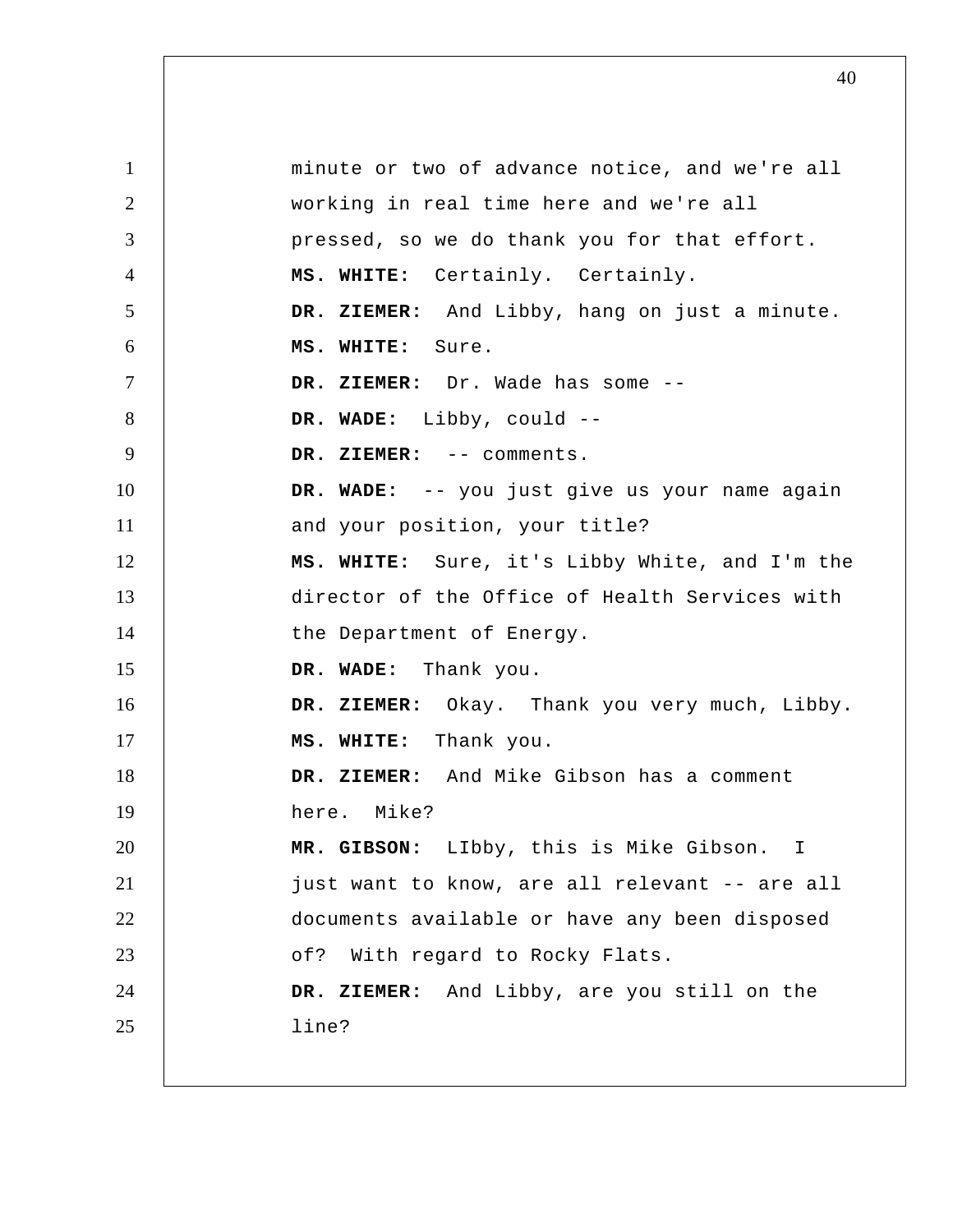1 2 3 4 5 6 7 8 9 10 11 12 13 14 15 16 17 18 19 20 21 22 23 24 25 I **MS. WHITE:** I am on the line. I'm not sure that I'm capable of answering that question. think we'd need the records people with Legacy Management to help -- to help with that. But anything that we have -- that we currently have certainly we'd be more than happy to make available, and we work with our records people out in Colorado to do that in our Legacy Management office.  **MR. GIBSON:** Could -- maybe we could get an answer from the Legacy Management people?  **DR. ZIEMER:** Maybe we could, or maybe -- I guess one part of this would be if NIOSH or if SC&A identifies in fact records that they need that they are not able to get, that would in part answer that -- or at least tell us. Have there been -- are we running into any records issues now where we're -- we're identifying records that are not being able to be located on this --**MS. WHITE:** Not to my knowledge.  **DR. ZIEMER:** Joe or Larry, do you know? Any -any Rocky Flats records so far that you've requested that people don't know where they are or have not been found?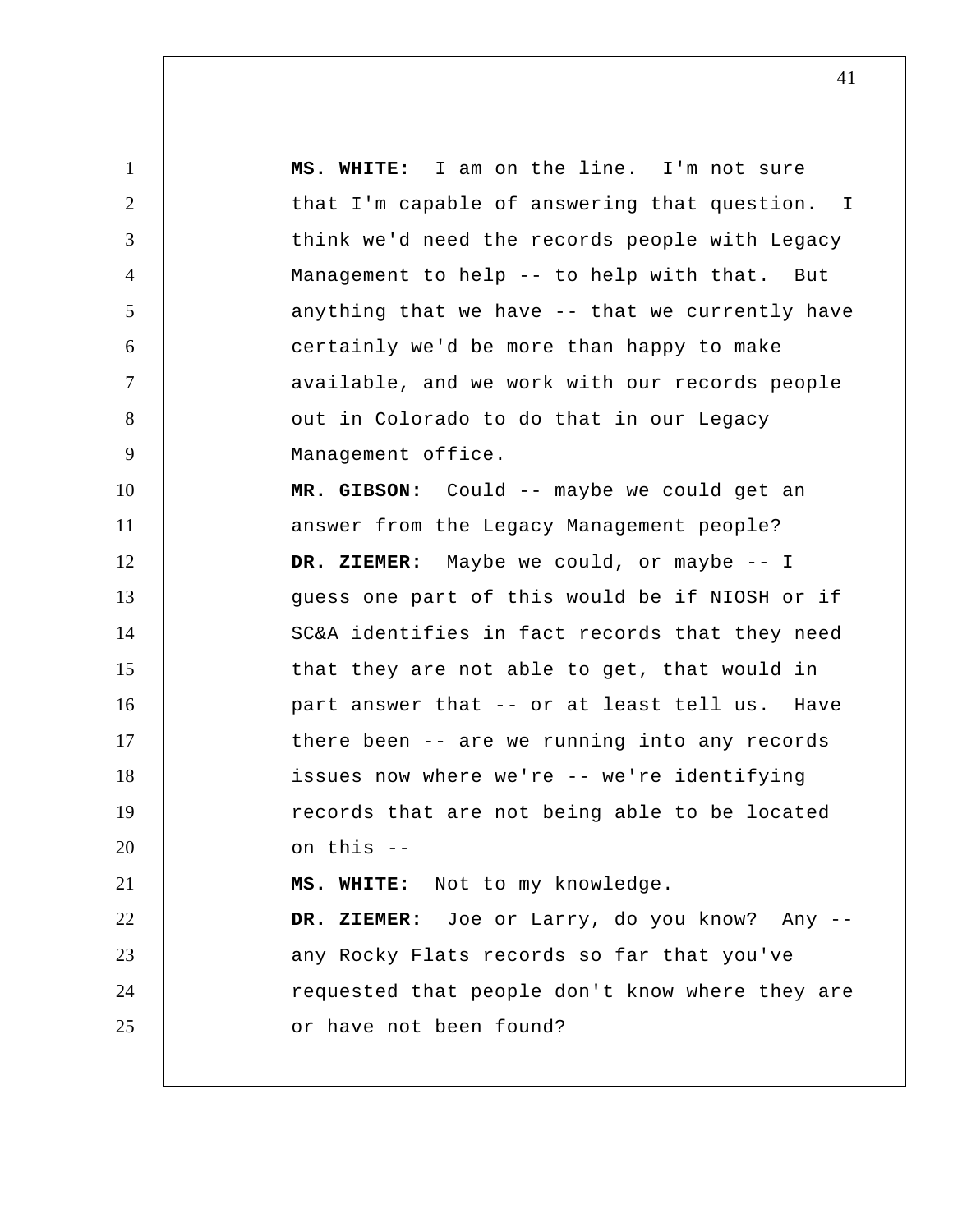1 2 3 4 5 6 7 8 9 10 11 12 13 14 15 16 17 18 19 20 21 22 23 24 25  **MR. FITZGERALD:** No, I -- I think certainly given the pace that we're under, I think DOE's been very responsive. What's happened of course is, you know, there's a lead time to identify and to generate the records, and you know, we find ourselves moving in a time frame of days and weeks and I think DOE's been very responsive in terms of providing those documents. So I appreciate that support, as well. And no, I don't have anything to report as being a problem. **PRESENTATION BY NIOSH, DR. BRANT ULSH DR. ZIEMER:** Okay. Next we'll hear the formal presentation by NIOSH. Dr. Ulsh is going to do that presentation. This is the presentation on the NIOSH -- basically the NIOSH recommendation, their evaluation of the SEC petition.  **DR. ULSH:** Thank you, Dr. Ziemer. I'd like to thank the Board for giving me a chance to come back to Colorado. I did some of my graduate work right up the road in Fort Collins, so -- I was also relieved to see the weather break yesterday. I've been telling all my colleagues about how great the mountains are in Colorado,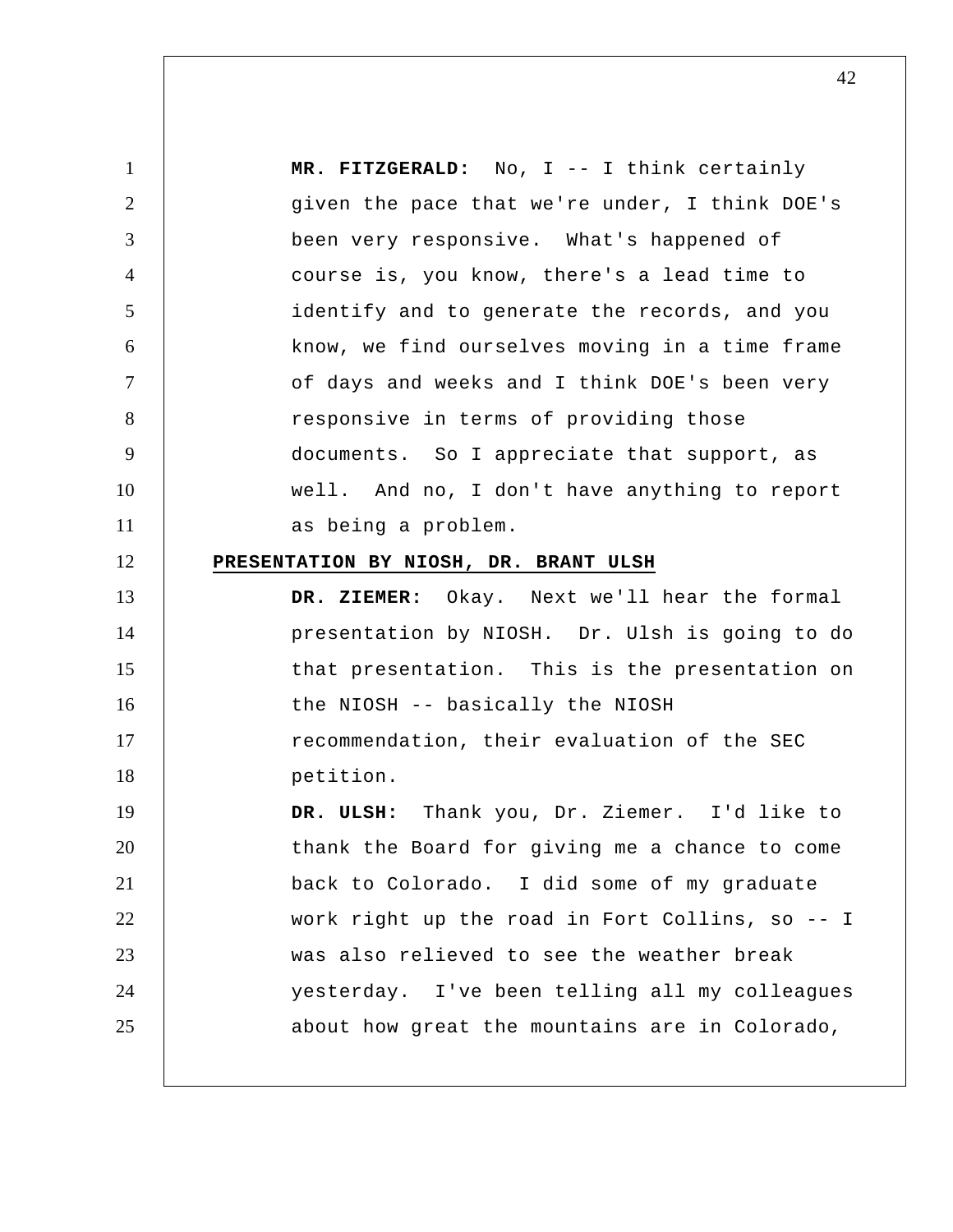| $\mathbf{1}$   | and of course when we landed you couldn't see   |
|----------------|-------------------------------------------------|
| $\overline{2}$ | them. So as of yesterday when the clouds        |
| 3              | lifted, in fact yes, there are mountains in     |
| $\overline{4}$ | Colorado, so that was a relief.                 |
| 5              | I'd like to start by thanking a few people and  |
| 6              | me just explaining my role in this process.     |
| $\tau$         | I'm a research health scientist with NIOSH.     |
| 8              | I've been there for about three years. And I    |
| 9              | am the -- I guess, for lack of a better word,   |
| 10             | project manager for NIOSH's evaluation of the   |
| 11             | Rocky Flats petition.                           |
| 12             | I'd also like to acknowledge a few other folks  |
| 13             | explicitly. Bob Meyer and his team from the     |
| 14             | TBD team. They've provided some very valuable   |
| 15             | technical input -- I'd say invaluable technical |
| 16             | input to this process. And also Karin Jessen    |
| 17             | and her team for putting together the           |
| 18             | evaluation report. She had a huge part in       |
| 19             | putting that together, and without the help of  |
| 20             | those two people and their teams, I wouldn't be |
| 21             | here prepared to talk to you about our          |
| 22             | evaluation today, so I just wanted to           |
| 23             | acknowledge them.                               |
| 24             | There are a couple of other people who I think  |
| 25             | deserve some thanks, and that is Tony DeMaiori  |
|                |                                                 |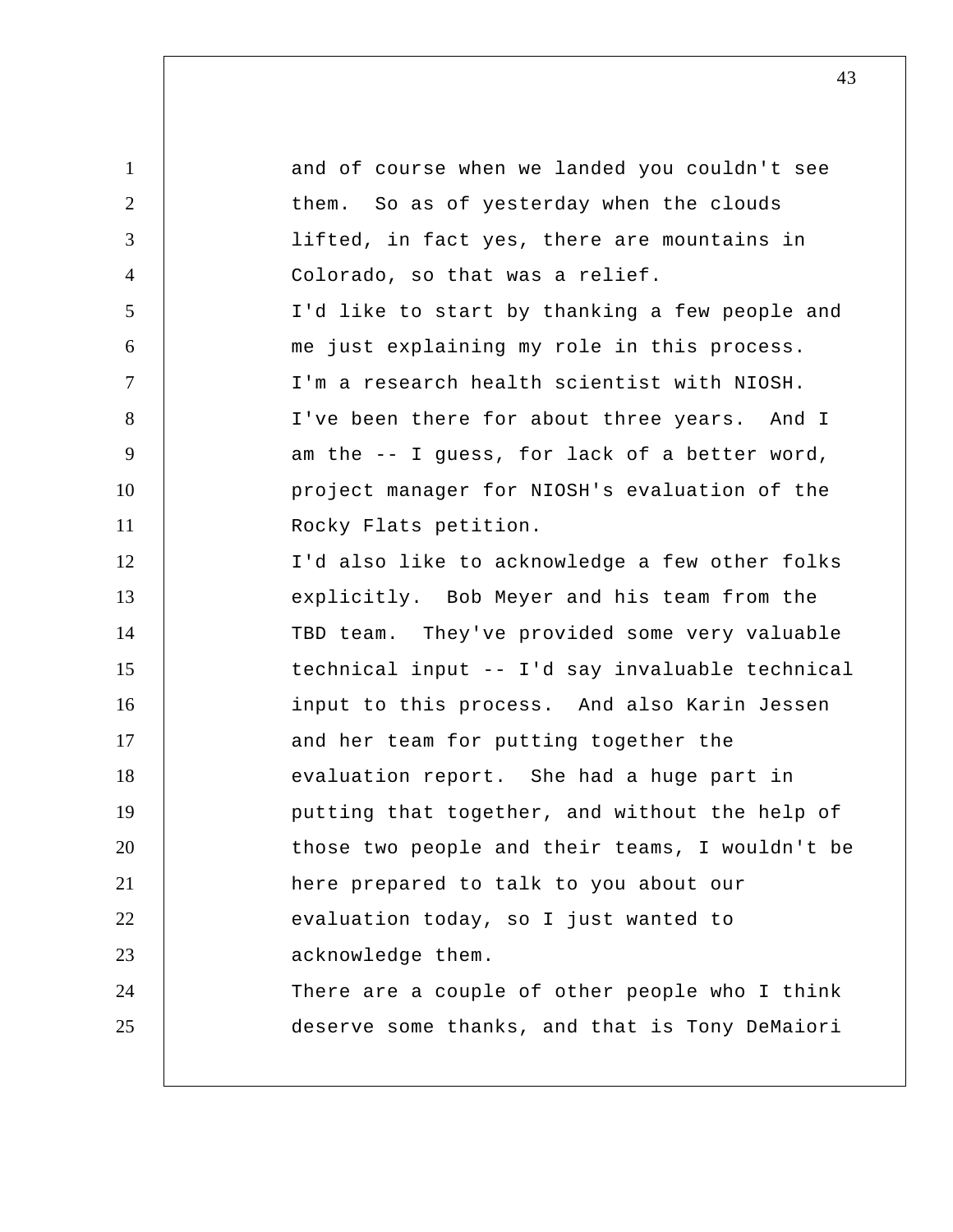1 2 3 4 5 6 7 8 9 10 11 12 13 14 15 16 17 18 19 20 21 22 23 24 25 and Jennifer Thompson. I think the workers already know the debt that they owe those two people, and I would just like to take the opportunity to speak for NIOSH and to thank those two individuals in particular for putting together a very thorough, very good petition, and it really got us to take a good hard look at how we're doing dose reconstructions at Rocky Flats. It's been a grueling process, I can say that. I think SC&A would agree and the working group would certainly agree. But it's been a productive process, and I think that as a result of going through this process our efforts at Rocky Flats are stronger. And finally and most importantly, I'd like to thank the workers who came out last night and told us their concerns, and also expressed those concerns through the petition. This is the most valuable information that we can get. And the more specifics we have -- it's kind of like trying to put together a puzzle. The more pieces that you start with, the easier it is and the faster it is to get to the big picture. So I can't over-emphasize how important your input into this process is.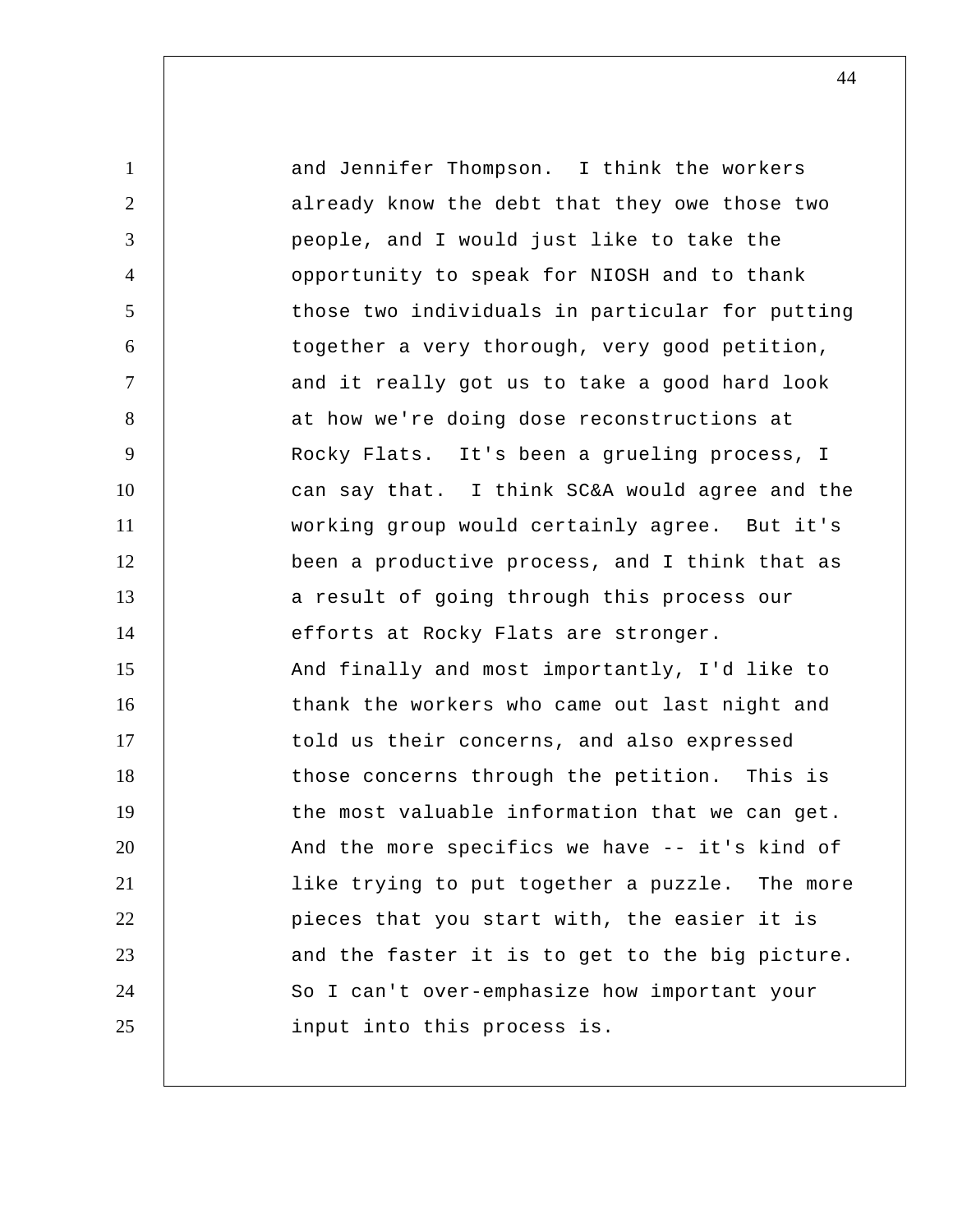| $\mathbf{1}$   | All right. So let's move right into the         |
|----------------|-------------------------------------------------|
| $\overline{2}$ | presentation then. First of all, for those      |
| 3              | members of the Board who may not be as familiar |
| $\overline{4}$ | with Rocky Flats as most of the people in the   |
| 5              | audience probably are, let me just go through a |
| 6              | nickel tour of what happened at Rocky Flats.    |
| $\overline{7}$ | The main mission of the Rocky Flats Plant was   |
| 8              | the production of plutonium triggers for        |
| 9              | nuclear weapons. And another important mission  |
| 10             | that was performed there is the processing of   |
| 11             | retired weapons for plutonium recovery.         |
| 12             | I hope y'all can hear me over the weed-eater.   |
| 13             | If not, give me the high sign and -- I don't    |
| 14             | know what I'll do; try to talk louder, I guess. |
| 15             | In terms of the site history, ground-breaking   |
| 16             | actually began in 1951 and production           |
| 17             | activities commenced in 1952, and those         |
| 18             | continued through 1989 when the focus of the    |
| 19             | Rocky Flats Plant switched to decommissioning   |
| 20             | and decontamination. And that effort is far     |
| 21             | along now. If you go out to Rocky Flats, as     |
| 22             | most of the people here know, you won't see a   |
| 23             | whole lot. There's only a building or two       |
| 24             | left, so that's what's been happening since     |
| 25             | 1989.                                           |
|                |                                                 |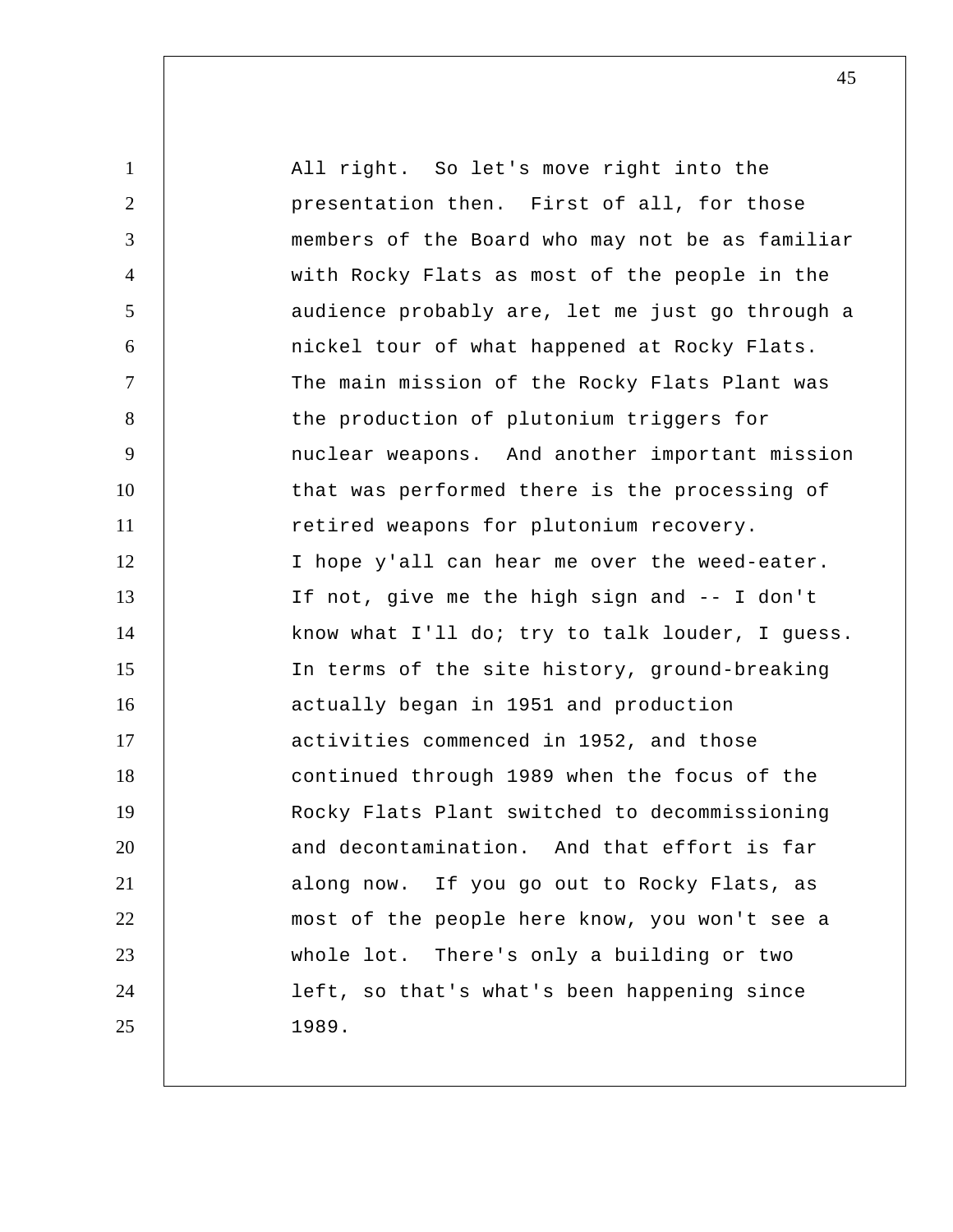| $\mathbf{1}$   | All right. In terms of the SEC petition         |
|----------------|-------------------------------------------------|
| $\overline{2}$ | qualification, the first step, once we receive  |
| 3              | a petition, is to evaluate that petition in     |
| 4              | terms of getting it into shape so that we can   |
| 5              | evaluate it. And we went through that process   |
| 6              | and the petition was formally qualified on June |
| $\overline{7}$ | 16th of 2005. And upon that qualification the   |
| 8              | petitioners were notified and a notice was      |
| 9              | published in the Federal Register in late June  |
| 10             | of last year.                                   |
| 11             | The original proposed class in the petition was |
| 12             | all United Steelworkers of America members      |
| 13             | employed between April of 1952 and February of  |
| 14             | 2005. We fairly quickly determined that we      |
| 15             | couldn't really just limit this -- this class   |
| 16             | to just union members. It -- it wouldn't be     |
| 17             | feasible for us to do that, and non-union       |
| 18             | members, we determined, should also be          |
| 19             | considered in this petition because they also   |
| 20             | had potential for the kinds of exposure and the |
| 21             | kinds of concerns expressed in the petition.    |
| 22             | So we expanded that class to include all        |
| 23             | employees in that time frame.                   |
| 24             | Okay, I want to tell you about some of the      |
| 25             | petition-related activities that have occurred. |
|                |                                                 |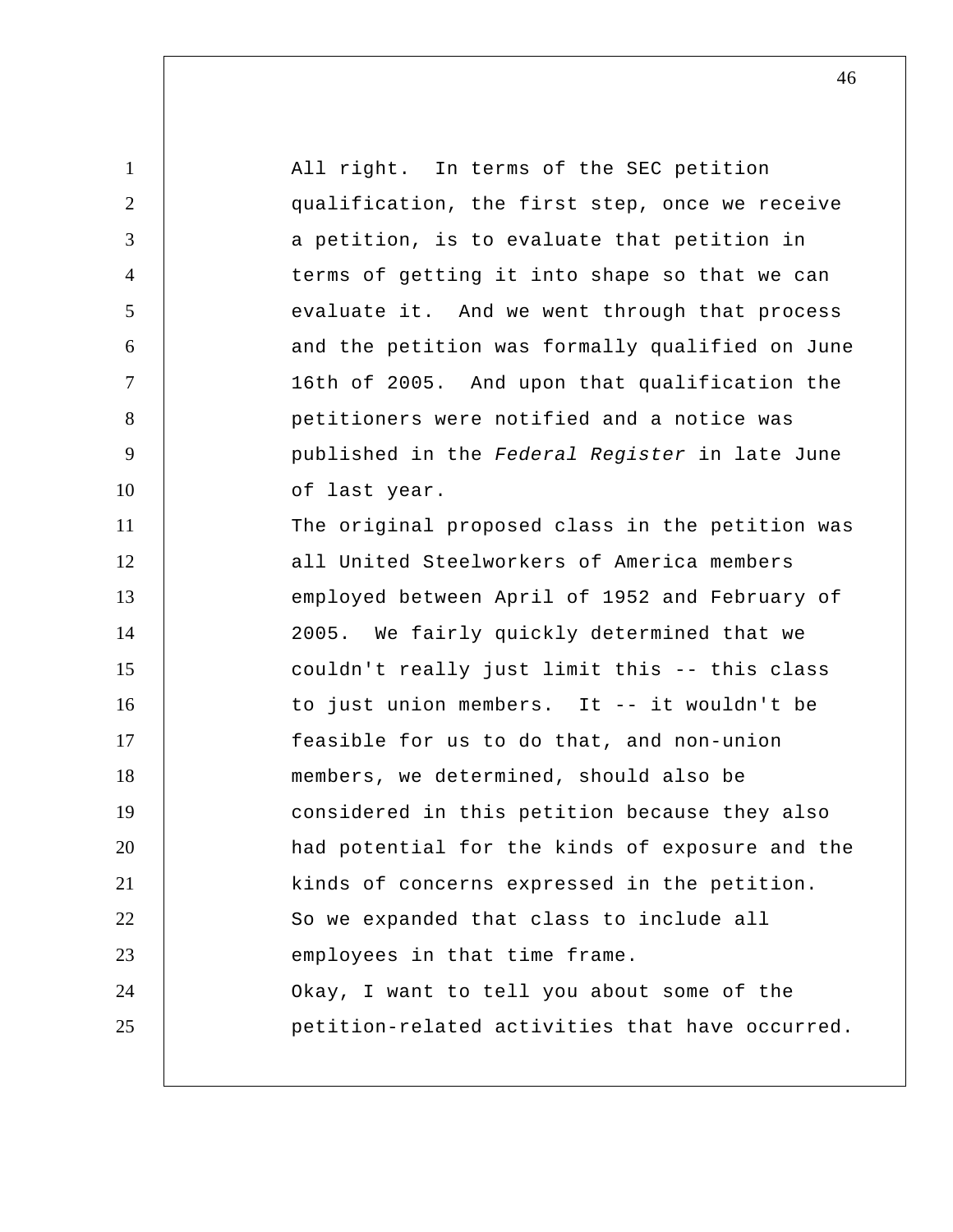1 2 3 4 5 6 7 8 9 10 11 12 13 14 15 16 17 18 19 20 21 22 23 24 25 Some of these started even before the petition was submitted, and the first milestone I think that we came to was the issuance of our Technical Basis Documents. There are six Technical Basis Documents that make up our Rocky Flats site profile, and those six TBDs, Technical Basis Documents, were issued between January and June of 2004. NIOSH and SC&A held a series of conference calls to discuss each TBD after SC&A was tasked with a review of the Rocky Flats TBD, and those conference calls occurred in early September of 2005. SC&A then issued their draft TBD review, and as -- as Joe described earlier, we quickly moved into a very focused review to support the evaluation of the SEC petition. And their draft report was issued December 8th, and I think, Joe, you said it was shortly after New Year that you issued the issue matrix. This is also the second Advisory -- the second meeting of the full Advisory Board to consider Rocky Flats TBD and SEC issues. The real bulk of the evaluation -- the work that went into this evaluation was conducted during five working group meetings. And I can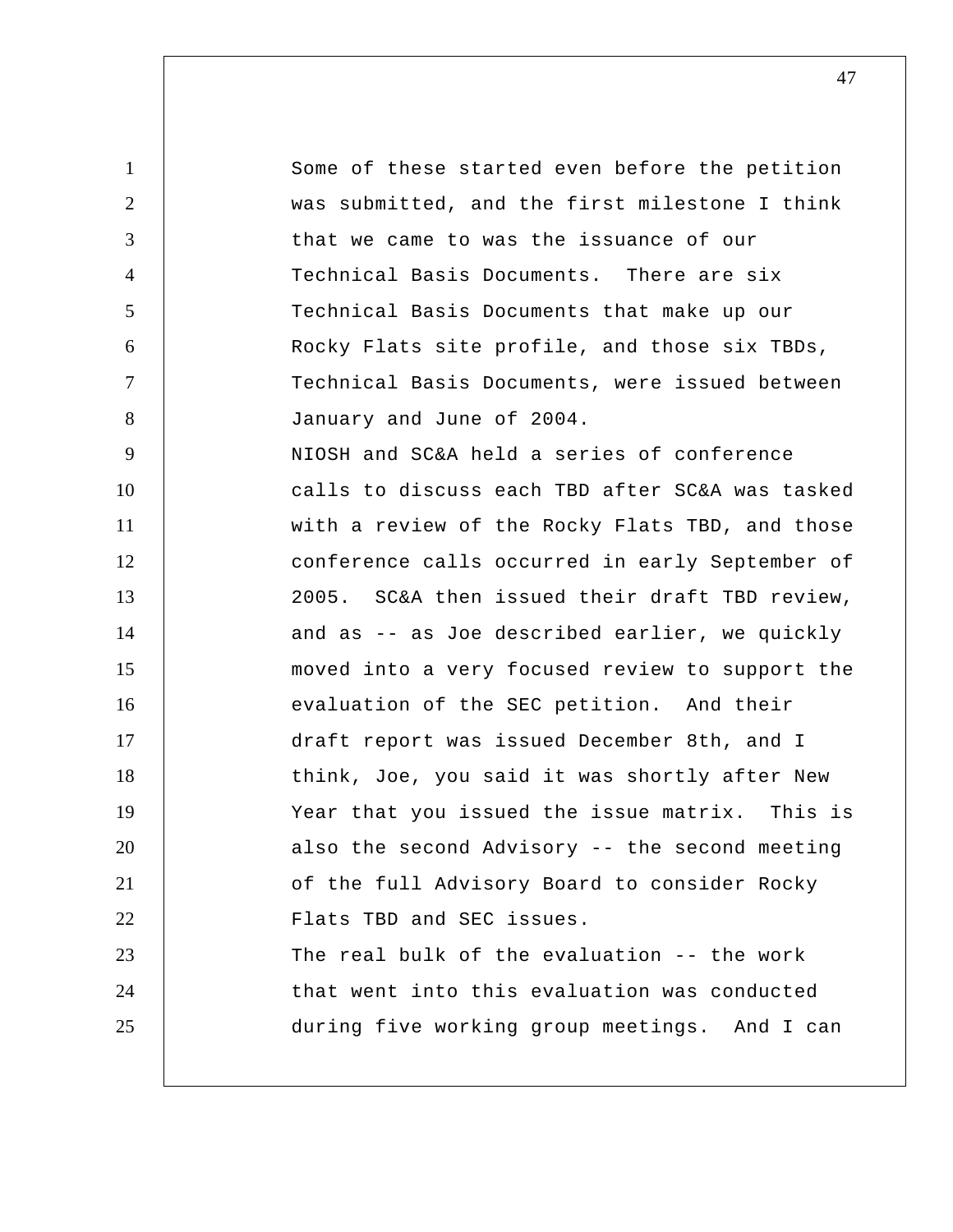1 2 3 4 5 6 7 8 9 10 11 12 13 14 15 16 17 18 19 20 21 22 23 24 25 only describe that process as grueling. I saw Arjun out in the hall a couple of days ago and we just kind of looked at each other we were so tired. This has been a very exhausting process but, as I said, it's been a very productive process. And there's just been enormous amounts of work put in by -- certainly by NIOSH, also by the Board working group members and by SC&A. Okay, some of the communications that we've had with the petitioner. The first submission was received on February 15th of 2005, and we received a supplemental submission on May 24th of 2005. The first submission I think was approximately 500, give or take, pages -- so very extensive, very thorough. Then the second -- the supplemental submission I think was around 700 pages, so there's an enormous amount of documentation that went into this on the part of the petitioners and also on the part of we who are evaluating the petition. In addition, the petitioner submitted 13 questions to NIOSH. These -- this was a result of the petitioners' participation in our working group meetings, and that was very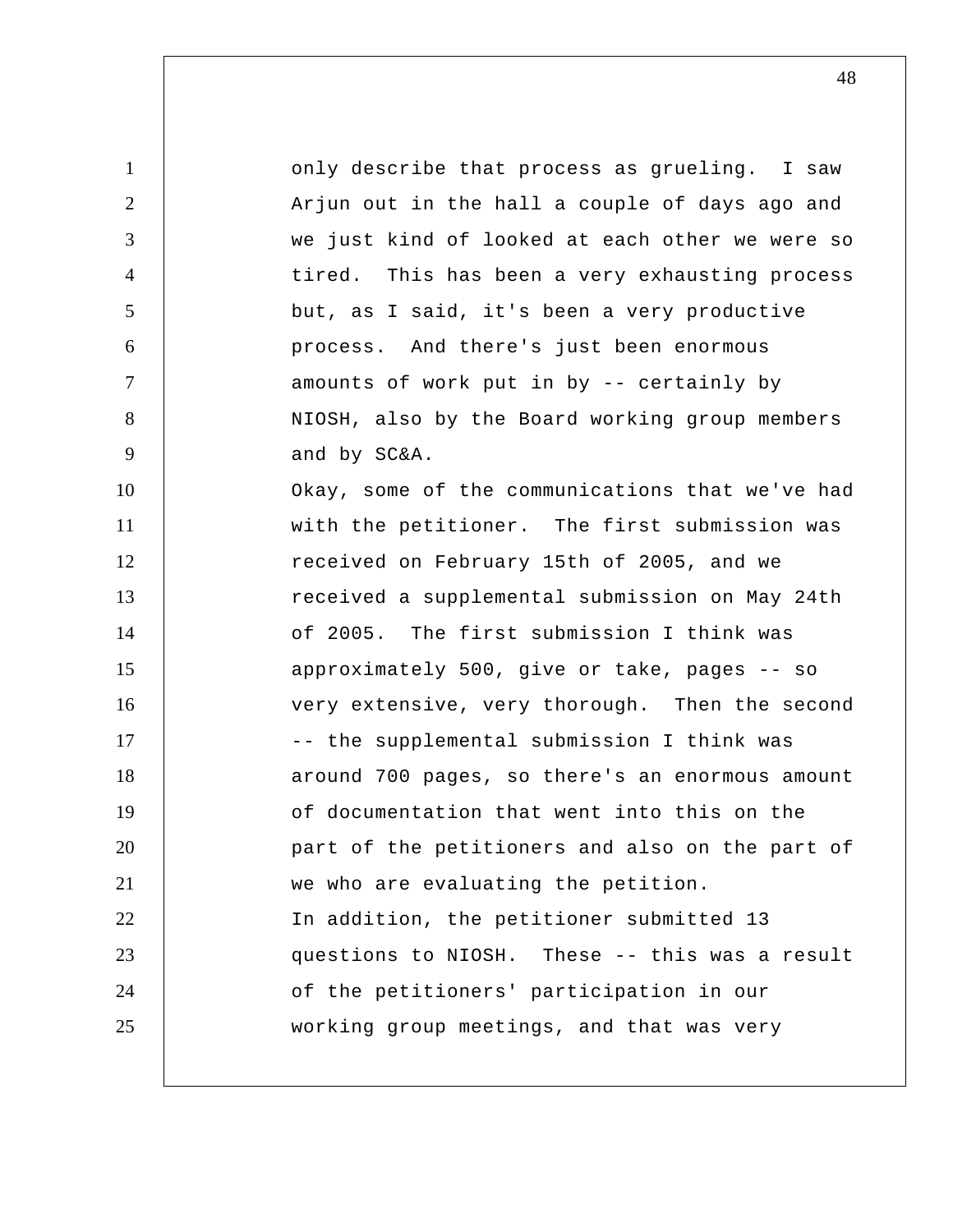1 2 3 4 5 6 7 8 9 10 11 12 13 14 15 16 17 18 19 20 21 22 23 24 25 helpful. So they -- after one of those meetings, they had some questions that were related to that and they submitted those to us, and we responded to those questions in March of 2006. We also requested some -- some further information specific to the data integrity concerns raised in the petition. I sent a letter to the petitioners on March 16th of this year, and we received a response on March 28th. And then I conducted a further -- a follow-up telephone conversation with -- with Tony. And what we were looking for here is some specific examples of concerns that he had with -- with data integrity that we could then go run down and -- and see if we could figure out what was going on. So those were very helpful. And we also have now, especially after last night -- we heard a number of concerns, some of which were pretty specific, so our -- our research in this area continues, and I'll get more into that a little bit later. Okay, the available information that we had to inform this evaluation of our -- of this SEC petition included dosimetry records. And these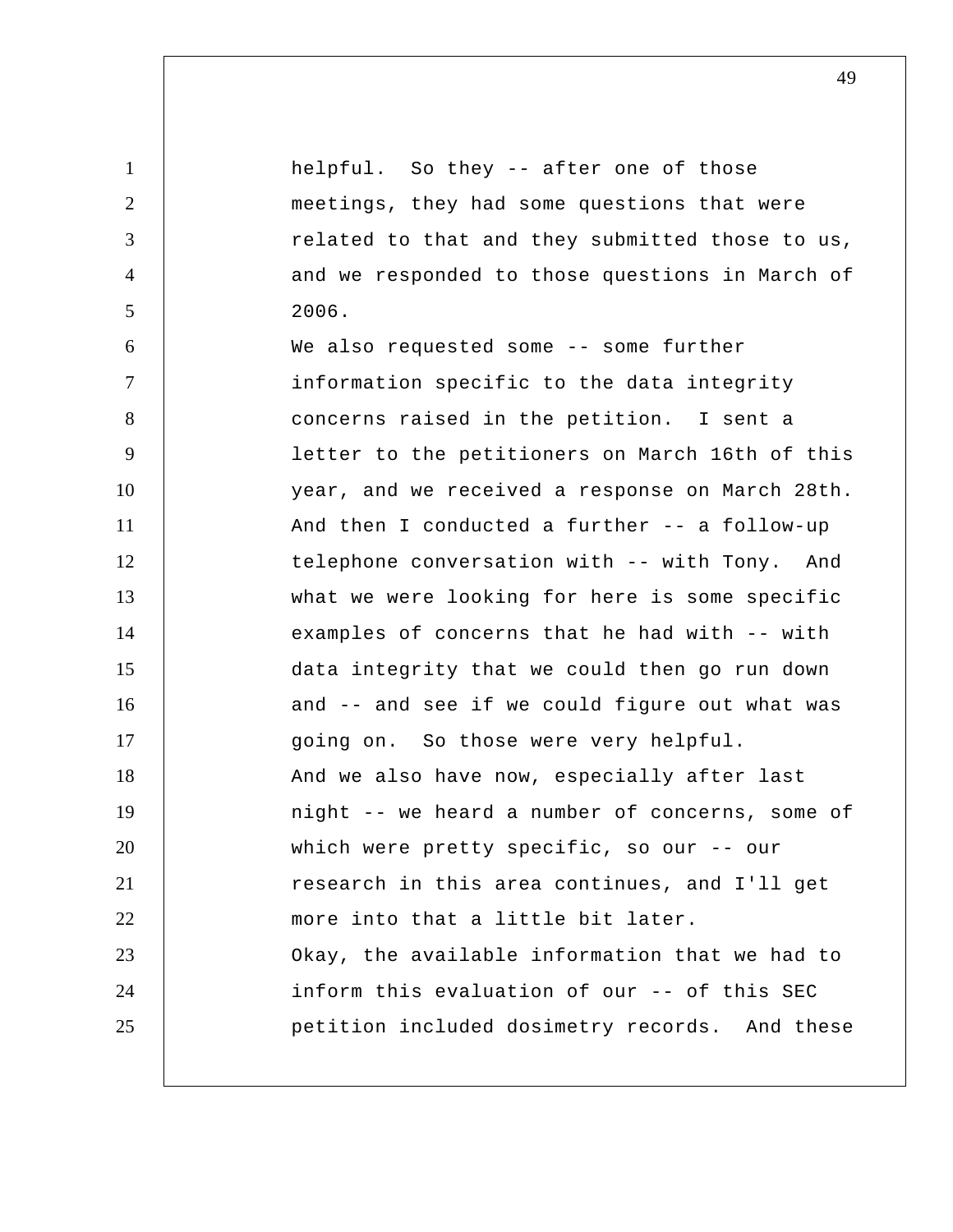1 2 3 4 5 6 7 8 9 10 11 12 13 14 15 16 17 18 19 20 21 22 23 24 25 are contained in a number of electronic databases -- I've got them a little out of order here. I think the first electronic database was the HSDS, which I believe stands for Health Science Data System. That was preceded of course by handwritten records since this was prior to the computer era, and that was up through about 1969. With the implementation of the HSDS, those records were migrated into that -- that database. And then there were a number of subsequent databases where the records were migrated to follow-up databases. So we started with handwritten records. We went to HSDS. Later was the RHRS, now let me see if I can remember that one -- Radiological Health Research System, I believe. Don't quote -- don't quote me on all these acronyms. I can't be certain that I'm getting all the acronyms correct. And then finally, just very recently, HIS20. This is the most recent of the electronic databases that contain dosimetry records. We also had access to CEDR database which contained internal and external data. That was useful to us in coming up -- especially with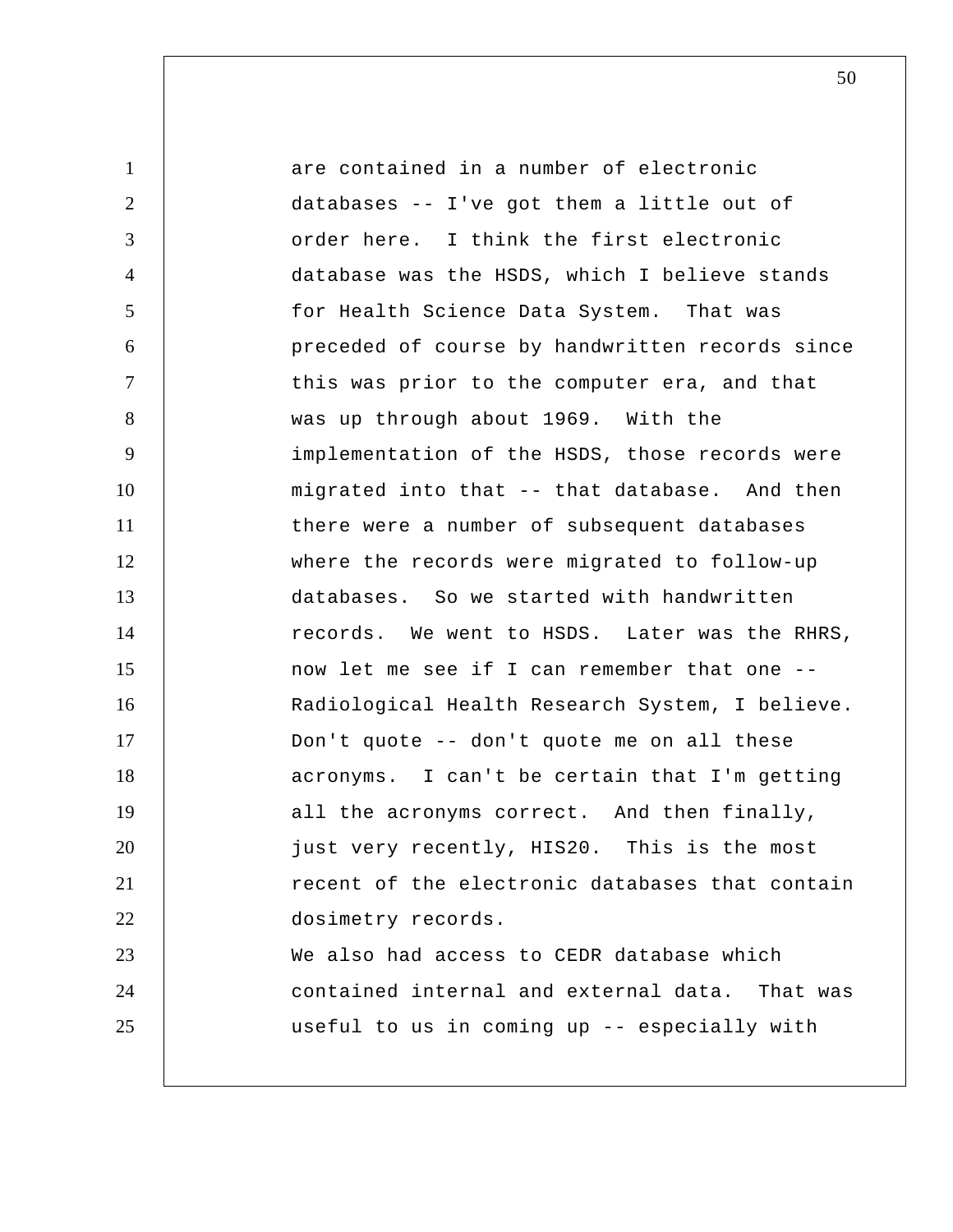|  |           | the internal coworker model that we put |  |  |  |
|--|-----------|-----------------------------------------|--|--|--|
|  | together. |                                         |  |  |  |

4

5

6

7

8

We also accessed the ORAU Site Research database, which is a compendium of documents and information about not only Rocky Flats but sites all across the complex. Of course we focused on Rocky Flats for this particular effort.

9 10 11 12 13 14 15 16 17 18 19 20 21 22 23 24 25 We also had documentation provided by the petitioners in the petition, and by site experts that we consulted with. And again, as I said before, a really valuable source of information was information from you, the workers. Keep in mind, I didn't work at Rocky Flats. I'm coming at this from the outside. So you folks are my window into what happened at the Rocky Flats site, so anything that you can tell us, that -- that is absolutely critical. It's very valuable to us. So SC&A issued a report on April 19th that Joe mentioned suggesting additional documents for review. And at the time that the report came out, we weren't sure whether we would be able to locate these documents. We were going to investigate the feasibility of it. We've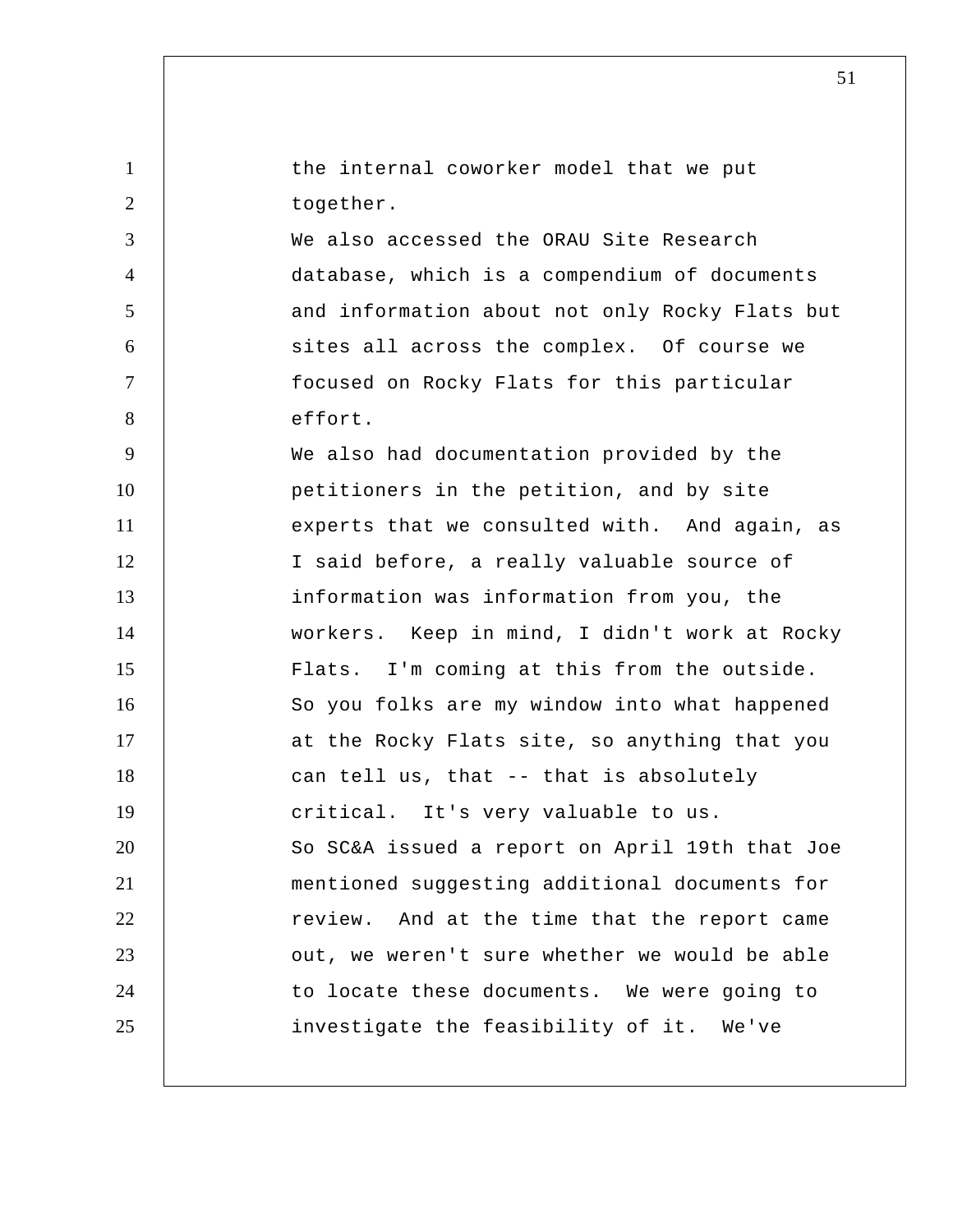1 2 3 4 5 6 7 8 9 10 11 12 13 14 15 16 17 18 19 20 21 22 23 24 25 actually had some conversations with the DOE records folks, and we're encouraged. They seem optimistic that we can get -- I don't want to say 100 percent, but certainly a large part of the documents that SC&A has suggested, so we're very encouraged by that and our research on those documents of course is going to continue. Okay, in terms of the availability of dosimetry, these are numbers that I pulled out of our tracking system, NOCTS -- which is the NIOSH/OCAS Claims Tracking System -- as of late last week. If you go on there today, the numbers might be a little bit different because they're continually being updated, but this is an approximate picture. The cases that meet the class definition -- now remember, the class definition is all workers at Rocky Flats, so this number tells you the number of claims that have been referred to NIOSH by the Department of Labor for dose reconstruction. It's approximately 1,100. In turn, we have completed dose reconstructions for almost 700 people -- I think the number's actually over 700 now, as of early this week - so that represents about two-thirds of the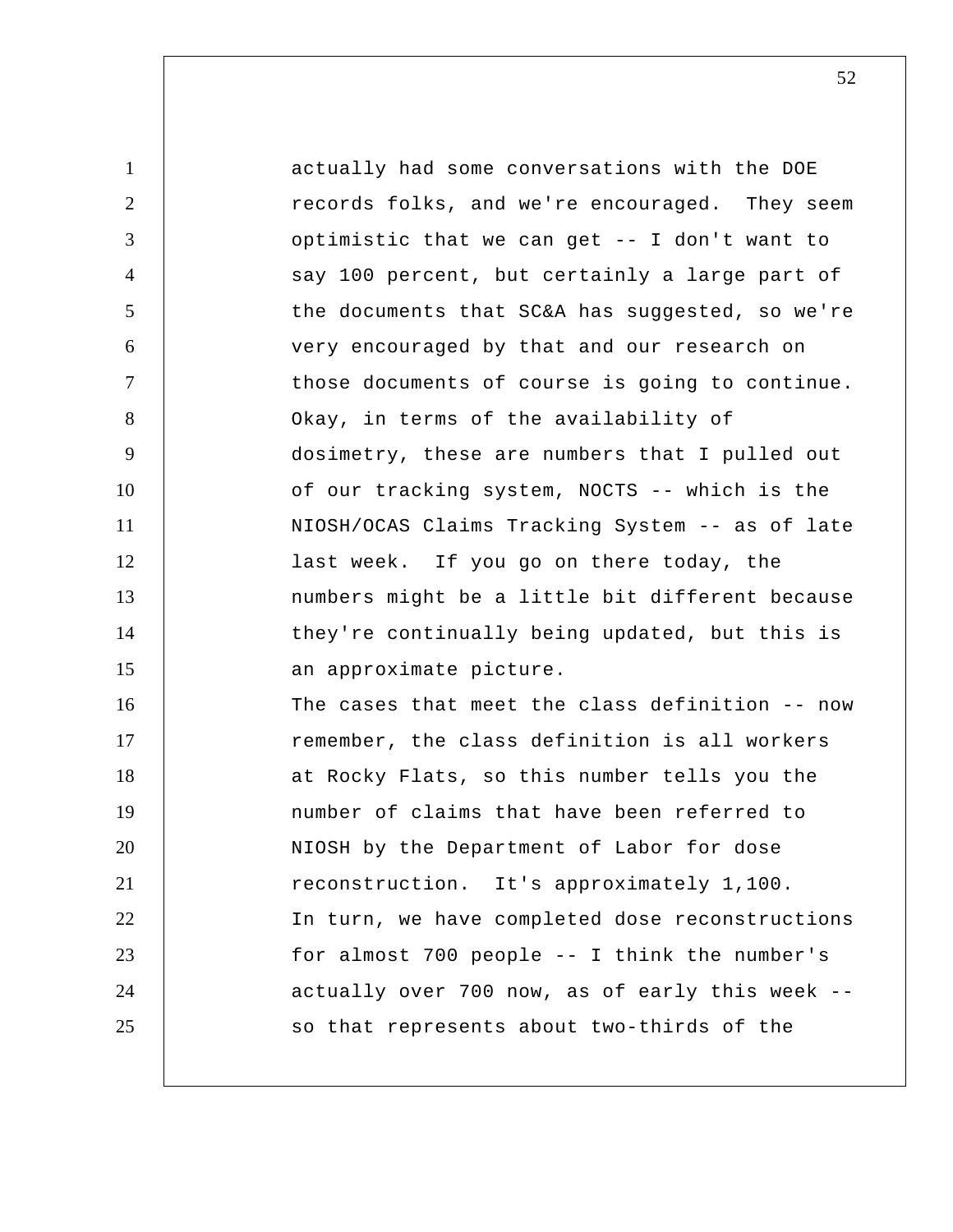1 2 3 4 5 6 7 8 9 10 11 12 13 14 15 16 17 18 19 20 21 22 23 24 25 cases that were referred to us we had actually completed the dose reconstructions for those cases. Now I've actually got the -- these last two numbers reversed. One of the people on my support team kindly pointed that out, but I couldn't correct it in the write-up in time, so those two numbers should be reversed. In terms of cases with internal monitoring records, there are approximately 1,000 -- about 1,015 -- so that's a great many of these cases have internal monitoring records. The same with external monitoring records, that number's actually about 1,056, so we've got pretty extensive dosimetry records here for Rocky Flats. And that's in contrast to some of the -- in particular the AWE sites, maybe some of the other DOE sites. We've got a large body of -- of dosimetry records here, and this is the primary information that we use for dose reconstruction. Okay, now let's get to the petition. There were seven bases -- seven main bases that formed the basis of the SEC petition, and I'll just walk through these briefly and then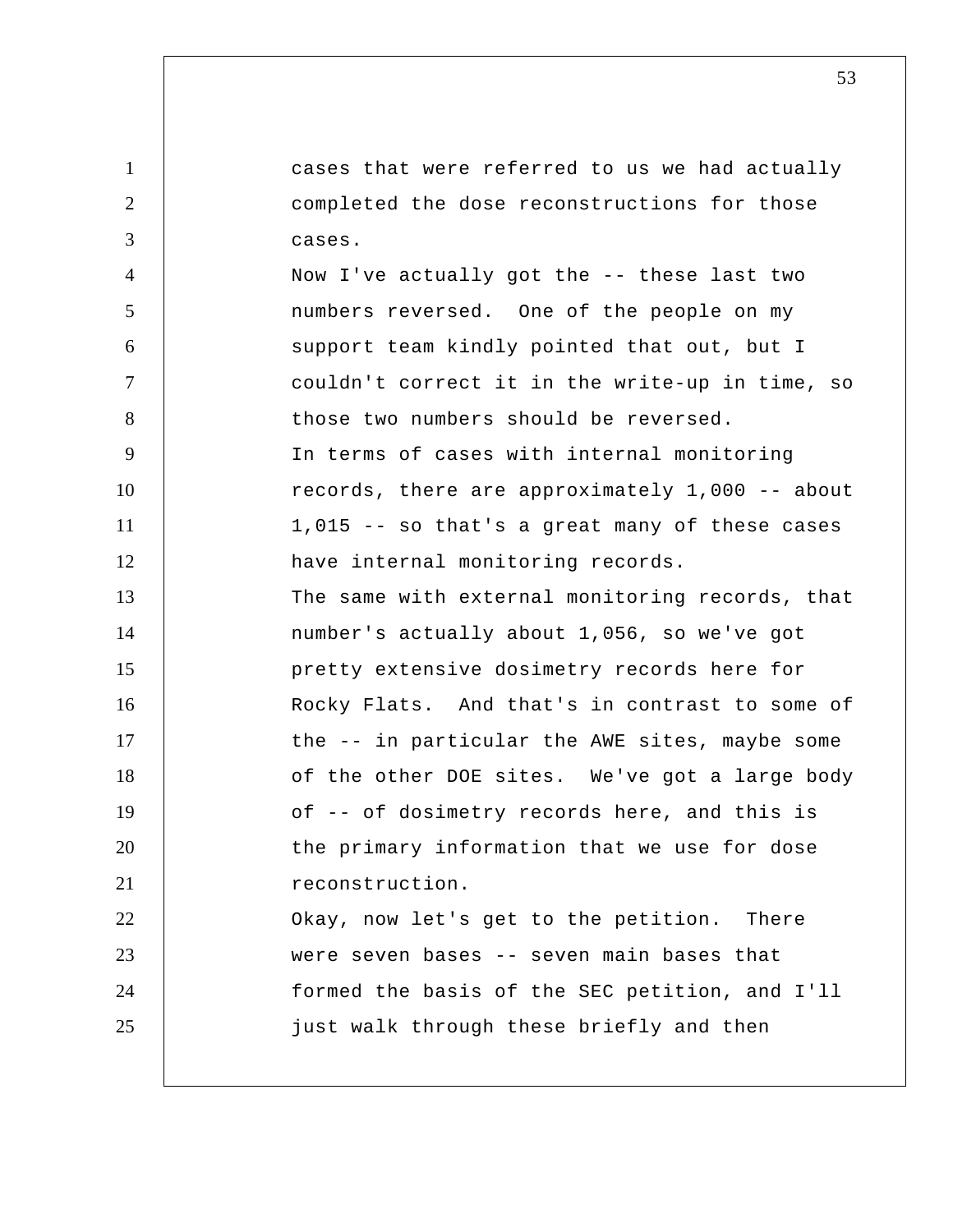| $\mathbf{1}$   | consider some of them in detail.                |
|----------------|-------------------------------------------------|
| $\overline{2}$ | The first was exposure to highly insoluble      |
| 3              | plutonium oxides, and you heard SC&A -- Joyce   |
| $\overline{4}$ | talk about some of the issues that we've looked |
| $\mathfrak{S}$ | at related to this particular basis. Just to    |
| 6              | avoid confusion, let me repeat that when we're  |
| $\tau$         | talking about highly insoluble plutonium, some  |
| 8              | other terms that you might hear to refer to the |
| 9              | same thing are super S or super Y. That all     |
| 10             | refers to this -- this issue, this form of      |
| 11             | plutonium that's very insoluble.                |
| 12             | The next basis for the petition was the         |
| 13             | inability to link exposures to specific         |
| 14             | incidents. That was a great concern in -- in    |
| 15             | the petition.                                   |
| 16             | And the next one was periods of inadequate      |
| 17             | monitoring. Again, I'm going to go into some    |
| 18             | of these in more detail.                        |
| 19             | Those first four petition bases were the ones   |
| 20             | that qualified the petition. They -- they       |
| 21             | directly speak to NIOSH's ability or inability  |
| 22             | to conduct dose reconstructions with sufficient |
| 23             | accuracy, so we focused most of our efforts on  |
| 24             | -- on those four.                               |
| 25             | The last three, the first of which is negative  |
|                |                                                 |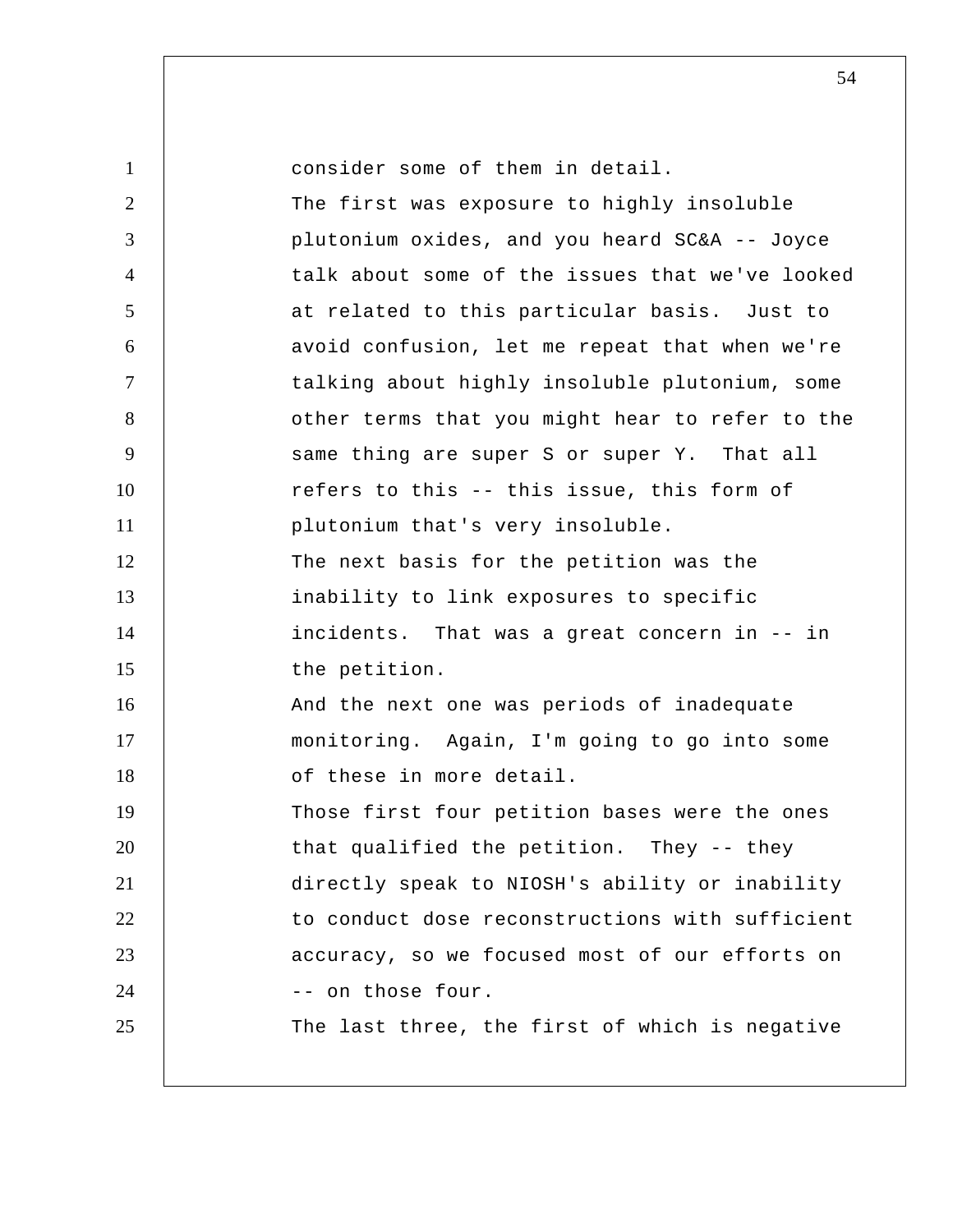| $\mathbf{1}$   | effects of site closure, the -- the concern     |
|----------------|-------------------------------------------------|
| $\overline{2}$ | here was that since the site is now in a        |
| 3              | closure phase that the subject matter experts   |
| $\overline{4}$ | that have insights into what happened at Rocky  |
| 5              | Flats and -- and the details of the dosimetry   |
| 6              | would not be available to us. We didn't find    |
| $\tau$         | that to be the case. The DOE Legacy Management  |
| 8              | office maintains archives of the files that     |
| 9              | were generated during the history of Rocky      |
| 10             | Flats, and we've had very good success working  |
| 11             | with those folks to get access to the records   |
| 12             | that we need, and we've found them to be very   |
| 13             | responsive and very timely. We also have had    |
| 14             | access to subject matter experts to inform our  |
| 15             | -- our evaluation. That -- that really hasn't   |
| 16             | posed too much of a challenge for us.           |
| 17             | The next issue was the cessation of worker      |
| 18             | recall monitoring programs. And while this is   |
| 19             | a very important concern, it -- it really       |
| 20             | doesn't impact our ability to conduct dose      |
| 21             | reconstructions because we rely on biodosimetry |
| 22             | -- I'm sorry, we rely on dosimetry that was     |
| 23             | collected during a worker's time at -- when     |
| 24             | they were actually employed.                    |
| 25             | Now don't get me wrong. If we have results      |
|                |                                                 |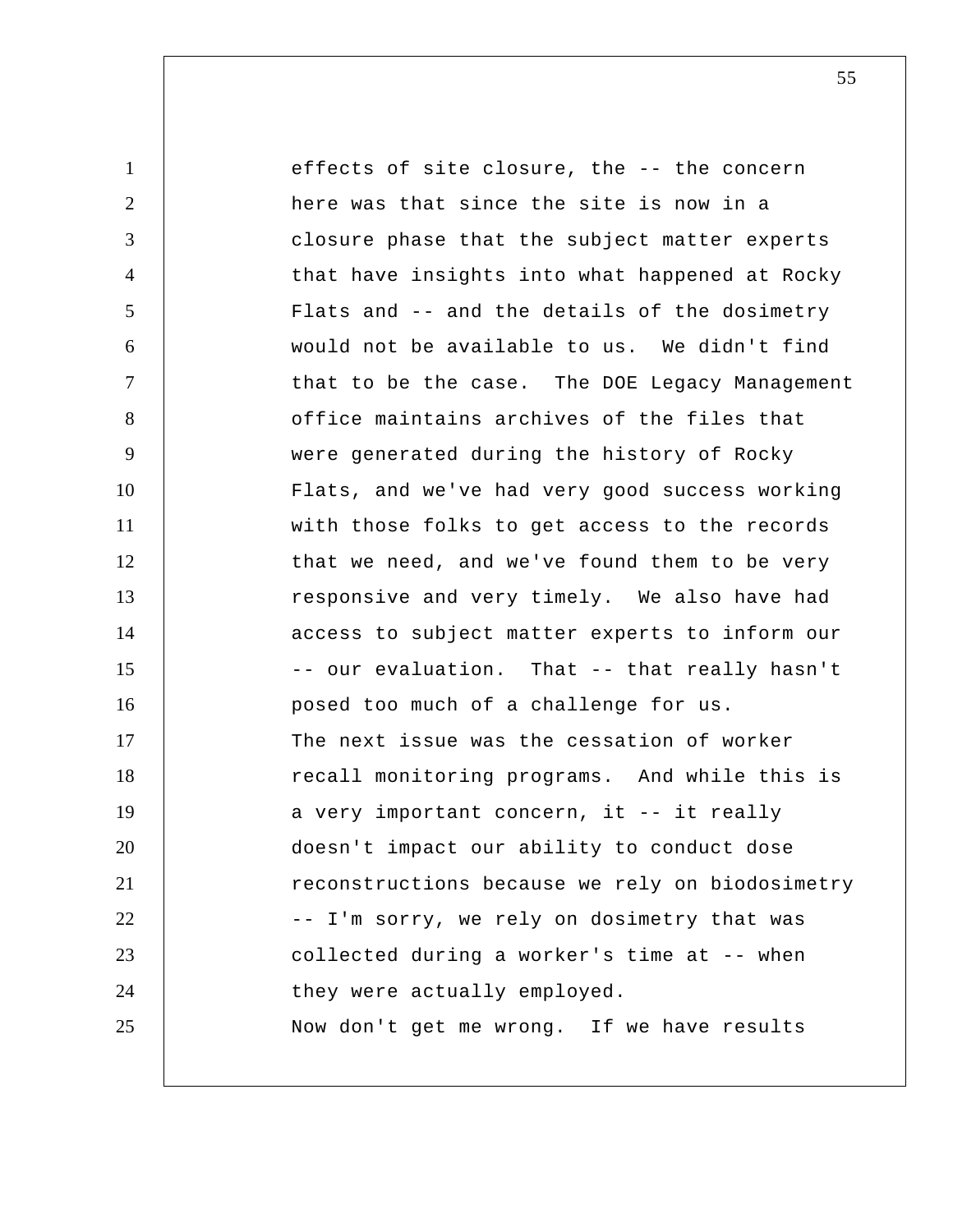1 2 3 4 5 6 7 8 9 10 11 12 13 14 15 16 17 18 19 20 21 22 23 24 25 that are available after employment was terminated, we will use them. They -- they can be helpful. But the absence of -- of that kind of information really doesn't prevent us from doing dose reconstructions of sufficient accuracy. So while this is a very important issue, maybe not in the -- in the framework and the context of an SEC petition. And the final basis of the petition was the link between plutonium exposure and cancer. It's well understood that there is a link between ionizing radiation exposure and several types of cancer. And plutonium, as a radionuclide, emits ionizing radiation. So you could, by analogy, link plutonium to cancer. And in fact that's -- that's the whole reason why we're here talking about this, because ionizing radiation is a potential carcinogen and that's why we do dose reconstructions. So we didn't really see that that prevented us from doing dose reconstructions of sufficient accuracy. So we -- again, we focused mainly on the first four bases of the petition, so let me walk through some of these.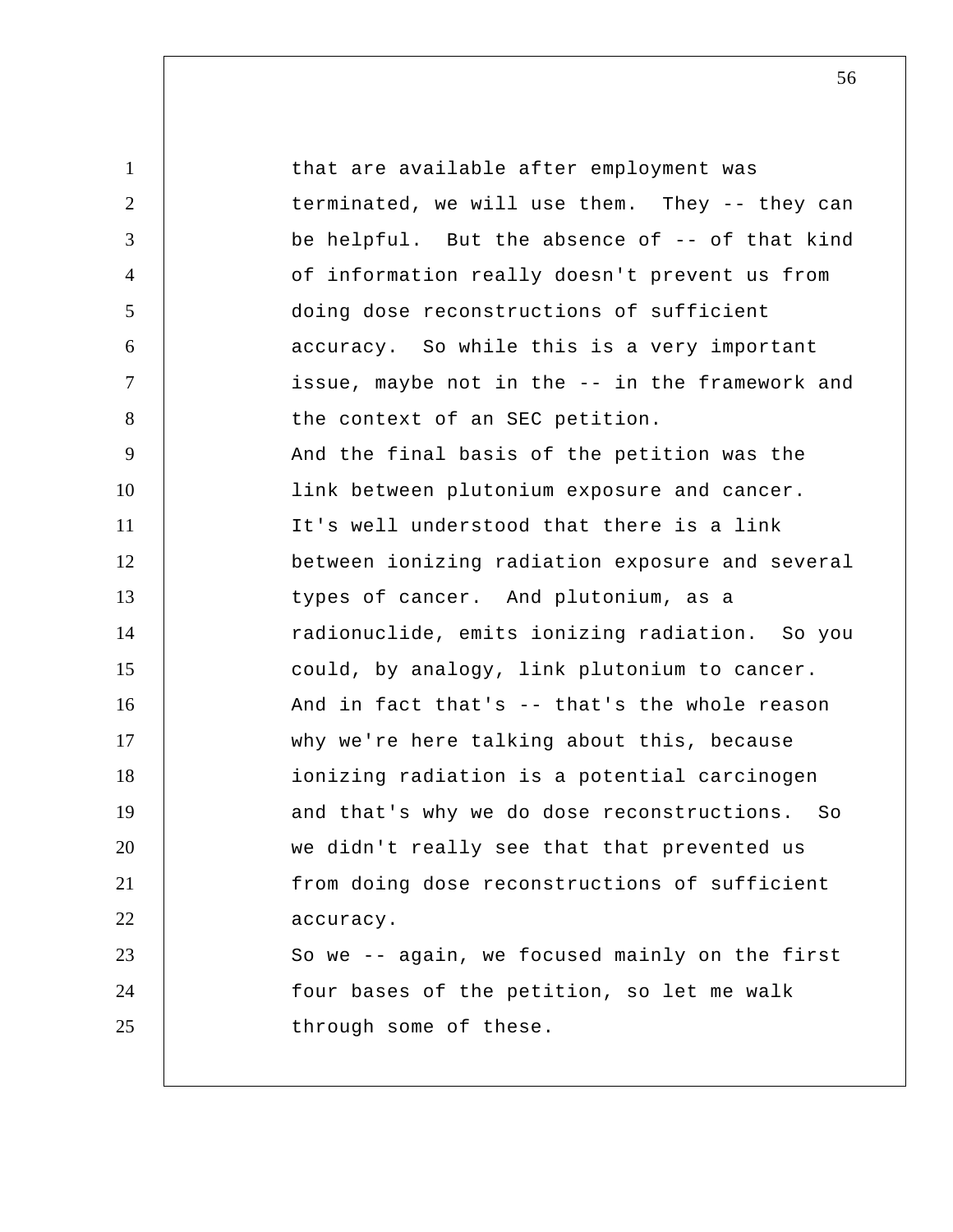1 2 3 4 5 6 7 8 9 10 11 12 13 14 15 16 17 18 19 20 21 22 23 24 25 The first is super S, and we are very encouraged by the preliminary results of SC&A's analysis and we look forward to discussing that with them once that's finalized, but we're very encouraged that it at least appears right now that we're being claimant favorable with the way that we're going to approach this. The particular concerns that were expressed in the -- in the petition related to super S were three, primarily, the first of which is self shielding. The idea here is that super S particles are ceramicized, and so the concern expressed by the petitioner was that this would prevent the ability to detect this type of plutonium in the lungs through lung counting. The second concern related to super S was particle size. The petitioner was concerned that we were using in -- in our bioassay models that the particle size that we were using was inappropriate. And the final concern was the detection of - of super S through bioassay. And I think the concern here is that since this form of plutonium is so highly insoluble, that urinalysis results are going to relative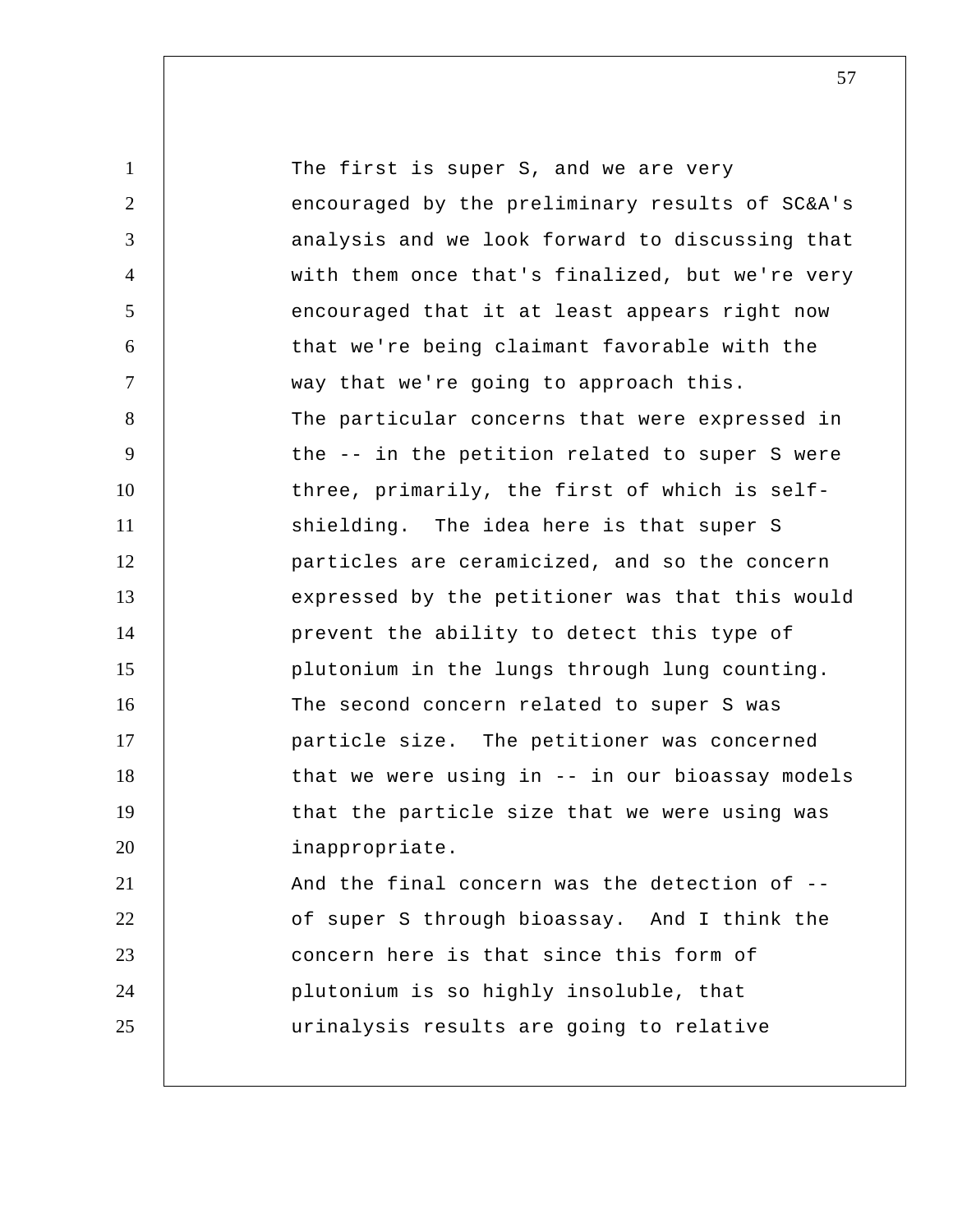1 2 3 4 5 6 7 8 9 10 11 12 13 14 15 16 17 18 19 20 21 22 23 24 25 insensitive to detecting this. So I'd like to go through and tell you about our evaluation of each of these concerns. First -- the first thing that we determined was that yes, in fact there is evidence of super S material -- super S plutonium at Rocky Flats. And Joyce mentioned a couple of the sources of data that we used to make that determination, primarily the results of autopsy cases that we obtained from the U.S. Transuranium Registry. And in fact they do show evidence of plutonium that is more insoluble than type S. So that's the first thing. It does appear that there is super S at Rocky Flats. Now in terms of the specific concerns that the -- that were in the petition, the self shielding -- this was kind of a head-scratcher for me because when we do lung counts to try to detect plutonium, what we're using to measure that is the gamma radiation that comes off of the daughter of plutonium, americium-241. And I'm just not aware of any physical mechanism that would shield that radiation inside the particle. I went back to first principles and looked at a particle of the appropriate size.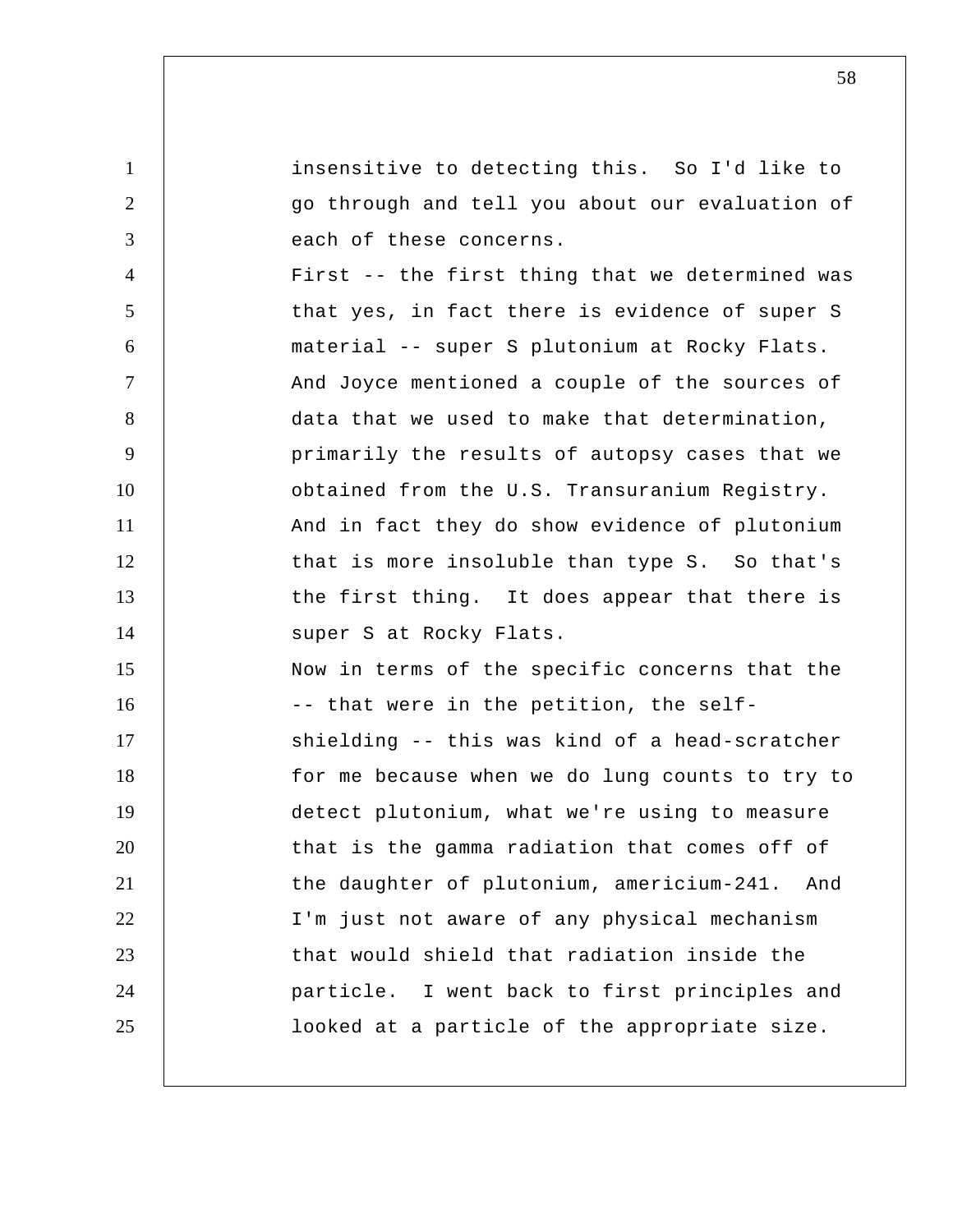1 2 3 4 5 6 7 8 9 10 11 12 13 14 15 16 17 18 19 20 21 22 23 24 25 If you just consider a plutonium atom encased in a particle made of lead, which is a very effective gamma shield, the attenuation or the shielding is just -- it's negligible. So we're -- we're just not aware of any plausible mechanism of self-shielding. And in fact the Transuranium data that we looked at supported the ability to detect plutonium, in whatever form, through lung counting. The next concern was the particle size, and Joyce mentioned our approach that we have put out to handle super S plutonium, and smaller particle sizes that might result from fires at the site are explicitly considered in that - in that approach. We also took a look at what this means in terms of bioassay results. And it is certainly true that if the plutonium is very insoluble and sits in the lungs, then it doesn't get out into the rest of the body as readily as some of the more soluble forms and therefore it doesn't show up in the urine. The concentrations in the urine are less than you would expect to see from more soluble forms of plutonium. However, it's not infinite. The solubility of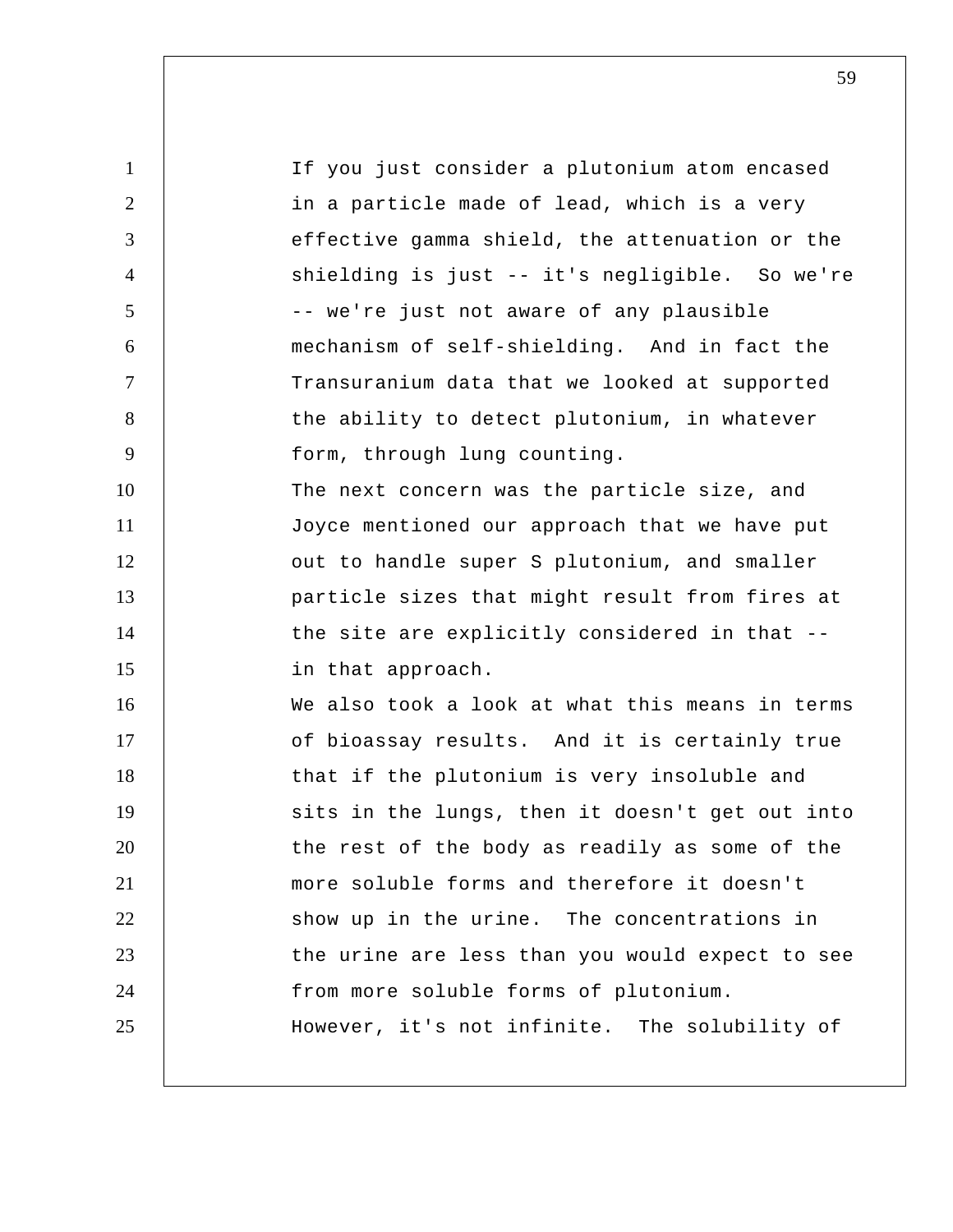1 2 3 4 5 6 7 8 9 10 11 12 13 14 15 16 17 18 19 20 21 22 23 24 25 -- of this type of plutonium leads to bioassay detection limits that are high, but they are finite. There is a number. And so what we determined is that the intakes that we calculate with our bounding approach for super S, those intakes, when you back them off from bioassay results, result in claimant-favorable estimates of intake. So while this is certainly an important issue and it will affect the way we do dose reconstructions, it doesn't prevent us from doing dose reconstructions of sufficient accuracy. The next basis in the petition was that there are instances when it is not possible to link intakes to specific incidents. And the concern here -- if I can just present a hypothetical situation to you. A worker's going along on a routine biomonitor-- bioassay program, let's say for plutonium. He gets a plutonium bioassay; it's negative. Gets another one a few months later; negative. Gets another one a few months later; positive. Well, then the question is where did that intake come from? Without having special bioassay results -- if an incident is recognized at the time that it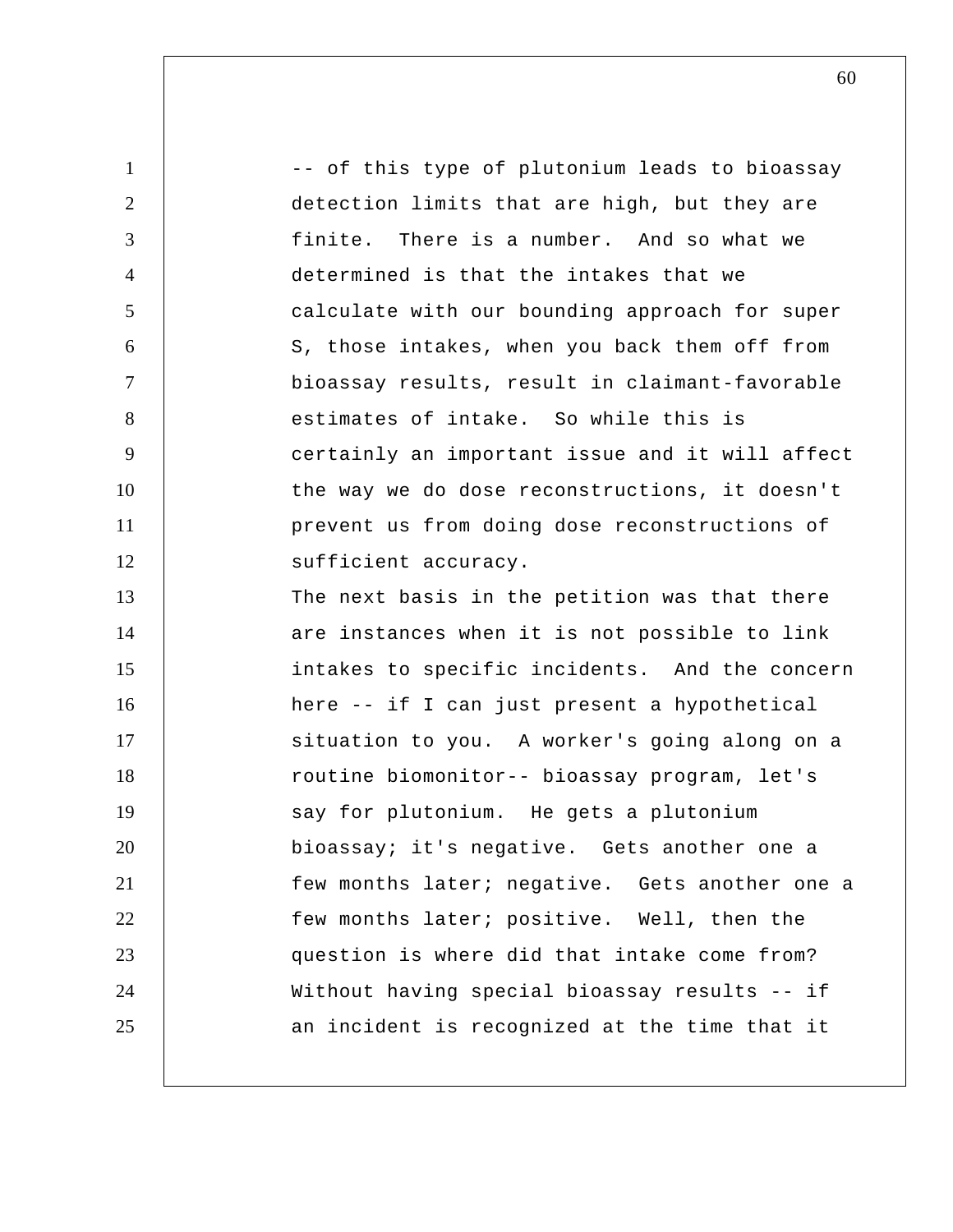1 2 3 4 5 6 7 8 9 10 11 12 13 14 15 16 17 18 19 20 21 22 23 24 25 happens, for instance a glovebox fire, what will typically occur is that special bioassay would be requested. But in the absence of that -- I mean there -- there are exposure scenarios where the worker wouldn't even know that he had been exposed. That has certainly -- that certainly occurred at Rocky Flats, and other places throughout the complex. And so in some situations we als-- we agree with the petitioner that it's not always possible to link intakes that you observe in bioassay results back to specific incidents. It's helpful when we can do it, that is true. But this is an issue that is -- has been widely recognized in the science of dose reconstruction. In fact, the International Commission on Radiological Protection has weighed in on this issue, and I've listed the citation there, and they've recommended methods for obtaining unbiased estimates of intake when you can't pin it to a specific incident. And so Rocky -- Rocky Flats is certainly not the first time that we have encountered this issue. I mean we -- we -- it happens all the time in -- in dose reconstruction, and we have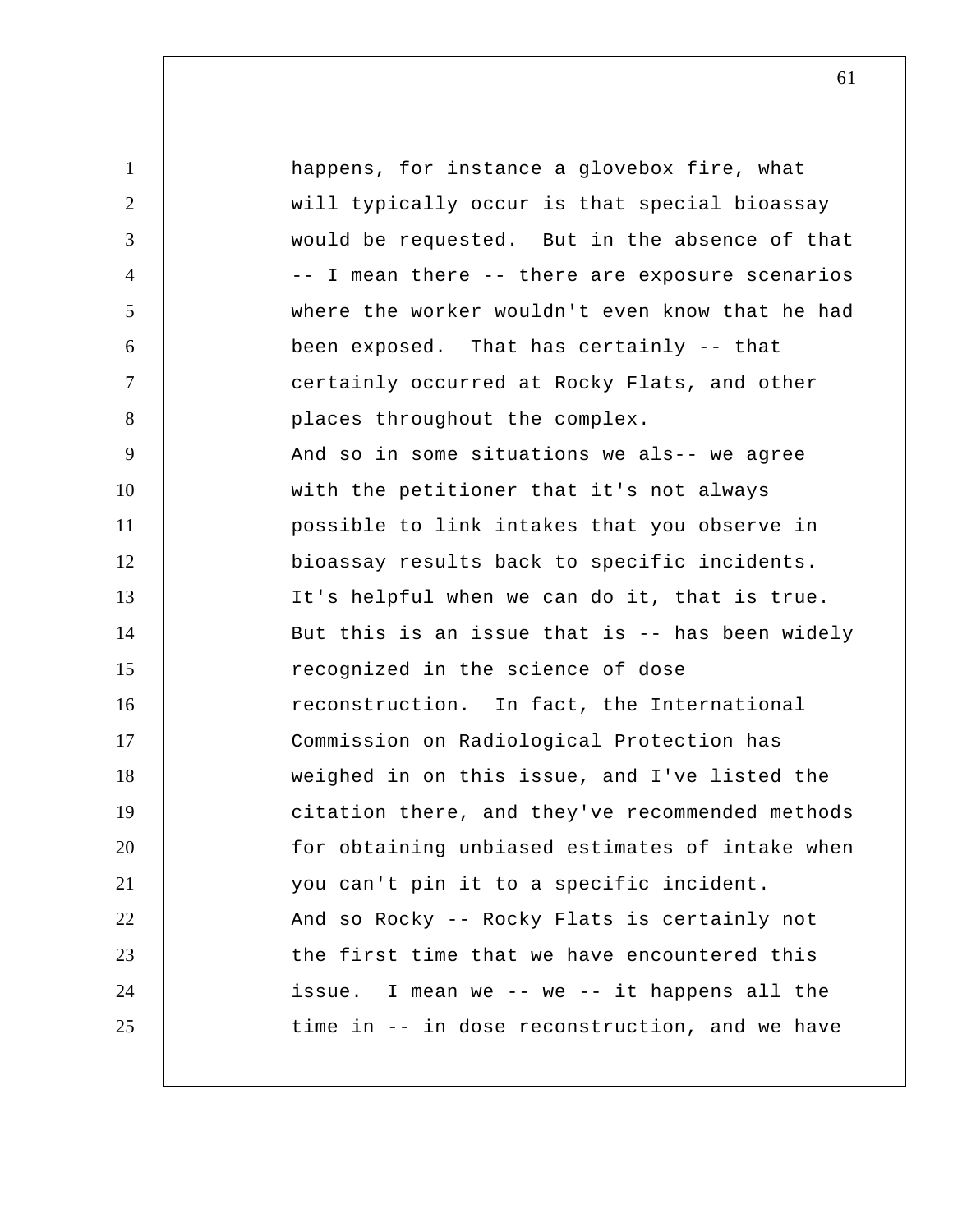| $\mathbf{1}$   | developed methods to arrive at claimant-          |
|----------------|---------------------------------------------------|
| $\overline{2}$ | favorable estimates of organ doses when this      |
| 3              | occurs, usually -- I don't want to get too much   |
| 4              | into the details of those, but we assume a        |
| 5              | chronic intake scenario that analyses have        |
| 6              | shown is bounding. It gives a claimant-           |
| $\overline{7}$ | favorable estimate.                               |
| 8              | So while it is certainly true that these          |
| 9              | incidents occur and we can't always tie an        |
| 10             | intake to an incident, again, that doesn't        |
| 11             | prevent us from doing dose reconstructions of     |
| 12             | sufficient accuracy.                              |
| 13             | Okay, the next basis was the periods of           |
| 14             | inadequate monitoring, and the concern here --    |
| 15             | again, there were -- there were three sub-        |
| 16             | concerns that fall under this umbrella. The       |
| 17             | examples presented in the petition included no    |
| 18             | routine lung counting until the late 1960s.<br>In |
| 19             | fact the lung counter at Rocky Flats came on      |
| 20             | line in 1964. Prior to that there was no lung     |
| 21             | counting at Rocky Flats.                          |
| 22             | The next two deal with neutrons. In the           |
| 23             | petition the concern was expressed that there     |
| 24             | was no neutron monitoring prior to the late       |
| 25             | 1950s. The specific year is actually about        |
|                |                                                   |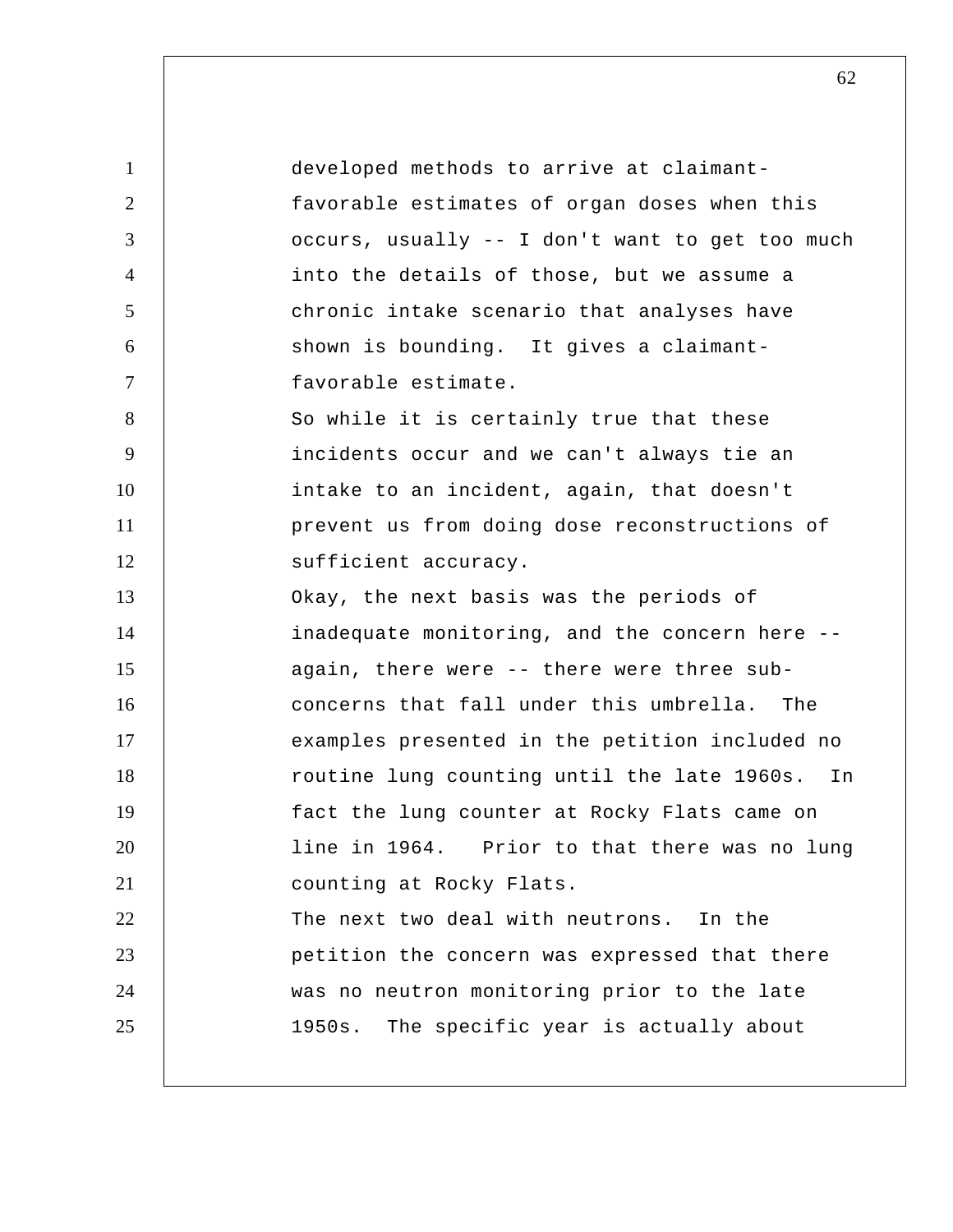| $\mathbf{1}$   | 1957. That's when they came on line with        |
|----------------|-------------------------------------------------|
| 2              | routine neutron monitoring.                     |
| 3              | And furthermore, there was a concern expressed  |
| $\overline{4}$ | about erroneous neutron measurements prior to   |
| 5              | 1970. This is the neutron film badge area --    |
| 6              | film badge era, from about 1957 up through      |
| $\tau$         | 1970. That's when neutron dosimetry             |
| 8              | transitioned to thermoluminescent dosimeters.   |
| 9              | The concern is for that film period.            |
| 10             | So in our evaluation of these concerns we       |
| 11             | concluded that, again, while lung counts are    |
| 12             | helpful when they're present -- when we have    |
| 13             | them, you know, we use them -- but the primary  |
| 14             | data that we use to conduct internal dose       |
| 15             | reconstructions is bioassay data, urinalysis.   |
| 16             | And those types of data -- those types of       |
| 17             | results are available for the entire time span  |
| 18             | that the plant operated. That is our first and  |
| 19             | our preferred data that we use. So we didn't    |
| 20             | see that the existence of the period before the |
| 21             | lung counter came on line as preventing us from |
| 22             | doing sufficiently accurate dose                |
| 23             | reconstructions.                                |
| 24             | Now the next two deal with neutrons. In terms   |
| 25             | of the periods when Rocky Flats employees may   |
|                |                                                 |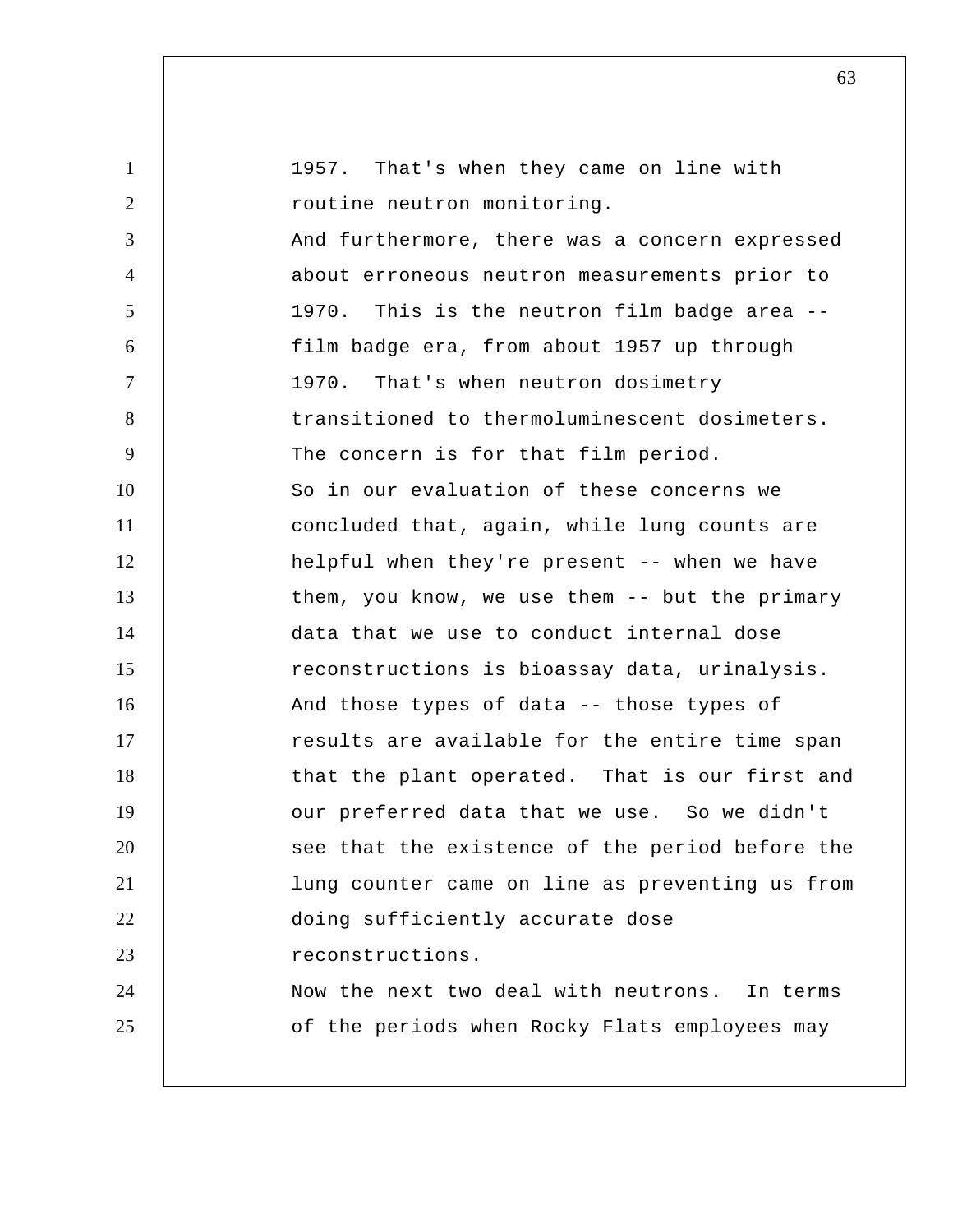1 2 3 4 5 6 7 8 9 10 11 12 13 14 15 16 17 18 19 20 21 22 23 24 25 have been exposed to neutrons but were not monitored for that, and also the concern that once they were monitored that there were problems, there were issues with the NTA film that was used to do that monitoring, these problems were recognized. They were the genesis of the Neutron Dose Reconstruction Project, and that project was intended to address these issues. We have access to the Neutron Dose Reconstruction Project results. We are using them in dose reconstructions. So again, we don't see that this prevents us from doing dose reconstruction with sufficient accuracy. Now I should mention that that Neutron Dose Reconstruction Project also was overseen by an advisory board similar to this one, which contained -- which included individuals both from the site and from outside the site, experts in neutron dosimetry from outside of Rocky Flats. So we are using -- we are accessing that. We are using it in dose reconstruction. Okay, the next basis for the petition was unmonitored exposures, and the examples that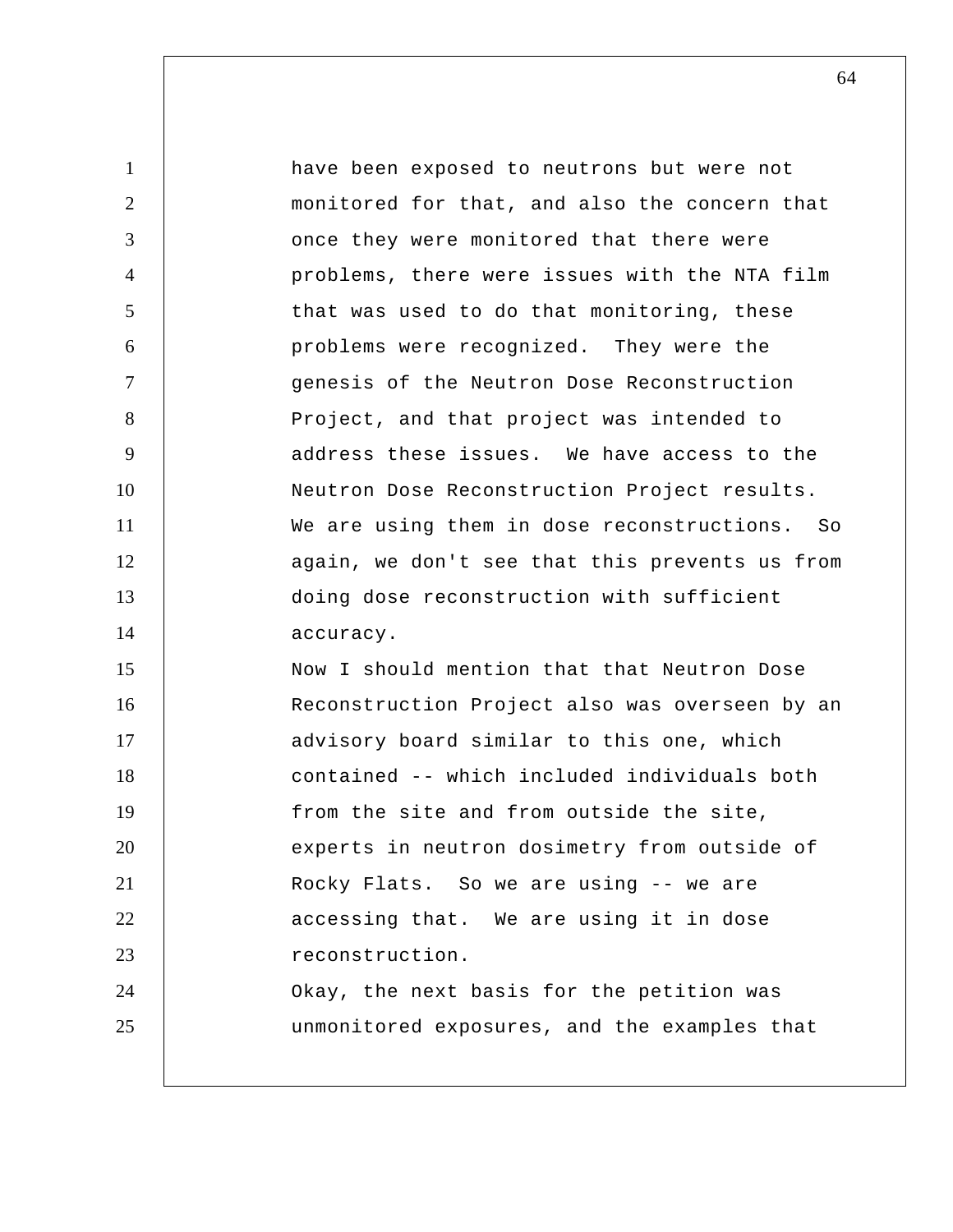1 2 3 4 5 6 7 8 9 10 11 12 13 14 15 16 17 18 19 20 21 22 23 24 25 were provided included super S plutonium. We've already talked about that one. It also included a concern that there were certain areas where there was no monitoring, or there was monitoring but dosimetry chips were lost or destroyed, and this would have applied to the era when they were using TLDs for dosimetry, so we're talking post-1970. And finally there was a concern about lack of accurate work location records, so let me walk through the evaluation of these concerns. First of all, in terms of unmonitored exposures -- we've talked about how to handle -- how we propose to handle super S. But if we're talking about other issues, other - unmonitored exposures that might have occurred either from intake of radioactive material or to external sources, we have coworker data that we can use for unmonitored workers. But I have to tell you that the need for this at Rocky Flats is pretty minimal, in contrast to other sites. Of the approximately 700 cases that we've completed, we're aware -- currently aware of two cases that are on hold for coworker data. So it's not zero, but it's pretty small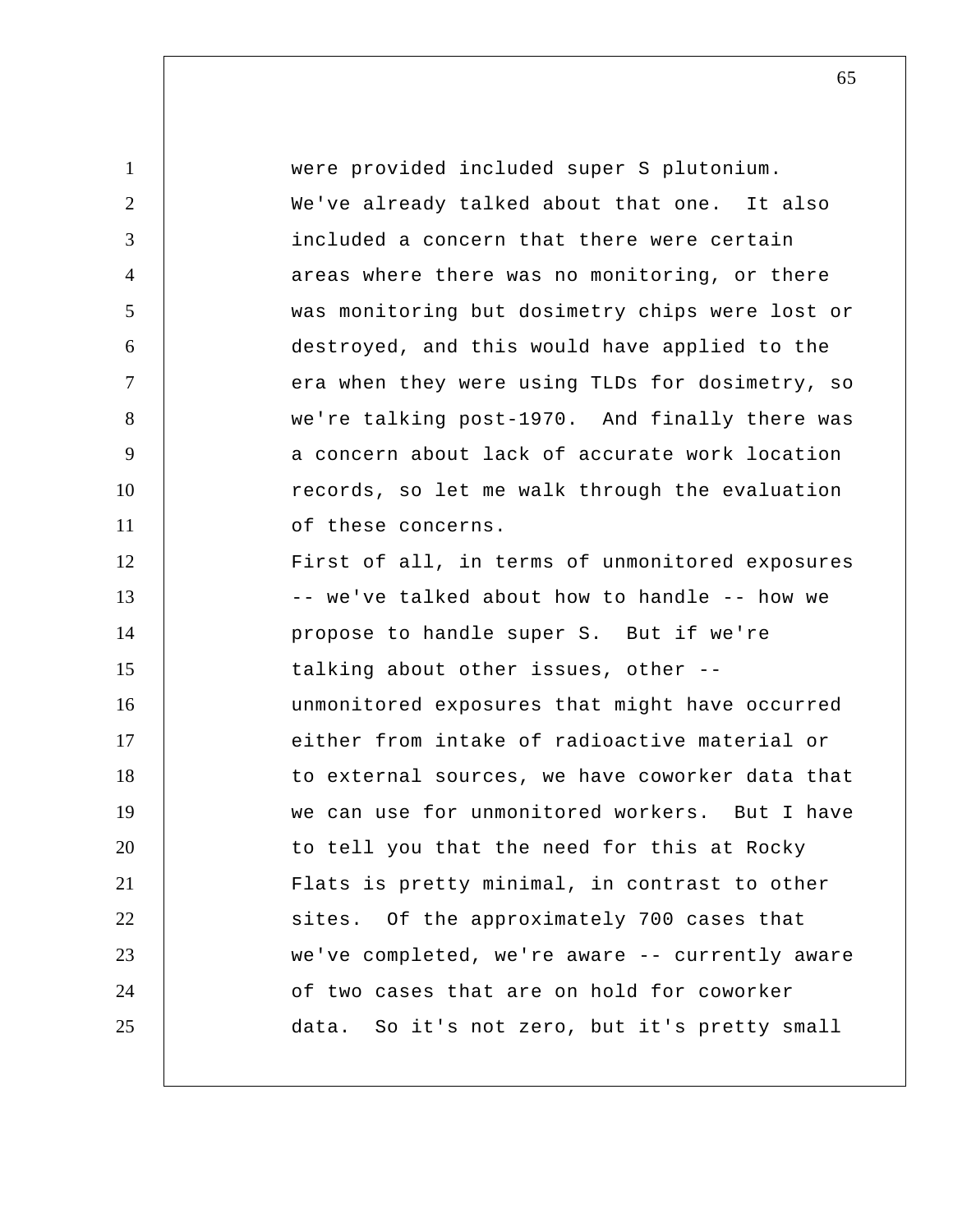| $\mathbf{1}$   | in comparison to what we see at other sites.    |
|----------------|-------------------------------------------------|
| 2              | And I think I'd like to take the opportunity    |
| 3              | just to explain a little bit about how we apply |
| 4              | coworker data when we do it. There seems to be  |
| 5              | a pretty large misconception that we take -- if |
| 6              | -- if John has a gap in his dosimetry, we give  |
| $\overline{7}$ | him Joe's dose when Joe stood beside him.       |
| 8              | That's not the way that we do coworker data.    |
| 9              | Instead, what we look at for an individual who  |
| 10             | has a gap in their monitoring history, we look  |
| 11             | at the entire population of monitored workers   |
| 12             | at the particular site for the time period in   |
| 13             | question, and we look at the distribution of    |
| 14             | that data, the population of that data. And we  |
| 15             | pick a percentile value, usually if -- if the   |
| 16             | worker had a significant potential for          |
| 17             | radiation exposure, that usually is the 95th    |
| 18             | percentile that we pick and assign for that gap |
| 19             | in monitoring.                                  |
| 20             | Now what that means is that for that time       |
| 21             | period that worker is assigned a dose that      |
| 22             | exceeds the dose that 95 percent of the people  |
| 23             | on site received. We think that that's pretty   |
| 24             | claimant-favorable and so that -- that's why we |
| 25             | have used this approach.                        |
|                |                                                 |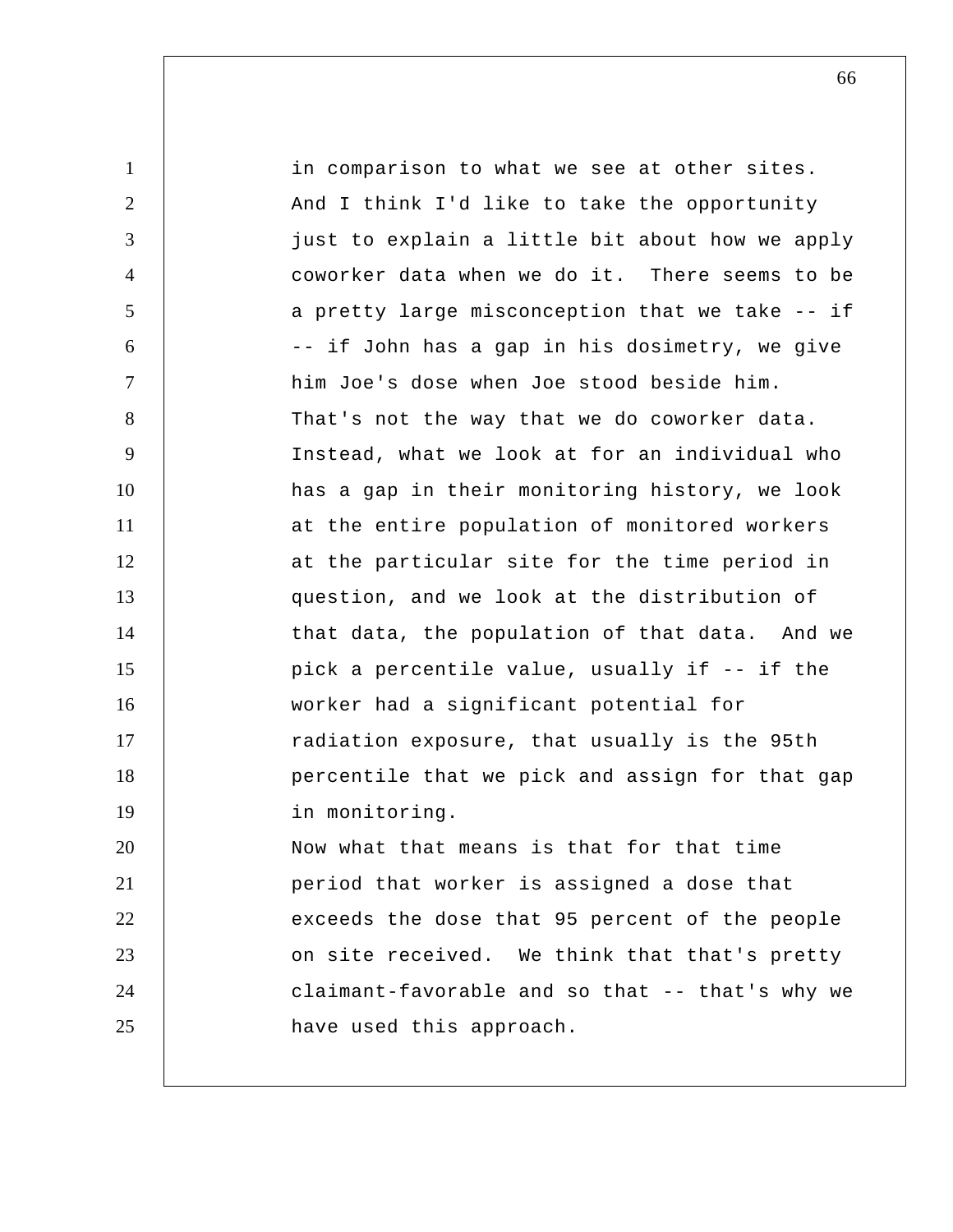1 2 3 4 5 6 7 8 9 10 11 12 13 14 15 16 17 18 19 20 21 22 23 24 25 We also have other techniques to deal with gaps in dosimetry. If a worker was going along, he was monitored and there was a break in his dosimetry, and he was working along again and there's dosimetry results, we can use what's called the nearby technique -- assuming of course -- this technique would only be applicable in situations where we're confident that the worker was doing the same job through the whole time period, there were no conditions that could have led to differences in exposure, so we can use his own dosimetry results to fill in gaps in some situations. Okay, the absence of work location information. We do have actually quite a lot of work location information, but I won't tell you that it's 100 percent complete. I can't tell you where every worker worked every minute of the time he was employed at Rocky Flats. That is true. But this is more of a concern when we're doing dose reconstructions through a source term approach, in situations where the workers aren't wearing -- don't have dosimetry results and we have to estimate doses based on the material that we know was there that he was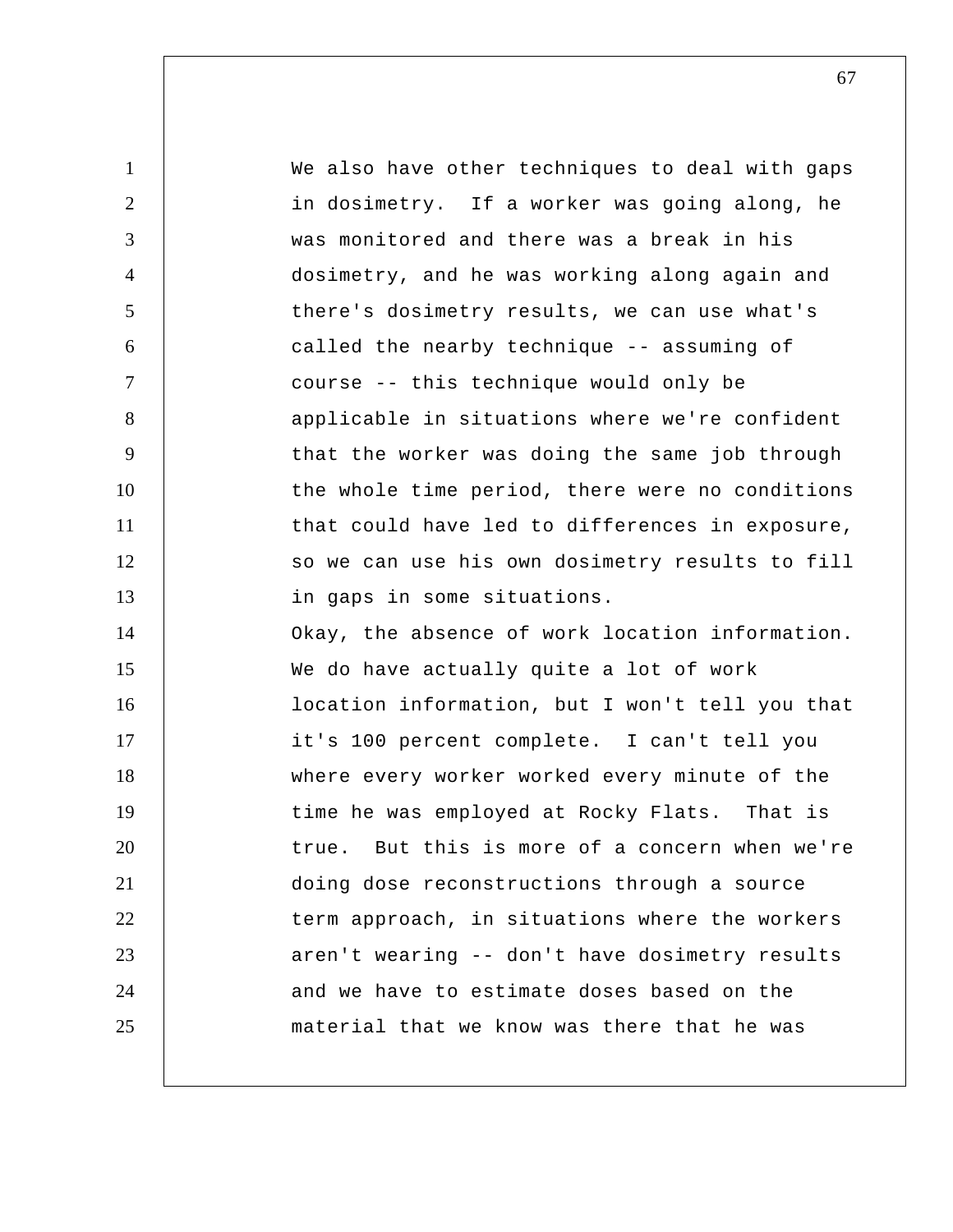1 2 3 4 5 6 7 8 9 10 11 12 13 14 15 16 17 18 19 20 21 22 23 24 25 working with. This has -- this has happened at other sites. But at Rocky Flats, again, we have extensive, actual personal dosimetry information. So that information about work location, while it is important and it is helpful to us in dose reconstruction, it's not as critical as it might be at some other site where we don't have the types of dosimetry information that we have here. Okay, the -- I think everyone would agree that the primary issues that are still on the table here for Rocky Flats, the outstanding remaining issues, revolve around data integrity, questions about data integrity. And we heard a lot about that last night. I'll get into that a little bit more in just a minute, but the Advisory Board established a working group to deal with this issue, how do we demonstrate data reliability. And one of the -- one of the things that we -- the Board wanted us to address was the internal consistency of the data. So for instance, we've got -- for external dosimetry, for instance, we've got beta/gamma worksheets. These are the handwritten records from the earlier period in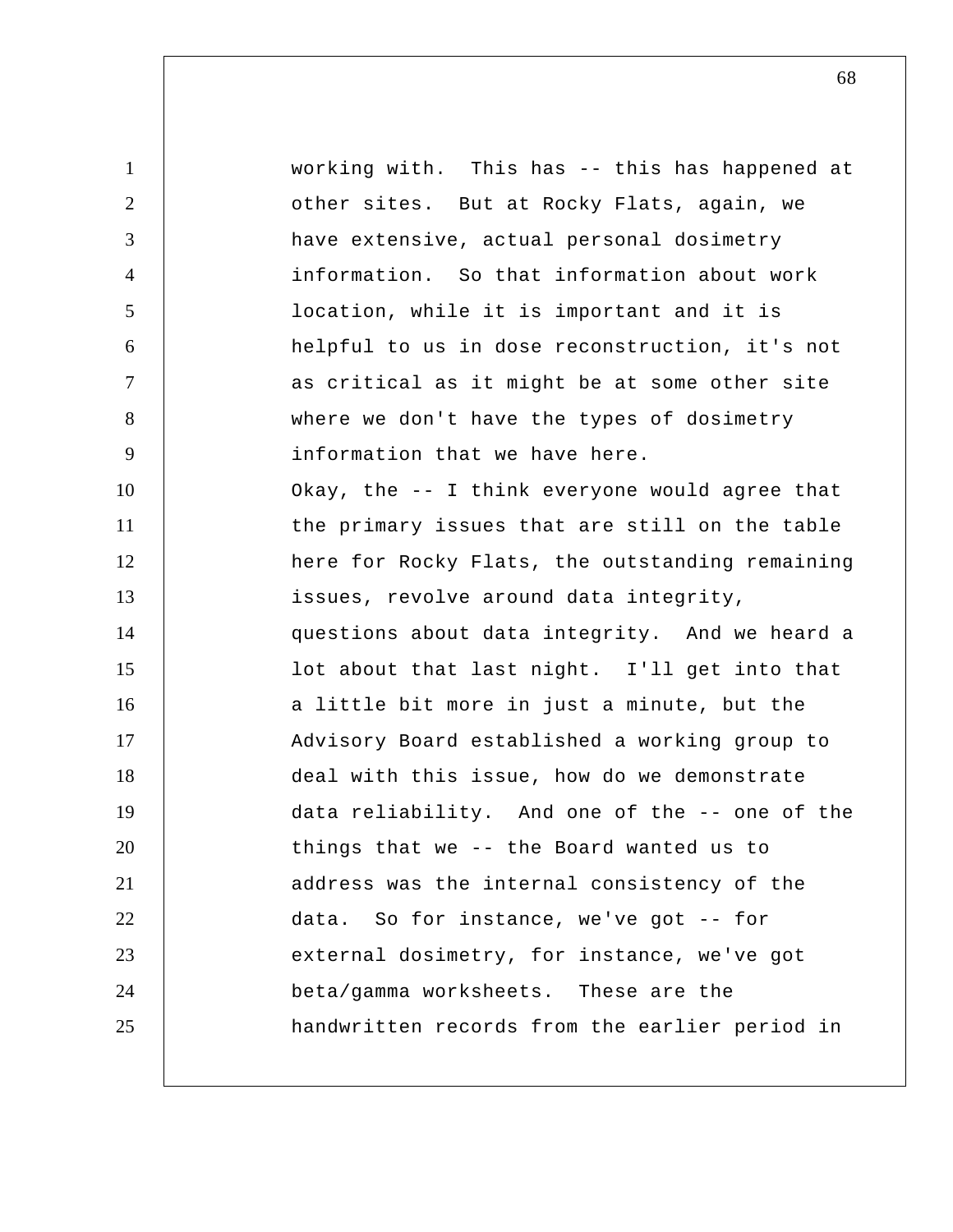1 2 3 4 5 6 7 8 9 10 11 12 13 14 15 16 17 18 19 20 21 22 23 24 25 Rocky Flats. And then we've got a series of electronic databases as those records were migrated over the years. So what -- what you want to do is look and see if we've got internal consistency. Do we see agreement between the handwritten records from the early period and the databases that they were migrated into. And what we have found, first starting with external dosimetry, is that we do have pretty good agreement between these two repositories, two sources of external dosimetry data. We did a comparison of approximately 120 worker quarters, so 120 quarters of data for workers, and we compared the results from the original beta/gamma worksheets -- so this was prior to 1969, when they were doing handwritten records -- compared those to the latest database, HIS20. And what we found was that 73 percent of all those quarterly data were found, and the total annual dose was in complete agreement with HIS20. So that was a pretty good number. We also found in 17 percent of the cases there was one quarter missing from our handwritten data, but the annual total for that year agreed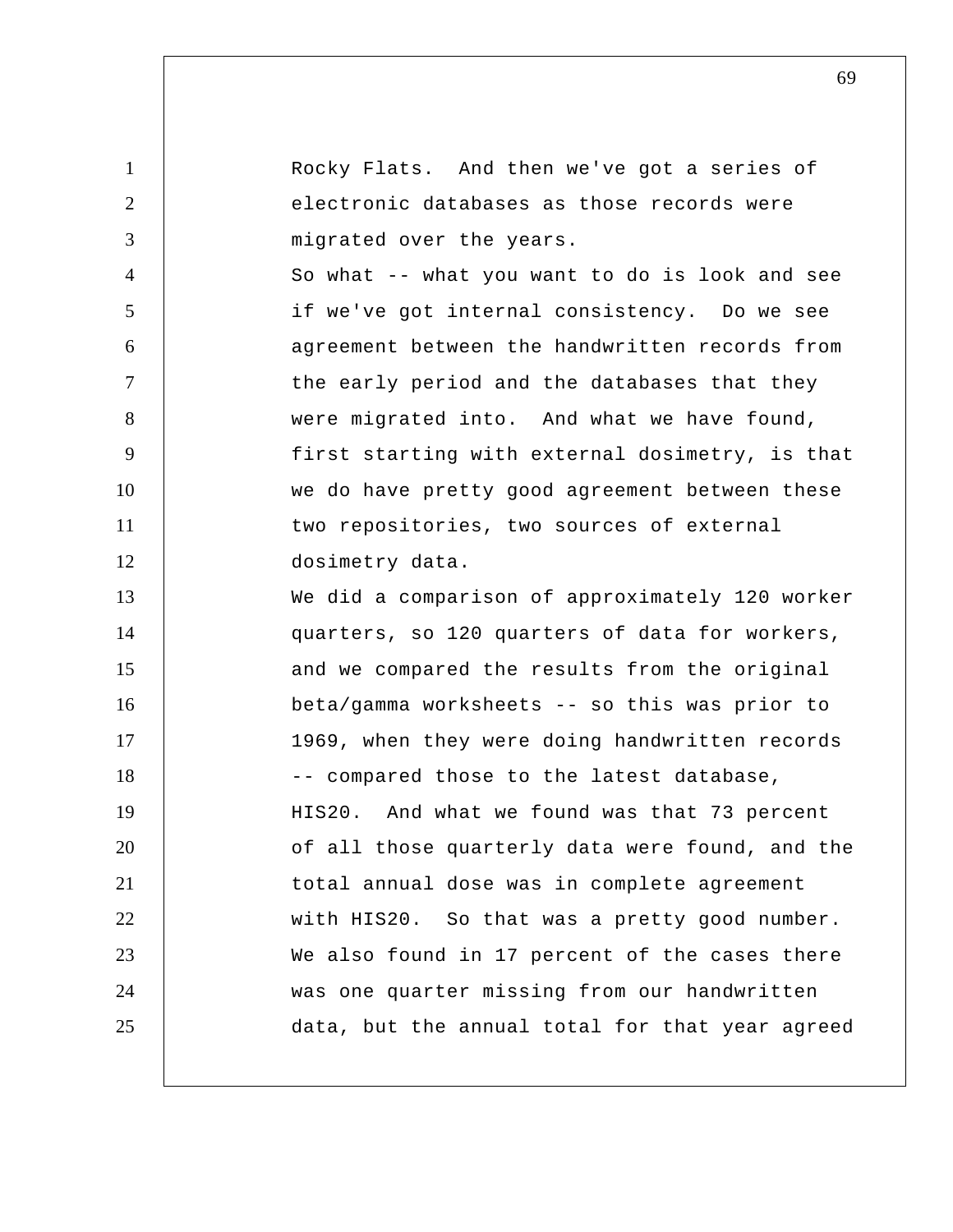1 2 3 4 5 6 7 8 9 10 11 12 13 14 15 16 17 18 19 20 21 22 23 24 25 with HIS20. So what that told us was that we weren't successful in locating all of the beta/gamma worksheets that would have applied to that individual, but the annual totals were in complete agreement. So that's where I got that 90 percent number, the 73 plus 17 percent. And we felt that that was -- that gives us some degree of confidence that the external data is internally consistent. Now I also want to take this opportunity to tell you that we don't rely on only HIS20 data, and we don't rely on only the handwritten records. We take all of the data that we have available to look at for dose reconstruction so that we have the most complete dataset to inform that dose reconstruction. Okay, next internal data integrity. We also did some statistical comparisons to look at this, and what we found was that we again had pretty good agreement. We compared approximately 306 worker samples -- so what that means is an individual sample on an individual worker -- and we looked for agreement or disagreement between the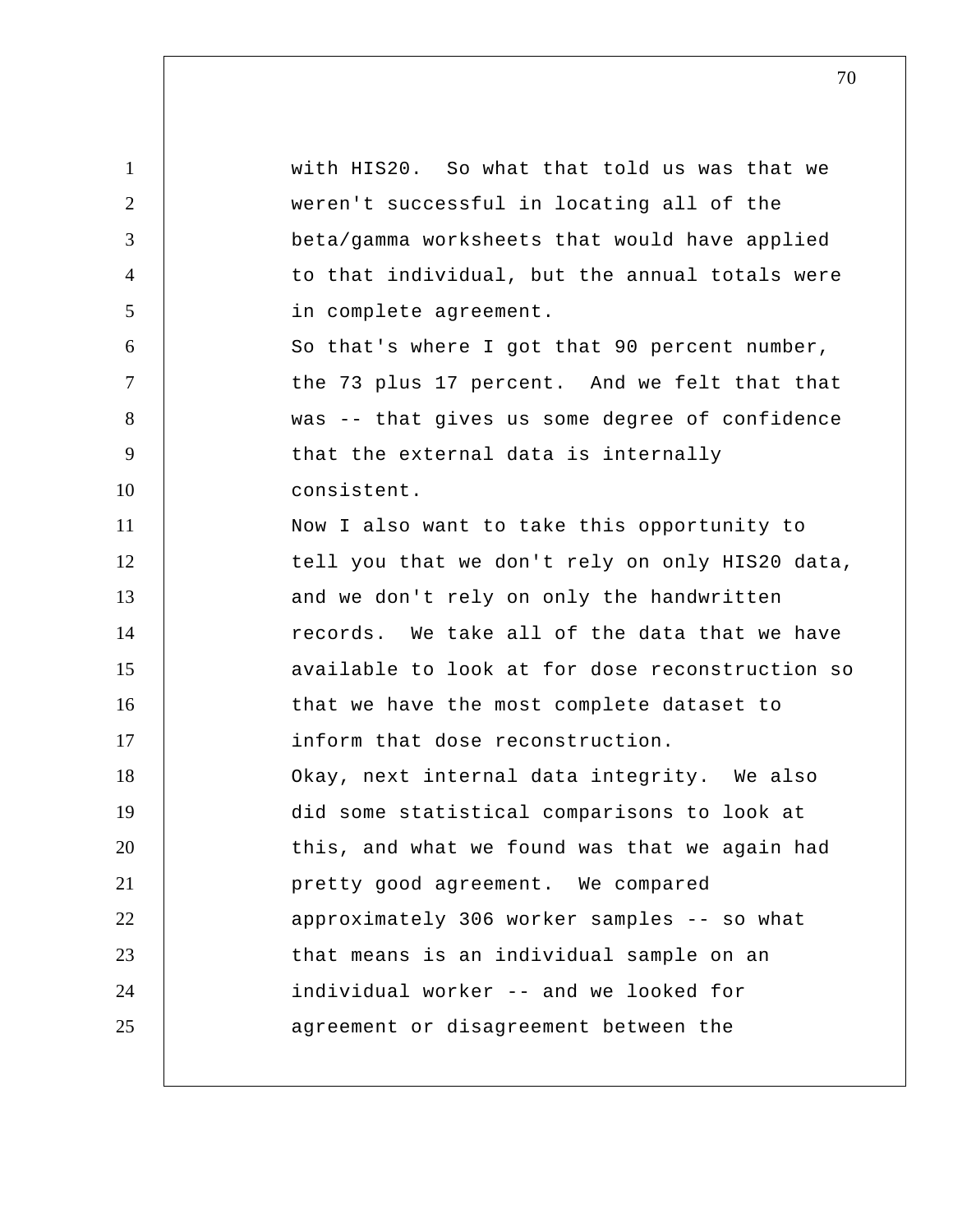1 2 3 4 5 6 7 8 9 10 11 12 13 14 15 16 17 18 19 20 21 22 23 24 25 handwritten records, bioassay cards, when that was the method of recording the data, and later HSDS printouts -- we compared those to what we saw in the latest database, HIS20. And so we -- for workers for which both bioassay cards and HIS20 data were available, that was approximately 215 cases -- 208 of 215 cases of the records were in complete agreement. And all 34 comparisons of the printed data from HSDS were in complete agreement with HIS20. So if you total those two you get that 97.1 actually percent agreement. In only seven of those cases -- seven of the 215, that's about three percent, was there an imperfect match between the data found on the bioassay cards and HIS20 data. So that -- that could raise a flag for you. You could say well, do we see any evidence of systematic censoring of high data. In other words, when these data were migrated into the electronic database, did they censor out high data. That's what we took a look to see if there was any evidence of that. And what we found was that in the instances of the seven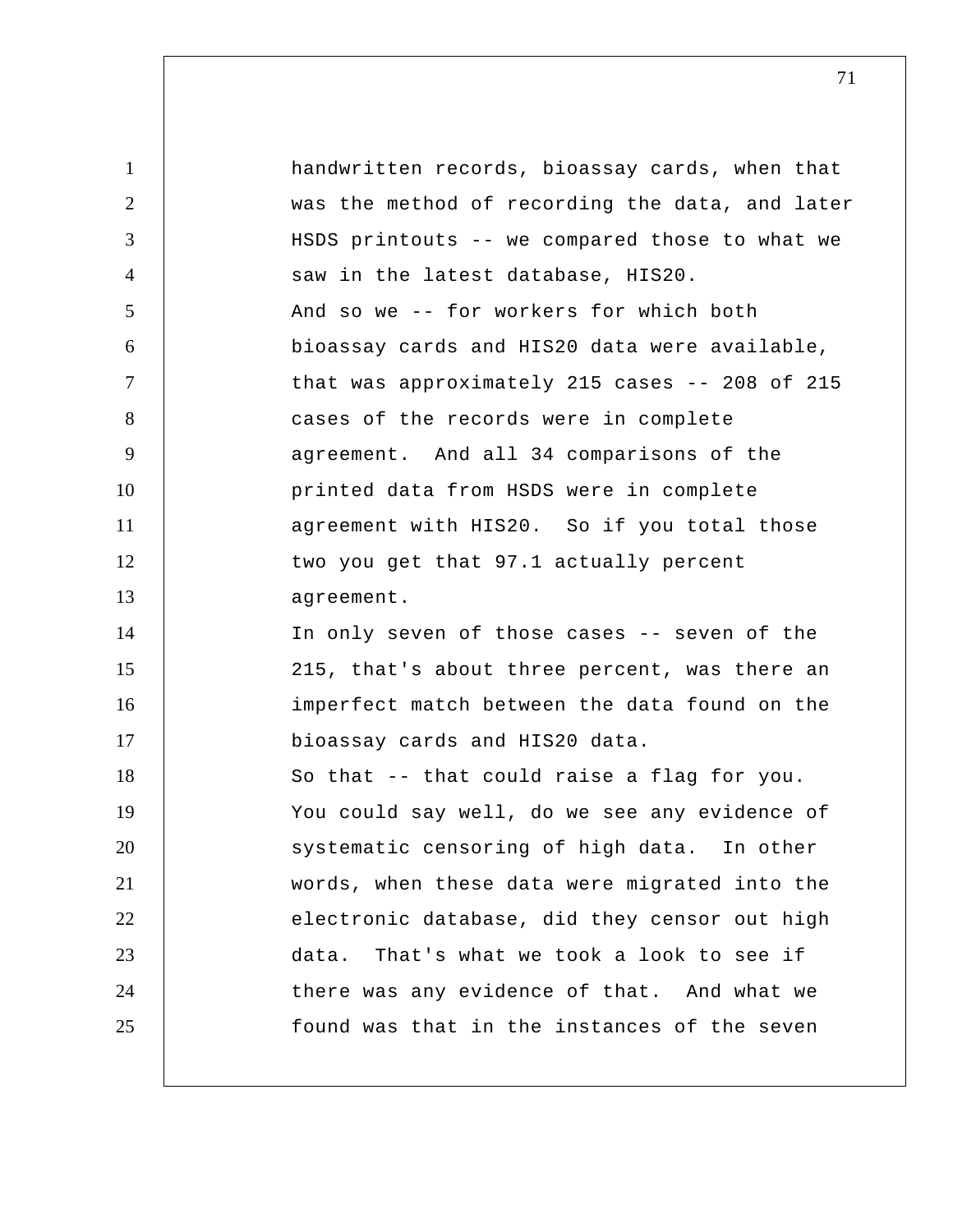1 2 3 4 5 6 7 8 9 10 11 12 13 14 15 16 17 18 19 20 21 22 23 24 25 where we didn't have -- where we had bioassay data and we didn't find it in HIS20, six of those were in fact non-de-- let me get this right. In six of those we found that the value in HIS20 database were larger than the card data, so it doesn't, in our mind, indicate that there was systematic censoring of high data. Now as expected with record systems this large, there were some discrepancies. There were about 41 individual records from three workers for which there was bioassay card data, but we couldn't locate them in HIS20. So again, you would naturally ask the question, is there any evidence of systematic sampling -- systematic censoring of high values. And we continued to investigate this, but what we have found is that in 40 of these 41 cases, 41 individual comparisons, they were non-detects. They were below the detection limit. In only one was there a positive value, and that was just slightly above the detection limit. So this doesn't really indicate a censoring of high data, because this is the low data. So in summary, there's pretty substantial agreement on both the external and internal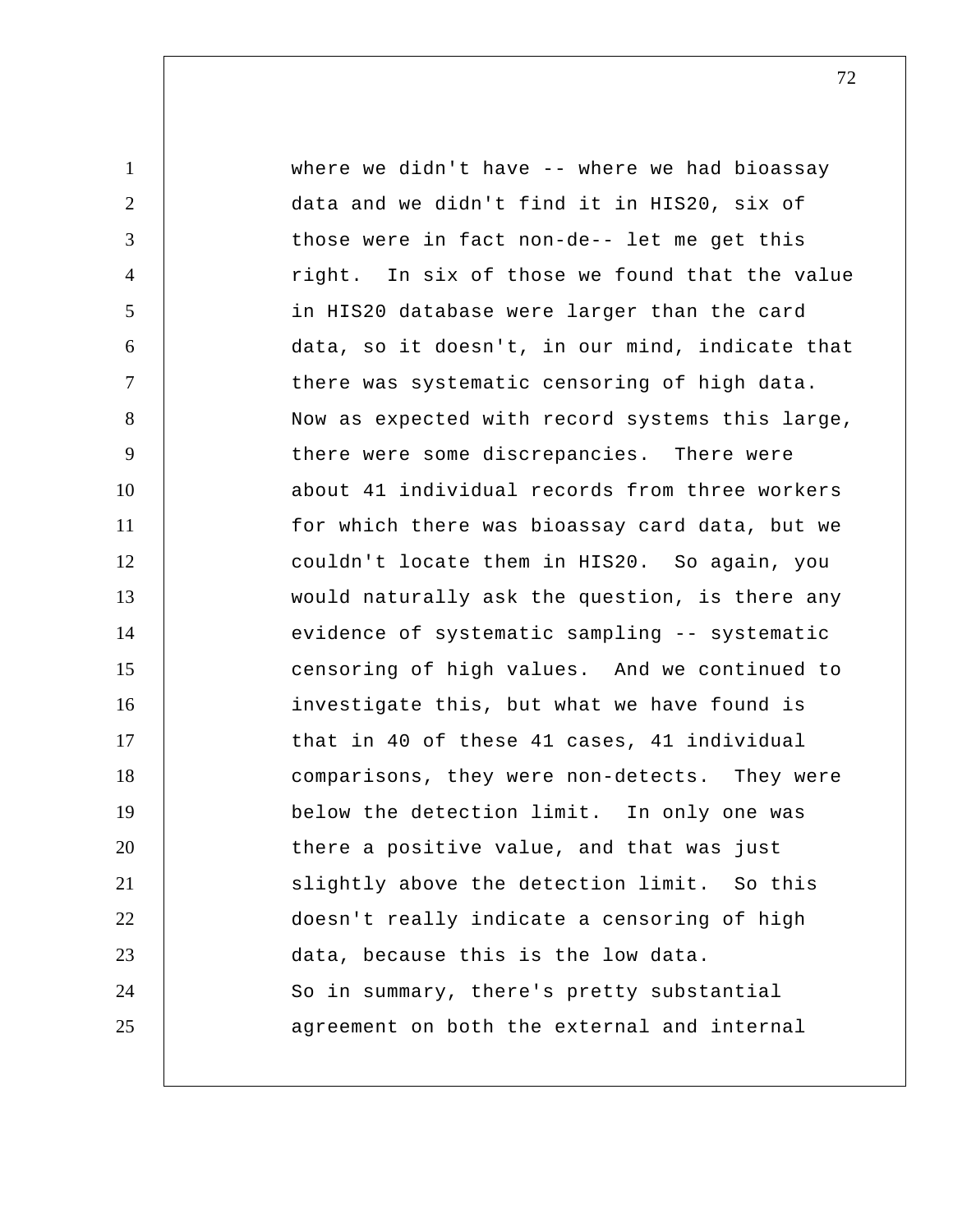| $\mathbf{1}$   | site between these various repositories of      |
|----------------|-------------------------------------------------|
| $\overline{2}$ | data, and that demonstrates that there is       |
| 3              | pretty good internal consistency.               |
| $\overline{4}$ | But this is not the end of the story on data    |
| 5              | integrity. This is only one piece that was      |
| 6              | raised in the working group's report. The       |
| $\overline{7}$ | other concerns that were included in the        |
| 8              | petition are, first of all, workers don't trust |
| 9              | the dosimetry results. And I'll go into this    |
| 10             | in detail.                                      |
| 11             | We also heard -- I don't know if this was       |
| 12             | actually in the petition or if it was just      |
| 13             | expressed during the working group meetings by  |
| 14             | the petitioners. We heard that workers          |
| 15             | sometimes manipulated their own badges, and I'm |
| 16             | going to talk about both of these concerns.     |
| 17             | So first of all let's talk about the issues     |
| 18             | that lead workers to mistrust their dosimetry   |
| 19             | results. There were several examples provided   |
| 20             | in the petition and, to the extent that we      |
| 21             | could locate specific information or the        |
| 22             | specific information was provided, we have      |
| 23             | investigated that as far as we could, and I'll  |
| 24             | talk about some specific examples.              |
| 25             | But the concerns that kept coming up repeatedly |
|                |                                                 |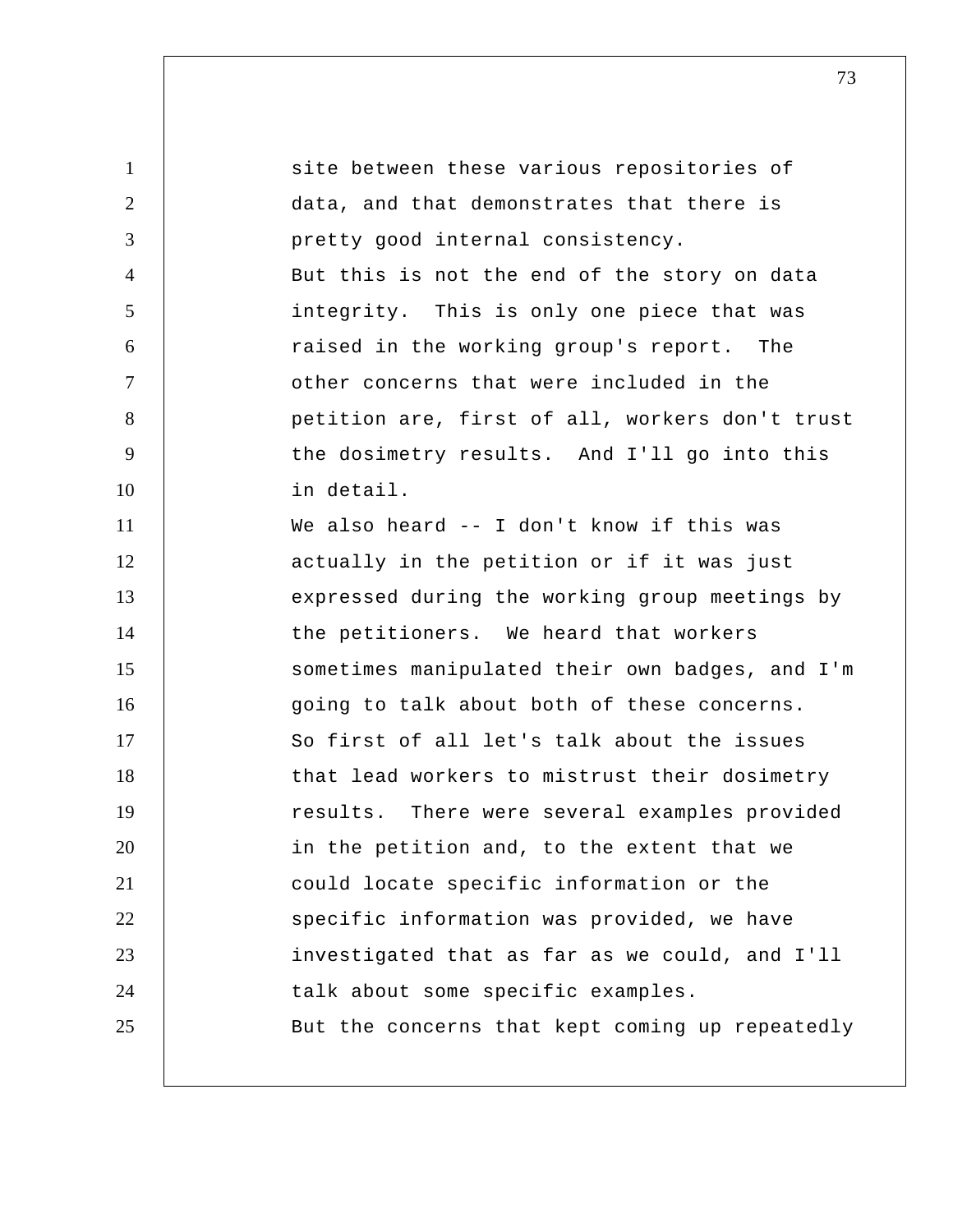1 2 3 4 5 6 7 8 9 10 11 12 13 14 15 16 17 18 19 20 21 22 23 24 25 included a concern that when the badge results were too high they just assigned zero. That was a concern that we heard expressed repeatedly. And you have to separate out the time periods here in terms of film badges and the TLD era. For film badges, one of the concerns was that when the film badges were blackened, they would just assign a zero dose. So I -- what we have here is a situation where some workers are saying -- you know, the workers who were wearing the dosimetry are saying that other workers, those who worked in the dosimetry department, falsified data. And so we're coming at this from the outside and we have to evalu-- as best we can, we have to objectively evaluate what the data tell us about these situations. And in terms of film badge blackening -- I want to take an opportunity to communicate some of the known limitations of film badge dosimetry, and blackening is one of them. As with any photographic film, if it's exposed to light, it turns black. And these film badges were contained in foil packs to prevent light from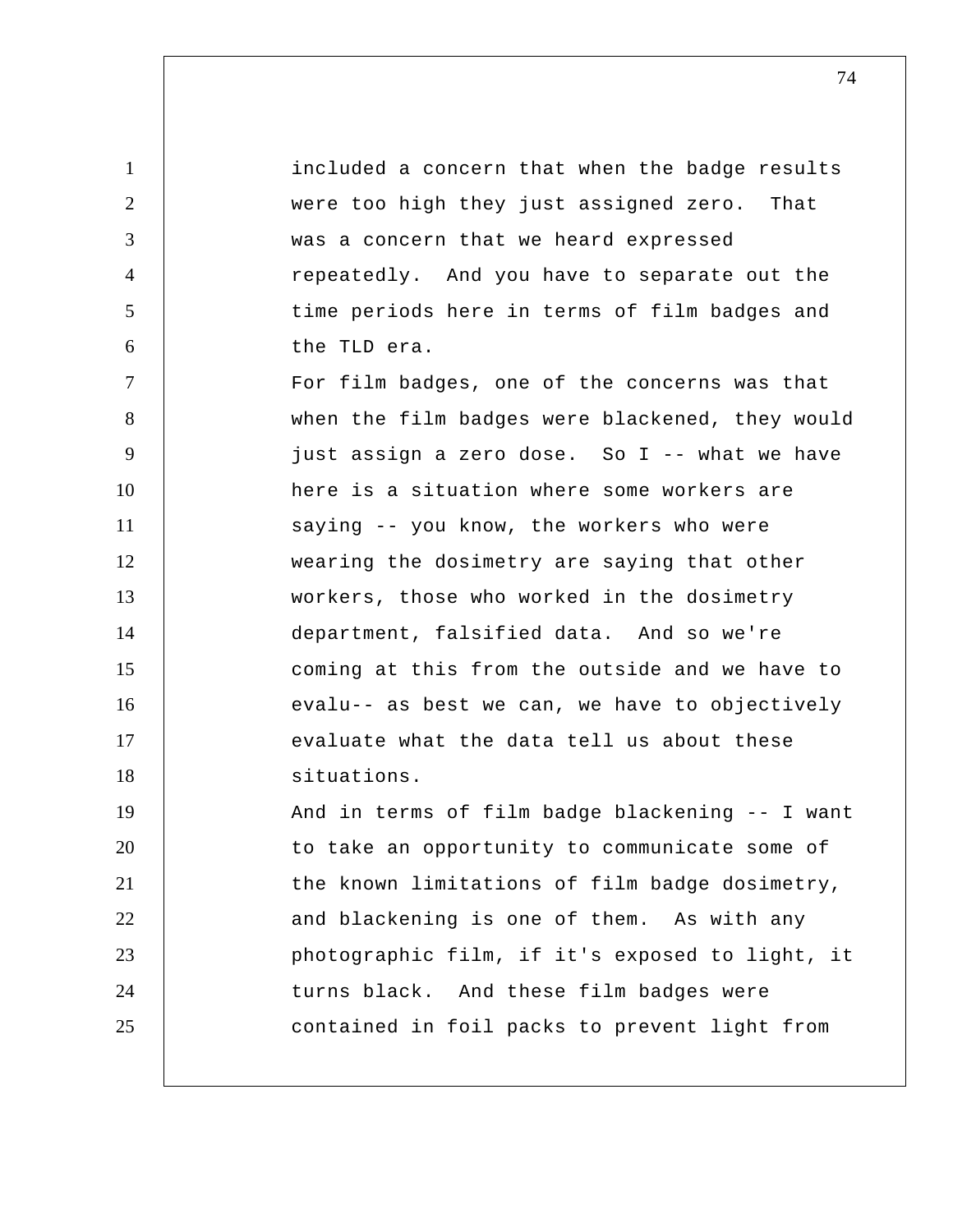1 2 3 4 5 6 7 8 9 10 11 12 13 14 15 16 17 18 19 20 21 22 23 24 25 reaching the film badges. But as with any other human device, these are not perfect devices. Sometimes that foil pack could be damaged and it could lead to light contamination. Now that's usually pretty easily to dis-- easy to distinguish because it doesn't -- typically it doesn't blacken the whole badge, and you can go to another area on the badge and read it. But that could lead to film blackening. We also know that film badges are subject to environmental conditions such as high temperatures, humidity conditions, can lead to film blackening. Of course another thing that can lead to film blackening is high exposure. That is certainly the case. So we looked at the specific examples that were provided of film blackening, and we simply didn't see any evidence that -- that this constituted deliberate manipulation or deliberate falsification of data. We just don't have the evidence for that yet. We continue to investigate. We continue to accumulate your concerns, some of which were expressed last night, and we're going to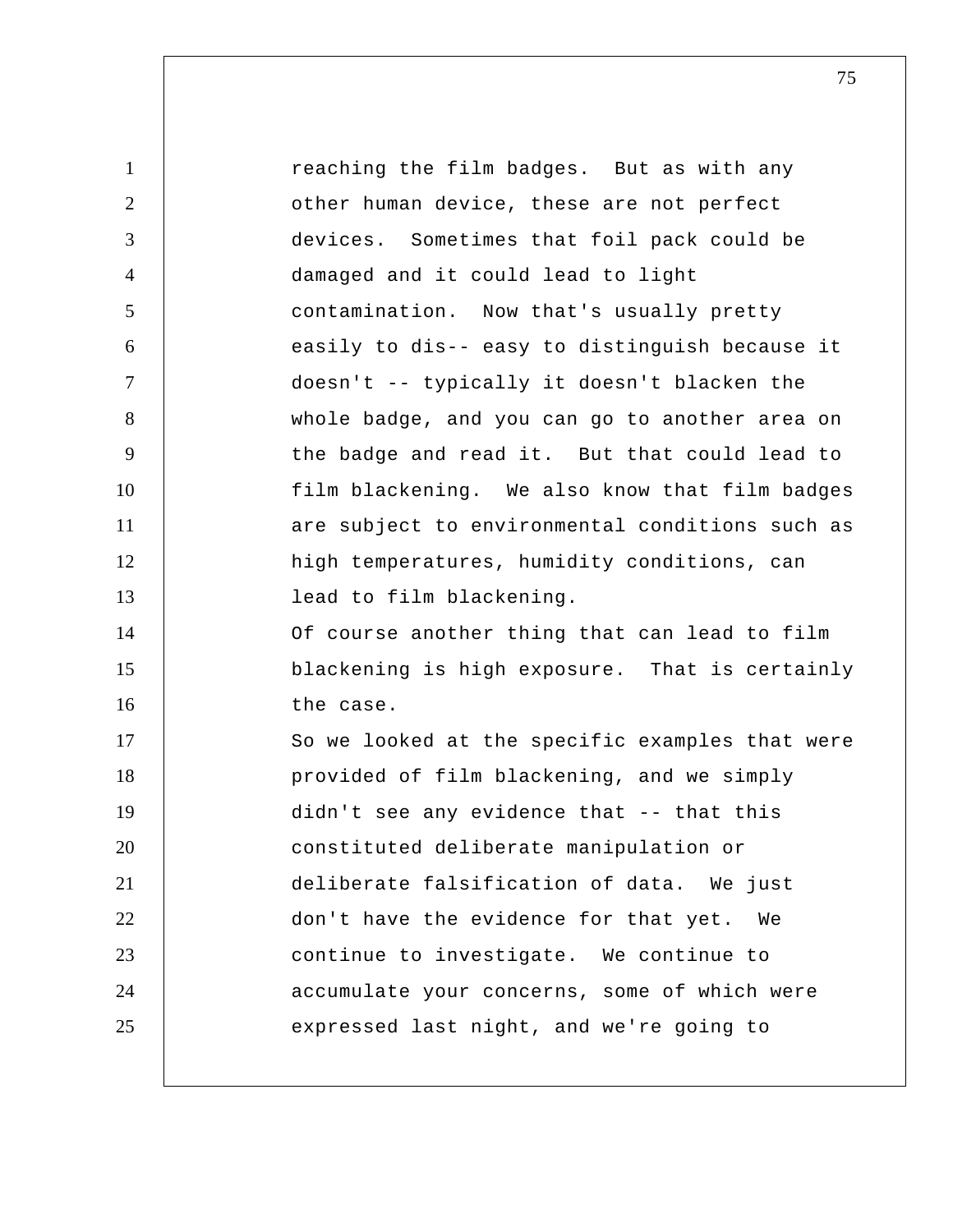1 2 3 4 5 6 7 8 9 10 11 12 13 14 15 16 17 18 19 20 21 22 23 24 25 continue to look. But to date, we haven't located a particular example that makes us think that these results were -- were falsified. Now the TLD era. The concern here is that when a TLD chip read high they would just assign a zero dose. Well, similarly to the film badges, we know that TLDs have certain limitations. Contaminants on the badge -- for instance, hair or body oil or detergent -- can lead to anomalously high film ba-- TLD results. It's also a limitation of TLDs that the crystals can sometimes be dropped. They can sometimes be missing. If the badge is damaged the crystal can be lost. That -- that is one of the limitations of TLDs. At Rocky Flats the design of the TLD badge contained multiple crystals, and so when one or more crystals were lost, most often they could recon-- they could estimate the dose from the remaining crystals in the badge. So again, we -- we arrived at the same -- in the same place. We don't yet have an example that demonstrates, in our mind, conditions that are outside of what you would expect in a dosimetry program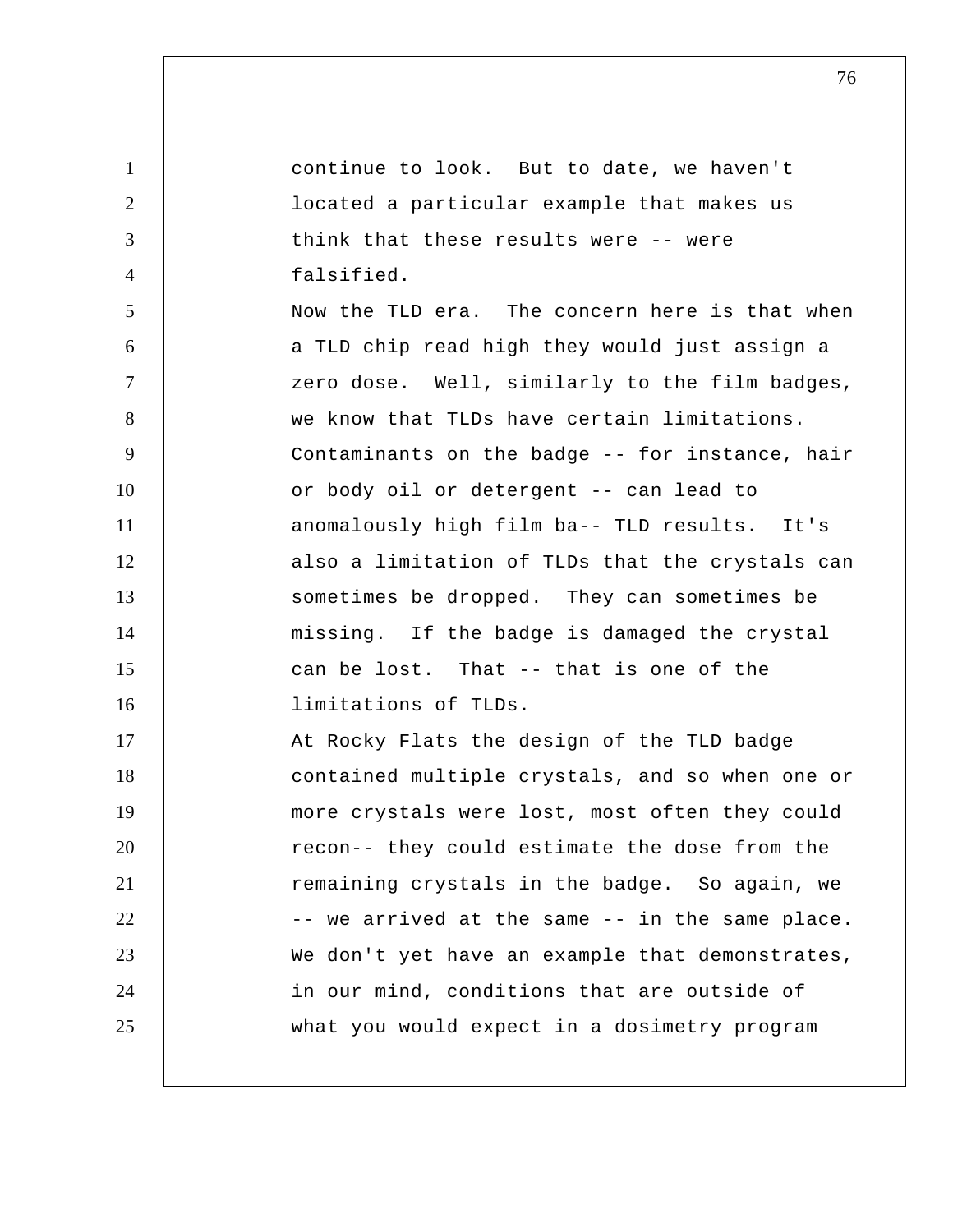1 2 3 4 5 6 7 8 9 10 11 12 13 14 15 16 17 18 19 20 21 22 23 24 25 like -- like was in existence at Rocky Flats and at other DOE sites. But we continue to look. I mean this is obviously still a concern to the workers and we are going to continue to look. We took notes last night. We're going to try to track down some of the specific examples that were presented then. Okay, the -- in a situation where we have a suspect badge result, we do have the same techniques that I described for dealing with gaps, those same techniques can be applied here to deal with suspect badge results. So it's not -- it's not like we're out in the cold if we don't have, you know, 100 percent complete dosimetry record, or a period where we have a suspect dosimetry record. We do have methods to handle those types of situations. Okay, now the next concern, that workers manipulated their own badges, this is -- this is a sticky one. I mean there are some ethical implications here that I'm going to leave to the Board to consider in their deliberations. I'm only going to speak to the scientific, quantitative aspects of -- of this particular concern.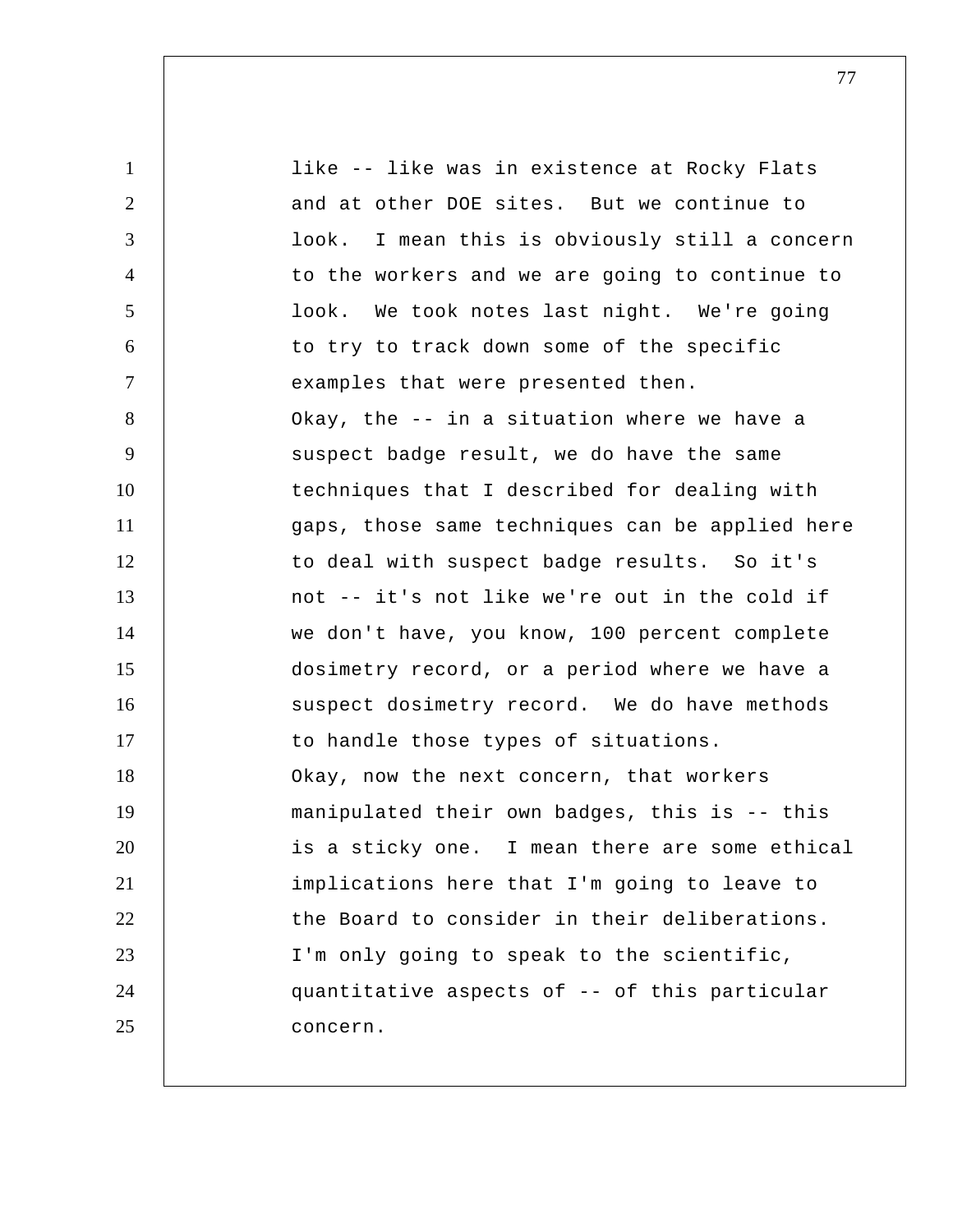1 2 3 4 5 6 7 8 9 10 11 12 13 14 15 16 17 18 19 20 21 22 23 24 25 Okay. The situation here -- first of all, let me describe the system -- the radiation control system at Rocky Flats. It is certainly a fact that there was a radiation control system at Rocky Flats, and workers were encouraged to keep their doses as low as reasonably achievable. That's -- that's a standard feature of radiation control programs and it's a standard feature at Rocky Flats. It is also true that workers could be restricted from certain jobs if their radiation -- recorded radiation doses approached limits. That's -- that is true. The goal there is to make sure that the workers are not getting doses that exceed the regulatory limits. So the motivation that was expressed by the petitioner during the working group meetings for this kind of situation where workers would be motivated to manipulate their own badges were so that they could remain eligible for premium work, for overtime work, and not be restricted from -- from that kind of work. Now this going to be a tough issue to deal with quantitatively, because as you can imagine, workers may have some reluctance to discuss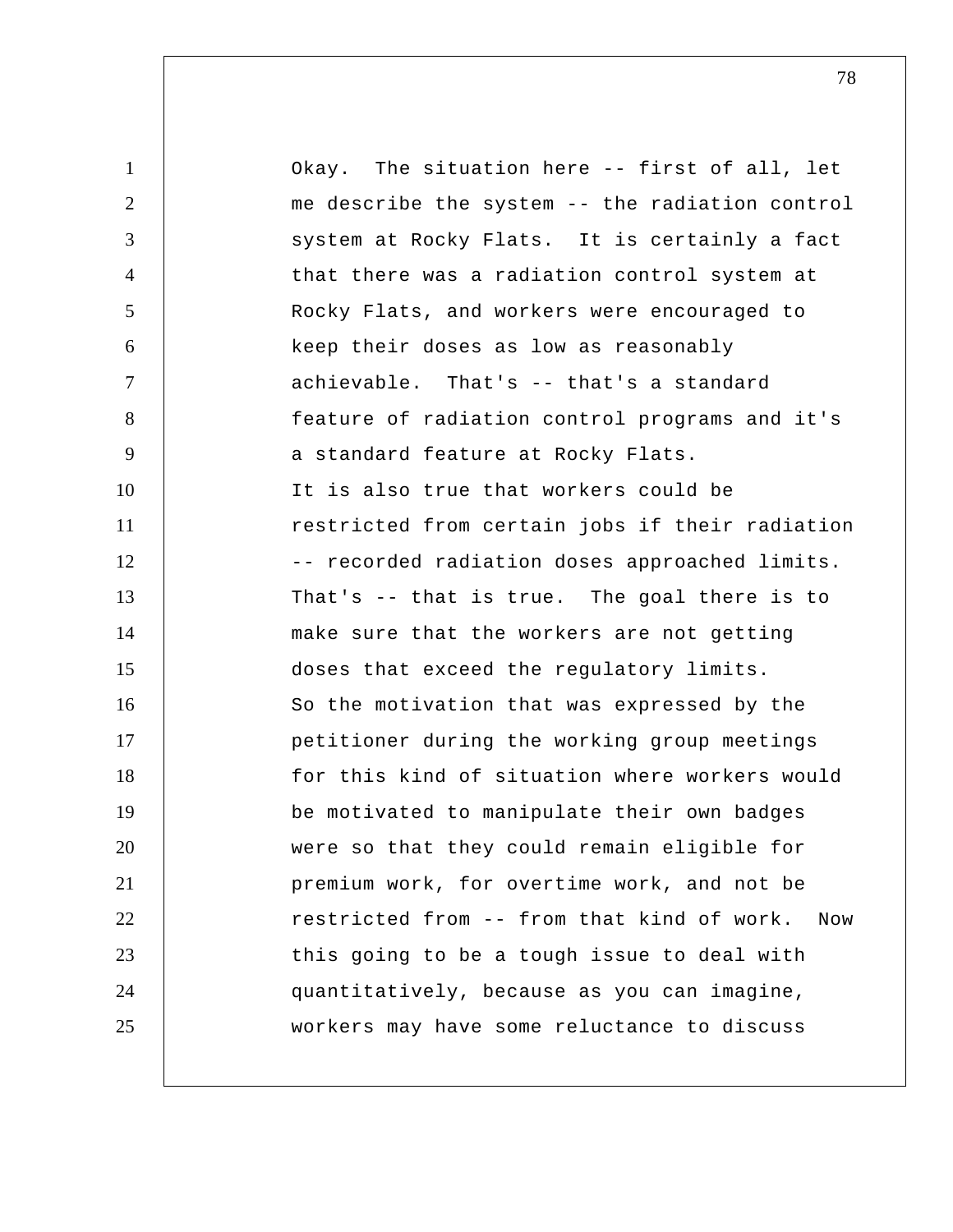doing this. I mean that -- that's certainly the case.

1

2

3 4 5 6 7 8 9 10 11 12 13 14 15 16 17 18 19 20 21 22 23 24 25 So what I'd like to do is talk more qualitatively to you about how pervasive a problem this could be. Let's try to establish some perspective on how big an issue that we're talking about here. And it occurs to me that a chain of events has to occur for this to present a problem in our dose reconstruction program. 'Cause as a first link in this chain is that a worker has to be motivated to do this, and we've talked about the motivations that were advanced for this. And presumably the motivation to do this would be strongest when a worker actually approached a limit, an administrative limit or a regulatory limit. Now that may not be the only time, but that - that is when the motivation might be strongest. Again, I'm going to walk through a series of steps here, and none of these steps individually is impossible, none of them. They are all possible to some degree or other. I think that some of them are fairly unlikely, but absolutely not impossible. And the motivation in terms of a worker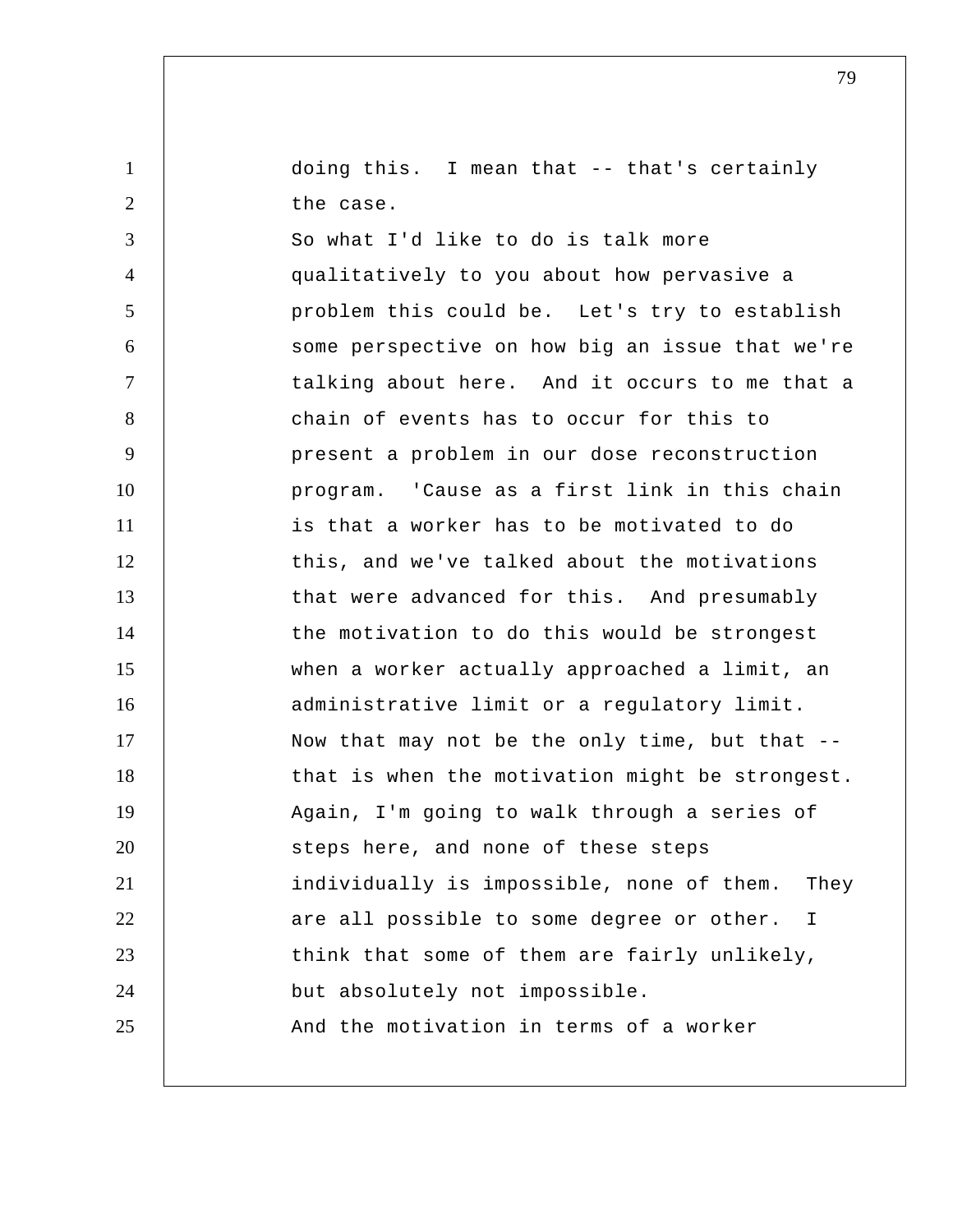1 2 3 4 5 6 7 8 9 10 11 12 13 14 15 16 17 18 19 20 21 22 23 24 25 approaching a limit certainly existed. There were some workers at Rocky Flats who approached regulatory limits, but not -- a great majority of the population at Rocky Flats did not approach the limits, but there were some. So again, not impossible that a worker could be motivated to engage in -- in this. Secondly, that same worker would have to be willing to do it. And I spent some time at a nuclear facility and -- just qualitatively speaking now, I think most workers would not be willing to engage in this, but some would. And if they were motivated and they were willing, then they would have to leave their badges in their locker or stick them in their back pocket, and they would have to not get caught while doing it. Again, not impossible. The petitioner described some situations and the statement that really stuck with me is these people were not stupid. If they wanted to do this, they could come up with a way to do it. And I can per-- I can easily accept that. But I don't want to also represent this as being an easy thing to do, especially during the period when the badge was combined. The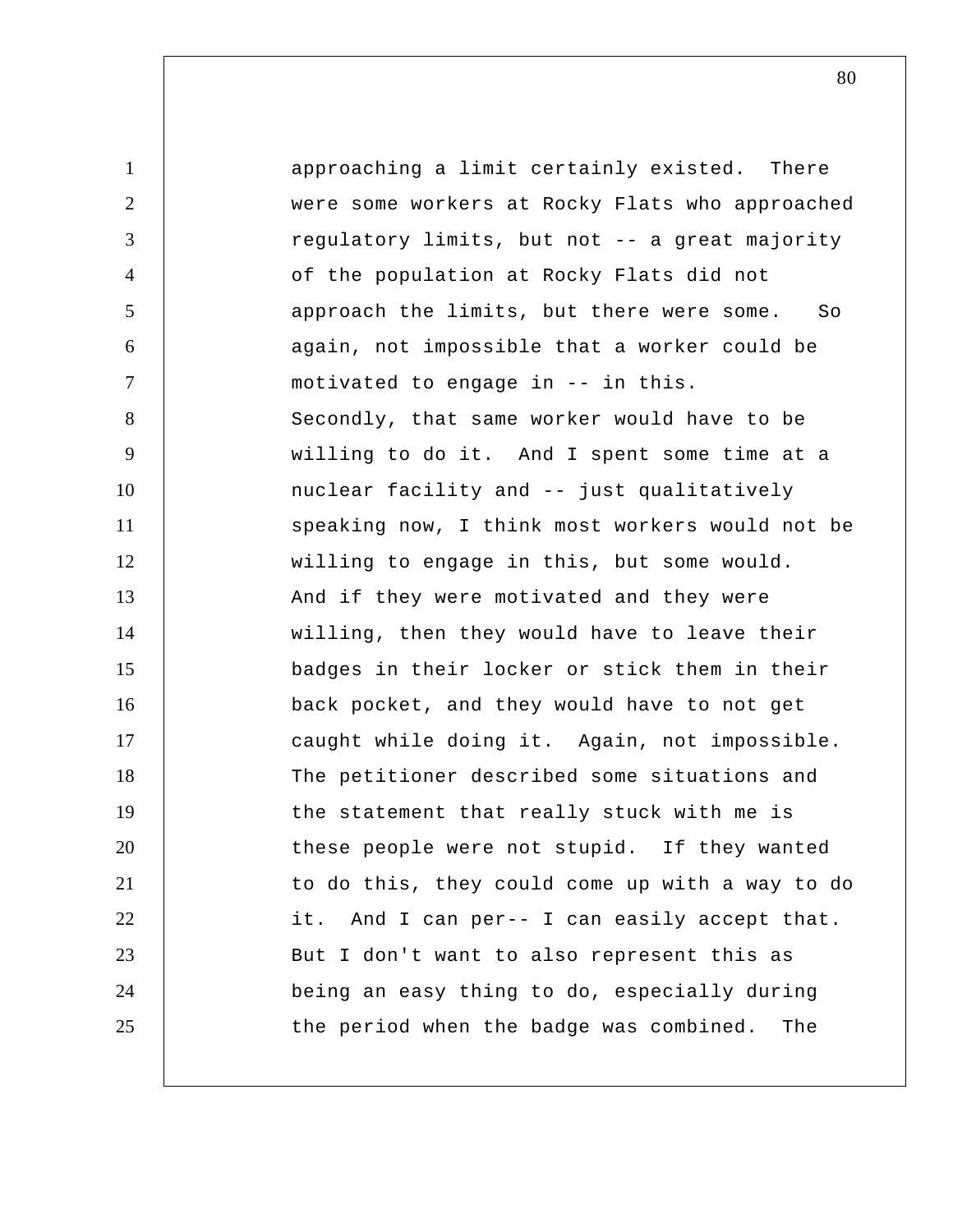1 2 3 4 5 6 7 8 9 10 11 12 13 14 15 16 17 18 19 20 21 22 23 24 25 site access -- the security badge was combined with the dosimetry results from 1964 up into the 1990s. So a worker would have to be not wearing a security badge or a dosimetry badge. Again, not impossible, but maybe not as easy as -- as -- as you would think. So if a worker was motivated and willing to do this, and was able to do it without getting caught, that same worker -- in order to prevent a problem in our program, that same worker would have to get cancer and file a claim in our program. Now I don't know the total figures of the number of workers that worked at the Rocky Flats Plant over the entire operating history, but I know that it's at least in the tens of thousands, if not more. We have 1,000 claims from Rocky Flats. Is it impossible that one of those workers who was motivated and willing to do this and able to do it without getting caught could get cancer and file a claim in our program? Absolutely not, it is possible. But look at the odds here. There's not going to be a pervasive number of people doing this. Next, that same worker who filed a claim in our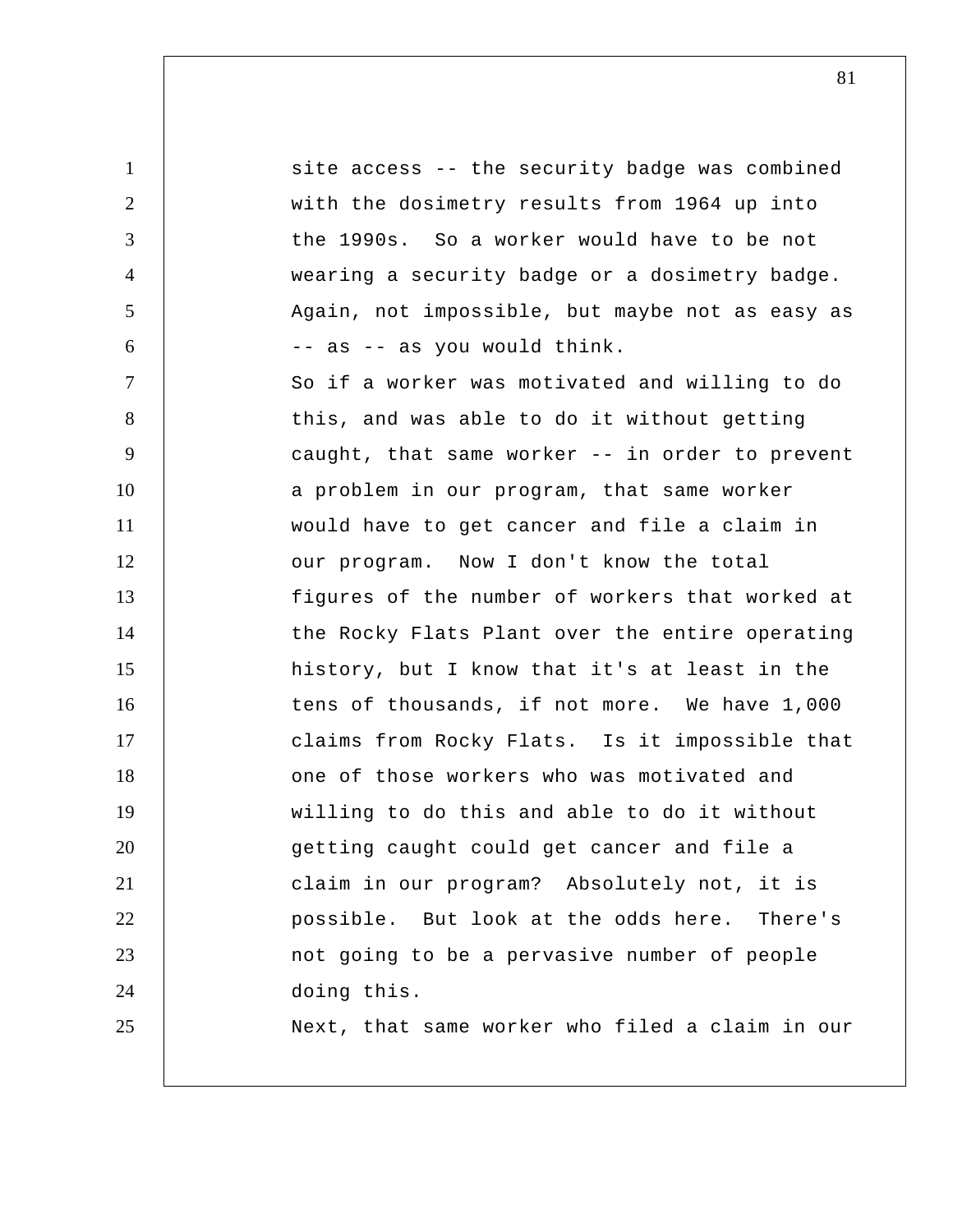1 2 3 4 5 6 7 8 9 10 11 12 13 14 15 16 17 18 19 20 21 22 23 24 25 program would have to have a probability of causation less than 50 percent. Again, that can happen. If it's over 50 percent, it's not going to be as big an issue in that dose reconstruction because that individual's most likely going to be compensated. But if the probability of causation is less than 50 percent, we may have an issue. So let's consider that situation a little closer. It's not all cases that are less than 50 percent, it's those cases that have a probability of causation close enough to 50 where the dose that would be missed or would not be recorded on this badge could have an impact on the compensation decision. Now I don't have a quantitative number for this, but I think it's going to be probably our best-estimate cases, those where the PCs are in the 40s, maybe. So again, that's a pretty small number. In fact, at Rocky Flats -- now since we're talking about external dosimetry, I took a look at our claim population at Rocky Flats of the 700 or so that we have completed. Our best estimates are where we did a fullblown external dose reconstruction. Out of the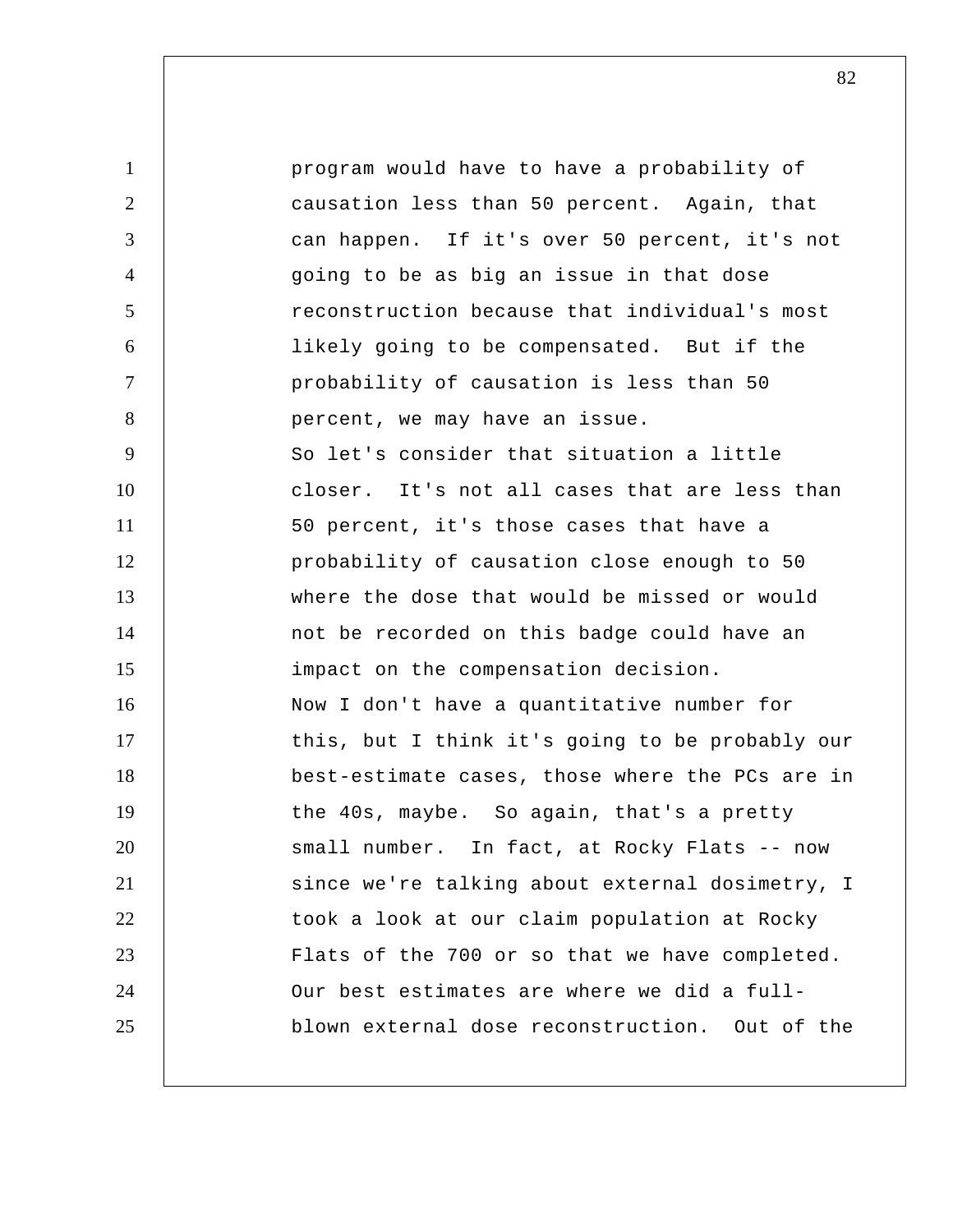1 2 3 4 5 6 7 8 9 10 11 12 13 14 15 16 17 18 19 20 21 22 23 24 25 700 that we've completed, nine were best estimates for external dose. Nine. Is it possible that one of these workers is in that nine? Yes, it is. Absolutely it is. But is it likely? I don't know. I'll let you draw your own conclusions there. And finally, the last step in the chain is that we would have to not know about this instance. Now I think that -- that is probably more likely than the other steps, because as I said, workers are understandably reluctant to talk about doing this, and in some cases we're dealing with survivors so they may not even know that the employees might have -- might have done this. So it's certainly not inconceivable that we wouldn't know about it. Now in some cases we have methods for detecting this kind of thing. If we're looking at a best-estimate case and we see a tail-off, which could indicate that the worker was pulled out of the area, restricted from work, or it could indicate that his badge was pulled out of the area, left in his locker. But I don't want to represent to you that that is a foolproof method. It's certainly conceivable that we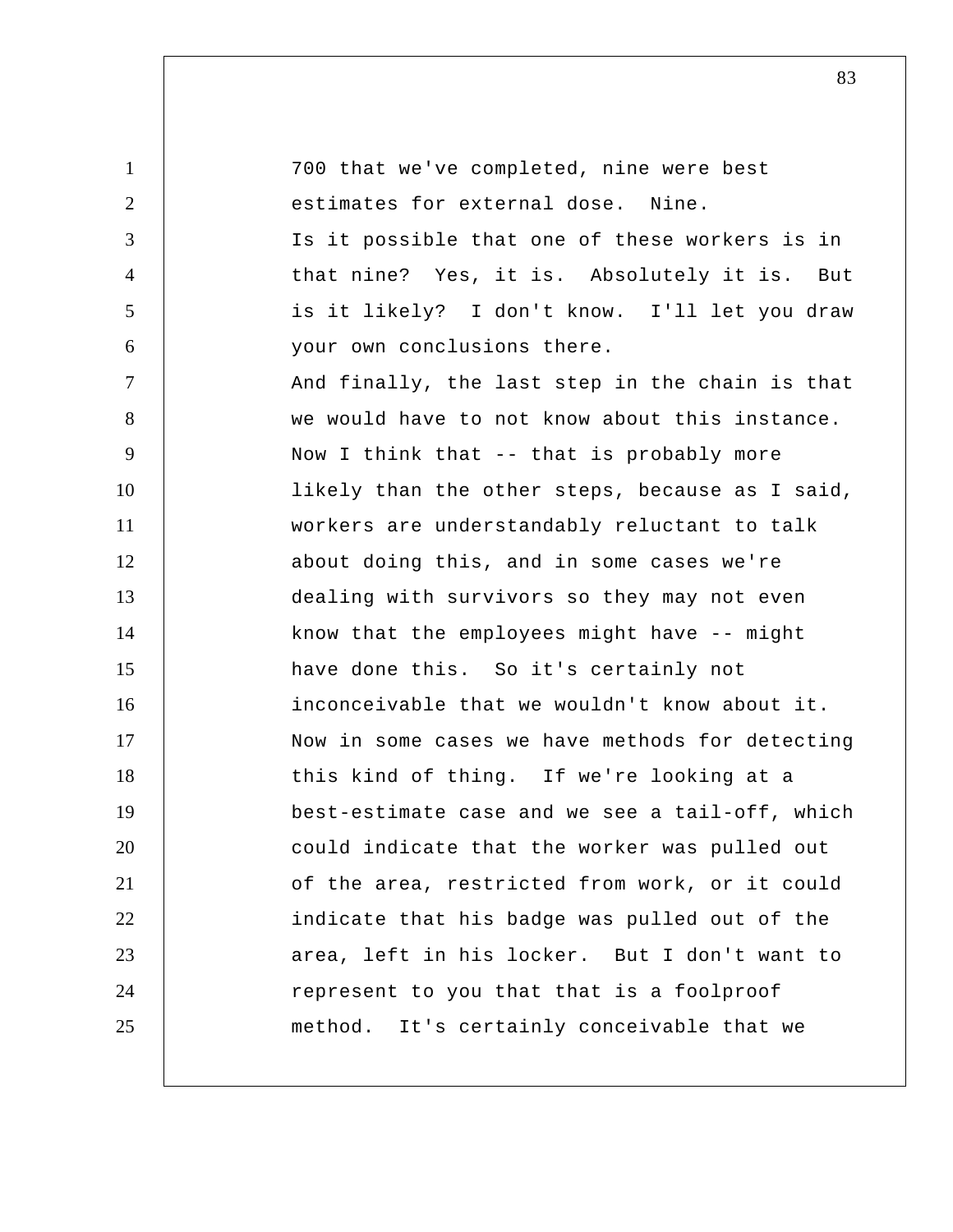1 2 3 4 5 6 7 8 9 10 11 12 13 14 15 16 17 18 19 20 21 22 23 24 25 would not know about this if it happened, and that's just -- that's just a limitation that we have to deal with and the Board has to deliberate about. So what we have here is a string of events, none of which are impossible. Not one of them is impossible. But I think, to varying degrees, they're unlikely. And when you string those unlikely events together you arrive at a pretty unlikely scenario that would present a problem for our dose reconstruction prog-- a widespread problem for our dose reconstruction program. Okay, let's talk about our evaluation report. I've given the regulatory citation here that governs -- governs our evaluation report. And that report was issued -- it was completed and issued on April 7th, and the Board has access to that. And the evaluation process that that report covers -- the Board members have seen this. This is familiar to them, but for the members of the audience it may not be as familiar. Our regulations established a two-pronged test for evaluation of an SEC petition, and I've again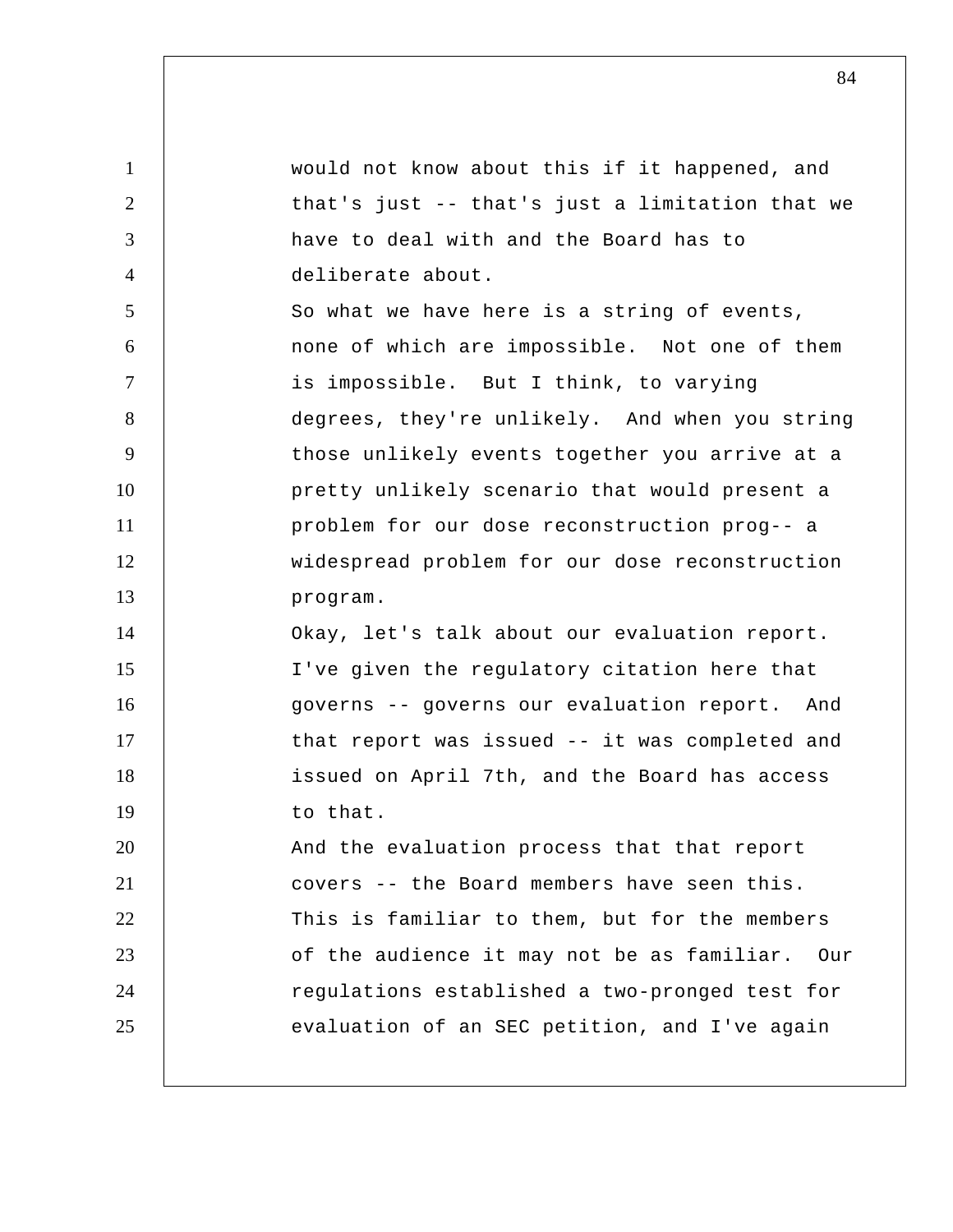| $\mathbf{1}$   | given the regulatory citation there.            |
|----------------|-------------------------------------------------|
| $\overline{2}$ | The first prong of that test is this question:  |
| 3              | Is it feasible to estimate the level of         |
| $\overline{4}$ | radiation doses to individual members of the    |
| 5              | class with sufficient accuracy? If the answer   |
| 6              | to that first question, that first prong of the |
| $\tau$         | test, is no, then we are obligated to go to the |
| 8              | second prong of the test. And that question     |
| 9              | says, given that you can't reconstruct doses    |
| 10             | with sufficient accuracy, is there a reasonable |
| 11             | likelihood that radiation doses experienced by  |
| 12             | this class could have endangered the health of  |
| 13             | -- of the members of the class. But you only    |
| 14             | go to that second step if the answer to the     |
| 15             | first one is no, it's not feasible.             |
| 16             | So our conclusion from this report, based on    |
| 17             | the evidence that we have so far -- and I want  |
| 18             | to emphasize that we are continuing to          |
| 19             | investigate. We are working with our            |
| 20             | colleagues at SC&A. We are working with the     |
| 21             | working group and the full Board to continue to |
| 22             | investigate the concerns. Our conclusion is     |
| 23             | that the monitoring records, process            |
| 24             | descriptions, source term data that we have are |
| 25             | sufficient to estimate radiation doses with     |
|                |                                                 |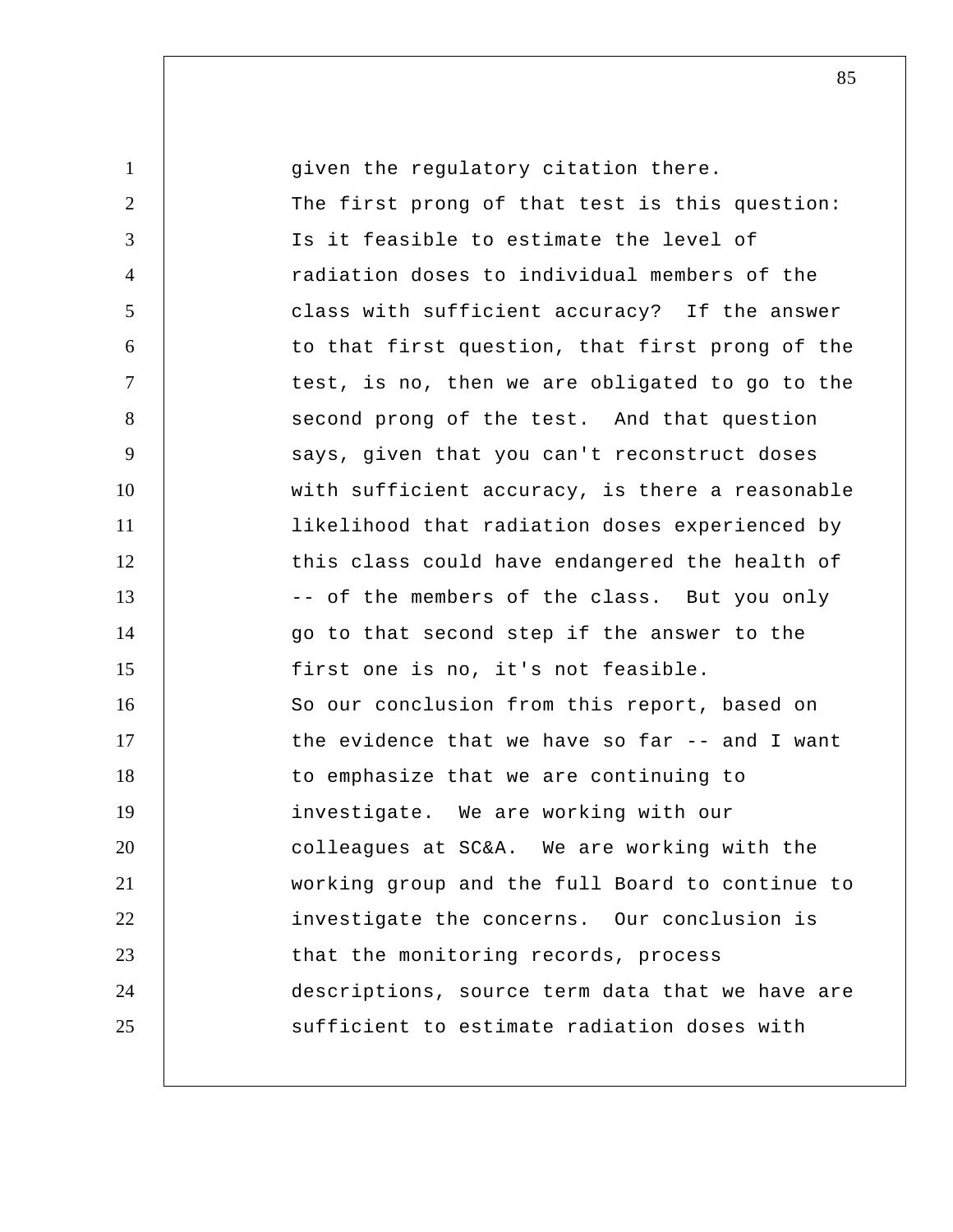sufficient accuracy for this class of employees.

1

2

3 4 5 6 7 8 9 10 11 12 13 14 15 16 17 18 19 20 21 22 23 24 25 Again, we are continuing to investigate your concerns. And to the extent that you can help us, give us examples -- as specific as you can -- that will help us. Now I'm not saying that the burden is on you to reach back 40 years and tell me the specifics of where you were on a given day. But as complete a picture as you can give us, that will help us to zero in, help us to go get the records and -- and determine what -- what happened in these situations. So in summary, the class was 1952 to present. We determined the first prong of the test, that it is feasible, based on the evidence that we have on hand now, that we can feasibly reconstruct doses. So we didn't go on to the second prong of that test. If we had, I think the answer would certainly have been yes. I mean there were condition-- potentially hazardous conditions at Rocky Flats that could have endangered the health of the workers. But again, that -- we only satisfied the first prong of the test which asked if it was feasible.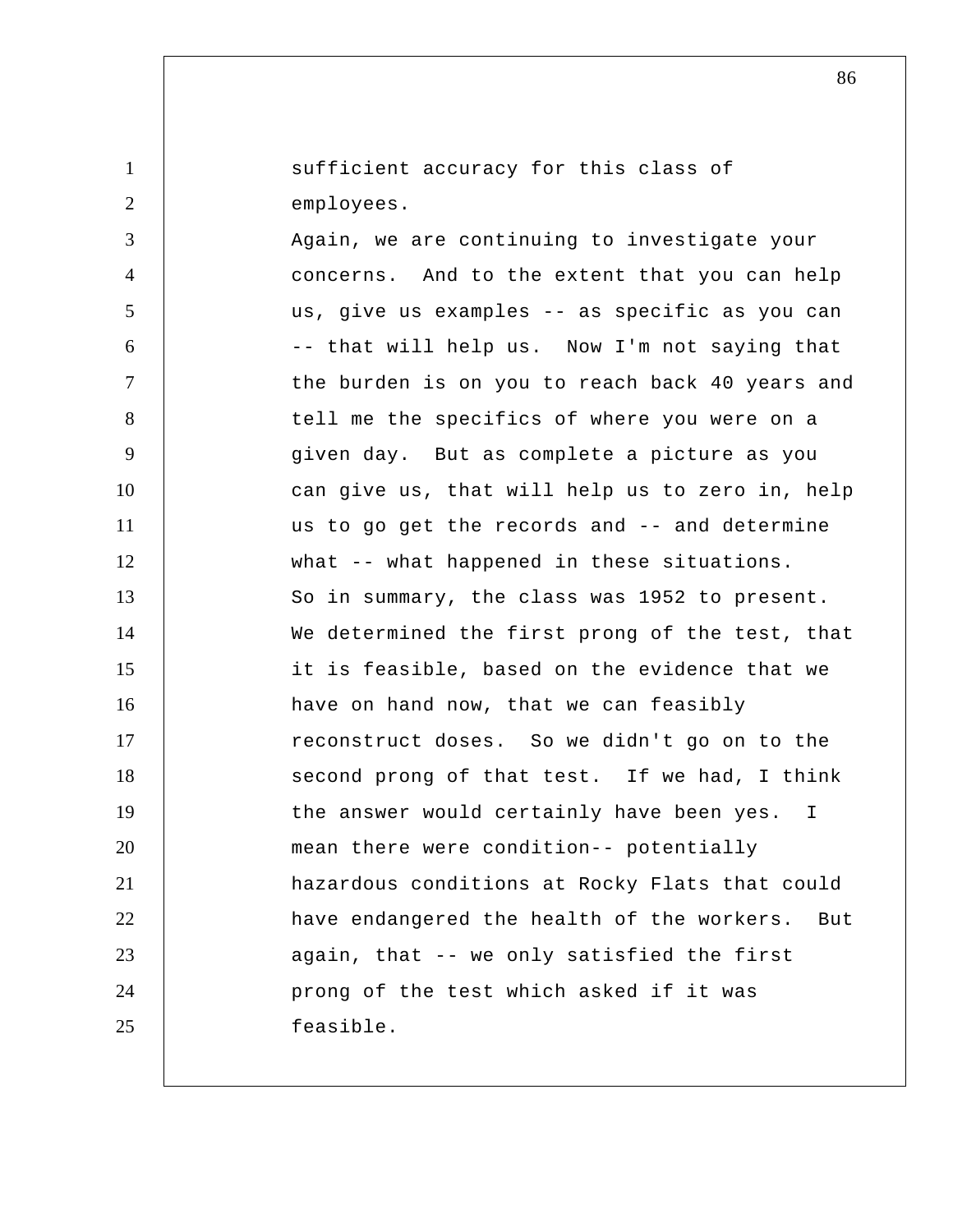Okay, that concludes my slides.

 **DR. ZIEMER:** Thank you very much. Let's open this up now for questions or discussion. Mark?  **MR. GRIFFON:** I think a couple things that you mentioned, especially on the coworkers, the - the coworker models and how limited that would be to -- I think you said two cases that remain for coworker type dose reconstruction.

9  **DR. ULSH:** Right.

1

2

3

4

5

6

7

8

10 11 12 13 14 15 16 17 18 19 20 21 22 23 24 25  **MR. GRIFFON:** I'm trying to understand, and we've talked about this a little bit and started to bring it up in the workgroup, but I'm trying to understand if any of the -- does that mean they -- they -- when you said certain number of workers had -- one of your early slides said how many records -- how many --  **DR. ULSH:** Right, about 1,000.  **MR. GRIFFON:** -- claimants had internal records, how many claimants had external. Does that mean they had a full set, enough to do dose reconstruction -- **DR. ULSH:** No, that doesn't imply that there aren't gaps in some of those 1,000. What it says is that for -- of the 1,100 cases there is at least some external data and there is at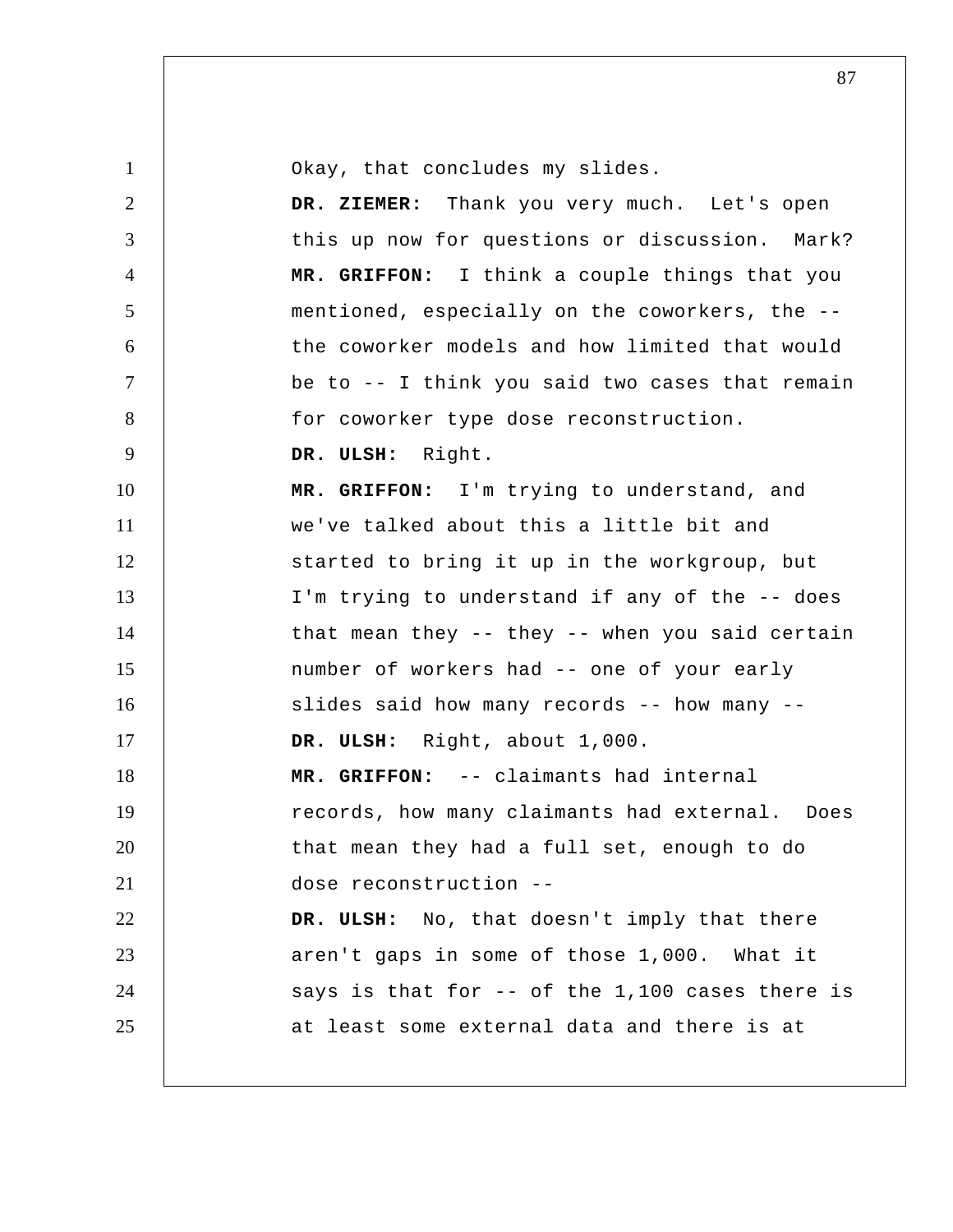1 2 3 4 5 6 7 8 9 10 11 12 13 14 15 16 17 18 19 20 21 22 23 24 25 least some internal data.  **MR. GRIFFON:** I just wanted to be clear with that on the record, yeah.  **DR. ULSH:** I appreciate that clarification. As I -- all I can say is that of the 700 cases that we've done so far, we only have identified two. I know, Mark, you'd expressed a concern about neutrons -- neutron and does that constitute coworker data, so let me ju-- shall I answer that question or --  **MR. GRIFFON:** (inaudible)  **DR. ULSH:** Okay. And I talked about the early time period when we -- when there was no neutron monitoring and we apply a neutron to gamma ratio. And it is true that that neutron to gamma ratio is a measured value, and in some cases it could be based on other workers. So in the strictest sense, that could constitute coworker data. But I'm referring to it in the sense that we normally refer to it at other sites where we have no dosimetry for this person and we assign doses from coworkers. In this case that we're talking about here, applying a neutron to gamma ratio, we start with that individual's gamma reading. So we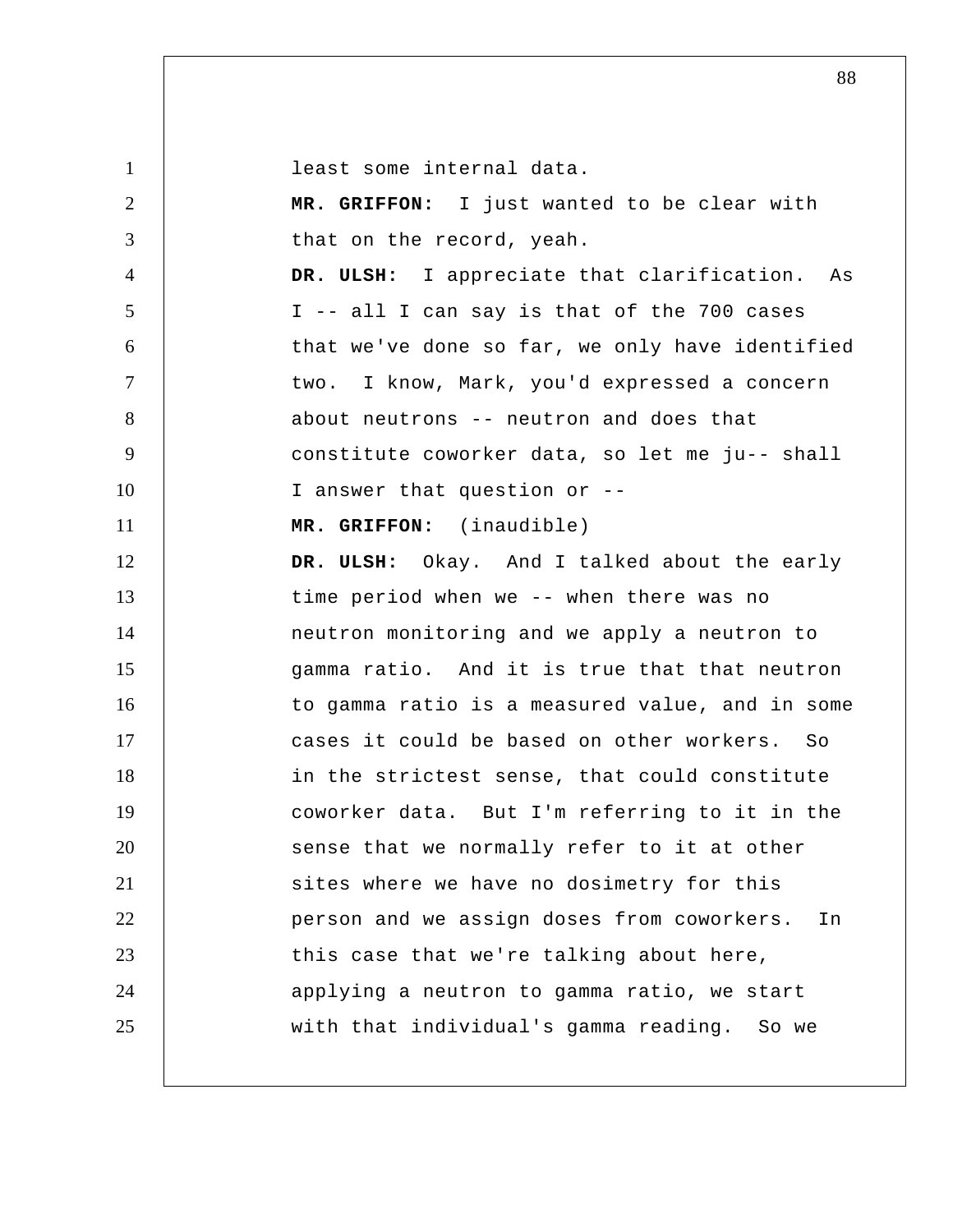1 2 3 4 5 6 7 8 9 10 11 12 13 14 15 16 17 18 19 20 21 22 23 24 25 have gamma dosimetry for that person. And then we apply the neutron to gamma ratio to calculate the neutron dose. So in the strictest sense, that might constitute coworker data, but I was referring to it in the more limited context.  **MR. GRIFFON:** And -- and the -- the only other question was, you mentioned a -- a nearby technique --  **DR. ULSH:** Yes.  **MR. GRIFFON:** -- which we understand how that works. Has that been applied to any of the cases, to your knowledge, that you've done?  **DR. ULSH:** Oh, gee, Mark -- **MR. GRIFFON:** 'Cause I don't know that you - you normally -- or -- or often use that.  **DR. ULSH:** We don't often use it.  **MR. GRIFFON:** Right.  **DR. ULSH:** I can't say whether there are any cases at Rocky Flats where we have used it. It's pretty uncommon.  **MR. GRIFFON:** I guess some concern that we've heard expressed from the petitioners and from some people last night is that, you know, if there was -- if they have records for a couple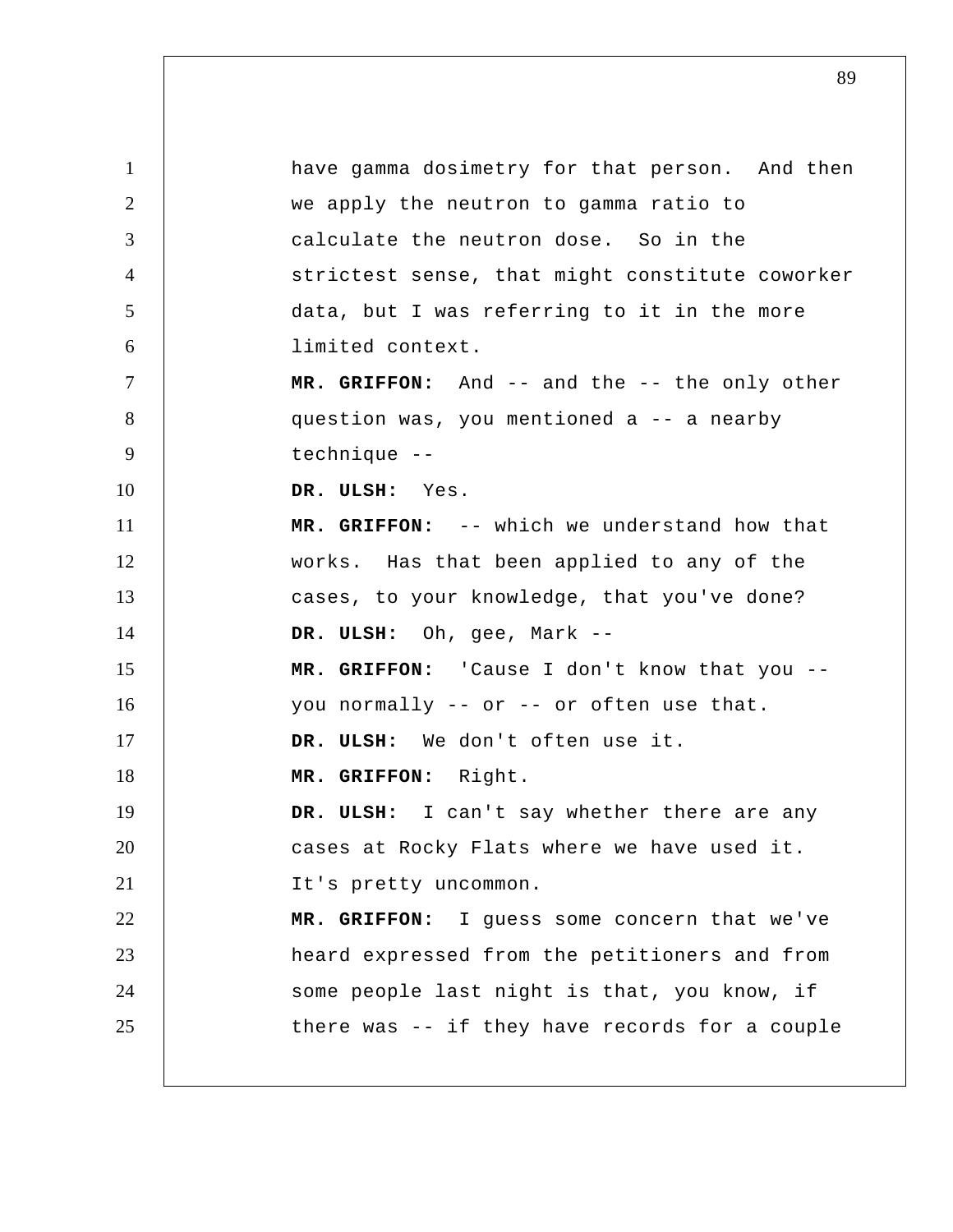| $\mathbf{1}$   | of quarters, then missing records, then records |
|----------------|-------------------------------------------------|
| 2              | for a couple more quarters, the records that    |
| 3              | were missing might in fact have been because    |
| $\overline{4}$ | they were in those high exposed areas. So --    |
| 5              | DR. ULSH: Yeah --                               |
| 6              | MR. GRIFFON: -- I think caution would --        |
| $\overline{7}$ | should be applied to that --                    |
| 8              | DR. ULSH: I completely agree.                   |
| 9              | MR. GRIFFON: -- nearby technique.               |
| 10             | DR. ULSH: The appropriateness of the nearby     |
| 11             | technique is predicated on the fact that        |
| 12             | exposure conditions are constant. If we can't   |
| 13             | demonstra-- if we can't validate that that is   |
| 14             | the situation, then the nearby technique would  |
| 15             | not be appropriate.                             |
| 16             | DR. ZIEMER: Further comments, questions?        |
| 17             | (No responses)                                  |
| 18             | Okay, thank you very much.                      |
| 19             | Thank you.<br>DR. ULSH:                         |
| 20             | DR. ZIEMER: I think it would be appropriate if  |
| 21             | we had a comfort break for the assembly for     |
| 22             | about 15 minutes, and then we'll resume and     |
| 23             | hear from the petitioners.                      |
| 24             | Paul?<br>MR. PRESLEY:                           |
| 25             | (Whereupon, a recess was taken from 10:15 a.m.  |
|                |                                                 |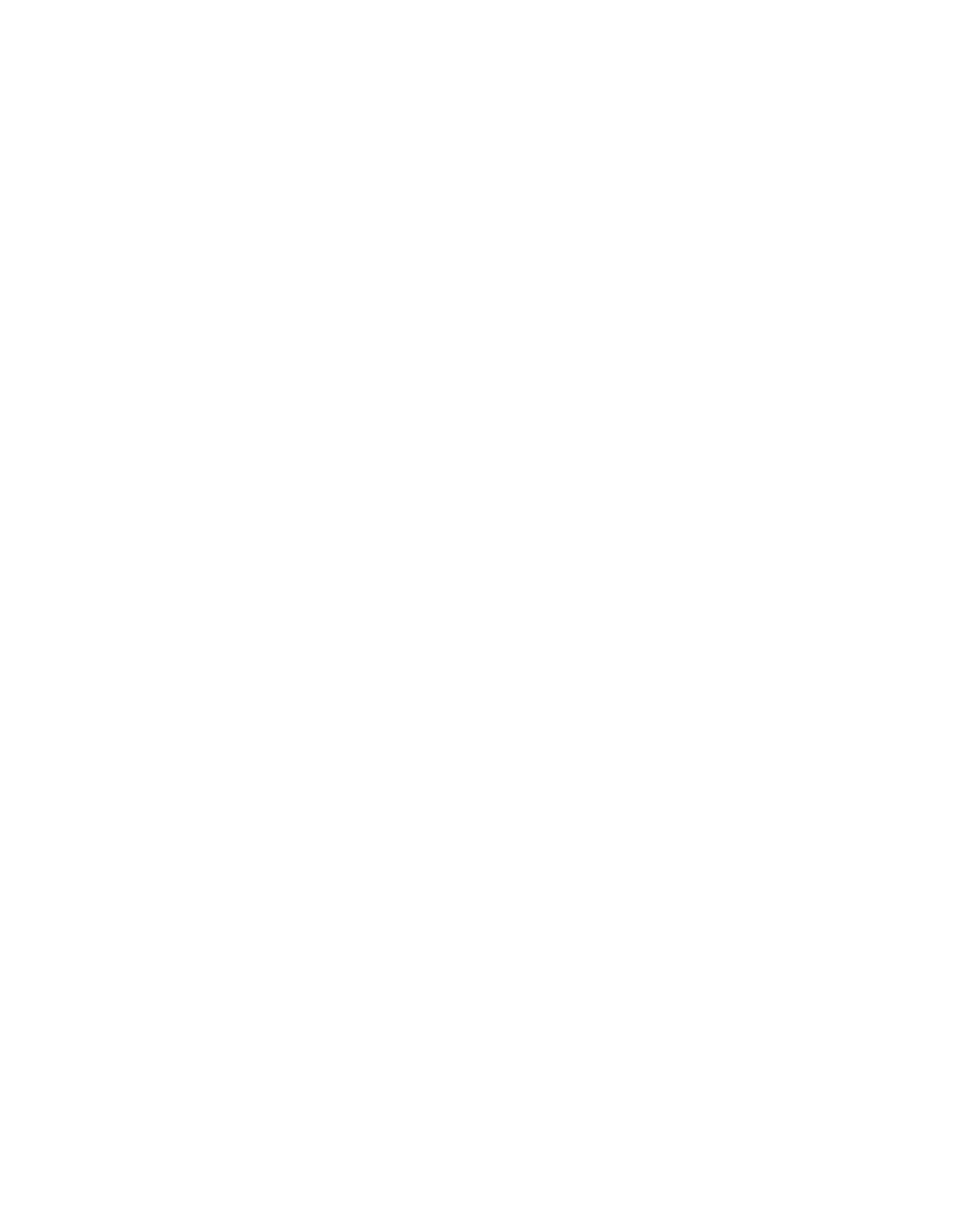1 2 3 4 5 6 7 8 9 10 11 12 13 14 15 16 17 18 19 20 21 22 23 24 25 (Pause) There we go. I know this is hard to read. I apologize for the small type, but basically this is a detail of the time line. In 2000 the EEOICPA was passed by Congress. It took NIOSH four years to publish the rules, and then in October of 2004 it was amended, and it was amended to put in the requirement for 180-day turnaround after receipt. Congress noted the importance of a timely review and a timely response. On February 15th of 2005 the Steelworkers submitted their petition. That's day zero. That's when the clock started ticking. On day 61 Health and Human Services issued a letter to the petitioner asking for additional information and gave us a 30-day turnaround, which we met, 26 days later submitting 500 additional pages of documentation in 28 days. On day 113 our petition was certified, June 16th, 2005. On September 13th of 2005, many months after our petition was submitted, Health and Human Service amended its rules to accommodate the 180-day requirement and determined that what Congress really meant was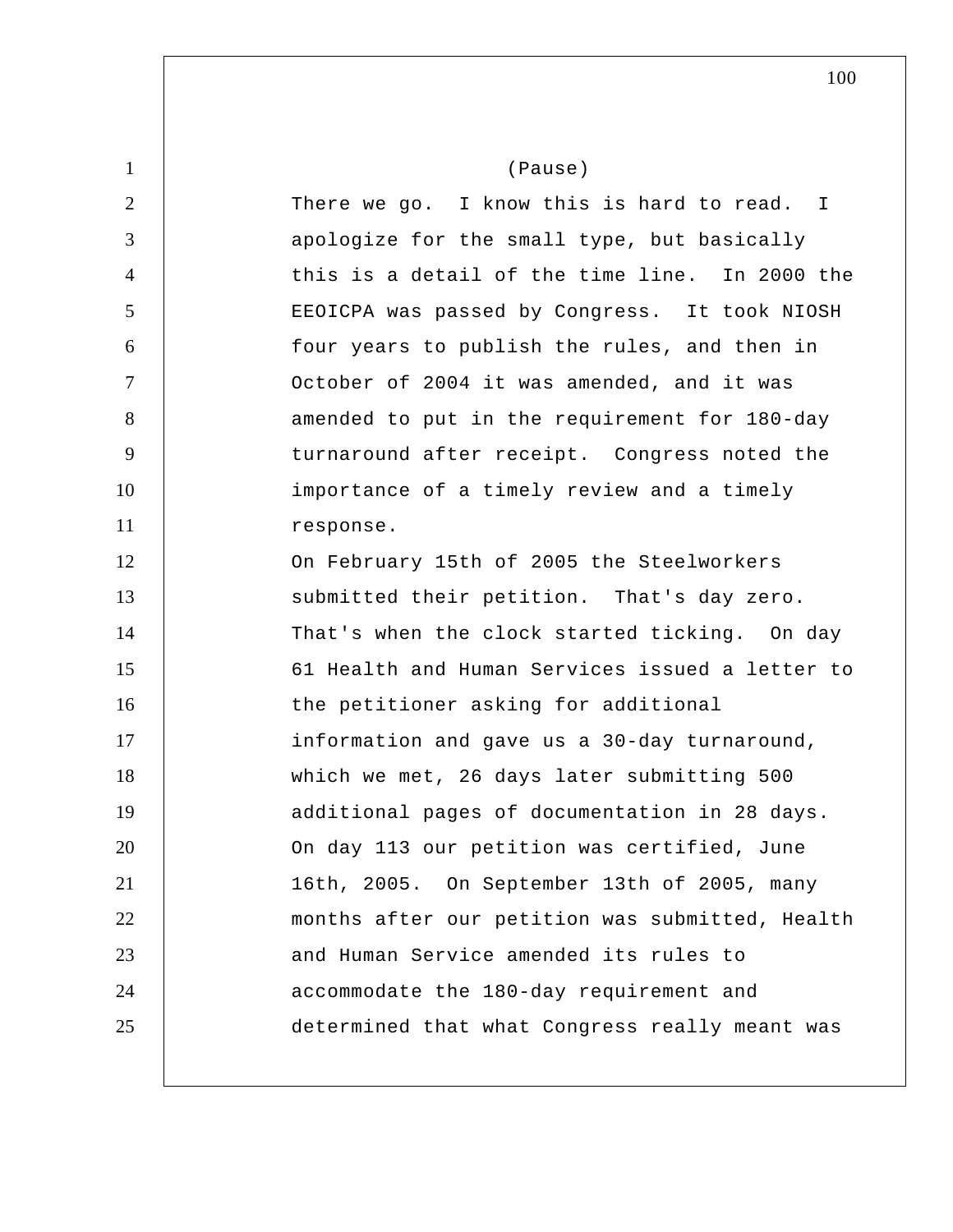certification and not receipt, as the law states.

1

2

3 4 5 6 7 8 9 10 11 12 13 14 15 16 17 18 19 20 21 22 23 24 25 In December of 2008 (sic) S. Cohen & Associates submitted a site profile review, and we believe that that review, which was done with great detail and high quality, supported the premises of our petition in very, very many ways, and we're grateful for the work of S. Cohen & Associates in putting that together. On day 303, 179 days after the petition was certified -- and there's no coincidence there - Health and Human Services Director Larry Elliott issued a letter saying that their recommendation was to delay the recommendation of the petition. Day 440 after receipt of petition, 315 days after certification, we believe that today was the formal recommendation but I'm not certain. This other issue is a sensitive one, and I have to preface it with -- with that sensitivity. The Steelworkers would love for everybody at Rocky Flats who gets cancer to be covered under this legislation and under this -- this cohort status. However, the law was quite clear when we submitted the petition. That was that we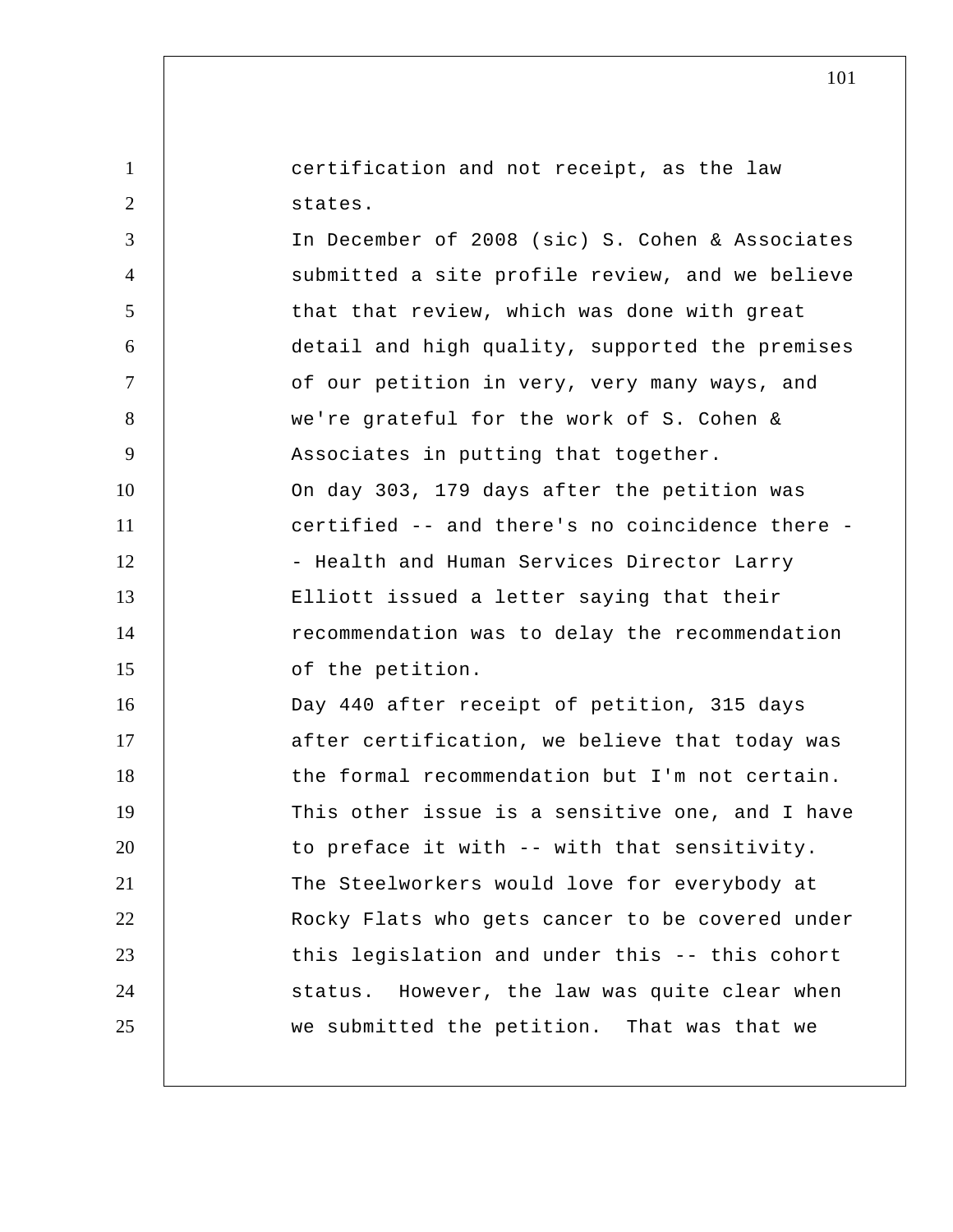| $\mathbf{1}$   | had to submit only on behalf of those folks     |
|----------------|-------------------------------------------------|
| $\overline{2}$ | that were legally represented by the union. In  |
| 3              | fact, we had to provide copies of all the union |
| $\overline{4}$ | agreements, proving that we had legal right of  |
| 5              | representation for those people. So by law we   |
| 6              | could not have petitioned on behalf of other    |
| $\overline{7}$ | folks. As such we did not gather affidavits     |
| 8              | from salaried workers. We did not ask for       |
| 9              | their input into this petition. They have dose  |
| 10             | reconstruction challenges and examples of       |
| 11             | failures -- systematic failures that were not   |
| 12             | included in our petition because this petition  |
| 13             | was never intended to represent the total       |
| 14             | universe of people at Rocky Flats.              |
| 15             | Now NIOSH has decided to expand the class --    |
| 16             | covered class under this SEC petition. This     |
| 17             | dilutes the class, creates too large of a group |
| 18             | to ever get funded. You all know the politics   |
| 19             | involved in Special Exposure Cohort. It's a     |
| 20             | sad thing, but it is reality. It took our       |
| 21             | group's size from less than 1,500 people to     |
| 22             | nearly 10,000 people. If Congress has a         |
| 23             | problem funding Special Exposure Cohorts, do    |
| 24             | you really think that a 10,000-person class is  |
| 25             | a realistic way to go about doing a Special     |
|                |                                                 |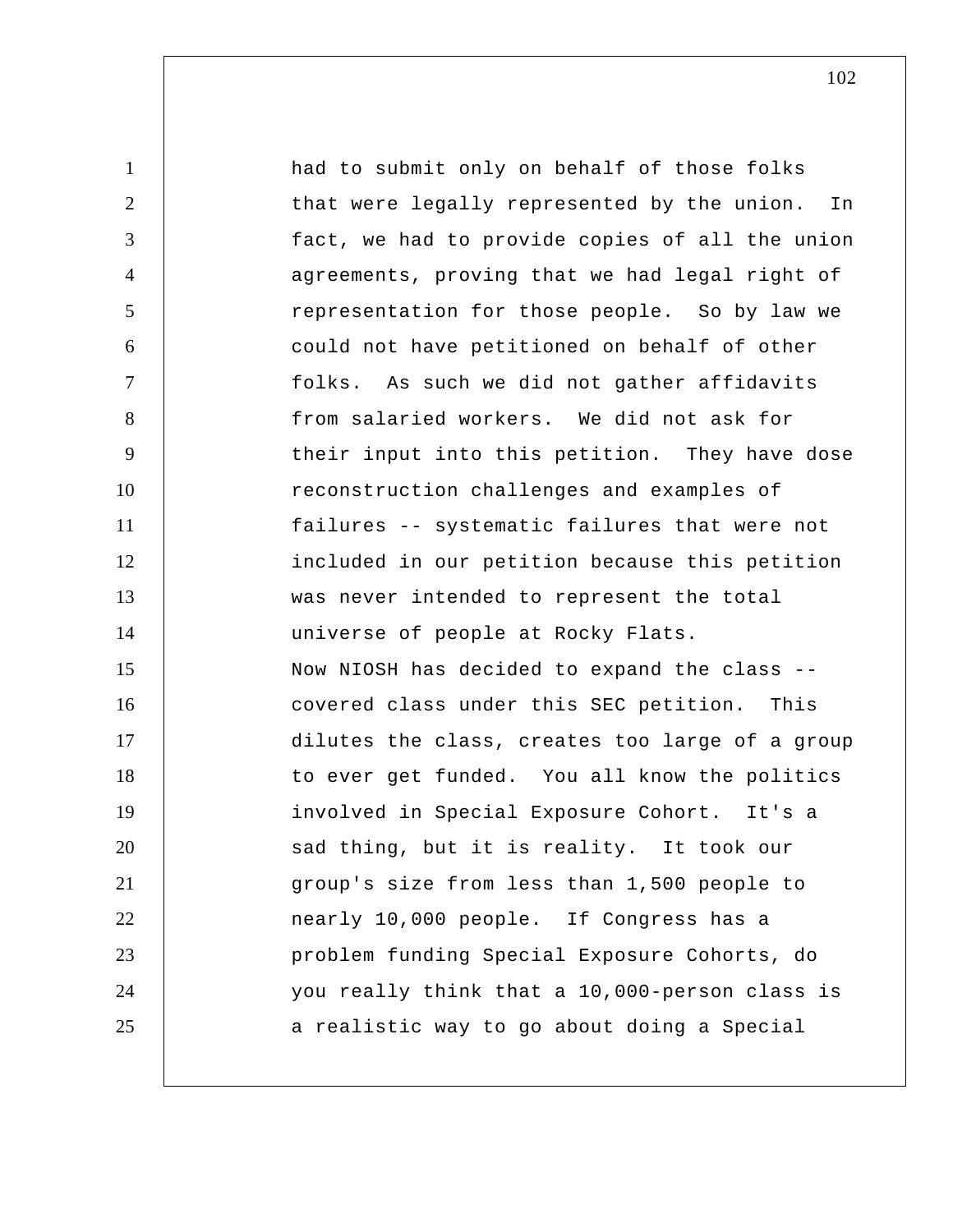1 2 3 4 5 6 7 8 9 10 11 12 13 14 15 16 17 18 19 20 21 22 23 24 25 Exposure Cohort petition or class of people? The most sad part of this is that this denies people who are not involved in preparing the petition, and who are not represented by the petition, but yet denies them Special Exposure Cohort status. We -- we take issue with that, obviously. Uh-oh... (Pause)  **DR. ZIEMER:** This one's still working. That one must have gone into a sleep mode or... **MS. THOMPSON:** Okay. Can the AV person maybe - I'll continue, but can somebody try to get the other screen up?  **DR. ZIEMER:** Go ahead. **MS. THOMPSON:** Okay. My next premise is -- is best described using a visual description, and -- and we feel like that the Rocky Flats petition and the situation of dose reconstruction at Rocky Flats is like a dam that's failing. And a hole breaks in one point and NIOSH just puts its hand over that hole, and that's a new Technical Information Basis Document (sic). And then a hole comes over here and they put their foot over that one, and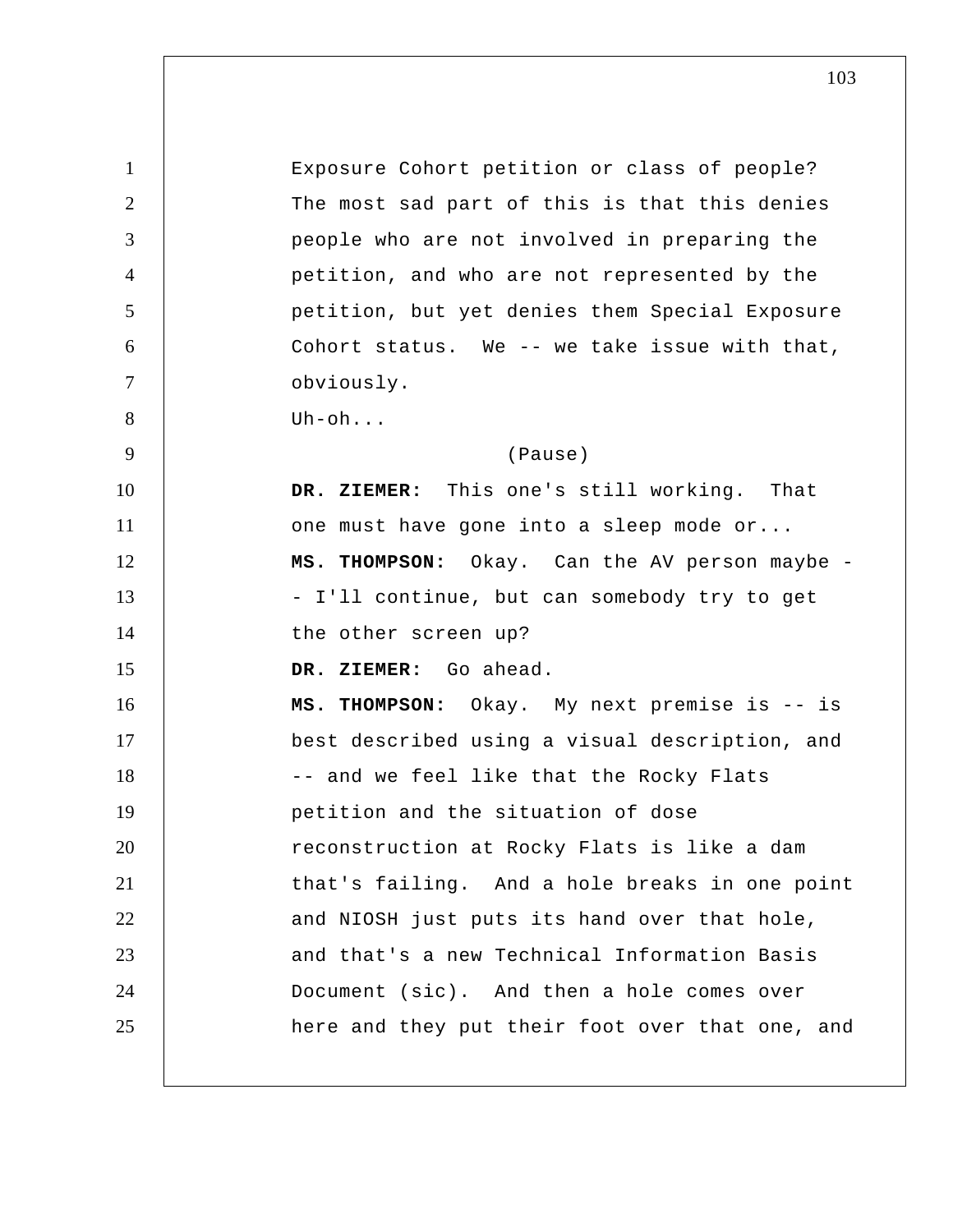| $\mathbf{1}$   | that's another Technical Information Basis      |
|----------------|-------------------------------------------------|
| $\overline{2}$ | Document (sic). And then there's another hole,  |
| 3              | and we've got an assumption for that. And then  |
| $\overline{4}$ | there's another issue, and we've got an excuse  |
| 5              | for that. But all the while they're putting     |
| 6              | their hands over the holes and blocking the     |
| $\overline{7}$ | water, they're failing to see that the dam is   |
| 8              | failing. They fail to look at the systematic,   |
| 9              | systemic failures of dose reconstruction.       |
| 10             | Yes, you can come up with an assumption, an     |
| 11             | excuse, to explain nearly every thing. And I'm  |
| 12             | sure if we brought 100 more issues, there would |
| 13             | be 100 more assumptions and 100 more excuses.   |
| 14             | These are band-aids. They're not fixing the     |
| 15             | problem.                                        |
| 16             | The new -- the new TIB for high-fired oxides,   |
| 17             | great, should have been put in place years ago, |
| 18             | it's not even final yet, but that's one of the  |
| 19             | band-aids. The changes for co-located worker,   |
| 20             | the new TIB -- another one, great. Adjustments  |
| 21             | for lead aprons, you have factors you can use,  |
| 22             | you have assumptions you can make. The zero     |
| 23             | versus missing data assumptions. What we have   |
| 24             | here is degrees of separation. Each time you    |
| 25             | make an assumption, each time you use           |
|                |                                                 |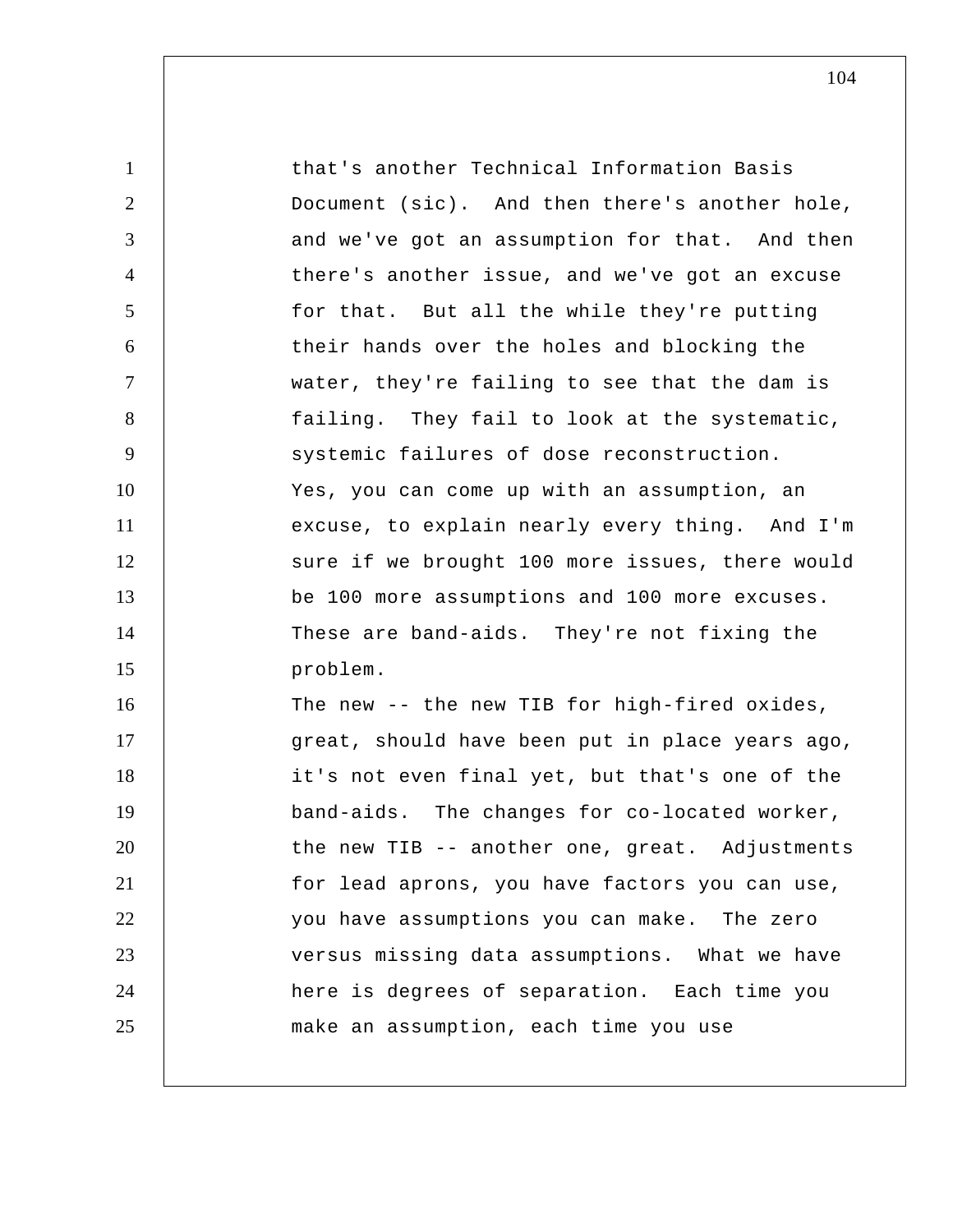| $\mathbf{1}$   | reconstructed dose from another source, you're  |
|----------------|-------------------------------------------------|
| $\overline{2}$ | getting further and further away from reality,  |
| 3              | further and further away from your ability to   |
| $\overline{4}$ | accurately construct dose.                      |
| 5              | The question is not can someday we accurately   |
| 6              | reconstruct doses. The question is as of        |
| $\tau$         | February 15th, 2005 when this position (sic)    |
| 8              | was submitted, could dose be accurately         |
| 9              | reconstructed. And we believe the answer is     |
| 10             | no. Dose reconstruction is flawed, no matter    |
| 11             | how many band-aids NIOSH is willing to put in   |
| 12             | place.                                          |
| 13             | The site profile does not even still            |
| 14             | acknowledge the D and D operations at the site. |
| 15             | Post-1995, none of the incidents, none of the   |
| 16             | operations, none of that is taken into account  |
| 17             | by the site profile. And I believe there's no   |
| 18             | intentions to modify that. You saw the video.   |
| 19             | That's the type of work these people were       |
| 20             | involved in the last ten years, not production  |
| 21             | operations.                                     |
| 22             | The band-aids put in place are not -- not going |
| 23             | to heal the problem with dose reconstruction.   |
| 24             | High-fired oxides and their effect on the human |
| 25             | body and how the body processes them is not     |
|                |                                                 |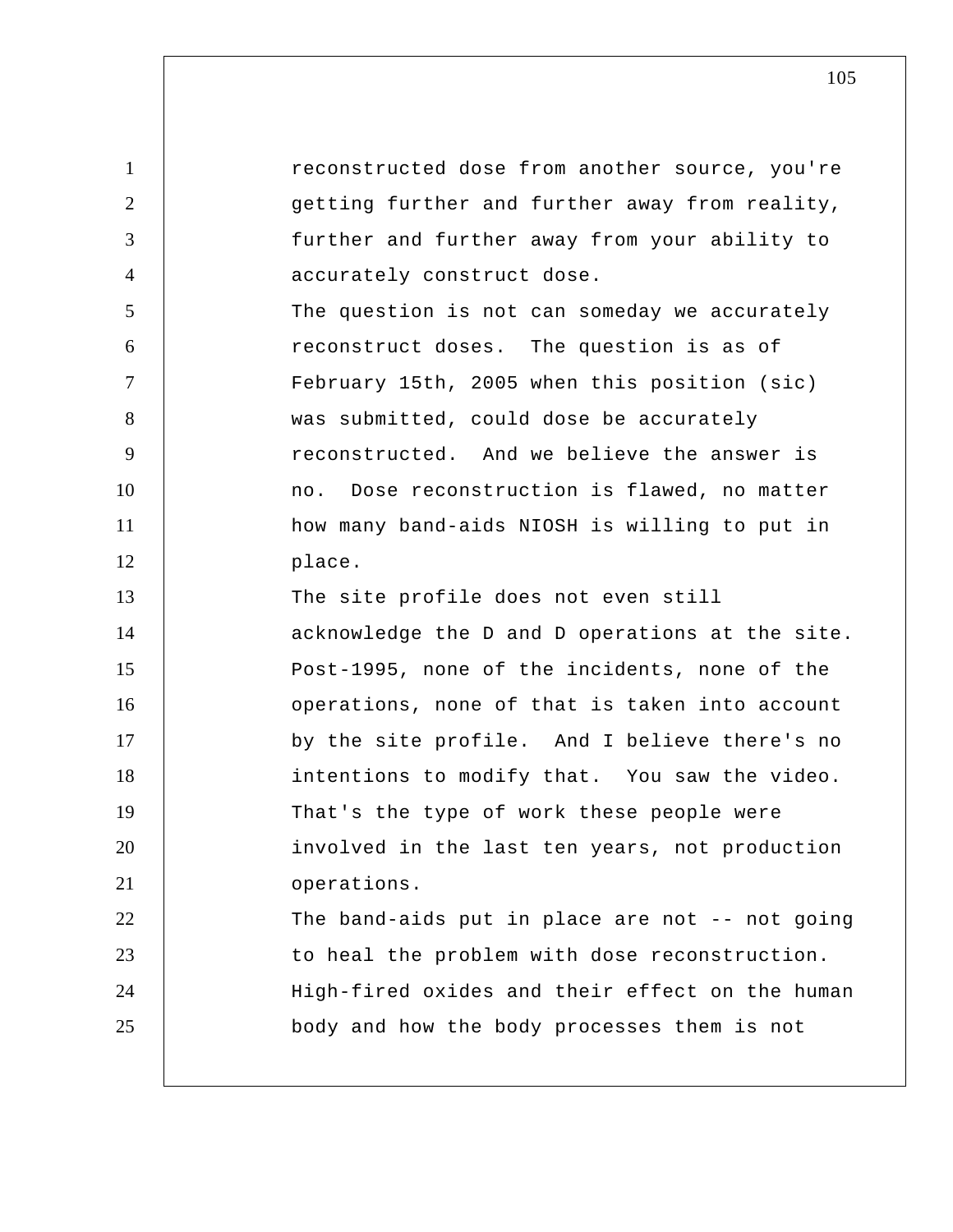1 2 3 4 5 6 7 8 9 10 11 12 13 14 15 16 17 18 19 20 21 22 23 24 25 sufficiently studied to produce an accurate TIB. Okay? And the TIB is not even approved yet. This is a new phenomena (sic). In 2003 people said wow, we've got this new thing and we're not really even sure what it is. It's only three years later, and now we're going to say we can accurately put together something that's going to allow us to reconstruct dose? The lead apron adjustment only works if the worker knows that they had that issue and reports it during their dose reconstruction. Many people might not even think to mention it. And also, this assumption that -- that lead apron use was not very prevalent at Rocky Flats is not true. During the clean-up operations lead aprons were used in D and D residue operations, thermostabilization and plutonium packaging. But again, the site profile does not account for any of those. This issue of the zeroes on your dose records, and I'm going to speak to this personally in a little bit, are inconsistently used. And you can cite that there's a procedure in place at the site that says you're supposed to do it this way, but practice and procedure are not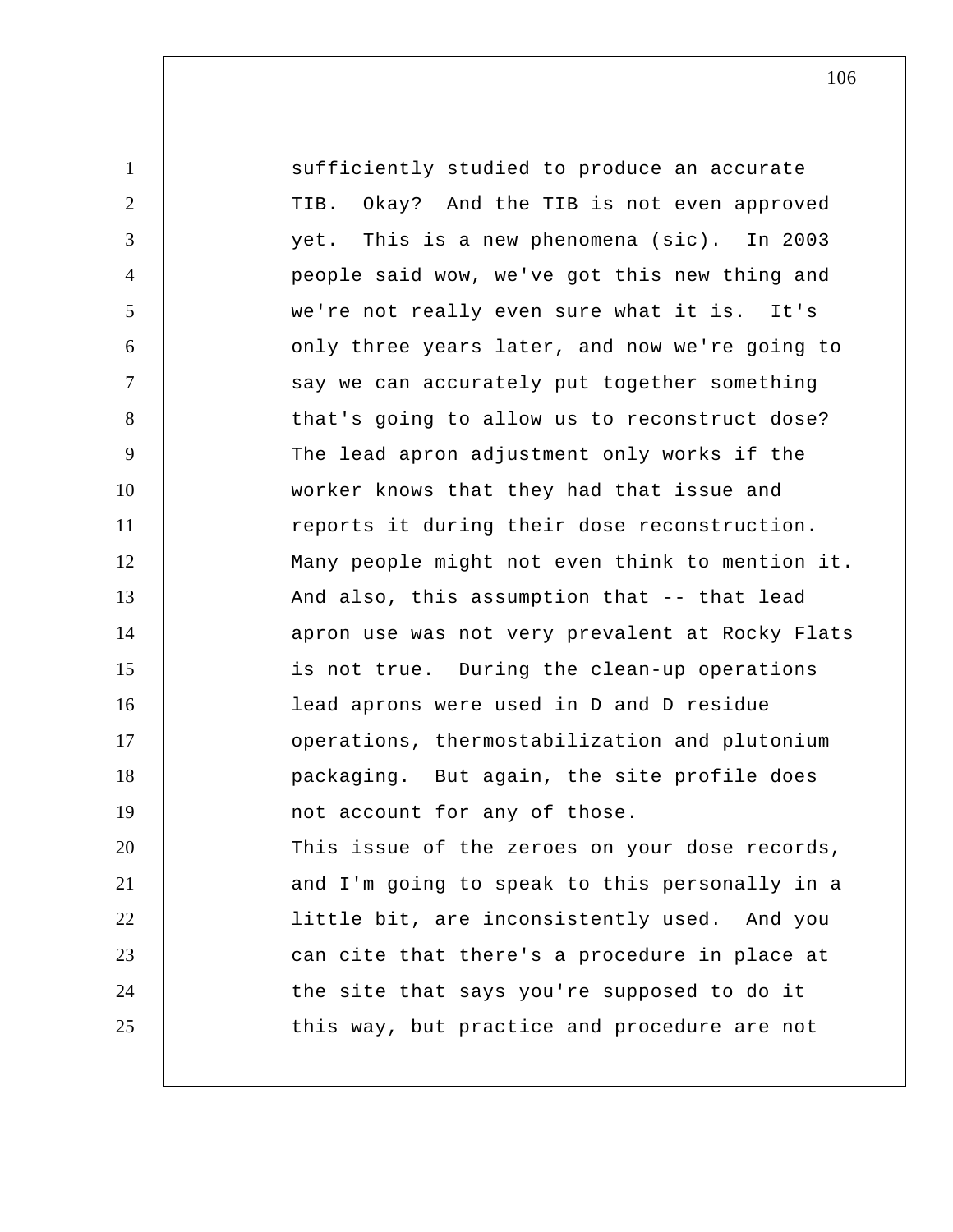1 2 3 4 5 6 7 8 9 10 11 12 13 14  $15$  --16 17 18 19 20 21 22 23 24 25 always the same thing. There's too many varied situations in which a zero is entered onto a person's dose record. And -- and finally, the six cases that are cited in the NIOSH evaluation report -- they used six cases and then applied it to 9,537 people. I'm not a statistics person, but that doesn't seem like a very good population to be basing assumptions from. Okay. So now the other is that -- is that - as I mentioned, it's every time an issue comes up, there's an answer. But there's lots of other issues that haven't even come up yet. Our -- our NDA folks carried cans of plutonium (Pause) The NDA folks carried cans of plutonium under their arms, under the armpit. The dosimeter's on the front of their body. Okay? They're getting exposure under their arm that's not being measured by their dosimeter. Workers working in lead-shielded gloveboxes, their dosimeter is against the lead shielding. Their face is against the plexiglass. The plutonium is in front of their face.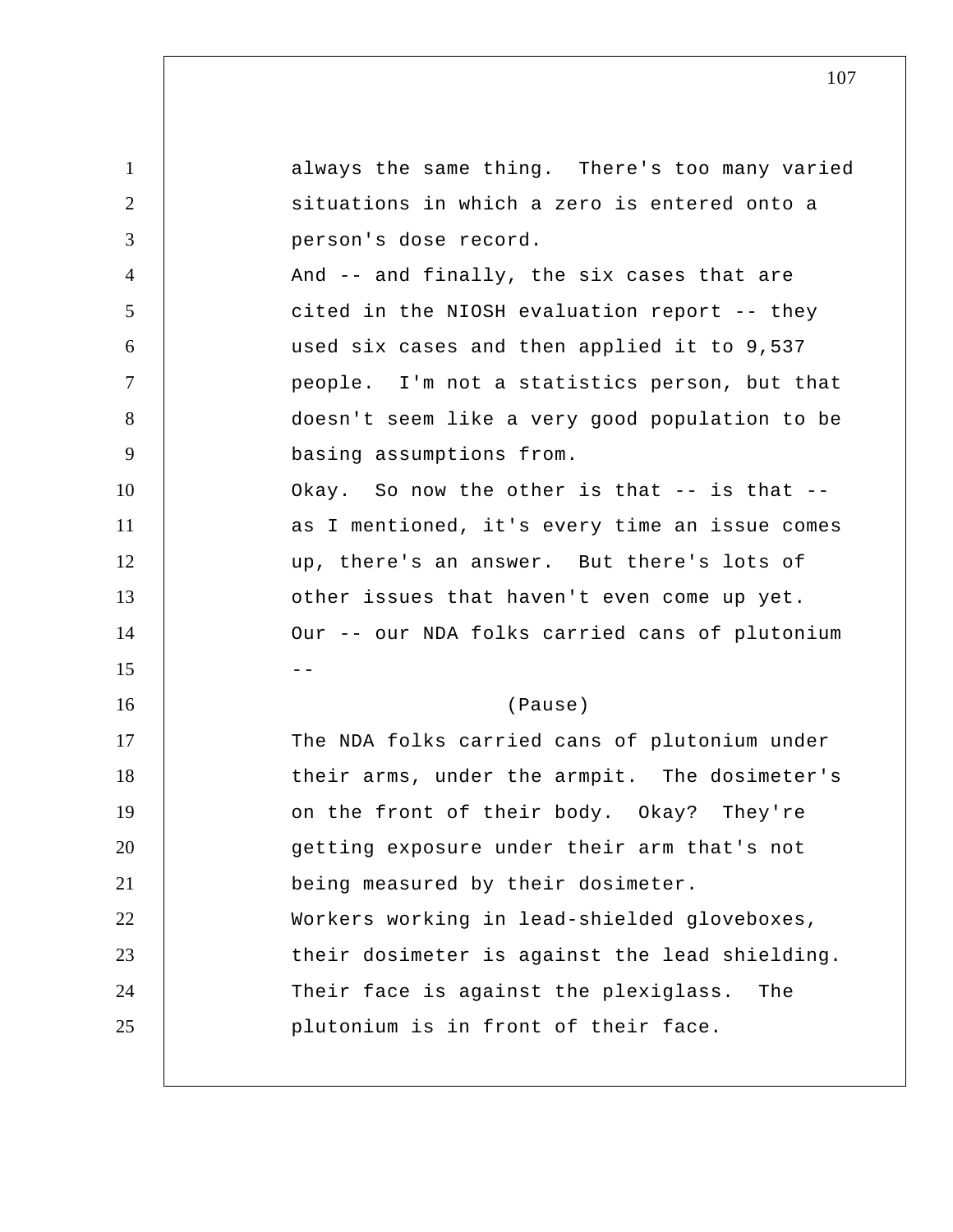| $\mathbf{1}$   | And there's many others that haven't been       |
|----------------|-------------------------------------------------|
| $\overline{2}$ | brought up. And the incentives for workers to   |
| 3              | mask dose in order to remain in the areas of    |
| $\overline{4}$ | job preference or higher earning potential,     |
| 5              | NIOSH spent a lot of time on that, and this is  |
| 6              | not an issue that we -- we want to say is an    |
| $\tau$         | issue of credibility for our work force. It's   |
| 8              | a -- it's a reality when you have work that     |
| 9              | requires you to wear a dosimeter and you're     |
| 10             | approaching your level and you might get        |
| 11             | relocated, that could become a factor in the    |
| 12             | decisions you make on a day to day basis.       |
| 13             | The third thing we want to bring up is the bias |
| 14             | of the data credibility of information          |
| 15             | presented to the Board. There's a letter by     |
| 16             | Congressman Hostettler regarding a -- a -- I    |
| 17             | don't even know what it is. At Rocky Flats, he  |
| 18             | says, a manager of health physics programs      |
| 19             | prepared NIOSH's site profiles, TIBs, is        |
| 20             | actively involved in the evaluation of an SEC   |
| 21             | petition -- and that's our petition -- which    |
| 22             | includes validation of the results used in his  |
| 23             | previous work. We believe that that is a        |
| 24             | conflict of interest. Individuals who have      |
| 25             | testified against workers in Worker             |
|                |                                                 |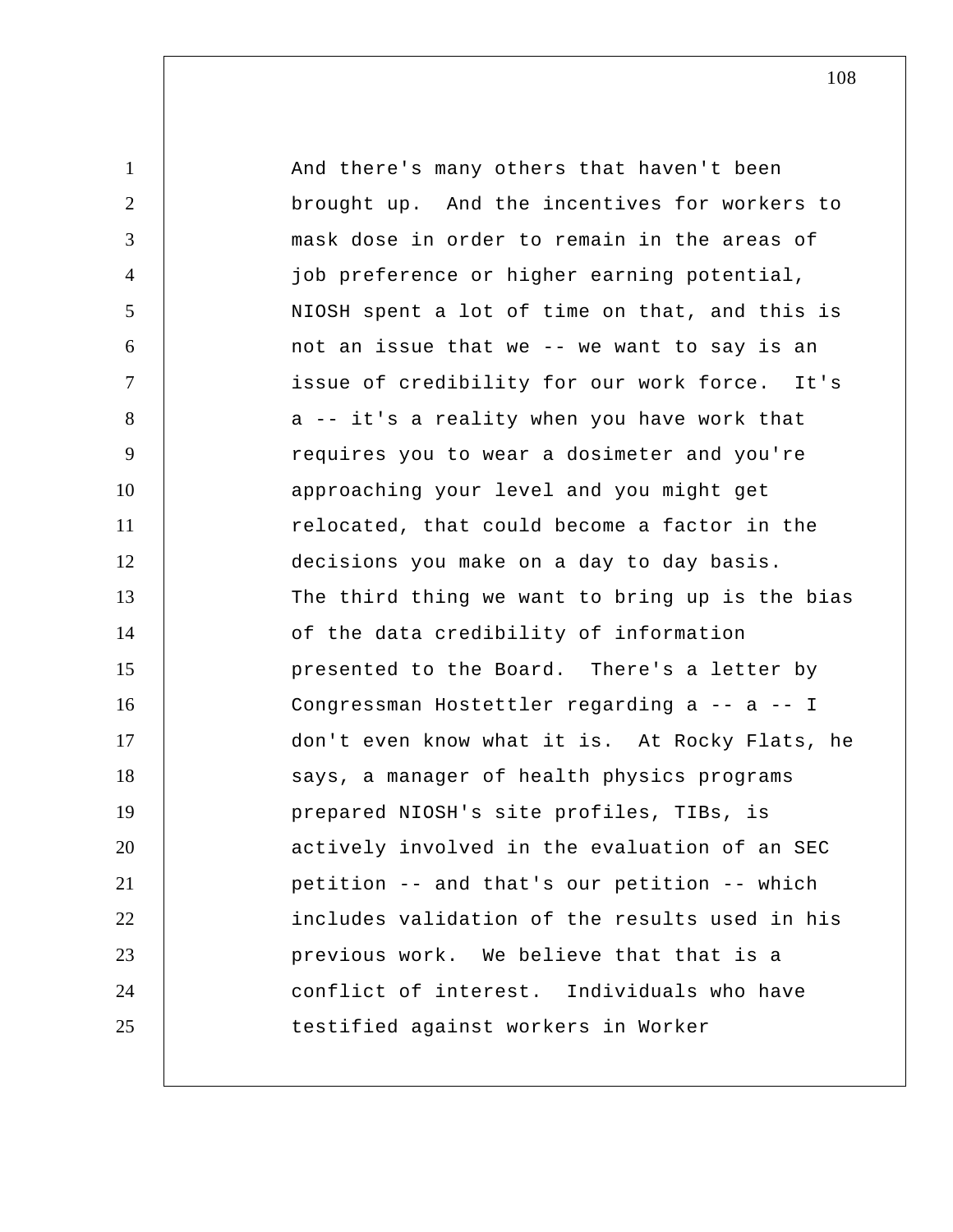| $\mathbf{1}$   | Compensation hearings are serving key roles in  |
|----------------|-------------------------------------------------|
| 2              | the NIOSH process, and we believe that is a     |
| 3              | conflict of interest. This results in           |
| $\overline{4}$ | information that skewed the in-- has skewed the |
| 5              | interpretation of reality.                      |
| 6              | The government's own General Accounting Office  |
| $\tau$         | has identified conflict of interest as an       |
| 8              | issue.                                          |
| 9              | This gets to -- to my individual case, and I    |
| 10             | want to clarify something. I, in my job at      |
| 11             | Rocky Flats, probably did not have the          |
| 12             | potential to get enough exposure that I would   |
| 13             | ever file a claim, so this is not driven by my  |
| 14             | personal desire to get compensated. This is     |
| 15             | just to give an example, and the reason this    |
| 16             | example is so good is because my dosimetry file |
| 17             | is probably like that thick. I only maybe have  |
| 18             | three in there, incidents over time. I brought  |
| 19             | up an issue where a dose reconstruction had to  |
| 20             | be done because my dosimeter showed an          |
| 21             | abnormally high reading, and the dosimetry      |
| 22             | department did an investigation, asked me to    |
| 23             | remember all the places I'd been for the        |
| 24             | previous six months and who I'd been with.      |
| 25             | But because of the nature of my job, I had been |
|                |                                                 |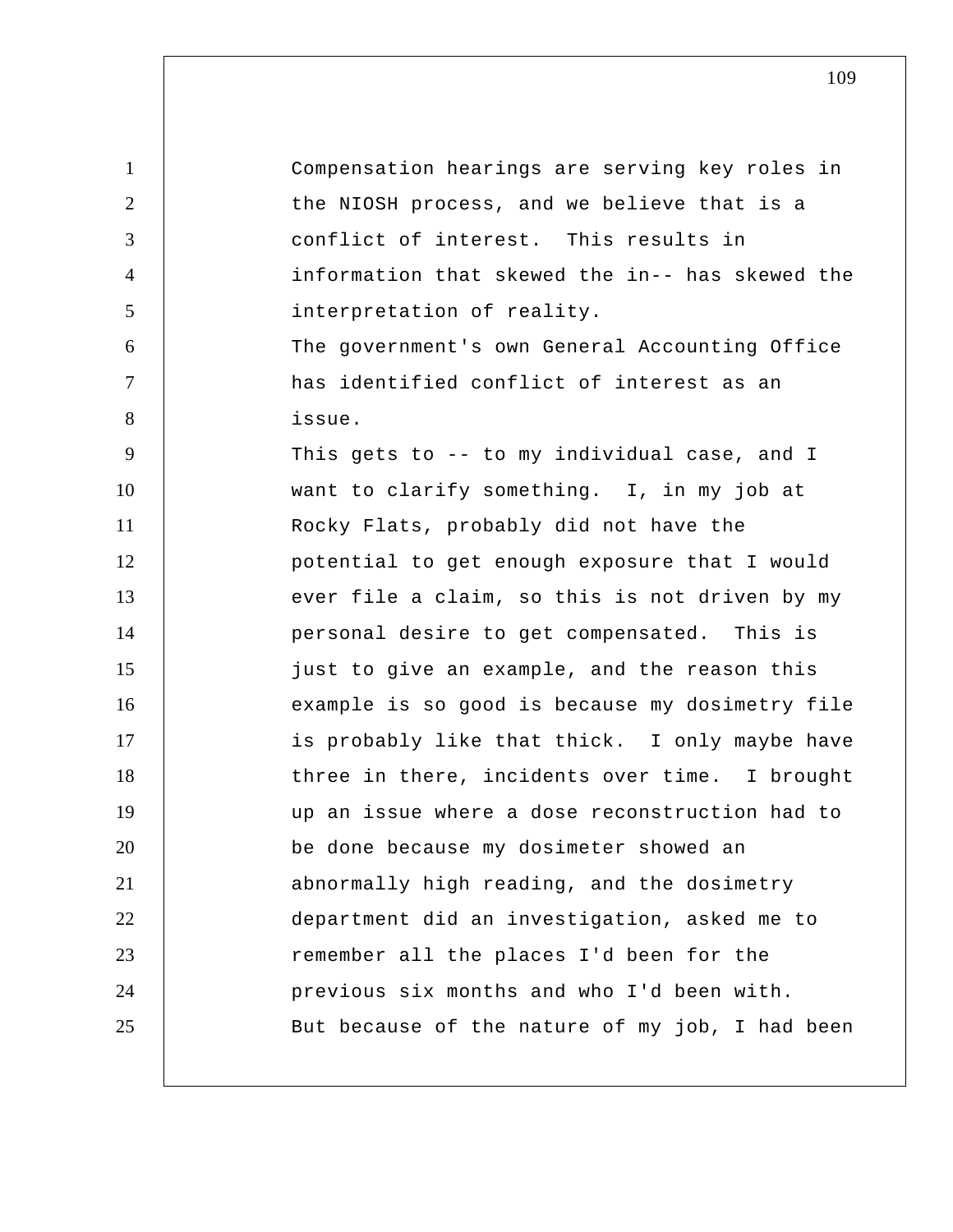1 2 3 4 5 6 7 8 9 10 11 12 13 14 15 16 17 18 19 20 21 22 23 24 25 into nearly every plutonium facility at Rocky Flats during that six-month time period. It was impossible to ascertain the cause of that exposure. And at the time I understood that. And at the end of the -- of the evaluation and the investigation and construction, they entered a zero on my dose record. And when I got my report in the mail it showed zero. Instead of recording the dose that my dosimeter said, because we couldn't find the source of it and they didn't believe the credibility of the -- of the dosimetry reading, I got a zero. This incident was brought to the attention on one of the working group meetings and NIOSH went off and pulled my records, and then later reported to the Board on one of the only other of the three incidents that I had in my history, about the time that I left my dosimeter on my coveralls when I exited the area and it ended up in the laundry basket. Okay? That -- that is not the incident I was talking about. And then they said that the dose reconstruction was done based on that incident, which I find very hard to believe because I was never spoken to regarding that.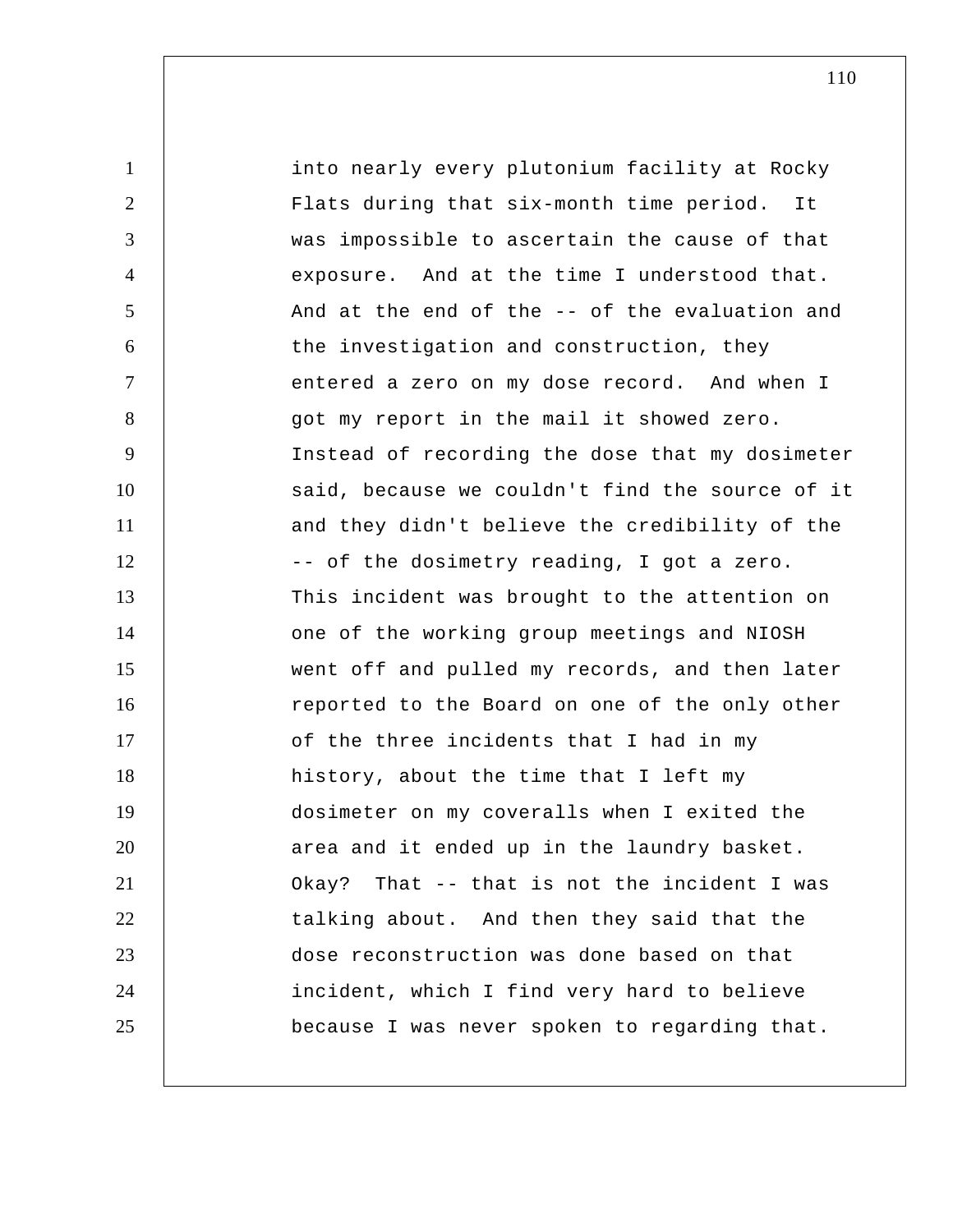1 2 3 4 5 6 7 8 9 10 11 12 13 14 15 16 17 18 19 20 21 22 23 24 25 The dosimeter was left in the laundry basket on my way out of a radiation area. My dosimeter was with me the whole time I was in the radiation area, so I fail to see the need for the dose reconstruction in that incident. And I just give that as an example. It highlights a bigger issue than that. And the effects of closure, I kind of touched on this earlier that it's interesting to me at one hand that -- that we're hearing that all of the records are readily available and that there's no problem with the closure in terms of the ability to do dose reconstruction, but in the evaluation report NIOSH recommended that - that -- against the Special Exposure Cohort status, but then stated that it would take two to four months to get the dose investigation report that the petitioner suggested might be helpful for this -- this petition. So on the one hand they say they can get everything, and on the other hand they say it will take too long. As -- I alluded earlier to the politics that come into play, and I'm sure the Board is feeling some of the pressures of -- of the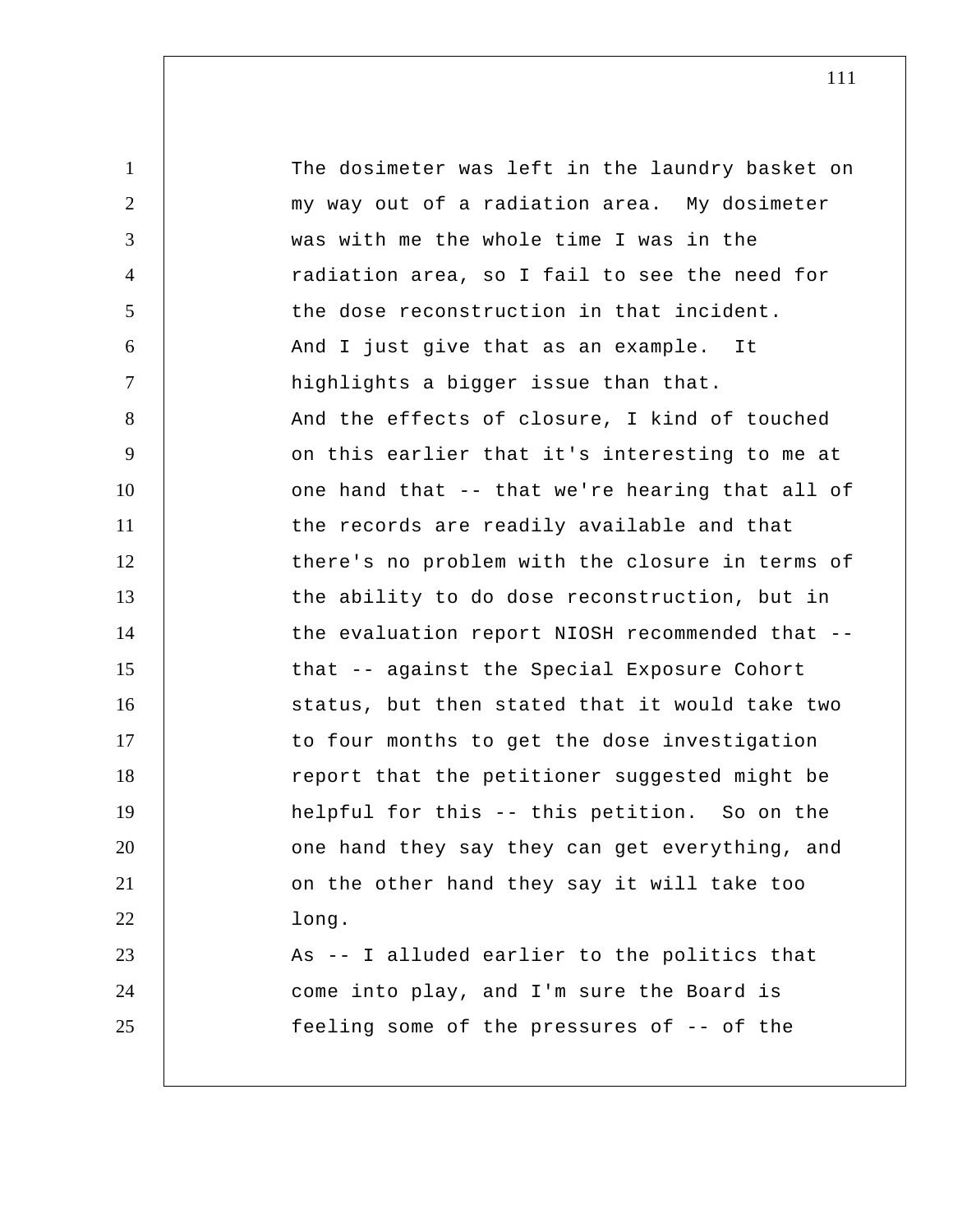| $\mathbf{1}$    | political situation. An OMB past back member    |
|-----------------|-------------------------------------------------|
| $\overline{2}$  | to the -- memo to the Department of Labor       |
| 3               | outlines a plan to contain growth in benefits   |
| $\overline{4}$  | from new Special Exposure Cohorts by requiring  |
| $5\overline{)}$ | administrative clearance before the Health and  |
| 6               | Human Services Secretary can make a decision,   |
| $\tau$          | and calls for a White House-led inter-Agency    |
| 8               | task force to address any imbalance in the      |
| 9               | Advisory Board's membership. In this context,   |
| 10              | this appears to intend to tilt the Advisory     |
| 11              | Board's composition against approval of Special |
| 12              | Exposure Cohorts.                               |
| 13              | Now I -- I want to talk about what we thought   |
| 14              | the law was asking us to do. We thought that    |
| 15              | the law was asking us to prove that there was a |
| 16              | class of Rocky Flats workers that existed for   |
| 17              | whom it was not feasible to accurately estimate |
| 18              | the radiation dose they received, and then to   |
| 19              | show that they had had their health endangered  |
| 20              | by their exposure to radiation. Number two it   |
| 21              | appears everybody is in agreement with. Number  |
| 22              | one is what -- what we're having issues with    |
| 23              | here.                                           |
| 24              | In terms of proof about it not being feasible   |
| 25              | to accurately estimate dose, S. Cohen &         |
|                 |                                                 |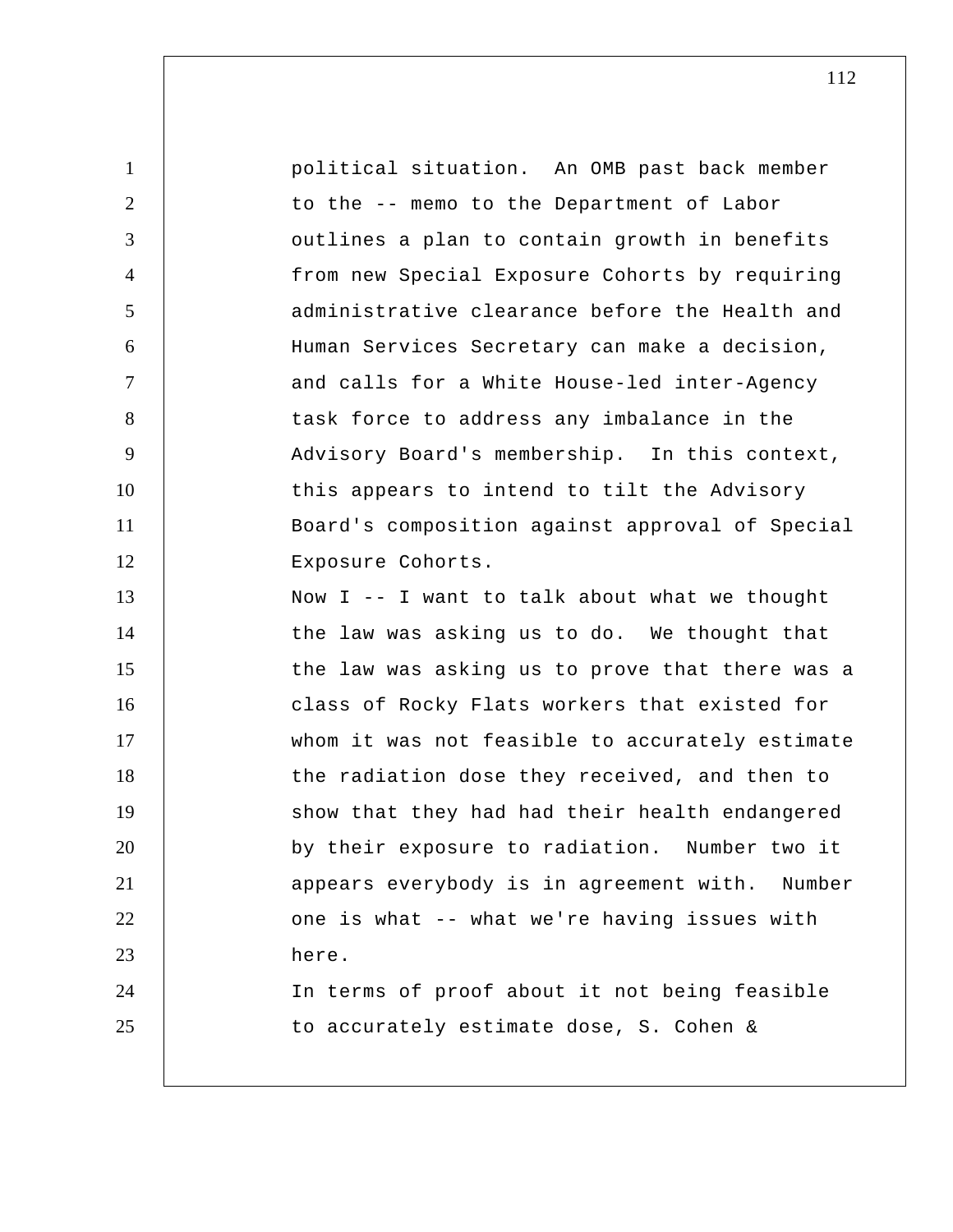1 2 3 4 5 6 7 8 9 10 11 12 13 14 15 16 17 18 19 20 21 22 23 24 25 Associates' December 8th report says that the Rocky Flats site profile falls short in fully characterizing underlying issues that are fundamental to die-- guiding dose reconstruction. In terms of proof, the report also says a number of historical issues and discrepancies cast doubt on the validity of dose records being relied on for dose reconstruction. The precise nature of super class Y material is not known. Upper bound doses from external gamma, neutron and beta exposure are often underestimated, sometimes considerably, particularly when doses are reconstructed. We believe just the fact alone that now these new TIBs are being put in place that the site profile's changing and not -- acknowledges the fact that at the time we submitted the petition dose could not be accurately reconstructed. And we believe the situation will exist even after those band-aids are put in place for the reasons I mention -- mentioned before. (Pause) Members of our Colorado Congressional delegation asked NIOSH not once, not twice, but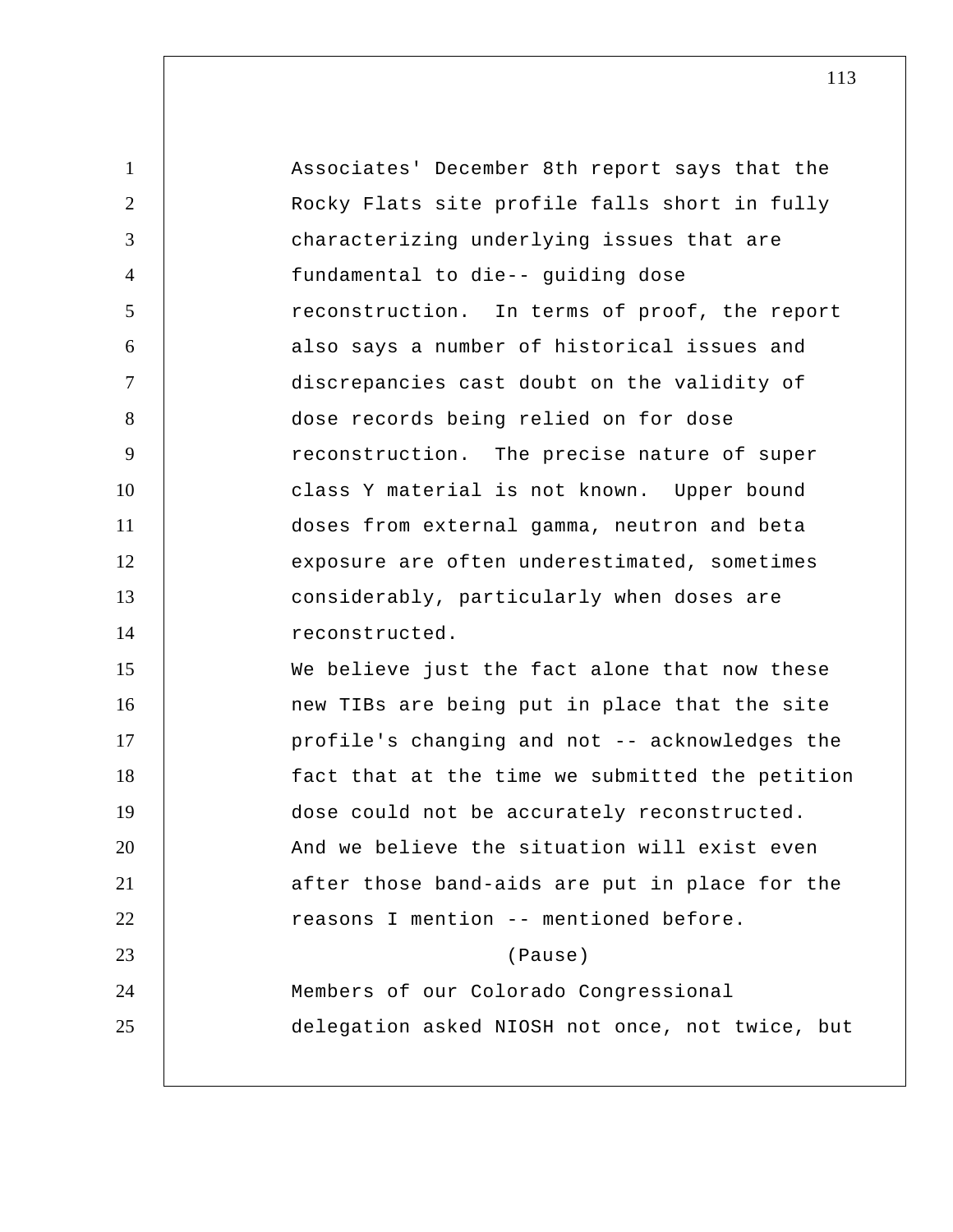1 2 3 4 5 6 7 8 9 10 11 12 13 14 15 16 17 18 19 20 21 22 23 24 25 three times to grant our petition a fair and timely review. U.S. Congress required NIOSH to make a timely recommendation. NIOSH has not complied on either account. It is obvious we can no longer get a timely review. Now we are asking the Board to ensure that we get a fair one. Thank you.  **DR. ZIEMER:** Thank you very much. Tony, do you have additional individuals to present? Thank you. **MR. DEMAIORI:** Thank you, Jennifer. Thank you, members of the Board. The next person I'd like to introduce is Charlie Wolfe. Charlie. **MR. WOLFE:** Can you hear me? Does it work? My name is Charlie Wolfe. I was the project manager from 1995 to 2000 at Rocky Flats in the 771 facility, and also I was a deputy project manager when we tore down the first facility on 779. Previous to that I am a -- you got to excuse me, sometimes I forget things. 1991 I graduated with a chemical engineering degree from Ohio State and an MBA. When I left school I went to -- to Savannah River and worked there. I worked in two of their plutonium facilities, Pu-239 and Pu-238 facilities, for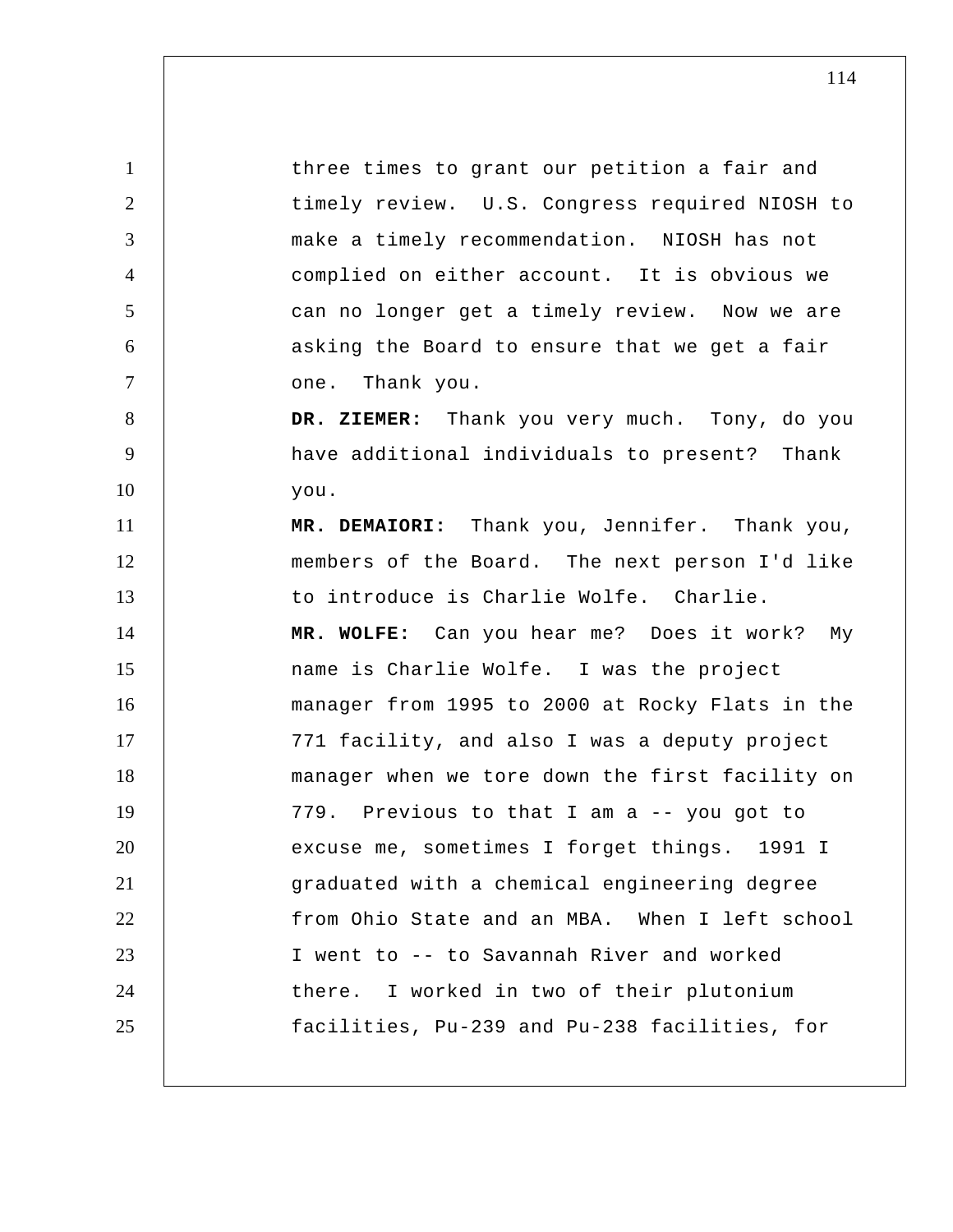| $\mathbf{1}$   | the Cassini, so I've got -- been in the         |
|----------------|-------------------------------------------------|
| $\overline{2}$ | facilities a lot.                               |
| 3              | One of the things that I did, and I'm sure the  |
| 4              | Steelworkers will admit it, at every one of the |
| 5              | facilities I went to, I dressed out every day.  |
| 6              | Okay? I put my masks on and I went out with     |
| $\tau$         | the people to see what they were doing. One of  |
| 8              | the things I don't agree with right here is how |
| 9              | many of you people dressed out over the time    |
| 10             | period and went through the facilities to see   |
| 11             | what the workers actually did instead of doing  |
| 12             | a paper analysis of what they did. That would   |
| 13             | give you a lot of your answers, to see what     |
| 14             | issues many of these people are talking about.  |
| 15             | I've -- I was out there a few times. The        |
| 16             | Steelworkers did a great job of helping people, |
| 17             | but there were a lot of cases where you took    |
| 18             | off your -- yes, protective equipment and put   |
| 19             | it out where somebody could see it, but you     |
| 20             | never had an analysis of it. There were a lot   |
| 21             | of times where you didn't have your badges in   |
| 22             | the correct place where you could get it.       |
| 23             | We found out $-$ I had my office in there, and  |
| 24             | they found out after we were there, I don't     |
| 25             | know, five years, six years, there was          |
|                |                                                 |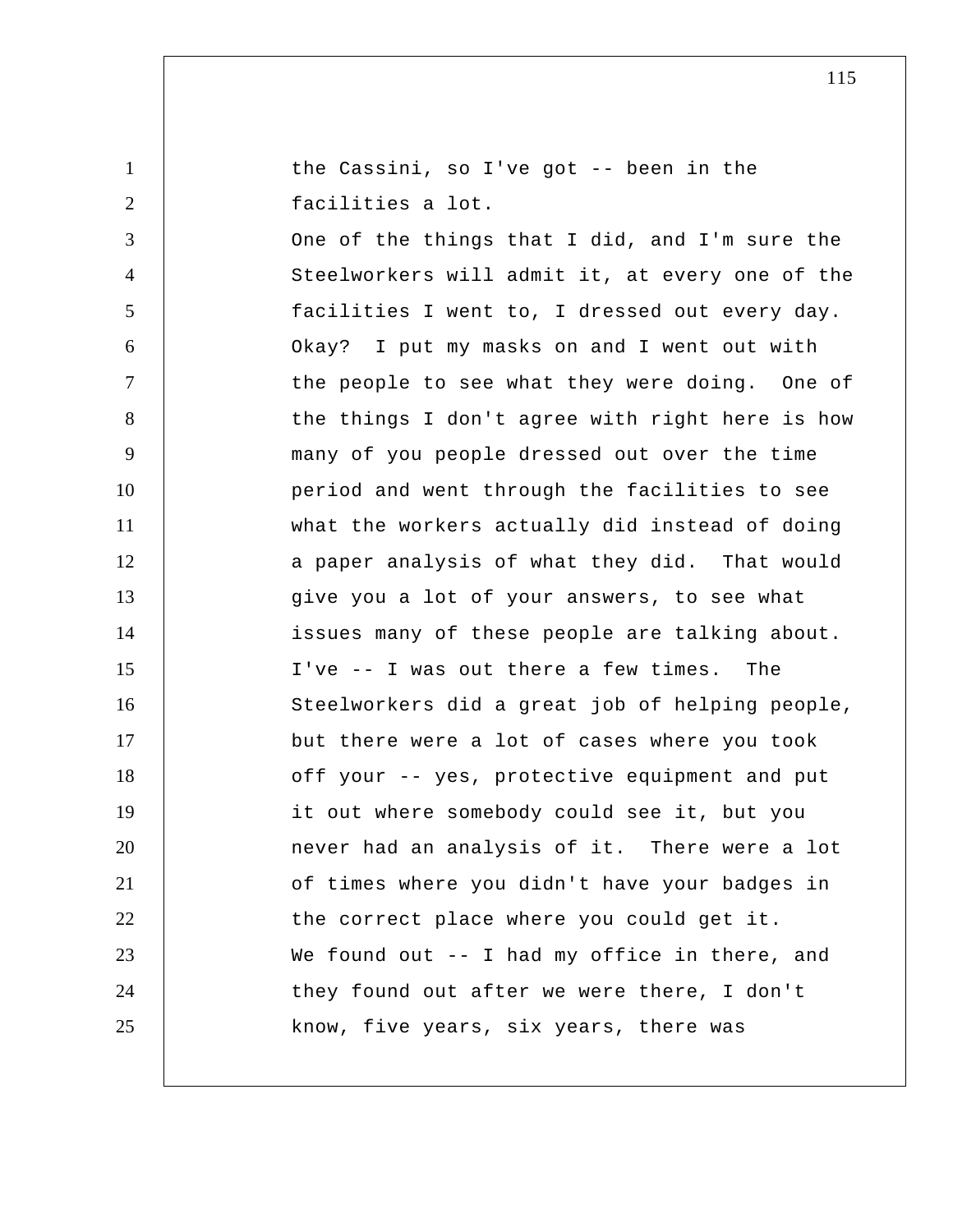1 2 3 4 5 6 7 8 9 10 11 12 13 14 15 16 17 18 19 20 21 22 23 24 25 radiation exposure in that facility and in the office areas. I never had my TLDs on when I was in those areas. I was in the office. My TLDs were on when I walked through the facility with the -- with the work force. They -- at least as likely as not was what they put on my record in donation -- in -- what do you call it, dosimetry and stuff. Okay? Well, geez, I got a big hole in my head and I don't see it as likely as not -- okay? -- from that standpoint. And I sent several things back to NIOSH, DOE and everybody else that it wasn't just radiation that was put in there, but there was uptakes of plutonium and toxicity of that radiation is different. Plutonium has a different radionucleide (sic) than just looking at radiation. Okay? And people don't take that into account, as well. One of the things that the gentleman that was speaking earlier said, well, yes, he was talking -- said that radiation is one of the reasons that people get cancer. Okay. I've talked to a lot of doctors. It doesn't take much. It doesn't take much. And you know, that's one of the problems that I have.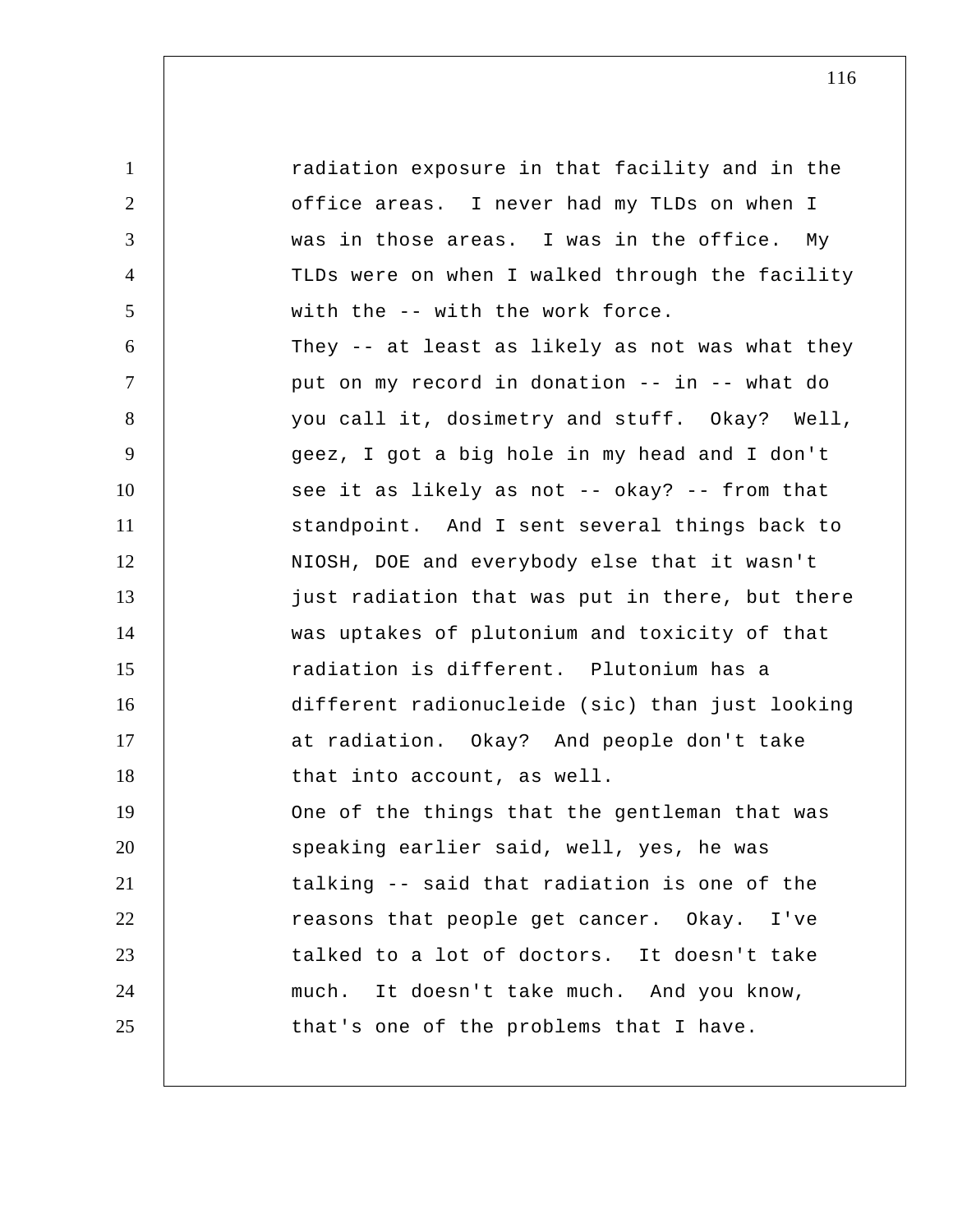1 2 3 4 5 6 7 8 9 10 11 12 13 14 15 16 17 18 19 20 21 22 23 24 25 my job requirements for Rogers Iron Company. I They talk about NIOSH or -- records. One of the records -- it took me over three months to get this fixed because they had trouble finding don't even know who Rogers Iron Company is. Okay? And that's one of the records that they kept sending back to me over and over again for that company. I had no idea. So I don't know how I can even trust, you know, some of the other evaluations because of that. I received -- I have at home, I couldn't carry it. I got documents that are this high. They sent information on where you were, what radionucleide (sic) were you associated with -- I mean it must have been 15 pages long. Like I said, I'm a chemical engineer, but I was a little bit -- had a hard time deciphering that because of my injury. My wife is a chemical engineer. Trying to go through that and find out the information they were asking, it was almost impossible for us to do it, so I don't know what other people had to do in terms of the Steelworkers and everything to do it. My picture is up at the top there. The reason is, like I said, I went through the facility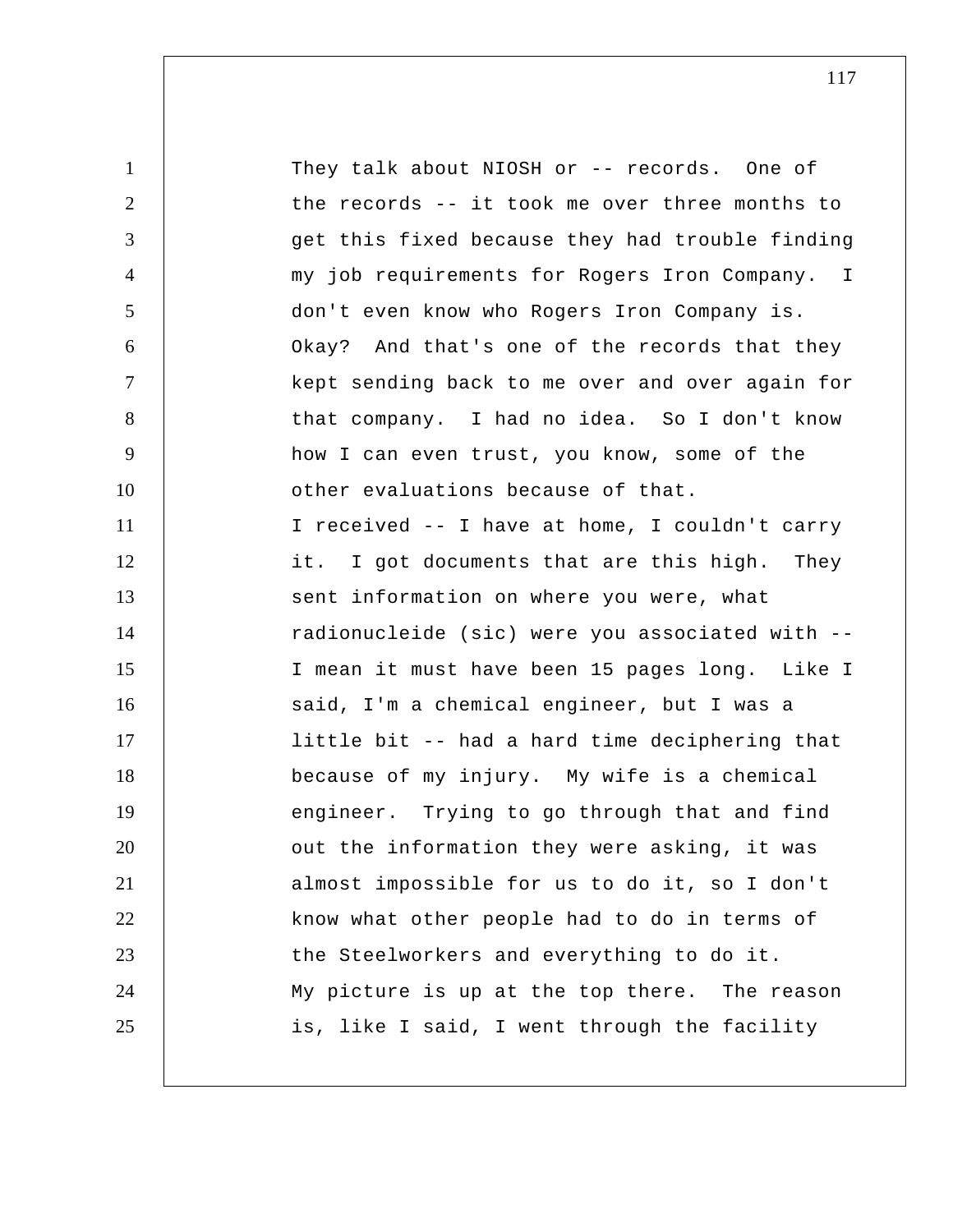1 2 3 4 5 6 7 8 9 10 11 12 13 14 15 16 17 18 19 20 21 22 23 24 25 every day with my steelworkers. I went through the facility when I was at Savannah River every day. I know what they did. I know where they were at. I know the issues that they had to  $-$ to fight. And it's not fair. I mean the paperwork is incorrect on terms of where some of these people got their exposure, what types of exposure, there are different areas in the facility when you walk through that you can get a higher level exposure. When you got an inhalant -- I was in several rooms that the alarms go off. Okay? So you're inhaling something, potentially. And you get outside of the room, if they find something you take your anti-Cs off. But you don't go right to the -- what do they call the -- the medical to check to see if there's anything that you inhaled or anything that could infect the top of your head. And I don't understand, you know, just sitting there looking at pieces of paper and -- you know, I know they're very intelligent people. I have no problem with that. But understanding what these guys went through, what people did, what they were exposed to is unavailable if you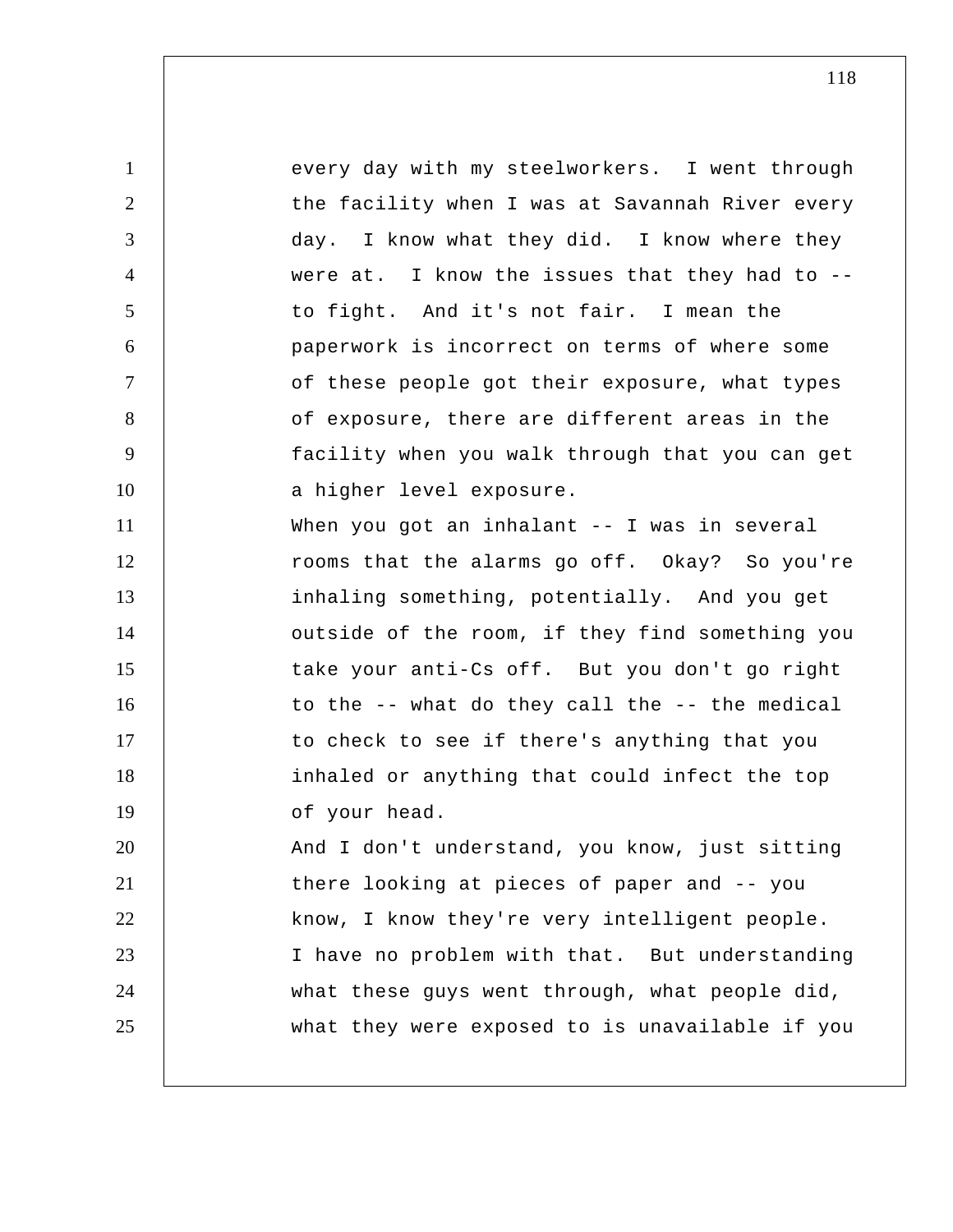| $\mathbf{1}$   | haven't walked through the facilities.           |
|----------------|--------------------------------------------------|
| $\overline{2}$ | And $I$ -- and I'll ask one -- one last question |
| 3              | because I can't remember half of what I wanted   |
| $\overline{4}$ | to say, sorry. But the one thing is how many     |
| 5              | of you in here -- it's -- it's too late now,     |
| 6              | Rocky Flats is gone -- not just taken a tour --  |
| $\tau$         | okay? -- you know, there's the tours where they  |
| 8              | dress you up and everybody feels real cool, you  |
| 9              | know, walking through, but it's an area that     |
| 10             | has been inspected, checked out and make sure    |
| 11             | there -- there's absolutely no problems through  |
| 12             | there. But how many of you put a mask on and     |
| 13             | watched -- sat in the room and watched the       |
| 14             | workers in terms of taking care of pulling down  |
| 15             | the facilities and what they had to do and what  |
| 16             | was in those areas? You know, unless you've      |
| 17             | done that, you don't understand it. And I        |
| 18             | don't think there's a lot of you that would      |
| 19             | feel very comfortable, from this point on, if    |
| 20             | you went and had to put a mask on and go in and  |
| 21             | watch that.                                      |
| 22             | That's about all I had to say. I think I had -   |
| 23             | - I can't write very straight anymore. I think   |
| 24             | that's about -- most of the items.               |
| 25             | Can you look real quick, Jennifer, and make      |
|                |                                                  |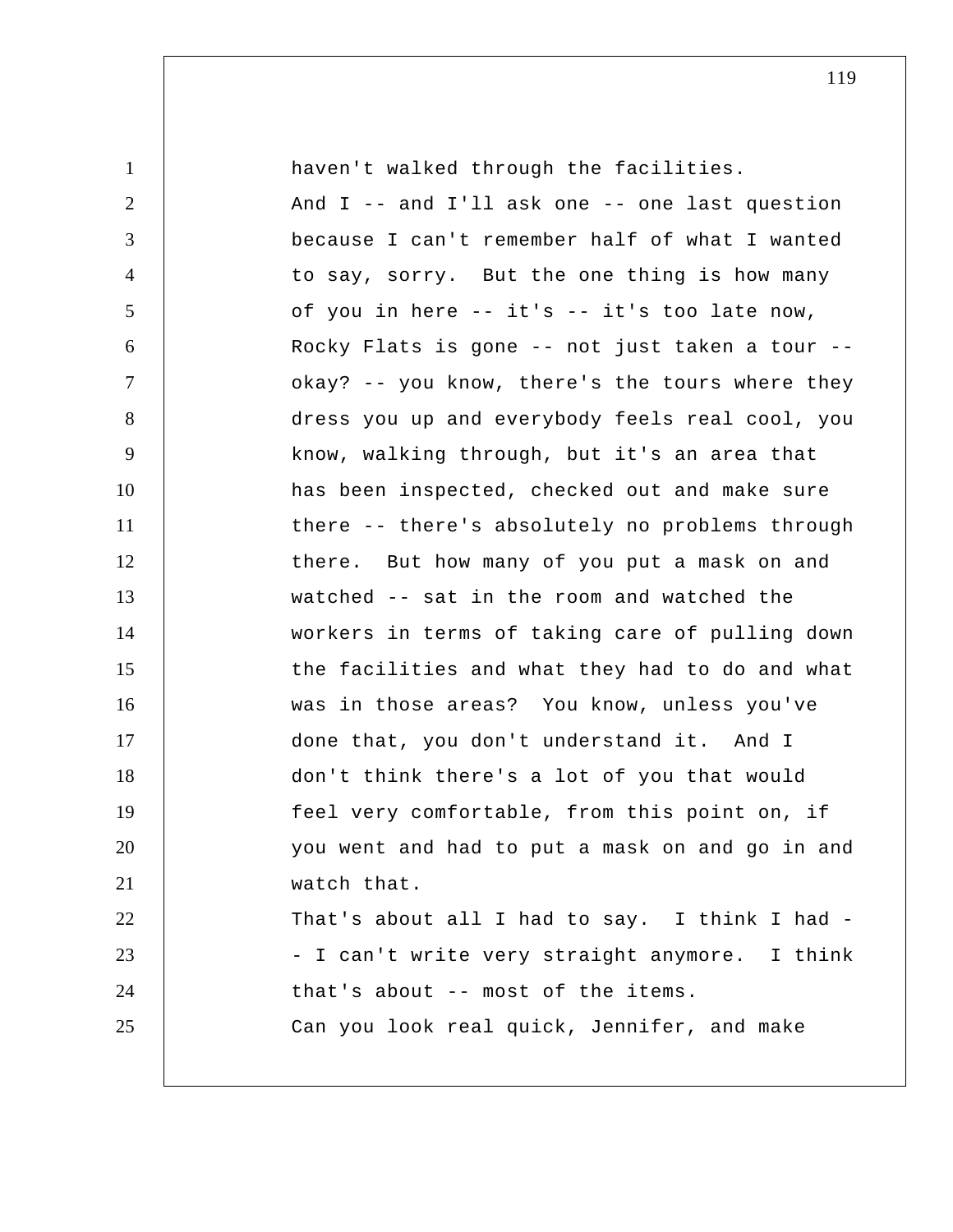| $\mathbf{1}$   | sure I covered everything?                      |
|----------------|-------------------------------------------------|
| $\overline{2}$ | (Pause)                                         |
| 3              | Thank you very much for -- for listening to us. |
| $\overline{4}$ | I appreciate the time that you've spent. One    |
| 5              | of the things I'm going to pass around 'cause I |
| 6              | don't -- I'm not technically able to put it     |
| $\tau$         | here, but I got plenty of them at home. But     |
| 8              | this is what my brain tumor looked like. Okay?  |
| 9              | And that's how much of my brain they had to     |
| 10             | take out. All right? So I'm here because I've   |
| 11             | seen these guys do a great job, and I think     |
| 12             | they need to be compensated for the problems    |
| 13             | that they have now because these guys, like the |
| 14             | movie, they are heroes. They fought the wars    |
| 15             | that we didn't, just in a different way. And I  |
| 16             | would like to applaud those guys for what they  |
| 17             | did on the work, and I think you guys -- I hope |
| 18             | you guys will continue to look at this and      |
| 19             | support these guys because they deserve it.     |
| 20             | They did the work. They saved you guys from     |
| 21             | not having to deal with things like this. And   |
| 22             | thank you.                                      |
| 23             | DR. ZIEMER: Thank you, Charlie.                 |
| 24             | MR. DEMAIORI: Thank you, Charlie. As -- our     |
| 25             | next speaker will be Jerry Hardin. Jerry.       |
|                |                                                 |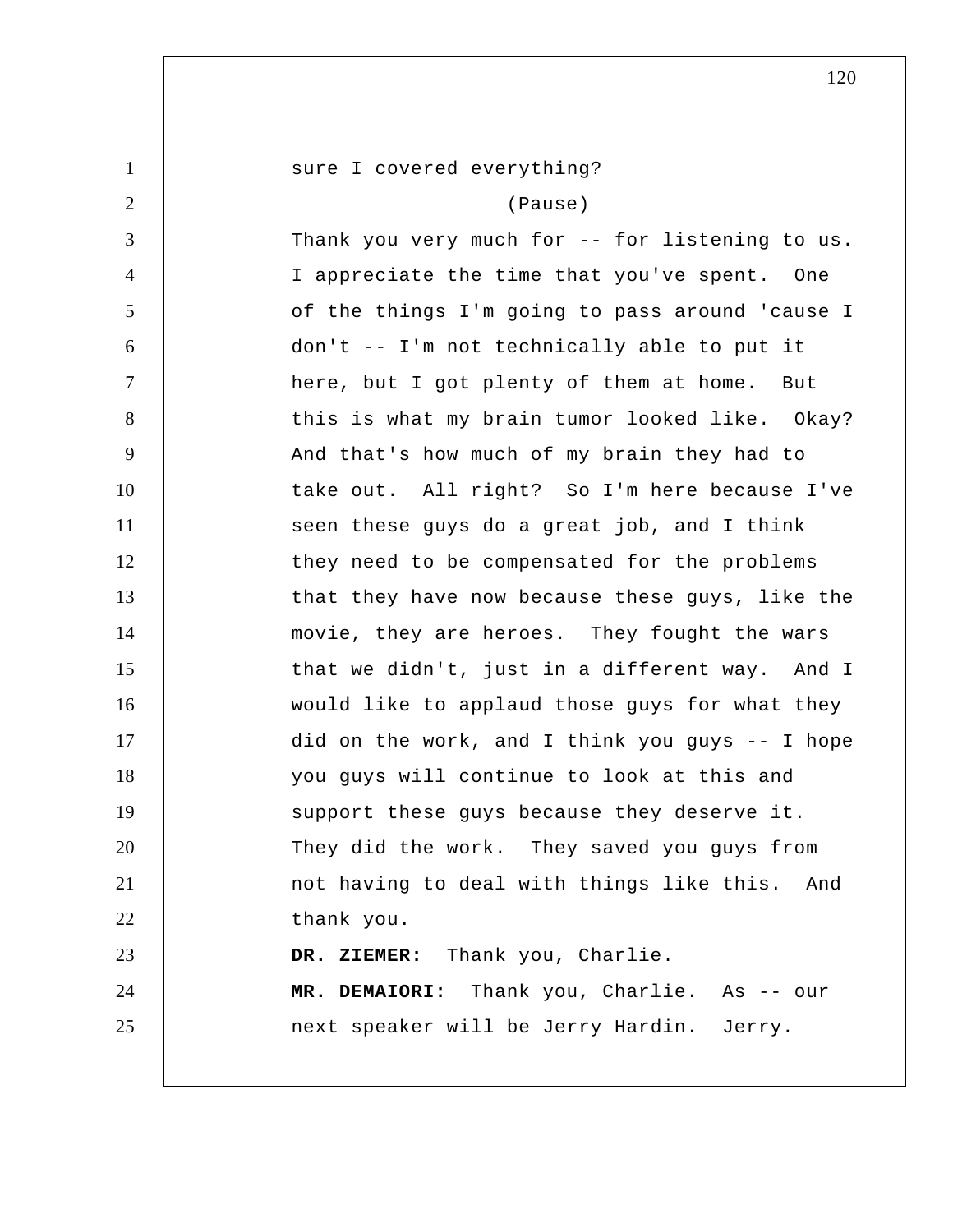1 2 3 4 5 6 7 8 9 10 11 12 13 14 15 16 17 18 19 20 21 22 23 24 25 Jerry's past president of the United Steelworkers three times, as Jerry'll take us back, radiologically, into the Stone Age.  **DR. ZIEMER:** I get a lot of that, too, Jerry,  $SO - -$  **MR. HARDIN:** It matches the appearance.  **DR. ZIEMER:** -- don't feel bad. **MR. DEMAIORI:** Before I turn the mike over, Jennifer has reminded me that, for a point of record, Charlie has been denied on his third claim.  **DR. ZIEMER:** Thank you.  **MR. HARDIN:** Good morning. My name is Jerry Hardin, as Tony's already mentioned, and I hope you won't hold the other information against me. I worked at Rocky Flats for over 37 years. Part of the time was as union president, majority was as a radiation protection technologist. The thing that I'd like to do today is to poke a few holes in some of the things that I've overheard, you know, through the course of this presentation this morning. First off, I think you need to partition time periods off in -- in regard to talking about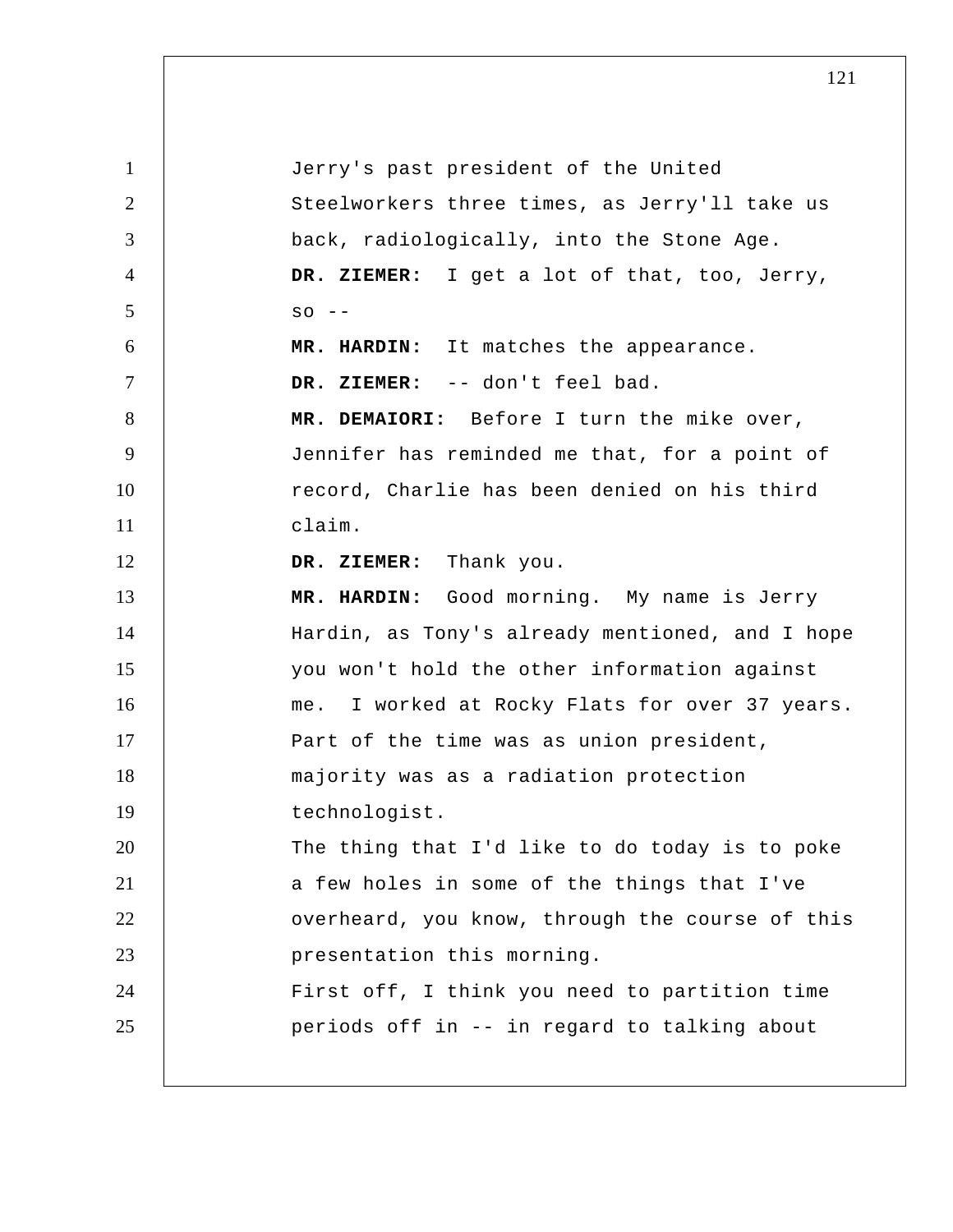1 2 3 4 5 6 7 8 9 10 11 12 13 14 15 16 17 18 19 20 21 22 23 24 25 anything with Rocky Flats. Some things -- you know, as this thing evolved -- got better, but not everything. Back when I first hired on, for instance, there was virtually no gamma shielding on most of the dry boxes. That came about in 1968. Ironically, some of that same shielding contributed to the cataclysm of 1969, which we're about to celebrate the 37th anniversary of, the worst industrial fire in U.S. history, dollar-wise, to that point. Now the reason I'm going to make some of these statements is to merely emphasize that I don't understand why Rocky Flats would be a problem to you people at all. The other thing that I wanted you to know, and I don't know how familiar you are with the floor plan of building 771, but I heard stories about dose reconstruction today. But I want to tell you, in room 114, in a distance of about 100 feet, you could go from extreme neutron field to an extreme gamma field, the gamma field being Line 1, which was the americium box where the product was eventually bagged out and sold. The neutron field was the labyrinth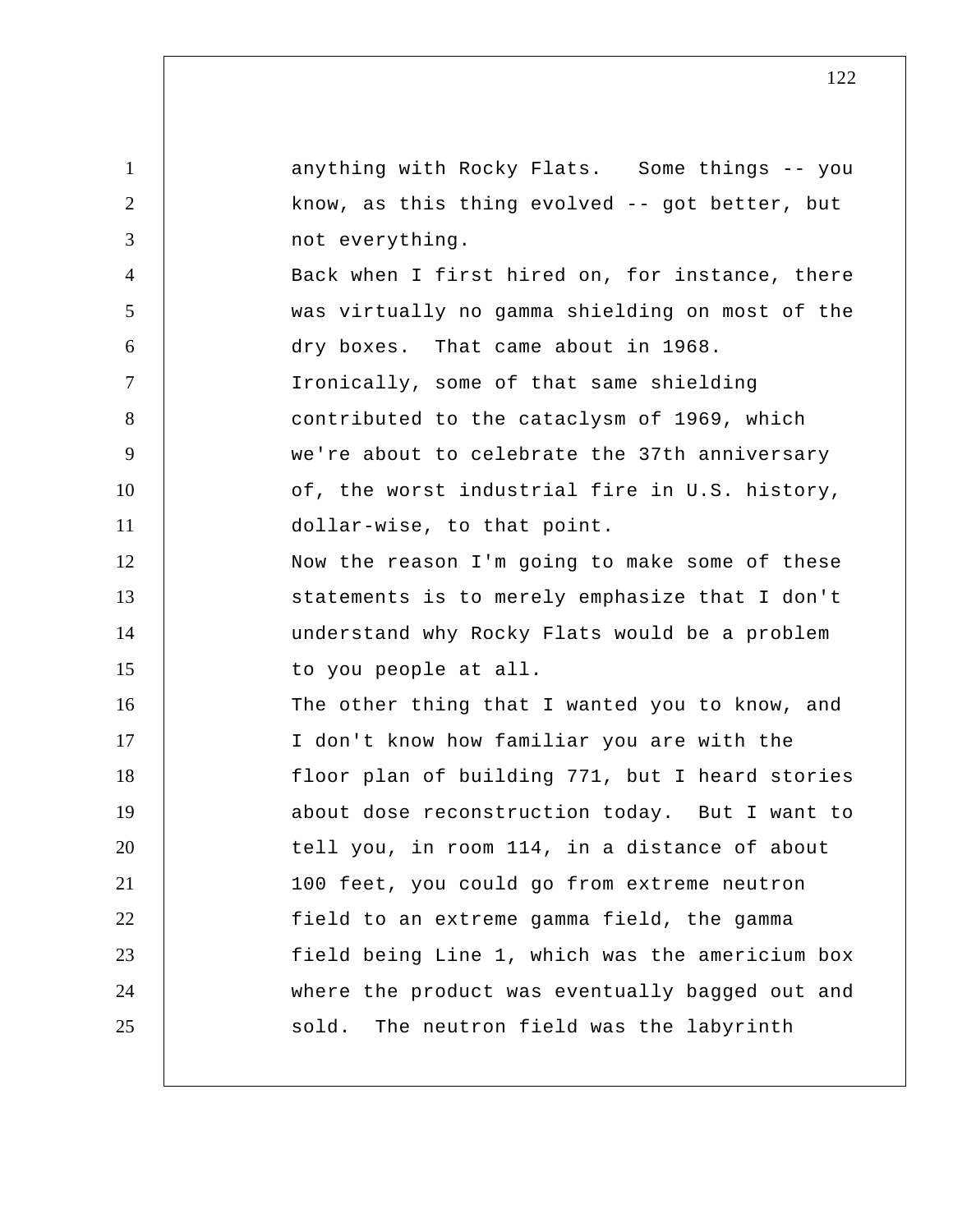| $\mathbf{1}$   | shield for the hydrofluorination and the pink    |
|----------------|--------------------------------------------------|
| 2              | And I don't know how familiar you are<br>cake.   |
| 3              | with pink cake, but according to the             |
| $\overline{4}$ | instruments that I carried, neutrons flew all    |
| 5              | over the place. So what I'm telling you is in    |
| 6              | a distance of 100 feet or so you could have a    |
| $\overline{7}$ | totally different picture of radiation dosage,   |
| 8              | and I don't know how you could ever extrapolate  |
| 9              | a worker's possible exposure based on -- on      |
| 10             | that difficulty alone.                           |
| 11             | The other thing I would tell you is I carry a    |
| 12             | 36-rem body burden that I suspect is a product   |
| 13             | of high-fired oxide. The reason that I have      |
| 14             | that suspicion is because it didn't show on my   |
| 15             | -- on urinalysis results for quite a while.      |
| 16             | Those of you that are familiar with Langham's    |
| 17             | Curve know that the excretion usually is very    |
| 18             | significant at first and then it tapers off to   |
| 19             | near nothing. The point that I'm trying to       |
| 20             | make is that they never attributed my exposure   |
| 21             | to anything particular, and all of a sudden I    |
| 22             | showed up in 1988 and I lit up the clock.<br>And |
| 23             | the reason that that's of concern to me is       |
| 24             | because the evolution of the technology as well  |
| 25             | as, you know, the way that they defend it.       |
|                |                                                  |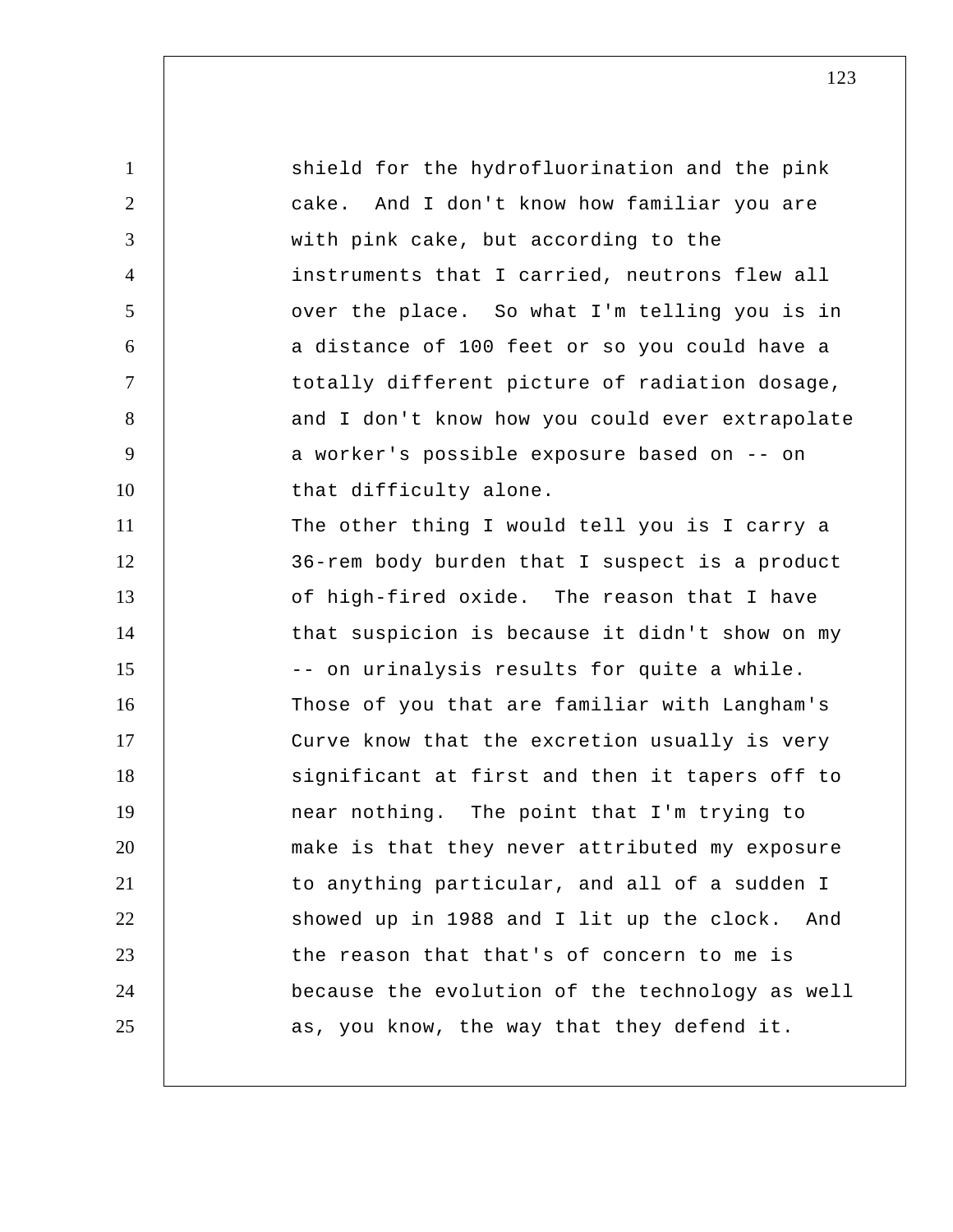1 2 3 4 5 6 7 8 9 10 11 12 13 14 15 16 17 18 19 20 21 22 23 24 25 The other thing I would tell you is that this has been a -- a ongoing series of deceit and - and denial dating way back to my first employment. We had a thing after the fire in 1969 where they denied the presence of tritium anywhere on site. Then all of a sudden some fine fella decided that he would run a test and they discovered tritium in Great Western Reservoir that sits west of -- of Broomfield. The irony of that is, management denied the presence of tritium anywhere on the plant site until finally someone said hey, it was a site return. We were -- we were ambushed. The reason that that's important to you is because this is going to be a sequence of denial and betrayal, in my opinion, of good science as well as some of the information. The thing that I would also try to point out to you is dosimetry was sorely lacking. As it's already been mentioned, neutron dosimetry was virtually non-existent and there were occurrences of black badges, certainly back in the film days. June Malsik\* was their -- was their sole technician to count the tracks, and I think she's probably on to the big dry box in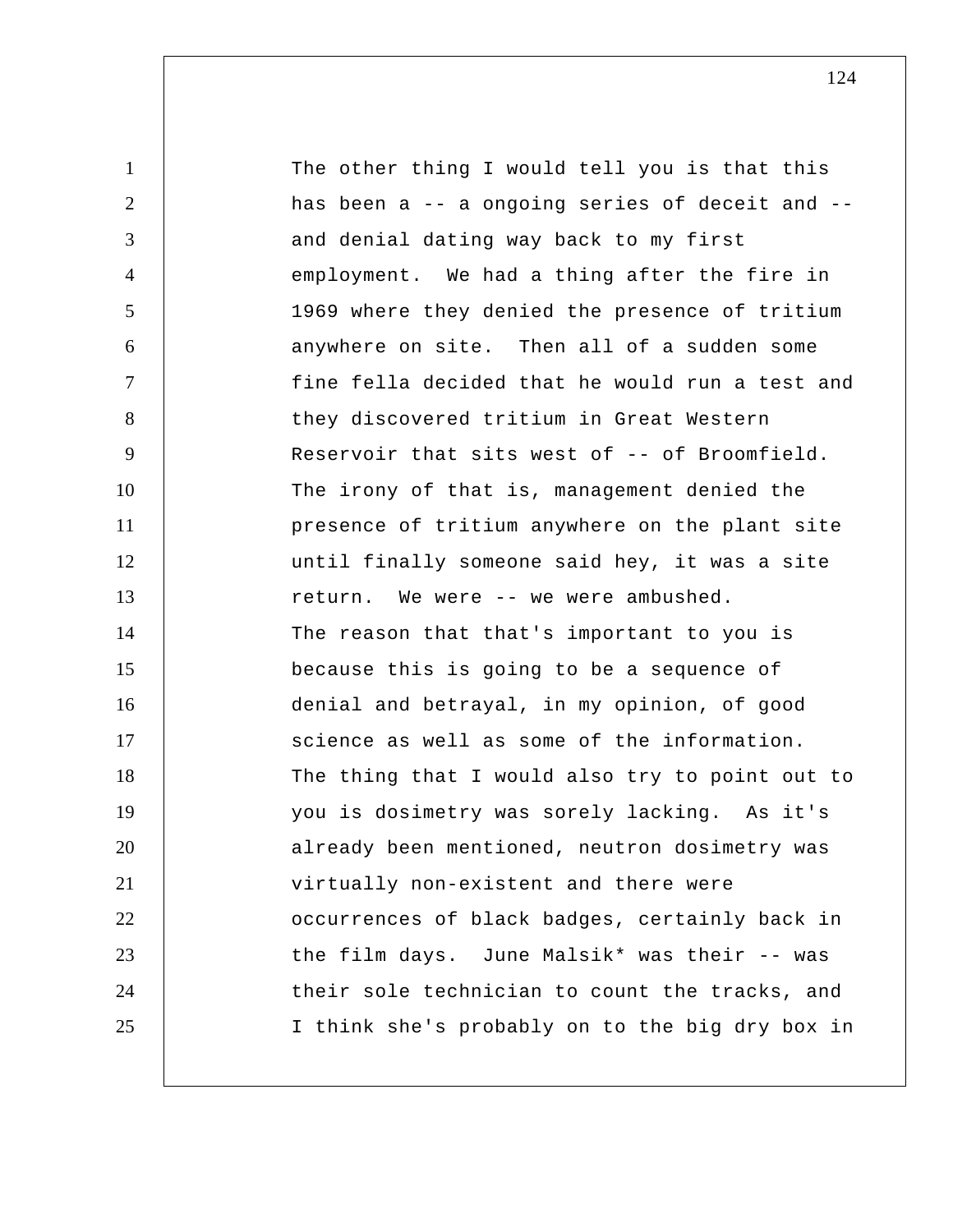| $\mathbf{1}$   | the sky by now, but the point being is it was   |
|----------------|-------------------------------------------------|
| $\overline{2}$ | primitive and everyone knew it.                 |
| 3              | The emphasis at that time was on KG of fissile  |
| $\overline{4}$ | material out the door. It wasn't on good        |
| 5              | health and good housekeeping practices. As a    |
| 6              | rad tech, we tried to keep the walkways less    |
| $\overline{7}$ | than about 1,500 counts per minute alpha. You   |
| 8              | go any distance either side in building 71 and  |
| 9              | you could find most any number that you chose   |
| 10             | to -- to recognize.                             |
| 11             | Technology has improved over years and some of  |
| 12             | it I think has been very useful to the workers. |
| 13             | Other things I think have been more useful to   |
| 14             | the lawyers.                                    |
| 15             | And the problem that I've got is access to the  |
| 16             | records. The thing that you need to know is     |
| 17             | that this management and this government agency |
| 18             | has not been very cooperative to anyone. And I  |
| 19             | would wave this headline to everyone's          |
| 20             | attention. This is a result of the infamous     |
| 21             | Cook case, and these were landowners adjacent   |
| 22             | to Rocky Flats. And initially the workers were  |
| 23             | attempting to file a case that was somewhat     |
| 24             | similar at the same time and our case was ruled |
| 25             | invalid due to the Workmen's Comp law that      |
|                |                                                 |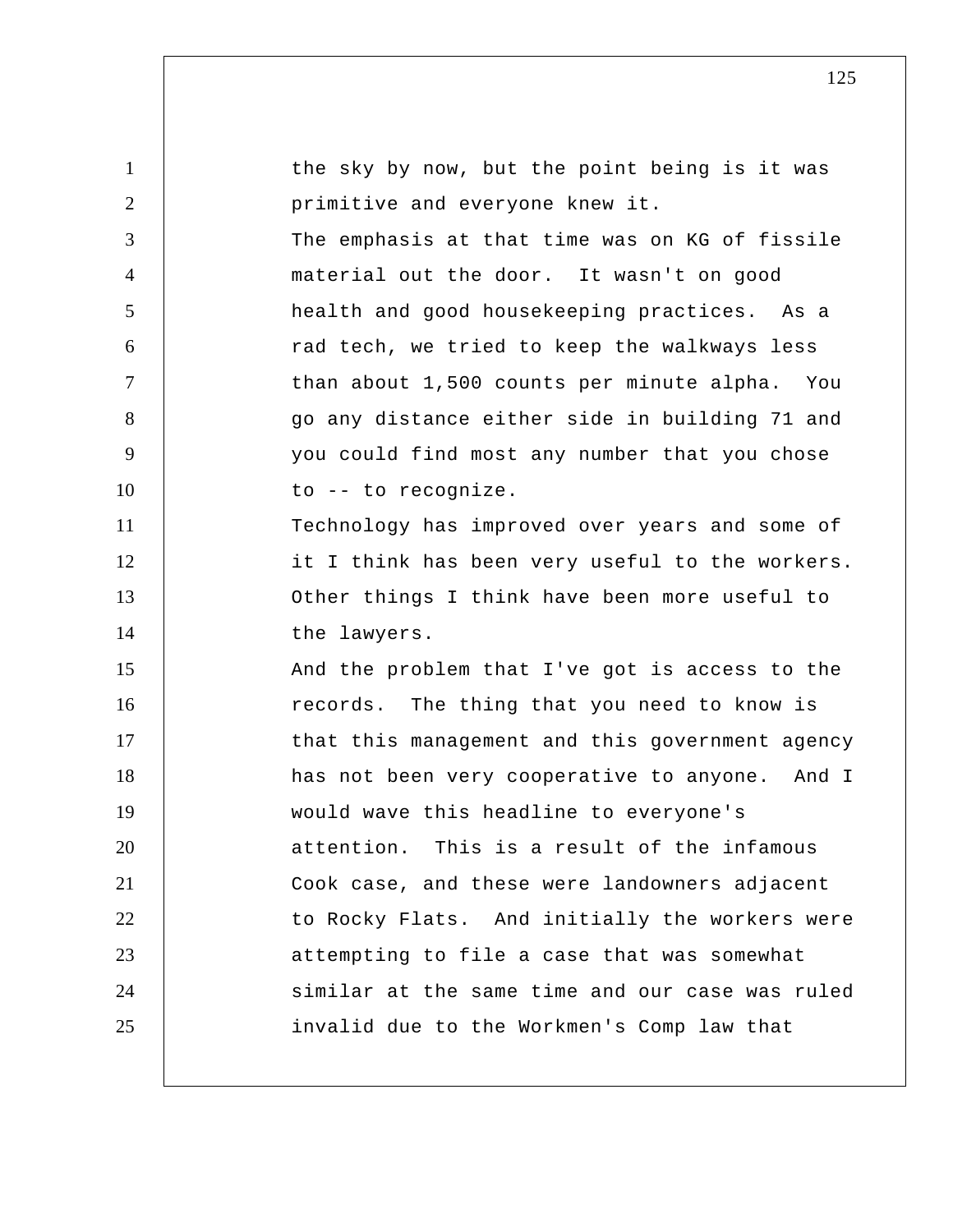exists in this state.

1

2 3 4 5 6 7 8 9 10 11 12 13 14 15 16 17 18 19 20 21 22 23 24 25 The federal judge came, had to threaten to cite the contractor and DOE for contempt because they didn't provide the records in a meaningful and time-- timely manner. And the reason that I bring this to your attention is how do you think that a worker, especially now that the plant is closed, is going to have access to things that he thinks is necessary to support his claim? And I suspect that it's going to be extremely difficult. In fact, just yesterday I talked to an attorney named Bruce Duboski\*. This name may not mean anything to you, but Bruce was the successful attorney on the four provable radiation death cases that I'm aware of, that being Cromback\*, Gable, Shamper\* and Downing. And Bruce told me yesterday by telephone that he would be willing to submit a statement to you people about the difficulties he had in getting data to prove these cases. My purpose today is not to do anything other than stimulate a little cross-talk and maybe a cross-pollination of ideas. You've heard the intellects, and I don't pretend to be one. But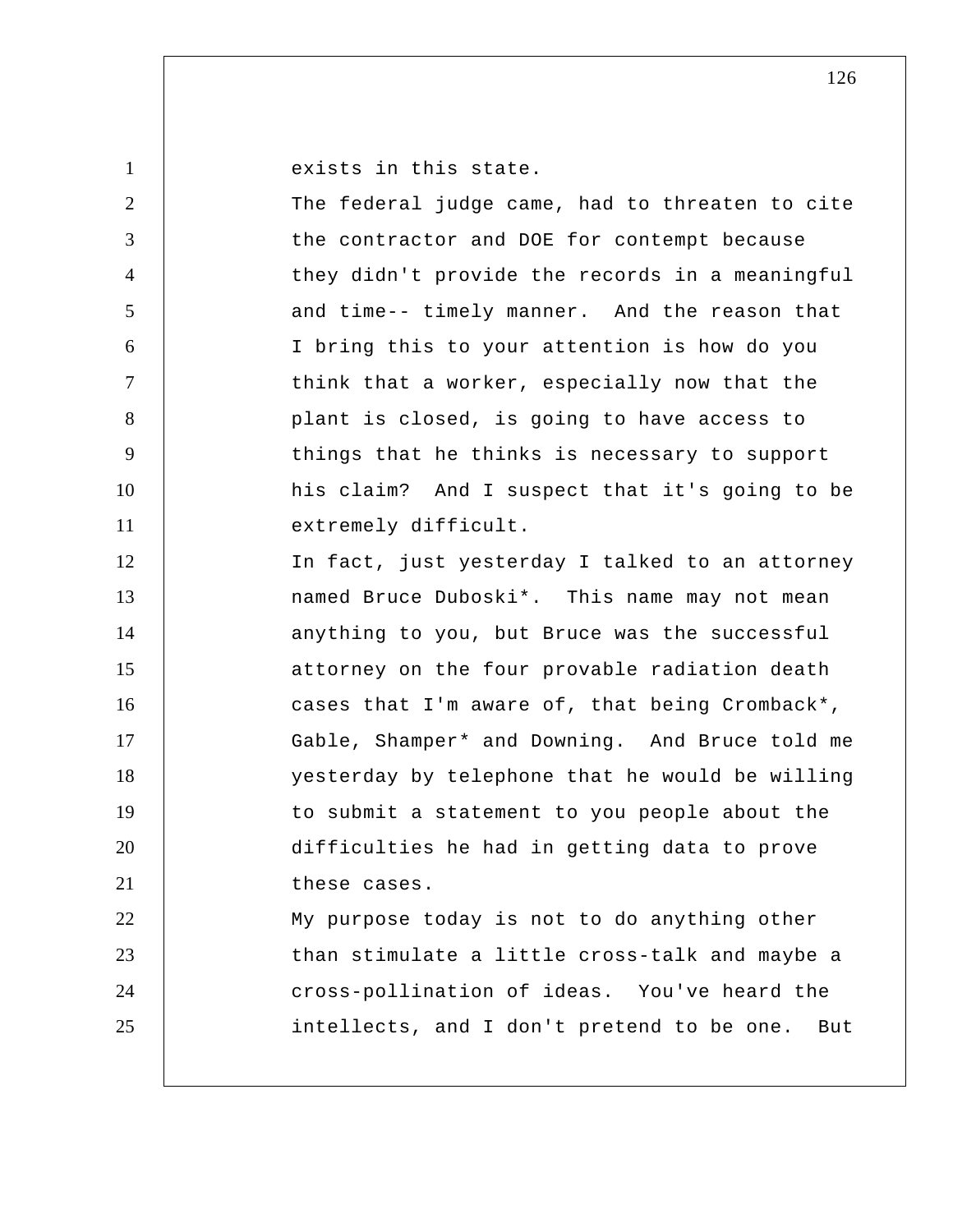| $\mathbf{1}$   | I've certainly been involved in this process    |
|----------------|-------------------------------------------------|
| $\overline{2}$ | for -- for the many years.                      |
| 3              | And now I'm going to have to throw a few        |
| $\overline{4}$ | stones. This is -- you know, onions and         |
| 5              | orchids. I have been through I don't know how   |
| 6              | many of these hearings over the years. We had   |
| $\tau$         | the Ahern Committee, we had the Defense Board,  |
| 8              | the tiger teams, and it goes on and on and on,  |
| 9              | and yet the conclusions always seem to be about |
| 10             | the same from the workers' perspective, and     |
| 11             | that's nowhere. And the thing I would ask you   |
| 12             | to do is to -- to look at some of these         |
| 13             | findings from these other groups. Most all of   |
| 14             | them have detected problems. The GAO report     |
| 15             | back many years ago on 371 building said hey,   |
| 16             | that building's got big problems, and no one    |
| 17             | did anything about it. And so the workers       |
| 18             | continued to be assigned to those jobs. And     |
| 19             | some of the problems were corrected, but not    |
| 20             | all of them.                                    |
| 21             | So you need to know that these things are a     |
| 22             | matter of record. Seems like every time a new   |
| 23             | group of you come to town we start with a clean |
| 24             | sheet of paper where we're forced to field our  |
| 25             | complaints and whatever information we might    |
|                |                                                 |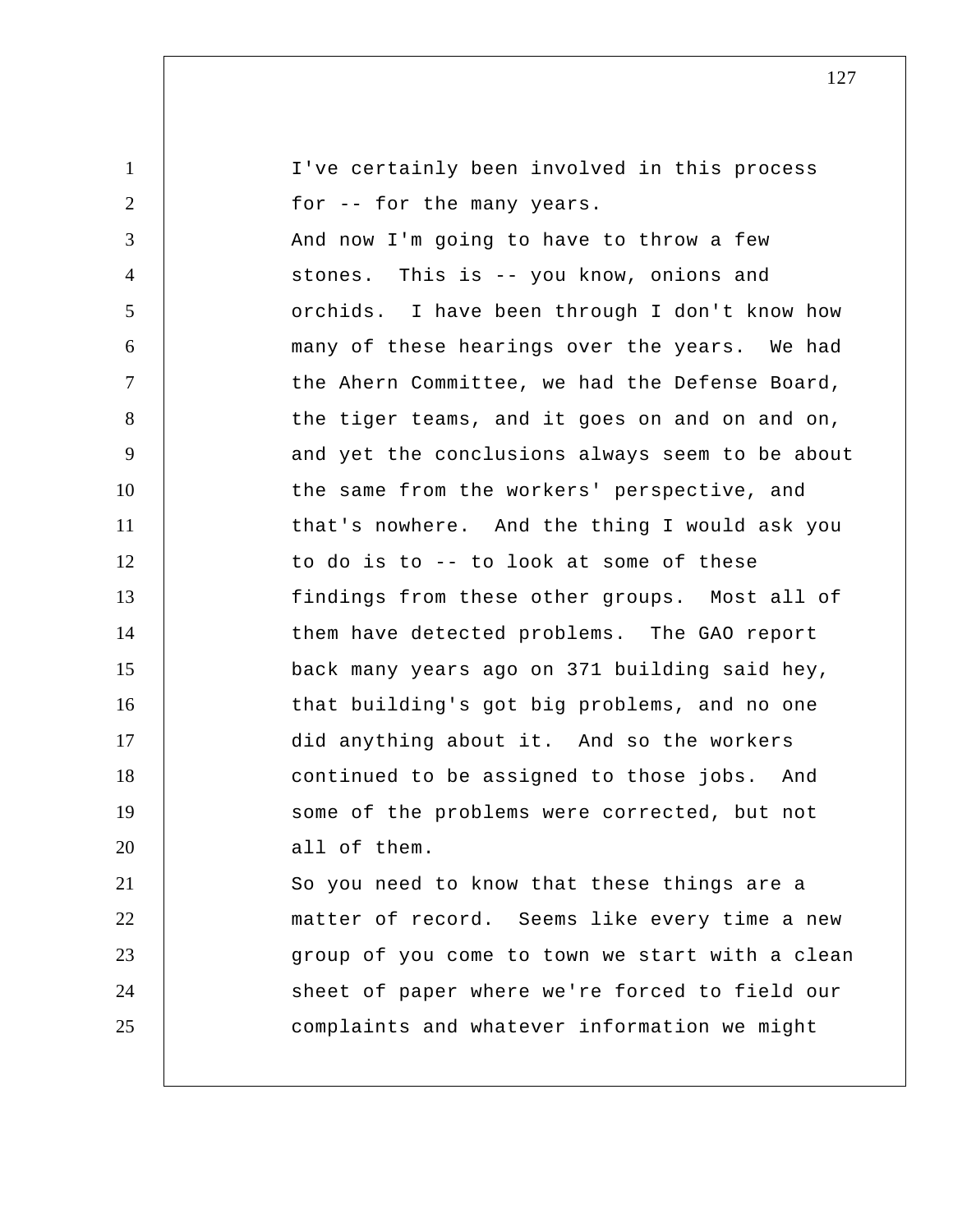1 2 3 4 5 6 7 8 9 10 11 12 13 14 15 16 17 18 19 20 21 22 23 24 25 have, you know, to try to persuade you. If you read today's newspaper, you people have already pretty much made up your minds that you're going to deny Rocky Flats the cohort status. And that may not be your assessment of it, but I'm telling you -- just being on the outside looking in -- that was mine after reading that article. I hope that that doesn't prove to be the case. Now in regard to some of the other health issues, I don't know if you're familiar with the brain cancer report from about 20 years ago by Greg Wilkinson\* who worked on George Boltz\*'s staff out of Los Alamos. And the state health department also conducted a study at the same time, and they concluded that there was a higher incidence of brain tumors and brain cancers in Rocky Flats workers, but nothing ever came out of it that I was aware of as far as a remedy. The problem that we have are all these loose ends. In regard to the documentation, I don't know if you people remember Hazel O'Leary, but she was the Secretary of Energy. And when she made the public disclosure of how much plutonium the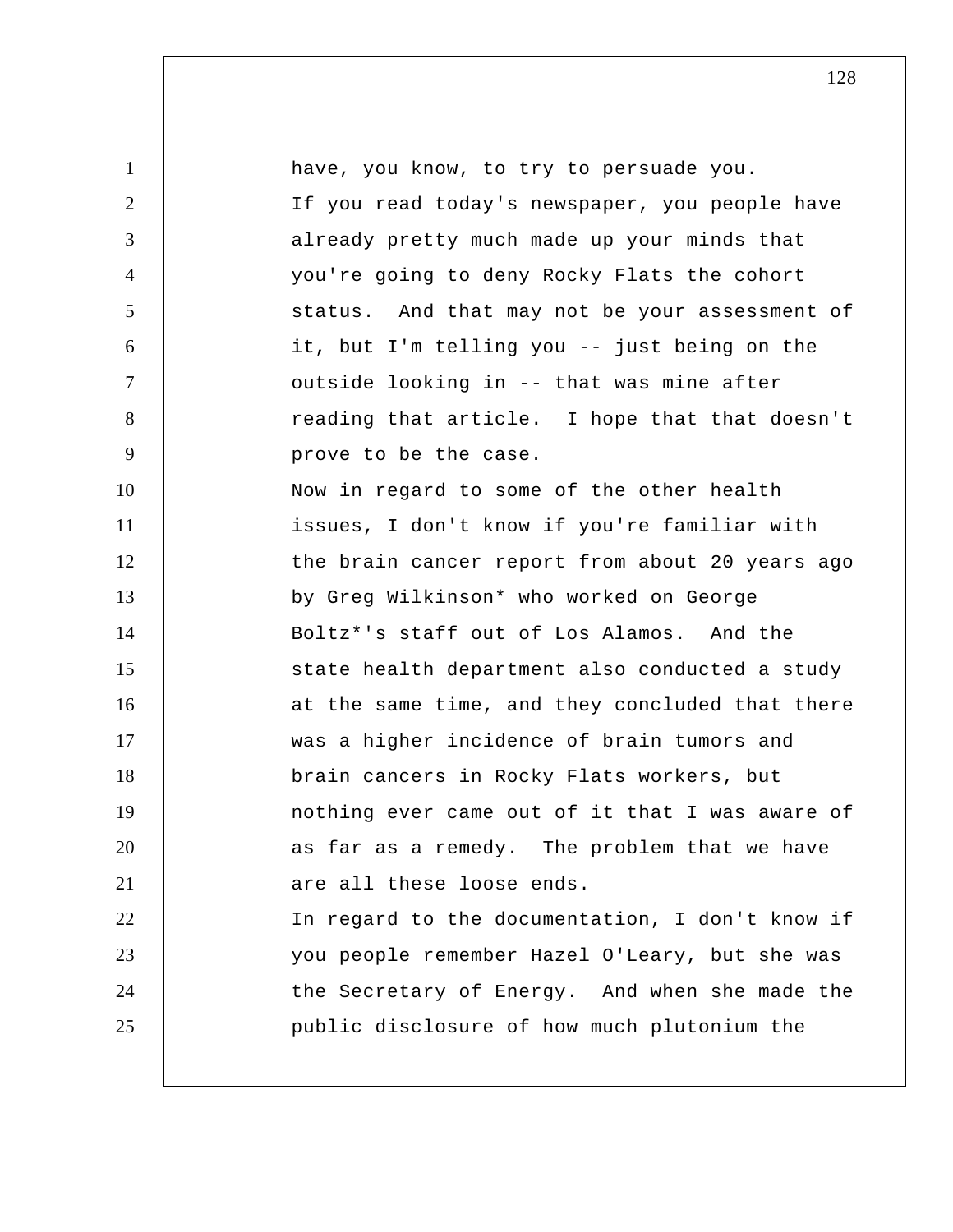1 2 3 4 5 6 7 8 9 10 11 12 13 14 15 16 17 18 19 20 21 22 23 24 25 U.S. had, she said there was approximately 100 tons. And she also made a comment that there could have been three tons in residence at Rocky Flats that didn't show on the inventory or on any floor plan. Now think about that. That's a strategic material of unknown value that no one knew the whereabouts of. Now we're talking potentially, for health effects -- oh, I don't know what magnitude down from that, but a very small amount, so if you've got three tons that you don't know about, it isn't unreasonable to say some of these workers probably got some of that, too. And as I already confessed to you, I carry some of it in my body, and it isn't for sale -- at least at the moment, but -- subject to negotiation, though. So you know, my purpose is not necessarily to amuse you, but to -- to again stimulate a thought process that seems to be sorely lacking. I was a local union president back in 1985, and that was where the first case of berylliosis was detected. And prior to that we had nothing but denials and -- and, you know,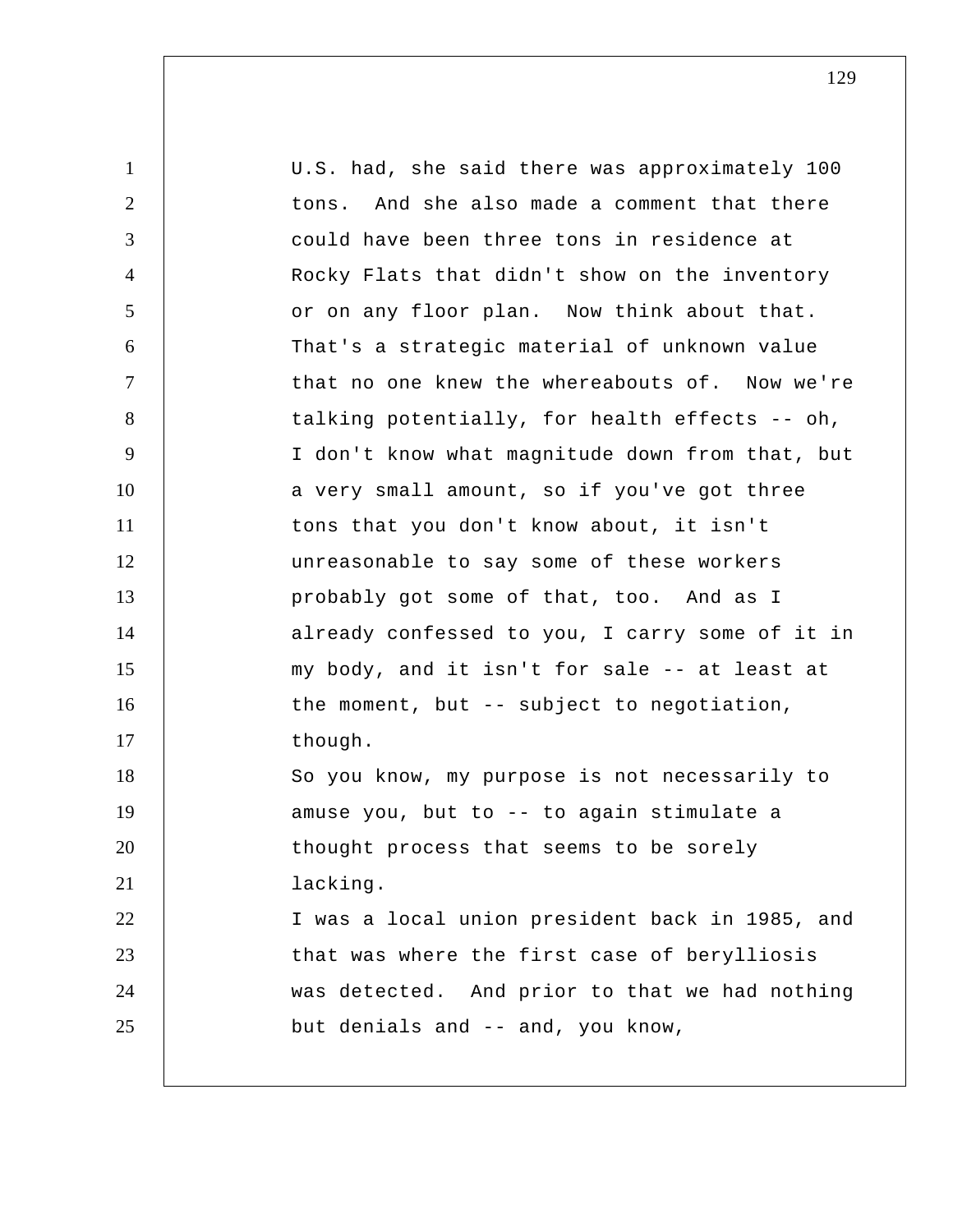1 2 3 4 5 6 7 8 9 10 11 12 13 14 15 16 17 18 19 20 21 22 23 24 25 incriminations about beryllium. The records were very poor. All of a sudden beryllium turned into be an emotional thing, you know, worthy of the National Enquirer, which it still is -- and I'm not trying to belittle it, I'm merely trying to put perspective to it. We were a plutonium laundering facility. Beryllium was merely a sideline. The other thing that I was disturbed about in the course of this thing is virtually no mention of the solvents and other chemicals. We were the biggest users of carbon tetrachloride in the entire country. We had over 20,000 gallons of it in residence in tankage. And I don't know your recollection of carbon tet exposures, but it isn't a good thing. Private industry got out of that business years ago. We had it at Rocky Flats until the day they finally said hey, the W-88's dead; we're not going to do these things anymore. So you need to be aware that the list of potential contaminants and exposures is long. The other thing I wanted you aware of, and I don't know the records because I was a worker.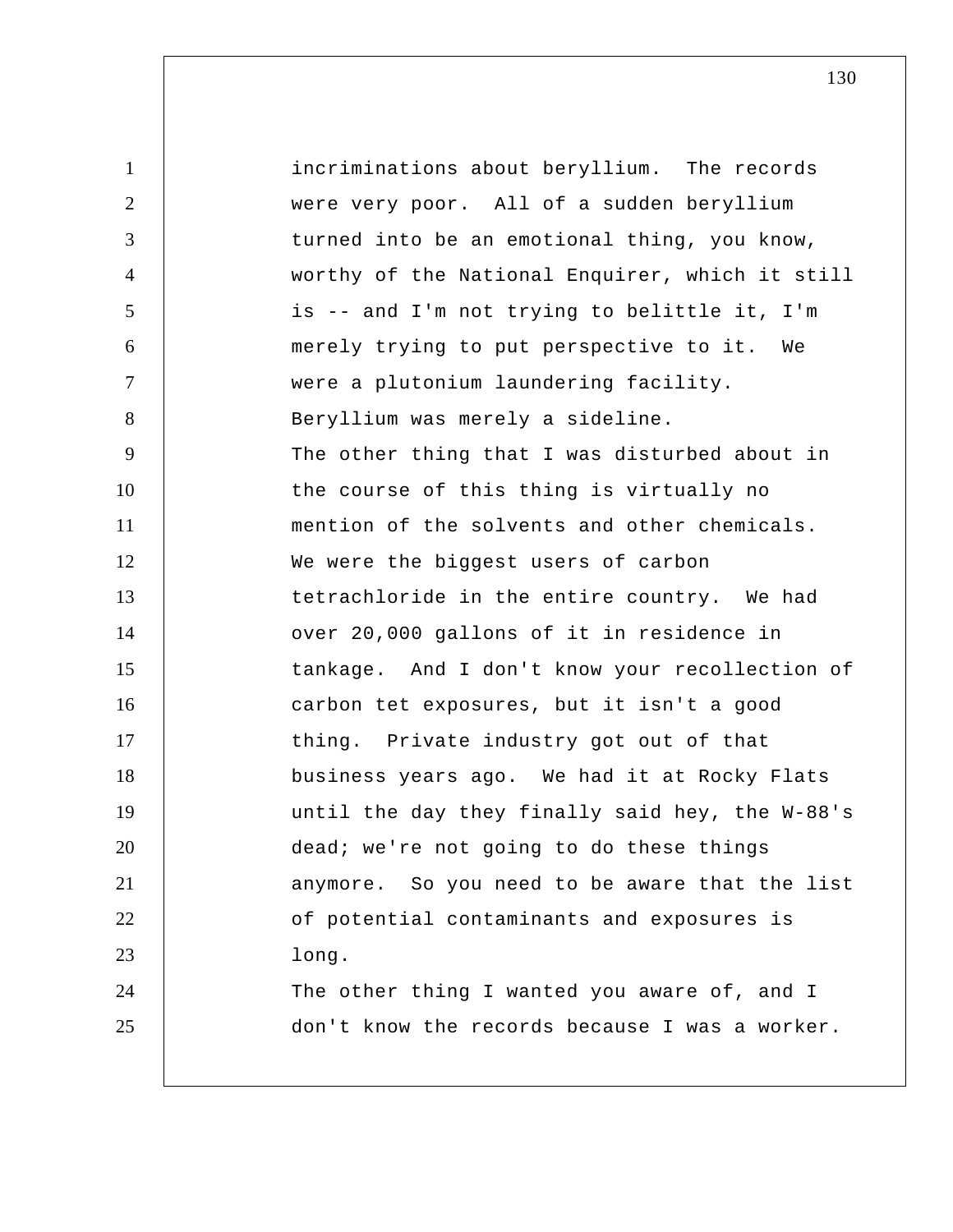1 2 3 4 5 6 7 8 9 10 11 12 13 14 15 16 17 18 19 20 21 22 23 24 25 I wasn't up in the Mahogany Row. I don't know the records. Building 771 was closed down in the springtime of 1968 due to a project that we were involved in with the United Kingdom called Zipper. Zipper burned all of us out. They closed the building down. Ironically, they moved me to area 903, the barrel pad. Again, management and DOE didn't answer to anyone because we were under the Atomic Energy Act of 19-- whatever it was, '42 or whatever, and so they had barrels of plutonium-contaminated lathe coolant there, and this was out in the open. The barrels were stacked, you know, all over that parcel of land. And the reason that that's important is because it reinforces what I've asked you to do earlier, and that is partition time -- time off in -- in the 50-some-year history of Rocky Flats. We didn't always do the same things over that period of time. Some things improved, but not everything. The only thing that has been consistent is the denial and the ordeal, especially as individuals trying to prove a claim. And that's why I would again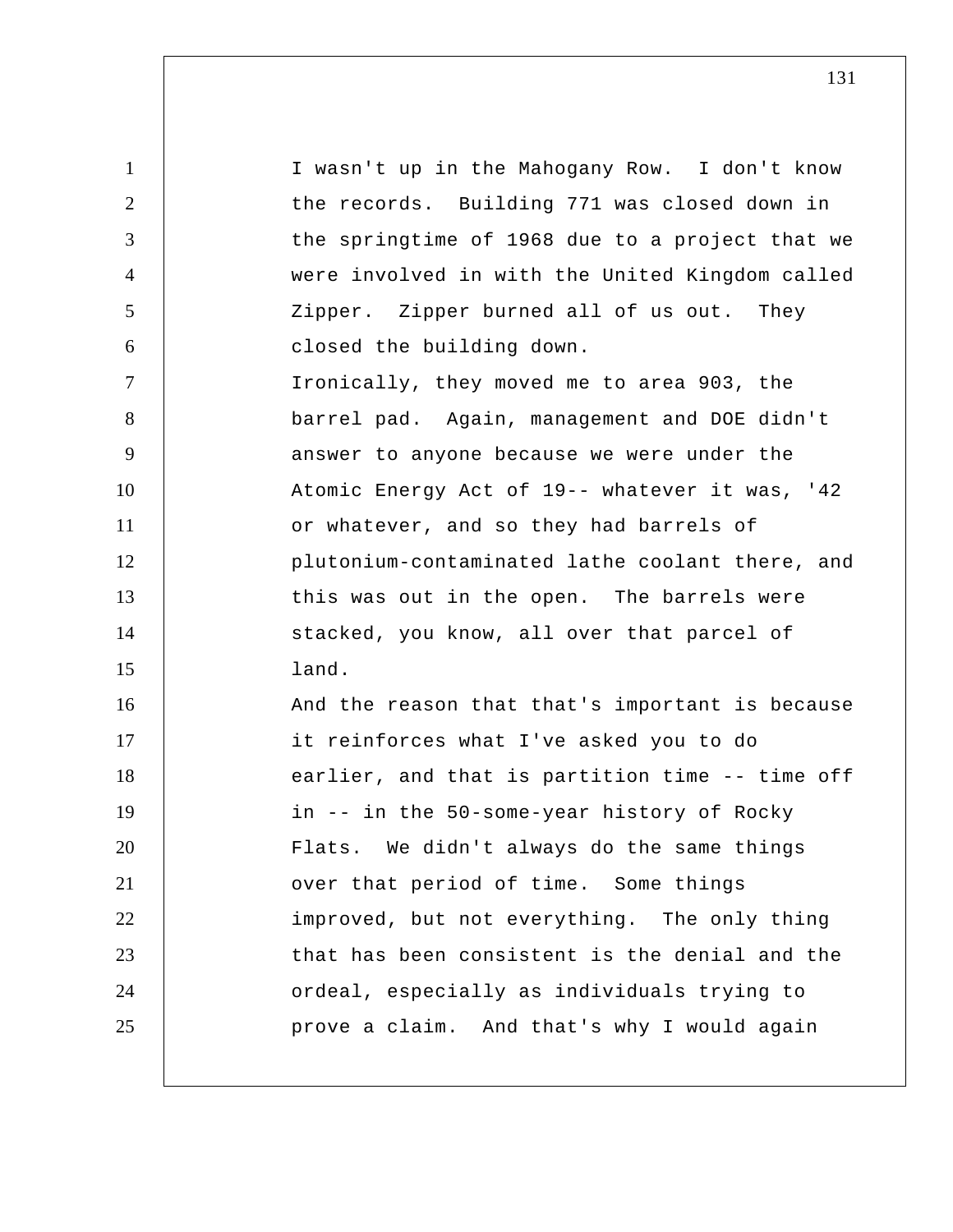1 2 3 4 5 6 7 8 9 10 11 12 13 14 15 16 17 18 19 20 21 22 23 24 25 make the offer -- in fact, I would virtually insist that you allow me to get Duboski to give you this statement about his difficulties in gathering information to pursue these cases through the compensation process. The important thing is not necessarily listen to my war stories, but to try to flesh out some of the things that you may have already heard. I'm very concerned about the workers. I've seen the contractor get an alleged bonus of \$450 million net. I have yet to see a group of workers come anywhere close. These landowners possibly, if they go into the year 3000, might get some part of that. If you remember -- like for now, their settlement was \$75 million and the attorneys took a third of it, so the reason I'm telling you this is because it seems like we're more inclined to litigate things until the complainants die than we are in trying to satisfy legitimate claims. I would ask your indulgence, and I don't know your time line, but the stories go on and on. But the thing that I would tell you is the record-keeping has been very poor, very spotty. I would use my personal example of my lung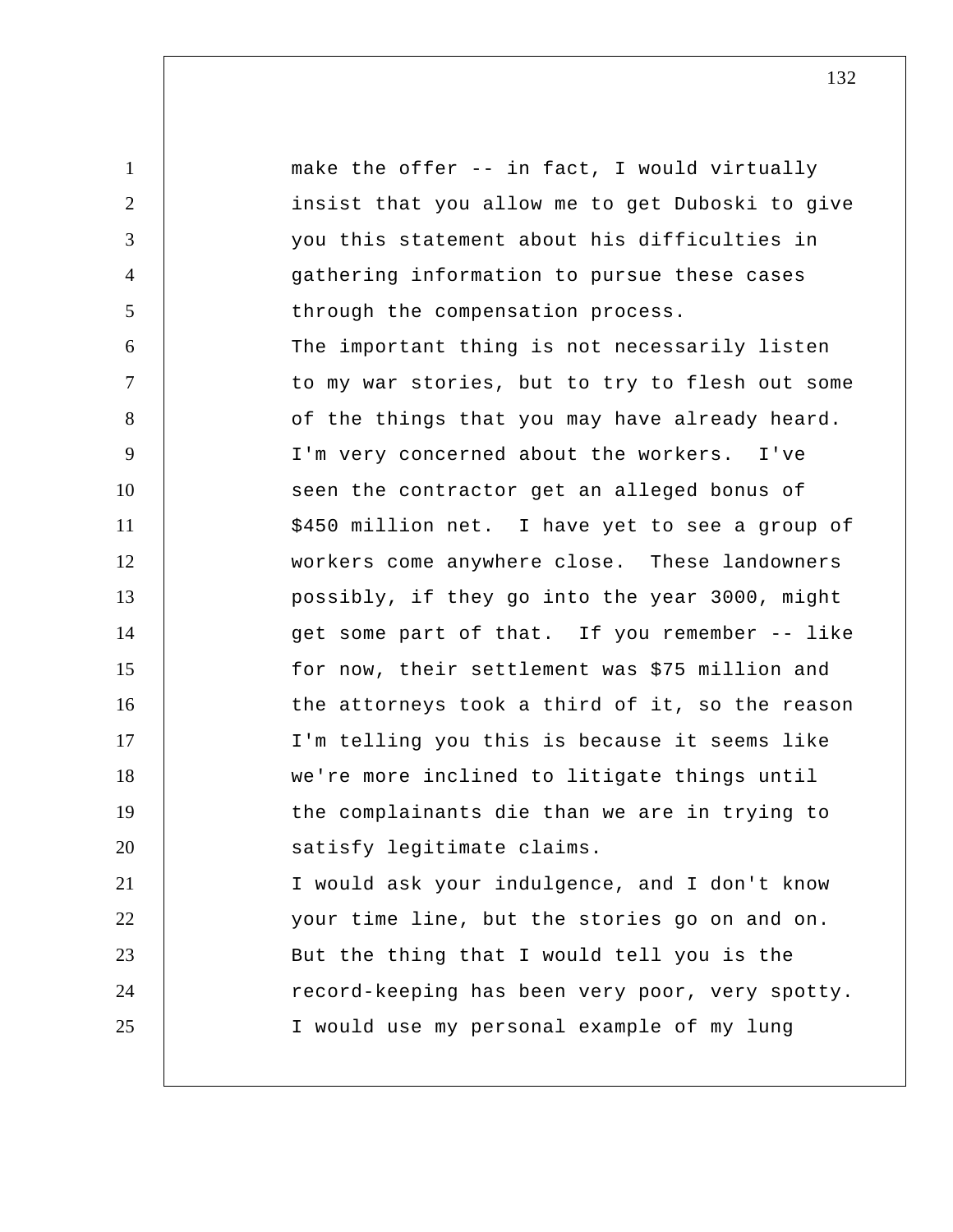1 2 3 4 5 6 7 8 9 10 11 12 13 14 15 16 17 18 19 20 21 22 23 24 25 burden that I've already confessed to you. And it depended on which body -- or lung burden - hello -- lung count cell that they counted me in as to what the numbers were. I made an offer one day that they would just count me back to back in different cells and see how those results correlated. They refused. It was always a puzzle to me how my numbers were quite a bit different from one to the other, and I realize the randomness of radiation decay. But I also understand that it's very important for a worker to have reasonably accurate records. There were times in my career when they gave me credit for -- like a ring dosimeter or something that I didn't even have access to, much less any need for. I was not a hands-on worker most of the time. I carried the radiation instruments. So the point being is some of the data is erroneous. I don't know how you would ever extrapolate a person's dose. As I've already mentioned, just a matter of a few feet could make a world of difference as to -- to the nuclides as well as the forms of emission that were generated.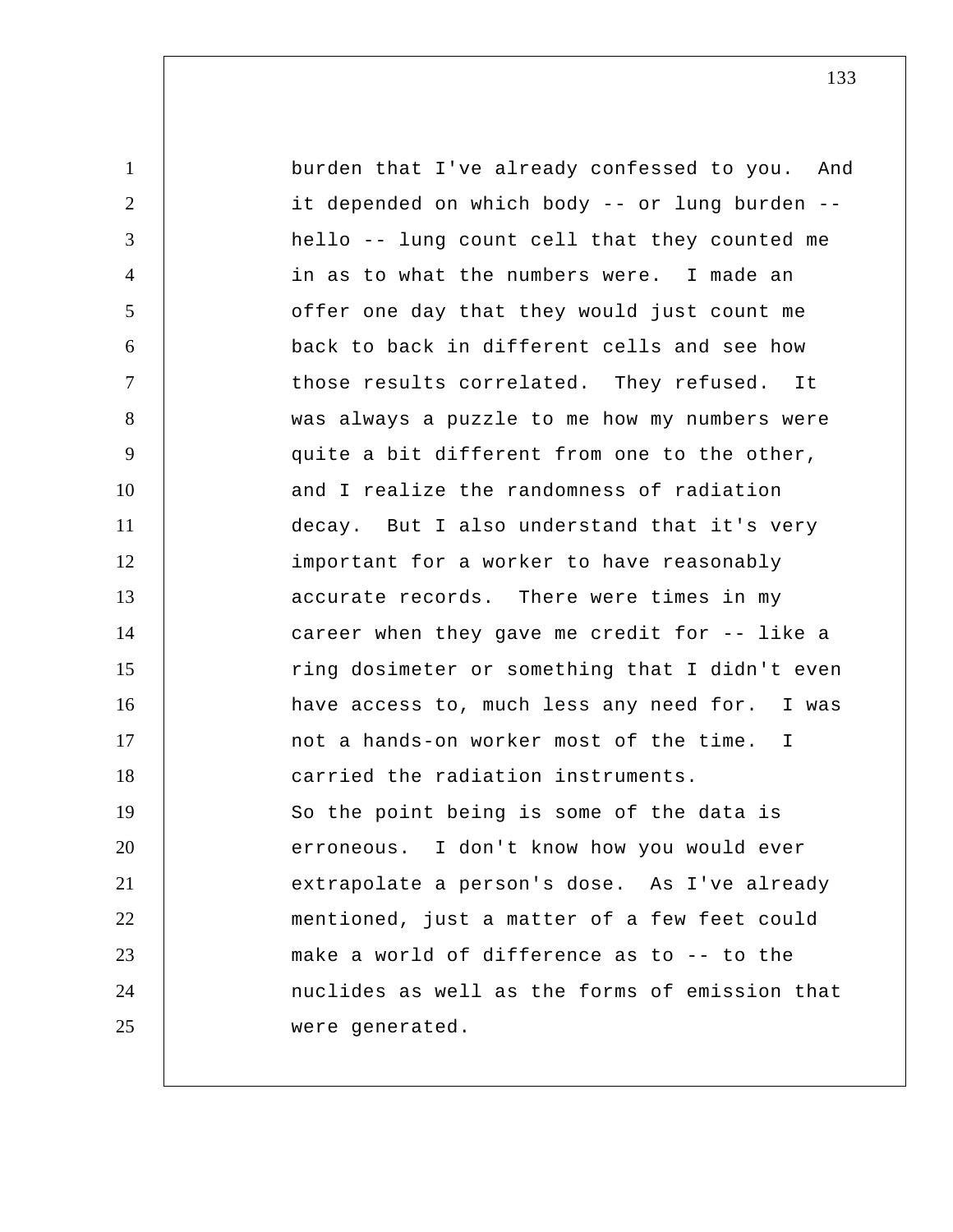1 2 3 4 5 6 7 8 9 10 11 12 13 14 15 16 17 18 19 20 21 22 23 24 25 Again, always keep in mind that the contractor got a bonus for KGs of material out the door - or units or pits or whatever you choose to - to use today. The emphasis was moving the merchandise. The workers were merely an implement to do that. So I think I've probably bored you to death at this point, and I hope you don't wait till our deaths before you satisfy some of our concerns. So thank you, and I appreciate the opportunity to vent my -- my anger. Yes, thank you.  **DR. ZIEMER:** Yes, thank you, Jerry. We'll go back to Tony now. **MR. DEMAIORI:** Great. Thank you, Jerry. For my final speaker I'd like Don Sabec. Don. To give you a little history, Don Sabec was a Steelworker that's very fond to us all as when Don retired he was number one on the seniority list at Rocky Flats. Don has over 42 years out of the 50 years of Rocky Flats. Don. **MR. SABEC:** Hi. Is this thing working? Okay. I've just got about three things I'd like to discuss. I'm not going to try and outdo Jerry Hardin 'cause he's got a very good memory for a lot of this stuff. Him and I worked together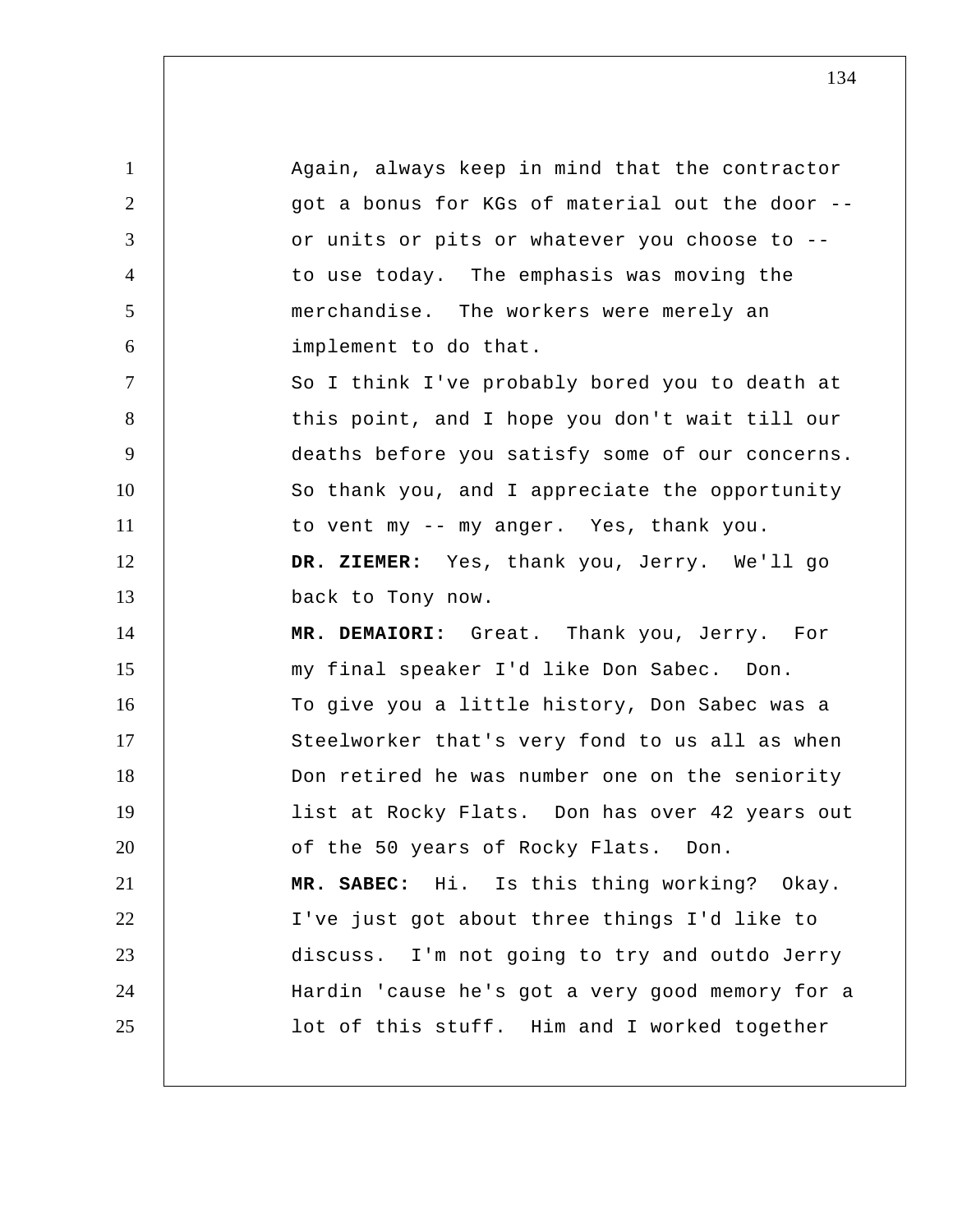for quite a few years.

1

| $\overline{2}$ | I'd like to emphasize on Charlie's statement of |
|----------------|-------------------------------------------------|
| 3              | entering the area. I personally walked with     |
| $\overline{4}$ | him several times taking visitors through the   |
| 5              | 771 complex, and he did every day come back in  |
| 6              | the area, not unless he was required to be in a |
| 7              | meeting -- and I don't remember too many of     |
| 8              | those -- but he did come back in the area. And  |
| 9              | if we were in there working, doing break-outs,  |
| 10             | whatever we were doing, he'd be back there      |
| 11             | asking us, you know, is there anything I can do |
| 12             | to help, do you need anything. And most of the  |
| 13             | time we -- you know, just say no, thanks,       |
|                |                                                 |
| 14             | appreciate it.                                  |
| 15             | But anyway, one of my concerns is the -- the    |
| 16             | record-keeping. I worked in progression         |
| 17             | committee for about a year, and we were in a    |
| 18             | trailer up by the union office. And one day we  |
| 19             | come to work Monday morning and our trailer had |
| 20             | -- had -- our -- our equipment had been moved   |
| 21             | to one half of the trailer, our computers and   |
| 22             | desks and what-have-you. And the other half of  |
| 23             | the trailer, which there was a door between the |
| 24             | two, it was a two-room trailer, had boxes and   |
| 25             | boxes and boxes piled up in it. And of course   |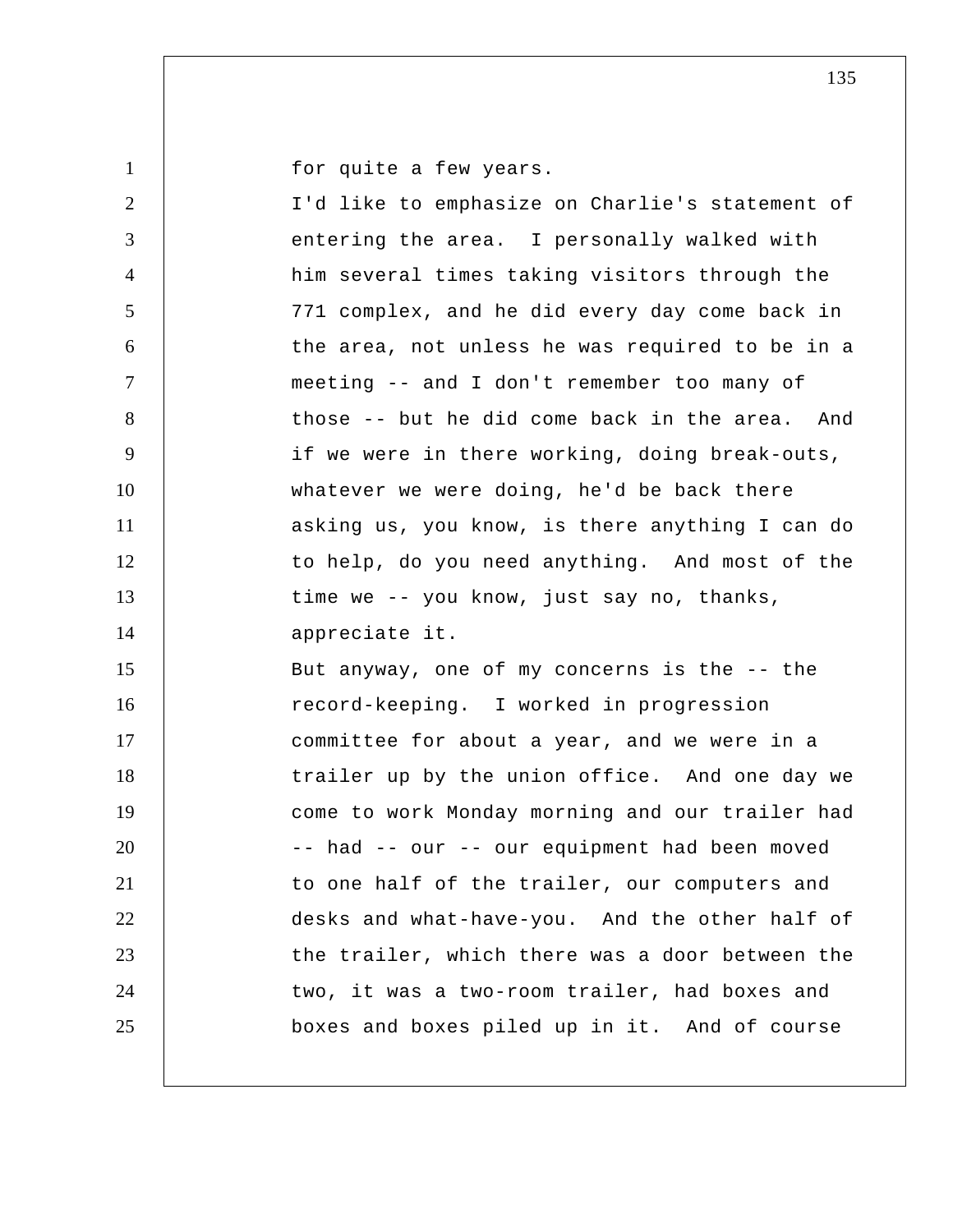1 2 3 4 5 6 7 8 9 10 11 12 13 14 15 16 17 18 19 20 21 22 23 24 25 being as the curious nature that RCTs are supposed to be, we started looking into these boxes. They weren't sealed or anything. And they were original records from the buildings that they -- they kept in the buildings, and they were put in these boxes. And we got to looking through them, some of them were personal records of exposures, others were surveys of radiation for areas, contamination. Mainly that's what they were was -- was records, but they had never made it up to the hist-- program part where they would put it into the computer. And this was during a GAO audit that these records were put in there. Those auditors had never come into our -- our trailer to look at these -- these surveys and documents. They were there for approximately three to four weeks. After the audit was over with we come back to work again one Monday morning and the -- and the boxes were gone. Three or four days later, as the truck driver was delivering water -- 'cause we had bottled water in the trailer -- I was talking to him about all these records. I said do you -- do you guys know what happened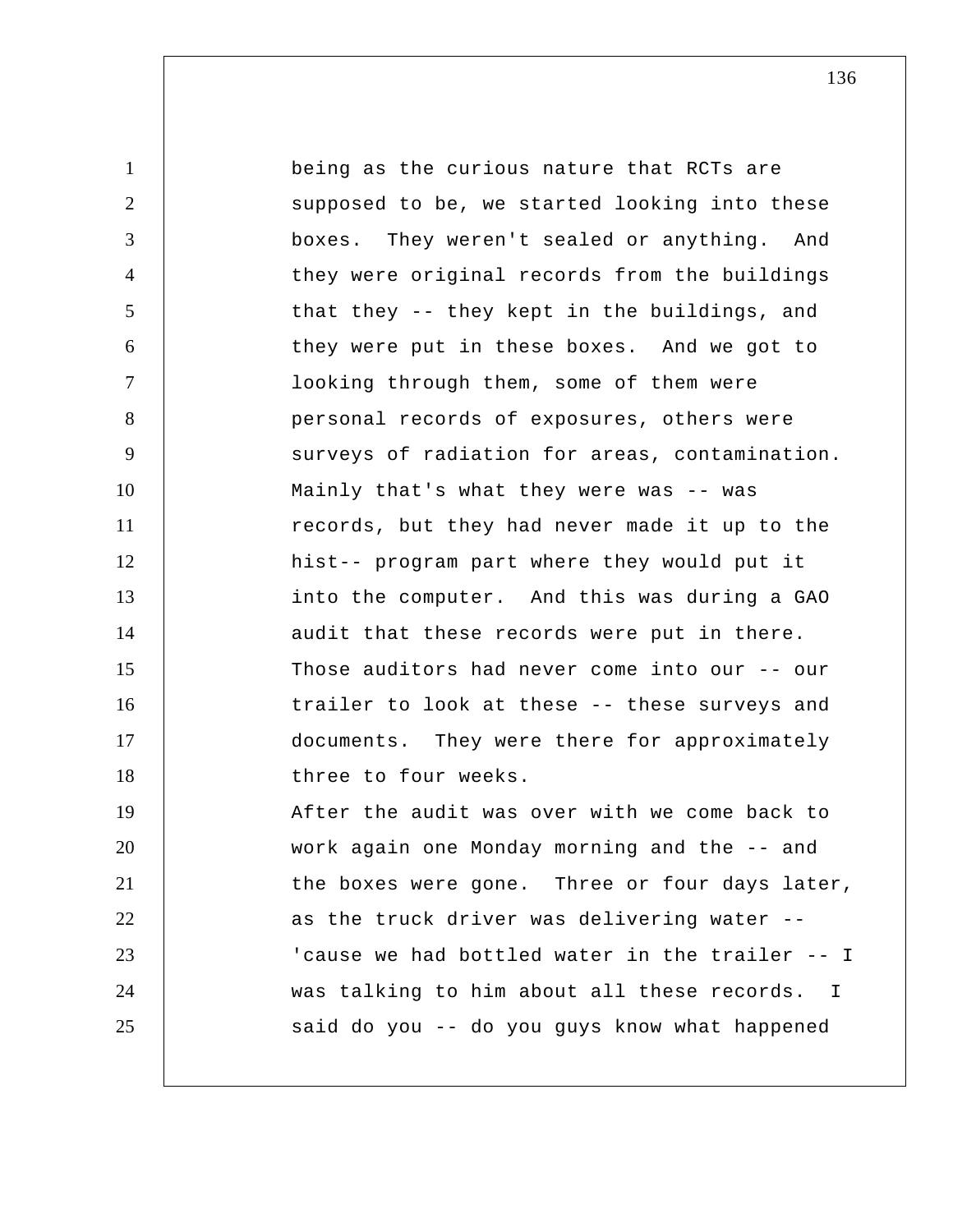1 2 3 4 5 6 7 8 9 10 11 12 13 14 15 16 17 18 19 20 21 22 23 24 25 to these records? He says oh, yeah, we were called in Sunday to put them in trucks and we took them up and they were deemed no longer necessary and we dumped them in the landfill. That was one of the reasons at the Broomfield meetings I asked that they go back to those landfills and look for records and contamination 'cause I'm sure -- I know there was in all probability some contamination put in our landfill. Enough said about that. The second issue is  $-$ is that -- is the lead aprons. When we first started this lead apron for mainly bag-outs at the radiation areas where you're going to have the frontal assault, we had to wear our badges on the insides. Some period down the road they decided that wasn't right, we needed to put them on the outside for the lens of the eye, and they would calculate the body exposure by a formula they'd come up with. And I went to my rad engineer and I asked him, I says why aren't we using the -- we had the TLDs then -- or the TLD on the inside to confirm that your -- your methods are right and the badge on the outside -- I know there's other facilities that have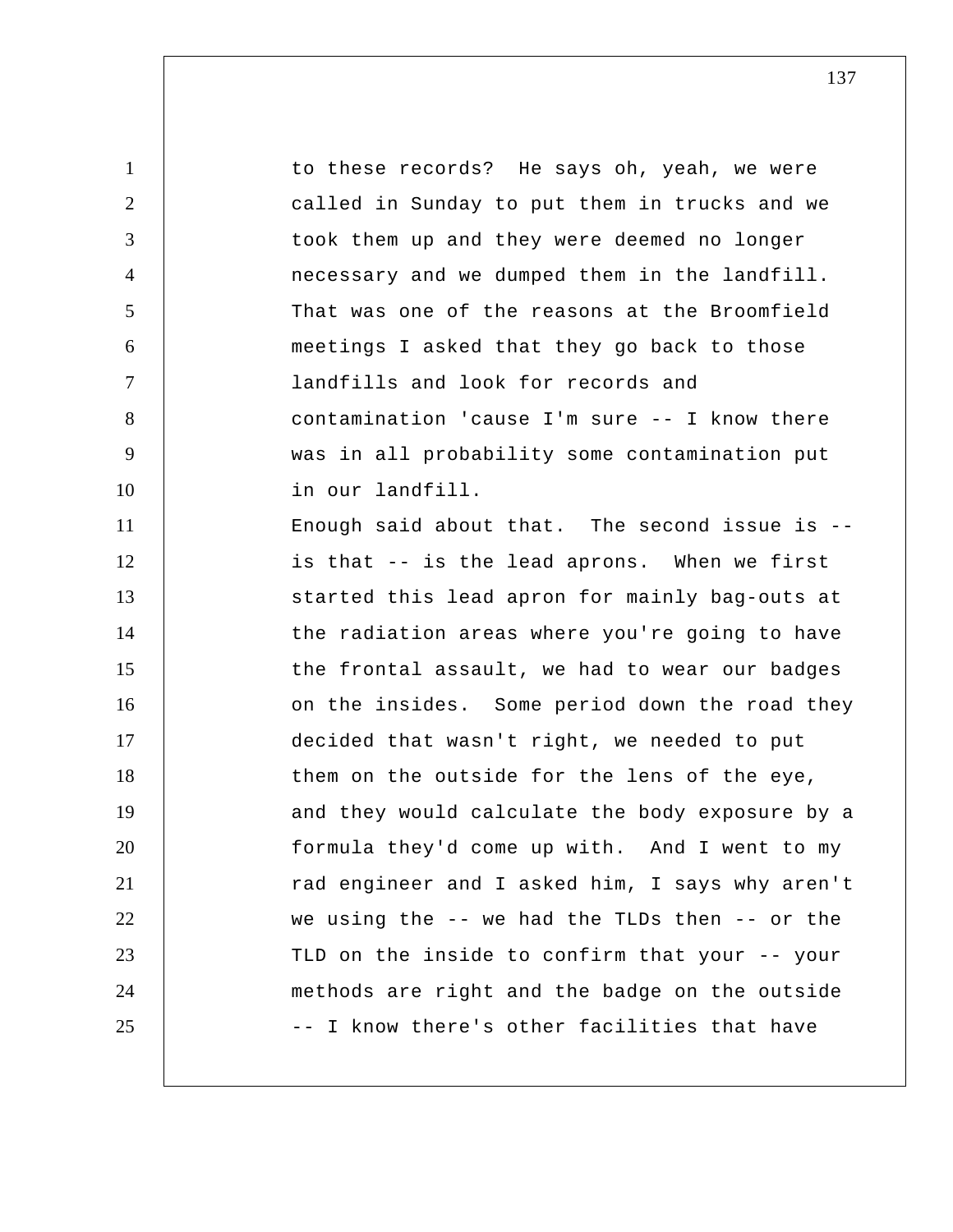| $\mathbf{1}$   | done this. I've talked to the facilities that   |
|----------------|-------------------------------------------------|
| $\overline{2}$ | wore badges inside and out.                     |
| 3              | I'm trying to think of what my third issue was. |
| $\overline{4}$ | Again, giving you an -- can't remember.         |
| 5              | (Pause)                                         |
| 6              | Anyway, my -- well, my dose records -- that was |
| 7              | it, the -- I -- I have personally got a dose of |
| 8              | 113 rem for my lifetime exposure. Nothing is    |
| 9              | wrong with me yet that I know of $-$ - I mean   |
| 10             | other than the fact that I'm not the overly-    |
| 11             | intelligent individual, but I -- I myself -- I  |
| 12             | talked to the individual that talked up here    |
| 13             | about the dose reconstruction and I -- I cannot |
| 14             | believe that you people can accurately get a    |
| 15             | dose reconstruction done, as what Jerry Hardin  |
| 16             | was talking about. I worked in Building 771     |
| 17             | the majority of the time I was out there, and   |
| 18             | you can go from one job to the next to the next |
| 19             | job and in three days you could have ten        |
| 20             | different jobs from high -- high photons to     |
| 21             | neutrons. I was there before they even had the  |
| 22             | gamma or the neutron shielding and they -- my   |
| 23             | dose reconstruction, after I'd been out there   |
| 24             | about 30 years or so, they did a dose           |
| 25             | reconstruction. They added 35 rem to my         |
|                |                                                 |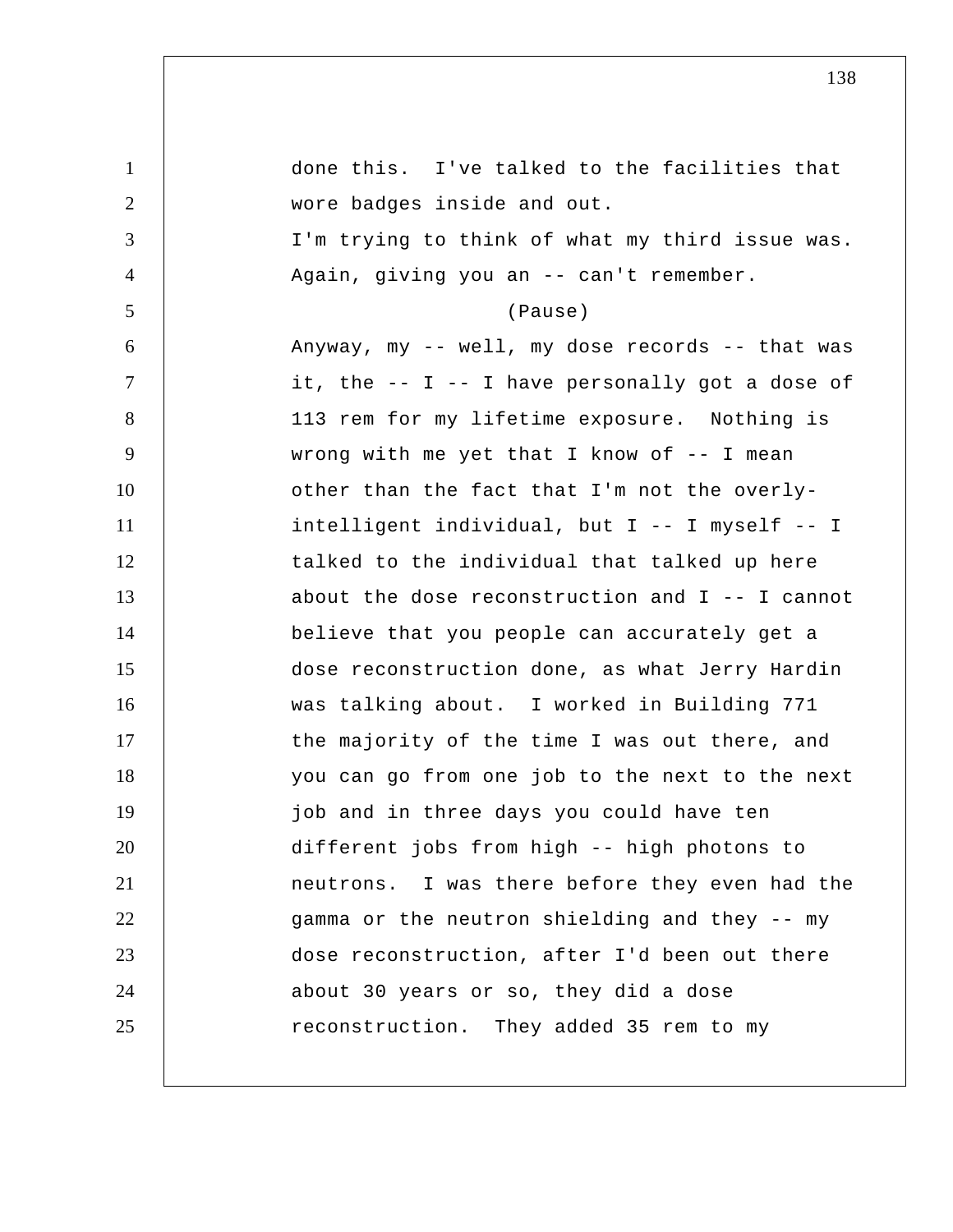1 2 3 4 5 6 7 8 9 10 11 12 13 14 15 16 17 18 19 20 21 22 23 24 25 exposure at the time and I'd already received a 50 rem lung exposure, and they don't know -- I assume it was the high-fired oxide because we have no idea where I got it from. They asked me where I'd been and I told them look, I - and then we're only doing the yearly body counts, and that's when they found my lung exposure and it -- it -- it's there, there's no doubt about that. But about eight years before I retired I requested a copy of all my radiation exposure records, and I ended up getting my medical records. There's no radiation records in- whatsoever involved. When I retired in 2004, June -- end of June, I did a formal request of my radiation records to be sent to me. And by the end of this coming June it'll be two years and I haven't received anything yet on my radiation records, and I'm just wondering if I'm going to have to start doing out-of-pocket money to pay \$40 an hour and ten cents a copy for something that I requested two different times that legally is -- should be mine for no charge whatsoever, and I should have them now but I don't.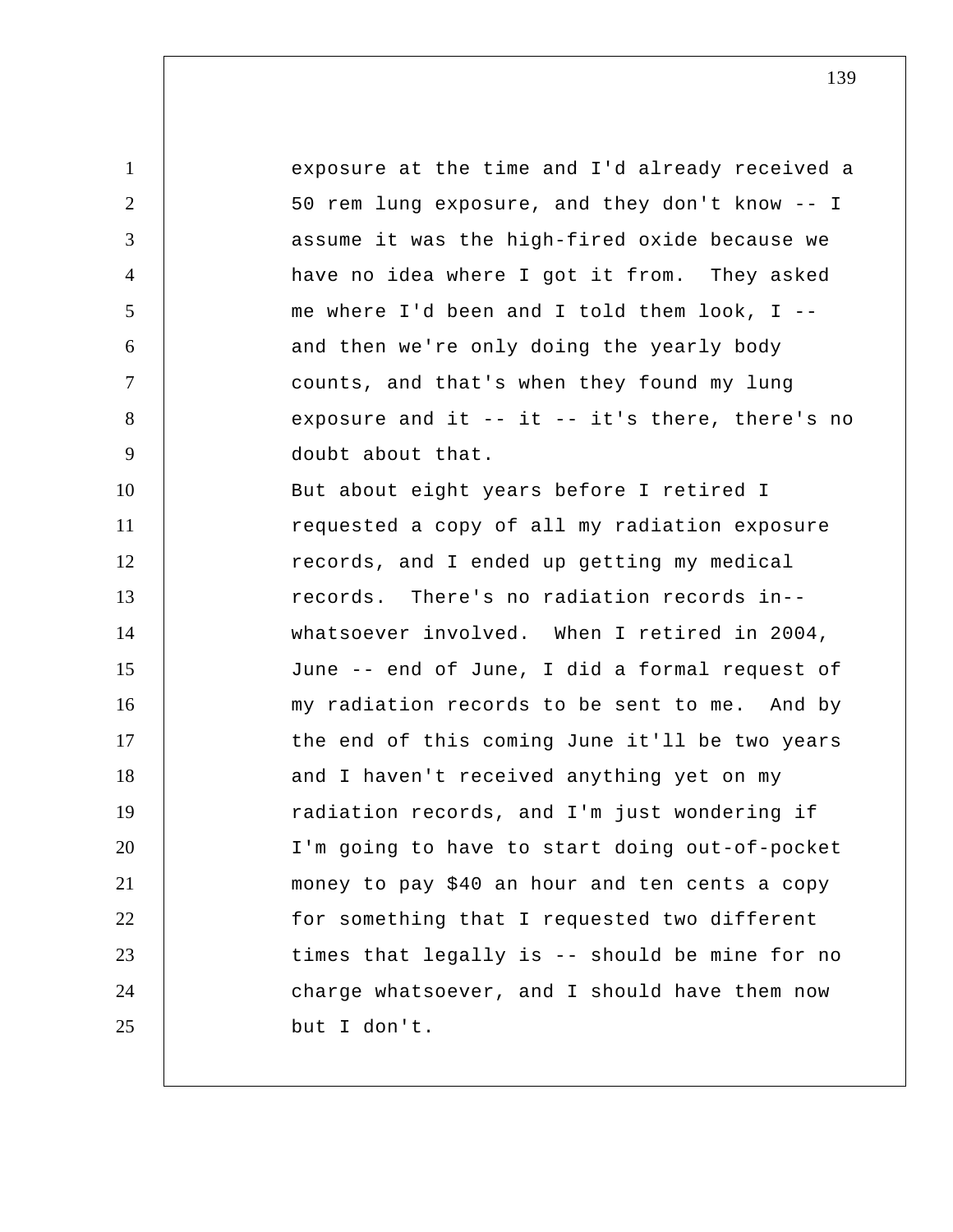1 2 3 4 5 6 7 8 9 10 11 12 13 14 15 16 17 18 19 20 21 22 23 24 25 What I don't understand is how you people can get to my records 'cause the individual talked about it remembers doing my dose recalculations. Obviously he has all of my - my radiation records, but I can't get them. Now why is that? Can -- can you tell me why you people, when I signed the petition that you could get to my records but Rocky -- Rocky Flats cannot give me my own records. There's something wrong with this picture. So with that, I appreciate your indulgence, and I hope you can really see the true picture that's happening out at Rocky Flats and help these people that really need it. Thank you.  **DR. ZIEMER:** Thank you. **MR. DEMAIORI:** Thank you, Don. Thank you, Dr. Wade, Dr. Ziemer, members of the Board. As to wrap this up for the United Steelworkers Local 8031, the petitioners, I'd like to say a couple of things. As one, due to the delays from NIOSH, United Steelworkers no longer have the ability to defend this petition as we don't have the right to represent, the workers are gone. They're no longer dues-paying members. We don't have the ability to pull records.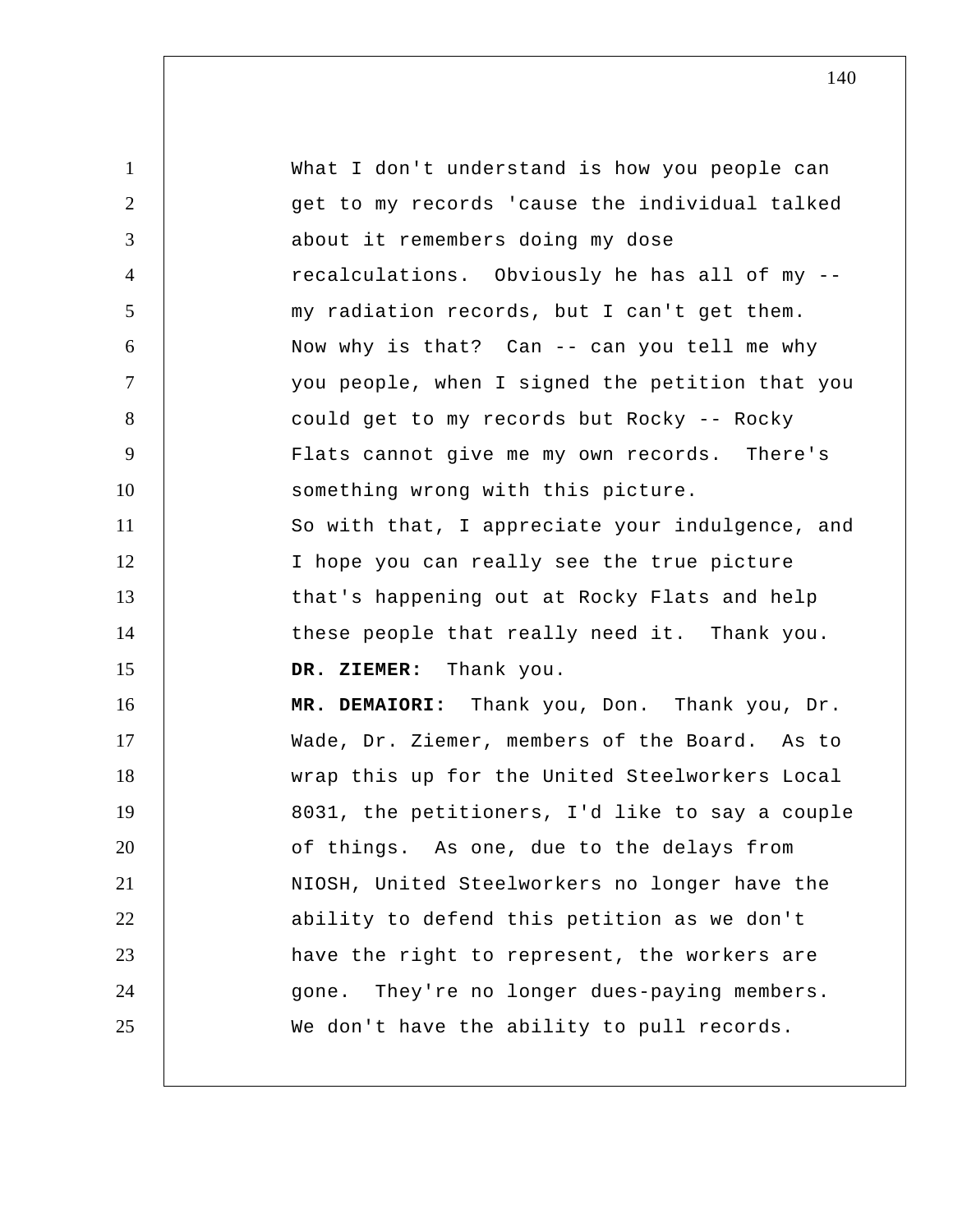1 2 3 4 5 6 7 8 9 10 11 12 13 14 15 16 17 18 19 20 21 22 23 24 25 Under our collective bargaining agreement, we have 14 days guaranteed by our employer to get any records -- dosimetry, medical, whatever. Now it's a minimum of six months per person, if you can get the records at all. What we're experiencing from the Department of Energy pulling records is please be more specific. We get that from NIOSH, please be more specific. As we've been severely handicapped in our ability due to the timeliness of this partition; as we no longer have the financial funding, we don't have the ability to pull the records -- in fact, we can't even find half of our people as we've been dispersed all across the country; as three people are on this petition, two of them are not present here today, one's working in New York, the other one's working in Denver trying to feed his family. I almost wasn't here myself. I almost got a job last week, so -- so you know, seriously, what I'm telling you is I'm happy to hear that NIOSH and DOE doesn't have any postclosure problems. But the United Steelworkers, we do, as we have a lot of post-closure problems, and we can't adequately do this. So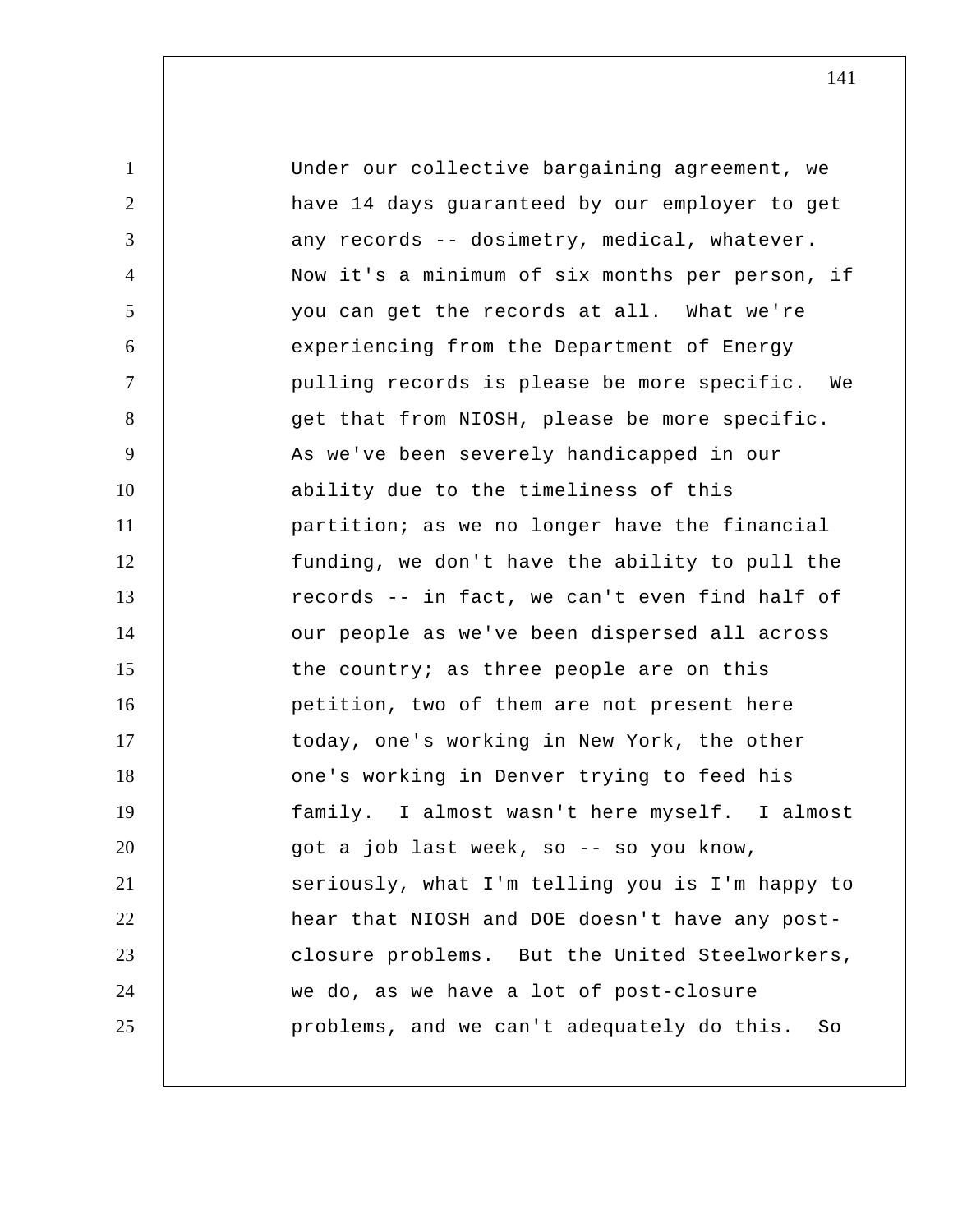1 2 3 4 5 6 7 8 9 10 11 12 13 14 15 16 17 18 19 20 21 22 23 24 25 we have to rely on Sanford Cohen & Associates to pick up the ball for us. We -- we don't have any other choice as -- and so at this point in time I would please ask the Board to consider delaying this petition until SCA has the opportunity to make a complete evaluation on our behalf because we no longer have the ability to do that as -- I have reduced that to writing and I will provide it to all the Board members. Thank you very much.  **DR. ZIEMER:** Thank you very much. Now let me sketch out a little bit here, we -- we have yet to hear from our own workgroup that's been working with NIOSH and working with our own contractor, SC&A. And we also need some additional time for Board discussion. It now is past the noon hour. And Mark, I think -- Mark headed up the workgroup. I think probably it would be -- well, let me ask it this way 'cause I know many of the Rocky -- Rocky Fork -- Rocky -- I say Rocky Fork because my wife and I vacation in a place called Rocky Fork -- but Rocky Flats -- Rocky Flats people here may not wish to hang around too long. So Mark, how long would the workgroup report require?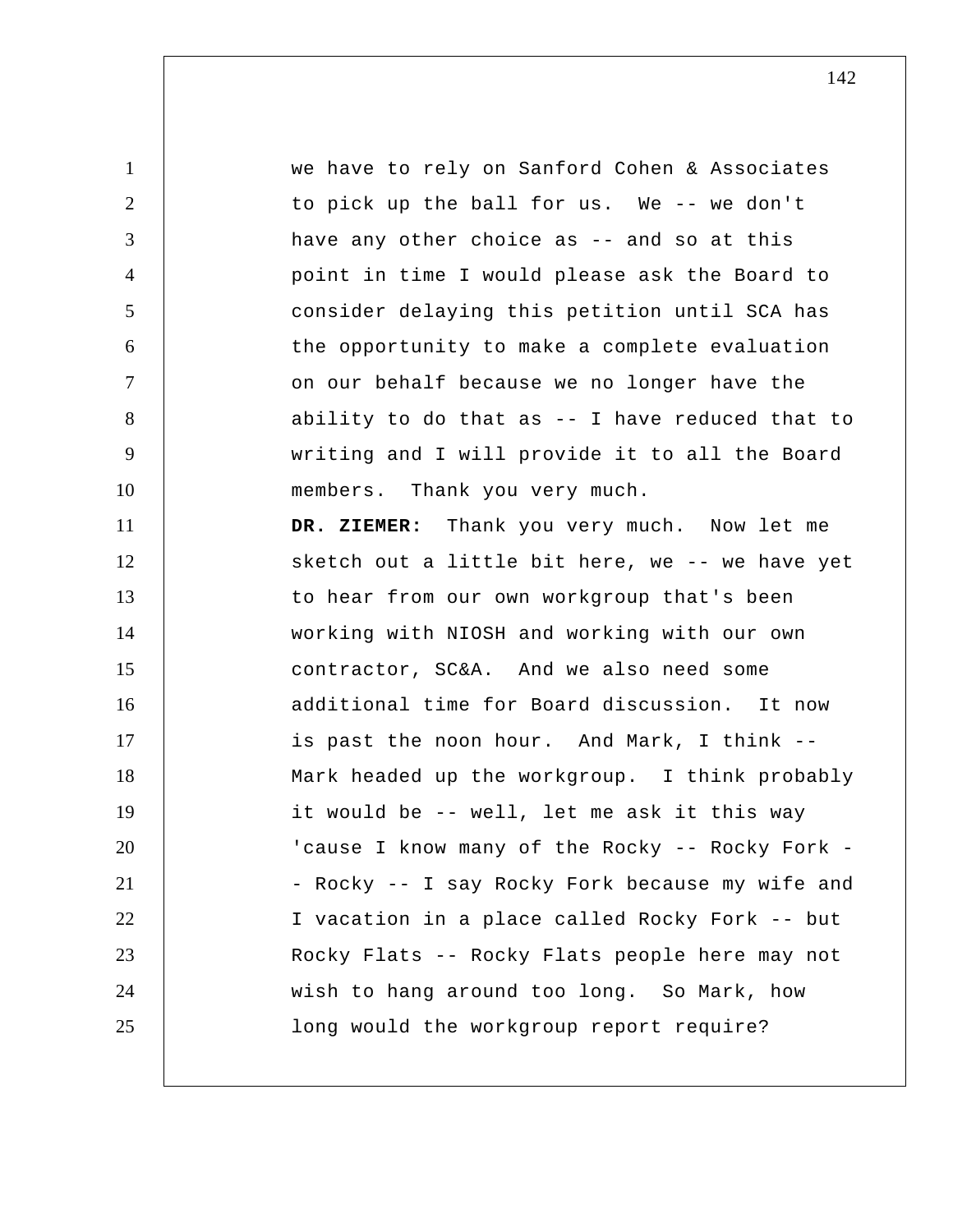1 2 3 4 5 6 7 8 9 10 11 12 13 14 15 16 17 18 19 20 21 22 23 24 25  **MR. GRIFFON:** I mean I -- I can probably summarize in 15 minutes or so. I think we do want to make -- **DR. ZIEMER:** But then we still need some --  **MR. GRIFFON:** -- to continue work.  **DR. ZIEMER:** We also need time for discussion, too. Right. Maybe you can give us a quick bottom line of what the workgroup's -- what you think the recommendation is going to be and then we'll hear the full report. That might be helpful. **WORK GROUP REPORT, MR. MARK GRIFFON, CHAIR MR. GRIFFON:** Yeah, I -- I think the recommendation for -- for Rocky Flats -- SC&A hasn't even completed, as they said in their presentation, a review of the petition, so at this point we're recommending to continue the workgroup process and work on these issues. I think the understanding is that the data integrity and reliability is -- is the most outstanding issue that we have to try to investigate further. I think Brant also acknowledged that. So I think everybody's sort of in agreement on that, but I think that's our -- our recommendation from the workgroup.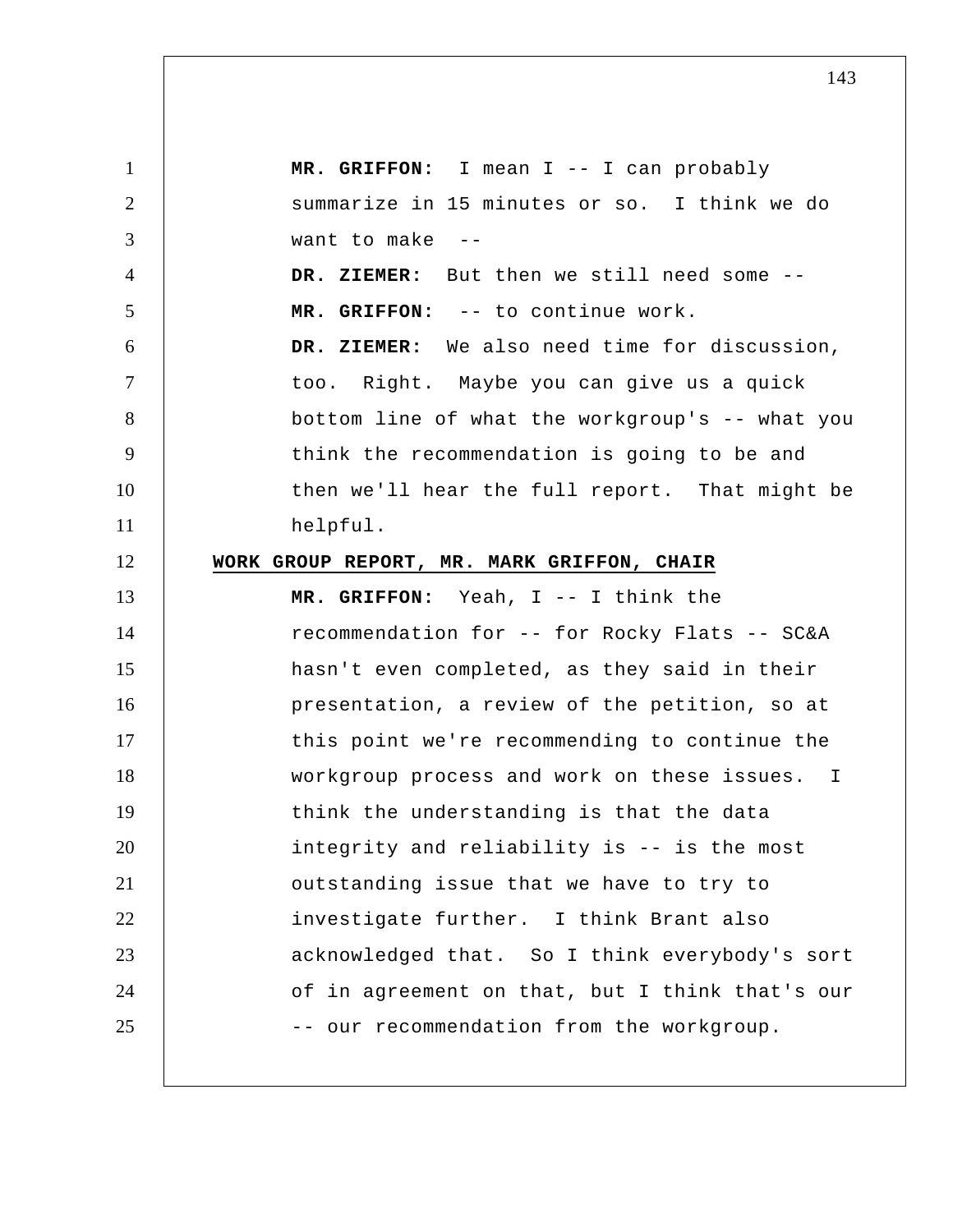1 2 3 4 5 6 7 8 9 10 11 12 13 14 15 16 17 18 19 20 21 22 23 24 25  **DR. ZIEMER:** So this is at this point given as a report rather than a formal motion, but what it would say is that the Board would anticipate receiving from the workgroup a formal motion to postpone action on the petition until the work of our contractor can be completed. And that - that recommendation probably is -- seems to me is in alignment with the request of the petitioner, also. So -- and -- and let me suggest then that we take our lunch break. We will reconvene as close as we can to 1:00 o'clock, receive the full workgroup report, have an opportunity for the formal motion at that time and opportunity for additional Board discussion. So without objection, let us recess for lunch for  $-$  **MR. PRESLEY:** Hey, Paul -- **DR. ZIEMER:** -- about an hour and see if we can conclude. Hang on just a moment. Bob Presley on the phone.  **MR. PRESLEY:** Hey, Paul?  **DR. ZIEMER:** Yes, Bob.  **MR. PRESLEY:** Can you call me here at home?  **DR. ZIEMER:** Okay. You mean before the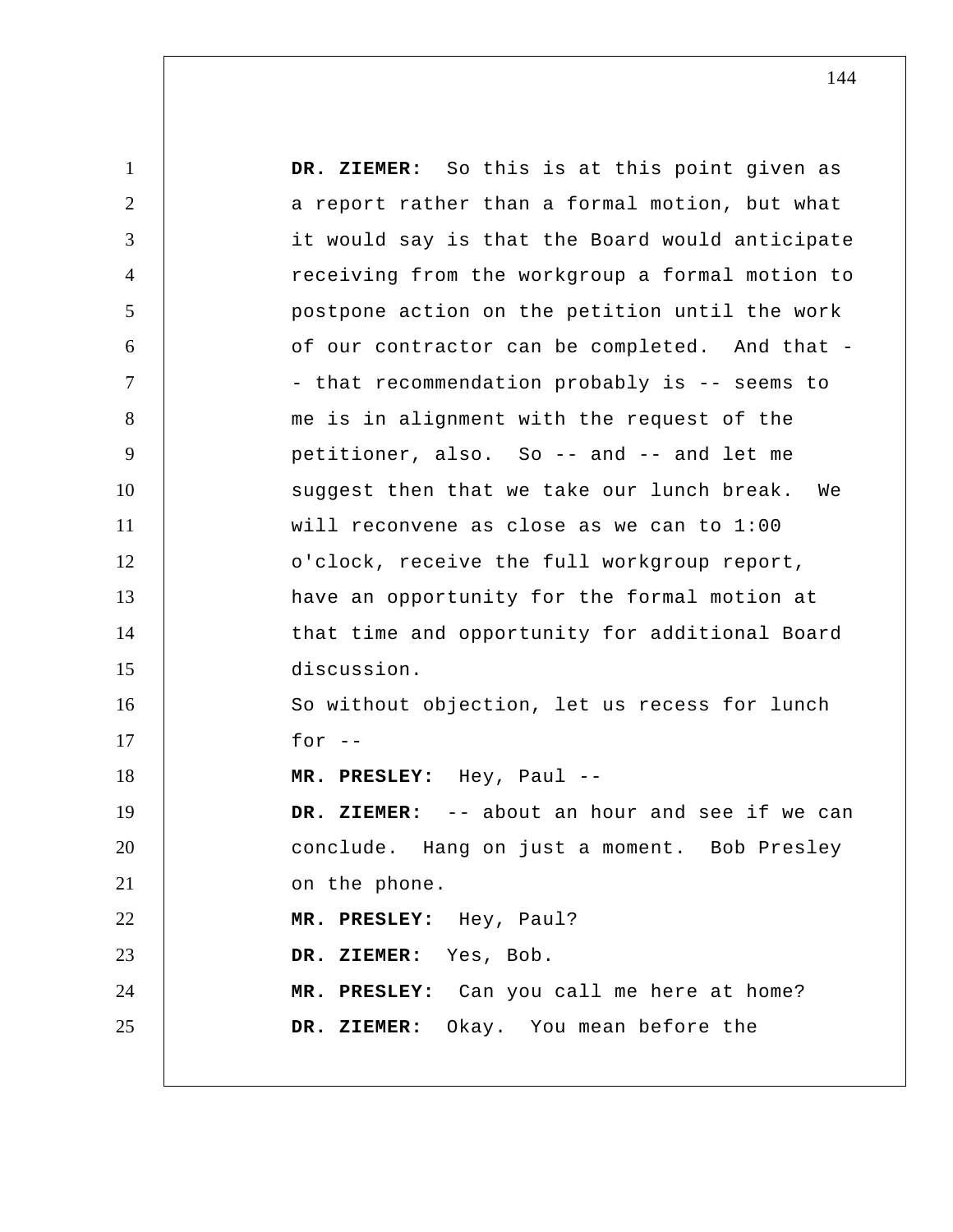session?

1

| 2              | MR. PRESLEY: Yes, if you don't mind. I need     |
|----------------|-------------------------------------------------|
| 3              | to talk to you before this next session --      |
| $\overline{4}$ | DR. ZIEMER: Okay.                               |
| 5              | MR. PRESLEY: -- and I'll be here until 3:00     |
| 6              | o'clock my time, which will be 1:00 o'clock     |
| $\tau$         | your all's time.                                |
| 8              | DR. ZIEMER: Okay. Thank you very much. He's     |
| 9              | probably going to tell us a vote.               |
| 10             | Okay. Thank you. We're in recess till 1:00      |
| 11             | o'clock.                                        |
| 12             | (Whereupon, a recess was taken from 12:05 p.m.  |
| 13             | to $1:15$ p.m.)                                 |
| 14             | DR. ZIEMER: We're ready to resume our           |
| 15             | afternoon session now, continuing the agenda    |
| 16             | item on the Special Exposure Cohort petition    |
| 17             | for the Rocky Flats site. And we now will hear  |
| 18             | officially from the leader of our workgroup,    |
| 19             | Mark Griffon.                                   |
| 20             | MR. GRIFFON: And I'm -- I'm going to keep this  |
| 21             | fairly brief 'cause I think a lot of the points |
| 22             | have -- have been touched on in the earlier     |
| 23             | presentations, but I do want to kind of say     |
| 24             | where the workgroup is and -- and what our next |
| 25             | steps are. As you remember, before lunch we     |
|                |                                                 |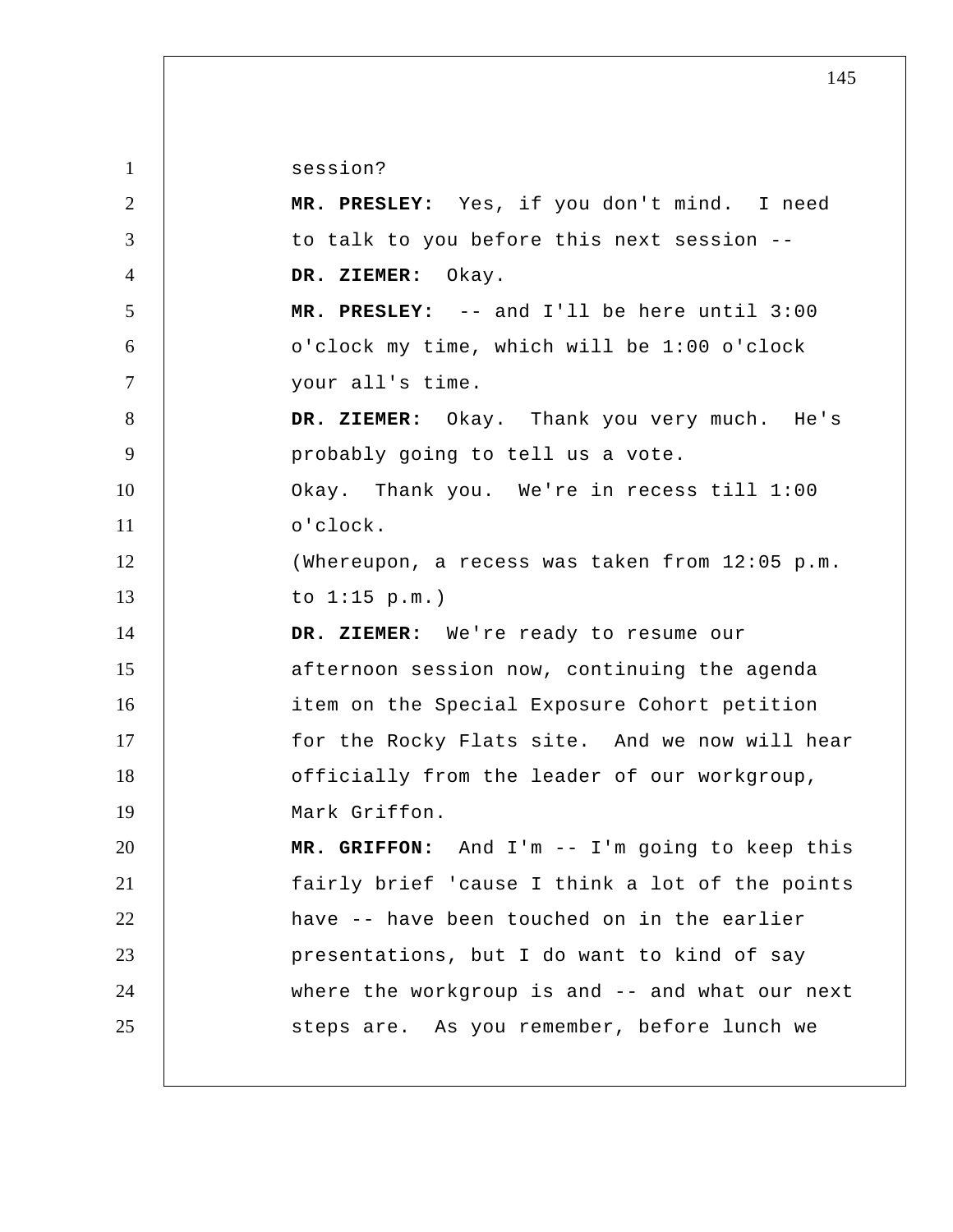| $\mathbf{1}$   | already sort of gave our recommendation that    |
|----------------|-------------------------------------------------|
| $\overline{2}$ | we're planning on continuing our workgroup      |
| 3              | work, that we're not prepared to make a         |
| 4              | recommendation today on -- on voting on the SEC |
| 5              | evaluation report, so we would put off any vote |
| 6              | on the -- we will recommend putting off any     |
| $\tau$         | vote on the SEC evaluation report before us,    |
| 8              | but that we're going to continue to work on the |
| 9              | -- on the outstanding issues that we've been    |
| 10             | working on on the workgroup. And I just wanted  |
| 11             | to summarize, from the workgroup's perspective, |
| 12             | sort of where we are.                           |
| 13             | I did want to point out the time line, and it's |
| 14             | much the same as I said yesterday in the Y-12   |
| 15             | report, for those of you who were here. The     |
| 16             | time line on this thing -- we -- we -- to       |
| 17             | condense down the time line, it started much    |
| 18             | earlier, but from April 7th on is kind of where |
| 19             | we -- we first received the SEC evaluation      |
| 20             | report, and given the timing here, SC&A working |
| 21             | with the Board, we made a decision on the       |
| 22             | workgroup to prioritize Y-12 at the time and -- |
| 23             | and have SC&A complete their review report,     |
| 24             | given that -- that we had about a week, we said |
| 25             | focus your efforts on Y-12; there's no way you  |
|                |                                                 |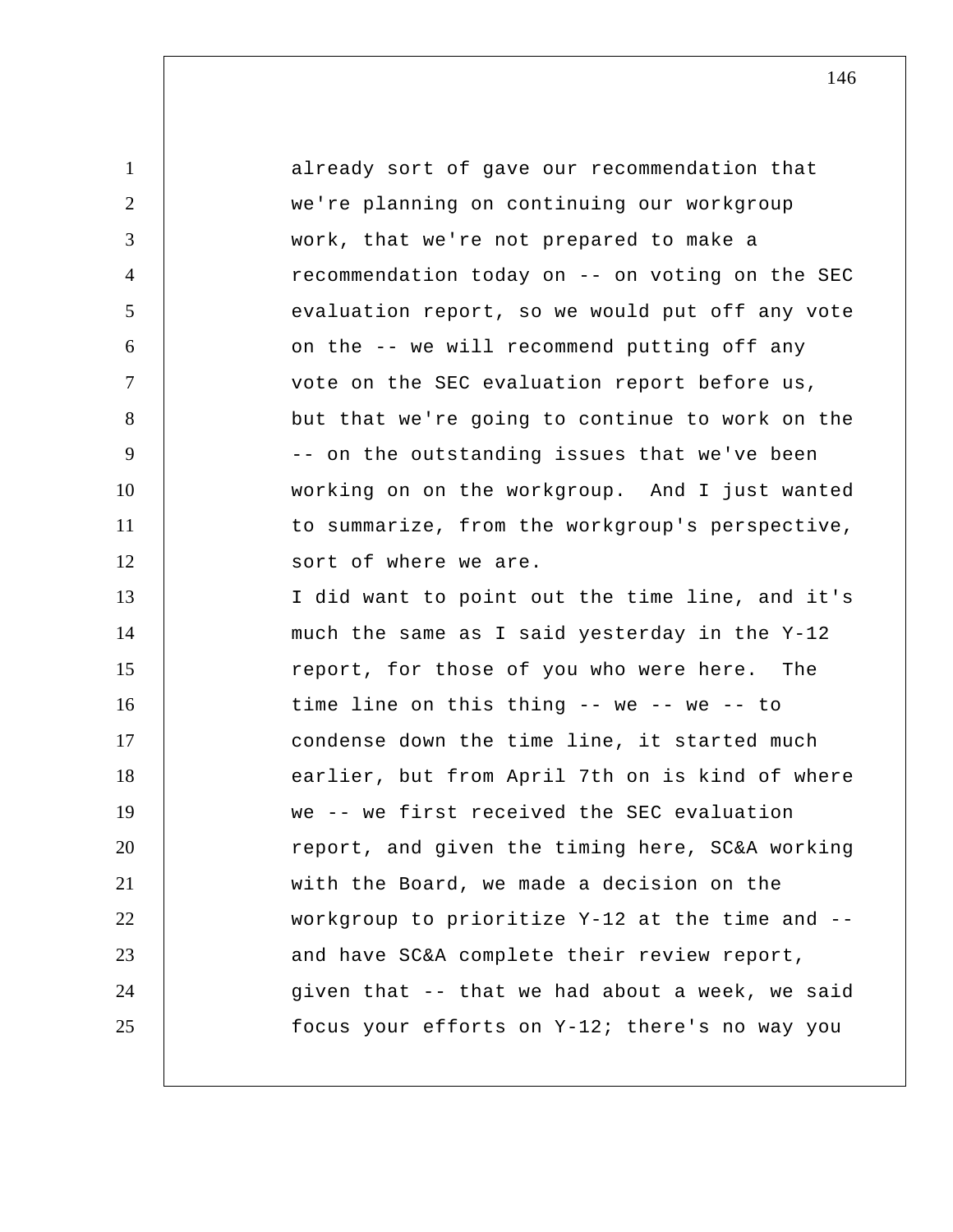| $\mathbf{1}$   | can do two of these reports in one week or so.      |
|----------------|-----------------------------------------------------|
| 2              | Focus on Y-12 and -- and we'll hold off on          |
| 3              | Rocky Flats. And part of the reason we did          |
| $\overline{4}$ | that, part of the rationale, was we felt there      |
| 5              | were more outstanding items for Rocky anyway        |
| 6              | and we didn't think we were going to be able to     |
| $\tau$         | come to -- to close on those. So we -- you          |
| 8              | know, as -- as Joe Fitzgerald from SC&A             |
| 9              | acknowledged earlier, SC&A has not yet done a       |
| 10             | review report of NIOSH's proposed SEC               |
| 11             | evaluation report --                                |
| 12             | MR. PRESLEY: Paul --                                |
| 13             | MR. GRIFFON: -- so we're -- that -- that will       |
|                |                                                     |
| 14             | be the next step for SC&A is to take on that        |
| 15             | review of that evaluation report and -- and         |
| 16             | move forward that way.                              |
| 17             | In the workgroup discussions we did -- you          |
| 18             | know, the $-$ - the priority things that were $-$ - |
| 19             | that were remaining on our list -- we started       |
| 20             | as a site profile review. We narrowed our           |
| 21             | focus to what we thought were SEC, Special          |
| 22             | Exposure Cohort, issues. And we ended up with       |
| 23             | sort of -- some internal is-- dose issues, some     |
| 24             | external dose issues and a lot of discussion on     |
| 25             | data validation and data integrity. And I'll        |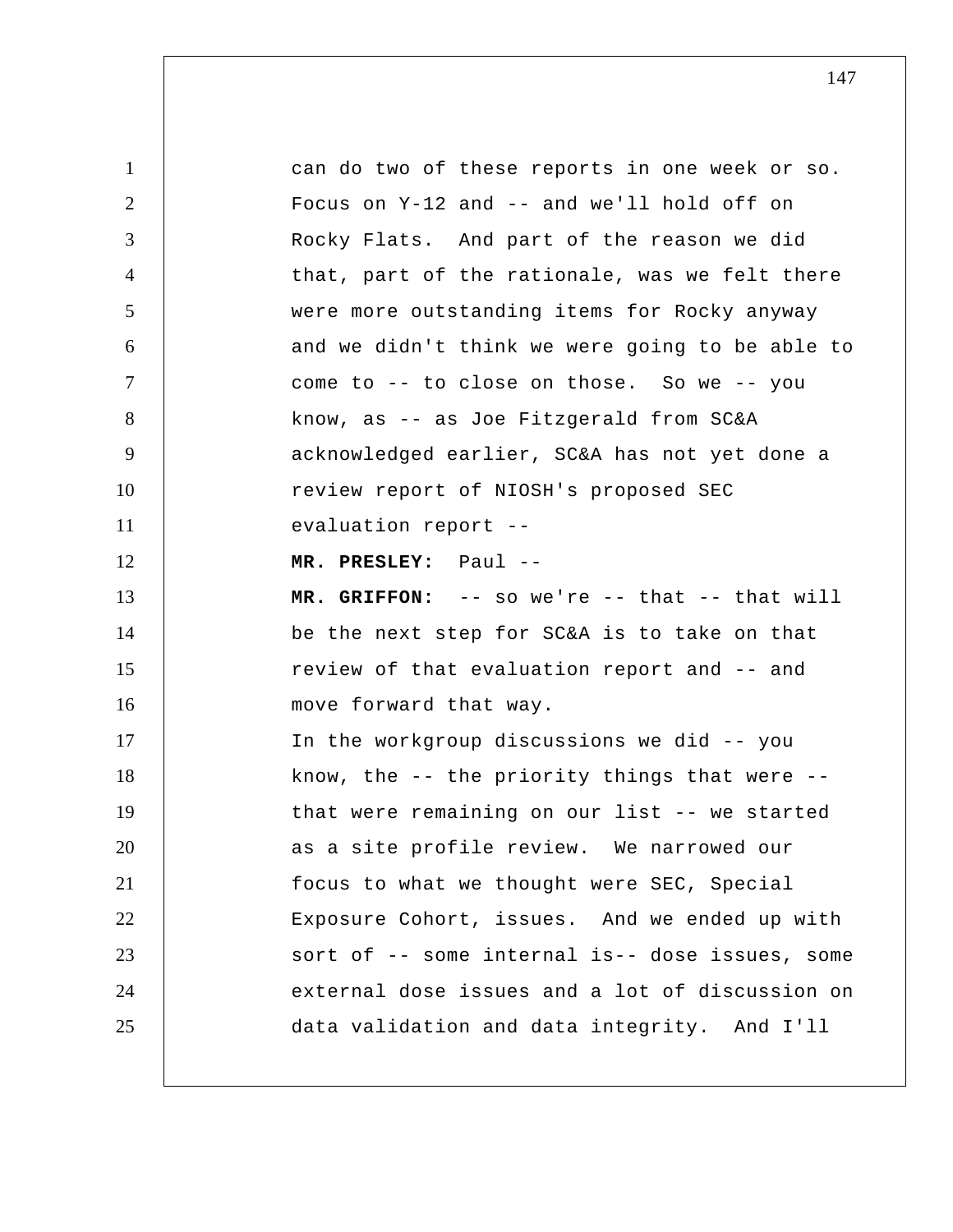1 2 3 4 5 6 7 8 9 10 11 12 13 14 15 16 17 18 19 20 21 22 23 24 25 just summarize some of those points. For the internal dose issues, you heard earlier some discussion on this super S issues. I think where we're at on that is we have a Technical Information Bulletin from NIOSH. SC&A has certainly done preliminary review on that. I think it -- it's -- it -- from -- from the current analysis, it looks as though the model is claimant-favorable. I think there's a few things to further button up on that analysis. I think both NIOSH and SC&A agree with that. The systemic organ mod-- approach still needs to be reviewed further. The second thing -- the other thing I will add on that is that I think that we just received some of the specific case data to support the TIB, and I think that SC&A's analysis thus far has focused on the data in the TIB going forward. And I would ask that -- that they consider the specific case data used in the TIB and just do -- at least do a review of that data to -- to make sure that it has been independently looked at. And part of the rationale for this is that much of this analysis was done by the contractor coming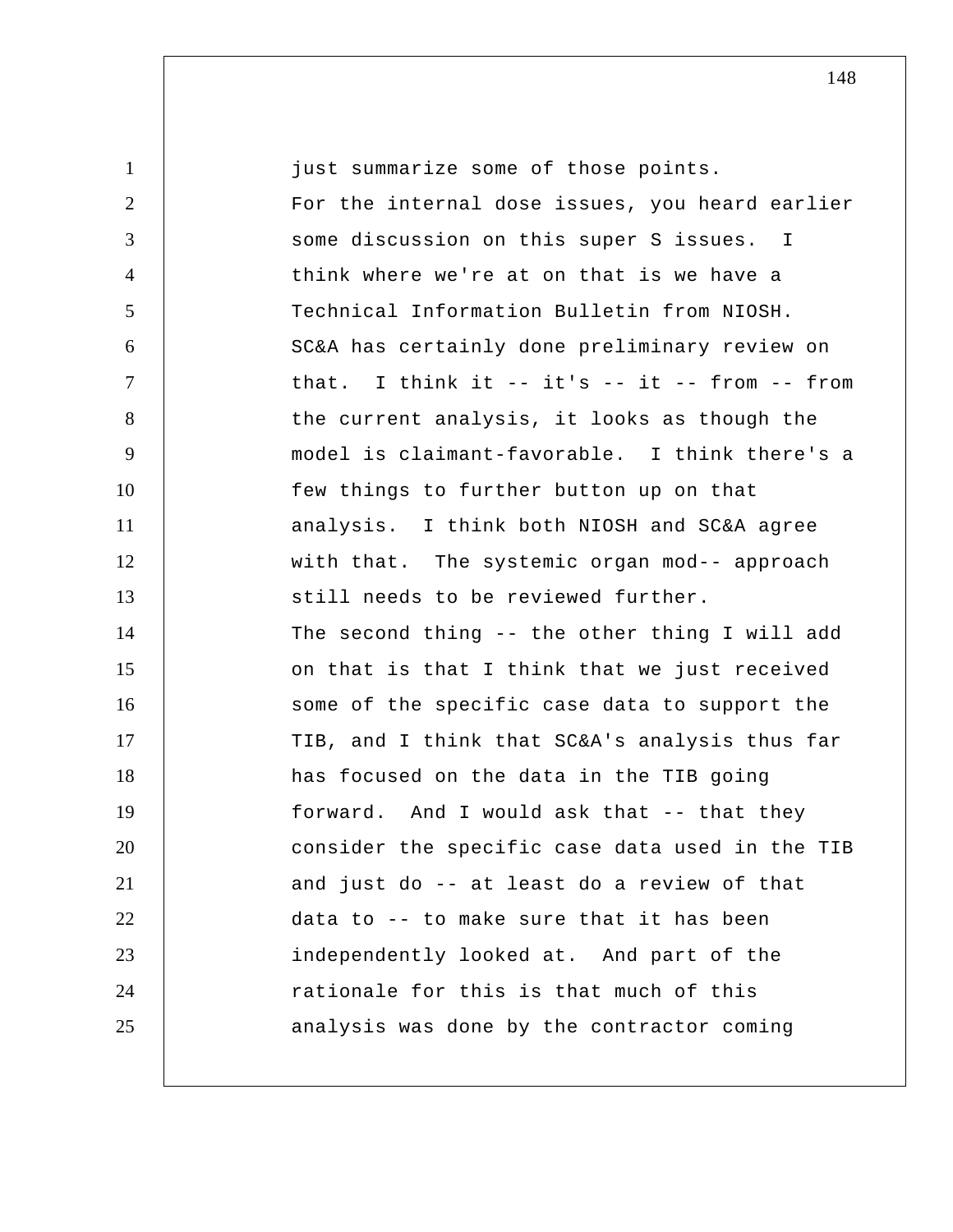| $\mathbf{1}$   | forward, and that -- that came up pretty              |
|----------------|-------------------------------------------------------|
| $\overline{2}$ | clearly in the Board meetings, so I think to          |
| 3              | the extent we can take an independent look at         |
| $\overline{4}$ | that, it -- it is worthwhile.                         |
| 5              | But super S I -- I believe is -- is -- we're --       |
| 6              | we're fairly far along on that question.              |
| $\overline{7}$ | The americium $--$ I think the remaining $--$ the $-$ |
| 8              | - the primary remaining issue on the americium        |
| 9              | is in -- during our discussions americium             |
| 10             | separation was identified as a separate               |
| 11             | operation, and although I think we've heard           |
| 12             | responses from NIOSH and it sounds like they          |
| 13             | have, at least from what we've heard on the           |
| 14             | workgroup calls, a claimant-favorable approach        |
| 15             | which basically would be during certain years         |
| 16             | of operation they would only have gross alpha         |
| 17             | counting data and they've indicated that in           |
| 18             | those cases they would just basically assume          |
| 19             | the worst case radionuclide, whether it be            |
| 20             | americium or plutonium, and assume the worst          |
| 21             | case in either scenario and move the claim that       |
| 22             | way, so -- but we haven't specifically seen           |
| 23             | that sort of protocol laid out, so that -- but        |
| 24             | again, I think that's close to resolved, but we       |
| 25             | want to cross the Ts, so to speak.                    |
|                |                                                       |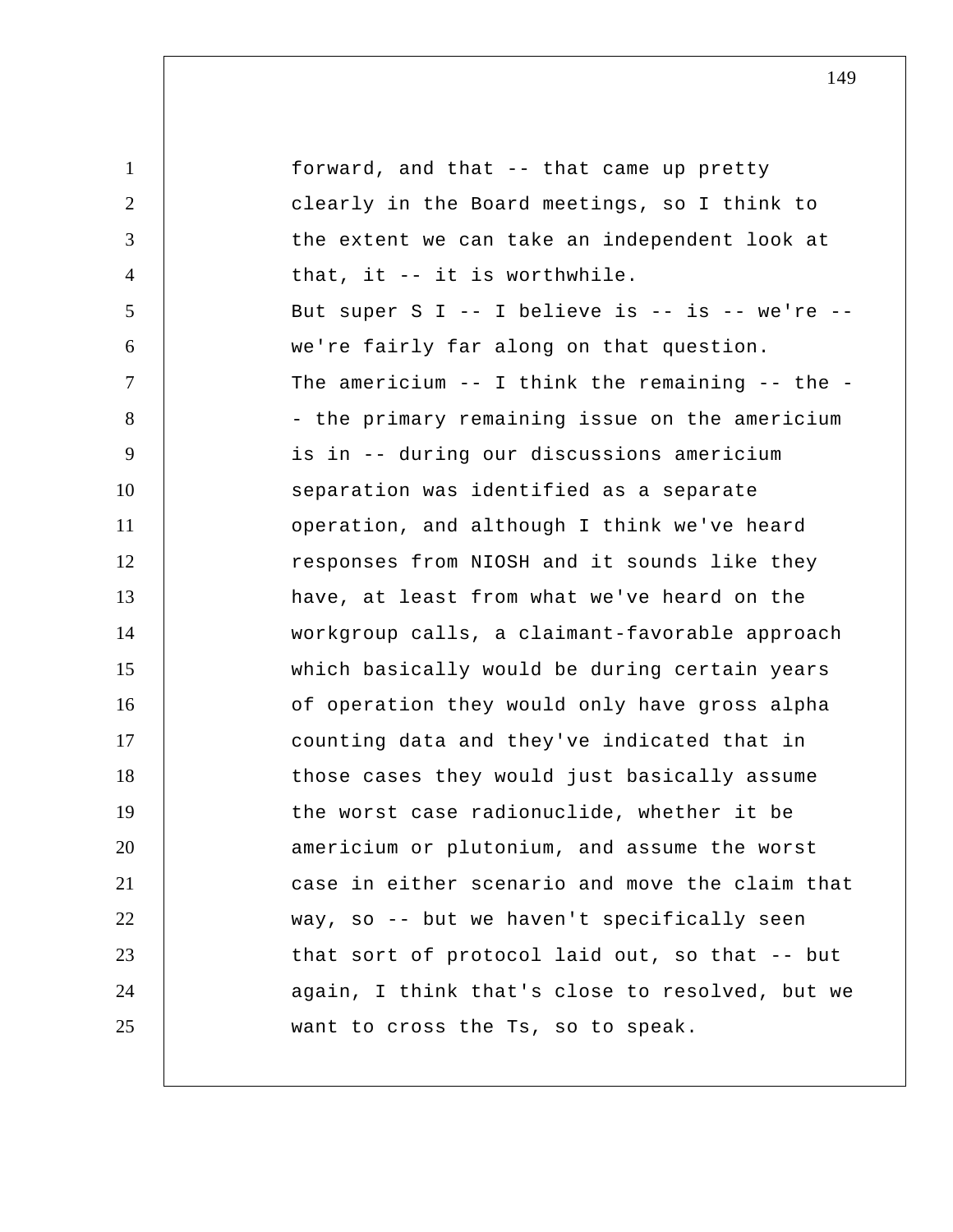| $\mathbf{1}$   | For the internal dose coworker model -- and     |
|----------------|-------------------------------------------------|
| 2              | this is OTIB-38, if you're following all these  |
| 3              | Technical Information Bulletins -- again, on -- |
| $\overline{4}$ | on this I think NIOSH indicated that very few   |
| 5              | individuals within the number of claimants will |
| 6              | -- will be -- will require coworker type        |
| 7              | analysis. I think we still wanted to just take  |
| 8              | one final look at the way that TIB is used.     |
| 9              | One question in -- in the TIB they talk about   |
| 10             | monitored -- they talk about unmonitored, and   |
| 11             | if -- and if they determine that individual's   |
| 12             | unmonitored, they may assign environmental air  |
| 13             | sam-- may assign their dose based on            |
| 14             | environmental air sampling, depending on the    |
| 15             | job title. And then they have another category  |
| 16             | where -- where they determine unmonitored but   |
| 17             | should have been monitored, based on job        |
| 18             | assignments. And I guess that -- that needs     |
| 19             | maybe a little more investigation on SC&A and - |
| 20             | - and the workgroup's part. It just -- just as  |
| 21             | -- as to how they determine -- how they're      |
| 22             | going to make those determinations. But again,  |
| 23             | I -- I think -- you know, and part of -- part   |
| 24             | of my sort of wanting to take that a little     |
| 25             | further is just to make -- make clear in my     |
|                |                                                 |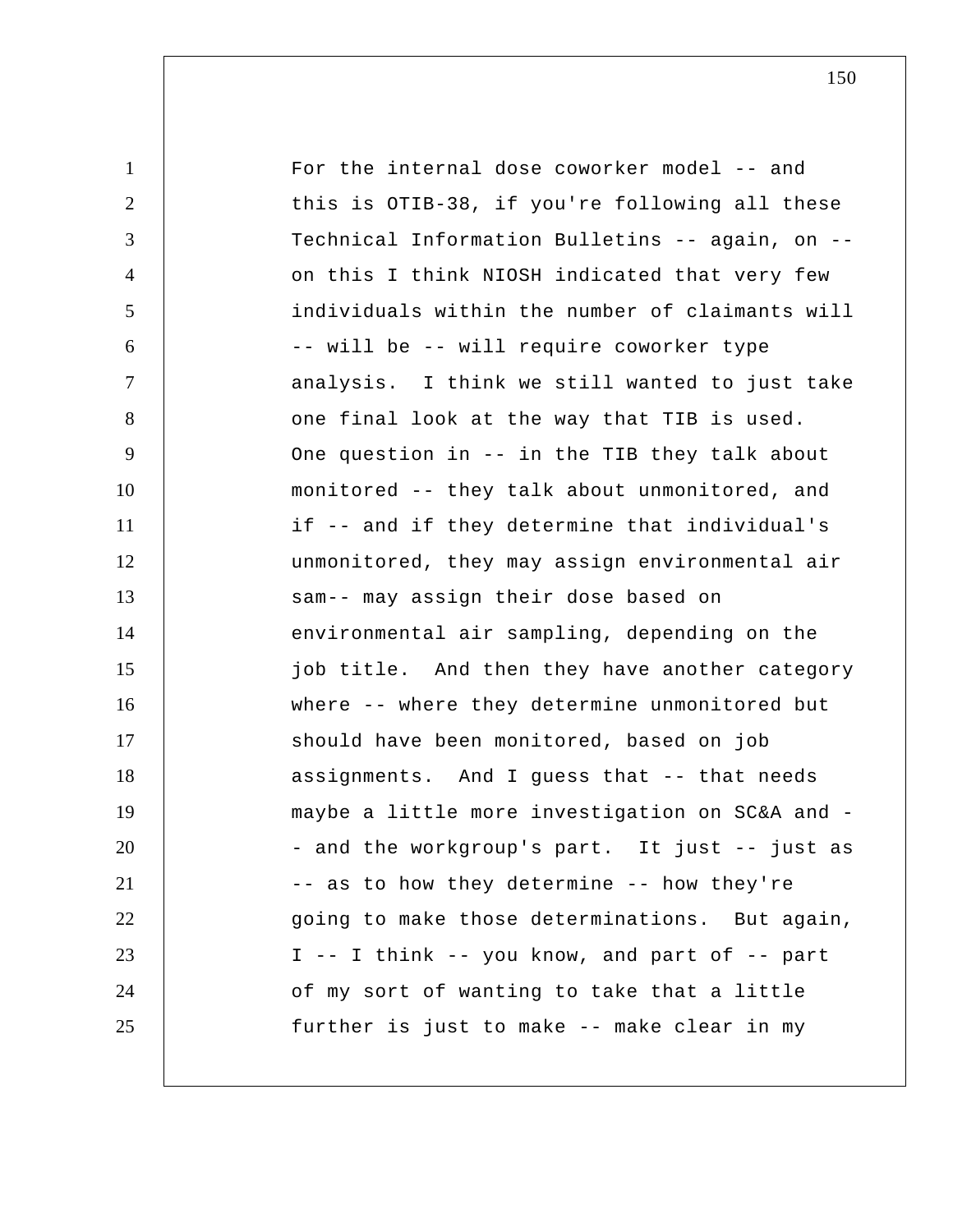1 2 3 4 5 6 7 8 9 10 11 12 13 14 15 16 17 18 19 20 21 22 23 24 25 mind that the coworker model is going to be of very limited use, as well. So I think we want to explore both factors further. I think Brant's pretty confident with the -- the minimal use on the coworker model. Brant from -- Brant Ulsh from NIOSH is. So if that's the case, it -- it may be a smaller issue, but I think we want to take it to the end. On the external dose side, as NIOSH mentioned earlier and -- and addressed some of my questions, but the neutron dose assignment has been a -- a lot of the dialogue on the workgroup, and I guess part of the -- in -- in preparing for this meeting, I had to step back for a second 'cause on the workgroup we ended up getting into very specific time-specific issues, and the responses by NIOSH were related to that particular issue. And when I stepped back, it was clear that in -- and this is in OTIB-50 -- it's clear that they -- for different periods of time, there's -- there's different sort of approaches that are being used, and  $I$  --  $I$  -- it was in-- instructive, for me at least, to step back and see how this worked. One -- so there's still some remaining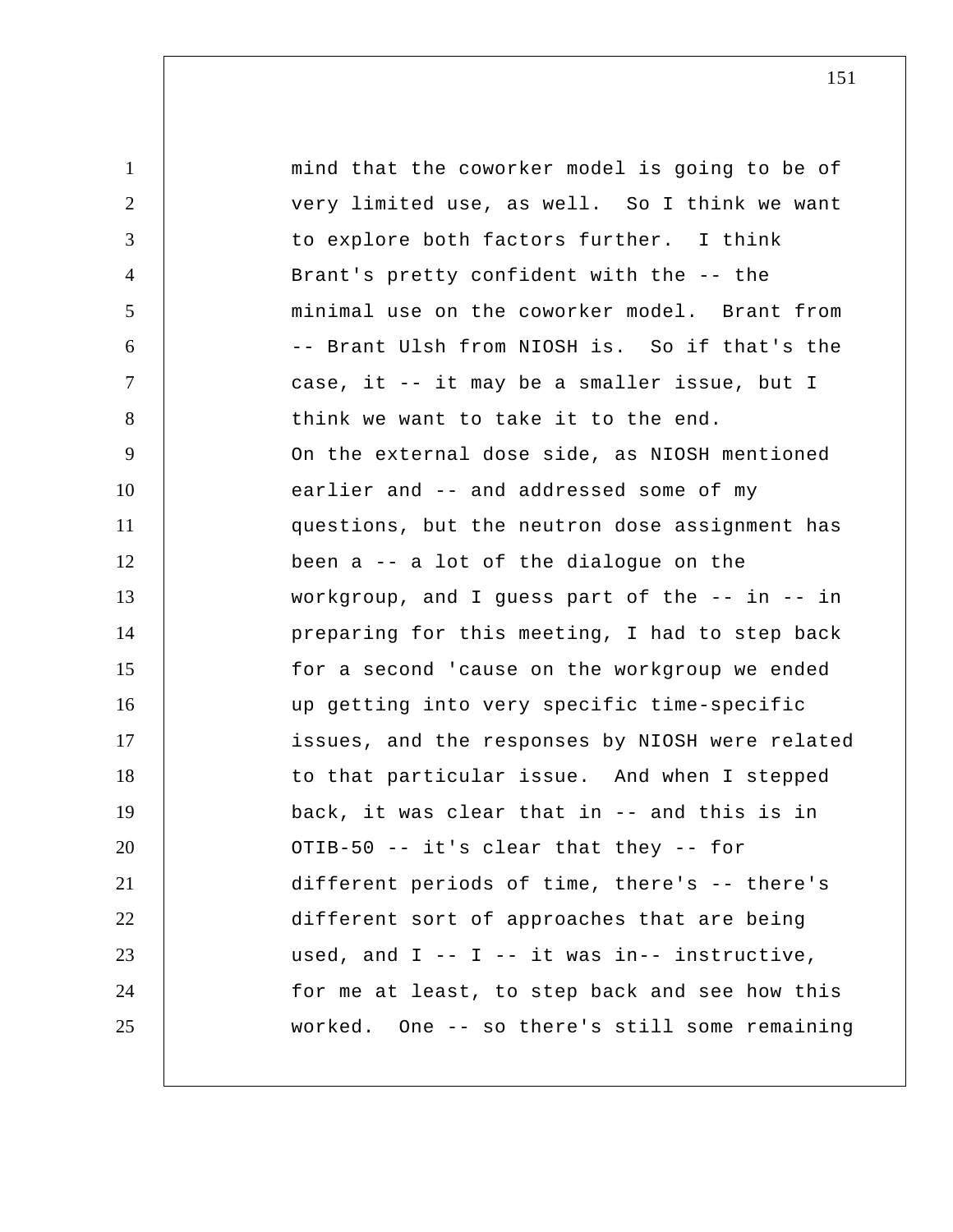1 2 3 4 5 6 7 8 9 10 11 12 13 14 15 16 17 18 19 20 21 22 23 24 25 questions on the coworker model and exactly how -- or -- or whether -- I don't think NIOSH would characterize it necessarily as a coworker model, but it's clear that on certain time periods -- for instance, '70 to '76 appears to be a time period where the data available to NIOSH have penetrating data rolled all into one field and -- and for purposes of doing -- doing their assessment, NIOSH needs to separate out neutron and gamma. And to separate that out they've -- they've -- they've calculated neutron to photon ratios from the period of '77 to '88 and -- and sort of back-calculated or deconvoluted the numbers to get the neutron dose and the photon dose separated. So you can see there's -- there's different time periods where they're doing different things, and I think we would -- we just want to make sure that we've looked -- looked one final time at this coworker model and make sure it makes sense and -- and make -- and -- and -- you know, they -- I guess there's only one other issue that I should bring on the table with the -- the earlier period data relies on the NDRP report data, and this is the Neutron Dose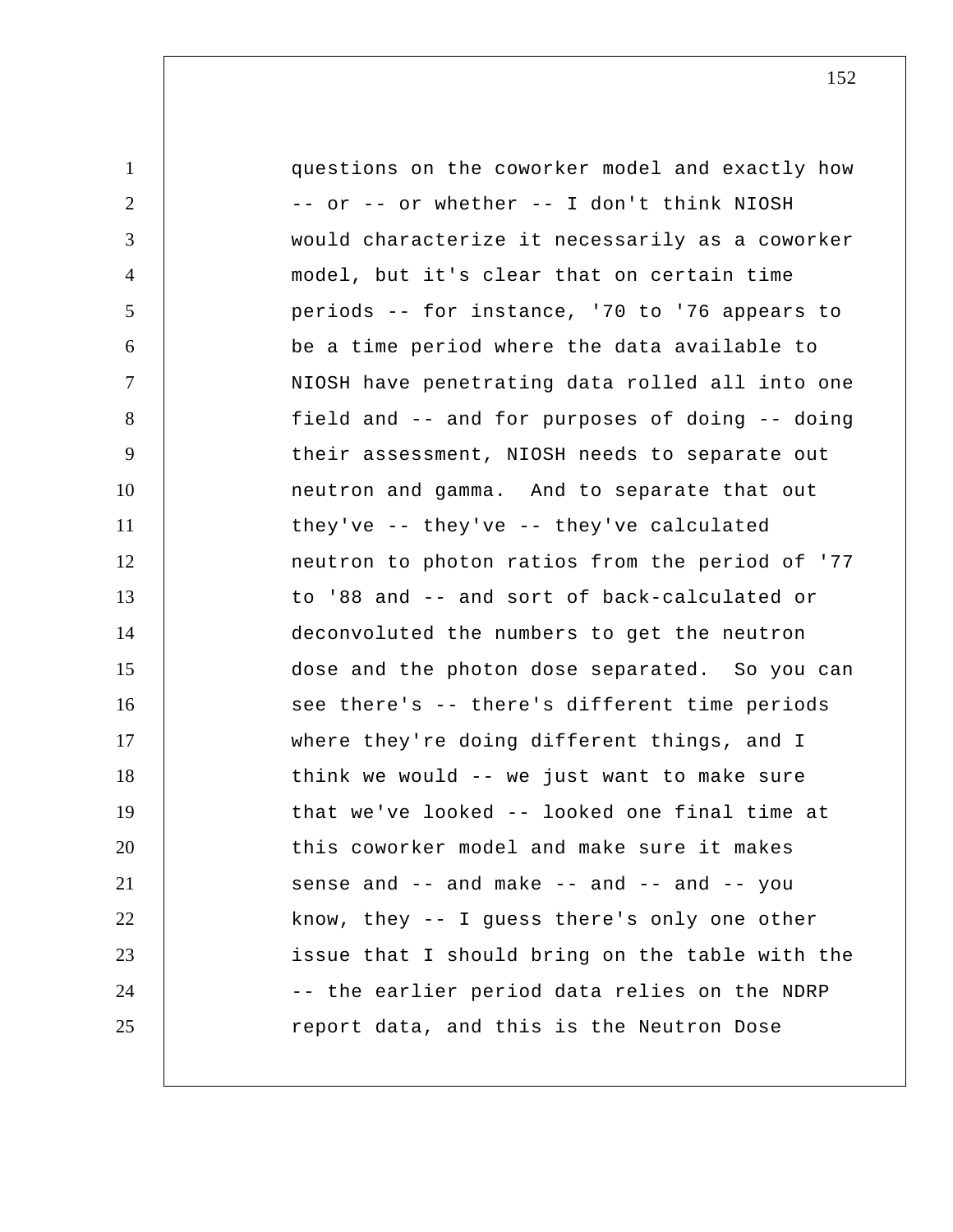1 2 3 4 5 6 7 8 9 10 11 12 13 14 15 16 17 18 19 20 21 22 23 24 25 Reconstruction Project data, and that project was done by the contractor at DOE at the time. And so -- so that's the other reason we want to make sure we explore this neutron data thoroughly and make sure it's valid and verify it. And that's why we're going through this process is because an independent review is essential here, we think. But also the NDRP data -- and the petitioner brought this up in their petition and we've -- we've looked into this a little bit, but the -- the data was - was -- or that report acknowledged that during the NTA film period when they were monitoring neutrons with NTA film, they were -- the protocol indicated that they were monitoring the most highly exposed workers. The NDA -- NDRP report acknowledged that in fact they - they didn't monitor many of the workers in 771, which had one of the highest potentials for neutron exposures. So I think that's another issue we want to look into is that those 771 workers I think were assigned neutron dose data, and yet in another way I think they were assigned based on their photon dose reading, corrected with a neutron to photon ratio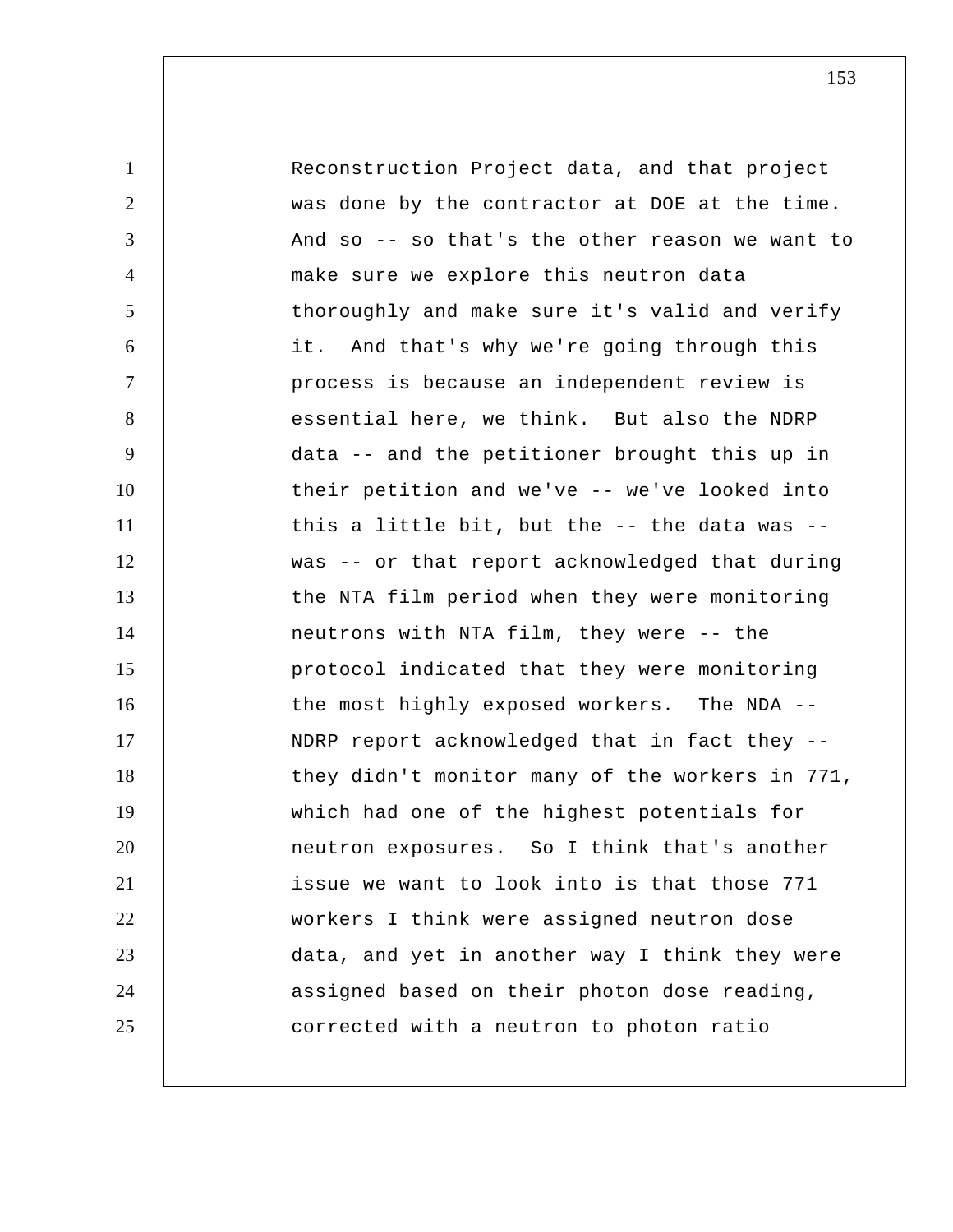1 2 3 4 5 6 7 8 9 10 11 12 13 14 15 16 17 18 19 20 21 22 23 24 25 specific to 771 building. So I know that it's after lunch and this is probably making a lot of people gloss over, but these -- these details and the different time periods we want to really understand and make sure that it all fits together and it's a correct and fair way to do this. So we need to spend a little more time on OTIB-50 is the bottom line on -- on the neutron dose data. And the -- the only other -- there's one other external coworker model, which we haven't discussed a great deal on -- on the workgroup, but OTIB-58 now, I think it's a draft OTIB-58, and -- and I guess the same question arises there on the -- I think there's three categories again, and the -- for the unmonitored they make a distinction of -- of assigning environmental doses to certain workers based on job assignments, and then assigning sort of a mean of the -- or a median of the distribution for workers that were unmonitored but should have been monitored based on their job titles. And again, I think we -- we just want to understand exactly how are you going to -- how is this defined, how is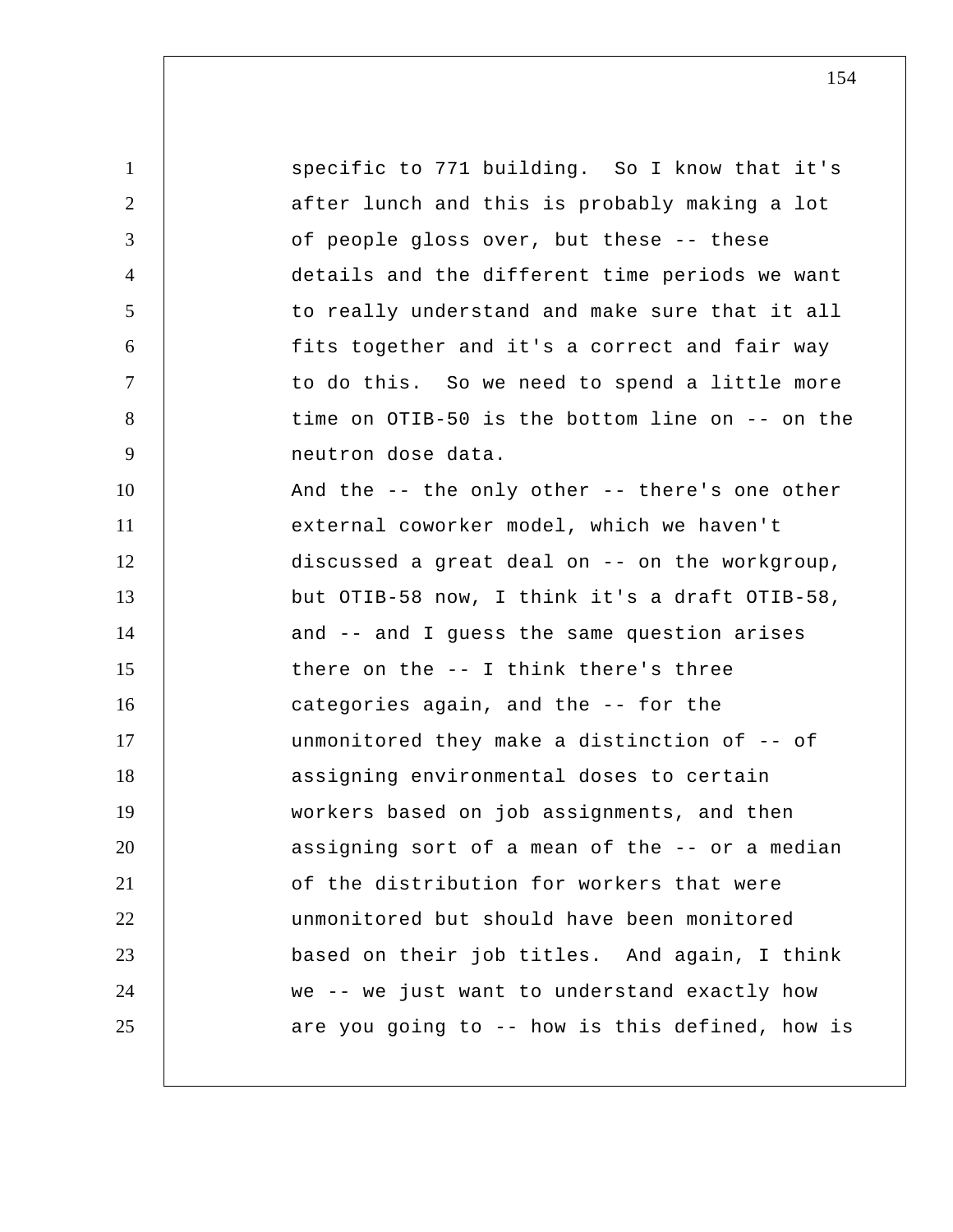| $\mathbf{1}$   | this determined. And part of the rea-- $I$ -- I |
|----------------|-------------------------------------------------|
| $\overline{2}$ | think -- you know, part of the reason for       |
| 3              | exploring that a little further is, quite       |
| $\overline{4}$ | frankly, some of the comments made last night   |
| 5              | that, you know, some of the administrative      |
| 6              | people even were indicating that they were on   |
| $\tau$         | and off badges, at least from -- from what I    |
| 8              | gathered in -- in public comment last night,    |
| 9              | that they were taken off the badge program and  |
| 10             | then they realized that from changes in storage |
| 11             | situations of drums, all of a sudden a couple   |
| 12             | of cycles later they were asked to wear a badge |
| 13             | and -- you know, so some of these questions     |
| 14             | come up that normally you'd probably say, you   |
| 15             | know, well, the person worked as a secretary    |
| 16             | for the ten years in the '90s, you know, we     |
| 17             | would consider just applying environmental      |
| 18             | dose, but may-- you know, maybe there's a       |
| 19             | qualifier there. Maybe there's a -- you know,   |
| 20             | a further consideration there that needs to be  |
| 21             | given, so we want to at least walk that -- walk |
| 22             | that through and make sure that's a -- a fair   |
| 23             | way to model it.                                |
| 24             | And then the last and -- and primary issue, I   |
| 25             | guess, is the data validation and -- and data   |
|                |                                                 |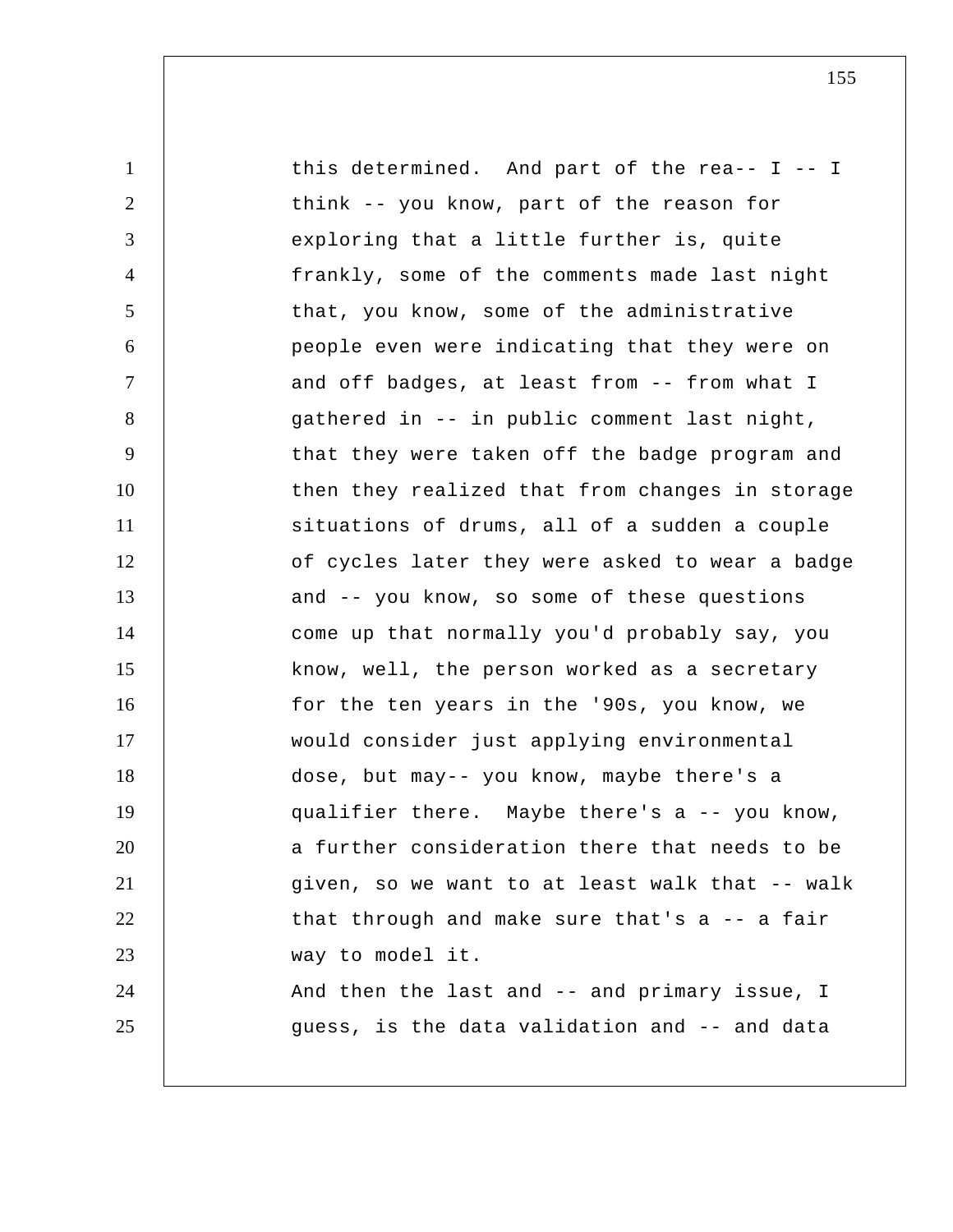| $\mathbf{1}$   | integrity. We -- we did -- NIOSH did look into    |
|----------------|---------------------------------------------------|
| 2              | the reliability of the database question on       |
| 3              | both sides, the internal dose and the external    |
| $\overline{4}$ | dose data. And NIOSH presented some of their      |
| 5              | statistics earlier. I -- I do -- and we did       |
| 6              | get these reports and -- and I think they're      |
| $\tau$         | included in the evaluation report, but this has   |
| 8              | all come to SC&A and the workgroup at a -- at a   |
| 9              | -- you know, and I know it's no fault of          |
| 10             | NIOSH's 'cause everybody's on the -- the crunch   |
| 11             | here to get these things produced, but we got     |
| 12             | this very -- very recently, so I don't think      |
| 13             | SC&A has fully considered this, and neither has   |
| 14             | the workgroup.                                    |
| 15             | The $-$ the one thing that I would say on the $-$ |
| 16             | on the external side is that -- or -- or          |
| 17             | actually -- actually for both. I'm -- I'm not     |
| 18             | even sure on the -- how these databases           |
| 19             | separate out, but when -- part of the reason we   |
| 20             | want to look into this further is that it --      |
| 21             | it's unclear to me -- it's probably much more -   |
| 22             | - clearer to NIOSH. It's unclear to me when       |
| 23             | they compared raw data out of the claim files     |
| 24             | with the database versus when they had database   |
| 25             | printout data within a claimant's file and        |
|                |                                                   |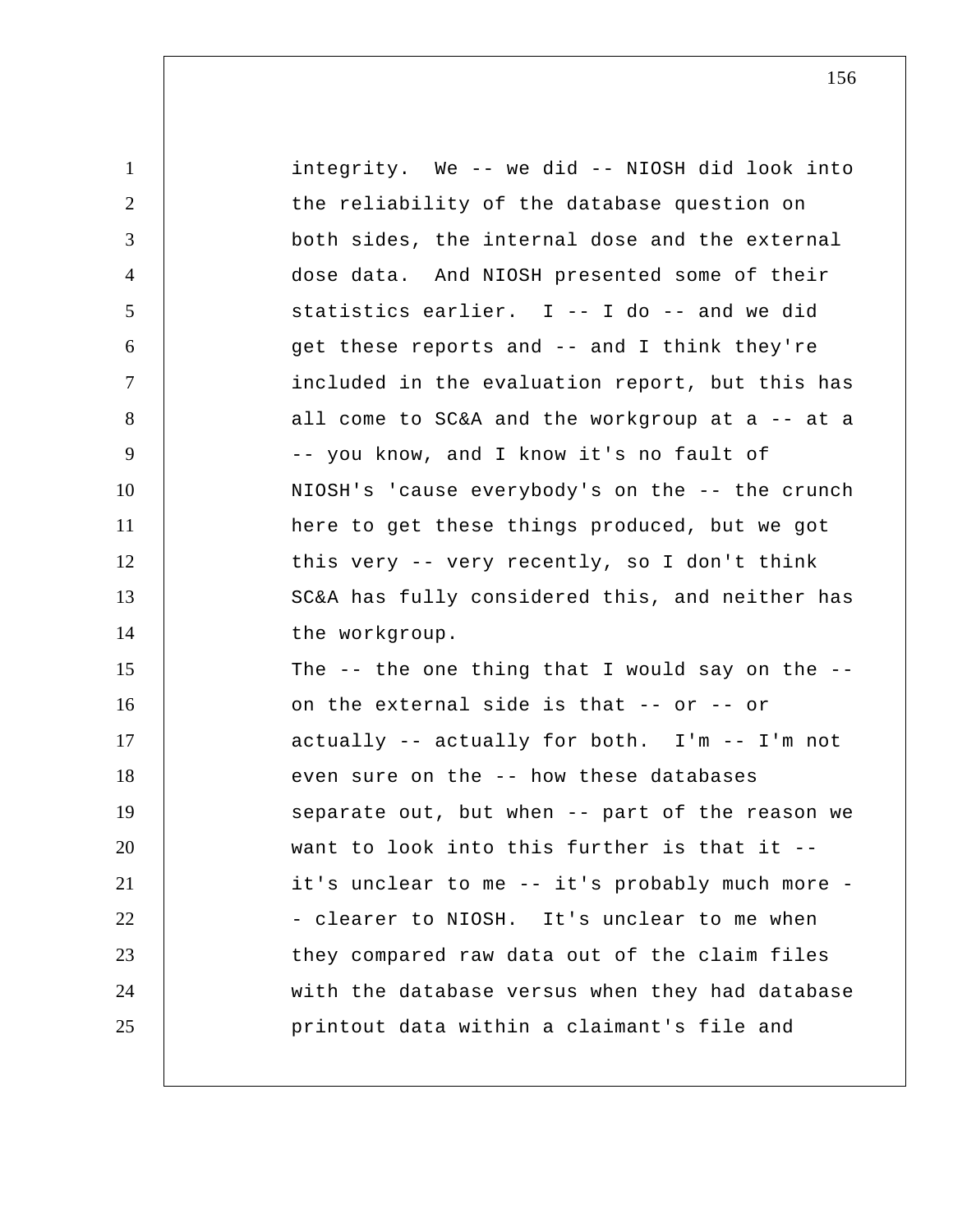1 2 3 4 5 6 7 8 9 10 11 12 13 14 15 16 17 18 19 20 21 22 23 24 25 compared that. And I know Brant did break that down, but we really haven't -- as a workgroup or SC&A hasn't really teased that apart and looked into that. I think we're much more interested in how the raw data compares with the electronic database than -- you know, printout data from the database we would expect has a pretty good match to the database itself. It's -- or else there's a -- there's some real problems. Now I know there were different databases so that -- you know, still might want to look into that, but the main concern here I think is comparing raw data, as best we can find it and locate it, with the electronic data records. And it's -- in this case, I think it's -- in some of the workgroup discussions I think the -- this -- this issue has been a little bit sidelined, in my opinion, because of the fact -- at least the stated fact by NIOSH that there's limited reliance on a coworker model. But I've -- I've stated in the workgroup and I'll state here that, you know, I think it's important, for those other reasons I've stated is that in the claimant's files oftentimes you see database data, not raw data.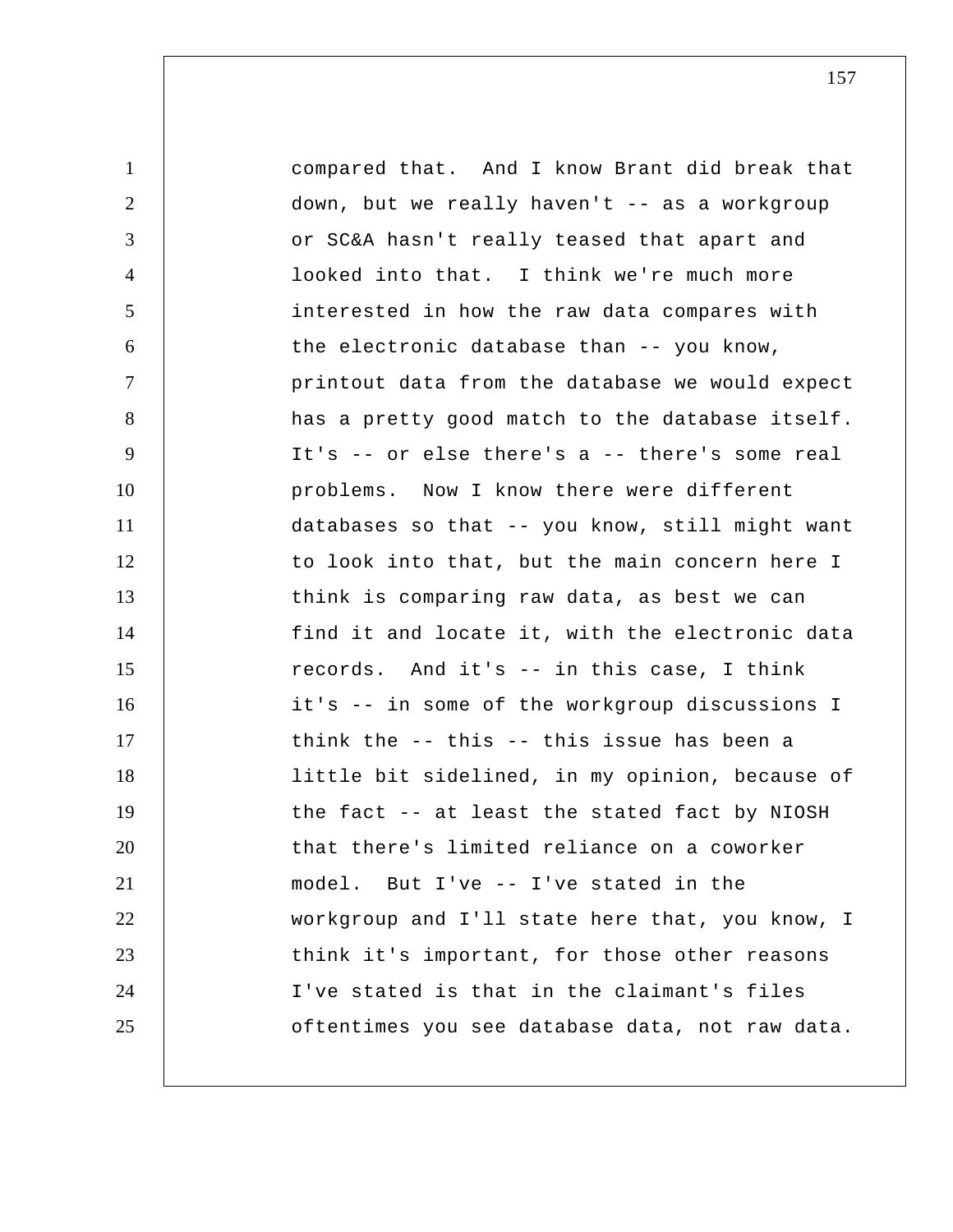| $\mathbf{1}$   | So when they say they're relying on the         |
|----------------|-------------------------------------------------|
| $\overline{2}$ | claimant's file and they have data in the       |
| 3              | claimant's files, I don't think it's always the |
| 4              | raw -- like the card data or the -- the         |
| 5              | original record. It's actually a printout from  |
| 6              | a database, so we still want to validate that   |
| $\tau$         | database that's, you know -- so I think there's |
| 8              | -- there's -- you know, the reason for doing    |
| 9              | that is not only to validate the coworker       |
| 10             | models but also to validate that the data in    |
| 11             | the claimant's files matches any raw -- any --  |
| 12             | the original raw records.                       |
| 13             | And then the last part of the data valid-- is   |
| 14             | actually the data integrity, and I think NIOSH  |
| 15             | in their presentation acknowledged -- and I     |
| 16             | didn't do a count on this, but it's some 17 or  |
| 17             | so issues in our matrix that we have developed  |
| 18             | that -- that are around that issue of data      |
| 19             | integrity. And we think that we -- we need to   |
| 20             | track them back to ground, to the -- and as I   |
| 21             | said, I think yesterday -- to the extent we     |
| 22             | can, and we on the workgroup understand that -- |
| 23             | that sometimes this may lead to inconclusive    |
| 24             | sort of finding and my examp-- I don't if       |
| 25             | everybody was here yesterday, but the example I |
|                |                                                 |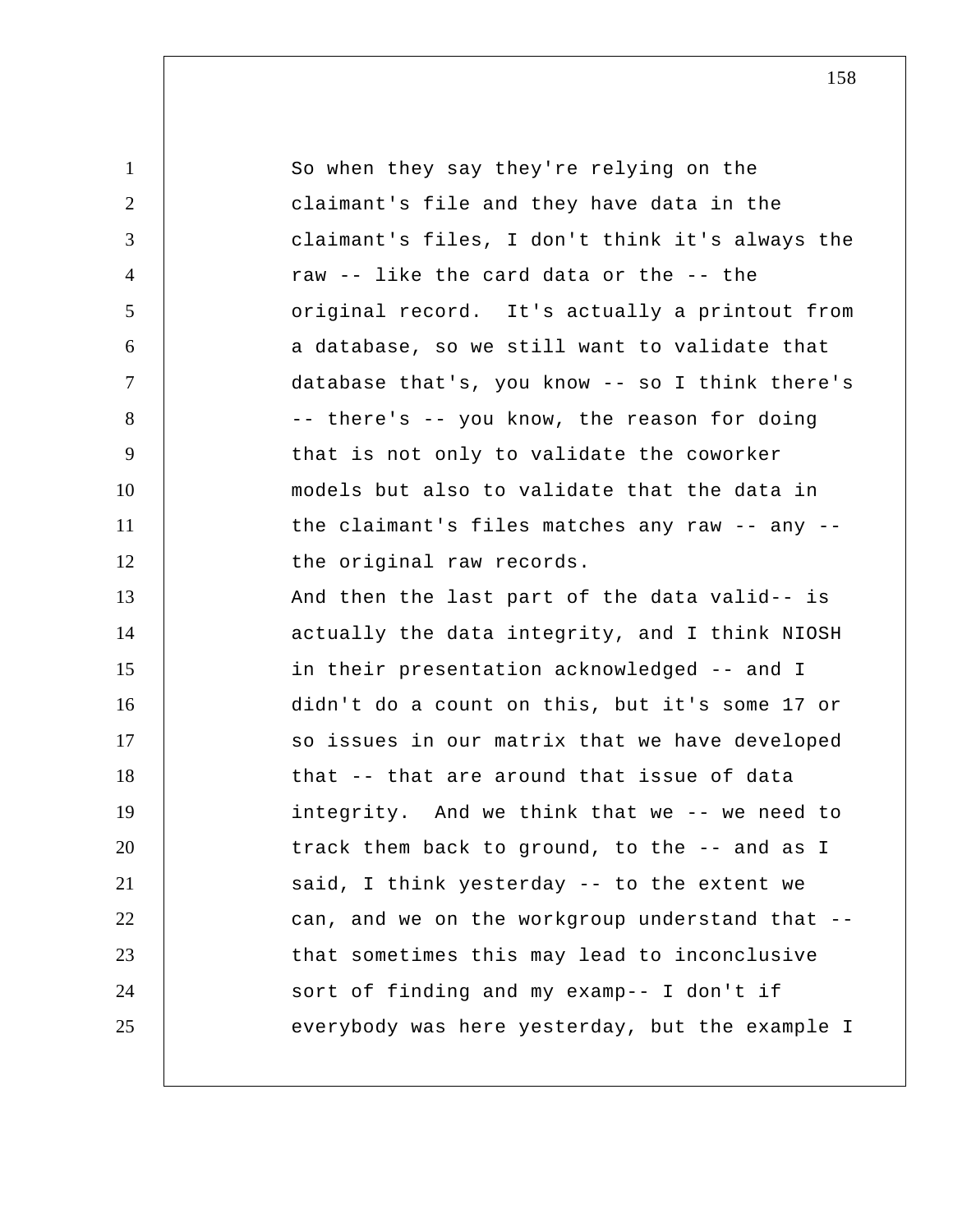1 2 3 4 5 6 7 8 9 10 11 12 13 14 15 16 17 18 19 20 21 22 23 24 25 used is that some people indicated -- or at least one of the cases indicated that they had certain quarters where they knew they were in a high area and their dose of record was zero or -- or said no data available. And -- and they gave specific dates and everything, so we said well, let's -- let's track this back and see what we get. Well, when you track back, the individual did have dose records, but they had zeroes for those quarters of concern. Now you could -- you know, so you wonder well, can we track back anything else to that, and that's where SC&A has indicated there might be -- and I think interviewing some of the petitioners, they've indicated there may be some logbooks and other things that have some more data, possibly including secondary dosimetry like photo-ionization detectors that they would wear, but not turn in -- it's not your badge, it's a -- it's a direct reading of what you were exposed that day or -- or -- and you often turn it in daily, and those logs might have that information. Or they might have survey data or, you know, other information. In the case where it -- they track back and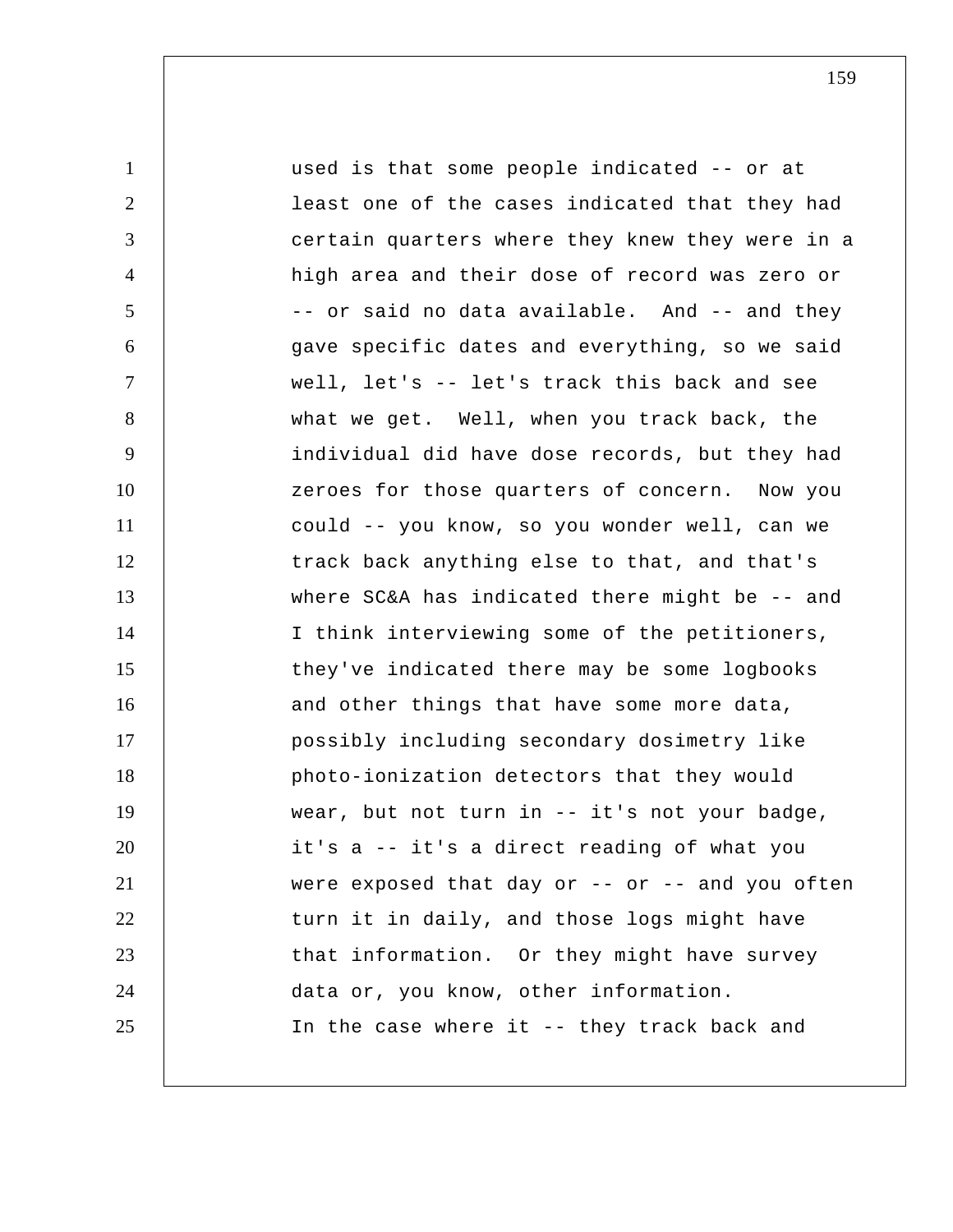1 2 3 4 5 6 7 8 9 10 11 12 13 14 15 16 17 18 19 20 21 22 23 24 25 they find survey data, it may still be a little inconclusive, so what we're saying, to the extent we can, we want to take this to ground, but we're going to try to find some of these logbooks and other things and -- and resolve this. And I think that's two -- for two concerns. One is the specific allegation at hand, and then the other issue on data integrity is the broader question of -- of are there systemic problems here. And I think NIOSH has offered some preliminary analysis, and they've also pointed out the limitations of that analysis. I think we want to -- we need to further check that and -- and possibly - there might be different ways and we can work with SC&A and NIOSH on maybe different ways of looking at this question of systemic problems with data integrity, possibly not looking at the overall population, but a lot of these allegations are made with higher areas and the workers that were in the higher areas, so there may be some ways to look at a subset of the - of the dosimetry data to do some sort of analysis on that and see if there's any systemic problems.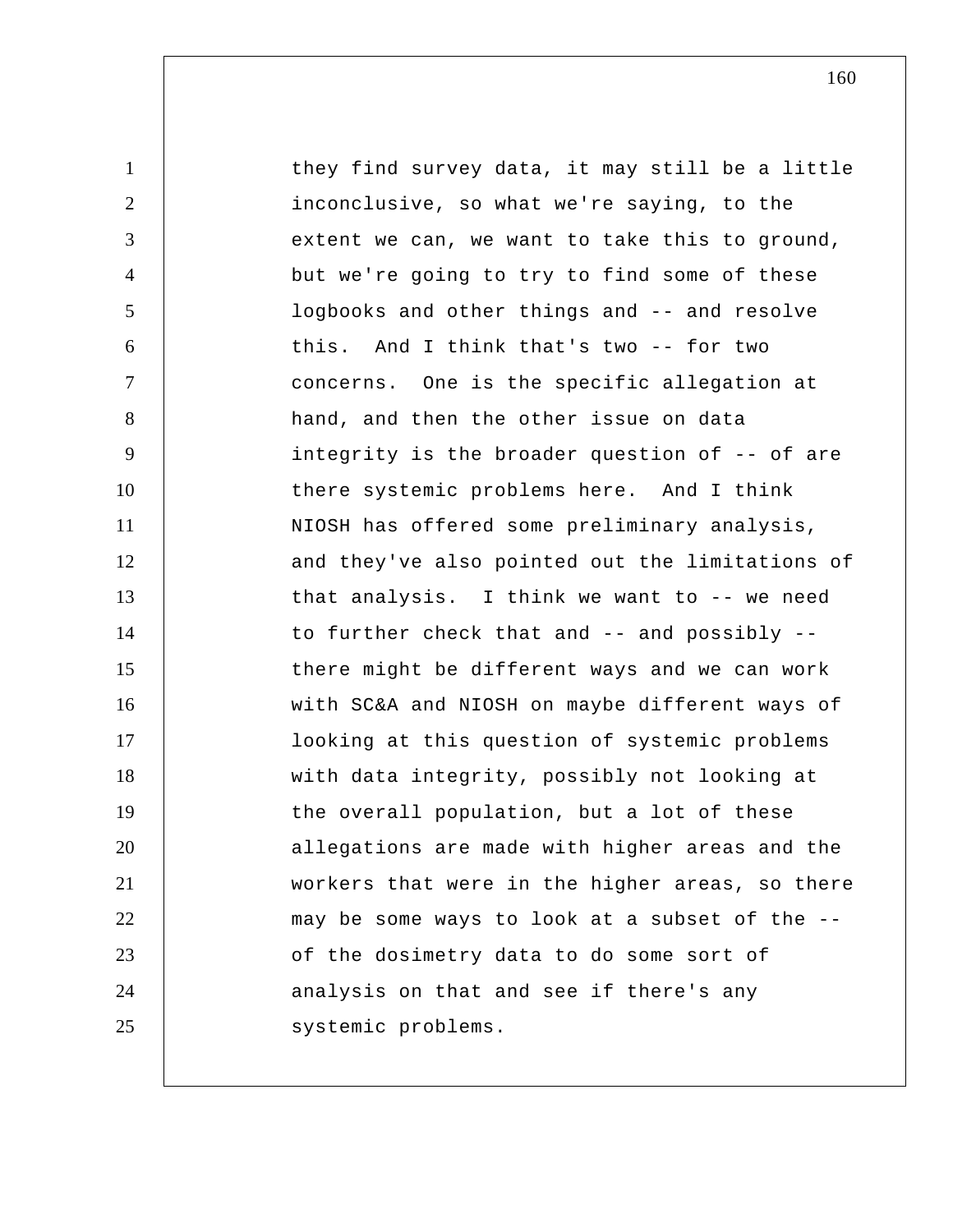1 2 3 4 5 6 7 8 9 10 11 12 13 14 15 16 17 18 19 20 21 22 23 24 25 The other thing that comes out on the question of sort of systemic problems is, as we've heard from -- from petitioners on the workgroup calls and we've also heard last night, a lot of the specific testimony that we're hearing is from the D and D portion of Rocky Flats operations. And I think that that's one thing -- I think this is a -- maybe -- maybe force of habit, but you know, we tend to look at the oldest parts of the operations, especially with regard to highest exposures and potential concerns about records not being available or et cetera. But I think we -- we might want to als-- we -- we have to make sure, I think, that we address this D and D portion of the operations and the D and D workers, and especially where the - the petition goes through the current time period, so it would cover all those D and D workers. And you know, one concern there I guess that -- that we've heard from last night was that a lot of the urinalysis programs were -- were modified significantly and they went - they've relied more on  $--$  on  $--$  on breathing zone air sampling, DAC -- sort of DAC hour analysis rather than relying on urinalysis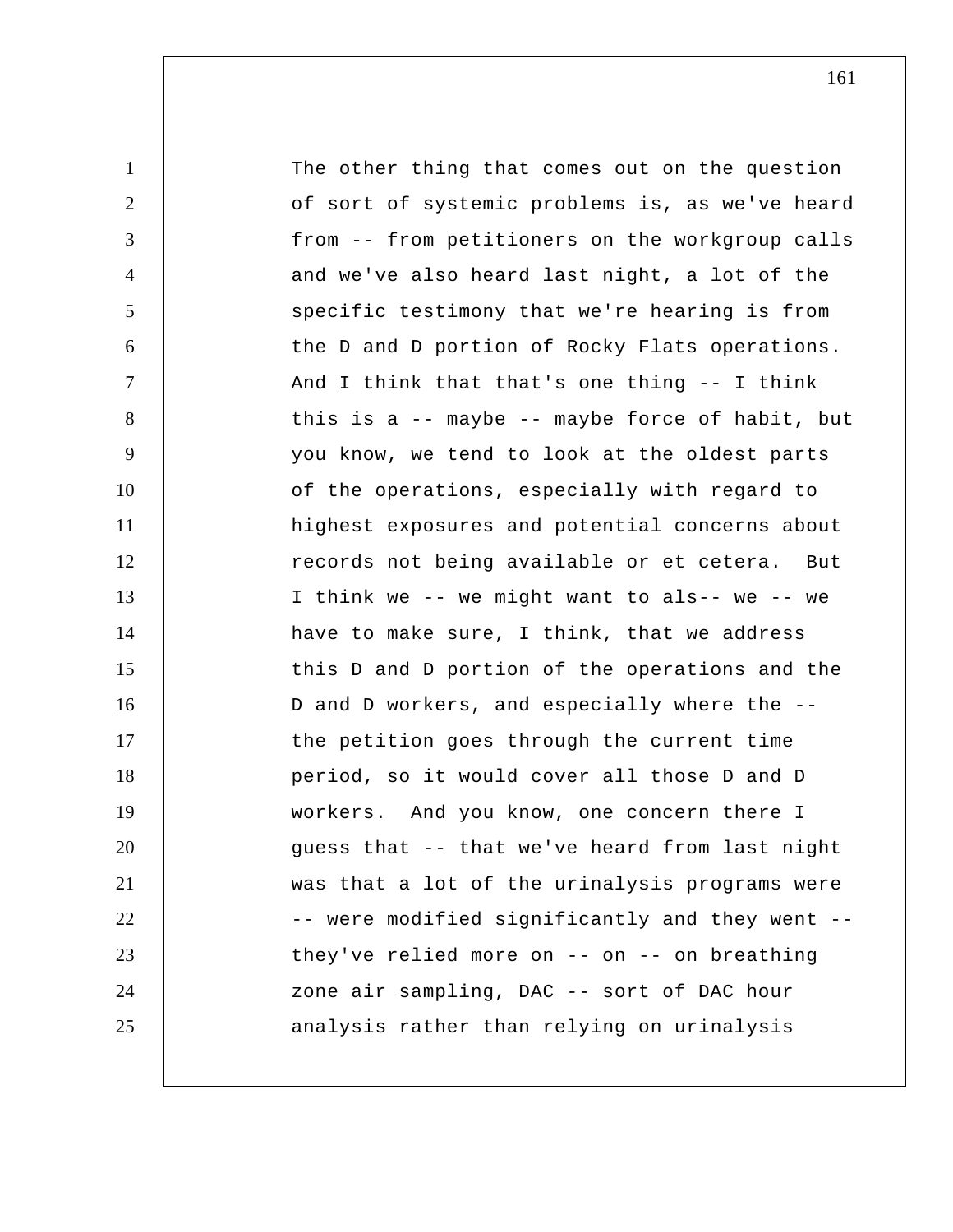1 2 3 4 5 6 7 8 9 10 11 12 13 14 15 16 17 18 19 20 21 22 23 24 25 programs, so it might be a -- you know, we might want to consider how exactly they're being treated. And -- and their data integrity questions that arise under that separate sort of population of workers, the D and D workers,  $SO - -$ Finally I think  $--$  I  $--$  I might get the number wrong, Brant, if I'm wrong -- I think there were six example DRs provided.  **DR. ULSH:** Yeah, that's right.  **MR. GRIFFON:** Is that right? So we have six - six examples that were provided, and -- and I think on one of our last workgroup calls Brant briefly introduced them, but certainly the workgroup and SC&A has not really gotten into those examples. And as I said with Y-12, I think that's -- part of the reason we asked for these example DRs is to look at proof of principle. How -- you know, if NIOSH has the data there, show us how you're actually going to use that data to do an individual case. And -- and we need to thoroughly review those and -- and discuss those on the workgroup, and we haven't -- just haven't had a chance to do that at this point so we need to proceed with that,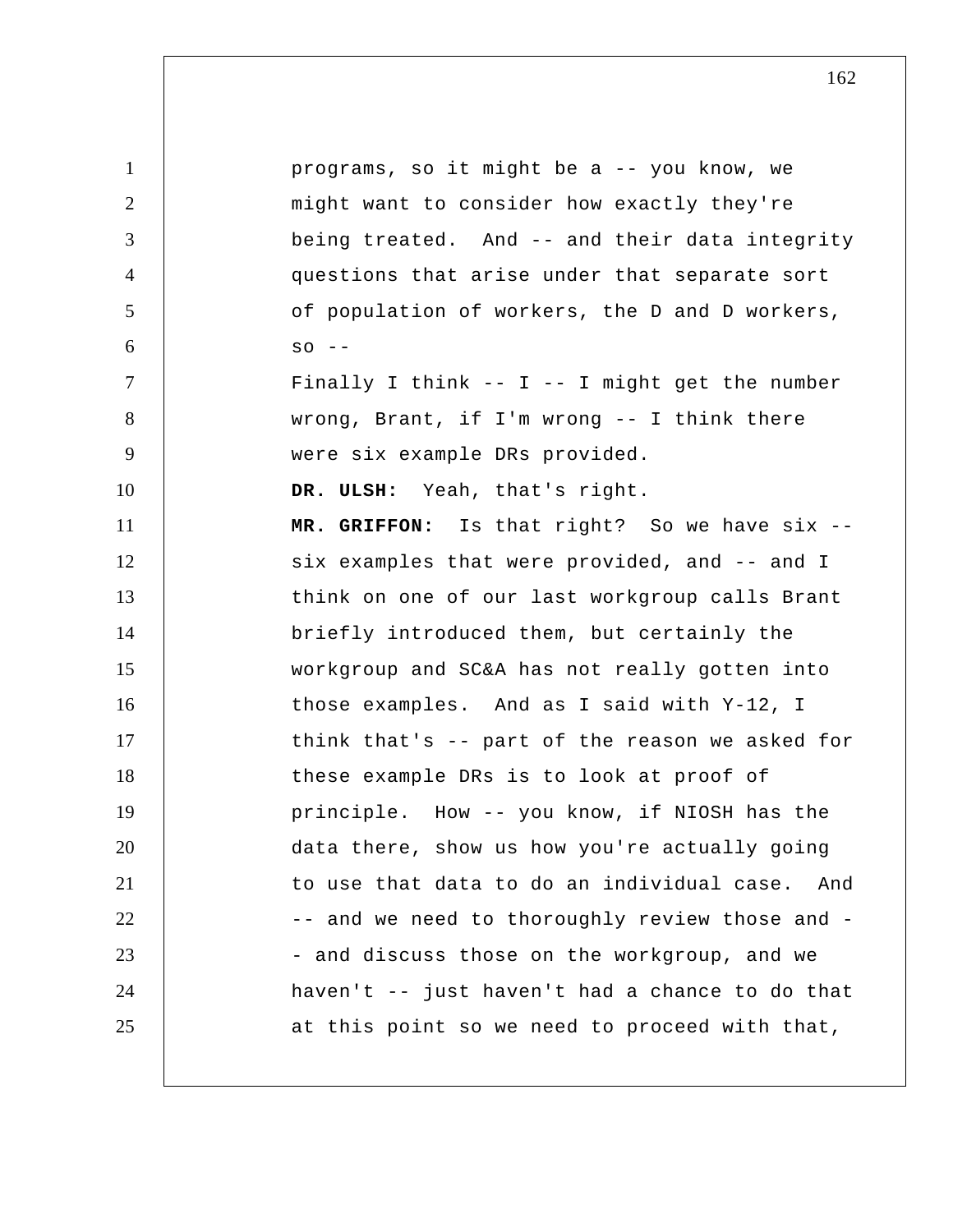1 2 3 4 5 6 7 8 9 10 11 12 13 14 15 16 17 18 19 20 21 22 23 24 25 as well. And I think that's sort of a summary.  **DR. ZIEMER:** Let me ask, Board members, do you have questions for Mark before I call on him to propose a motion? (No responses) Other -- other workgroup members wish to add anything? (No responses) Apparently not. Mark, then I'll entertain a motion from you on behalf of the workgroup.  **MR. GRIFFON:** Well, I -- I guess I would make a motion on behalf of the workgroup that we continue our work with the workgroup, including NIOSH and SC&A and the petitioners -- continue our work and to not -- at this point we're not prepared to make any motion regarding the petition in front of us, the evaluation report in front of us.  **DR. ZIEMER:** That motion doesn't require a second since it comes from our workgroup. It is on the floor for discussion, and recognize that if you vote in favor of the motion -- this motion has the effect of postponing action on the petition until -- I'm assuming, Mark,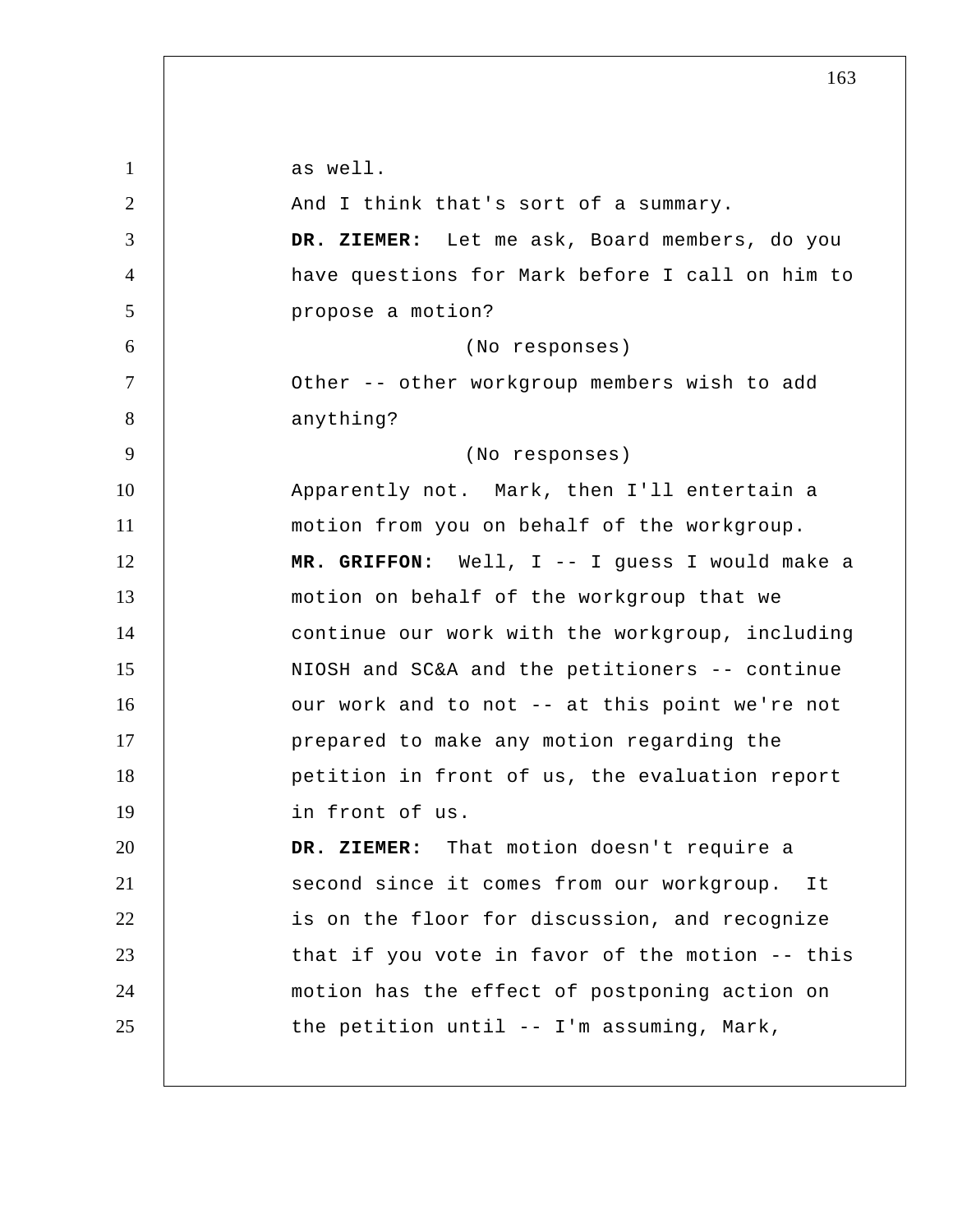| $\mathbf{1}$   | although you didn't say it explicitly -- I'm    |
|----------------|-------------------------------------------------|
| 2              | assuming it would be the intention of the       |
| 3              | workgroup to bring this to closure by our next  |
| $\overline{4}$ | meeting.                                        |
| 5              | MS. MUNN: Yes.                                  |
| 6              | DR. ZIEMER: Is that correct?                    |
| $\tau$         | MS. MUNN: Yes.                                  |
| 8              | DR. ZIEMER: Is that inherent in the             |
| 9              | MR. GRIFFON: Well, I was going to say as soon   |
| 10             | as possible, but -- but -- I -- I mean I would  |
| 11             | love to say the next meeting. I know that we    |
| 12             | have the same time line for $Y-12$ , so $-$ but |
| 13             | that -- that certainly is our intent, as soon   |
| 14             | as possible.                                    |
| 15             | DR. ZIEMER: Thank you. Discussion?              |
| 16             | (No responses)                                  |
| 17             | There appears to be none. Is the Board ready    |
| 18             | to vote on this motion? Again, the effect of    |
| 19             | the motion will be to continue the work on      |
| 20             | resolving those issues that have been           |
| 21             | identified, and has the practical effect as     |
| 22             | well of -- of postponing action on -- in terms  |
| 23             | of making a recommendation to the Secretary on  |
| 24             | the petition.                                   |
| 25             | Okay, all those who favor the motion, say aye.  |
|                |                                                 |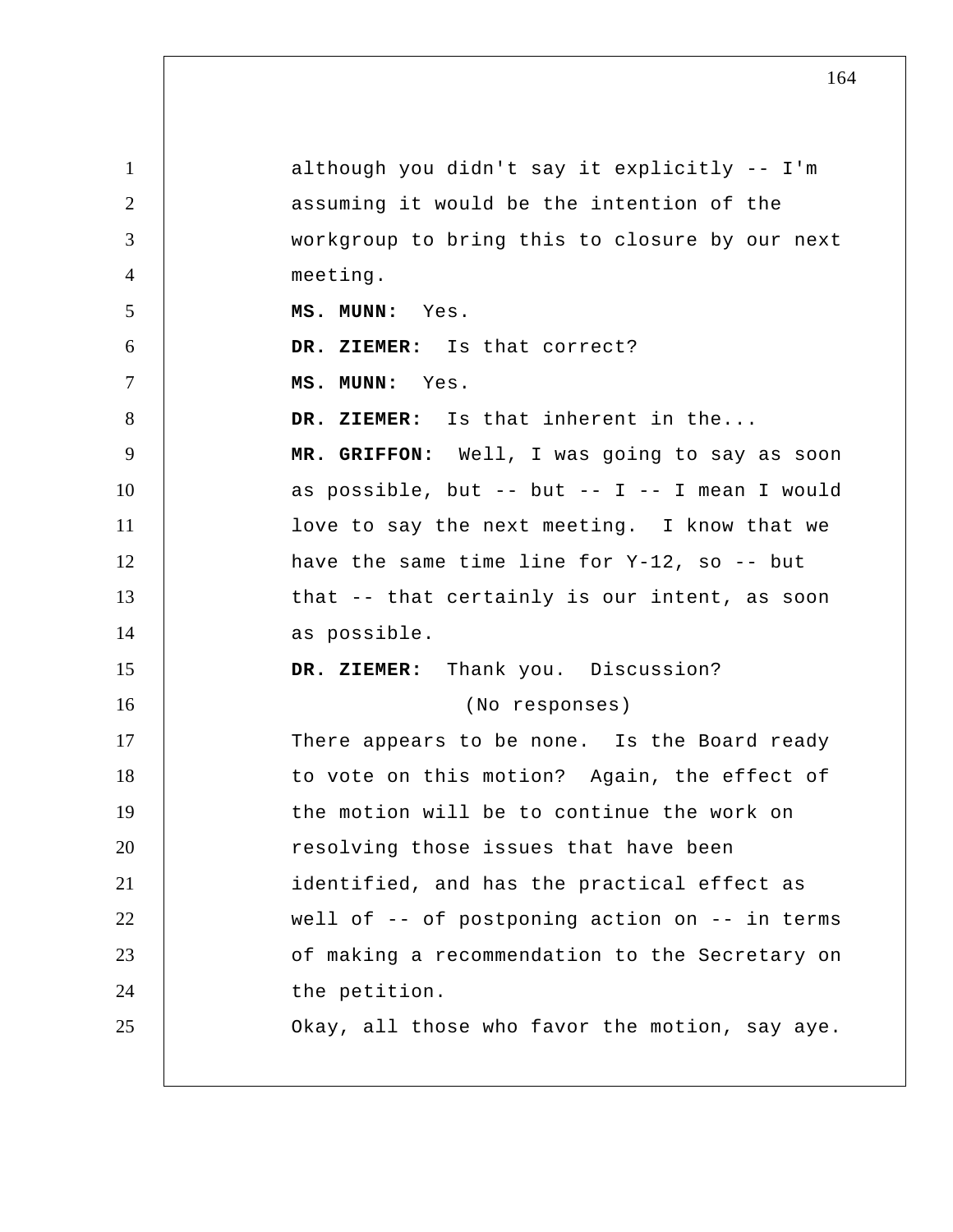1 2 3 4 5 6 7 8 9 10 11 12 13 14 15 16 17 18 19 20 21 22 23 24 25 165 (Affirmative responses) Any opposed? (No responses) Any abstaining? (No responses) The motion carries. Thank you very much.  **MS. MUNN:** On the phone.  **DR. ZIEMER:** Jim Lockey, are you on the phone? (No responses) Robert Presley informed me during the lunch hour that he did have to leave for his doctor's appointment. He also -- he also informed me that he favored the motion that he knew the workgroup was making 'cause Mark had identified it before this session. It is so ordered. Thank you very much. **BOARD DISCUSSION DR. MELIUS:** Just a couple of brief comments.  **DR. ZIEMER:** Dr. Melius.  **DR. MELIUS:** Yeah, just -- these remarks aren't relevant to the vote we just took, but two comments. One is I do think we need to examine some of the issues related to representation of petitioners and so forth. I've been personally disturbed by some of the requirements put on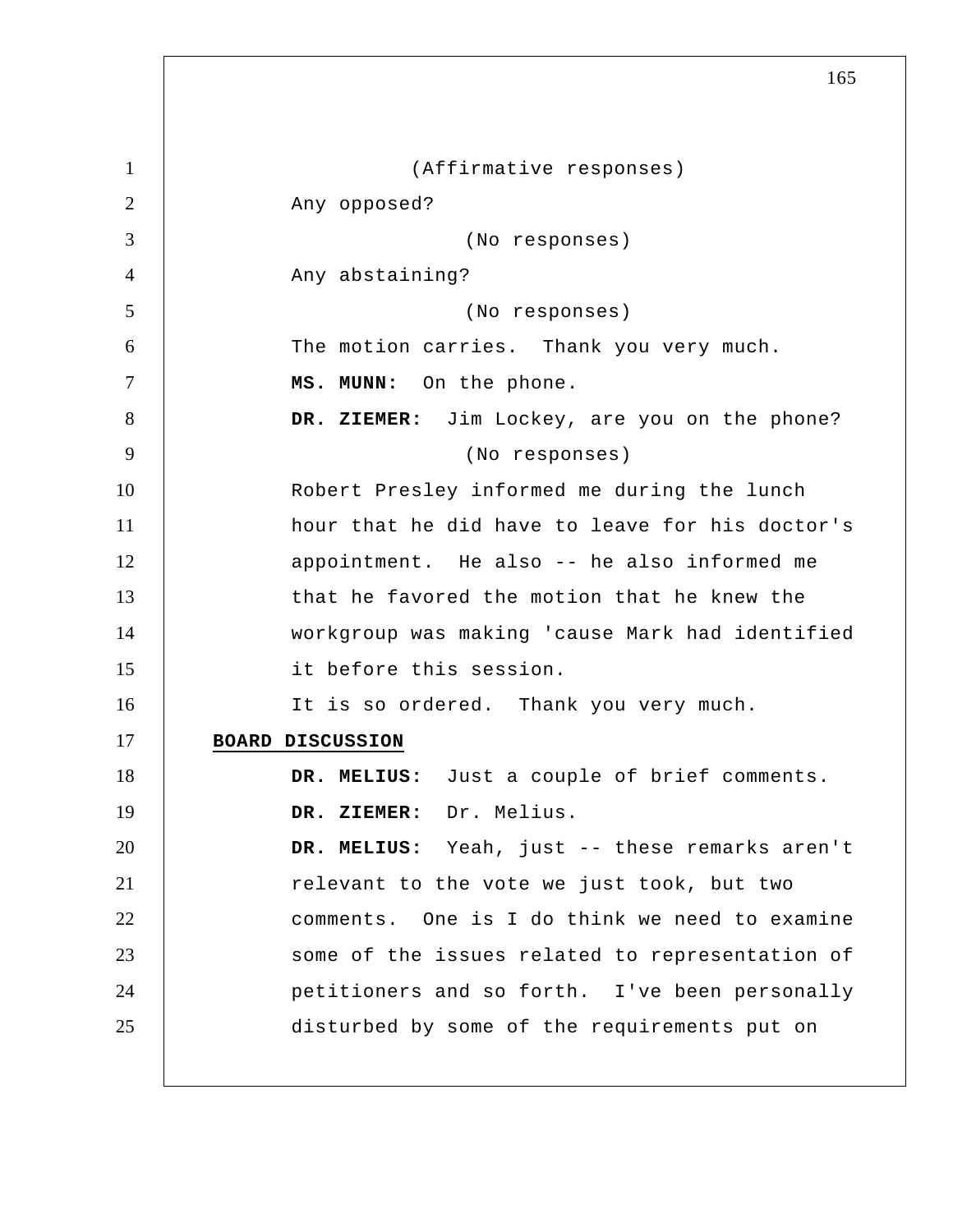1 2 3 4 5 6 7 8 9 10 11 12 13 14 15 16 17 18 19 20 21 22 23 24 25 the petitioners. I think the petitioners here, Tony and others, really made a good case of how difficult it can be for petitioners, particularly some of the practices that NIOSH has of expanding out the petitions -- which have good points in that we're trying to get as many people included in decisions as possible or it's feasible. But I think we also have to recognize that puts an increased burden on the petitioners and we sort of have -- in some ways have a different situation with Y-12 where we have petitioners who are not -- don't -- aren't very involved in the meetings and the representational part. So I think we need to rethink how we're doing that to make sure we're getting good representation and that the petitioners have the means to -- to adequately represent the -- the class that's being - being discussed. Also, how do we deal with a situation like this where, because of the closures, the petitioners -- in this case the union -- have lost the - the -- some of the rights to access records in a timely fashion and so forth. And I -- I think we need to -- to talk about that and sort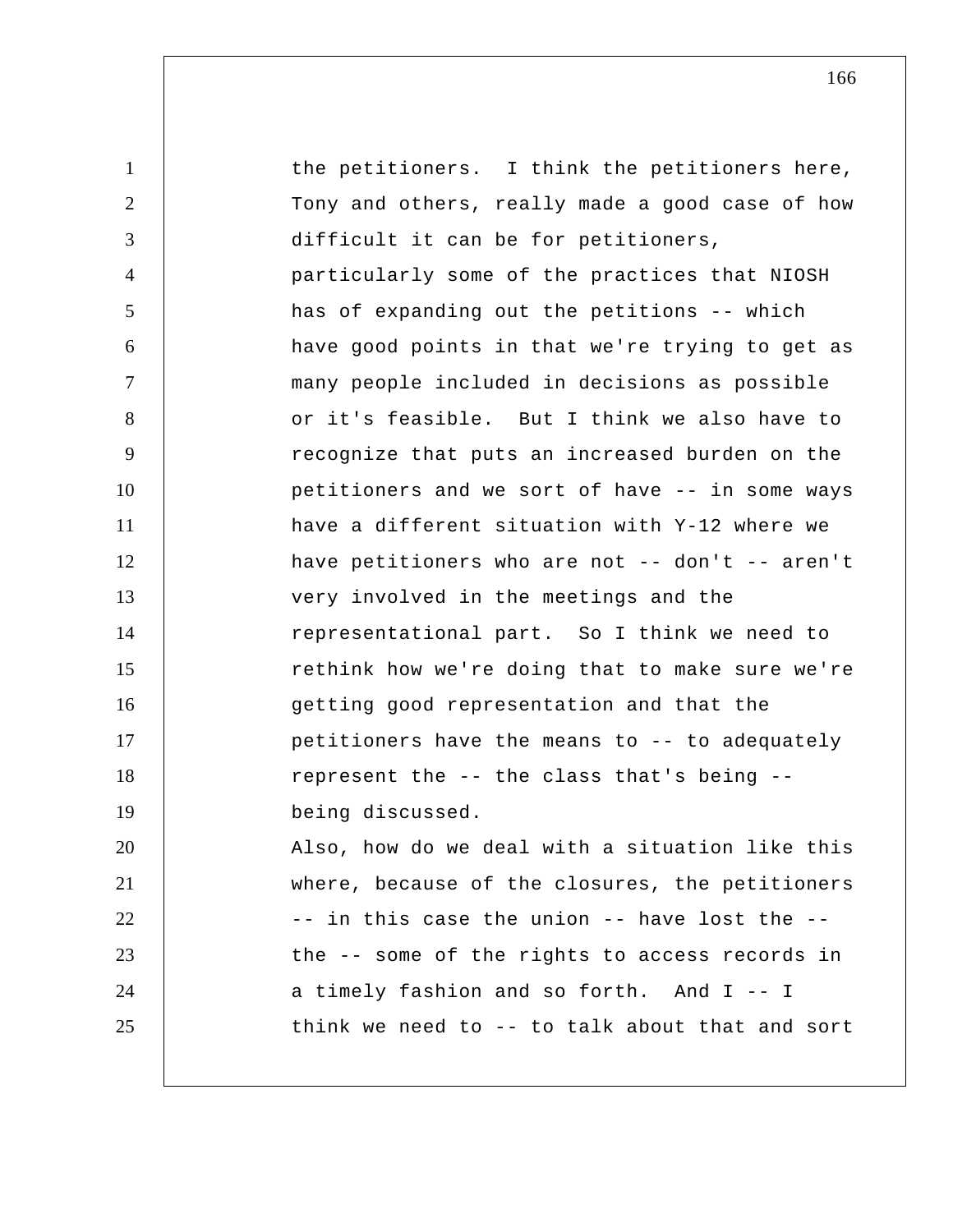1 2 3 4 5 6 7 8 9 10 11 12 13 14 15 16 17 18 19 20 21 22 23 24 25 of figure out how we can better -- better handle that situation. Secondly, partially because of that and I think also because some of the time it's going to take to obtain records to address some of the concerns raised by the petitioners, I would hope we wouldn't rush into trying to meet an artificial deadline of next meeting or something to try to close out this petition. I think as soon as possible, yes. But let's make sure we have complete information. Some of the information requests have really just gone in and -- and I think we need to make sure that we do address all of the concerns and have adequate information to be able to do that. And if that means, you know -- which can often happen -- making more information requests after further review, that I think we need - we need to do that. It's very important. This is a big site. It's a complicated site. As Mark has pointed out, there's sort of different operations at different time periods, and I think we need to make sure we've covered the whole time period adequately and different operations within the facility adequately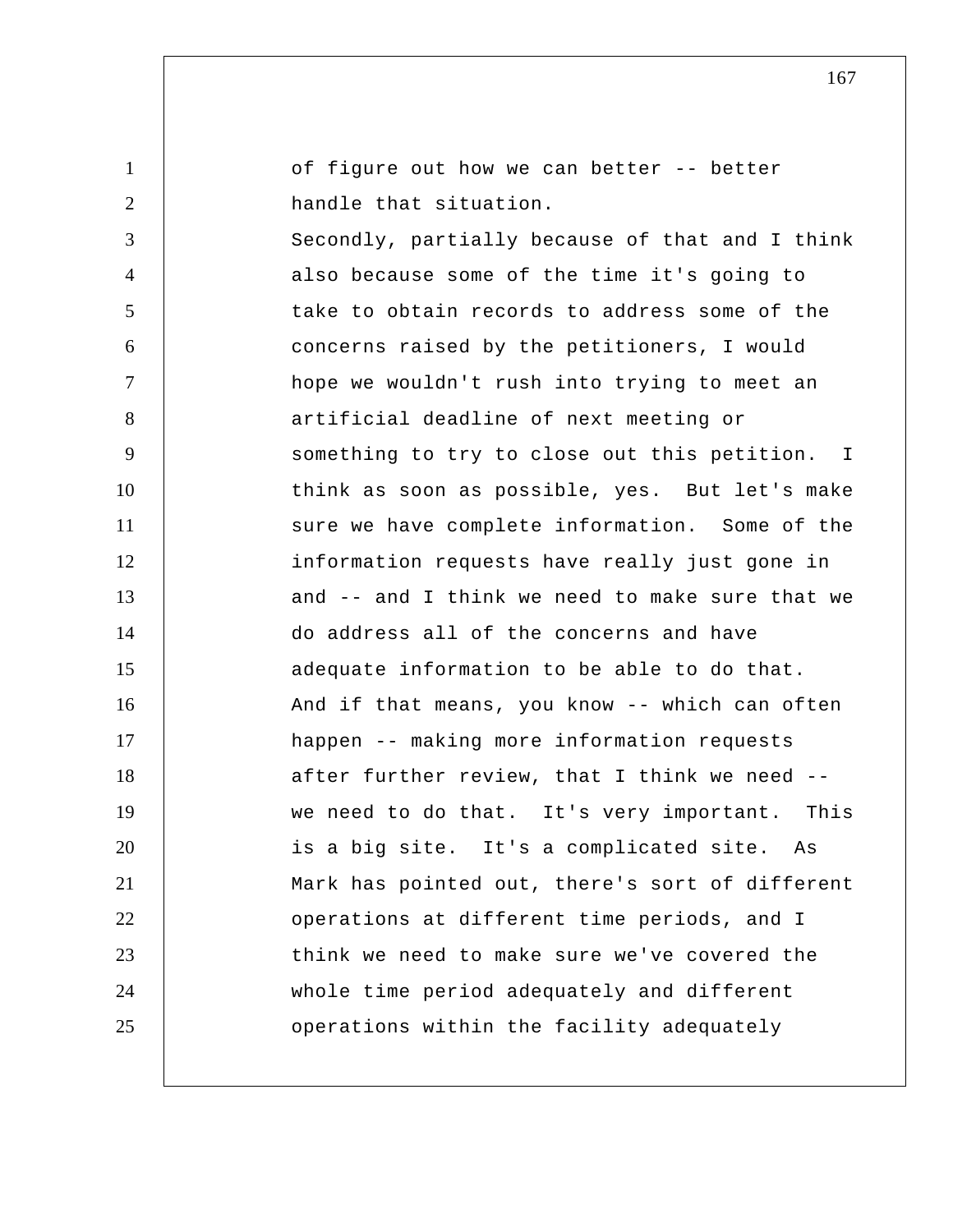2

3

4

5

6

before we make a decision.

 **DR. ZIEMER:** Thank you very much, and it looks like Larry may have some related comments. Is that correct?

 **MR. ELLIOTT:** Yes, it is, Dr. Ziemer. Thank you.

7 8 9 10 11 12 13 14 15 16 17 18 19 20 21 22 23 24 25 I want to congratulate Tony and the other petitioners, a very well-delivered and reasoned set of presentations. And I took special note and took to heart the predicament that they, as petitioners, are in with the closure of the site and the D and D being finished, and their not having the ability to access records. And I want to assure you that we stand at the ready. If there are any records that the petitioners want us to pursue for them on their behalf, we will. Any records that we collect, SC&A collects, we will make sure that they are delivered in copy in full to the petitioners. I've talked to Tony about this and just want to stand there to support them as best we can and use the MOU that we have with DOE to make sure that there is adequate and a timely response to their request for information. And that's my commitment to you. I understand that the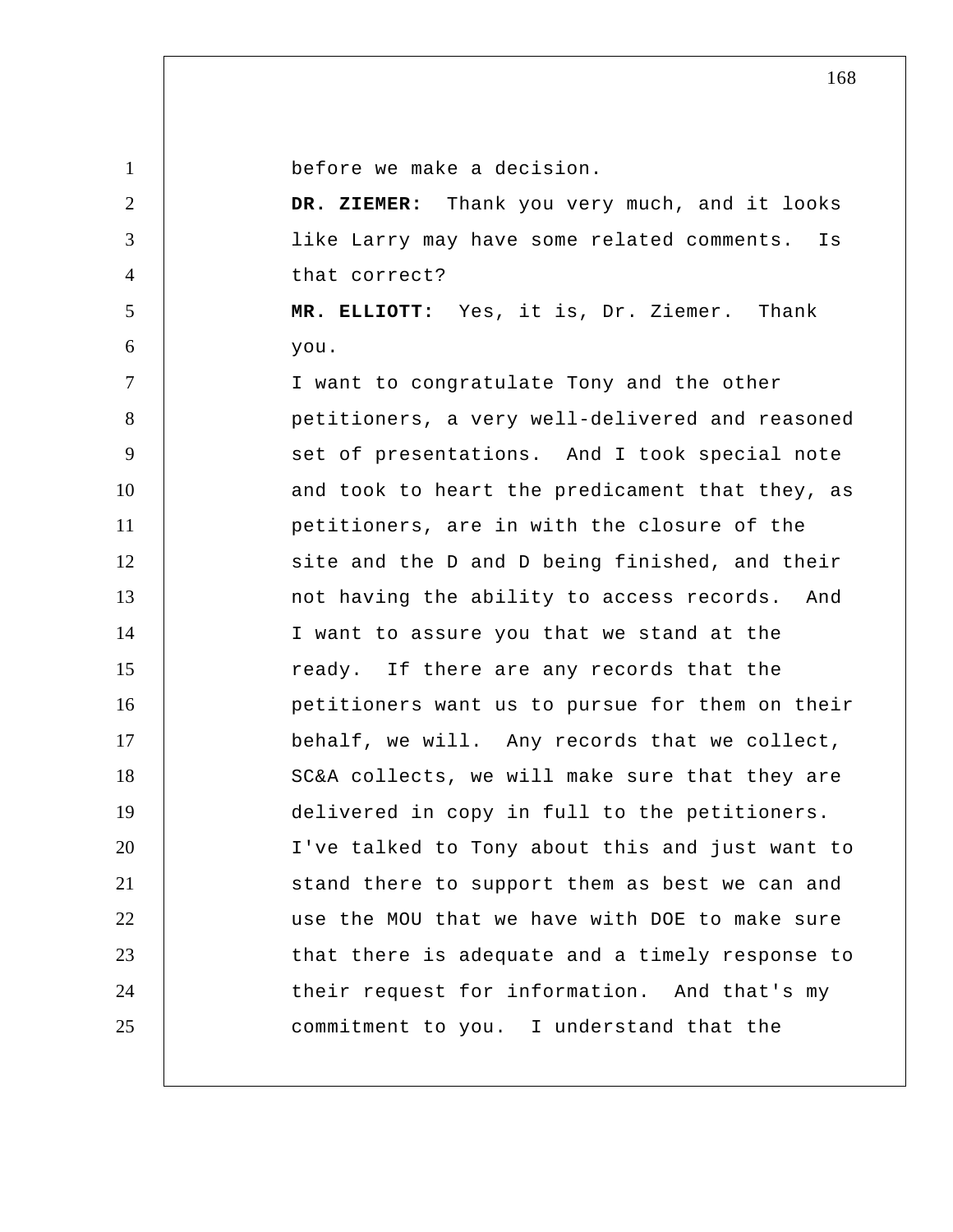1 2 3 4 5 6 7 8 9 10 11 12 13 14 15 16 17 18 19 20 21 22 23 24 25 dilemma that has been presented by our expansion of this definition of the -- of the class, so I would include that -- that that goes to anybody that stands outside the Steelworkers, the hourly folks who also want to get copies of records, just let us know at NIOSH. Talk to me or you can call Brant Ulsh or get ahold of us in any way you can and we'll work with you to get the record that you want. **BOARD WORKING TIME DR. ZIEMER:** Thank you very much. Okay. Then the Chair would recognize Dr. Melius for the purpose of presenting a motion that we -- now - yes, we'll bring Mr. Clawson back to the table.  **DR. WADE:** This time behave.  **MR. CLAWSON:** You know me.  **DR. MELIUS:** I have two motions here related to -- I guess we'll start with Pacific Proving Grounds and then there's a -- quite a -- a similar motion related to the Nevada Test Site. I think LaShawn has extra copies, Larry, that can be distributed for -- or someone can let her know -- of this -- I think all the Board members should have, and actually I e-mailed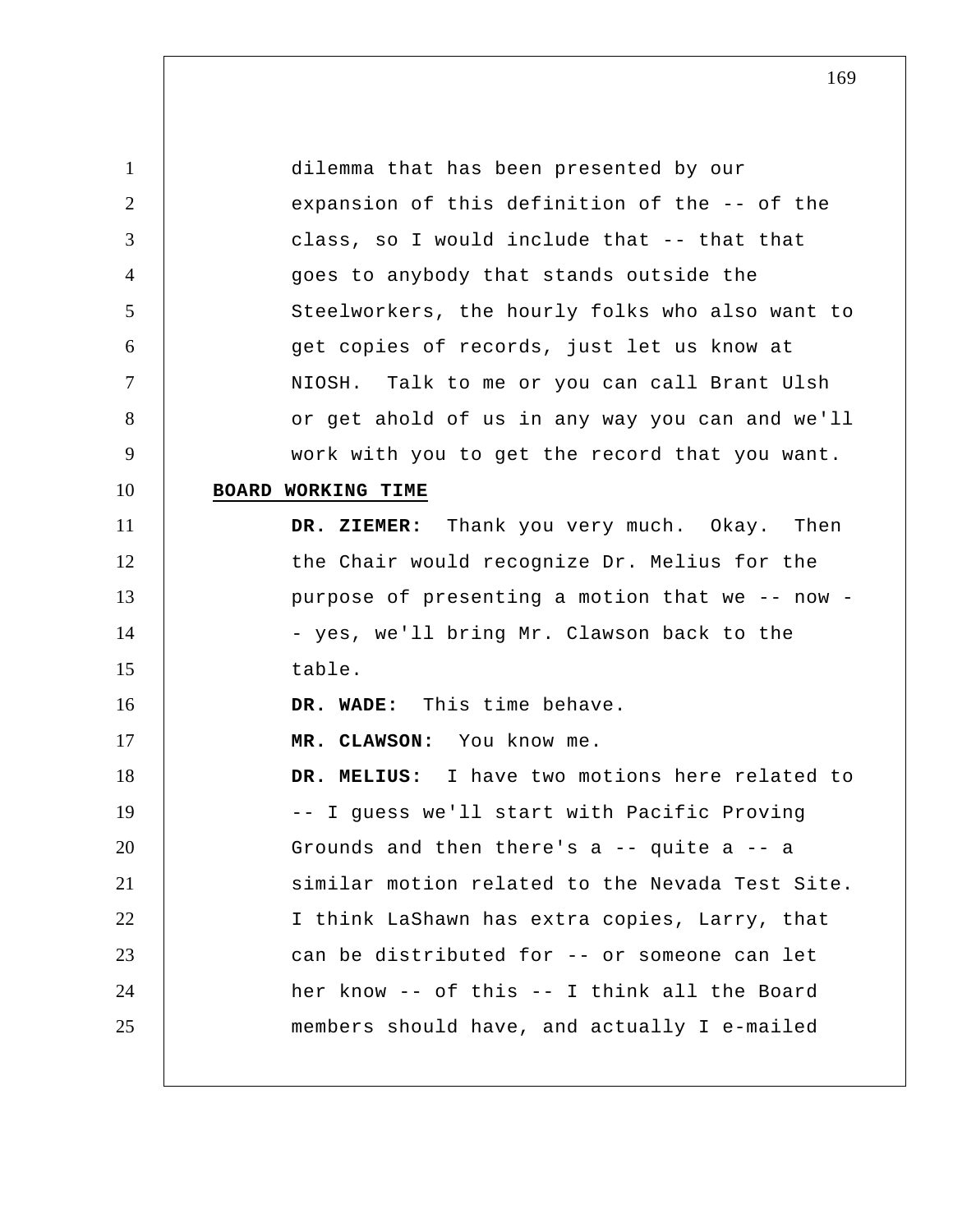| $\mathbf{1}$   | these to Jim Lockey and Bob Presley a couple of |
|----------------|-------------------------------------------------|
| 2              | hours ago.                                      |
| 3              | Let me read into the record the first motion.   |
| $\overline{4}$ | $Much$ --                                       |
| 5              | DR. ZIEMER: Okay.                               |
| 6              | DR. MELIUS: Much of this is very familiar.      |
| 7              | DR. ZIEMER: Just for purposes of record, this   |
| 8              | was -- this was a motion that was introduced by |
| 9              | Bob Presley at our meeting on Tuesday -- I      |
| 10             | believe it was Tuesday.                         |
| 11             | MS. MUNN: The first one was.                    |
| 12             | DR. MELIUS: No, no, not the first one was.      |
| 13             | The first one -- his was the Nevada Test site.  |
| 14             | DR. ZIEMER: Oh, we're on the Pacific Proving    |
| 15             | Ground, okay. I'll hold those remarks. Go       |
| 16             | ahead.                                          |
| 17             | DR. MELIUS: Okay. The -- and I -- as I'm        |
| 18             | reading, if the Board members want to make --   |
| 19             | pay particular attention to the second and      |
| 20             | third paragraphs from the bottom 'cause those I |
| 21             | think are a little bit different than what      |
| 22             | we've put in some of our letters before.        |
| 23             | (Reading) The Board recommends that the         |
| 24             | following letter be transmitted to the          |
| 25             | Secretary of Health and Human Services within   |
|                |                                                 |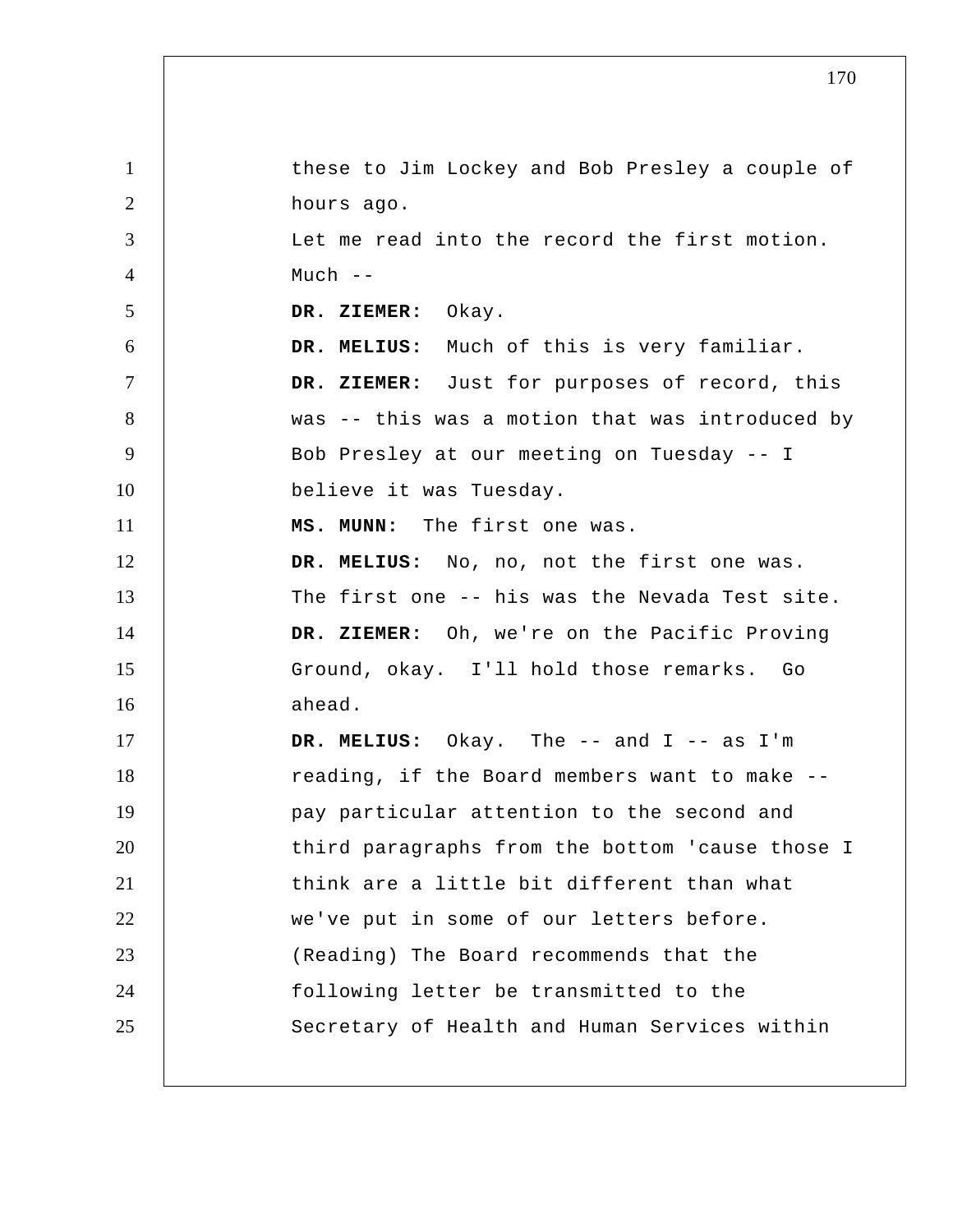1 2 3 4 5 6 7 8 9 10 11 12 13 14 15 16 17 18 19 20 21 22 23 24 25 21 days. Should the Chair become aware of any issue that in his judgment would preclude the transmittal of this letter within that time period, the Board requests that he promptly informs the Board of the delay, the reasons for this delay, and that he immediately works with NIOSH to schedule an emergency meeting of the Board to discuss this issue. The Advisory Board on Radiation and Worker Health (the Board) has evaluated SEC Petition 00020 concerning workers at the Pacific Proving Grounds under the statutory requirements established by EEOICPA and incorporated into 42 CFR Section 83.13(c)(1) and 42 CFR Section 83.13(c)(3). The Board respectfully recommends a Special Exposure Cohort be accorded to all Department of Energy employees or its contractor or subcontractor employees who worked at the Pacific Proving Grounds (PPG) from 1946 through 1962 who were monitored or should have been monitored for exposure to ionizing radiation as a result of nuclear weapons testing at the PPG and whom were employed for a number of work days aggregating t least 250 work days, occurring under this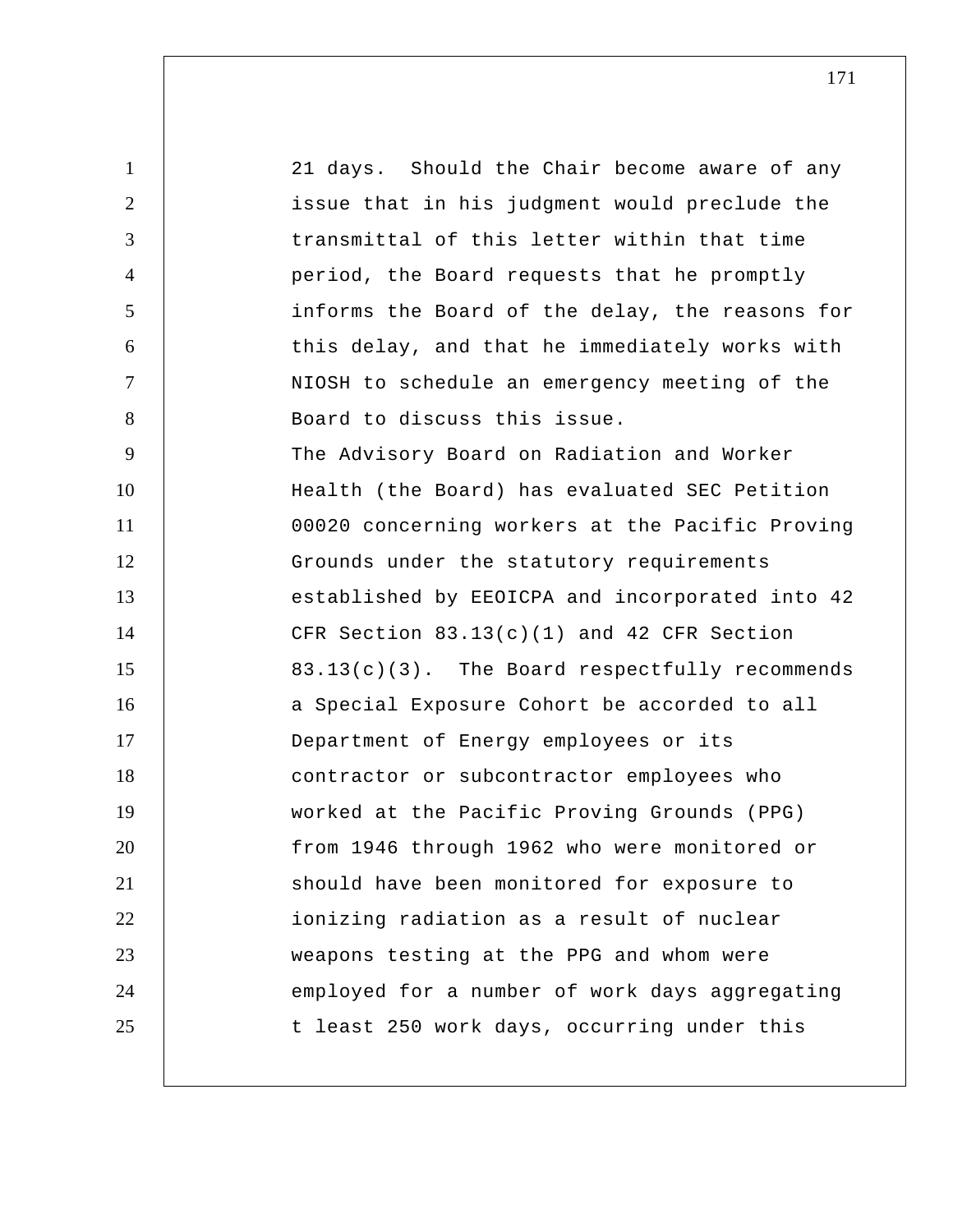1 2 3 4 5 6 7 8 9 10 11 12 13 14 15 16 17 18 19 20 21 22 23 24 25 employment or in combination with work days of employment occurring within the parameters (excluding aggregate work day requirements) established for other classes of employees included in the SEC. This recommendation is based on the following factors: One, these workers were employed during the above-ground testing of atomic weapons. Number two, there are significant limitations to the available monitoring data collected at the Pacific Proving Grounds, particularly data needed for the accurate reconstruction of internal doses associated with the inhalation of radionuclides at the site. NIOSH concluded that the available information is not sufficient to document or estimate the potential maximum internal exposures to workers at the Pacific Proving Grounds under plausible circumstances during the period of AEC operations from 1946 to 1962. The Board concurs with this conclusion. Three, the Board has reviewed information which confirms that radiation exposures at the Pacific Proving Grounds during the time period in question could have endangered the health of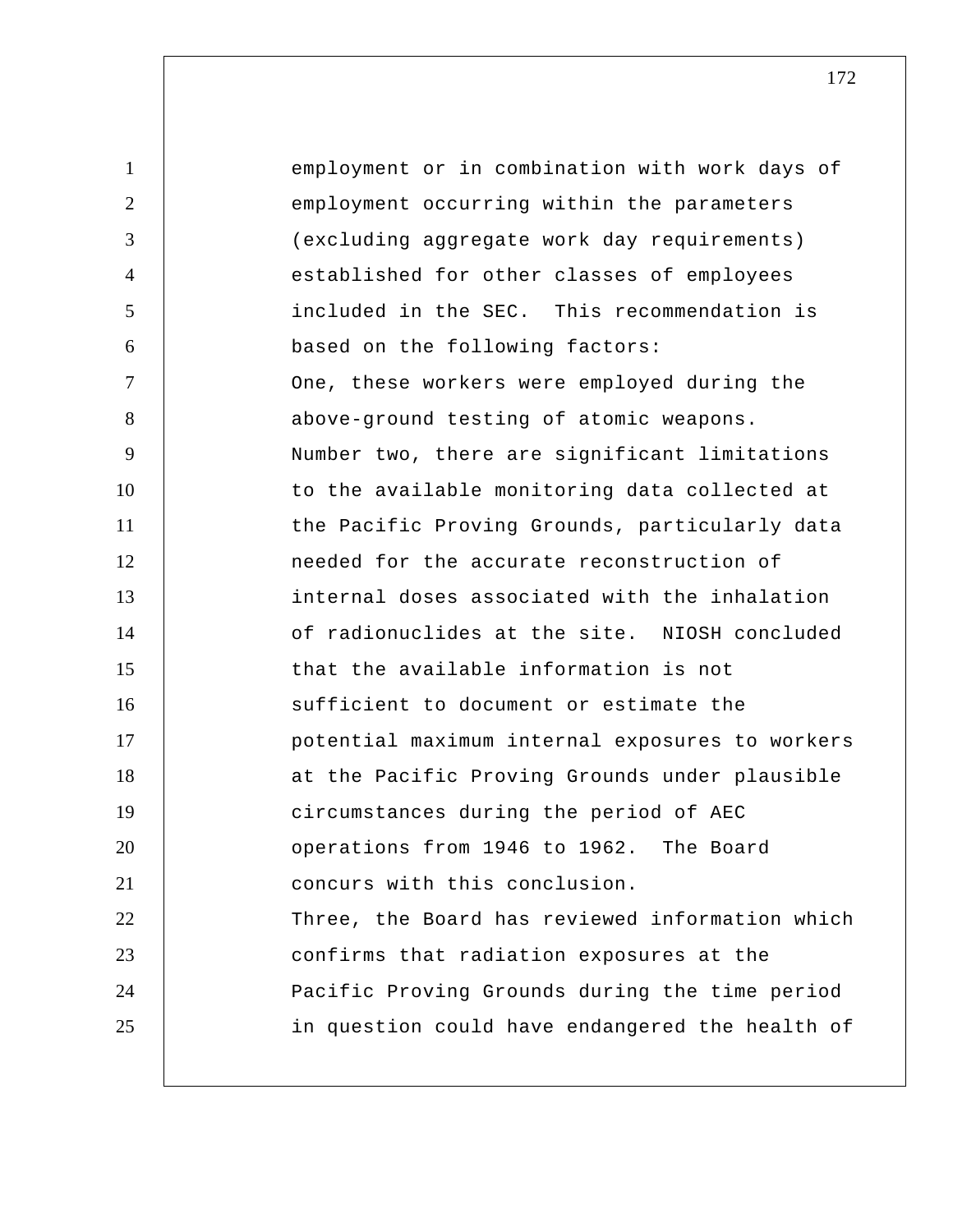| $\mathbf{1}$   | members of this class.                          |
|----------------|-------------------------------------------------|
| $\overline{2}$ | The Board notes that many of the people who     |
| 3              | were employed at the Pacific Proving Ground     |
| $\overline{4}$ | during the time period in question lived on     |
| 5              | site during their work periods. This should be  |
| 6              | considered during the evaluation of their work  |
| $\overline{7}$ | duration.                                       |
| 8              | The Board is still evaluating issues related to |
| 9              | people who may have been exposed to radiation   |
| 10             | during discrete incidents that could have       |
| 11             | involved exceptionally high exposures to        |
| 12             | radiation while working at the Pacific Proving  |
| 13             | Grounds (example, those who were present during |
| 14             | the actual atomic bomb testing) and who may not |
| 15             | meet the 250 work day requirement described     |
| 16             | above. The Board will continue to review this   |
| 17             | matter and may make additional recommendations  |
| 18             | regarding this group at some point in the near  |
| 19             | future.                                         |
| 20             | Enclosed is supporting documentation from the   |
| 21             | recent Advisory Board meetings held in Oak      |
| 22             | Ridge, Tennessee and Denver, Colorado where     |
| 23             | this Special Exposure Cohort petition was       |
| 24             | discussed. Documentation includes transcripts   |
| 25             | of public comments on the petition, copies of   |
|                |                                                 |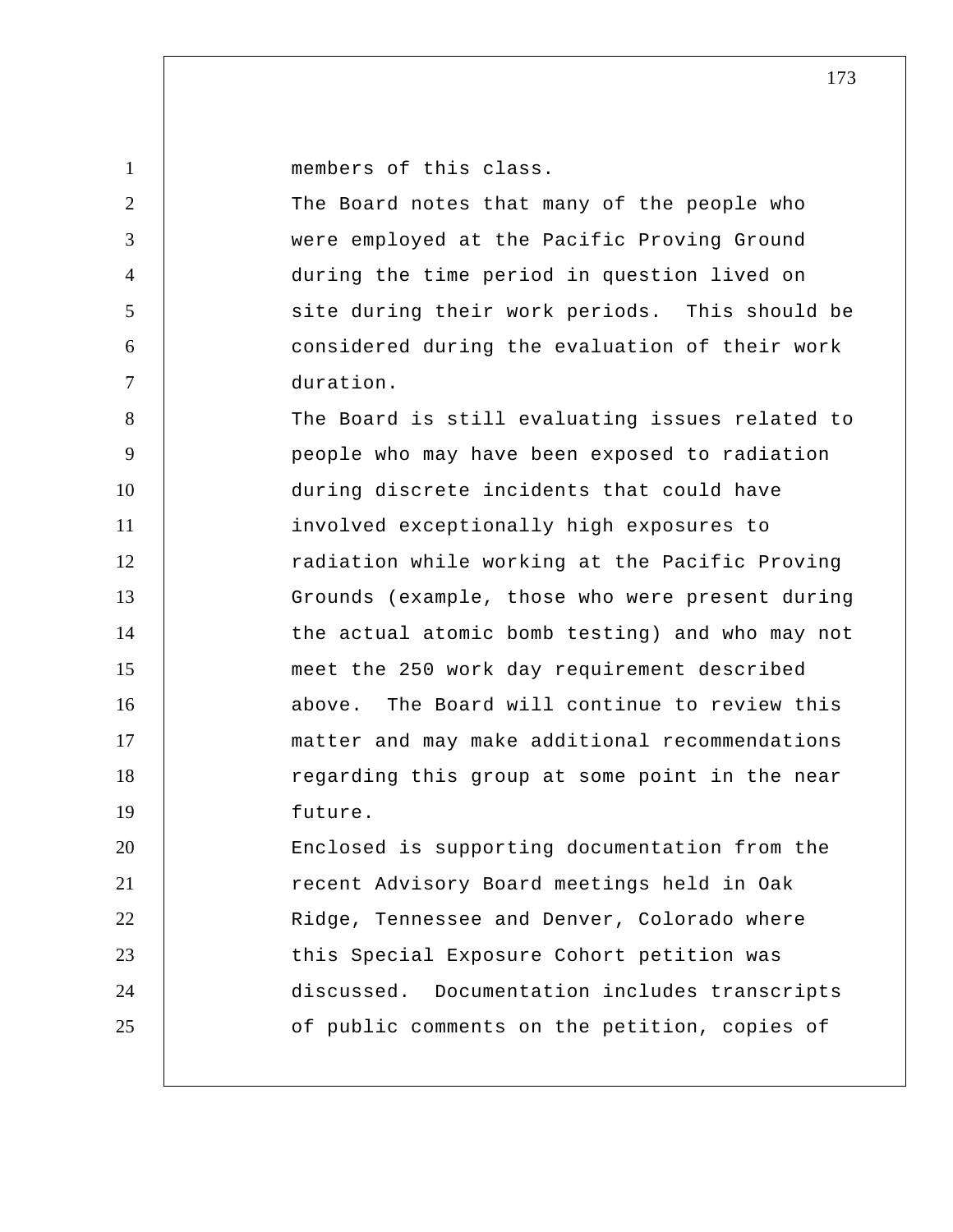| $\mathbf{1}$   | the petition, the NIOSH review thereof, and     |
|----------------|-------------------------------------------------|
| $\overline{2}$ | related documents distributed by NIOSH and the  |
| 3              | petitioners. If any of these items are          |
| $\overline{4}$ | unavailable at this time, they will follow      |
| $\mathfrak{S}$ | shortly.                                        |
| 6              | DR. ZIEMER: Thank you very much. You've heard   |
| $\tau$         | the motion. Is there a second?                  |
| 8              | MR. GIBSON: Second.                             |
| 9              | DR. ZIEMER: Discussion? Wanda.                  |
| 10             | MS. MUNN: A suggestion with respect to the      |
| 11             | last sentence in the second of those new        |
| 12             | paragraphs, the next to the last paragraph.     |
| 13             | DR. MELIUS: Uh-huh.                             |
| 14             | MS. MUNN: There's maybe some reluctance to      |
| 15             | speaking to the near future, wouldn't want to   |
| 16             | raise the assumption that that data might not   |
| 17             | be developed at some considerably future date,  |
| 18             | would suggest the possibility of simply having  |
| 19             | that sentence read "The Board will continue to  |
| 20             | review this matter and may make future          |
| 21             | additional recommendations regarding this       |
| 22             | group," if that's acceptable.                   |
| 23             | DR. MELIUS: That's acceptable.                  |
| 24             | DR. ZIEMER: I'll interpret that as a friendly   |
| 25             | amendment as it appears the mover has agreed to |
|                |                                                 |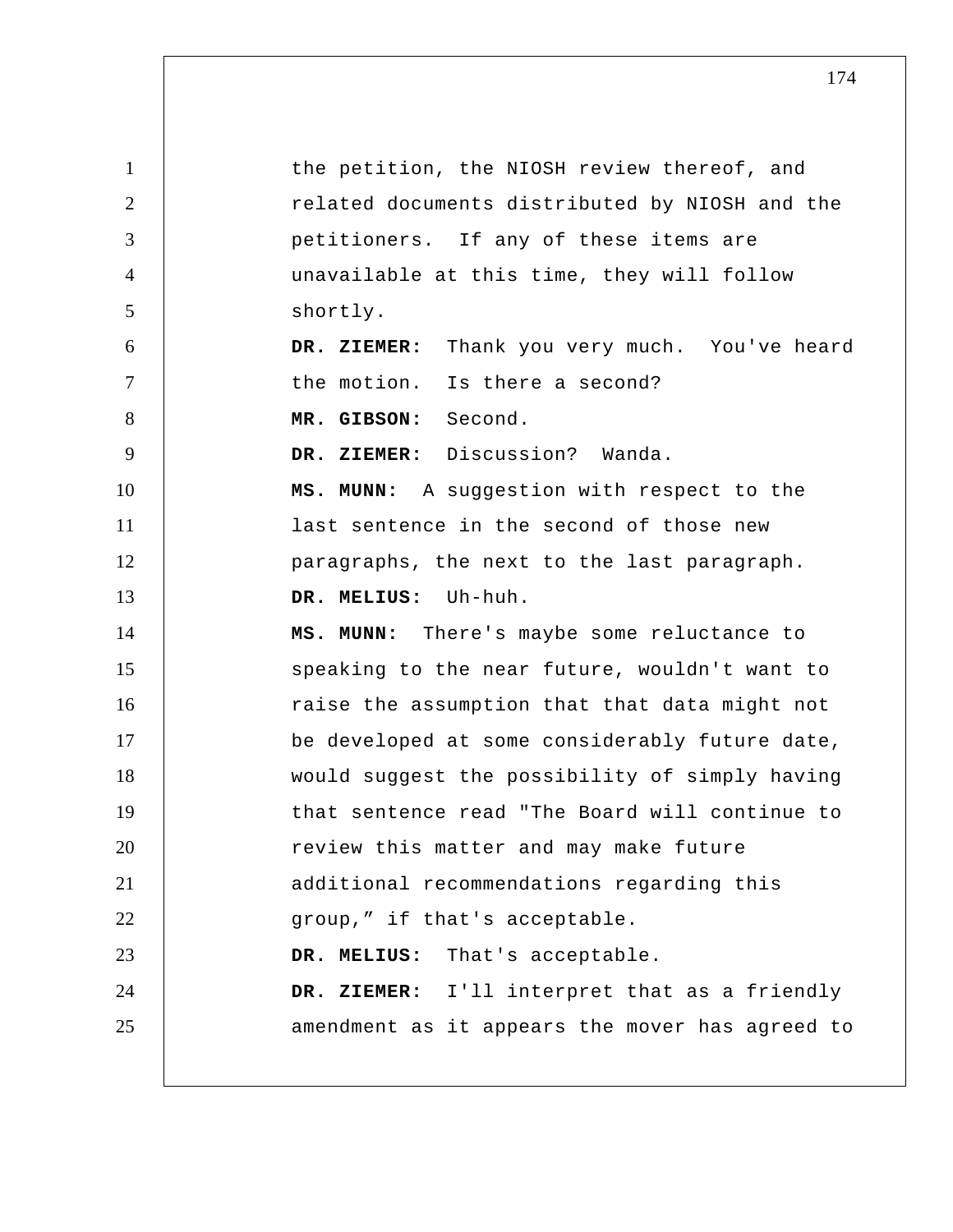1 2 3 4 5 6 7 8 9 10 11 12 13 14 15 16 17 18 19 20 21 22 23 24 25 it -- and who was the seconder?  **DR. MELIUS:** Mike.  **DR. ZIEMER:** Is that agreeable?  **MR. GIBSON:** (inaudible)  **DR. ZIEMER:** So the wording in that sentence would now say "The Board will continue to review this matter and may make future additional recommendations regarding this group."  **MS. MUNN:** Uh-huh.  **DR. ZIEMER:** Which doesn't pin you down to a time line.  **DR. MELIUS:** Uh-huh.  **DR. ZIEMER:** Yes, it's -- thank you. Any other discussion? (No responses) Are you ready to vote on this motion?  **MS. MUNN:** Yes.  **DR. ZIEMER:** It appears that we're ready to vote. All in favor of the motion, say aye. (Affirmative responses) Those opposed, no? (No responses) Any abstentions?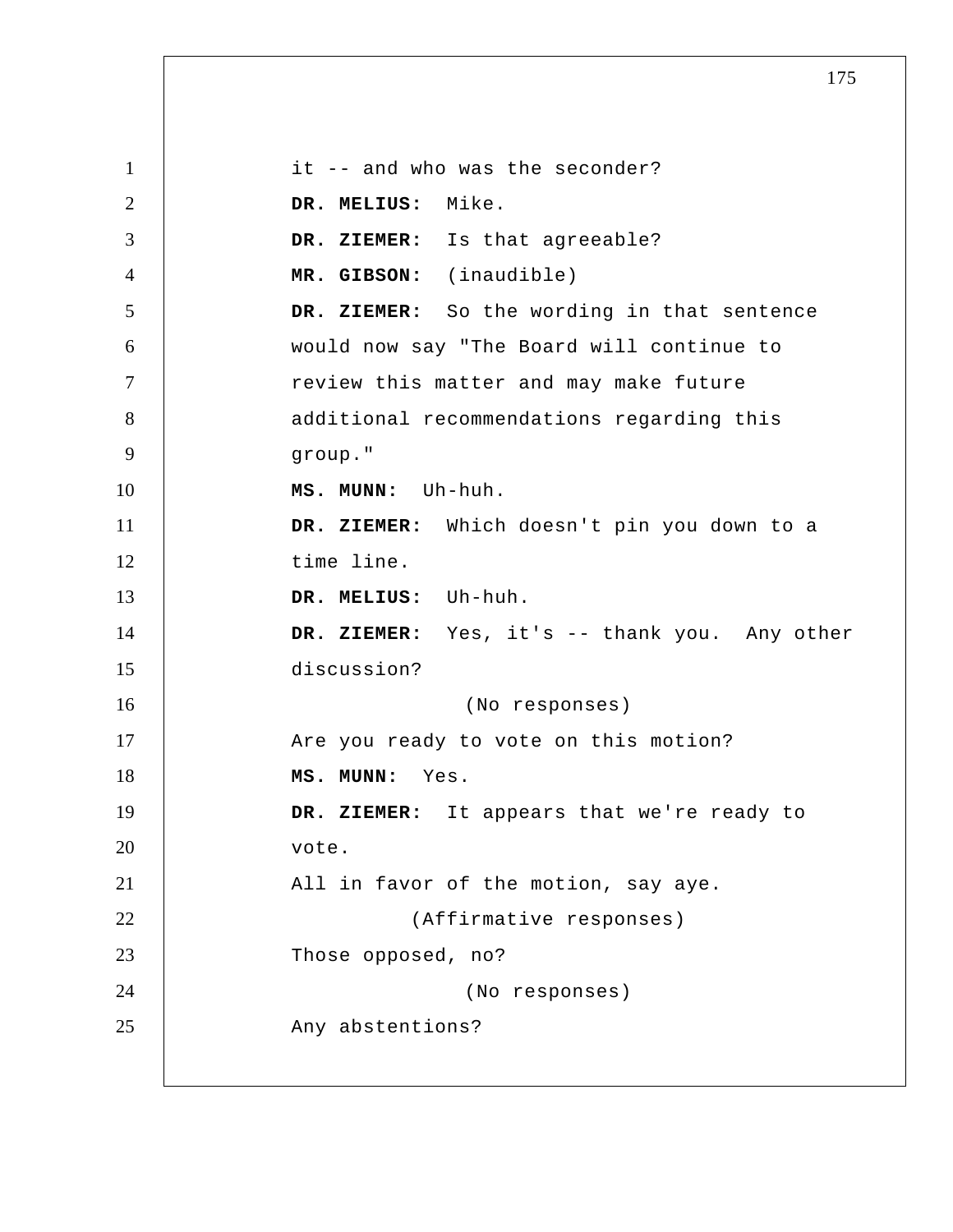| $\mathbf{1}$   | (No responses)                                  |
|----------------|-------------------------------------------------|
| $\overline{2}$ | The motion carries. Thank you very much.        |
| 3              | Then the Chair again recognizes Dr. Melius for  |
| $\overline{4}$ | purposes of providing the wording to Robert     |
| 5              | Presley's motion which came from the workgroup, |
| 6              | and that motion was essentially to recommend    |
| $\tau$         | approval of the Pacif-- of the Nevada Test Site |
| 8              | petition.                                       |
| 9              | Mark has to recuse himself, and I did want to   |
| 10             | double-check. I think we indicated to Sandi     |
| 11             | Schubert that if she wanted to be on the line - |
| 12             |                                                 |
| 13             | MS. SCHUBERT: I'm here.                         |
| 14             | DR. ZIEMER: Okay, Sandi, you are there. Thank   |
| 15             | you very much.                                  |
| 16             | MS. SCHUBERT: Thank you.                        |
| 17             | DR. ZIEMER: So we now have the wording of the   |
| 18             | motion, which we will simply identify as a      |
| 19             | friendly amendment to the Presley motion of     |
| 20             | yesterday. We simply deferred action on the     |
| 21             | Presley motion so that we could put the wording |
| 22             | into our sort of standard wording form.<br>- So |
| 23             | here is now the wording of the proposed -- or   |
| 24             | of the NTS motion. Dr. Melius.                  |
| 25             | DR. MELIUS: And I will indicate ahead of time,  |
|                |                                                 |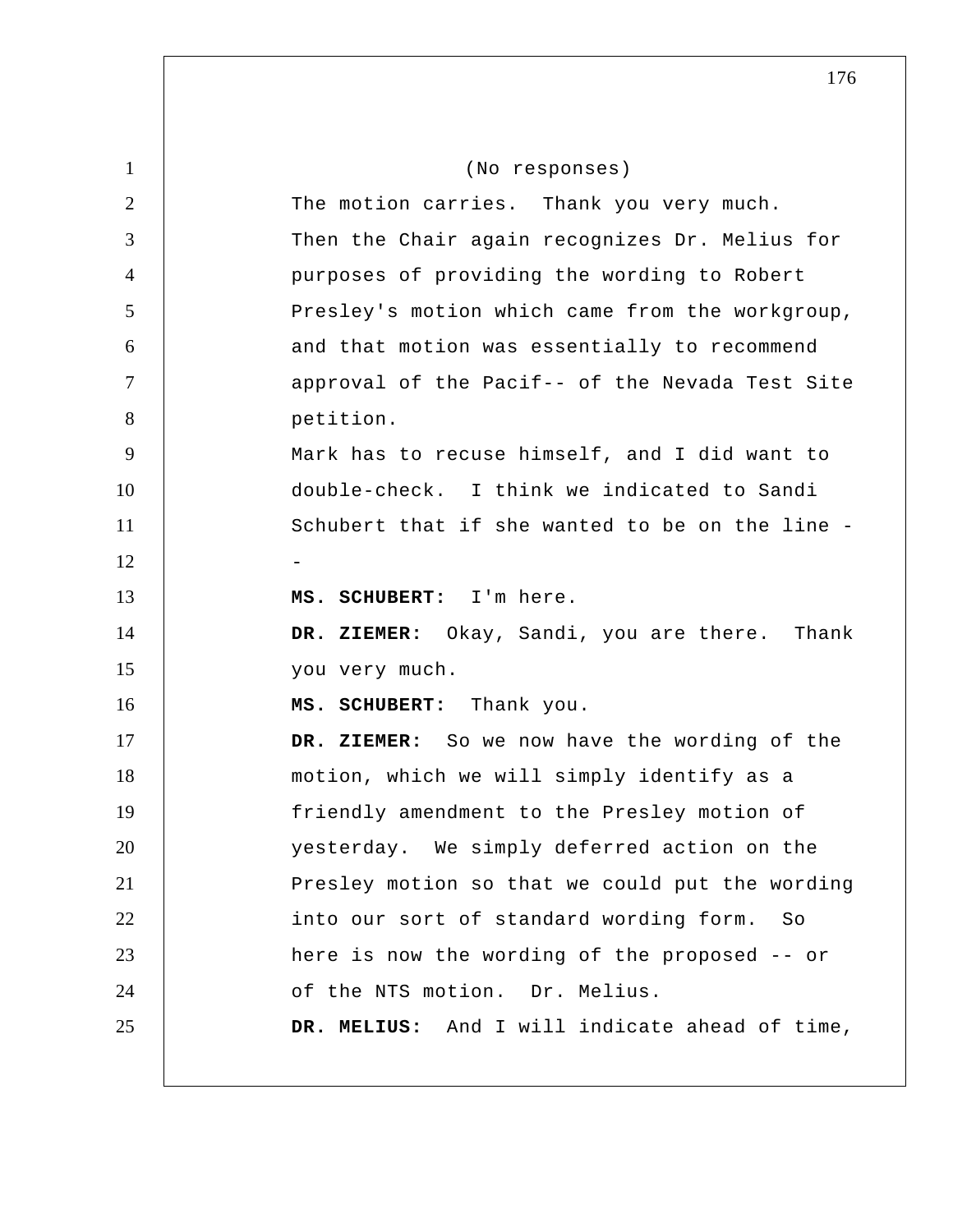1 2 3 4 5 6 7 8 9 10 11 12 13 14 15 16 17 18 19 20 21 22 23 24 25 by reading Wanda's mind I am going to make a amendment on the fly to this -- slight modification to make it read somewhat similar to the previous motion. (Reading) The Board recommends that the following letter be transmitted to the Secretary of Health and Human Services within 21 days. Should the Chair become aware of any issue that in his judgment would preclude the transmittal of this letter within that time period, the Board requests that he promptly informs the Board of the delay and the reasons for this delay, and that he immediately works with NIOSH to schedule an emergency meeting of the Board to discuss this issue. The Advisory Board on Radiation and Worker Health (the Board) has evaluated SEC Petition 00055 concerning workers at the Nevada Test Site under the statutory requirements established by EEOICPA and incorporated into 42 CFR Section  $83.13(c)(1)$  and  $42$  CFR Section 83.13(c)(3). The Board respectfully recommends a Special Exposure Cohort be accorded to all Department of Energy (DOE) employees or its contractor or subcontractor employees who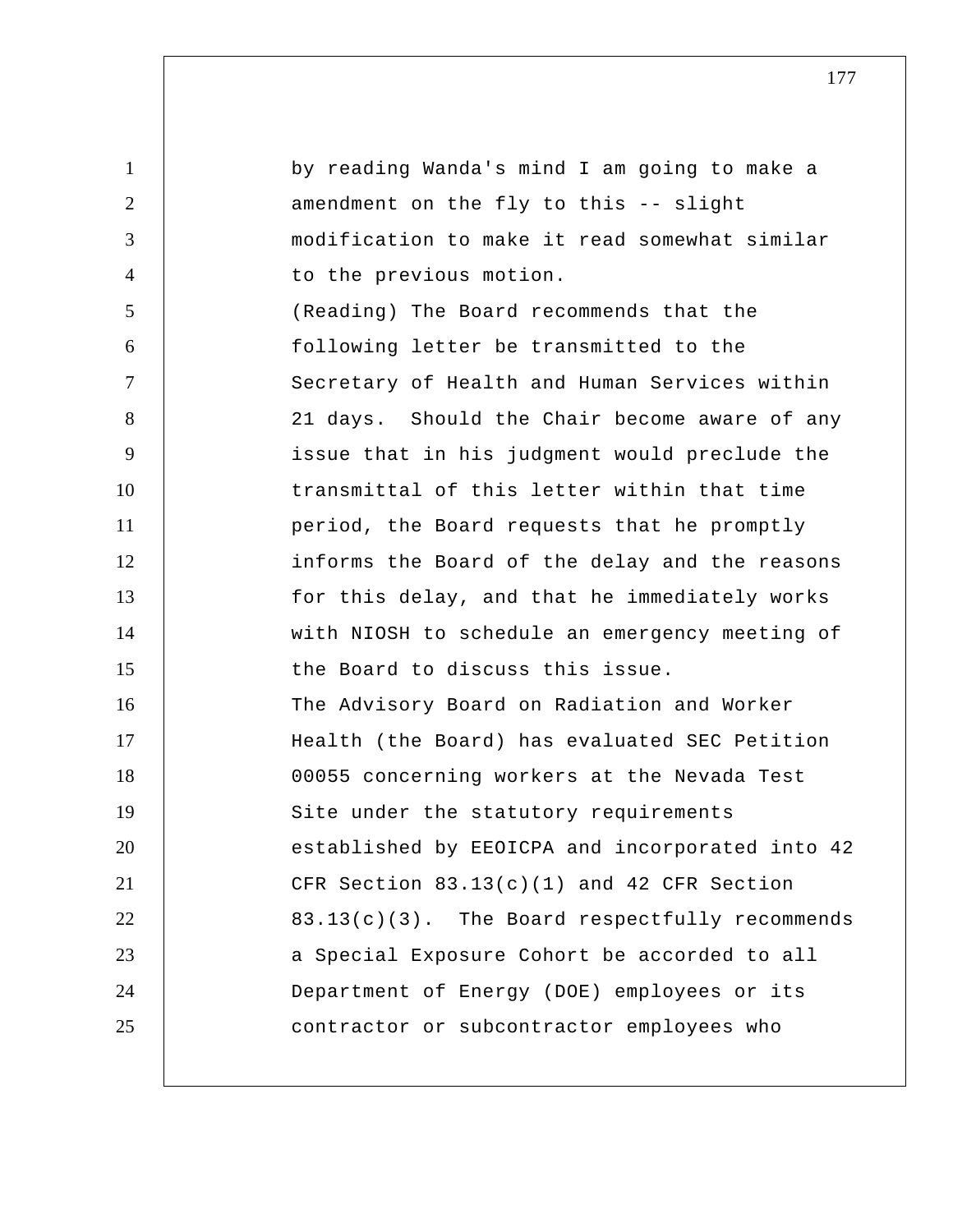| $\mathbf{1}$   | worked at the Nevada Test Site from January     |
|----------------|-------------------------------------------------|
| 2              | 27th, 1951 through December 3rd, 1962 who were  |
| 3              | monitored or should have been monitored for     |
| $\overline{4}$ | exposure to ionizing radiation as a result of   |
| 5              | nuclear weapons testing at the Nevada Test Site |
| 6              | and who were employed for a number of work days |
| $\overline{7}$ | aggregating at least 250 work days, occurring   |
| 8              | under this employment or in combination with    |
| 9              | work days of employment occurring within the    |
| 10             | parameters (excluding aggregate work day        |
| 11             | requirements) established for other classes of  |
| 12             | employees included in the SEC. This             |
| 13             | recommendation is based on the following        |
| 14             | factors:                                        |
| 15             | Number one, these workers were employed during  |
| 16             | the above-ground testing of atomic weapons.     |
| 17             | Two, they were -- there are significant         |
| 18             | limitations to the available monitoring data    |
| 19             | collected at the Nevada Test Site during this   |
| 20             | time period, particularly data needed for the   |
| 21             | accurate reconstruction of internal doses       |
| 22             | associated with the inhalation of radionuclides |
| 23             | at the site. NIOSH concluded that the           |
| 24             | available monitoring data and source term       |
| 25             | information is not sufficient to document or    |
|                |                                                 |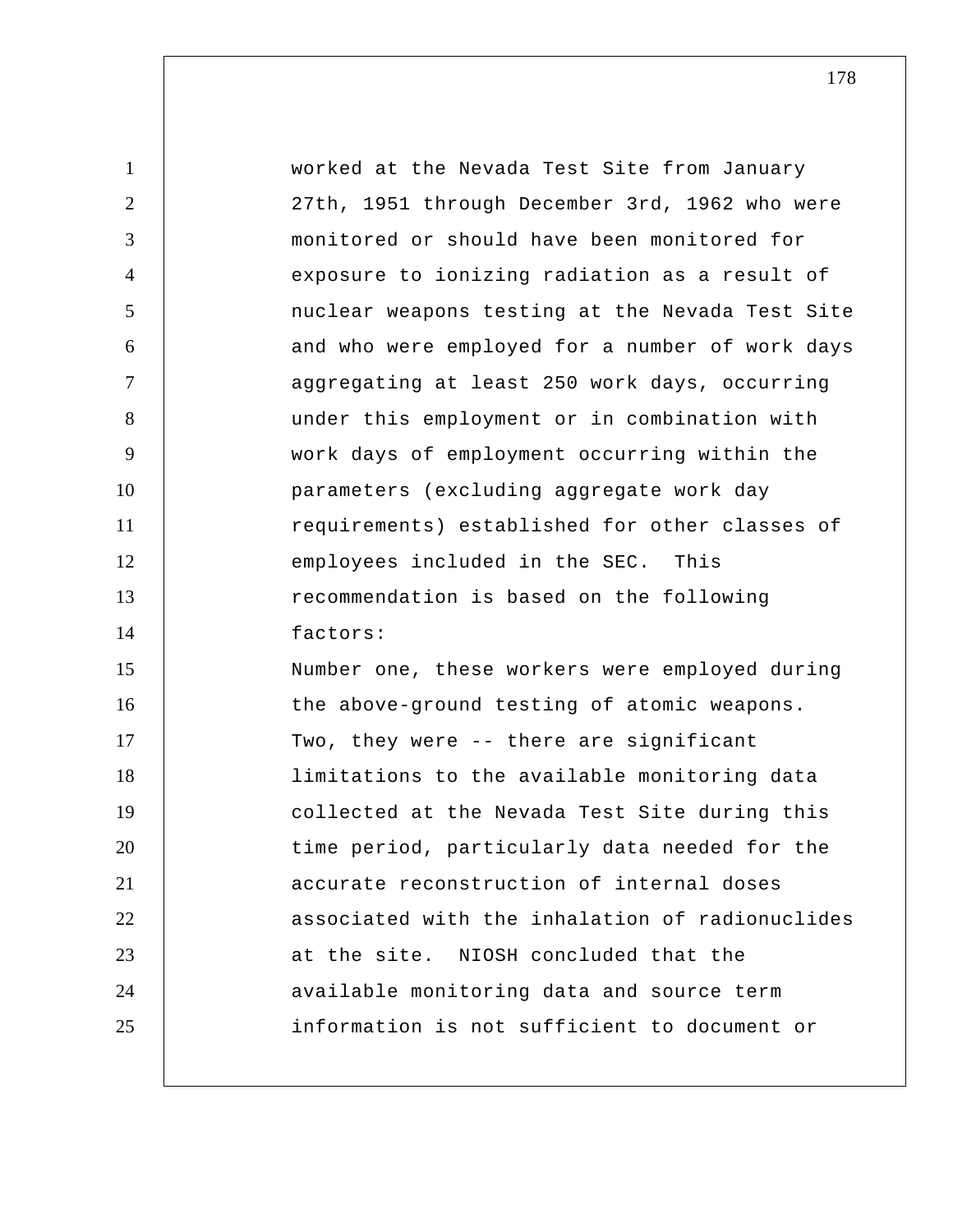1 2 3 4 5 6 7 8 9 10 11 12 13 14 15 16 17 18 19 20 21 22 23 24 25 estimate the potential maximum internal exposures to workers at the Nevada Test Site under plausible circumstances during the time period from January 27th, 1951 to December 3rd, 1952. The Board concurs with this conclusion. The Board has received information which confirms that radiation exposures at the Nevada Test Site during the time period in question could have endangered the health of members of this class. The Board notes that some people who were employed at the Nevada Test Site during the time period in question lived on site during their work periods. This should be considered during the evaluation of their work duration. The Board is still evaluating issues related to people who may have been exposed to radiation during discrete incidents that could have involved exceptionally high exposures to radiation while working at the Nevada Test Site (example, those who were present during the actual atomic bomb testing) and who may not meet the 250-day work requirement described above. The Board will continue to review this matter and may make additional future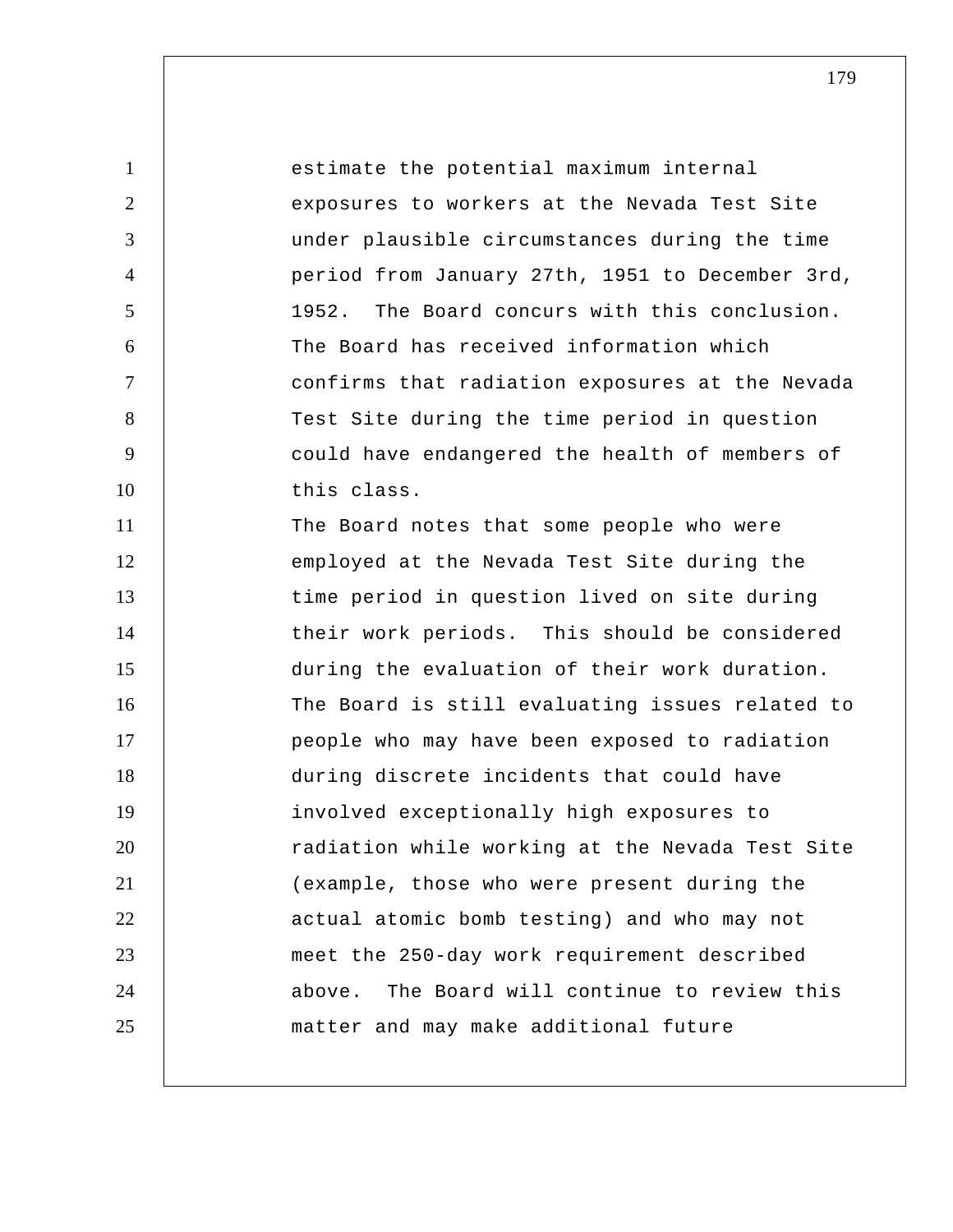| $\mathbf{1}$   | recommendations regarding this group.           |
|----------------|-------------------------------------------------|
| $\overline{2}$ | Enclosed is supporting documentation from the   |
| 3              | recent Advisory Board meeting held in Denver,   |
| $\overline{4}$ | Colorado where this Special Exposure Cohort     |
| 5              | petition was discussed. This documentation      |
| 6              | includes transcripts of the public comments on  |
| $\overline{7}$ | the petition, copies of the petition and the    |
| 8              | NIOSH review thereof, and related documents     |
| 9              | distributed by NIOSH and the petitioners. If    |
| 10             | any of these items are unavailable at this time |
| 11             | they will follow shortly.                       |
| 12             | DR. ZIEMER: Thank you. That motion basically    |
| 13             | came from the workgroup. It does not require a  |
| 14             | second at this time. I'm going to ask for       |
| 15             | discussion or comments on this motion.          |
| 16             | I actually have a question that perhaps might   |
| 17             | lead to a slight change. We refer in bullet     |
| 18             | one to workers were employed in above-ground    |
| 19             | testing. Actually were not some of the shots    |
| 20             | in Nevada underground?                          |
| 21             | Some were, yes.<br>MS. MUNN:                    |
| 22             | But during this time period?<br>DR. MELIUS:     |
| 23             | DR. ZIEMER: Are we exclud--                     |
| 24             | MR. ELLIOTT: But during this period it was      |
| 25             | above-ground.                                   |
|                |                                                 |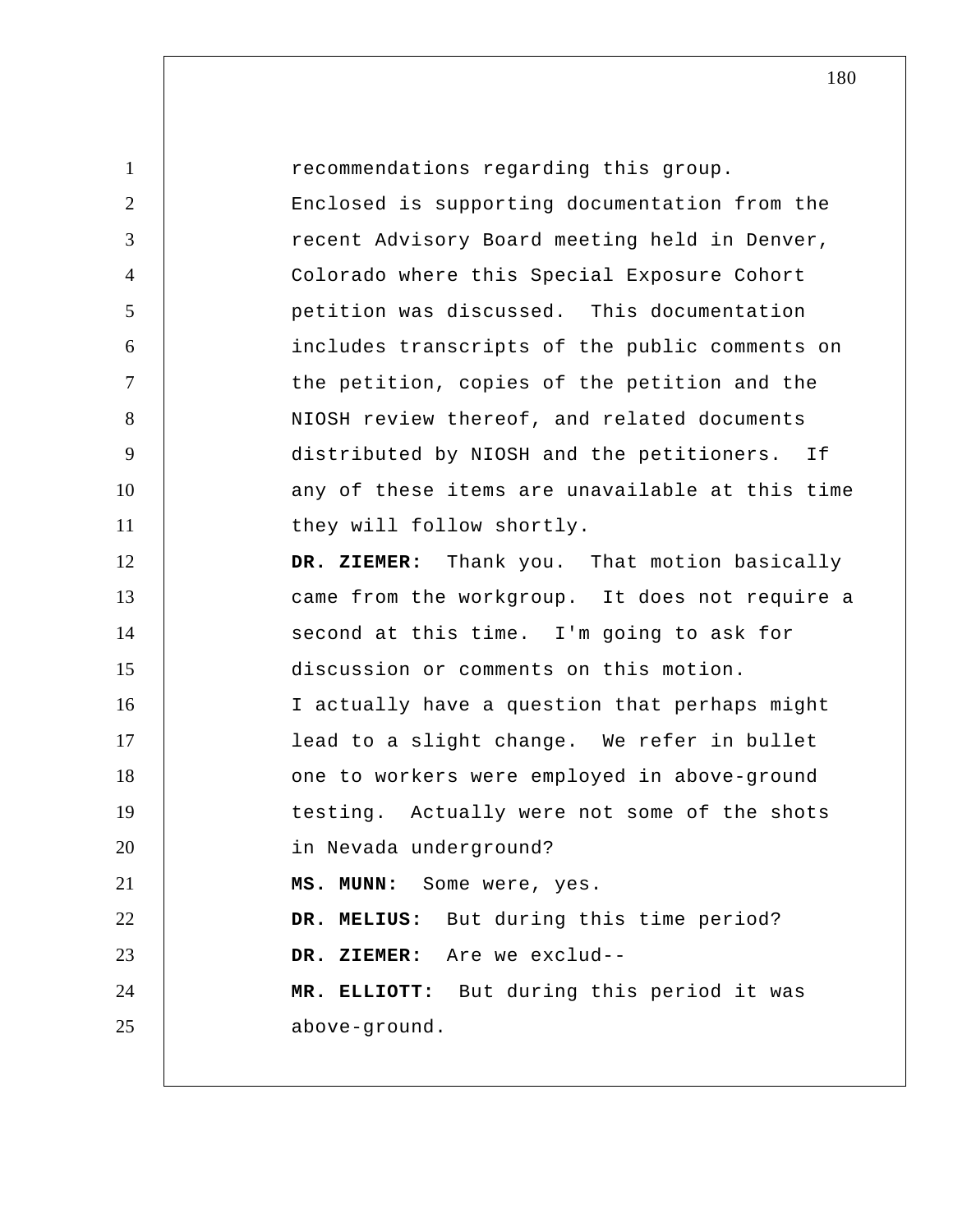1 2 3 4 5 6 7 8 9 10 11 12 13 14 15 16 17 18 19 20 21 22 23 24 25  **DR. ZIEMER:** Only -- only -- that's what I wanted to clarify.  **MR. ELLIOTT:** And could I make a friendly --  **DR. ZIEMER:** Yes.  **MR. ELLIOTT:** -- a correction as a friendly correction?  **DR. MELIUS:** Uh-huh.  **MR. ELLIOTT:** It's an 83.14 case --  **DR. MELIUS:** Oh, okay.  **MR. ELLIOTT:** -- not 13. This is a -- this is a situation where, under 82.12, we've identified we can't do dose reconstruction. We worked with a claimant to file an 83.14.  **DR. ZIEMER:** So that correction should be in line three of paragraph two, I believe.  **DR. MELIUS:** Uh-huh.  **DR. ZIEMER:** Both of those items -- are they both changed to 83 -- **MS. MUNN:** I think so, but I don't know -- **DR. ZIEMER:** Larry, are both of those -- it mentions 83.13 twice. To be correct, do we need to have both of those --  **MR. ELLIOTT:** Yes, for -- for Nevada Test Site for this class, it's an 83.14, so where you have 83.13 it should say 83.14, yes.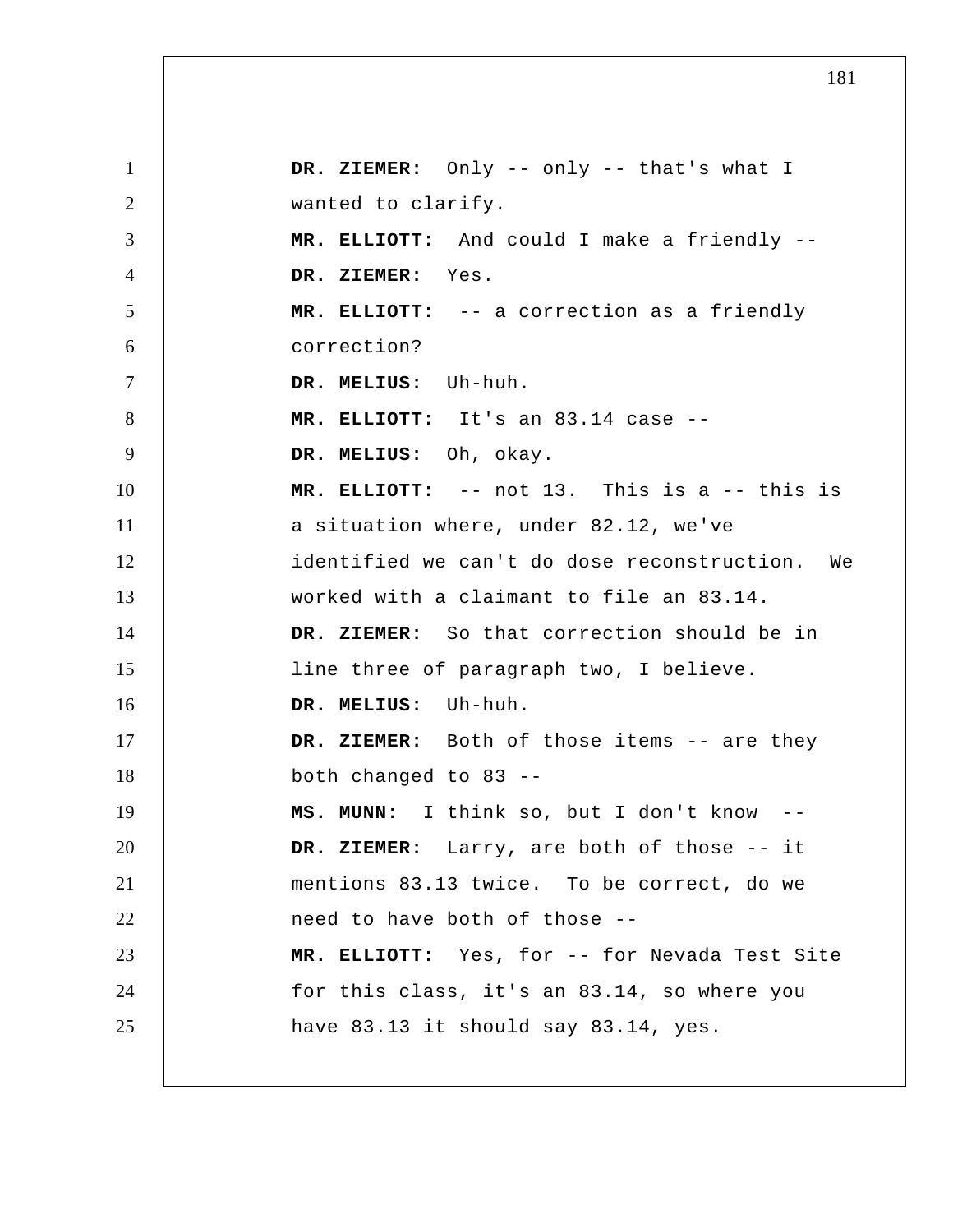1 2 3 4 5 6 7 8 9 -- 10 11 12 13 14 15 16 17 18 19 20 21 22 23 24 25  **DR. MELIUS:** But does it paral-- do (c)(1) and  $(c)(3)$  parallel in 13 and 14? We have  $-$ - **DR. ZIEMER:** One of -- one of the problems will be that Jim is using the -- the other subparagraphs -- **DR. MELIUS:** Yeah.  **DR. ZIEMER:** -- and let us -- let us simply indicate we will get the correct reference here  **DR. MELIUS:** Yeah.  **DR. ZIEMER:** -- if we don't have it right at the moment.  **MR. ELLIOTT:** I'd have to see the reg, and I'm not --  **DR. MELIUS:** Yeah, Lew has the --  **MR. ELLIOTT:** Okay.  **DR. MELIUS:** -- the regs, we'll work on it.  **DR. ZIEMER:** The understanding is that we will insert the correct paragraph references there. These are in there simply to tie the statement back to the -- **DR. MELIUS:** Yeah.  **DR. ZIEMER:** -- to the language of the regulation.  **MS. MUNN:** It's 14(b).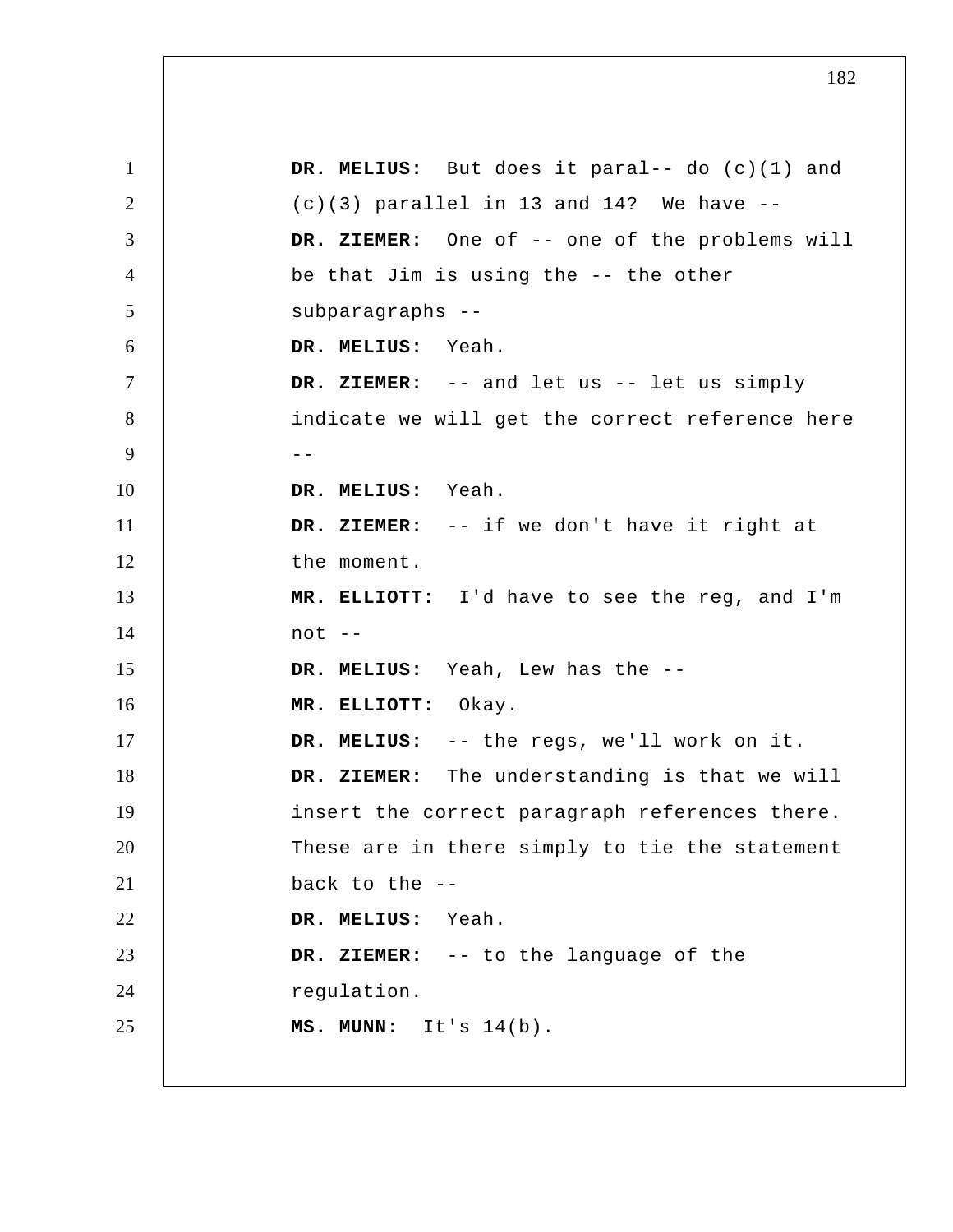1 2 3 4 5 6 7 8 9 10 11 12 13 14 15 16 17 18 19 20 21 22 23 24 25  **DR. MELIUS:** Yeah.  **DR. ZIEMER:** Any other discussions?  **MR. GIBSON:** Yes.  **DR. ZIEMER:** Yes, Mike.  **MR. GIBSON:** If I could beat Wanda to the wordsmithing this time for a friendly amendment, the second paragraph, about four to five sentences up, it refers to testing at the PPG.  **DR. MELIUS:** Yeah, that -- **DR. ZIEMER:** He changed that as he read it --  **DR. MELIUS:** Read it, yeah.  **DR. ZIEMER:** -- on the fly. That should read Nevada Test Station (sic), yes. Our copies refer to the Pacific Proving Grounds, but he did correct that in his -- in his audible version.  **DR. MELIUS:** Dr. Ziemer, you were listening. I'm impressed.  **DR. ZIEMER:** I was listening. I do listen to you now and then. Now before we vote, I'm going to ask a question because it relates in a -- it's the same kind of question, but I just realized on our previous motion, in terms of the Pacific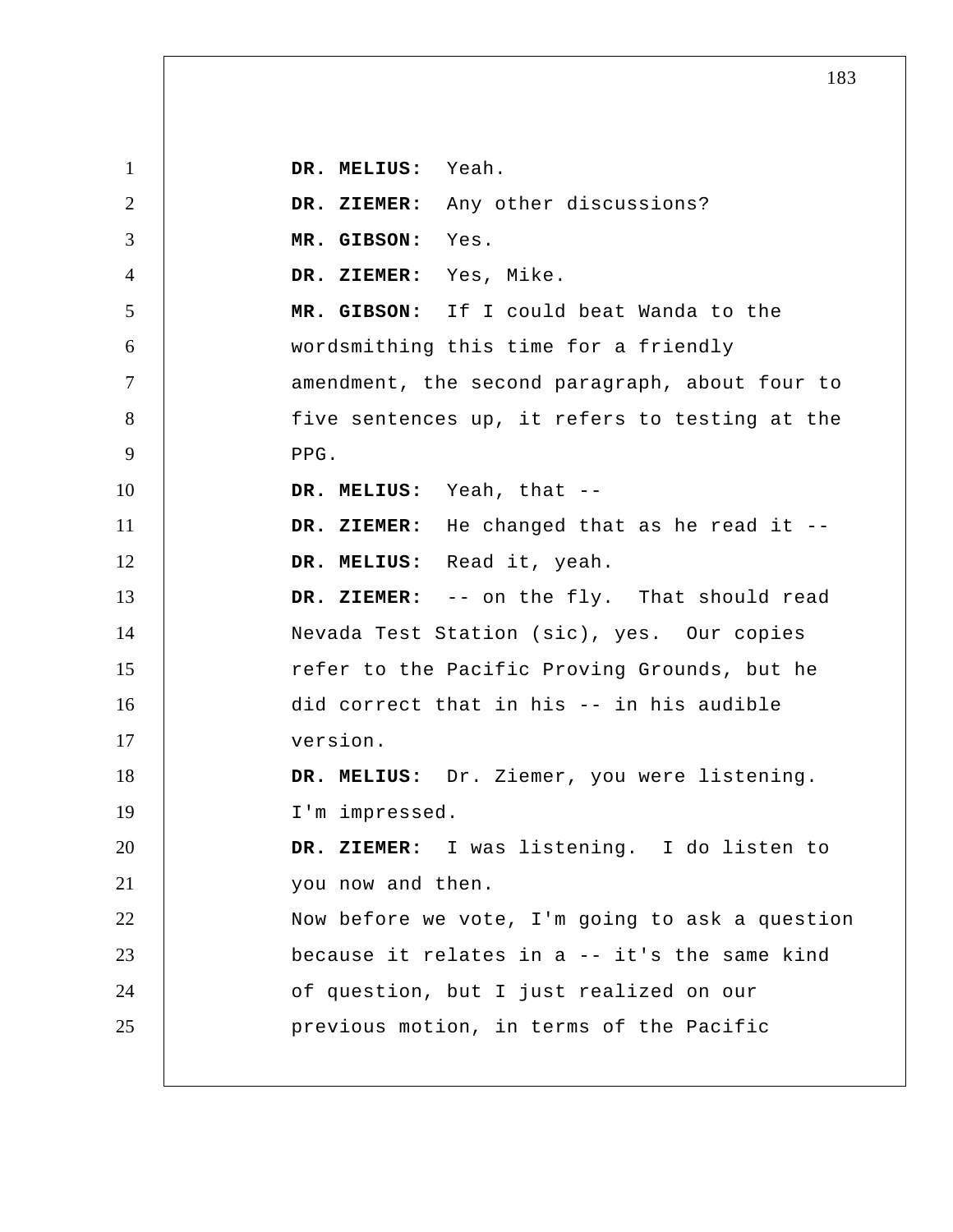1 2 3 4 5 6 7 8 9 10 11 12 13 14 15 16 17 18 19 20 21 22 23 24 25 Proving Grounds, some of those shots were underwater. Do -- are we still restricting that one to above-ground? Okay, in that case, I'm going to come back to that.  **DR. MELIUS:** Okay, yeah, let's -- **DR. ZIEMER:** I'm going to ask if there's a - if we may have to amend that, but let's go ahead on this.  **DR. MELIUS:** I actually lifted it from your document so we need to...  **DR. ZIEMER:** Okay.  **DR. MELIUS:** I think.  **DR. ZIEMER:** Are there any other changes, amendments, discussion on the motion on the Nevada Test Site? (No responses) If not, all in favor will say aye. (Affirmative responses) Any opposed? (No responses) Any abstentions? (No responses) And just for the record, we've lost Dr. Roessler.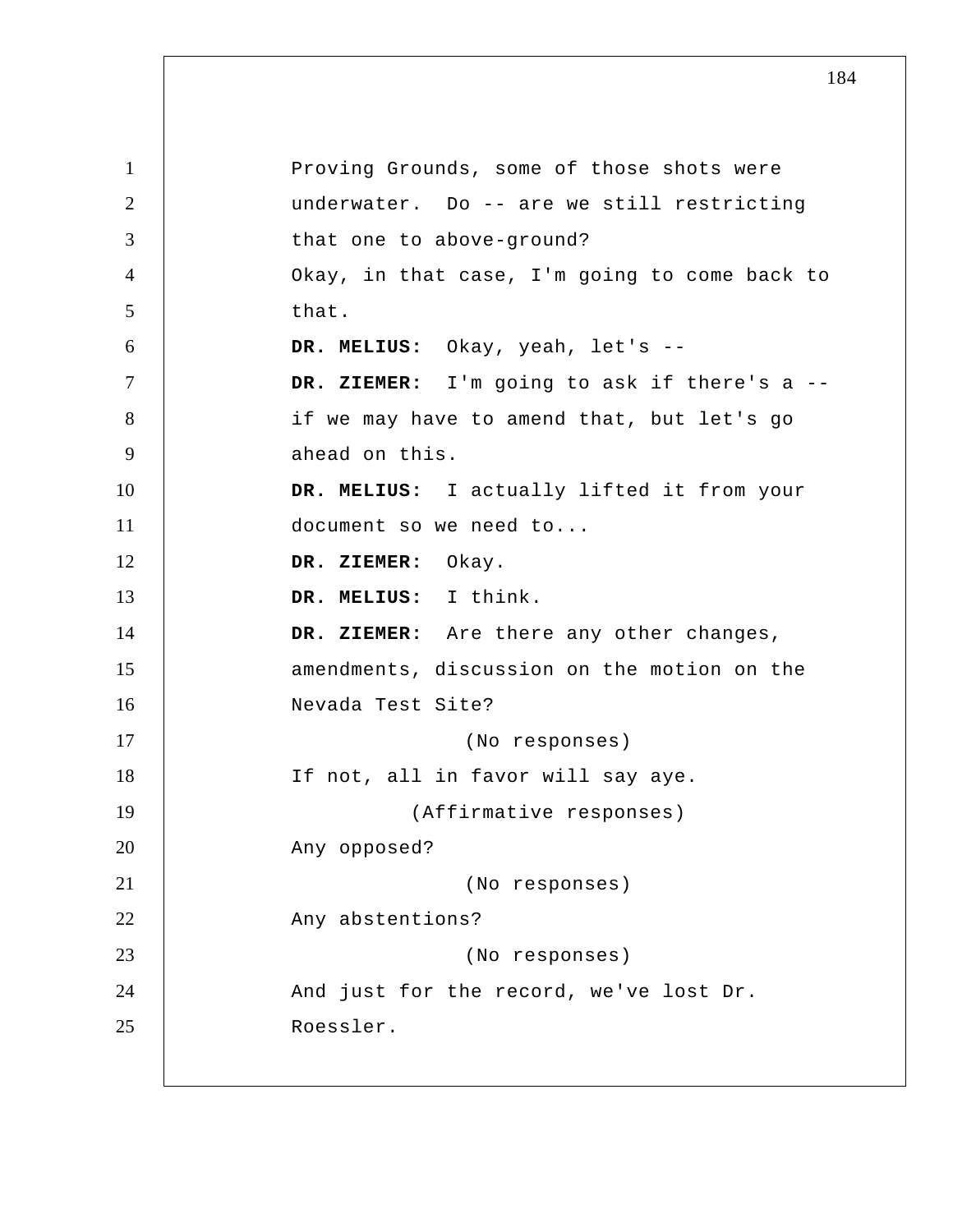| $\mathbf{1}$   | DR. WADE: But we have a fine quorum.            |
|----------------|-------------------------------------------------|
| $\overline{2}$ | DR. ZIEMER: We still have a quorum and we have  |
| 3              | no nay votes, so the motion does carry. Thank   |
| $\overline{4}$ | you very much.                                  |
| 5              | If I might return for a moment to the previous  |
| 6              | motion for Pacific Proving Grounds, we indicate |
| $\overline{7}$ | that -- we -- we've not changed the description |
| 8              | of the -- of the cohort. Our first bullet       |
| 9              | simply says that this recommendation is based   |
| 10             | on the fact that these workers were employed in |
| 11             | above-the-ground test-- above-ground testing.   |
| 12             | And my point was, I know in the presentation we |
| 13             | got from Dr. Neton there were at least some     |
| 14             | underwater shots.                               |
| 15             | <b>UNIDENTIFIED:</b> Surface and underwater.    |
| 16             | DR. MELIUS: So yeah.                            |
| 17             | DR. WADE: Thank you. Surface and underwater.    |
| 18             | MS. MUNN: Can't we simply remove "above-        |
| 19             | ground" --                                      |
| 20             | DR. MELIUS: During the testing, yeah.           |
| 21             | MS. MUNN: -- and just say during the -- during  |
| 22             | testing of atomic weapons?                      |
| 23             | DR. ZIEMER: I think that's a simple solution    |
| 24             | and $--$                                        |
| 25             | DR. MELIUS: Yeah.                               |
|                |                                                 |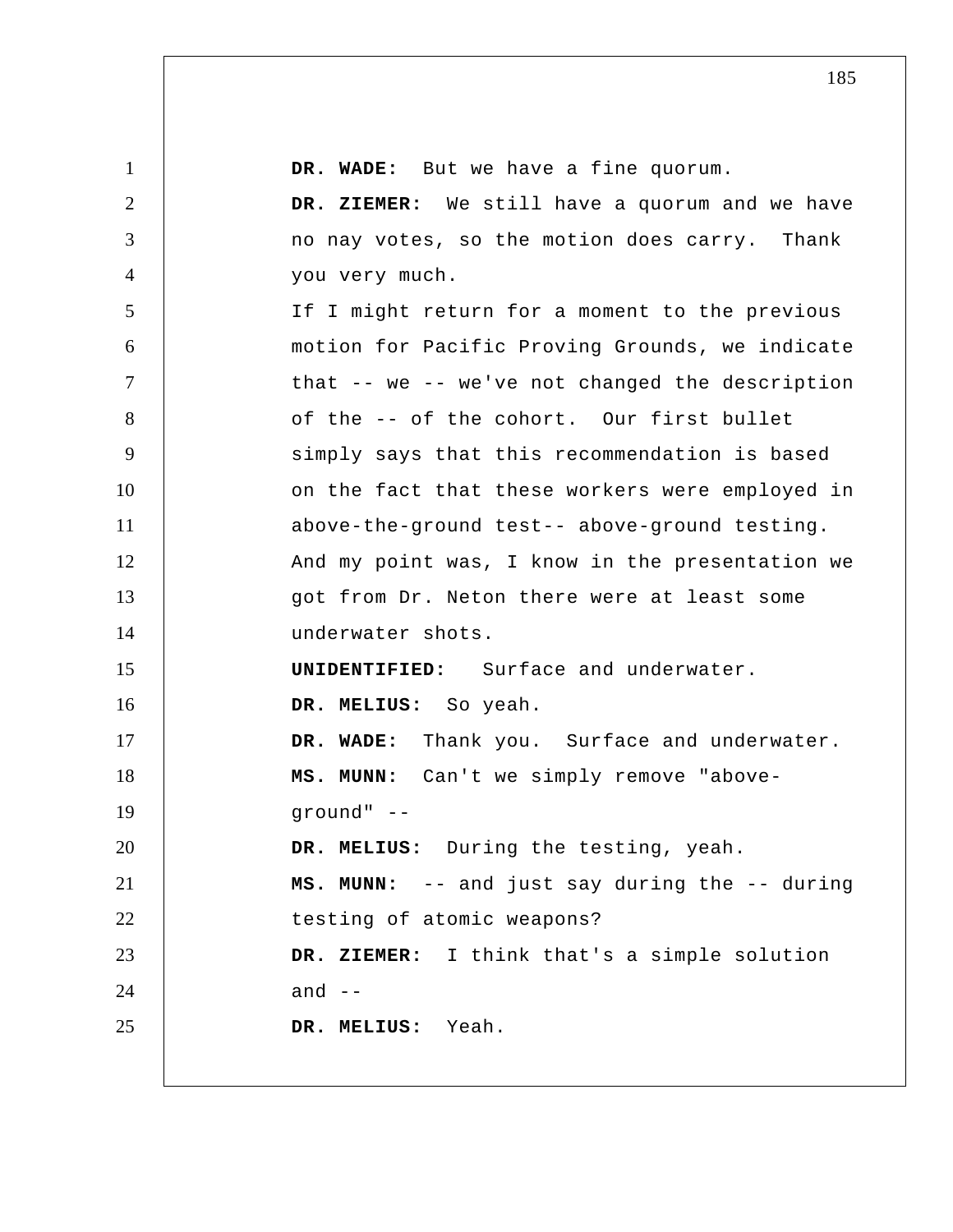1 2 3 4 5 6 7 8 9 10 11 12 13 14 15 16 17 18 19 20 21 22 23 24 25 DR. ZIEMER: -- and can we take it by consent -- this is basically an editorial correction. The bullet would then say these workers were employed during the testing of atomic weapons. **MS. SCHUBERT:** Can I -- this is Sandi, and I apologize, I don't have any of the paper in front of me so it's hard to sort of keep track of some of this.  **DR. ZIEMER:** Sandi, do we have a e-mail number or a FAX number where we can get -- **MS. SCHUBERT:** Jason's been e-mailing me, but I don't have any of the documents from the -- any of the motions, but I just want to clarify - sort of just make sure I understand. It sounds like it's the same discussion for the Proving Grounds and the NTS. What you guys are recommending that -- is that during the time period from like 1951 to 1962 and the respective time period for Pacific Proving Ground, people who worked there for -- and were or should have been monitored for 250 days get coverage. They don't have to be present during the tests for 250 days, and I don't know if I'm making myself clear -- **DR. ZIEMER:** They have to be present during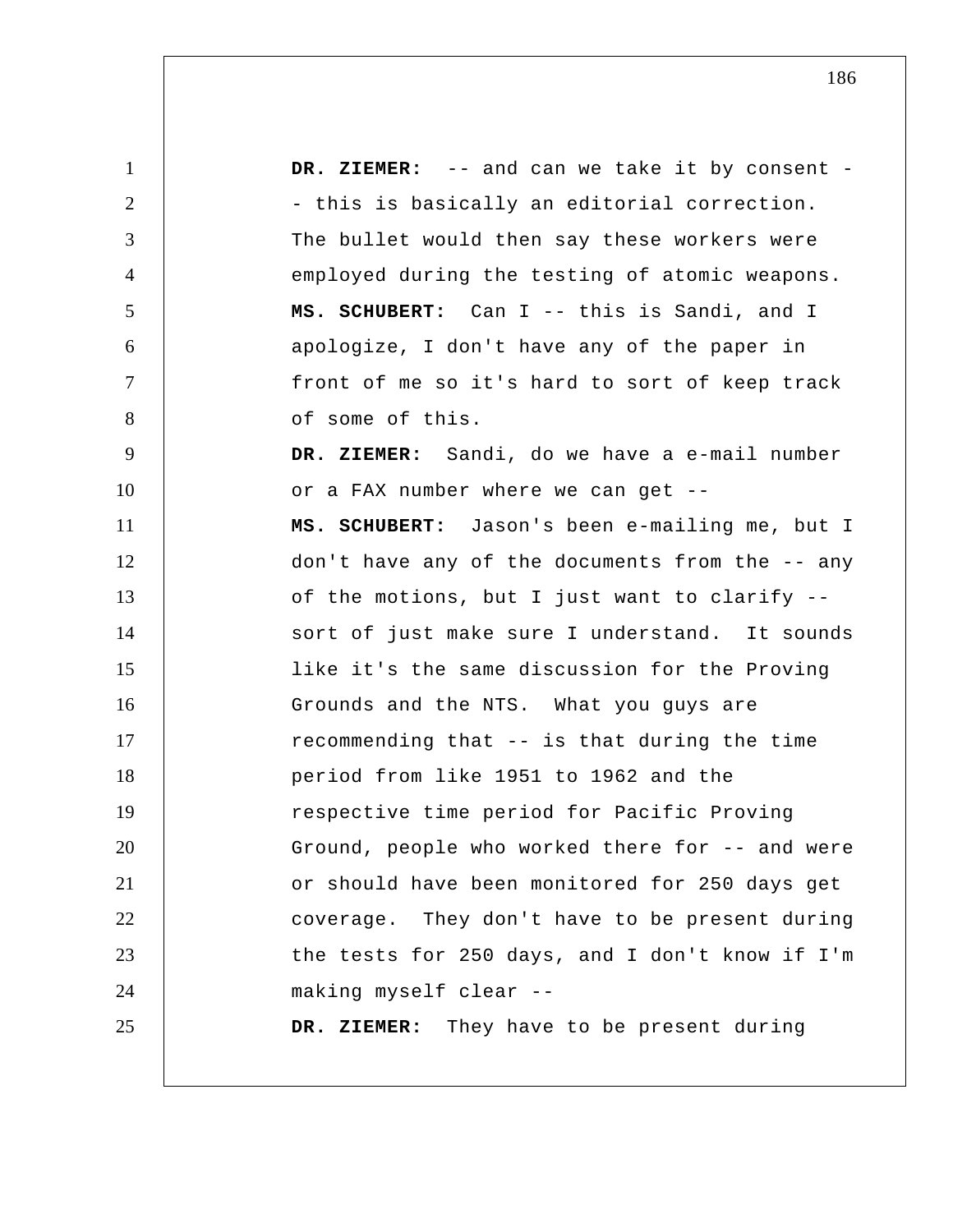1 2 3 4 5 6 7 8 9 10 11 12 13 14 15 16 17 18 19 20 21 22 23 24 25 that time period. **MS. SCHUBERT:** Okay. Okay, that's -- that was my understanding.  **DR. ZIEMER:** Yeah. Yeah. **MS. SCHUBERT:** I just -- **DR. ZIEMER:** Any period during that opening and closing date. **MS. SCHUBERT:** Okay, so it's irrelevant whether it was above-ground test or --  **DR. ZIEMER:** Right, we simply wanted the -- **MS. SCHUBERT:** -- research or -- **DR. ZIEMER:** We simply wanted the verbiage in the document to be correct, but it's not - we're not limiting this to individuals who were involved in the above-ground tests that -- **MS. SCHUBERT:** That was my understanding. Thank you. It's just hard when you guys are --  **DR. ZIEMER:** Actually I think Larry is telling us, though, that all those tests in that period were above ground. **MS. SCHUBERT:** Yeah. I appreciate the clarification. Thank you.  **MR. ELLIOTT:** Yes, and I would add that you need -- just for the sake of clarity, you can aggregate days. This -- this class definition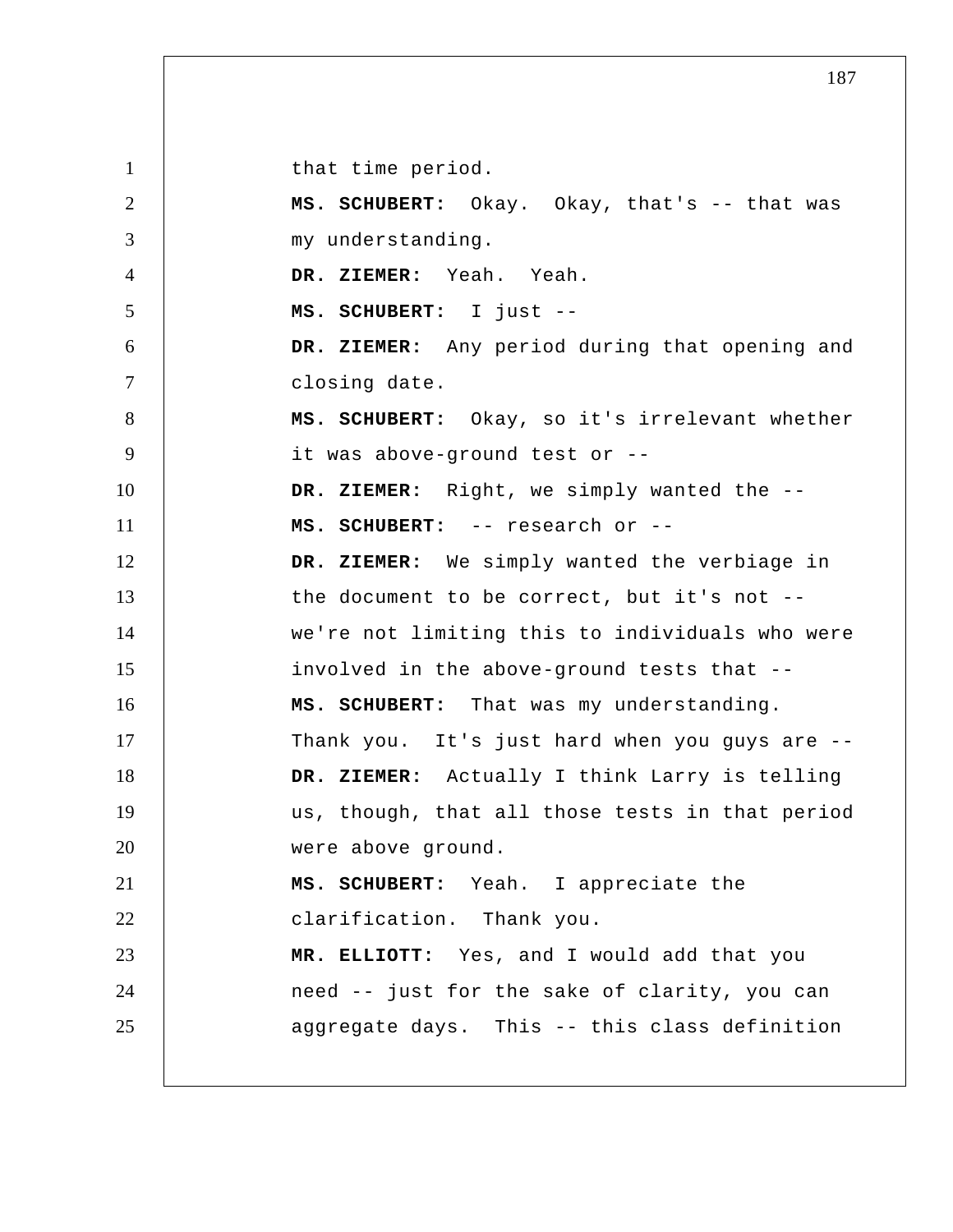1 2 3 4 5 6 7 8 9 10 11 12 13 14 15 16 17 18 19 20 21 22 23 24 25 will allow the aggregation of days from other classes. For an example, if a person spent time at both sites, Pacific Proving Ground and days at Nevada Test Site, and you could total those up to 250 days. **MS. SCHUBERT:** Wonderful. Thank you so much.  **DR. ZIEMER:** Okay, thank you very much. (Pause)  **DR. WADE:** Just want to as a mining engineer, I'll tell you that underwater is above ground.  **DR. ZIEMER:** I -- I think I understand that. That's -- that's quite right.  **MS. MUNN:** Sometimes.  **DR. ZIEMER:** It's not in here, though.  **MS. MUNN:** Others.  **DR. ZIEMER:** It's not atmospheric testing.  **DR. MELIUS:** So it's above ground, I -- thank you, Lew, I appreciate the... And Larry picking up 83.14, we've got sharp eyes here, that's...  **DR. ZIEMER:** We actually had scheduled for after lunch our program updates. I'm looking to see if there were any other items we needed to vote on. Yeah, actually before we lose a quorum, we do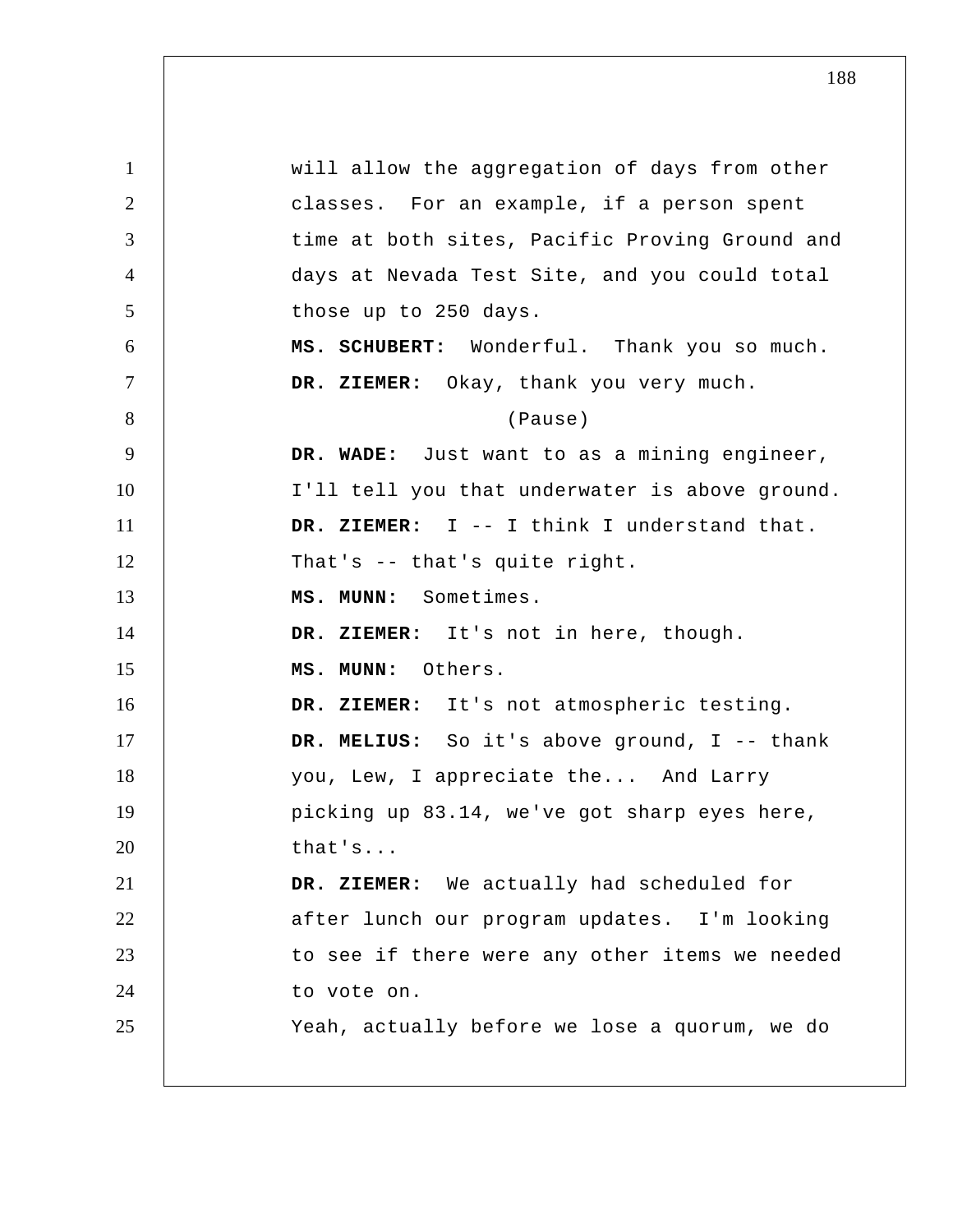| $\mathbf{1}$   | want to vote on the next 20 cases, so that will |
|----------------|-------------------------------------------------|
| 2              | -- well, at least the next 20.                  |
| 3              | Board members, we have the report from the      |
| $\overline{4}$ | subcommittee, and it has the form of a list of  |
| 5              | proposed cases. On that list are 39 numbers,    |
| 6              | and what we agreed to was that we would have -- |
| $\tau$         | you would have the opportunity to go back and   |
| 8              | check your list against the master list, which  |
| 9              | is under the tab -- it's basically the first    |
| 10             | tab after the agenda, the individual dose       |
| 11             | reconstruction tab -- and see if you wanted to  |
| 12             | add or delete any items from this list. This    |
| 13             | $list comes --$                                 |
| 14             | MR. GRIFFON: Stu has.                           |
| 15             | DR. ZIEMER: Hang on just a minute and -- Stu -  |
| 16             | - and this list basically comes as a            |
| 17             | recommendation from the subcommittee so it has  |
| 18             | the -- has the status of being before us as a   |
| 19             | motion.                                         |
| 20             | Okay. Stu, please.                              |
| 21             | MR. HINNEFELD: During Tuesday's discussion, as  |
| 22             | you'll recall, there was -- when we were going  |
| 23             | through the random -- randomized list and the   |
| 24             | selections from the randomized list, the        |
| 25             | question was raised are these really site-      |
|                |                                                 |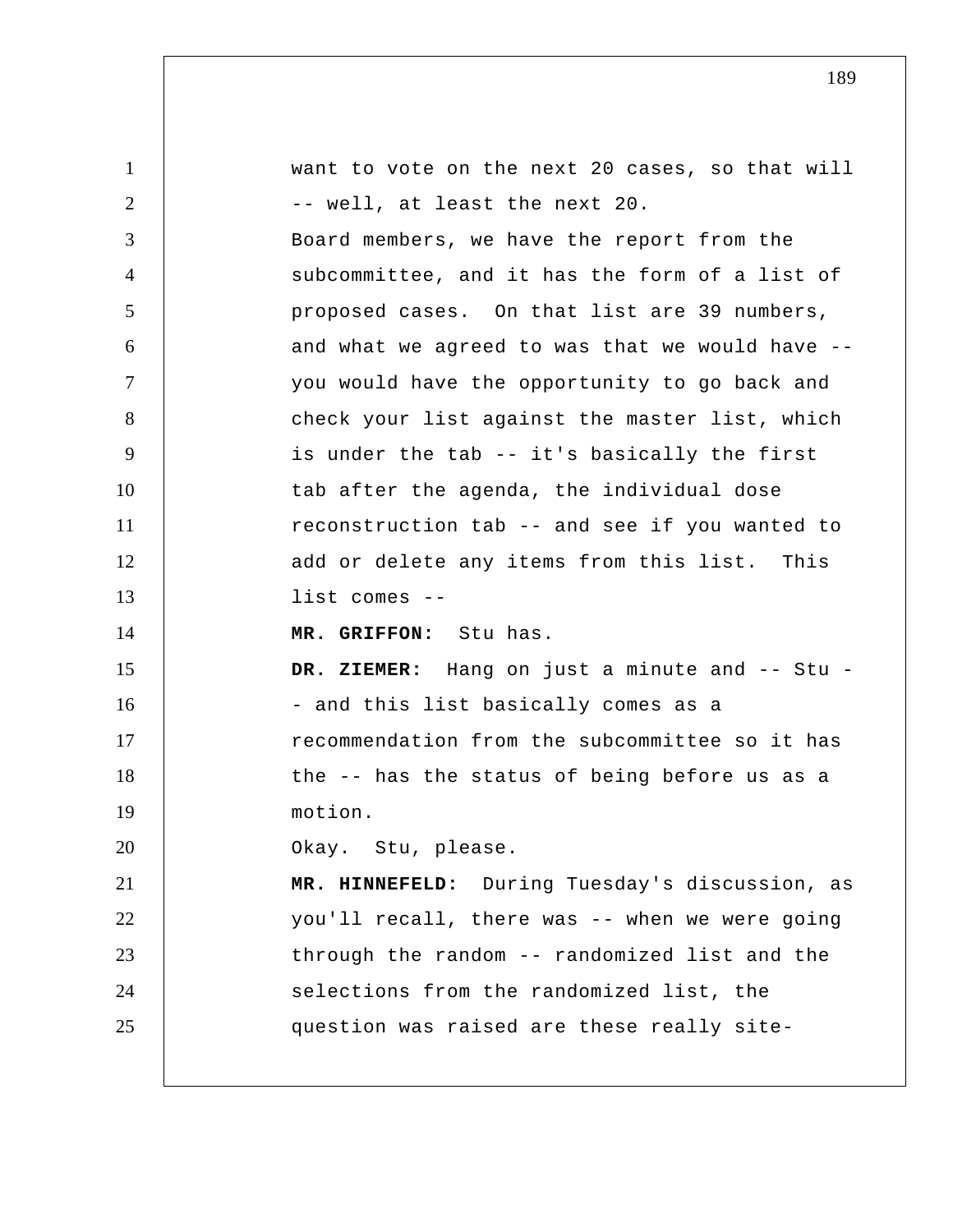1 2 3 4 5 6 7 8 9 10 11 12 13 14 15 16 17 18 19 20 21 22 23 24 25 specific dose reconstructions or were these done with generic, complex-wide approaches, and I have that information that I can share, you know, verbally with you if you'd like.  **DR. ZIEMER:** Yeah, you want to just go down the list then?  **MR. HINNEFELD:** Yes, yes. Selection number - selection number one was the first one selected. That is a Y-12-specific dose reconstruction for the external dose. The internal is the TIB-2 hypothetical intake, but you'll see a lot of those. In the early dose reconstructions it will be pretty uncommon to see a detailed internal dose reconstruction. So this is a -- I would -- I would consider it probably as a Y-12-specific dose reconstruction.  **DR. ZIEMER:** Okay.  **MR. HINNEFELD:** Okay? So selection number three, which is a Rocky Flats Plant, that is a site-specific dose reconstruction -- seems to be on both sides.  **DR. ZIEMER:** And that was Rocky?  **MR. HINNEFELD:** Yes.  **DR. ZIEMER:** Thank you.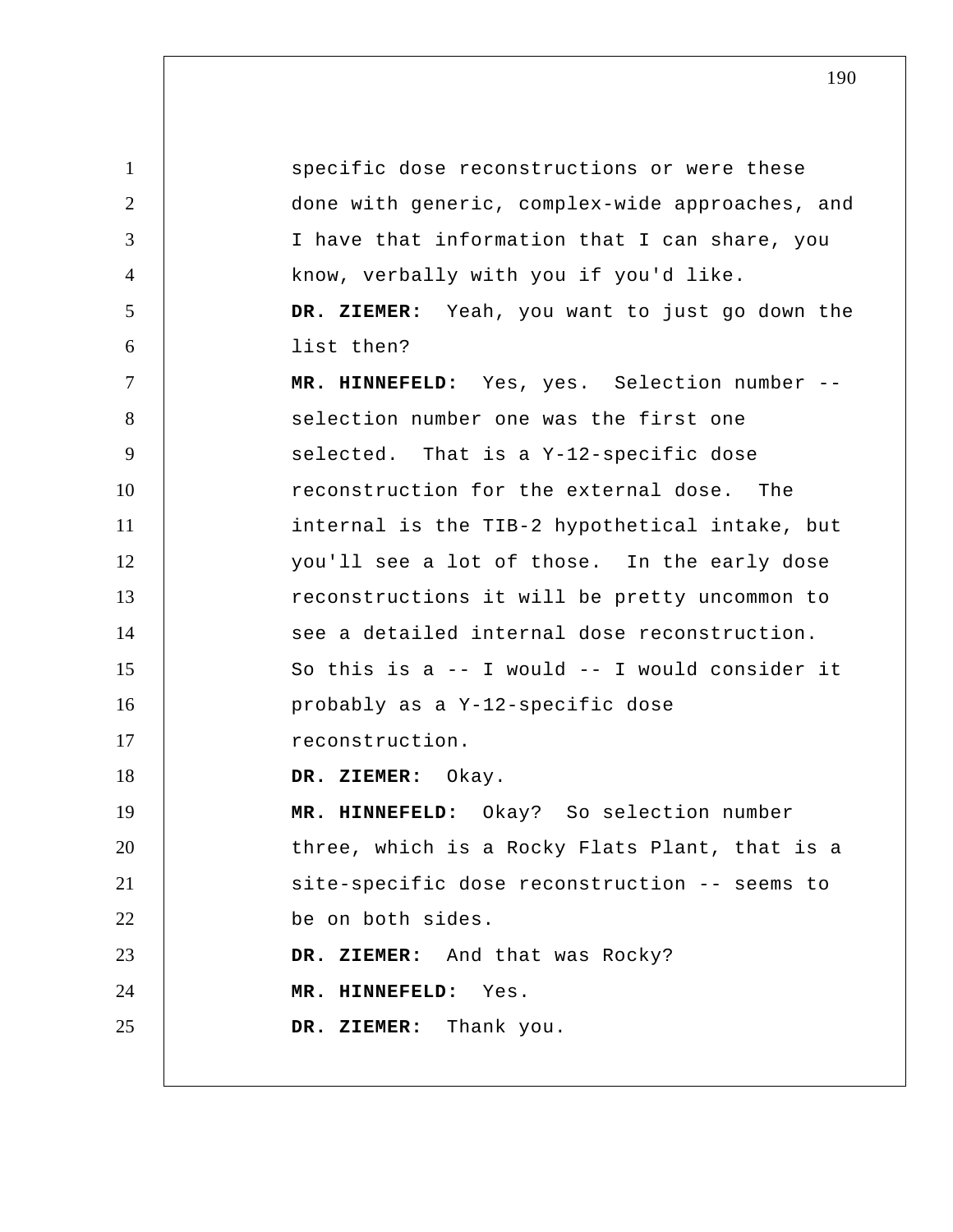1 2 3 4 5 6 7 8 9 10 11 12 13 14 15 16 17 18 19 20 21 22 23 24 25  **MR. HINNEFELD:** Selection number 28 uses a -- a TIB-2 hypothetical intake, but it also seems to use the site profile for the external dose, so that would be a relatively site-specific approach. Selection number 41 uses all complex-wide approaches. It uses the TIB-2 hypothetical intake, uses the TIB-10 overestimating approach for film badges, and uses the TIB-6 complexwide medical.  **DR. ZIEMER:** Okay.  **DR. WADE:** I would ask the Board to note that that's a Nevada Test Site case, and we'll make note of that and we'll discuss that as it relates to the discussion we had with SC&A in their report.  **DR. ZIEMER:** Okay. Thank you.  **MR. HINNEFELD:** Selection number 45 is not Sandia site-specific. It uses the TIB-2 hypothetical intake. It looks like it used an ambient external approach because it was not - apparently this was not a monitored person and was judged to be properly not monitored. Selection 48 appears to be site-specific. It's a underestimate so it's in all likelihood a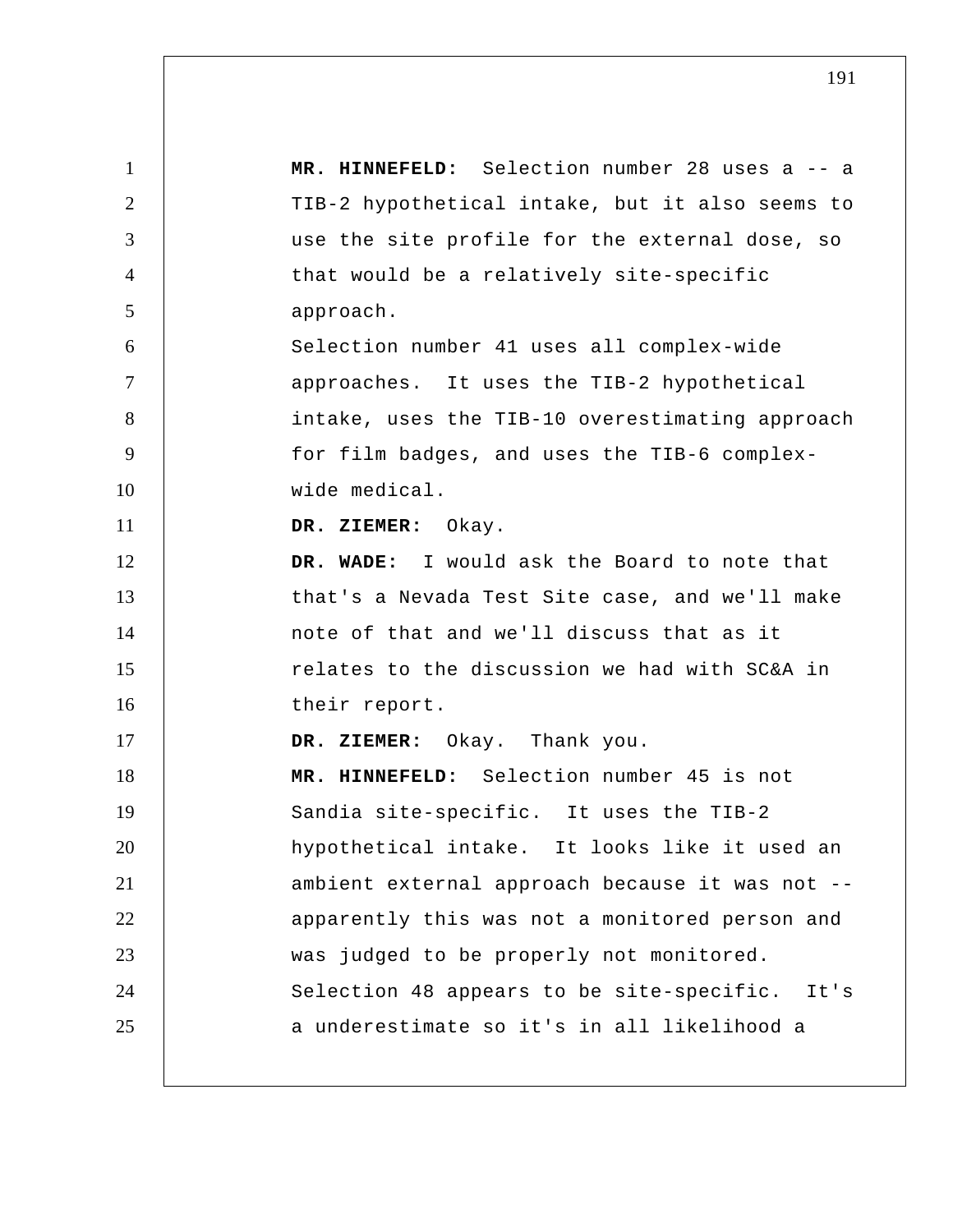| $\mathbf{1}$   | partial dose reconstruction, but it does seem   |
|----------------|-------------------------------------------------|
| 2              | to be specific to the X-10 site.                |
| 3              | Selection number 52 uses all complex-wide       |
| $\overline{4}$ | approaches, generic approaches.                 |
| 5              | Selection number 64 also uses all generic       |
| 6              | approaches.                                     |
| $\overline{7}$ | Selection number 95 uses -- I believe that will |
| 8              | be a relati-- I believe that will be a site-    |
| 9              | specific. It's a little hard for me to          |
| 10             | interpret based on the notes I got, but I       |
| 11             | believe that will be a relatively site-specific |
| 12             | approach. Again, it's an underestimate. It      |
| 13             | will probably be a partial.                     |
| 14             | And selection 96, as well, appears it will be   |
| 15             | relatively site-specific, uses the TIB for      |
| 16             | interpreting shallow dose, so presumably these  |
| 17             | two cases have shallow-dose exposures in the    |
| 18             | individual's exposure record, and selection     |
| 19             | number 96 also uses the Paducah coworker        |
| 20             | approach. So there might -- there would be --   |
| 21             | might be some interest in that.                 |
| 22             | The next selection I see is selection number    |
| 23             | That uses all -- that uses the generic<br>144.  |
| 24             | AWE complex-wide approach.                      |
| 25             | Selection 154, again, is an underestimate.      |
|                |                                                 |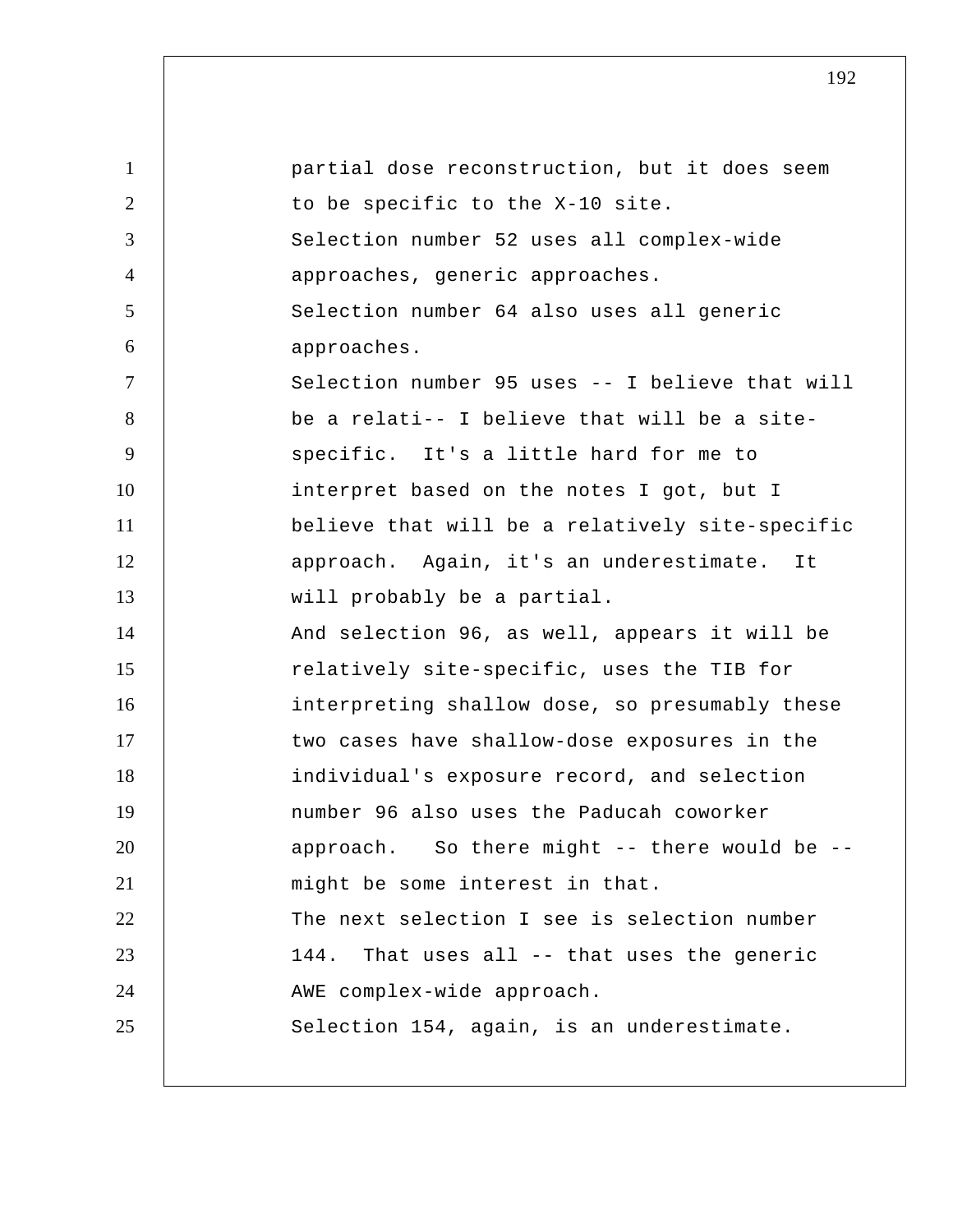1 2 3 4 5 6 7 8 9 10 11 12 13 14 15 16 17 18 19 20 21 22 23 24 25 It's probably a partial. It uses the sitespeci-- site-specific information I believe for more than one of the listed sites, actually, and how to interpret shallow dose TIB. Selection number 169 seems to use all generic approaches, uses the TIB-10 ext- overestimating approach for using film, TIB-2 hypothetical intake and the TIB-6 complex-wide medical approach. Selection number 188 seems to use the site profile, site-specific information.  **DR. WADE:** It's also Nevada Test Site.  **MR. HINNEFELD:** I believe that's all the selected cases, isn't it?  **DR. WADE:** I've got 25 total.  **DR. ZIEMER:** Now in -- particularly on these complex-wide -- now let's see, we have -- I'm - I think we show six complex-wide ones here. To the extent that any of these were chosen because of the site, you may wish to change some of them. In some cases you may have selected them for other reasons. Anyone -anyone -- well, let's hear if you want to pull certain ones from the list. Let's start out with 41, is that the first complex-wide?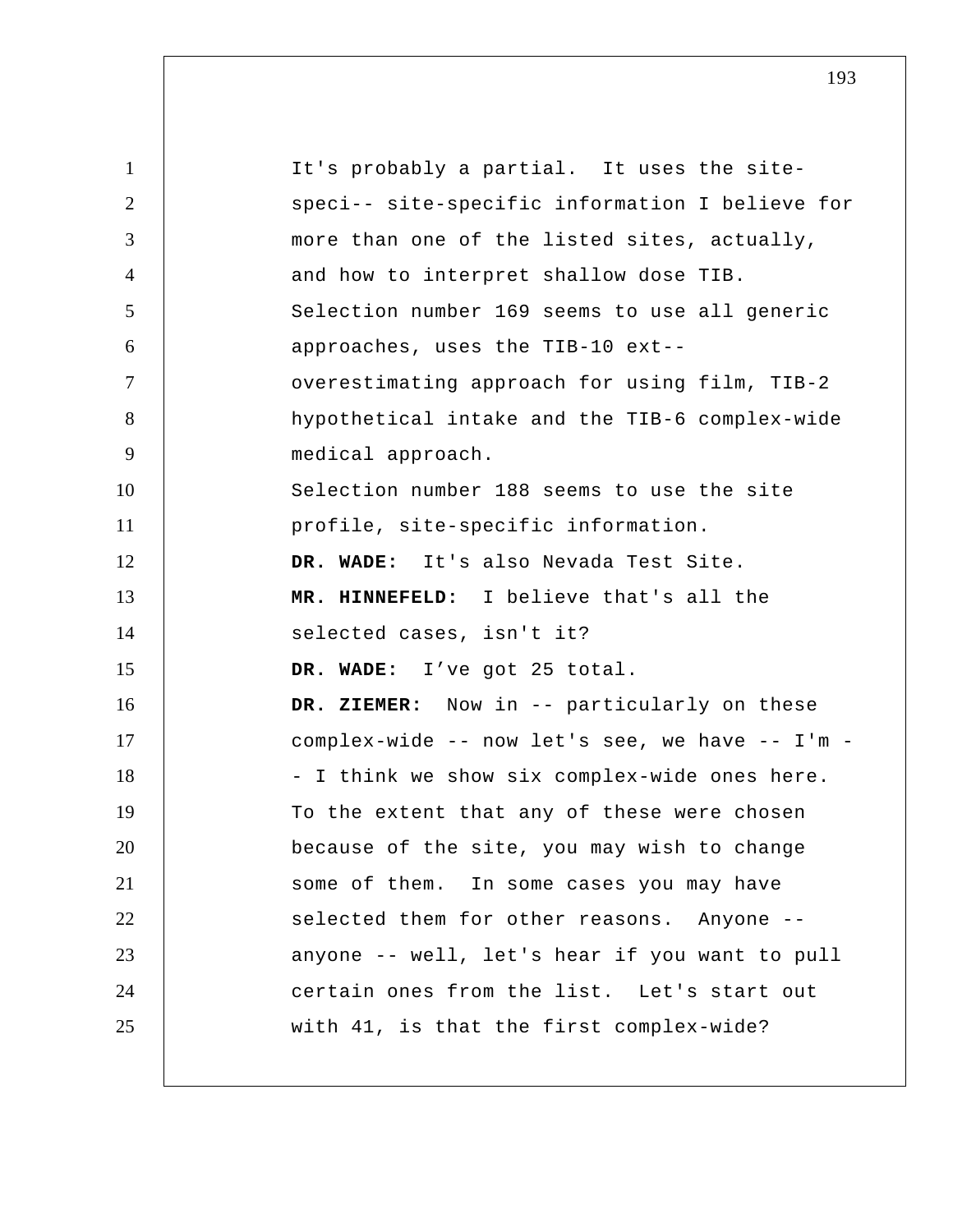1 2 3 4 5 6 7 8 9 10 11 12 13 14 15 16 17 18 19 20 21 22 23 24 25  **MS. MUNN:** (inaudible)  **DR. ZIEMER:** Yeah, Mark.  **MR. GRIFFON:** I mean I -- I think that out of all -- all that we saw at the subcommittee level, I -- when we went through this one by one I -- I felt like maybe a round of 20 or 25, if we really -- you know, I don't think we have to stick to batches of 20, but I don't -- I would -- I -- my overall sense is I don't think we need to try to get 40 out of here, and this is even more reason -- that Stu just gave, maybe not to do 40, but you know, I was thinking maybe to proportion it with more of the full estimates and less of the overestimates, so I just would hope people keep that in mind, you know.  **DR. ZIEMER:** Uh-huh, sure. The minimum probably that we want to have on deck is 20, and if we come up with 25 or 30 -- at some point we'll have to fill in additional because I -- I assume that, as a practical matter, working with our teams we would take a batch of 20 for the next group for the contractor to work with. That works out well with our teams. And then at some later point, if you did not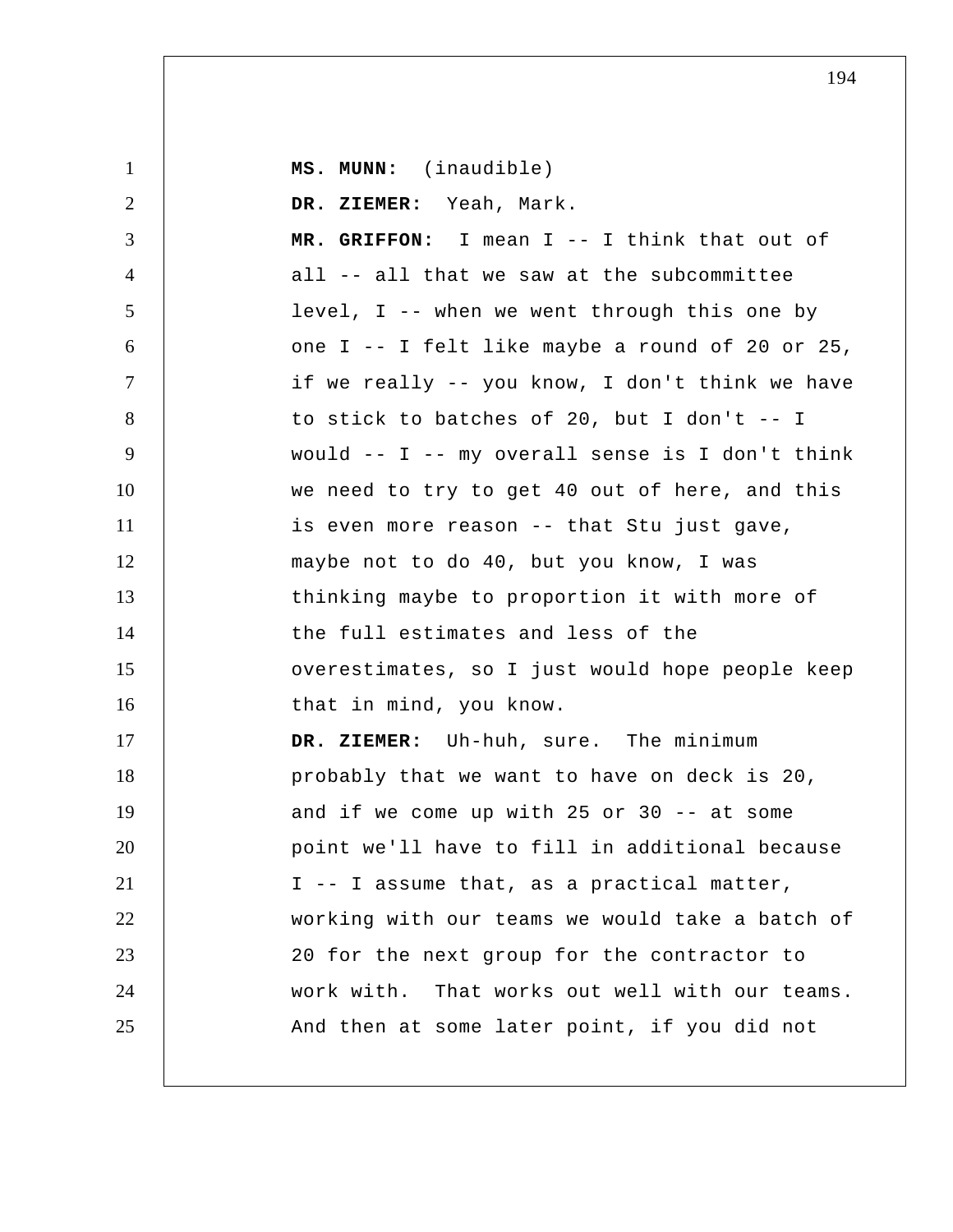1 2 3 4 5 6 7 8 9 10 11 12 13 14 15 16 17 18 19 20 21 22 23 24 25 wish to do it today, we can -- and there will be additional closed cases that will come on line, so --  **DR. WADE:** One -- if I might suggest, one construct is you have 25 full dose reconstructions that you've identified. That - if you identified that as the target for the possible next 20 -- you know, we always worry about wanting to have a couple of extra in the hopper in case some are returned -- we could instruct the contractor to begin down that list of the first 25, selecting 20 from that.  **DR. ZIEMER:** Of the fulls, and just leave the random ones on the back burner?  **DR. WADE:** Well, then when -- in June we would select the next 20.  **DR. ZIEMER:** Yeah. That's -- **MR. GRIFFON:** Yeah. I mean I think we need to give a little more -- closer consideration to that full list 'cause I think when we were going through it, if you recall, we -- we - like at one point I crossed off 117, then I kind of put it back on, then 119 and 20 I remember some discussion of well, I want one of these steel mills, but probably not too many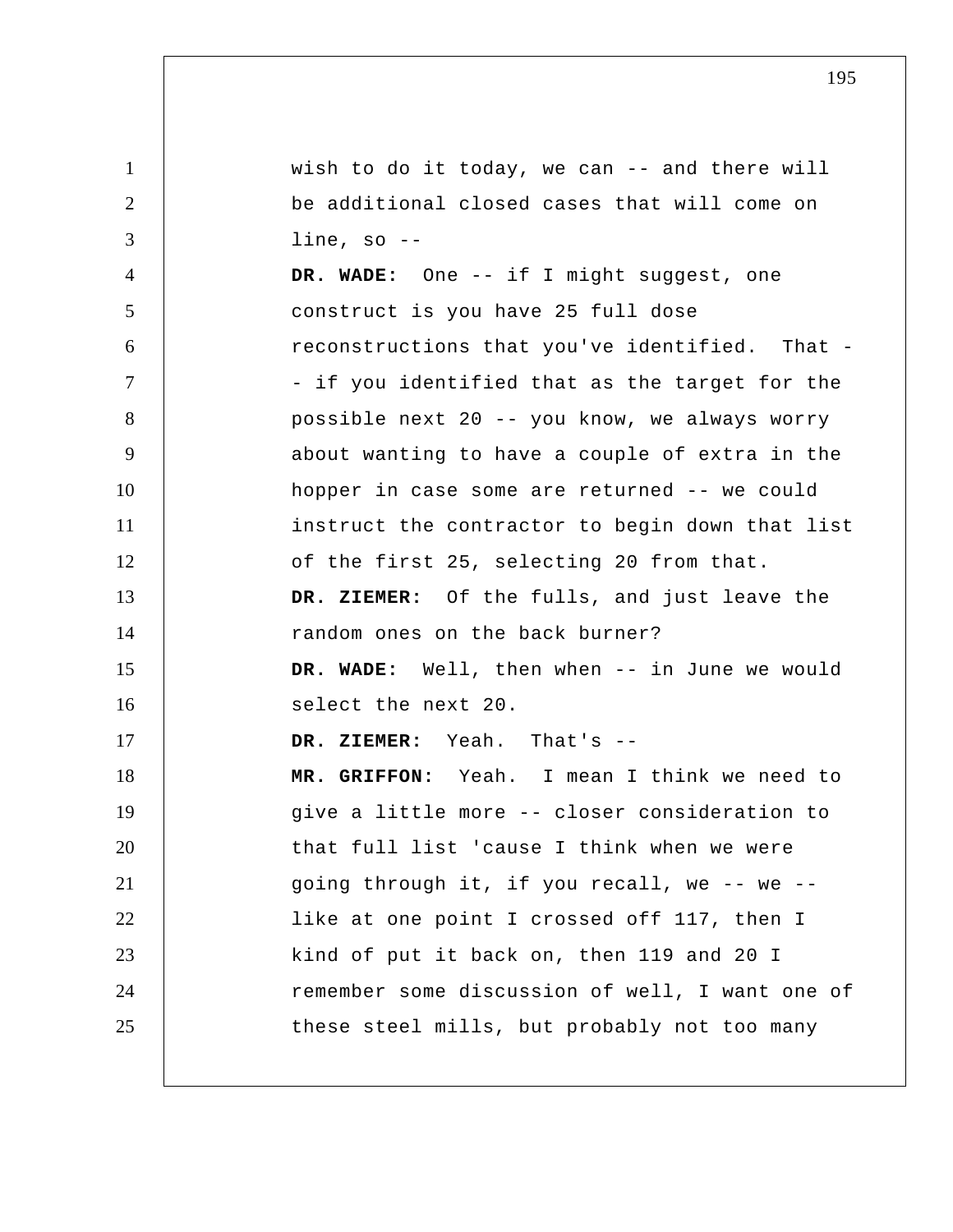1 2 3 4 5 6 7 8 9 10 11 12 13 14 15 16 17 18 19 20 21 22 23 24 25 steel mills. They might be very similar.  **DR. WADE:** Well, let's discuss it.  **MR. GRIFFON:** So I don't know if we want to, you know, take all -- yeah.  **DR. WADE:** Let's discuss the 25 and if --  **MR. GRIFFON:** Yeah.  **DR. WADE:** -- see where we get to, and if we need a couple then extra, we can pull from the random ones.  **DR. ZIEMER:** Is that agreeable?  **MR. GRIFFON:** That's fine.  **DR. ZIEMER:** Well, then move to the table - well, actually it's the first -- first table --  **DR. WADE:** Right.  **DR. ZIEMER:** -- which is the list of fulls, and we can -- let's just quickly go down the list. We can either reconfirm or -- or drop, and if there's others we can pick up  $--$  02? Or just  $-$ - I'll just call it 2. I'm going to just kind of move through these. If I don't hear any comments pro or con, I'm going to assume we're agreed to keep and we'll just go from there. Six?  **DR. DEHART:** We've got at least four, possibly more, Savannah Rivers, first 25.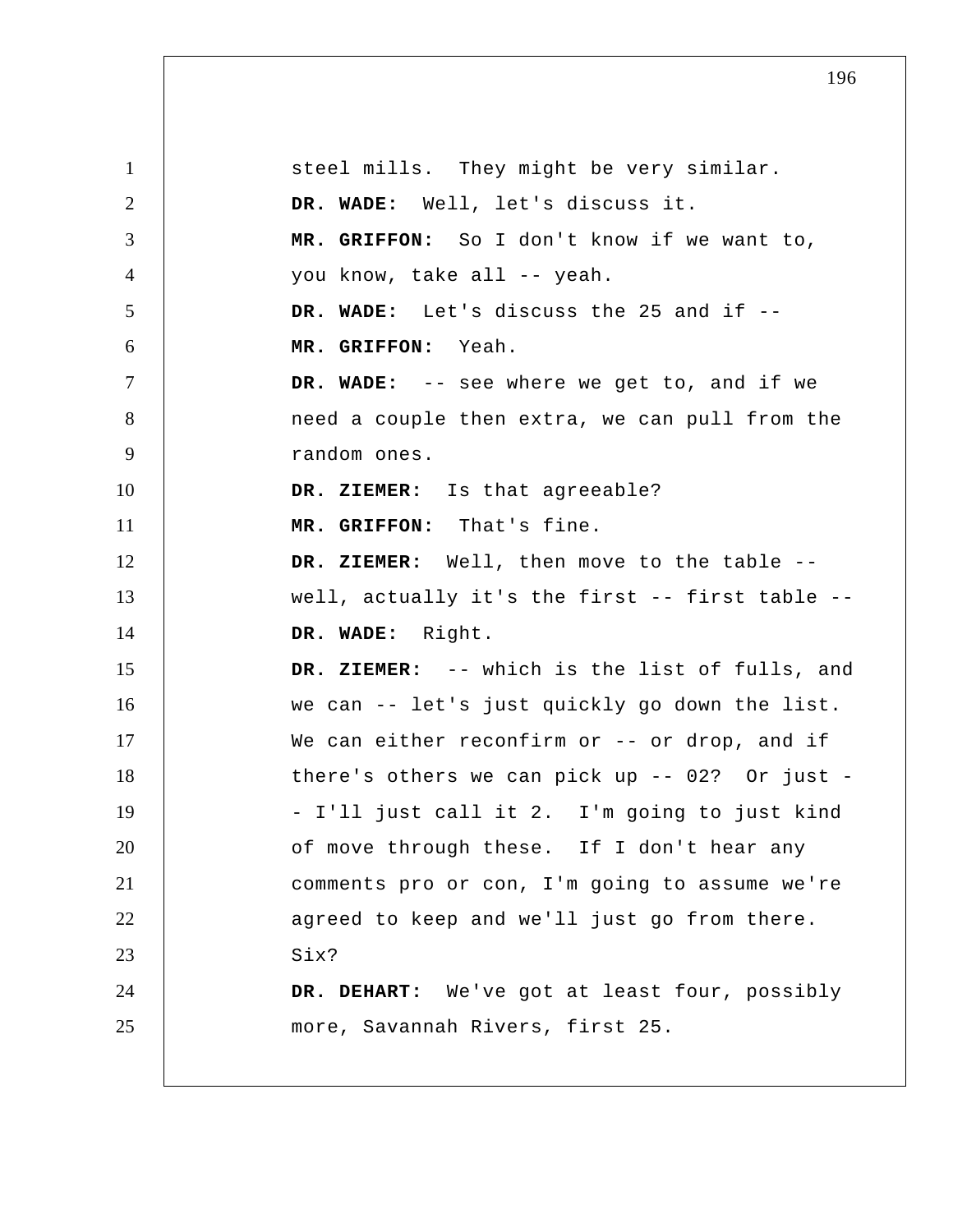1 2 3 4 5 6 7 8 9 10 11 12 13 14 15 16 17 18 19 20 21 22 23 24 25  **MS. MUNN:** Against -- **DR. ZIEMER:** From the first 25 that we've... Oh, in the -- in this 25.  **MR. GRIFFON:** Yeah.  **DR. ZIEMER:** Okay. But are you simply pointing that out or are you objecting --  **DR. DEHART:** In case somebody feels -- I think that's too many from Savannah River.  **MS. MUNN:** We're going to need -- **MR. CLAWSON:** These are ones that just came into 50 percent.  **MR. GRIFFON:** Maybe keep that in mind as we go through that, you're --  **MS. MUNN:** You're looking at a total of 35 needed from Savannah River and we only have 14 so far of those completed.  **DR. ZIEMER:** Yeah, we're still okay. Roy --Roy's just pointing that out. Okay, I'm going to proceed here -- 6? Eight?  **DR. DEHART:** Go back and select 6 out because it's a lung case. We've got already a lot of lung.  **MS. MUNN:** Yeah.  **DR. ZIEMER:** How about the rest of you?  **MS. MUNN:** I agree.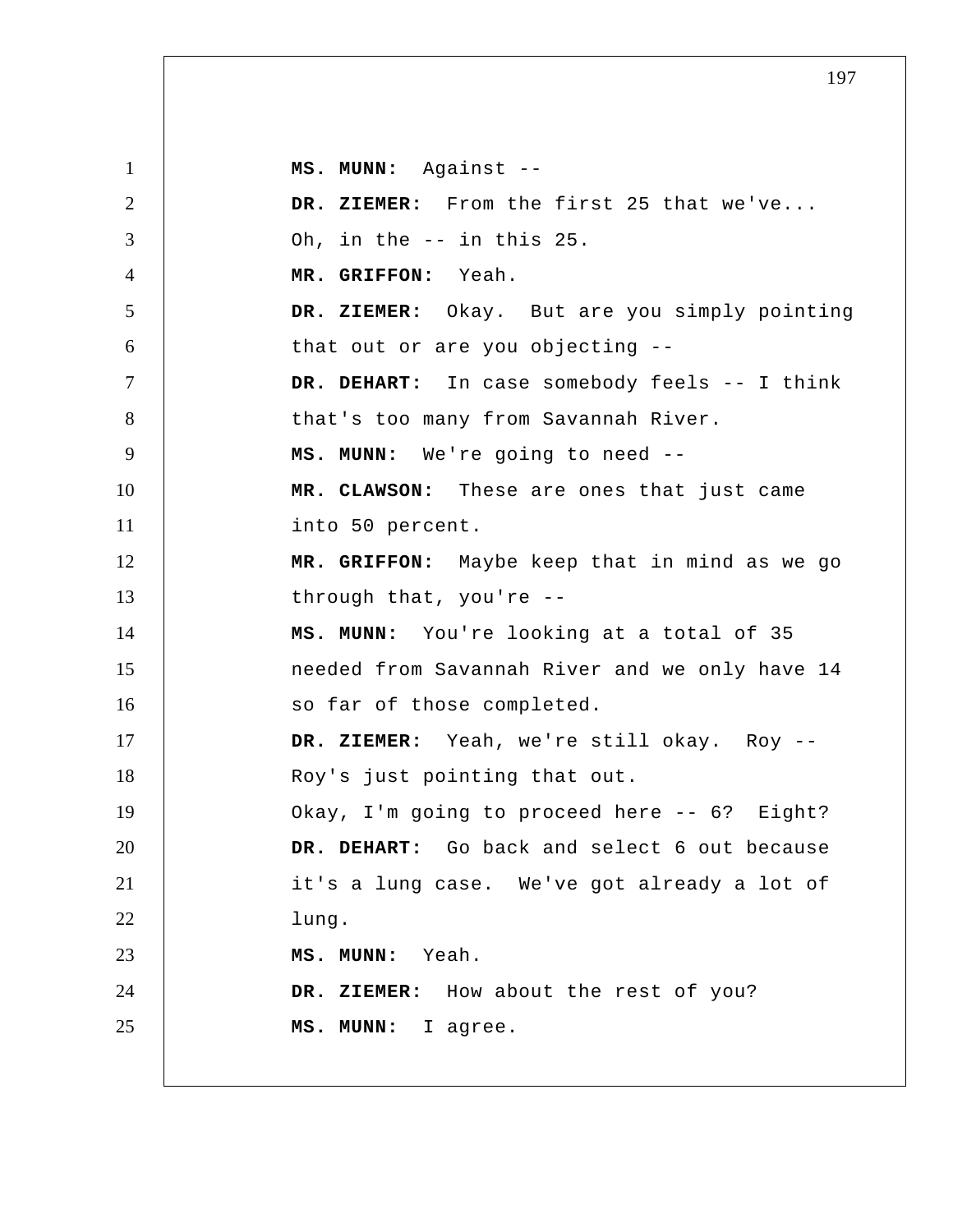1 2 3 4 5 6 7 8 9 10 11 12 13 14 15 16 17 18 19 20 21 22 23 24 25  **MR. GRIFFON:** That's fine.  **DR. ZIEMER:** Okay, we're going to drop 6 -- 9? 10? 20?  **MR. GRIFFON:** I think 10's a borderline one for me, but I guess we can keep it in there for now. We haven't done Portsmouth, so I can see the argument to -- you know.  **DR. ZIEMER:** Okay, 20? 43? 44? 49? I feel like I'm calling a bingo game here.  **MS. MUNN:** I'm ready to say we need --  **DR. WADE:** I need one more.  **MR. GRIFFON:** I need one more.  **DR. ZIEMER:** Is 50 on the list? I can't tell from my marks here.  **MR. GRIFFON:** No.  **DR. ZIEMER:** No? Okay.  **MS. MUNN:** We talked about 49, but not 50.  **DR. ZIEMER:** Yeah -- 68? 73? Mark, did you have a comment on 68?  **MR. GRIFFON:** No, I just was -- Keep in mind that's Superior Steel, though. I think we've got another one of those coming up, so...  **DR. ZIEMER:** Okay. Which one is that -- 73, Superior Steel. 78? 85? 101?  **DR. DEHART:** I would simply point out that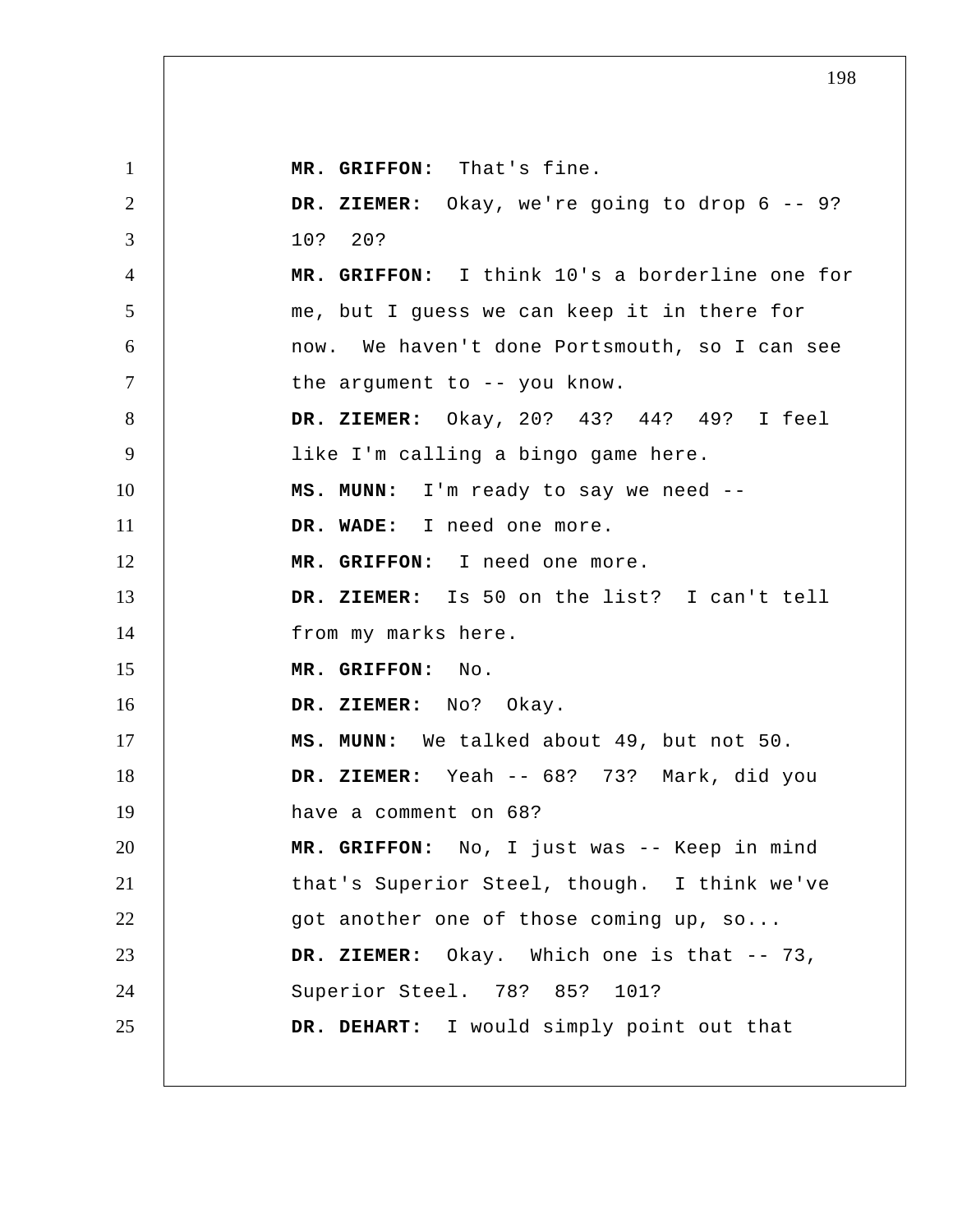1 2 3 4 5 6 7 8 9 10 11 12 13 14 15 16 17 18 19 20 21 22 23 24 25 we're suddenly doing a lot of GIs. Here we have colon and this is like the third colon we've run through.  **MR. GRIFFON:** 101's esophagus.  **DR. ZIEMER:** 101's esophagus.  **DR. DEHART:** Yes.  **DR. ZIEMER:** Oh, G-- okay, GI, yeah, we're - we're thinking too low.  **DR. MELIUS:** But still above ground.  **DR. ZIEMER:** Thank you for that. When does your plane leave? Okay, number 110? Number 115? Okay, 117 was on and off, I -- it's currently on the list. Are we -- I had marked it back off, but is --  **MR. GRIFFON:** I thought at one point we saw a better Pantex one or something, didn't it --  **DR. WADE:** I thought it was further down the line.  **MS. MUNN:** Thought there was better.  **MR. GRIFFON:** Oh, yeah, maybe that was it.  **DR. ZIEMER:** Well, shall we leave it in for the moment?  **MR. GRIFFON:** I just think it's five years worked and I would vote for it going off, actually.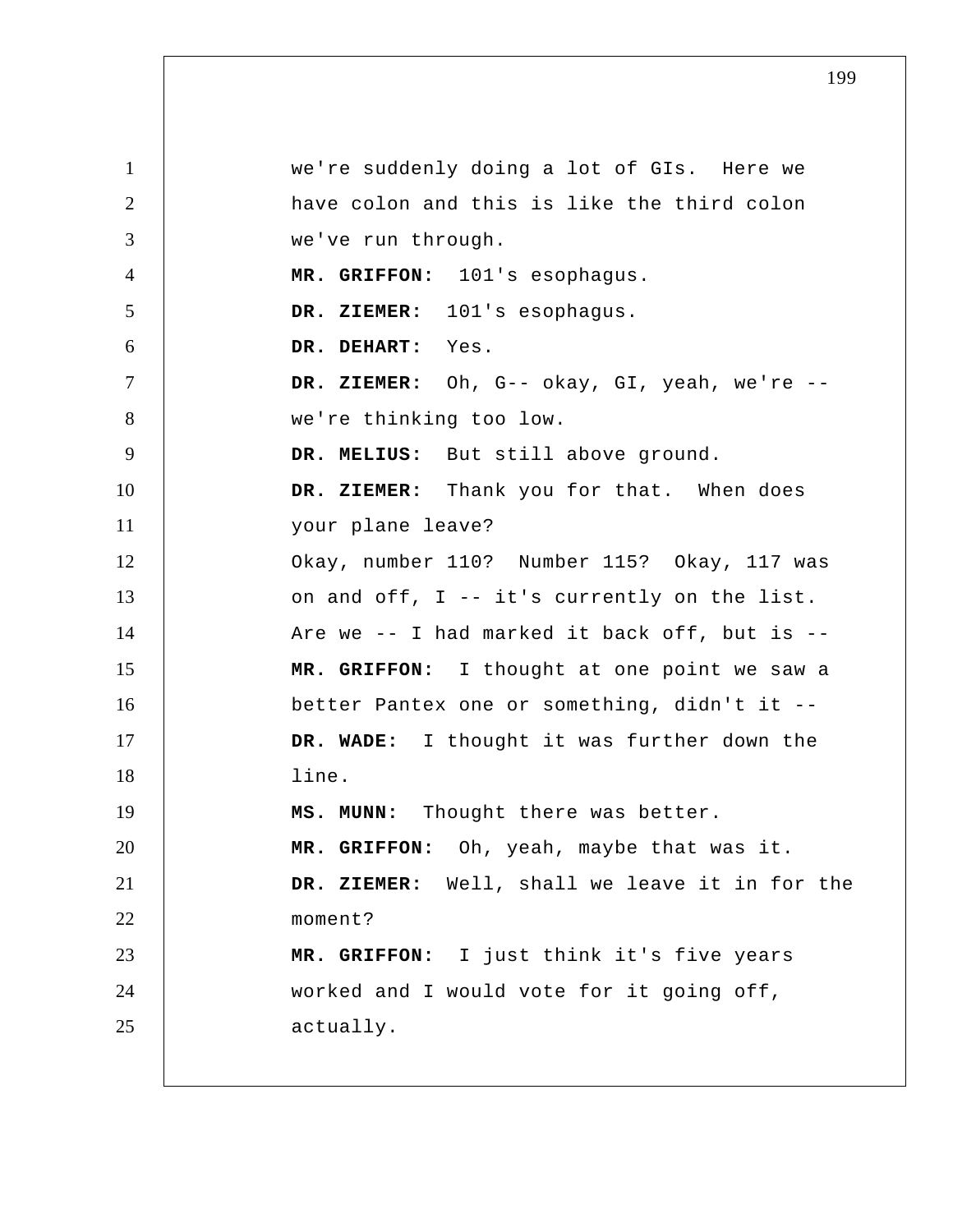1 2 3 4 5 6 7 8 9  $10$  --11 12 13 14 15 16 17 18 19 20 21 22 23 24 25  **DR. ZIEMER:** For 117?  **MR. GRIFFON:** Yeah.  **DR. ZIEMER:** Okay. 119? That's the other Superior Steel.  **MR. GRIFFON:** Right. And this is a bladder cancer and longer work period I think than the previous one is why we -- 73.  **DR. ZIEMER:** 73 is a 25-year.  **MR. GRIFFON:** Oh, they're both long periods of  **DR. ZIEMER:** Both pretty long.  **MS. MUNN:** We were interested in the work decade in that one, I think. Wouldn't that have been one of the folks who would have worked prior to an older worker at the time of exposure.  **MR. GRIFFON:** I guess -- I guess my -- I would say either one, but probably not both is what my -- I would think.  **DR. ZIEMER:** 73 and 119, they're both very similar, I think. The -- why don't we just go with 119, if that's agreeable.  **MR. GRIFFON:** Yeah, that's fine with --  **DR. ZIEMER:** Drop 73, they're both quite similar. Now 120?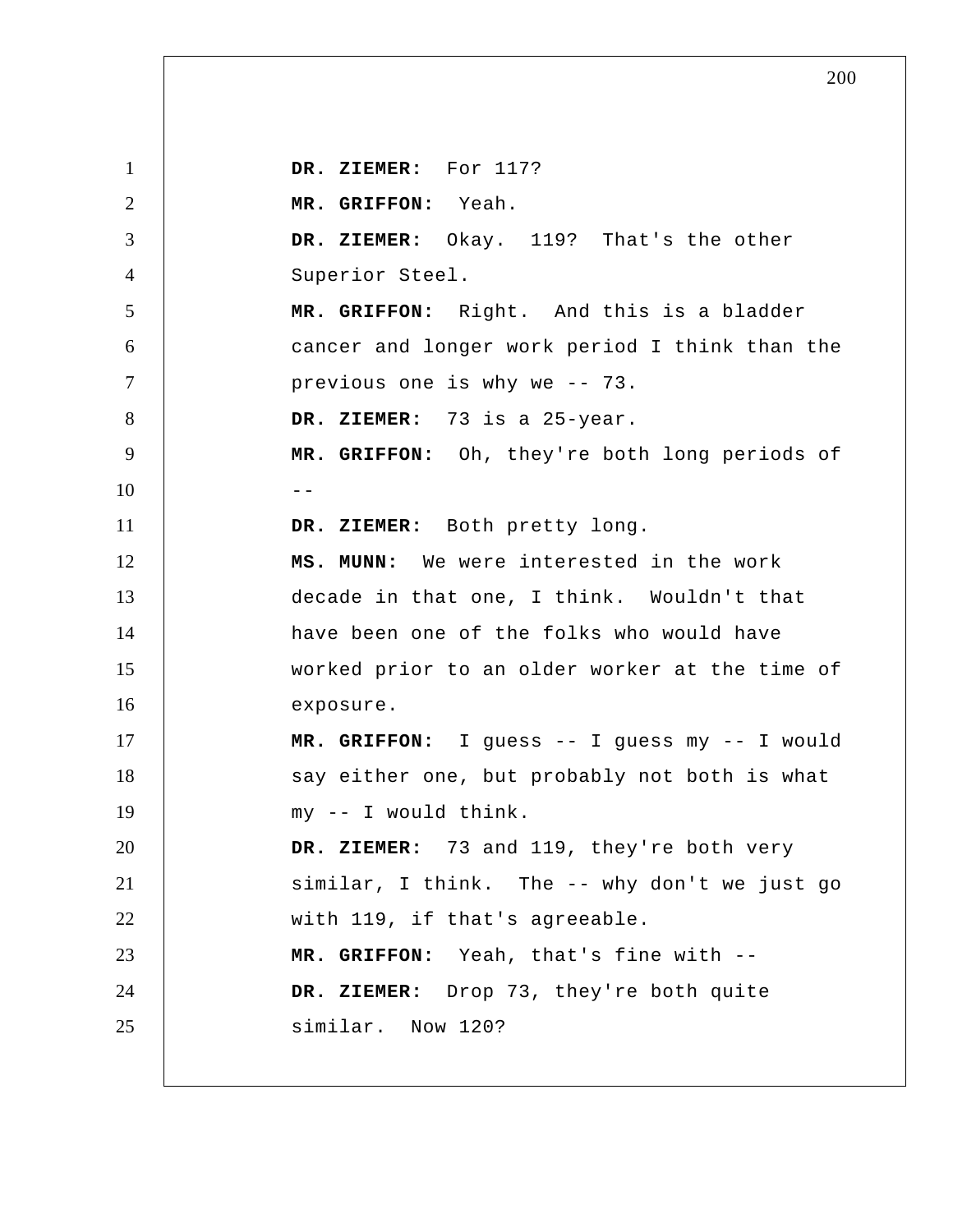1 2 3 4 5 6 7 8 9 10 11 12 13 14 15 16 17 18 19 20 21 22 23 24 25  **MR. GRIFFON:** I vote to drop that one - another steel company. I'm not even sure - these are all full estimates, but Stu, if the - some of these ones that are full estimates like for these steel companies, I'm not sure you're going to have -- it's not going to be specific bioassay. It likely is a model, right? To internal dose.  **MR. HINNEFELD:** Yeah, it's -- it's likely a model. Now there are a number of AWEs where we have external dosimetry records --  **MR. GRIFFON:** Right, but it's likely not --  **MR. HINNEFELD:** -- and I don't remember --  **MR. GRIFFON:** -- it's likely not a Superior Steel-specific model, is it, or could it be?  **MR. HINNEFELD:** I don't think it would be. It may be a -- the AWE complex-wide --  **MR. GRIFFON:** Model, right, right.  **MR. HINNEFELD:** And it may actually have -- I don't know -- I can't remember now if we had dosimetry data for Superior Steel or not. There were a number of the AWEs where we  **DR. ZIEMER:** What about U.S. Steel? This one  $is$   $--$  **MR. HINNEFELD:** It'd be the same.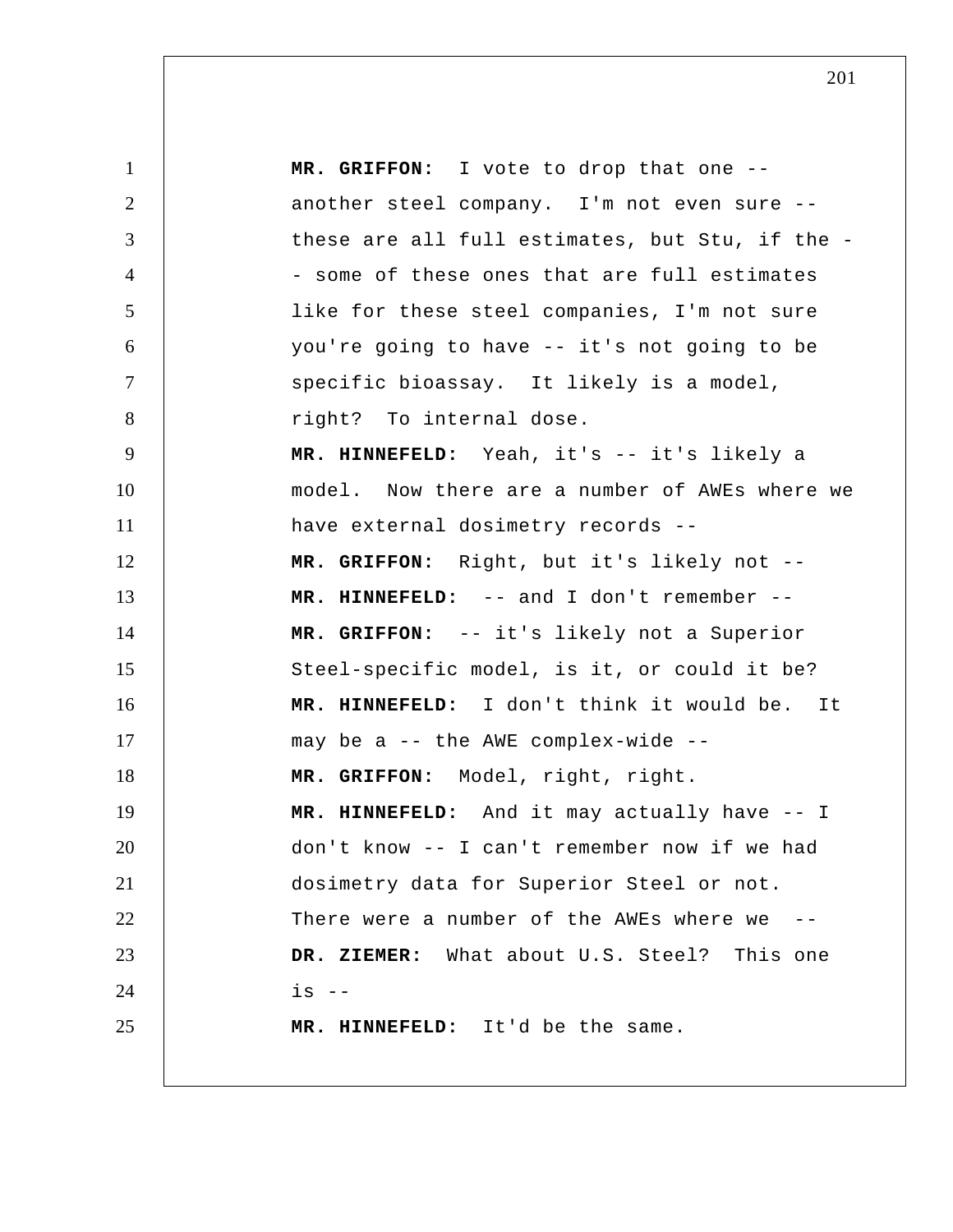1 2 3 4 5 6 7 8 9 10 11 12 13 14 15 16 17 18 19 20 21 22 23 24 25  **DR. ZIEMER:** -- U.S. Steel.  **MR. HINNEFELD:** U.S. Steel is -- I don't -- I don't know. I don't know.  **MR. GRIFFON:** Steel companies we might -- we want to look at some of them, but I think --  **DR. ZIEMER:** We have Superior, so let's -- we can drop 120. 154? 157? 181? 88 -- 188? 199? And 211?  **DR. WADE:** That's 21.  **DR. ZIEMER:** Well, 21 gives us at least an extra. Let me just pause a minute and see if anyone has spotted other ones on the list in the meantime that they would like to add.  **MR. GRIFFON:** Well, I saw one from the partial list that might be -- or from the random list that might be interesting, but I don't know if you're looking at that --  **DR. ZIEMER:** We can do that.  **MR. GRIFFON:** And I got -- **DR. ZIEMER:** There's nothing -- **MR. GRIFFON:** Number three -- out of all those, I think the only one that was sort of compelling to me was number three, and that - it's Rocky Flats.  **DR. ZIEMER:** Number three is a Rocky Flats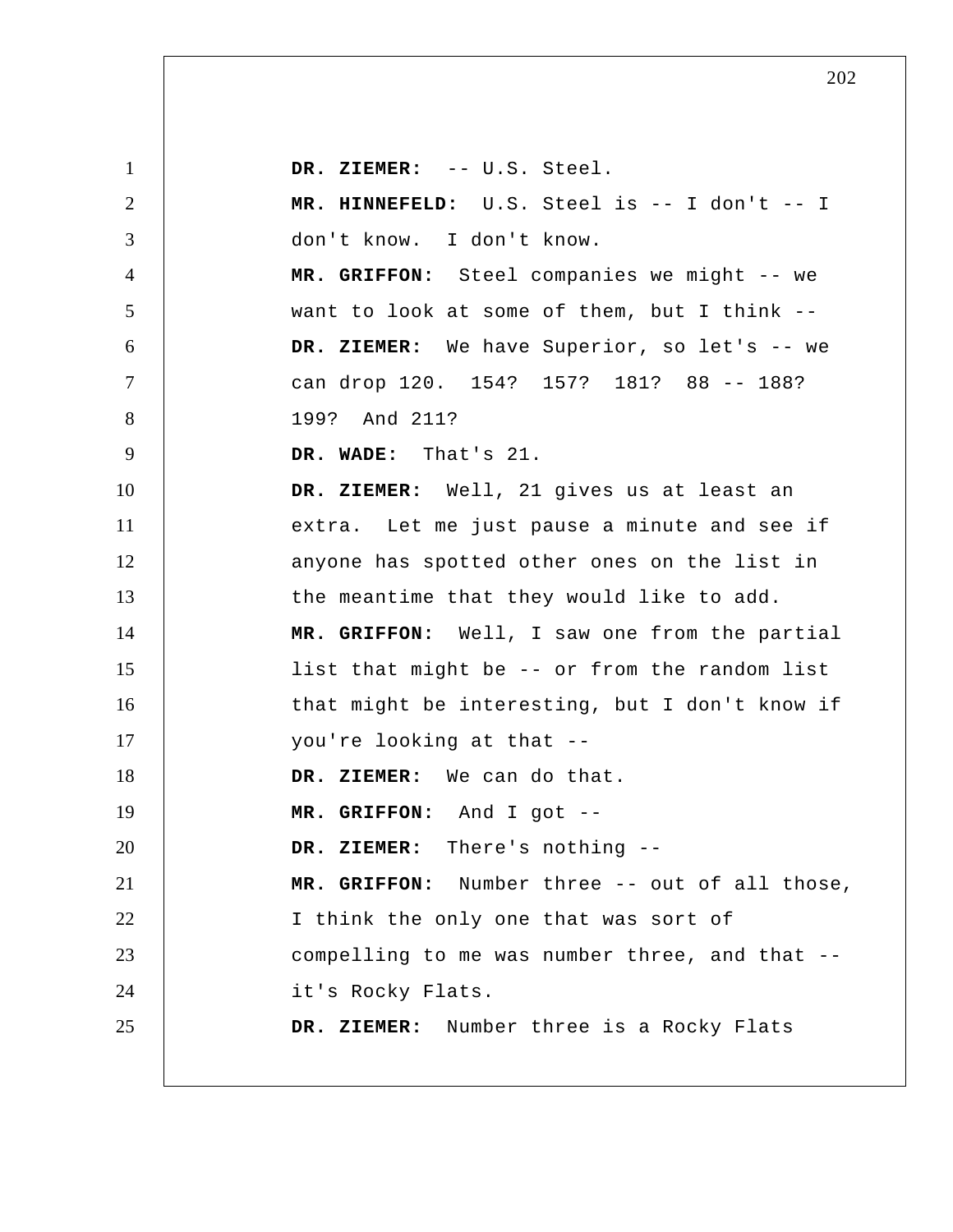1 2 3 4 5 6 7 8 9 10 11 12 13 14 15 16 17 18 19 20 21 22 23 24 25 site-specific -- **MR. GRIFFON:** Right.  **DR. ZIEMER:** Okay, let's add that one back in.  **MR. GRIFFON:** Then we're 22 -- **DR. ZIEMER:** That gives us -- **MR. GRIFFON:** -- right?  **DR. ZIEMER:** That gives us 20 plus two spares. Okay, let me ask, is there any discussion on this? We'll vote officially to accept these as the next group from which our next cases will be audited. Ready to vote? (No responses) Okay, all in favor, aye? (Affirmative responses) Any opposed? (No responses) Abstentions? (No responses) So ordered.  **DR. WADE:** John Mauro, could you come to the microphone just briefly for a question? John? John, if now you get these 22, you wouldn't need the assignment to Board -- specific Board members before June, would you -- or would you? **DR. MAURO:** No, but it's -- it's -- we'll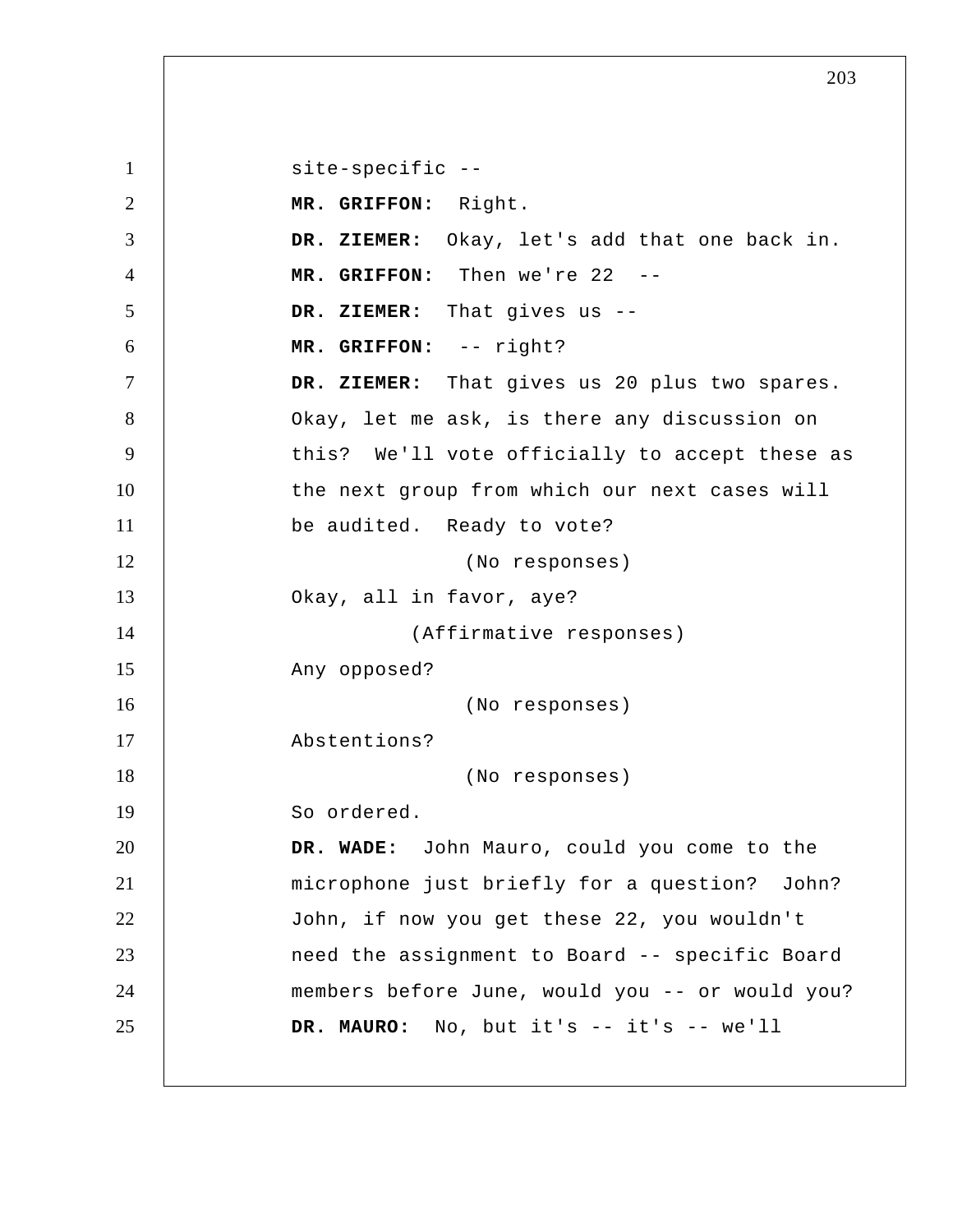1 2 3 4 5 6 7 8 9 10 11 12 13 14 15 16 17 18 19 20 21 22 23 24 25 proceed with the -- our work. At some point the  $--$  **DR. ZIEMER:** You can do the early stages of - of these --**DR. MAURO:** Yeah, we -- yeah, we -- we don't - we don't need the assignments I would say for another month.  **DR. WADE:** Another month? **DR. MAURO:** Yeah, in other -- **DR. ZIEMER:** You will be ready that soon for these? **DR. MAURO:** If we -- we -- we're going to start work soon as we -- soon as we receive the set of disks. I would say we'll -- we're going to get started on them soon as we receive that. When we're through, we will send the drafts out. You know, it's going to take I would say at least six weeks to two months to get through the first set of drafts, and sometime in that time period, if we had the assignments, you -  $we$  -- **DR. ZIEMER:** If you guys are ready, actually the Chair can assign these. That's my -that's my prerogative and I can take the -- I can take the existing groups and, making sure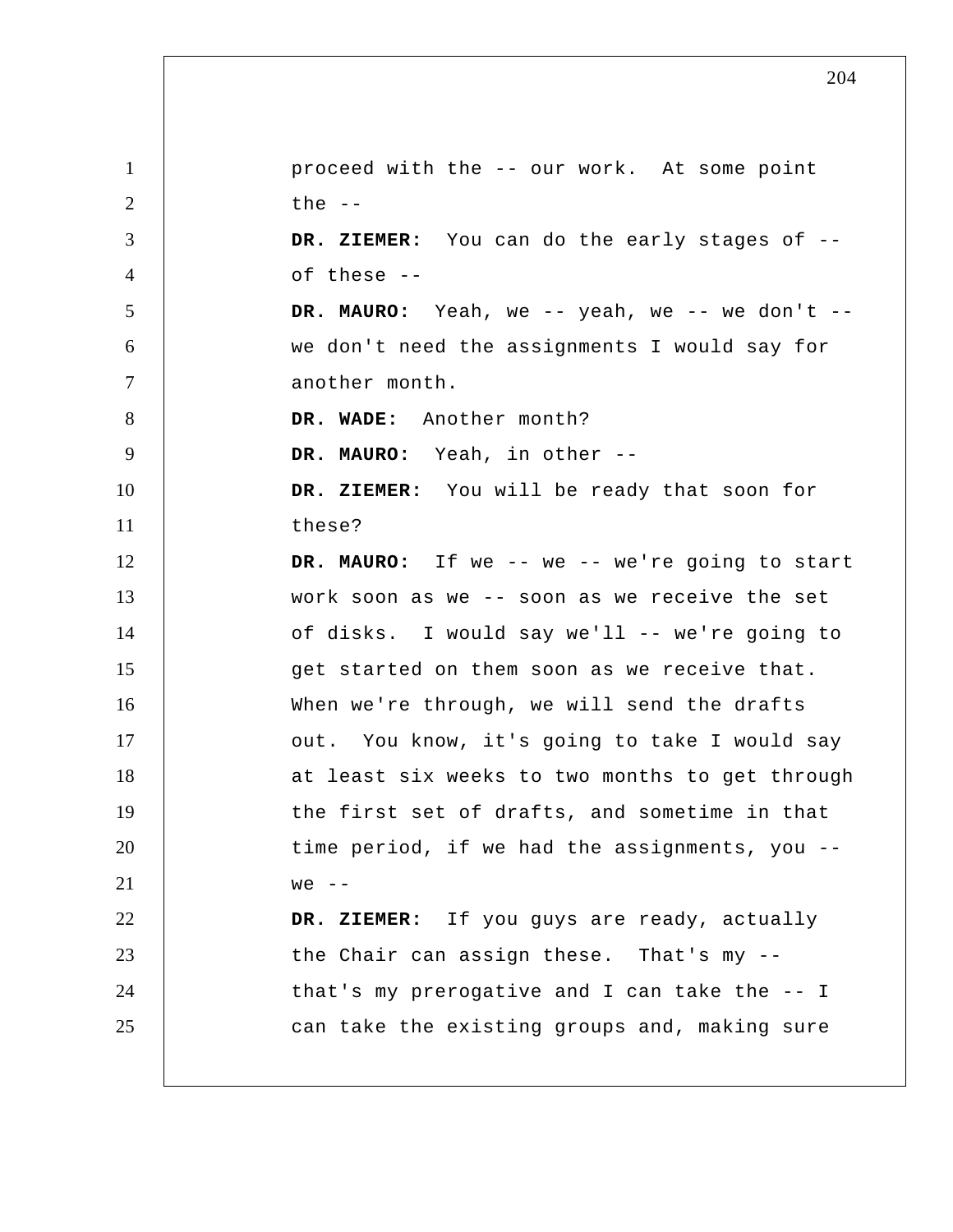1 2 3 4 5 6 7 8 9 10 11 12 13 14 15 16 17 18 19 20 21 22 23 24 25 there's no conflict of interest, just make the assignments. **DR. MAURO:** Sure, okay.  **DR. ZIEMER:** If you're at that point before our next meeting. **DR. MAURO:** Oh -- then that's fine, yeah, we - now or -- yeah, next meeting would be certainly soon enough.  **DR. ZIEMER:** Okay, part of the Board working session, we have the minutes from the January meeting. Dr. DeHart has a correction to offer.  **DR. DEHART:** Page 45.  **DR. ZIEMER:** Page 45.  **DR. DEHART:** Line 3, there's a incorrect date. It should read April 5, 2005.  **DR. ZIEMER:** That date is -- refers to the NIOSH Rev. 3 of the Savannah River site profile that -- the correct date is April 5th, 2005, not 2006, so that -- that's a -- even though it's a single digit, it's a substantive change in the minutes. Were there any other corrections or additions to the minutes that anyone wishes to offer? (No responses) Then I'd call for a motion to approve the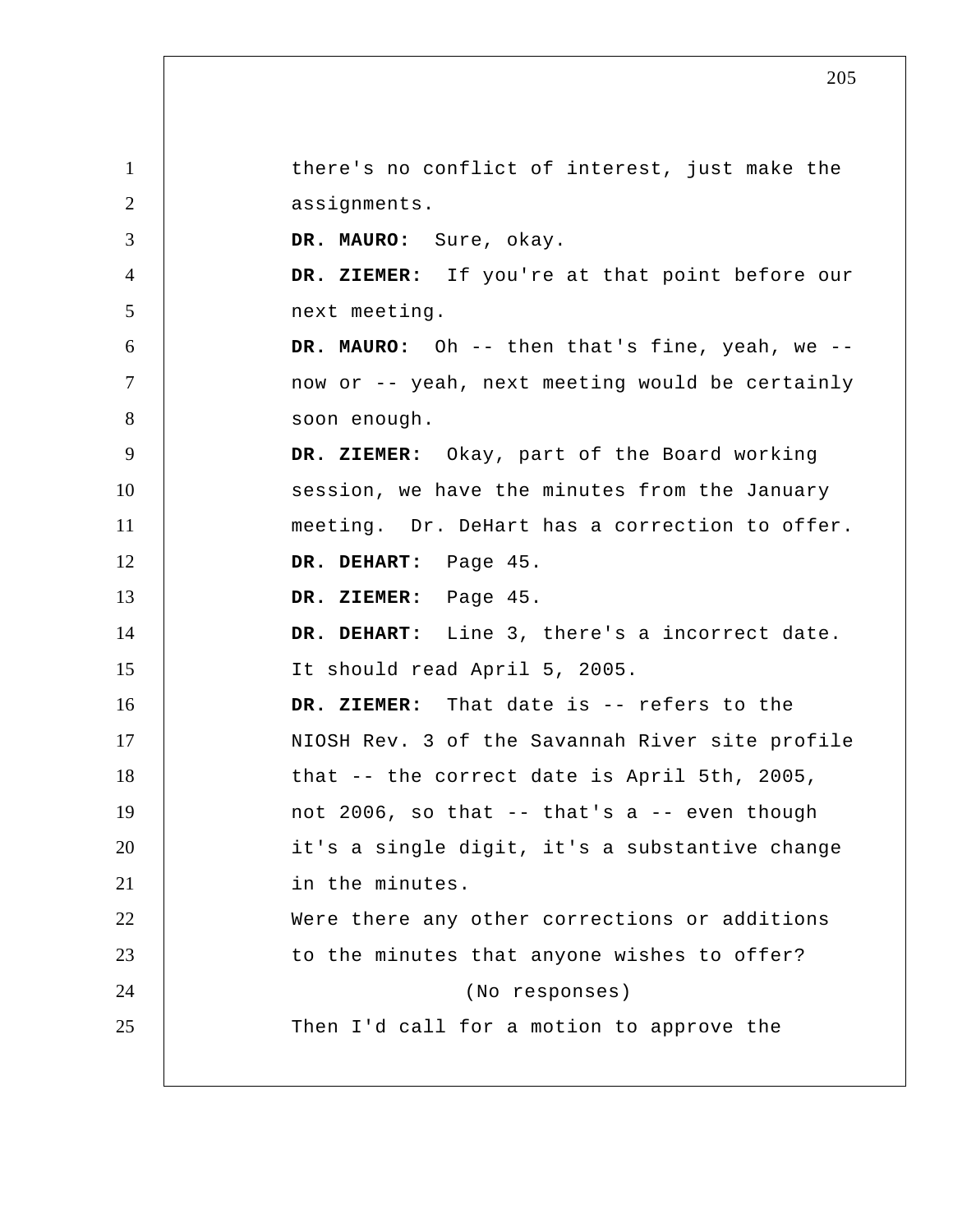1 2 3 4 5 6 7 8 9 10 11 12 13 14 15 16 17 18 19 20 21 22 23 24 25 minutes, as corrected.  **MS. MUNN:** So moved.  **DR. ZIEMER:** Seconded?  **MR. CLAWSON:** Second.  **DR. ZIEMER:** All in favor of approval of the minutes, say aye. (Affirmative responses) Any opposed? (No responses) Motion carries. Thank you. I'll now call on Dr. Melius to report for the workgroup on the Iowa SEC.  **DR. MELIUS:** Yeah, this is on the Ames --  **DR. ZIEMER:** Ames, Iowa.  **DR. MELIUS:** -- Ames, Iowa SEC, and -- had some internal discussions and in follow-up to the SC&A presentation from yesterday, I believe it was, and I think what we have decided -- be recommending is that we ask SC&A to -- to - three tasks. One is complete a short report basically following the outline of their - their presentation that was given today on sort of the work to date on reviewing the evaluation report and the background information that they had reviewed, discussions with the petitioners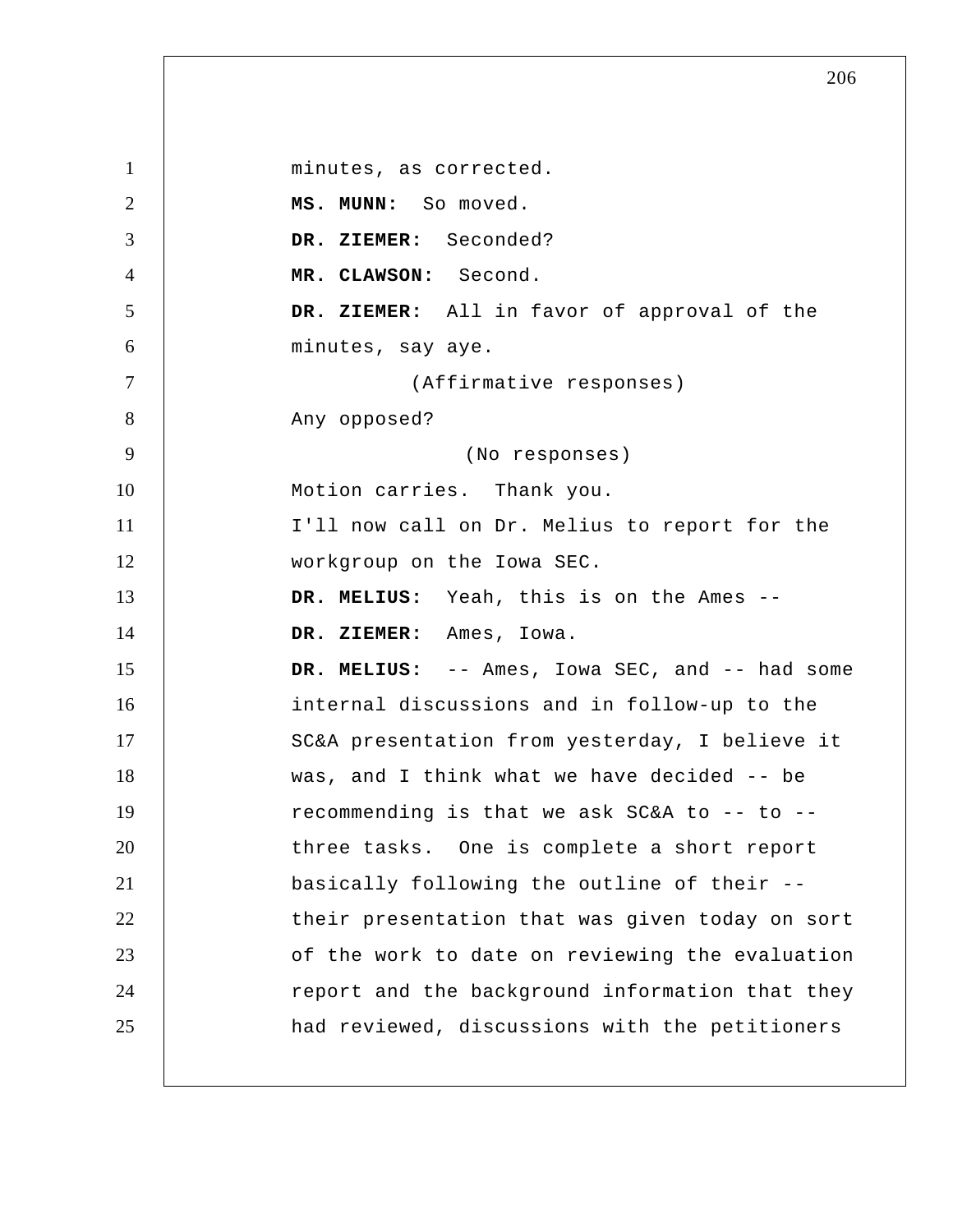| $\mathbf{1}$   | and -- and so forth.                            |
|----------------|-------------------------------------------------|
| $\overline{2}$ | Number two, to -- I think there's like --       |
| 3              | essentially two issues that we'd like them to   |
| $\overline{4}$ | delve into a little bit further. One is the     |
| 5              | issue of the so-called explosions and other     |
| 6              | acute incidents like that at the -- at the      |
| $\tau$         | facility. I think -- I think we're just         |
| 8              | looking for additional information. There's --  |
| 9              | the petitioners had raised some question as to  |
| 10             | whether those didn't qualify as discrete        |
| 11             | incidents.                                      |
| 12             | And then this -- the other issue we'd like some |
| 13             | input -- the petitioners in their original      |
| 14             | petition had extended the -- their request for  |
| 15             | coverage by one year I believe past what NIOSH  |
| 16             | had, and that -- that was based on their        |
| 17             | concern about any residual contamination or     |
| 18             | continued exposures, even though the facility   |
| 19             | was no longer operational as an AC facility,    |
| 20             | and I think we're just looking for a little bit |
| 21             | more guidance on -- on that particular issue.   |
| 22             | And I think if you could complete a report and  |
| 23             | present that back to us, I think we -- that     |
| 24             | should suffice for us to be able to, you know,  |
| 25             | come to a conclusion on the Ames petition.      |
|                |                                                 |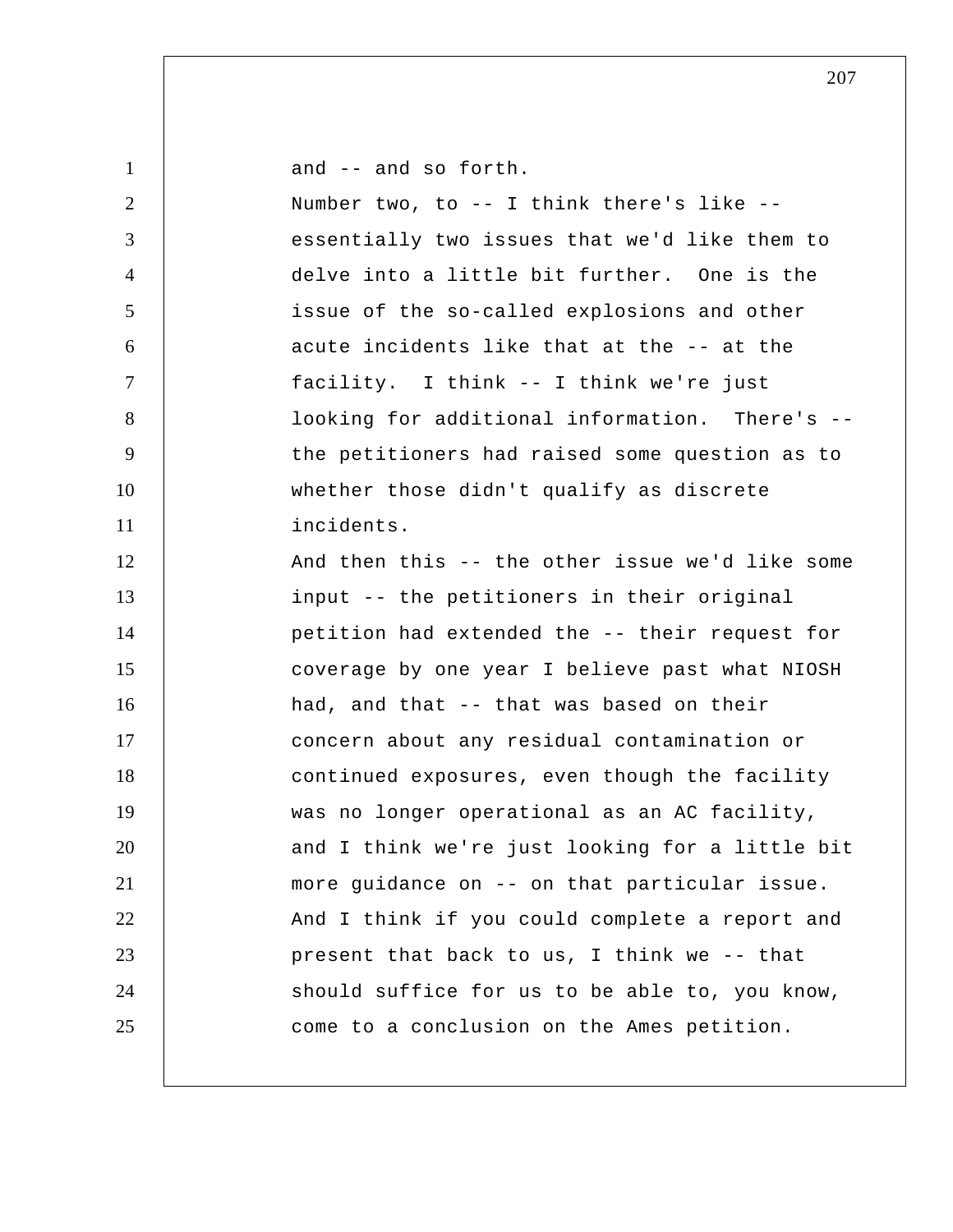1 2 3 4 5 6 7 8 9 10 11 12 13 14 15 16 17 18 19 20 21 22 23 24 25  **DR. ZIEMER:** And this comes as a recommendation from the workgroup and therefore a motion before the Board. If we approve this, this would give direction to the contractor for preparing us for a final decision on this. I might add, on the third point it's my understanding that that extra year was intended to cover clean-up operations after the cessation of work. I'm wondering if either NIOSH or SC&A knows actually if there are -- do we know anything about the clean-up dates for Ames, and do we even know if that was done by Ames workers? I would guess it was more likely done by an outside contractor if it was done.  **MR. HINNEFELD:** I'm speaking second-hand here because I wasn't doing the research, but we - we do know -- we do have some information about -- like demolition dates of the buildings where some of this work was done, so -- **DR. ZIEMER:** And I think that's the information we're wanting to know whether the cohort should really include the clean-up period.  **MR. HINNEFELD:** I think that -- I believe our position is that there's -- there's really no material difference between cleaning up the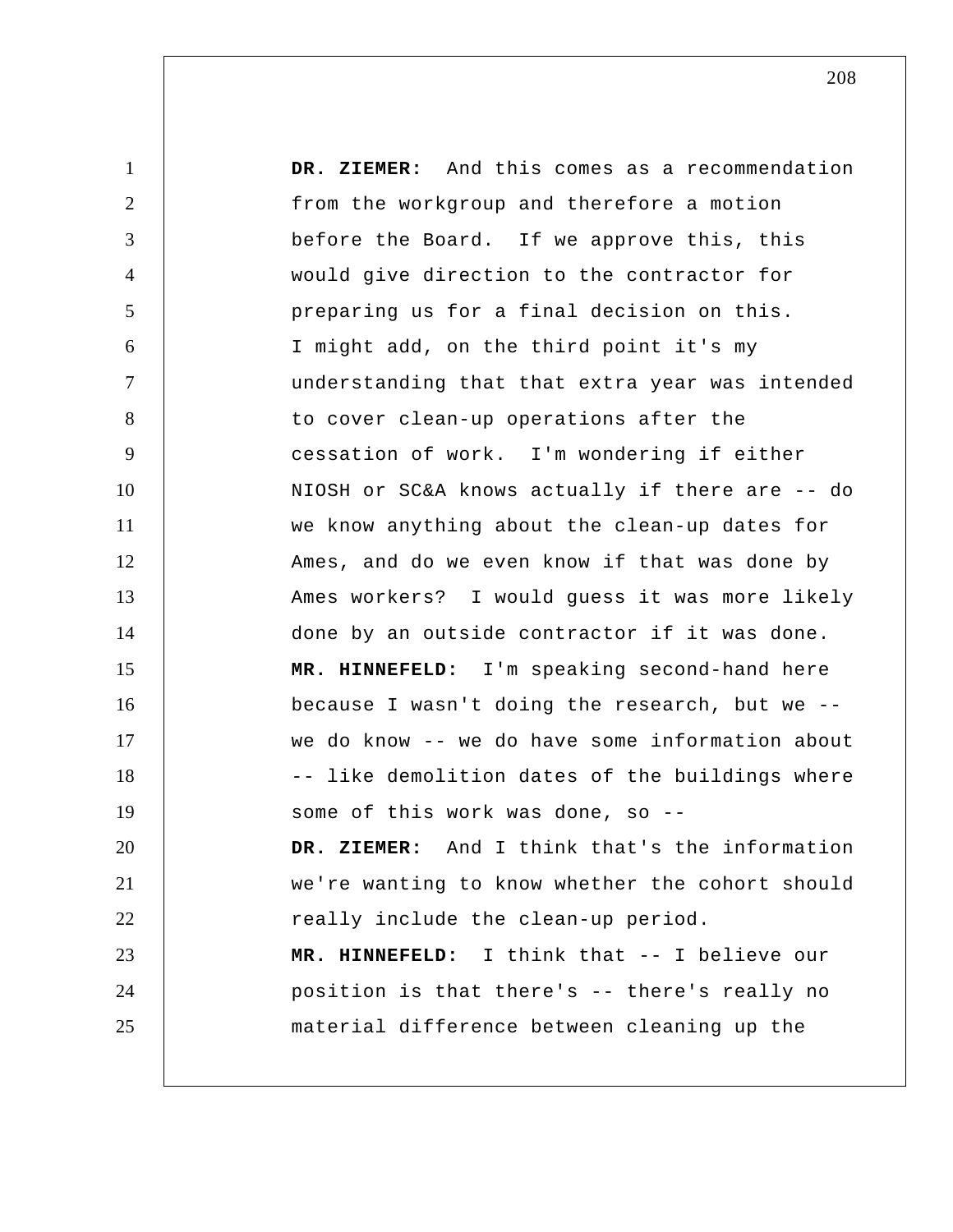1 2 3 4 5 6 7 8 9  $10$  --11 12 13 14 15 16 17 18 19 20 21 22 23 24 25 work and doing the work, in terms of the exposure conditions, and so the clean-up work would -- would be included. It's when -- how late did the clean-up work go on.  **DR. ZIEMER:** Well, the point I'm making is do we know that the clean-up was done by -- by Ames workers -- **MR. HINNEFELD:** I guess -- **DR. ZIEMER:** -- versus something like a FUSRAP  **MR. HINNEFELD:** Yeah, standing here today --  **DR. ZIEMER:** -- where a complete outside group comes in.  **MR. HINNEFELD:** Right here today, I don't know.  **DR. MELIUS:** I don't think that's -- that's - that was clear and in the conference call we had we'd just received the evaluation report, and frankly we didn't talk about it very much. I -- I think was you, Larry, or who had explained how you came up with the date, but then we nev-- really sort of didn't spend much time talking about it --  **DR. ZIEMER:** Well, we need -- we need to just clarify --  **DR. MELIUS:** -- and just -- so we're just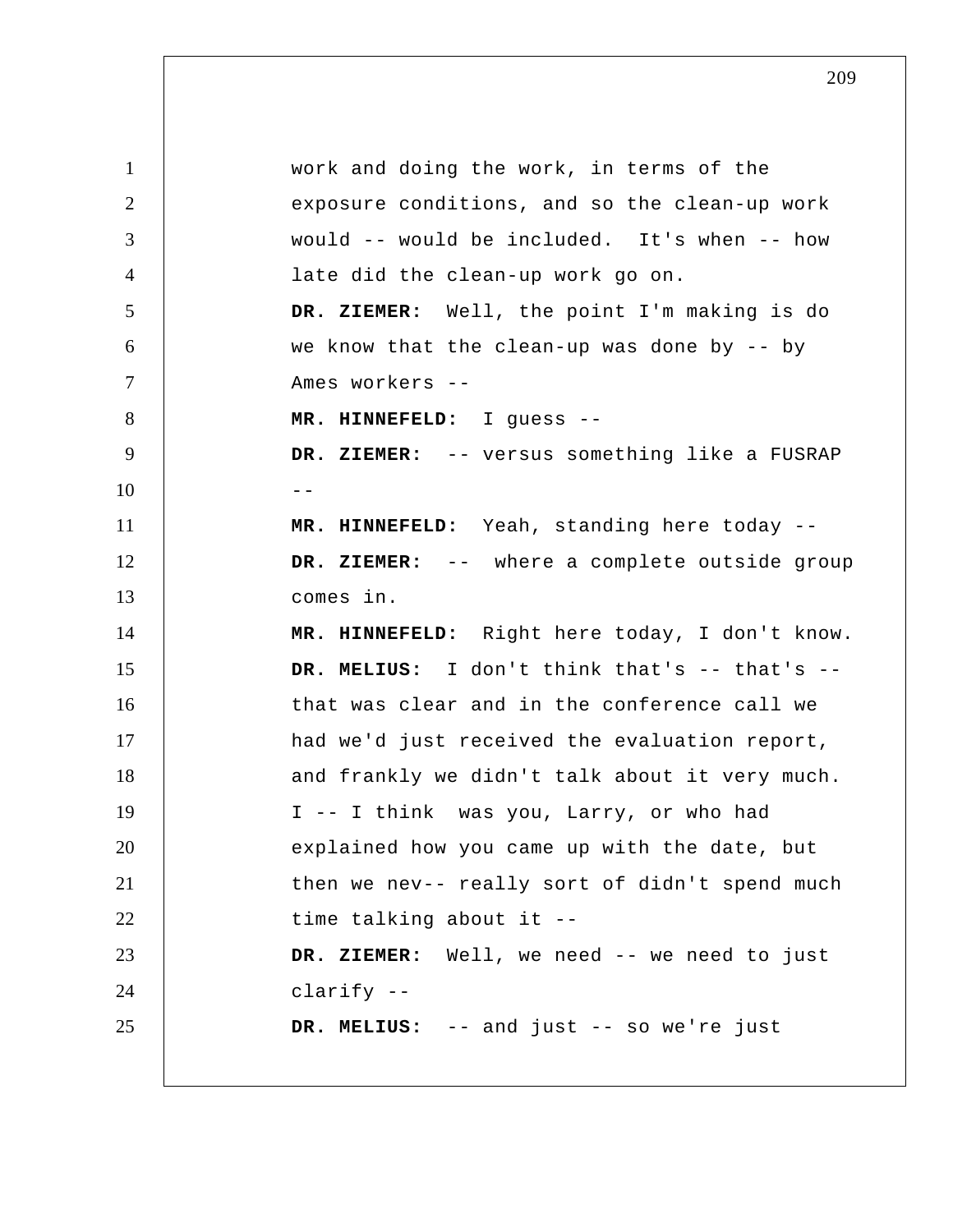1 2 3 4 5 6 7 8 9 10 11 12 13 14 15 16 17 18 19 20 21 22 23 24 25 looking for clarification on that -- that issue.  **DR. ZIEMER:** So Board members, you've heard this recommendation. Any discussion on it? (No responses) If not, I'll call for a -- call the question. All who favor proceeding on this basis on the Ames, Iowa petition, say aye. (Affirmative responses) Any opposed? (No responses) No? Abstentions? (No responses) It is so ordered.  **DR. WADE:** One other small piece of business before we move on. That is just making sure we have the workgroups -- that the work assigned to the appropriate workgroups. I think on Ames it's Dr. Melius's SEC workgroup. Yeah, I think on Y-12 and Rocky it's clearly Mark's workgroup. But we do have the task of Nevada Test Site and Pacific Proving Grounds, and which workgroup would take that on, just so I can schedule meetings?  **MS. MUNN:** The Nevada Test Site has been Bob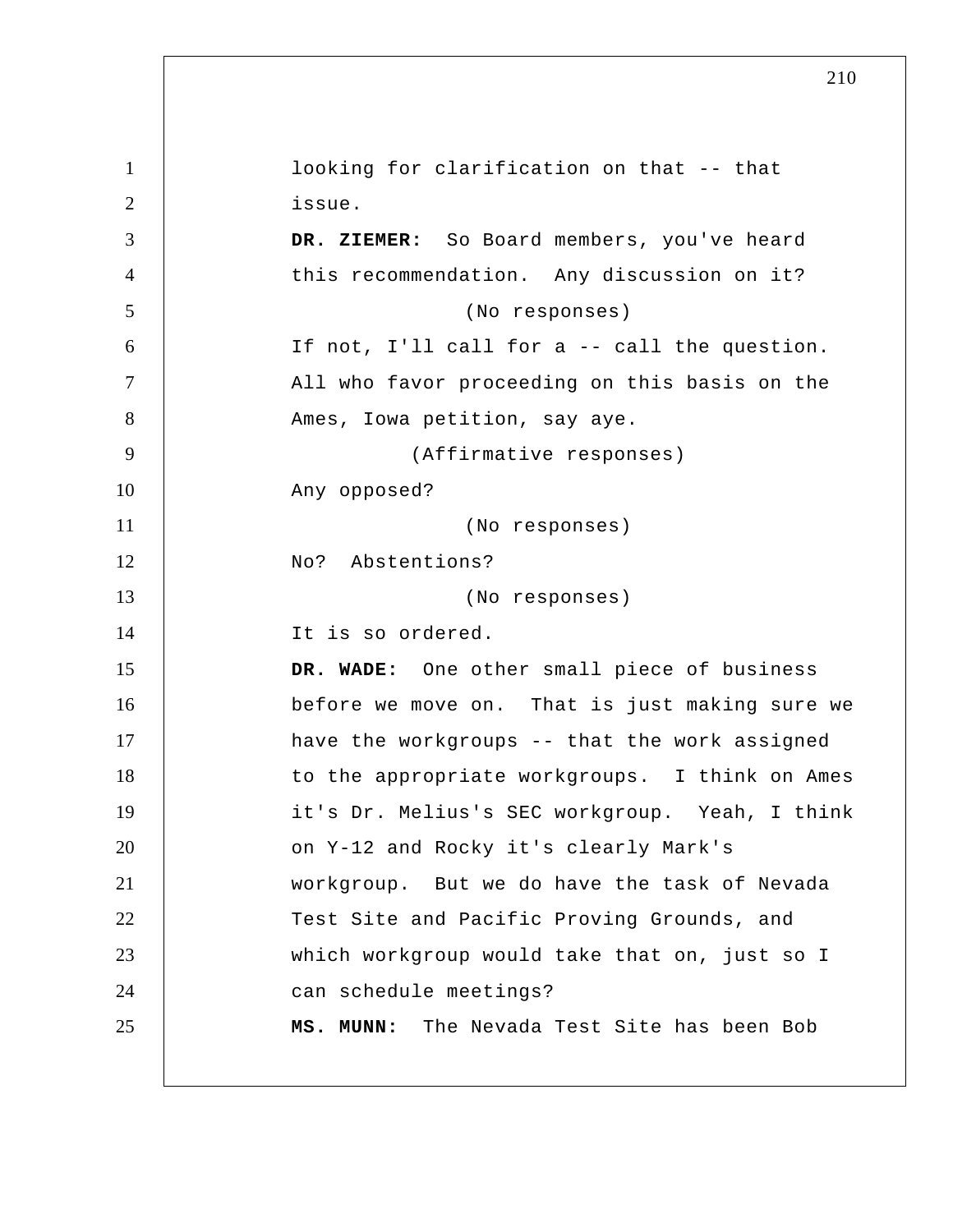| $\mathbf{1}$   | Presley's.                                      |
|----------------|-------------------------------------------------|
| 2              | DR. MELIUS: I think what we had -- Paul and I   |
| 3              | had discussed this briefly --                   |
| 4              | DR. ZIEMER: Discrete event issue --             |
| 5              | DR. MELIUS: Yeah, yeah.                         |
| 6              | DR. ZIEMER: -- be raising, I think.             |
| $\overline{7}$ | DR. MELIUS: Yeah, and -- and I think what       |
| 8              | might be the -- you know, at least since we     |
| 9              | want to approach that originally sort of        |
| 10             | generically, so forth, is that if our workgroup |
| 11             | -- I guess my -- workgroup headed by me, I hate |
| 12             | to call it my workgroup 'cause we all do the    |
| 13             | work, but $--$                                  |
| 14             | DR. ZIEMER: In this case it's the SEC kind of   |
|                |                                                 |
| 15             | generic workgroup.                              |
| 16             | DR. MELIUS: Yeah, what do you call it, Paul --  |
| 17             | $or --$                                         |
| 18             | DR. WADE: I call it the S-- SC&A/SEC            |
| 19             | workgroup.                                      |
| 20             | DR. MELIUS: Oh, but -- okay -- that we do       |
| 21             | that. But we will coordinate with the Nevada    |
| 22             | Test Site group as -- as we get into specific   |
| 23             | issues related to the Nevada Test Site. Does    |
| 24             | that sound reasonable?                          |
| 25             | MS. MUNN: That's nice.                          |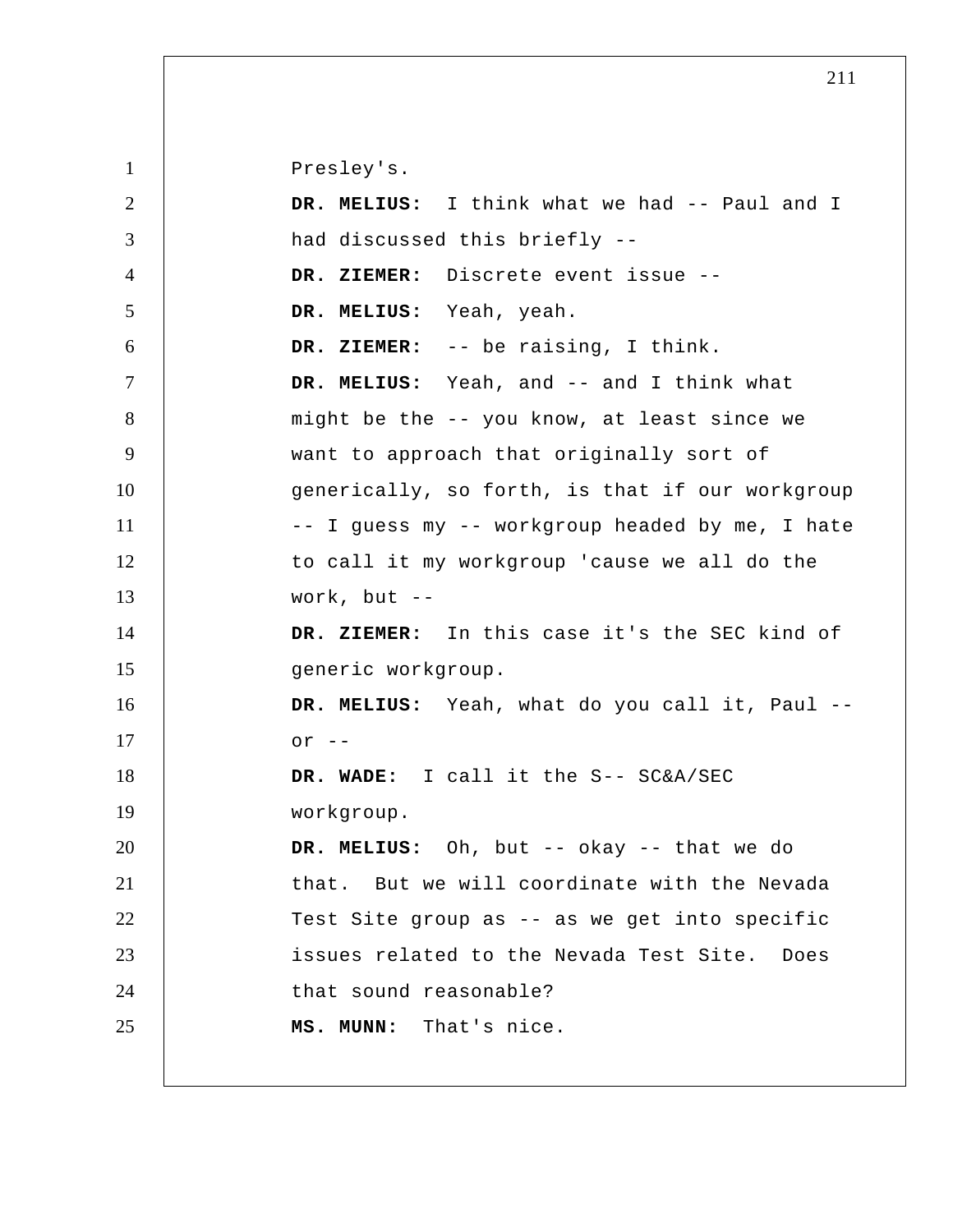1 2 3 4 5 6 7 8 9 10 11 12 13 14 15 16 17 18 19 20 21 22 23 24 25  **DR. MELIUS:** Yeah. Well, it's more than nice. It makes -- it makes sense.  **DR. ZIEMER:** So that -- that group is addressing sort of the generic issue of discrete events -- **DR. MELIUS:** Yeah.  **DR. ZIEMER:** -- which includes those both at Nevada Test Site and Ames and perhaps other places.  **DR. MELIUS:** Yeah. And to -- to initiate that workgroup, I'd like to schedule a short conference call with NIOSH just to talk about some data issues and sort of figure out how we can work together to -- some sort of information needs related to that, so we'll - we'll work on that and... **FUTURE SCHEDULES/BOARD CORRESPONDENCE DR. WADE:** Then very briefly, our next face to face meeting is scheduled for June 14, 15, 16 in Washington, D.C. Based upon dates available, we're scheduling -- we would like to schedule a call of the Board on August 8th. We might not need it but we'd like to schedule it. And then again, based upon your calendars' availability, a face to face meeting of the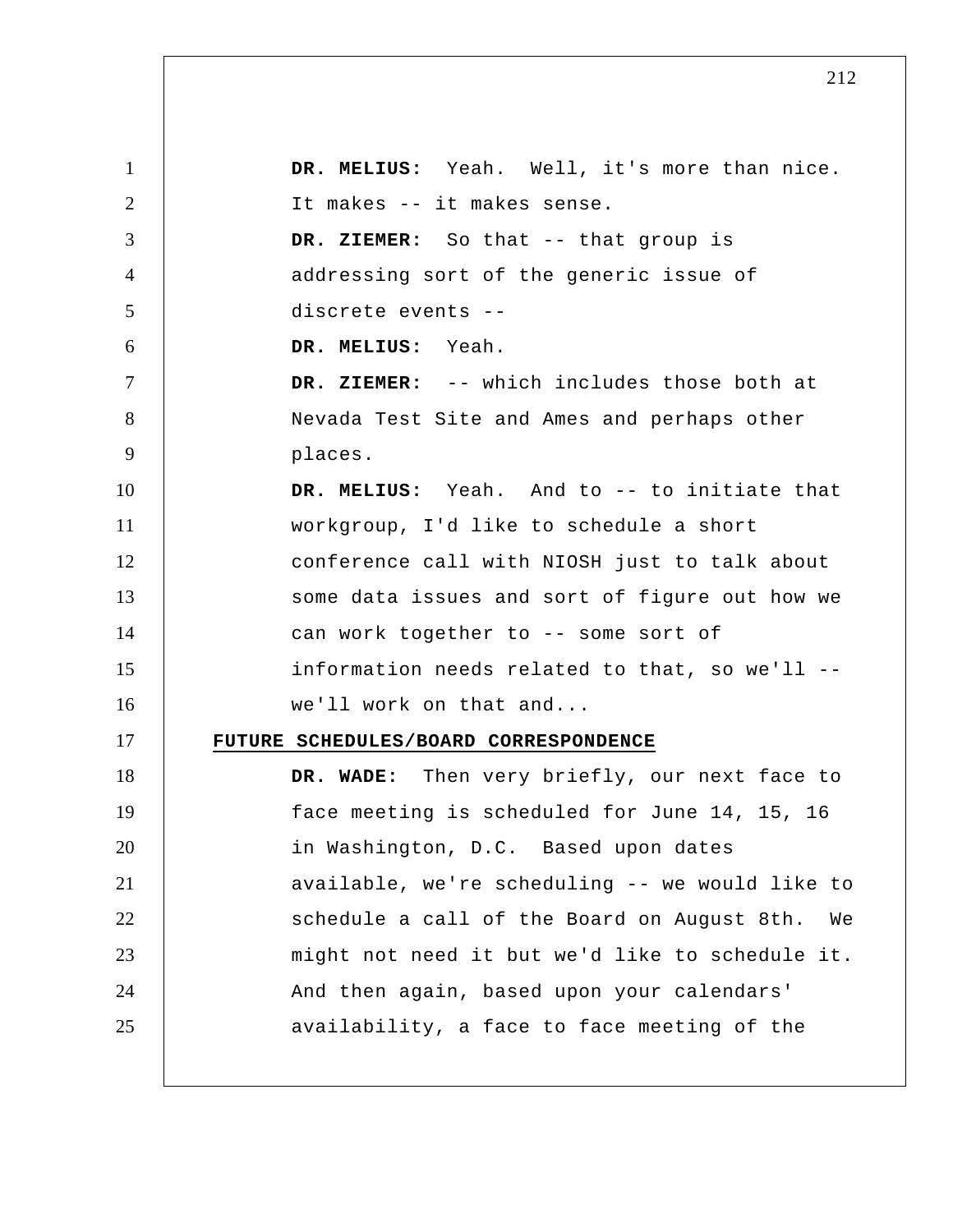1 2 3 4 5 6 7 8 9 10 11 12 13 14 15 16 17 18 19 20 21 22 23 24 25 Board September 19, 20 and 21. Now LaShawn tells me it's clear on all calendars.  **DR. DEHART:** Except mine. I'll be in India.  **DR. WADE:** Okay. That's right, we did have that.  **DR. MELIUS:** Well, now we have a location.  **DR. ZIEMER:** Okay. Everybody make sure you have those dates on your calendars then. That takes us through September and we'll want to get later dates reserved fairly soon.  **DR. WADE:** Yeah, I'll ask LaShawn to start Monday to -- to schedule the rest of the year.  **DR. MELIUS:** What were the September dates again?  **DR. WADE:** 19, 20, 21.  **DR. ZIEMER:** Okay. Mark, you have a comment?  **MR. GRIFFON:** I just -- just have some other - other potential date here. I wanted to try, if the principal players are still here, to get a workgroup date -- we're going to need a workgroup date, and I was hoping to do Y-12 and Rocky all in one day, as we've been doing. And I -- in talking with SC&A, I think -- I tried to time this so that it would be -- well, first so that our workgroup could all attend, and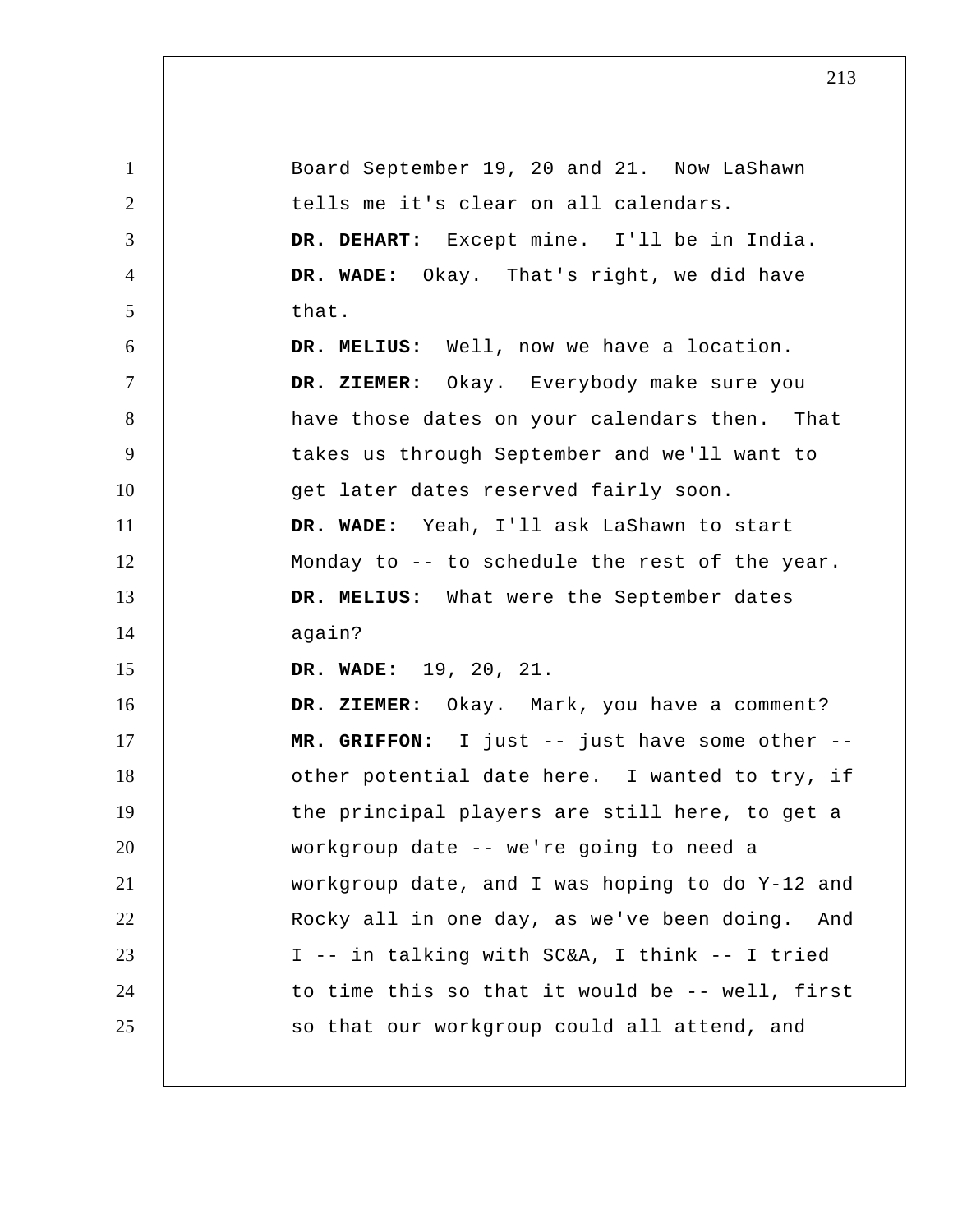1 2 3 4 5 6 7 8 9 10 11 12 13 14 15 16 17 18 19 20 21 22 23 24 25 secondly so that SC&A would have a complete evaluation report for the Rocky, and they said probably mid-May. And the dates we found so far are narrowed down to like May 17th, possibly May 18th -- I don't know if Jim Neton is -- yeah, Jim's still here, or Brant -- if there's any major conflicts or if you think that's too soon, too late. I don't know if you have any --**DR. NETON:** I'm sorry, you caught me thinking about something else.  **MR. GRIFFON:** May 17th, it would be Y-12 and Rocky working group. **DR. NETON:** Okay. It's clear for me. I can't speak for Brant, but --  **MR. GRIFFON:** Okay, I didn't know. **DR. NETON:** We could arrange it to be clear - since he's not here.  **MR. GRIFFON:** So we'll -- at least tentatively we'll say May 17th -- **DR. NETON:** Yes.  **MR. GRIFFON:** -- workgroup, location probably Cincinnati -- although I like Boston -- no. Probably Cincinnati.  **DR. ZIEMER:** And John Mauro --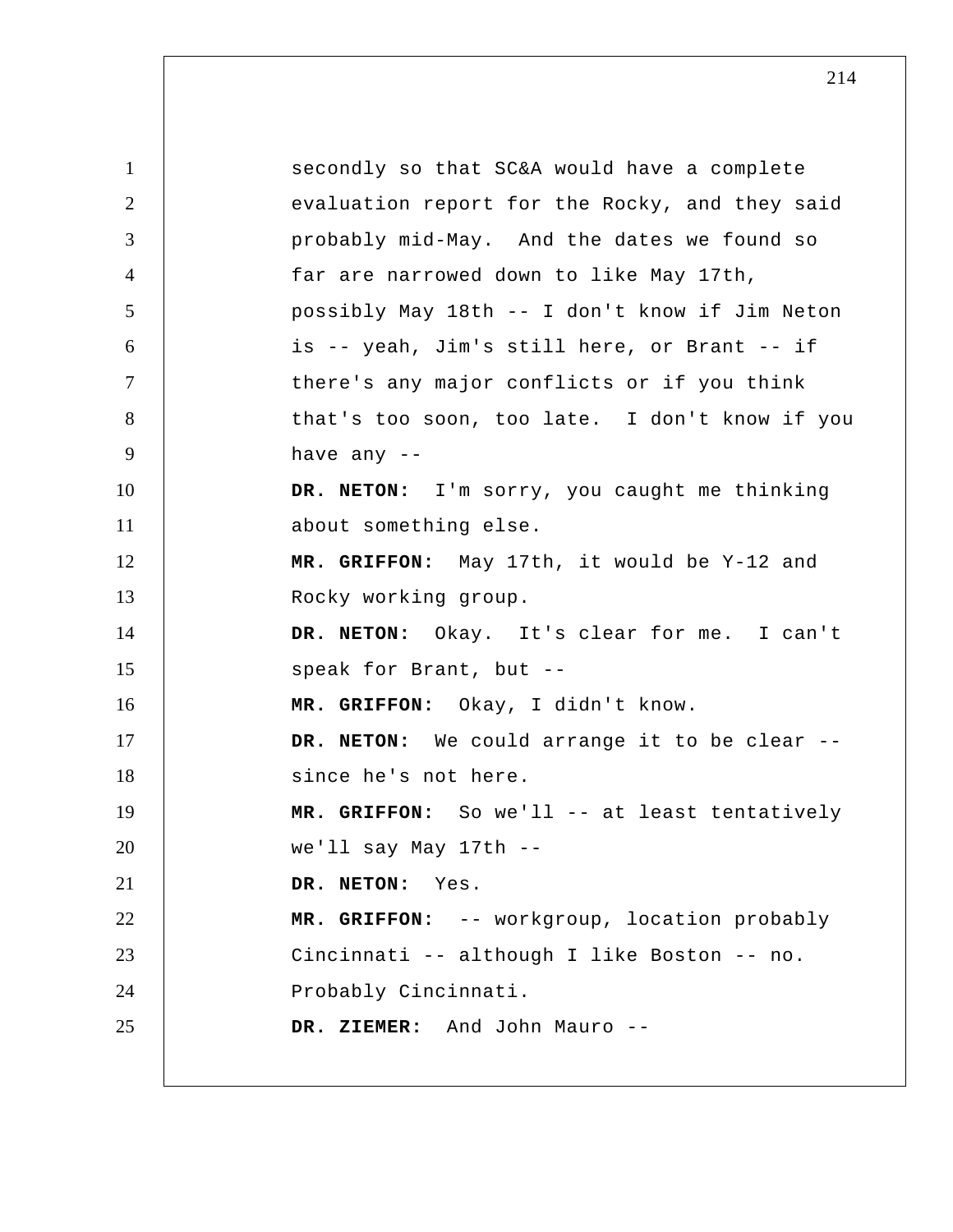1 2 3 4 5 6 7 8 9 10 11 12 13 14 15 16 17 18 19 20 21 22 23 24 25  **MR. GRIFFON:** May 17th, and we'll probably start at 8:30, 9:00 a.m. or something, you know, as early as we can -- full day. **DR. MAURO:** Paul, with regard to that date - certainly that's fine with SC&A. I'd just like to point out we will be in position to deliver and have well in hand Y-12 revised report. With regard to having a complete draft in the hands of the working group for that date for Rocky, you picked a day when -- where we're probably going to be in the midst of writing it at that time. That doesn't meant we would not be in a position to discuss it with you, but we probably will not have a clean draft for you folks to review prior to that meeting. I mean that -- that would be -- 'cause you -- you happened to turn out to pick the date when we - we -- we will be receiving our drafts internally and integrating it into a draft report, so -- but if -- so but we'll certainly be in a position to air out the issues very - you know, I would say very thoroughly, but you won't have the luxury of  $-$ - of  $-$ - of reading our draft regarding Rocky prior to that meeting.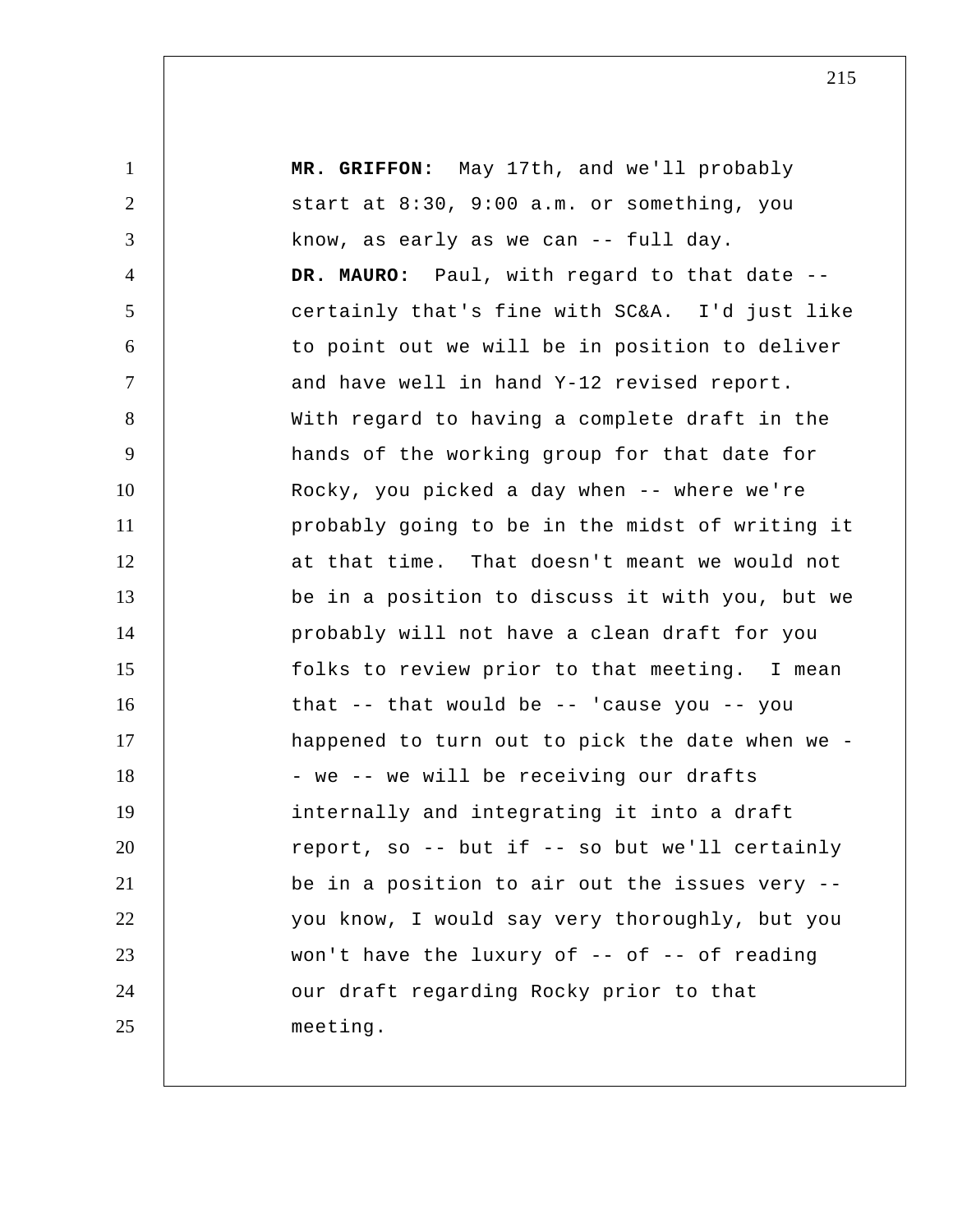1 2 3 4 5 6 7 8 9 10 11 12 13 14 15 16 17 18 19 20 21 22 23 24 25  **DR. ZIEMER:** Well, you'll have to decide if that's a critical point or not then.  **MR. GRIFFON:** Yeah.  **DR. ZIEMER:** If it is, then you may have to wait a week or two.  **MR. GRIFFON:** And the -- **DR. ZIEMER:** When would you issue the report, if that's the -- that's the day you start -- **DR. MAURO:** Right -- **DR. ZIEMER:** -- putting it together? **DR. MAURO:** -- right now our plan is we will probably be assembling the report about that time, and deliver the draft to the working group and the Board within a week from then. So you're about a week early.  **MR. GRIFFON:** Yeah.  **DR. ZIEMER:** Well, I'm going to suggest, workgroup, you may need to cogitate on this on your own and -- **MR. GRIFFON:** We'll tentatively say May 17th -- **DR. MAURO:** That's fine.  $MR.$  GRIFFON:  $--$  then  $we'll$   $--$  we'll  $--$  **DR. ZIEMER:** You may have to move it.  **MR. GRIFFON:** We may have to move it, right.  **DR. ZIEMER:** Thank you.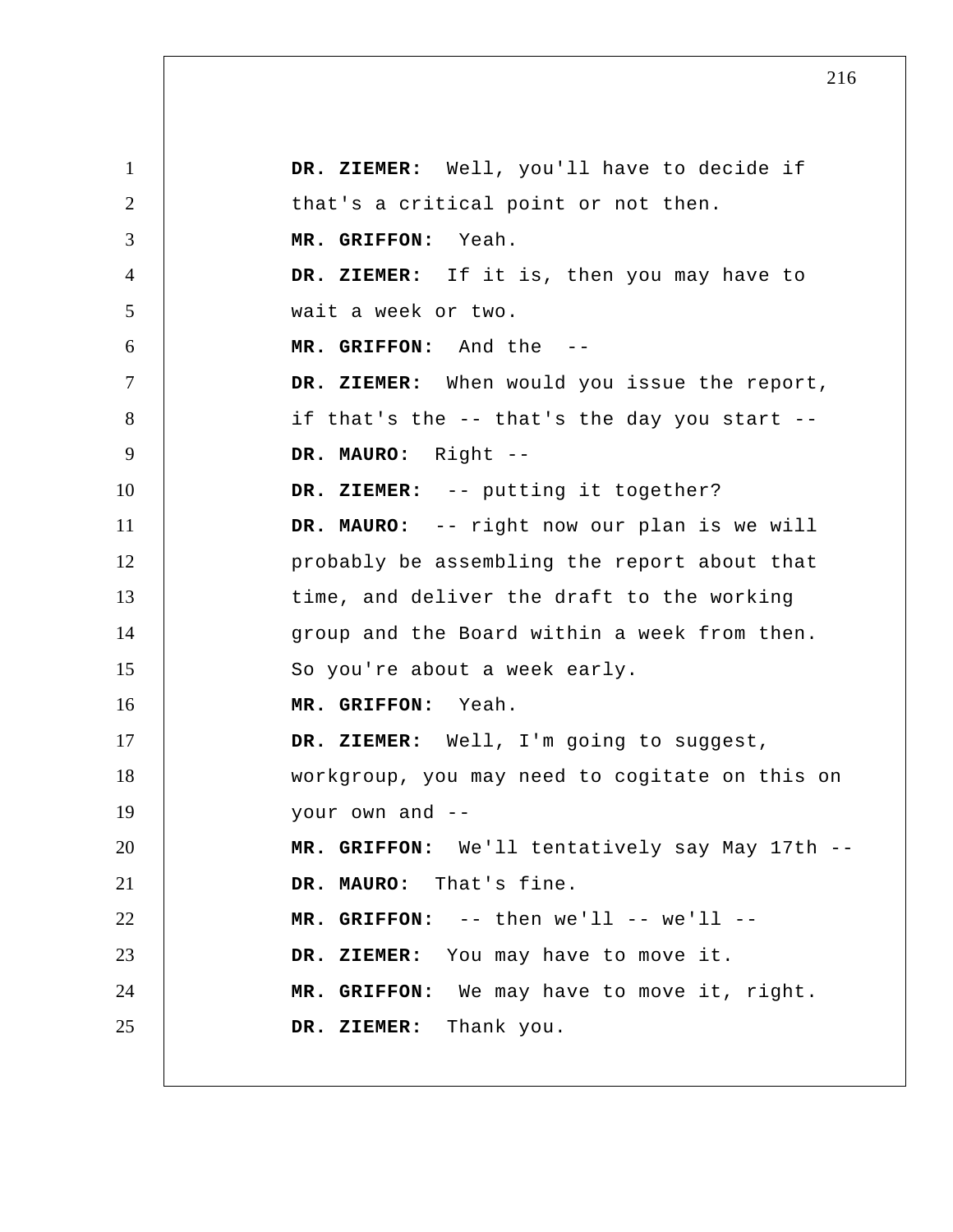1 2 3 4 5 6 7 8 9 10 11 12 13 14 15 16 17 18 19 20 21 22 23 24 25  **DR. MELIUS:** Do we have a location for the September meeting?  **DR. WADE:** No.  **DR. MELIUS:** Can we come up with one? It makes some difference in terms of what we schedule our travel plans around. Especially if it's in India since it takes us so long to get there.  **DR. WADE:** I mean we don't have a location. You know, I don't know what the timing will be in terms of the issues that you're working on now, so --  **DR. ZIEMER:** Well, we may need to see what's coming on the horizon.  **DR. MELIUS:** Okay.  **DR. WADE:** But if you want to pick one today...  **MS. MUNN:** Always Pantex.  **DR. ZIEMER:** Well, yeah, the Pantex area is very hard to get to.  **DR. MELIUS:** How about -- maybe -- it's too early for Fernald.  **DR. WADE:** Why don't you let me propose a couple of locations next week by e-mail and then -- **DR. MELIUS:** Okay.  **DR. WADE:** -- we'll pick them and then we'll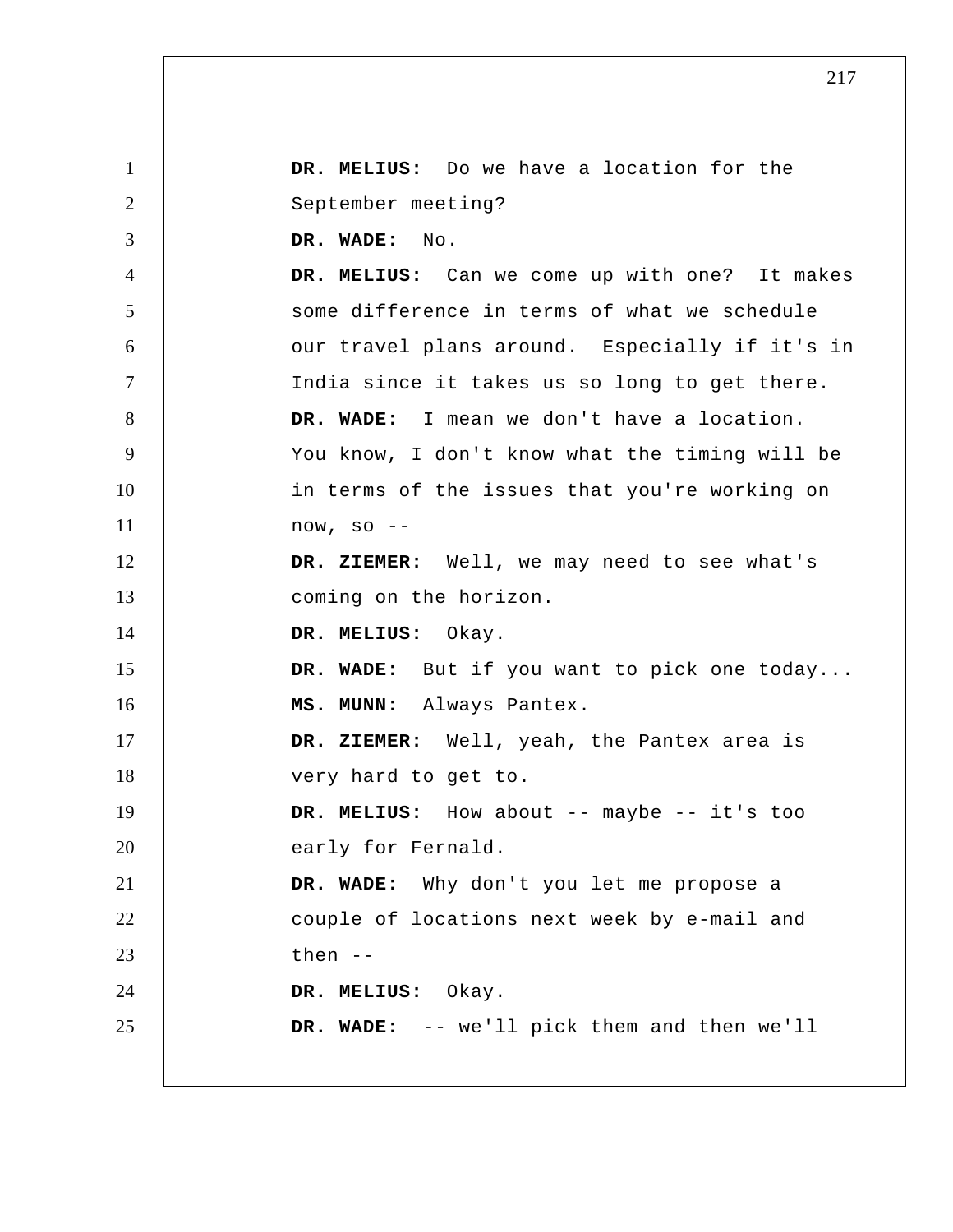| $\mathbf{1}$ | decide by the end of next week.                 |
|--------------|-------------------------------------------------|
| 2            | DR. MELIUS: Anybody -- other -- since this is   |
| 3            | back before Lew's time, any locations that we   |
| 4            | had talked about and have gotten bumped because |
| 5            | $of --$                                         |
| 6            | DR. ZIEMER: Yeah, we met one time in South      |
| $\tau$       | Carolina, but we were quite a ways from the     |
| 8            | plant, so it wasn't a very good venue for       |
| 9            | getting input from the workers at Savannah      |
| 10           | River. I wonder if we would do better to get    |
| 11           | closer to the plant. What's the closest -- is   |
| 12           | Aiken the closest town of size?                 |
| 13           | MR. PRESLEY: Aiken is the closest -- Bob        |
|              |                                                 |
| 14           | Presley, I'm back.                              |
| 15           | MS. MUNN: Bob is back.                          |
| 16           | DR. ZIEMER: Bob, you're back.                   |
| 17           | MS. MUNN: Missed the vote.                      |
| 18           | DR. ZIEMER: Yeah, Bob, we have completed the    |
| 19           | voting. I -- all three of the motions that you  |
| 20           | were aware of have been approved. We are        |
| 21           | discussing a -- some possible future locations, |
| 22           | and I was asking what -- what's the closest     |
| 23           | decent-sized city to the Savannah River site,   |
| 24           | is it Aiken or is it Augusta? Maybe Augusta's   |
| 25           | a little --                                     |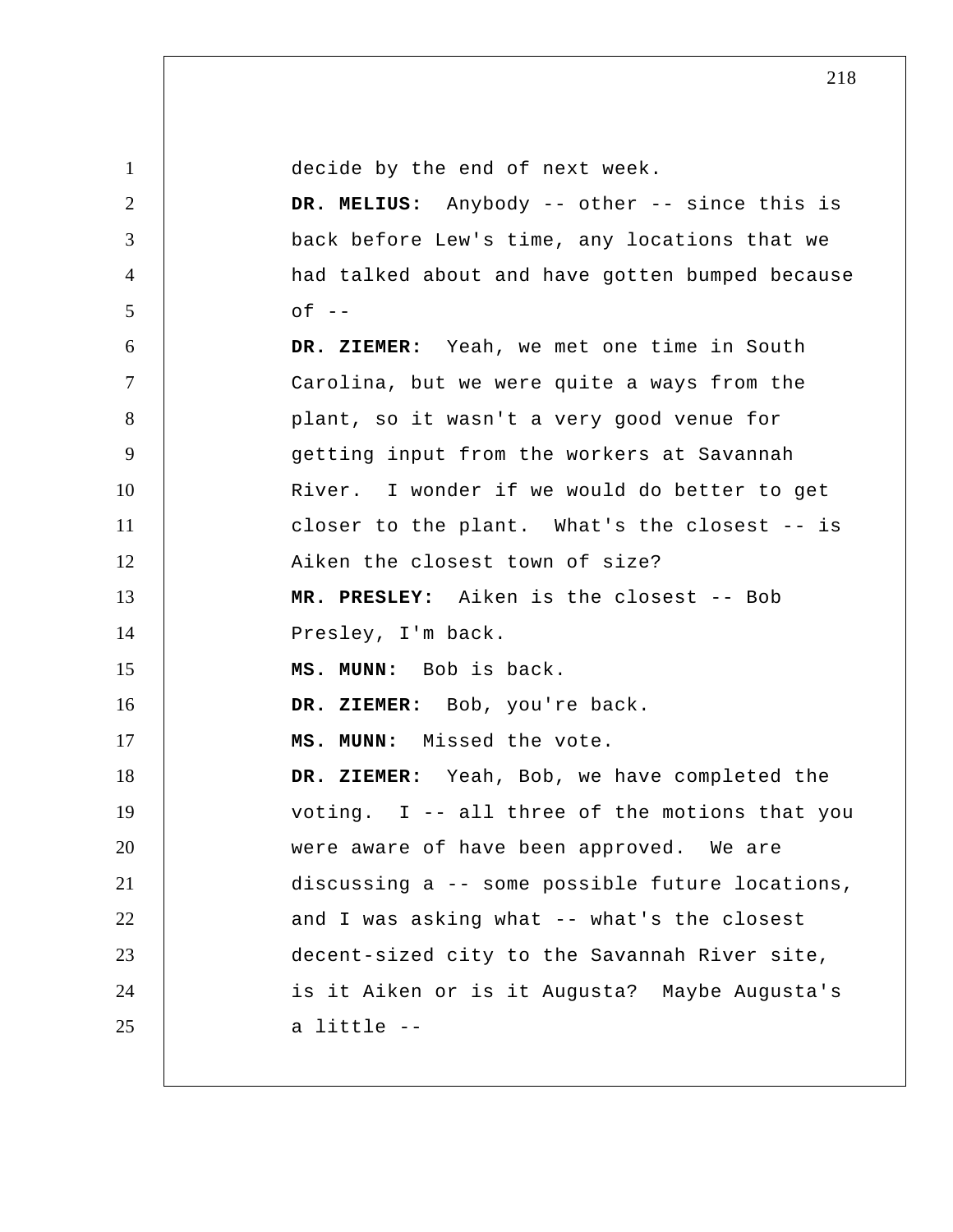1 2 3 4 5 6 7 8 9 10 11 12 13 14 15 16 17 18 19 20 21 22 23 24 25 DR. ZIEMER: And Augusta's a little bigger. I  **MR. PRESLEY:** Augusta's -- Augusta's closer than Aiken. think could probably accommodate --  **MS. MUNN:** That's where we were.  **DR. ZIEMER:** Well, we were in Charleston.  **DR. MELIUS:** We were both.  **MS. MUNN:** We were in Augusta, too.  **DR. ZIEMER:** How soon we forget. That's been a while.  **MR. PRESLEY:** Didn't we meet in Augusta?  **DR. ZIEMER:** No, I'm just getting information from you. I've been out-voted already. Well, I'm trying to think of other sites. We've been to Oak Ridge. Pinellas is a possibility.  **MR. PRESLEY:** We've -- we have talked about going to Pinellas.  **DR. ZIEMER:** Yes, this would be basically Pantex -- well, Pantex is Texas, but -- or Pinellas is -- **MR. PRESLEY:** Florida.  **DR. ZIEMER:** -- Florida. What, St. Petersburg? **UNIDENTIFIED:** Tampa.  **DR. ZIEMER:** Those are possibilities, not --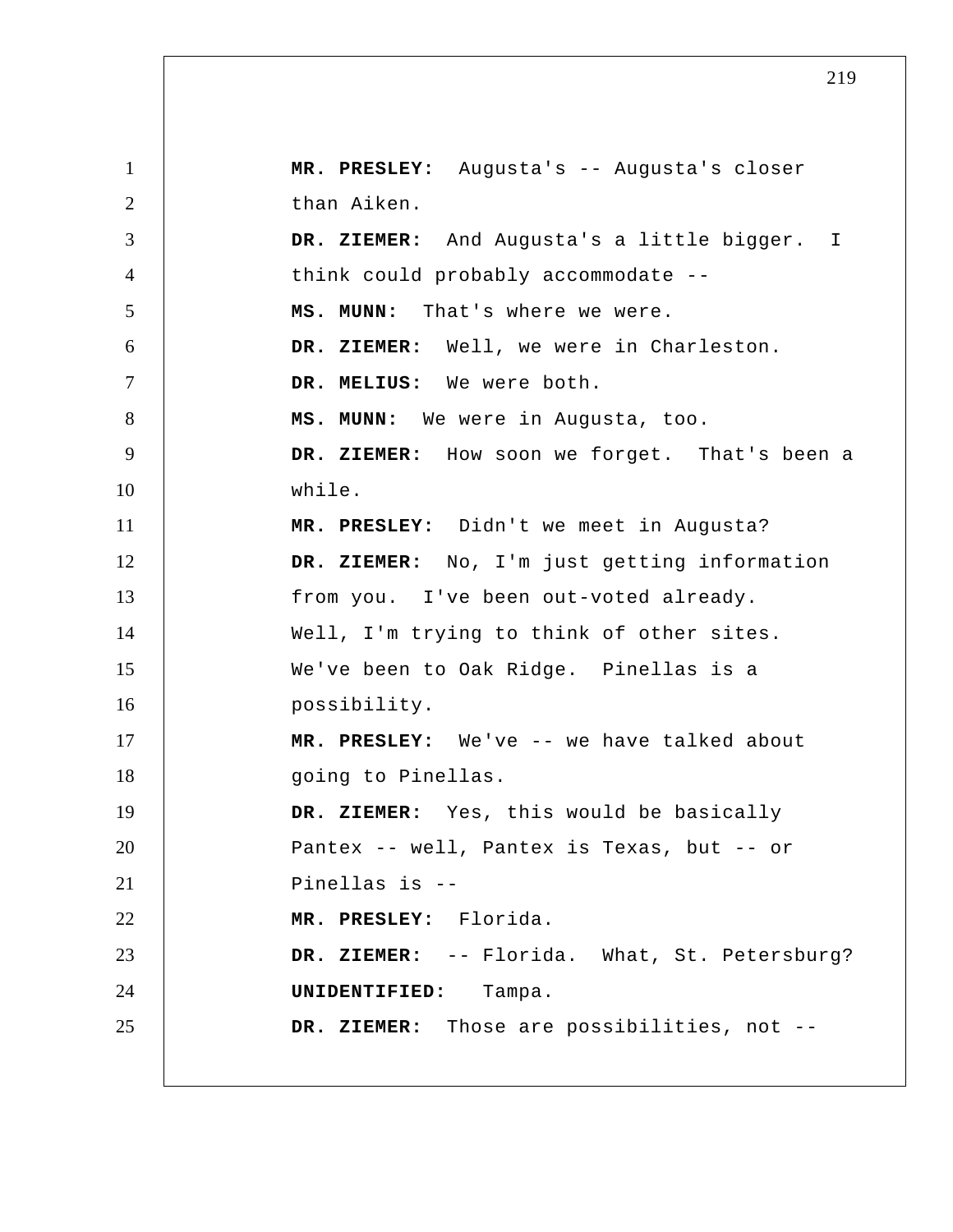1 2 3 4 5 6 7 8 9 10 11 12 13 14 15 16 17 18 19 20 21 22 23 24 25 Fort Myers is way far from Pinel-- from Pinellas.  **DR. WADE:** Let me put something together. I'll look at Augus-- I'll look at Savannah River and Pinellas as two, and if anybody else wants to suggest.  **MR. PRESLEY:** Did we talk about Pinellas?  **DR. ZIEMER:** We haven't decided on one, just gathering information. Albuquerque is another possibility. That -- there's -- Sandia is there. You have of course Los Alamos National Lab is close by. We have been to Santa Fe. Actually there's some other facilities at Albuquerque, the -- the Inhalation Tox group is there, as well, they -- part of the DOE complex.  **DR. WADE:** Dr. DeHart has his thing up.  **DR. DEHART:** It's a different topic, but I was wondering if it would be possible to have as an agenda item at one of our forthcoming meetings -- and this comes out from the presentation that Dr. Ringen had the other day -- the other evening. The topic then was construction workers, and it was mentioned that NIOSH is in the process of coming up with a work plan or a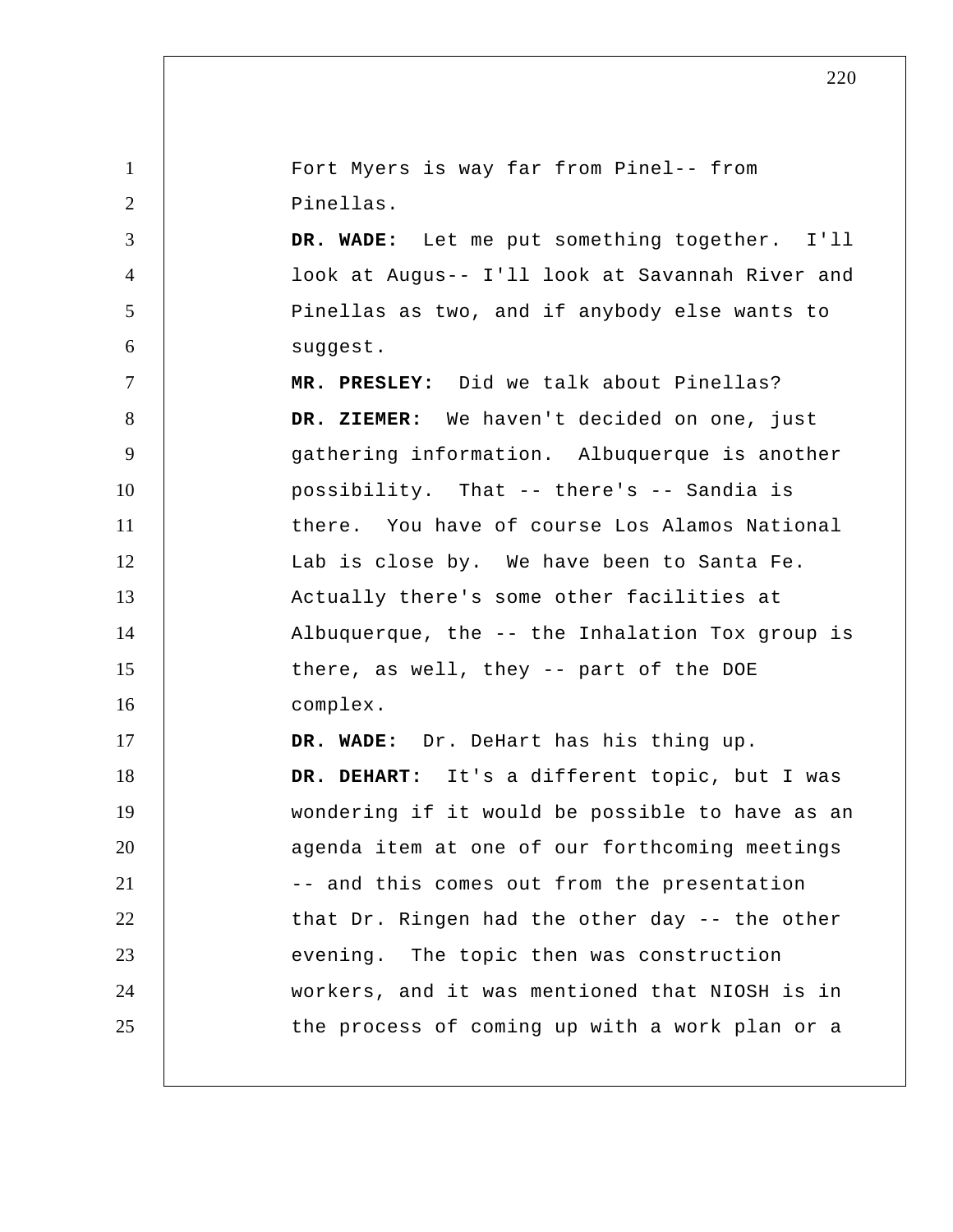1 2 3 4 5 6 7 8 9 10 11 12 13 14 15 16 17 18 19 20 21 22 23 24 25 method of analyzing dose reconstruction for that work group, and I was wondering if we could get a status report.  **DR. ZIEMER:** Well, Larry is shaking his head in the affirmative, so perhaps that could go on the agenda at -- we saw some things that were presented in the public comment period about the working group, but we  $-$  and  $-$  and NIOSH has told us before about what the plans are, so maybe just an update on that -- be timely. Thank you, Roy. We have a couple of items that we skipped over in order to get through the voting portions of the meeting. First there's a program update from NIOSH, and Larry, you have the current status of issues for us?  **DR. MELIUS:** Break, Paul? (Pause)  **DR. ZIEMER:** When they're done we'll hear from Department of Labor --  **DR. WADE:** Dr. Melius asked for a break.  **DR. ZIEMER:** Oh, well, I was just going to plow right through there. Okay. I'm usually the one most uncomfortable, but we'll take a ten minute break while they get set up.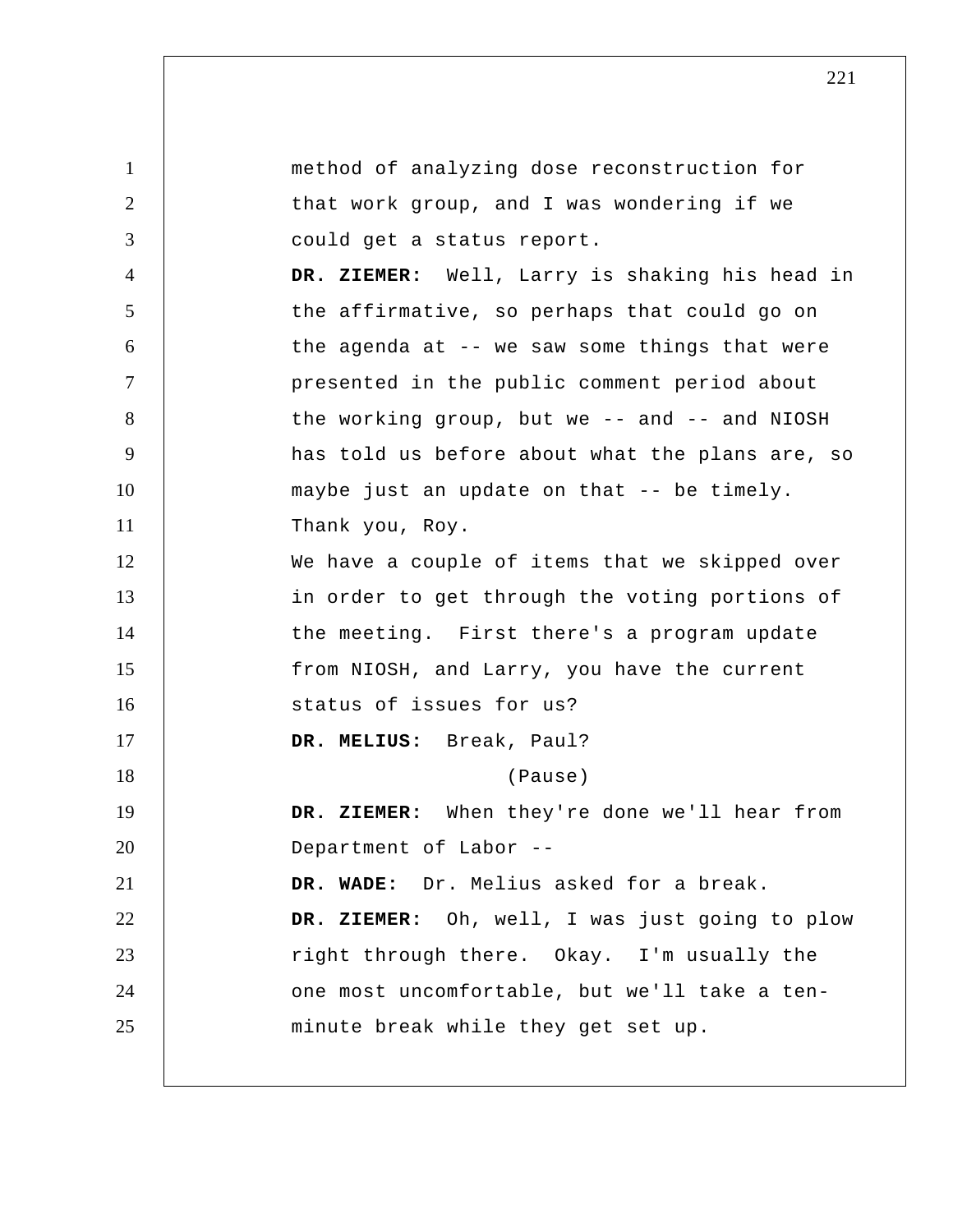| $\mathbf{1}$   | (Whereupon, a recess was taken from 2:50 p.m.   |
|----------------|-------------------------------------------------|
| $\overline{2}$ | to $3:05$ p.m.)                                 |
| 3              | PROGRAM UPDATES, NIOSH, MR. LARRY ELLIOTT       |
| $\overline{4}$ | DR. ZIEMER: Larry, welcome back for the latest  |
| 5              | status report. And I actually looked at it      |
| 6              | already and I was astounded. It seemed to be a  |
| $\tau$         | big jump from January on -- on closeouts,       |
| 8              | almost 2,000. Was -- is that right?             |
| 9              | MR. ELLIOTT: Yes, we're just -- we're doing     |
| 10             | fine. Production is -- is moving along and      |
| 11             | quite pleased with the ORAU team support in     |
| 12             | that regard. They are working hard in many      |
| 13             | areas, as the OCAS staff are, in responding to  |
| 14             | the Board's interests and concern with the      |
| 15             | evaluation of SEC petitions, of course, site    |
| 16             | profile reviews. And at the same time we're     |
| 17             | maintaining and improving and increasing our    |
| 18             | production level efforts, so -- and I think     |
| 19             | that's primarily due to the number of Technical |
| 20             | Basis Documents and site profile tools that     |
| 21             | have been developed and finalized. The more we  |
| 22             | bring on line of those tools, the more claims   |
| 23             | we can complete.                                |
| 24             | DR. ZIEMER: And before you get under way and -  |
| 25             | - I just got a phone call from Bob Presley and  |
|                |                                                 |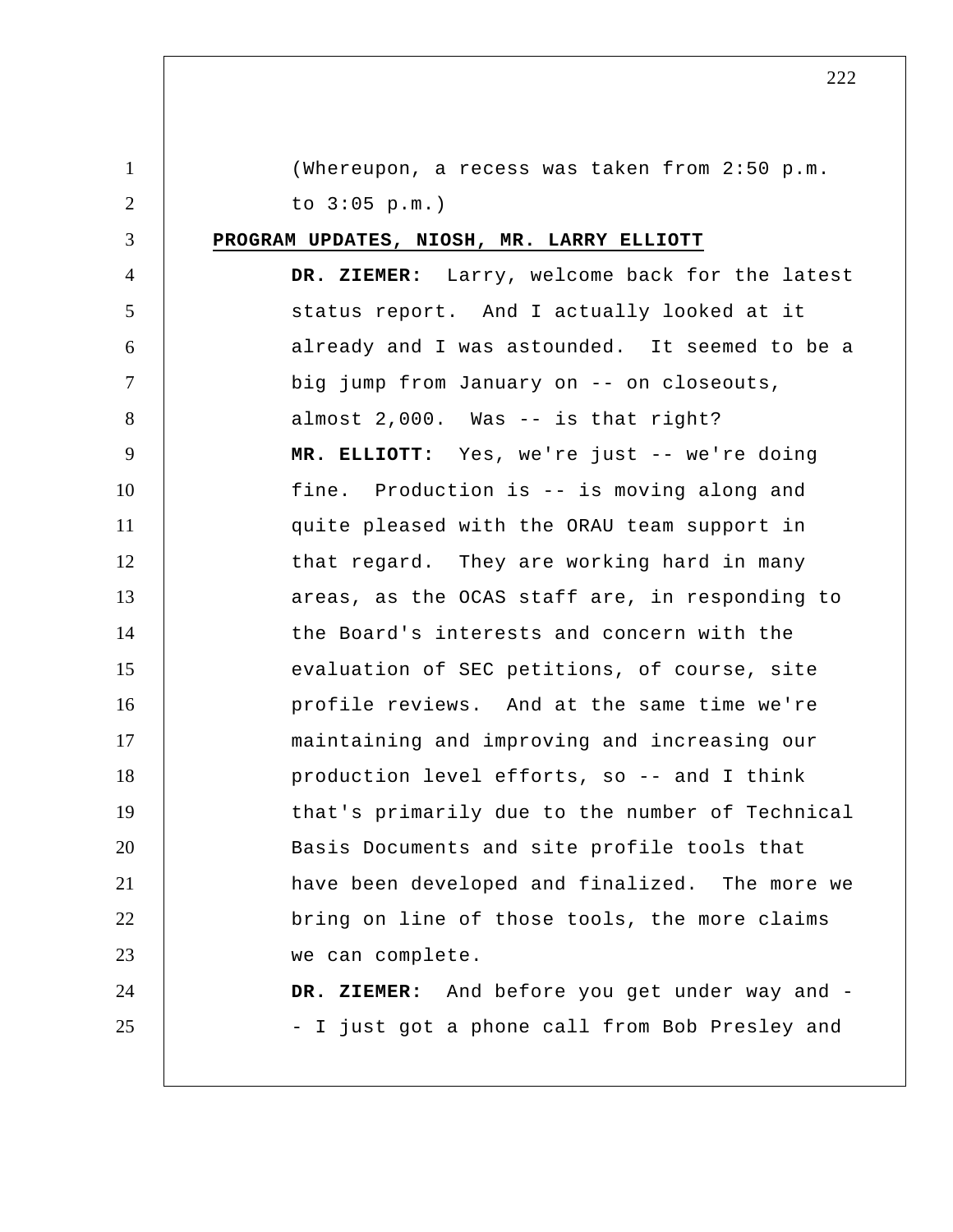1 2 3 4 5 6 7 8 9 10 11 12 13 14 15 16 17 18 19 20 21 22 23 24 25 he's back on the line again. His staple removal went well. But Bob reminded me to be sure to tell the NIOSH folks how pleased he was with the support you gave to the workgroup that he was involved in and really thanks you for all that support.  **MR. ELLIOTT:** That's -- that's what we're here for. We're public servants and we're trying to do the best we can in a very difficult situation, so -- and with the full intent of doing the best we can for the claimant population. I'm sorry that we seem to have lost most of those folks today, but I appreciate those of you who are in the audience. Before I start walking through these slides, I do want to give you a brief update in response to Dr. DeHart's request and with regard to what you heard last night from Knut Ringen. Unfortunately I wish he had vetted his presentation with NIOSH before he decided to present it because -- well, you'll see here that many -- many points of clarification and inaccuracies that I need -- I feel compelled to speak to.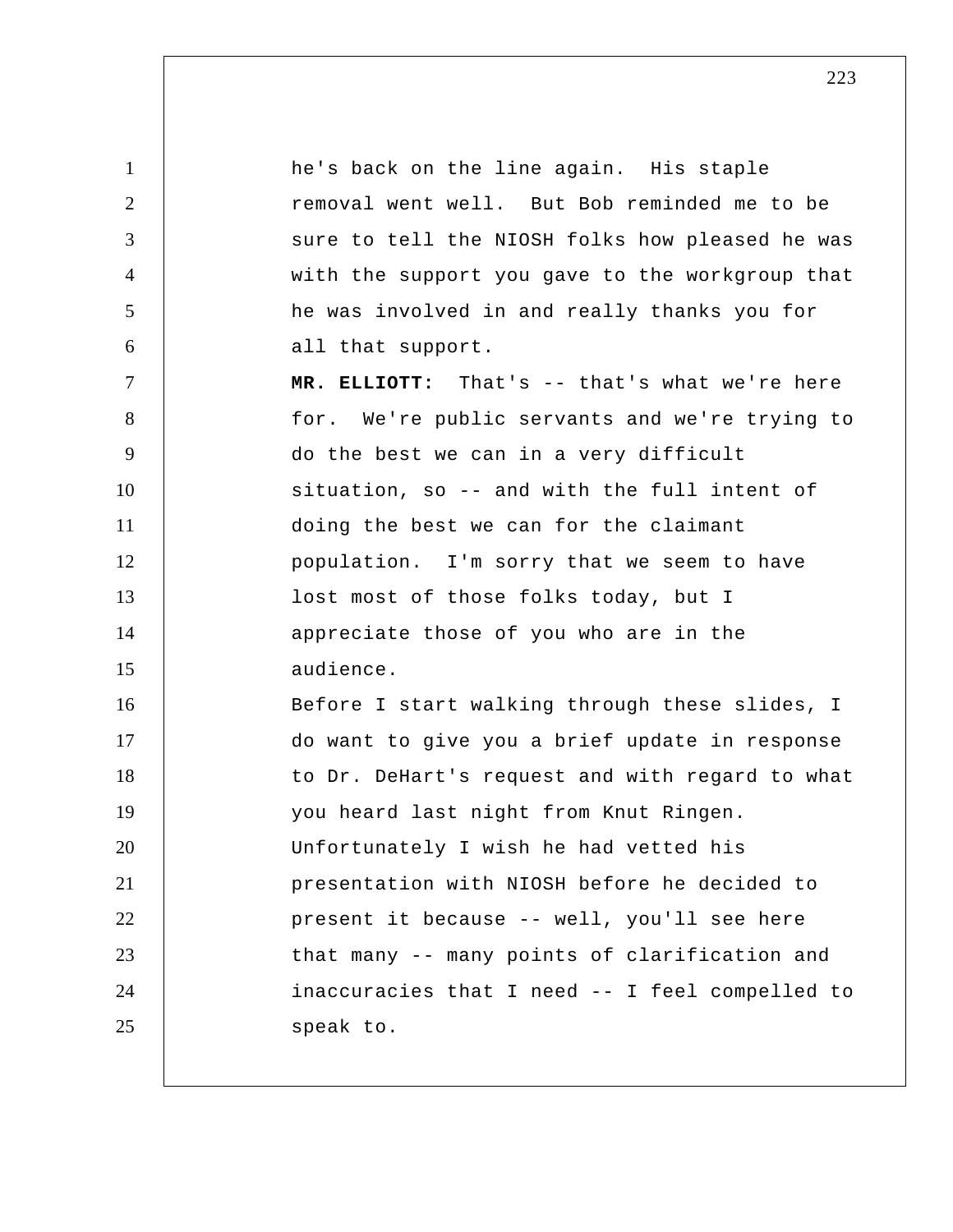1 2 3 4 5 6 7 8 9 10 11 12 13 14 15 16 17 18 19 20 21 22 23 24 25 First of all, yes, we did work with CPWR, asked them to help -- help us with the development of a Technical Information Bulletin that would be used to treat dose reconstructions for construction workers. That document was completed -- I don't have the date of when we initiated that effort and when it was completed, but the current status of that document is that it's -- it's undergoing some final revisions within NIOSH, in OCAS, getting also some technical support from ORAU to put some finishing touches on that document, addressing some concerns that CPWR and their - the esteemed colleagues that they brought to bear on the issue raised with us about the document and the draft of that document. I think that document is about -- perhaps six weeks away from seeing completion and being put to use. So in the six weeks time frame I hope to be able to tell you at the next meeting that it's in use and it's underway and we're working with it. Now points of clarification. There are -- the numbers in Knut's presentation were not accurate, and let me give you some accurate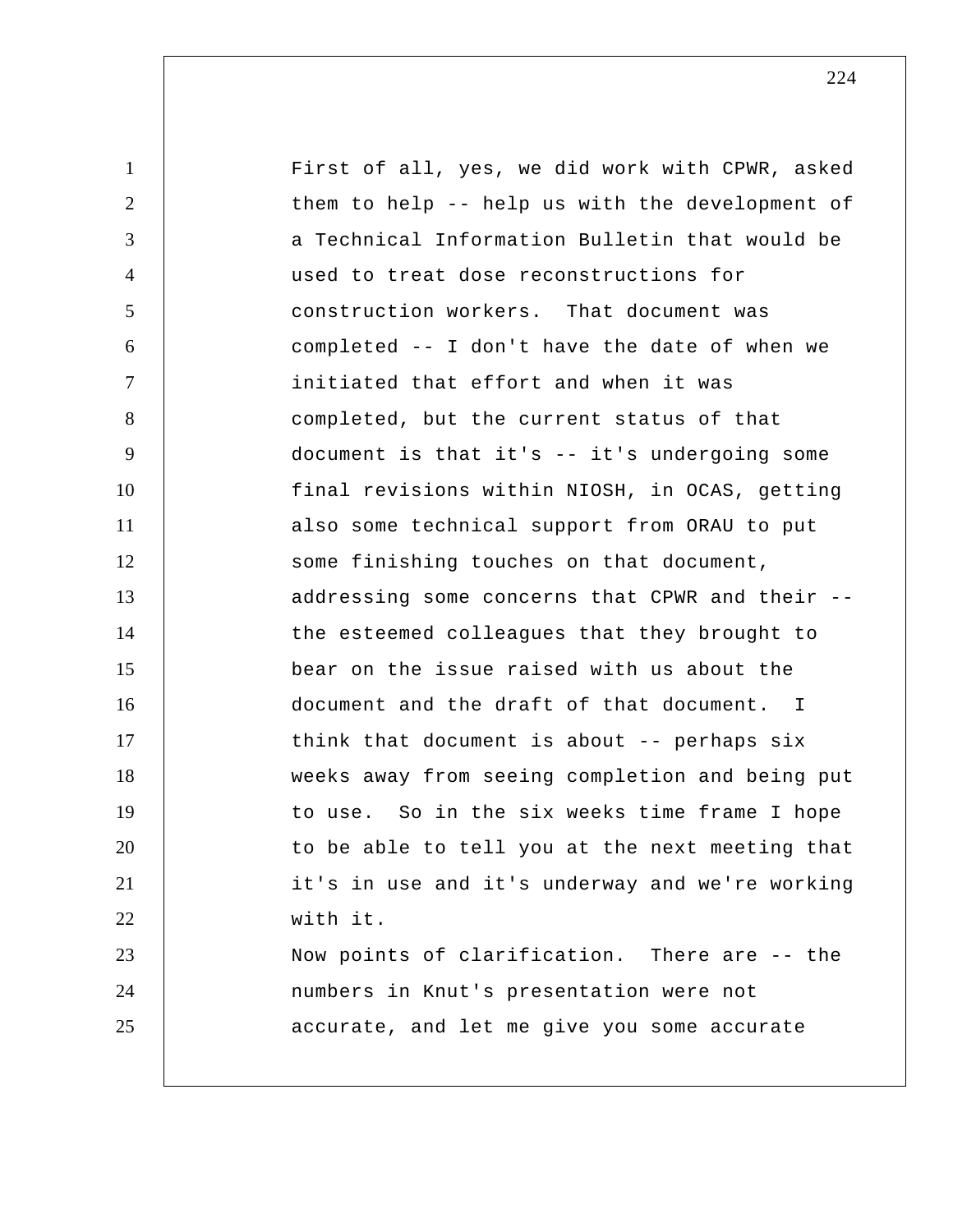1 2 3 4 5 6 7 8 9 10 11 12 13 14 15 16 17 18 19 20 21 22 23 24 25 numbers. There -- and these are raw numbers, and they're raw because not only did I get them through many people looking through case files today back in the office and trying to understand the various job titles that a construction worker can hold and how can -- you know, as many of you know, these people that work at these sites hold the different jobs, different job titles, as they move through their careers. So there are a number of job titles that we have to examine to determine how many claims do we have that are relevant to construction trades. In raw number, 4,387 claims have had some mention of some -- in their work history, development of some construction trade-related job. We have -- pardon me? **UNIDENTIFIED:** What was that number again?  **MR. ELLIOTT:** 4,387 total claims that we can identify, just -- you know, without -- job titles and in the work history file are not a searchable -- by electronic means not searchable. We have to go through a screening process. So that's why this is a raw number. I believe it's in the right ballpark, though.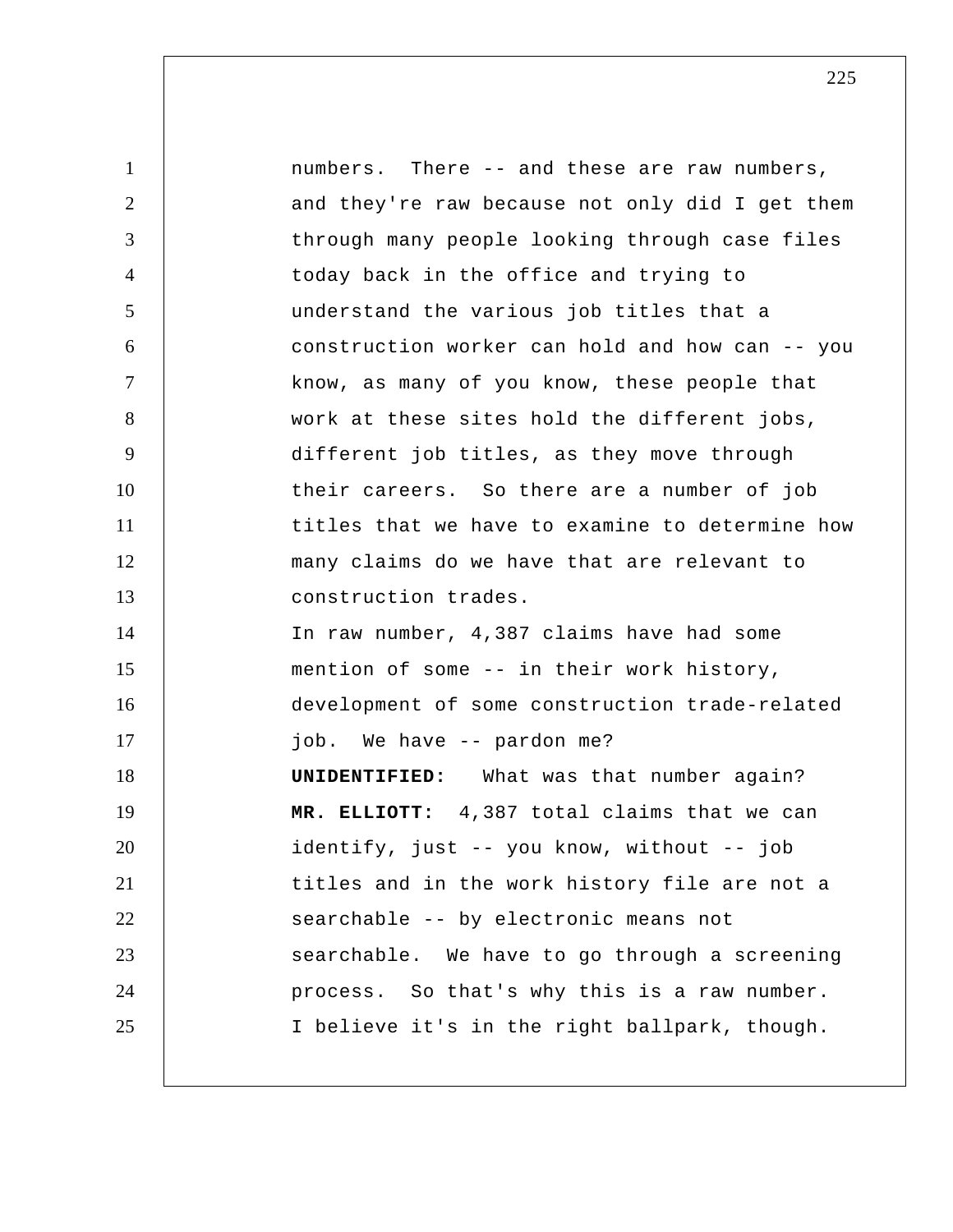1 2 3 4 5 6 7 8 9 10 11 12 13 14 15 16 17 18 19 20 21 22 23 24 25 2,548 of those claims have been completed, using generic tools and dose of record. 168 of those claims have been pulled by the Department of Labor for a variety of reasons and -- or they have been administratively closed by us or DOL. And administratively closed means, for us, they didn't -- the claim was dose reconstructed and the OCAS-1 wasn't signed, and we give 60 days and then we give another 14 days grace period upon that, and if we still don't have the OCAS-1, we administratively close the claim. And if the claimant decides to come back to us with either additional information or a completed OCAS-1, then we'll - we'll complete the -- the claim for them. 137 claims that have had construction trades job title in it have been closed out under the SEC classes that have been added, leaving 1,534 active claims, out of which right now 545 are pended, awaiting this Technical Information Bulletin. So I would offer that construction trades has been a priority for us. It has not been a forgotten group of workers by any stretch of the imagination. So I just leave you with that and I'll have a better report for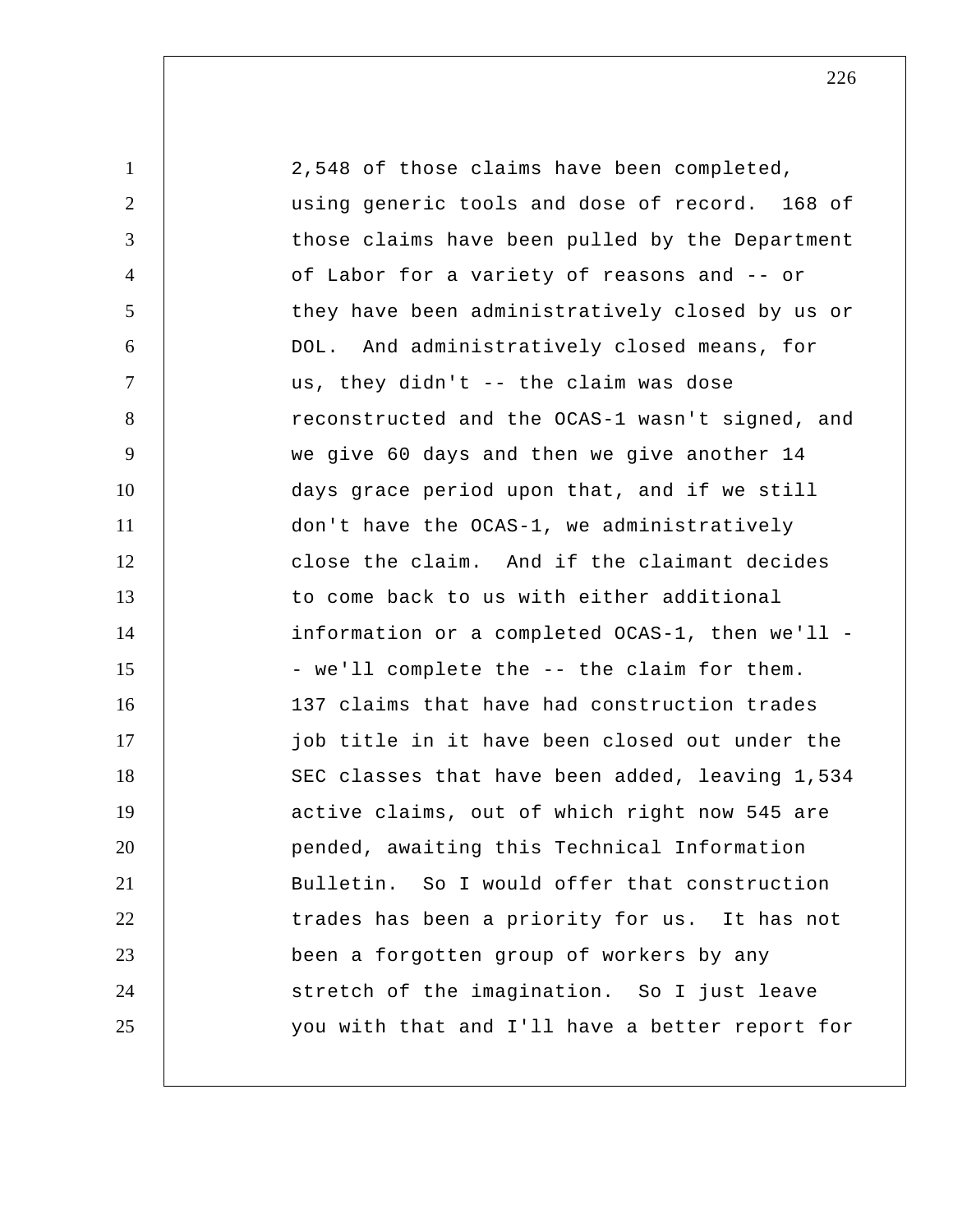| $\mathbf{1}$   | you with more details at your next meeting.     |
|----------------|-------------------------------------------------|
| $\overline{2}$ | Yes, production has been going quite well for   |
| 3              | us in completing dose reconstructions. We've    |
| $\overline{4}$ | completed 13,590 draft dose reconstruction      |
| 5              | reports that have been provided to the          |
| 6              | claimants. This is as of March 31st, 2006.      |
| $\tau$         | 12,715 of those dose reconstruction reports     |
| 8              | have been sent to DOL, so the remainder, the    |
| 9              | difference between the two numbers are those    |
| 10             | claim reports that are in the hands of          |
| 11             | claimants that we're awaiting an OCAS-1 on.     |
| 12             | As you see here, 940 claims have been sent back |
| 13             | to Department of Labor for their determination  |
| 14             | of eligibility within a specified class, and    |
| 15             | the breakdown is -- is provided there for you   |
| 16             | in that slide, and I will let you walk through  |
| 17             | that yourself.                                  |
| 18             | 4,090 dose reconstruction reports have been     |
| 19             | sent back to DOL out of our first 5,000 claims. |
| 20             | We -- we have a concerted effort to complete    |
| 21             | the oldest claims first, and this gives you a   |
| 22             | statistic on how well we're proceeding in that  |
| 23             | regard. Of that -- in the earliest claims,      |
| 24             | those first 5,000, there's 305 claims where the |
| 25             | draft dose reconstruction is laying with the -- |
|                |                                                 |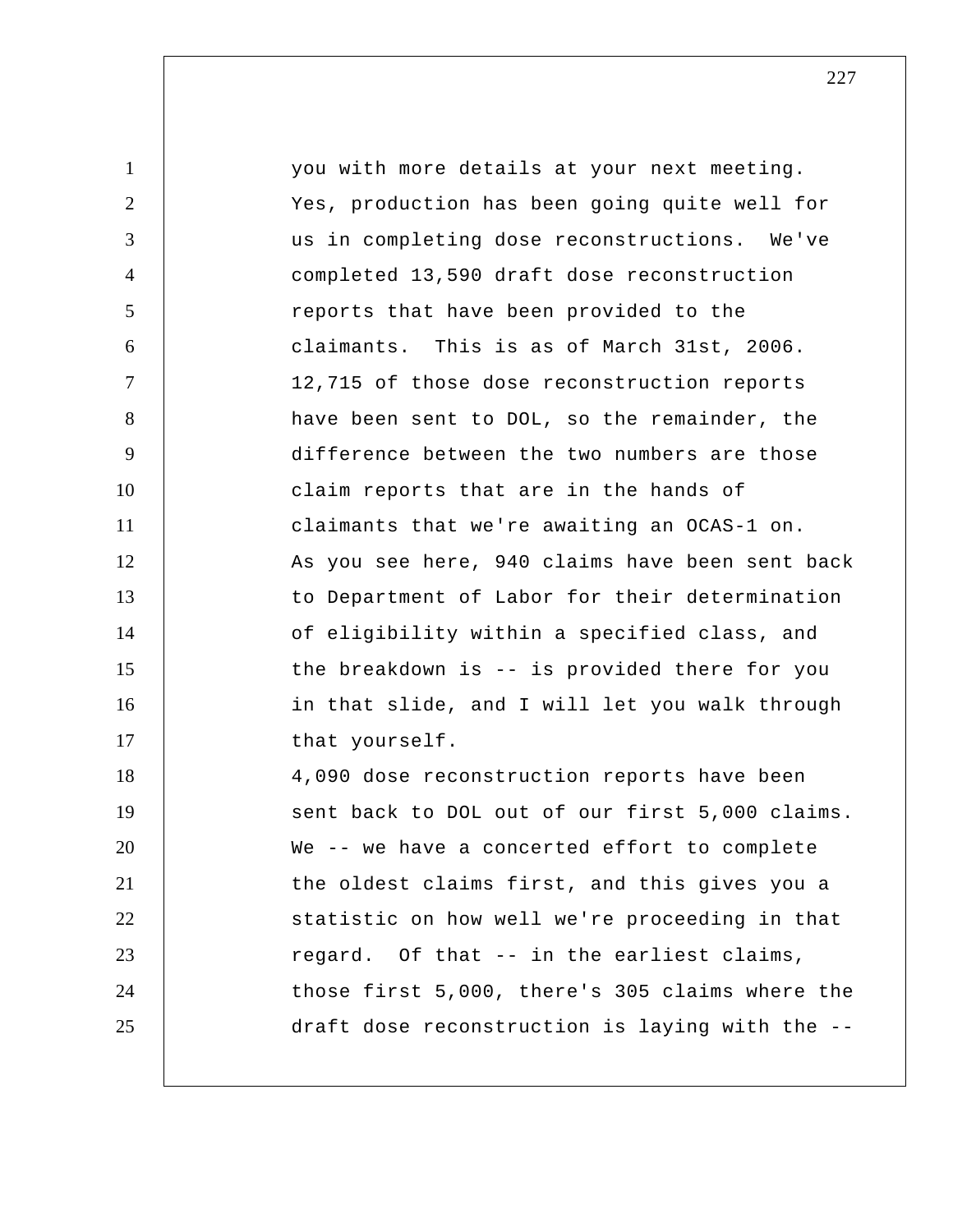1 2 3 4 5 6 7 8 9 10 11 12 13 14 15 16 17 18 19 20 21 22 23 24 25 sitting with the -- the claimants and we're awaiting that OCAS-1, so you can add that number to the 4,090. We're -- we're close. 395 of the claims have been pulled for a variety of reasons. Again, it's either -- in the early days DOL sent us some claims that were wrongly submitted to us. They weren't cancer, or they were CLL; they pulled them back. And again, you've heard me speak about this, the worst situation where we have a pulled claim is where there's a -- there's no survivor and the Energy employee has died or the last survivor has died and we've not completed the case. I would continue to make the same remark I've made in the past. That's -- that's a very small number. It's not a large proportion of these 395 claims. Fortysix claims below 5,000 have been administratively closed -- again, where we have not received an OCAS-1. Those could be reopened if we get an OCAS-1 back or if the claimant comes back to us with additional information that we need to consider in the dose reconstruction. 108 claims are active at this point in time,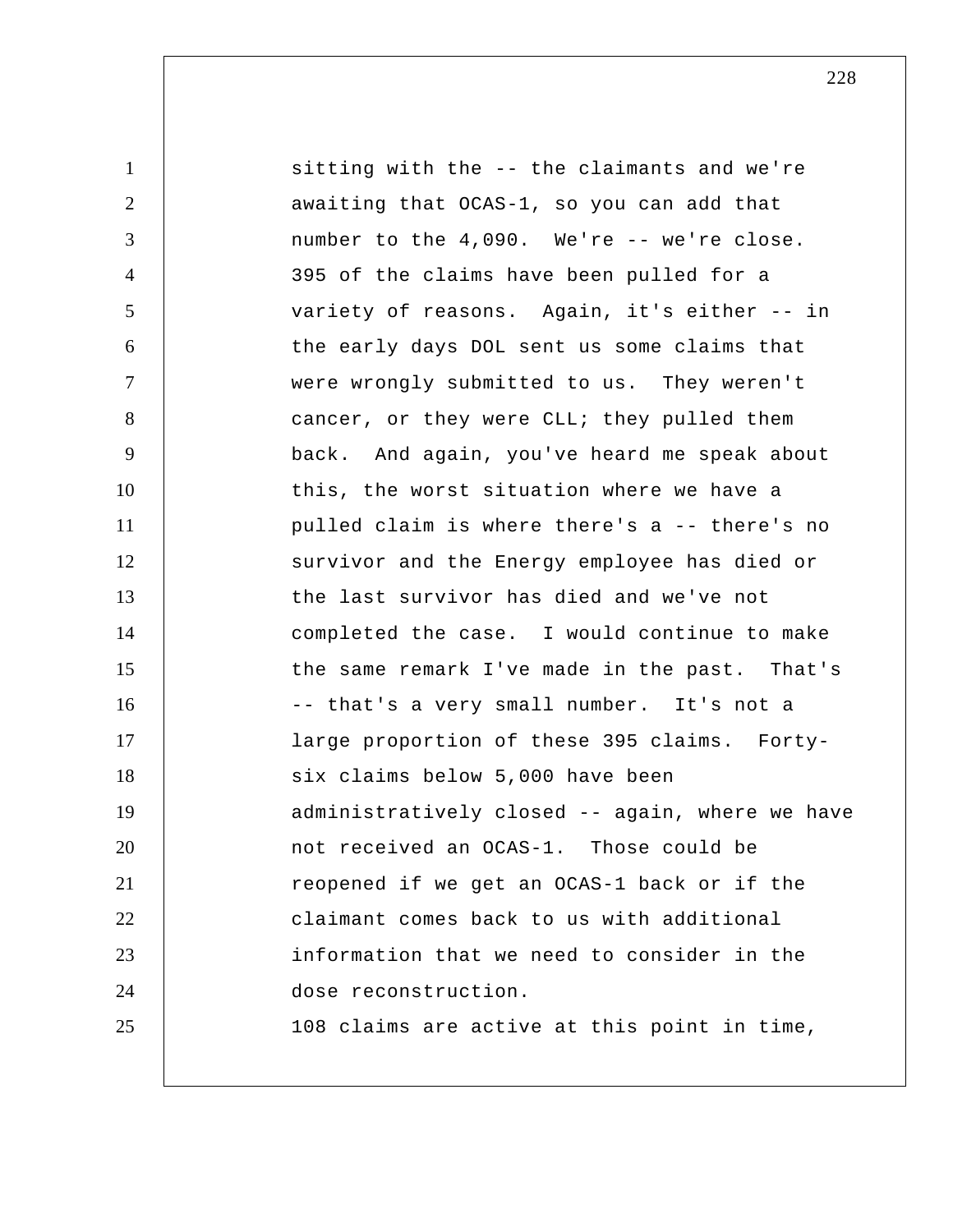1 2 3 4 5 6 7 8 9 10 11 12 13 14 15 16 17 18 19 20 21 22 23 24 25 and we have put -- assigned 56 of those cases for Battelle, another contractor, to do work on. And these are primarily cases where there are one or two per site in the AWE sites, primarily. We've tasked Battelle, as I've reported to you at last meeting, with pursuing with all due diligence the completion of about 1,400 claims that represent over about 180 sites. With regard to where we stand on the Special Exposure Cohort classes, as you know, six classes have been added to the Special Exposure Cohort and they're listed here -- two at Mallinckrodt for those two different time frames; the Iowa Army Ammunition Plant also two classes with two different, distinct time frames; Y-12 in the early years, '43 to - through December of '47; and Linde Ceramics Plant. One petition was -- was recommended to be added to the SEC, but then the National Bureau of Standards was deemed not a covered facility at the conclusion of that and it was - a designation was not sent to add it as a class. Five petitions have been evaluated and provided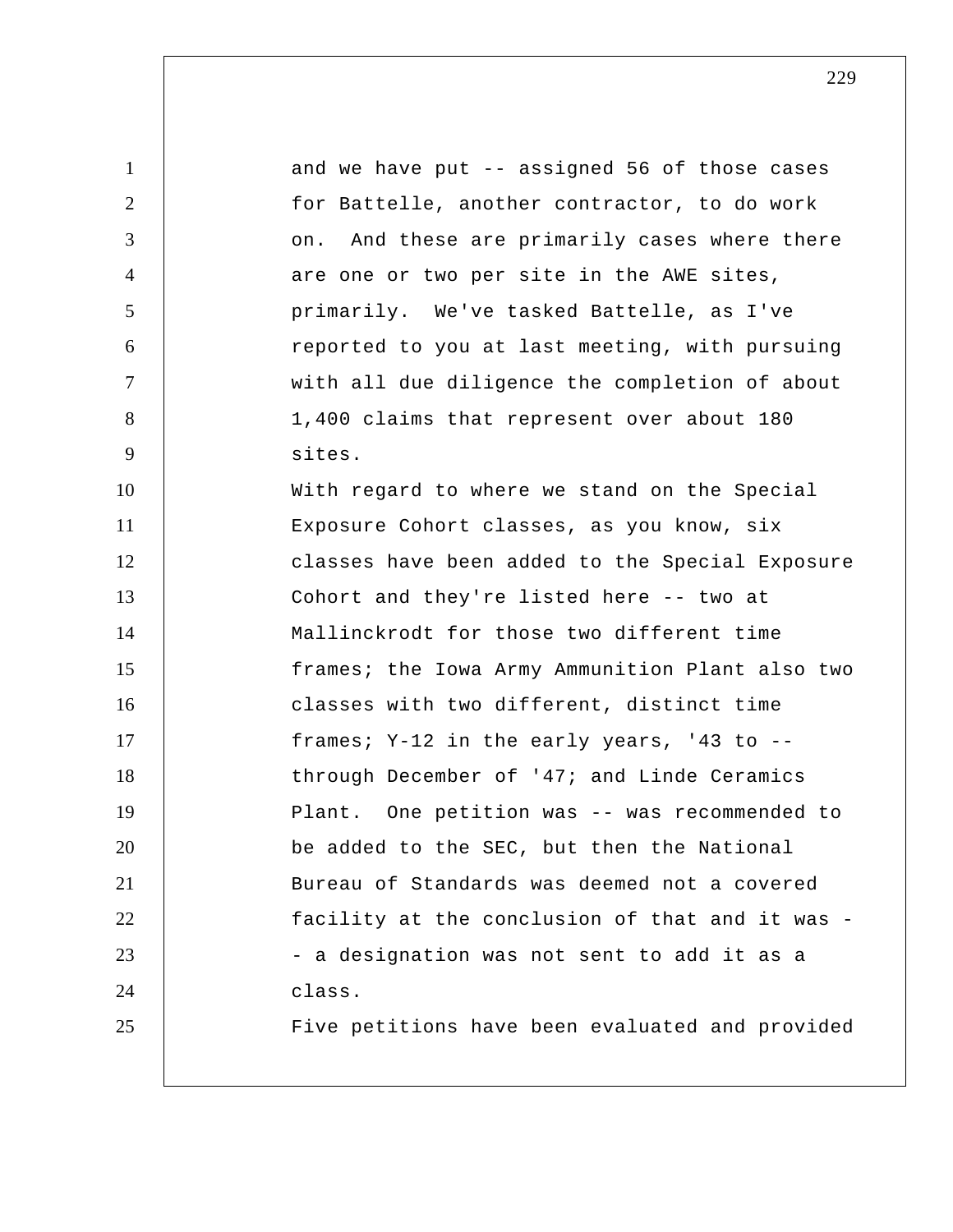1 2 3 4 5 6 7 8 9 10 11 12 13 14 15 16 17 18 19 20 21 22 23 24 25 for your review. They are listed here and you've taken action on -- on two of those at this meeting, Nevada Test Site and Pacific Proving Ground. And of course you've discussed and deliberated on Rocky Flats and Y-12, as well, and have touched on the starting point of your evaluation of -- of Ames. Four petition evaluation reports are currently in development. Those are Blockson Chemical, Chapman Valve; the Fernald site, Feed Materials Production Center; and the Oak Ridge Institute for Science and Education. We have 12 current requests to add a class to the SEC that are going through the qualification process, and in that regard we have a Bethlehem Steel request, two from Hanford, one from -- excuse me, two from Los Alamos, one from Nuclear Metals, one from NUMEC, one from Monsanto Chemical; and one that covers multiple facilities, which I will note for you is problematic because we are working with the petitioner to narrow it down to one facility, that's required by our rule; then we have three new Y-12 petitions that we're working with the petitioners on.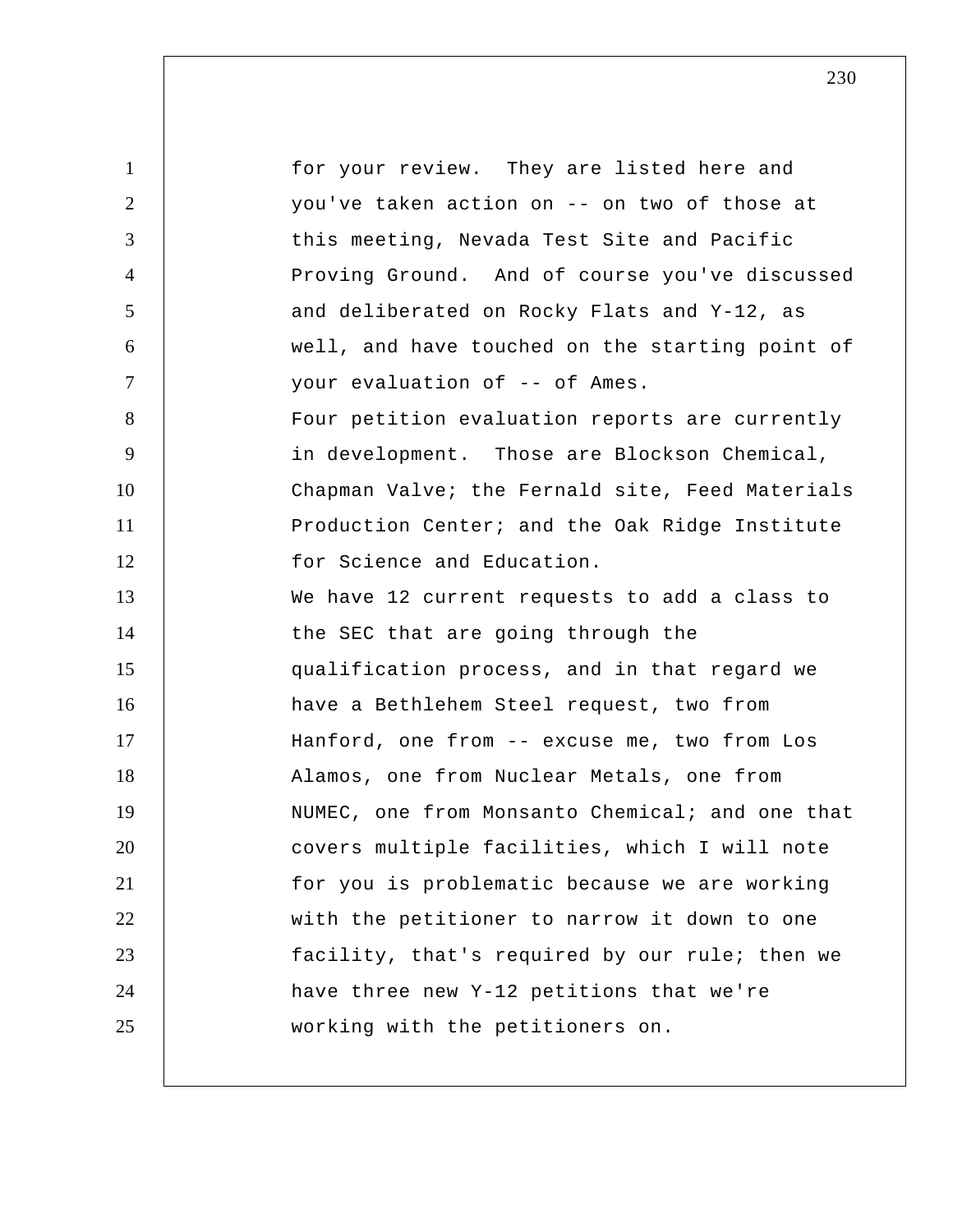1 2 3 4 5 6 7 8 9 10 11 12 13 14 15 16 17 18 19 20 21 22 23 24 25 We have had 26 requests for classes to be added to the SEC which we have administratively closed. They were found not to have met the basis for a petition. They were administratively closed, that's one reason. Or they were withdrawn by the petitioners, or the facility and the class for which they were petitioning for was already in the SEC. So those are the reasons why those 26 have been administratively closed. Now we'll move on to -- as part of the program update from your last meeting, you met with Bethlehem Steel and you asked that we provide you an update on six outstanding issues that were -- we had committed to develop further for you, and that's what I'm going to present here, the status of those six. The first issue was whether or not the model used for 1951 and 1952 exposures were -- was appropriate, was it fully appropriate in its - in its use of all information. We have modified the site profile. That modification is now complete. 1951 and 1952 will be treated separately in the site profile and we have incorporated the adjustment factor for 1951 air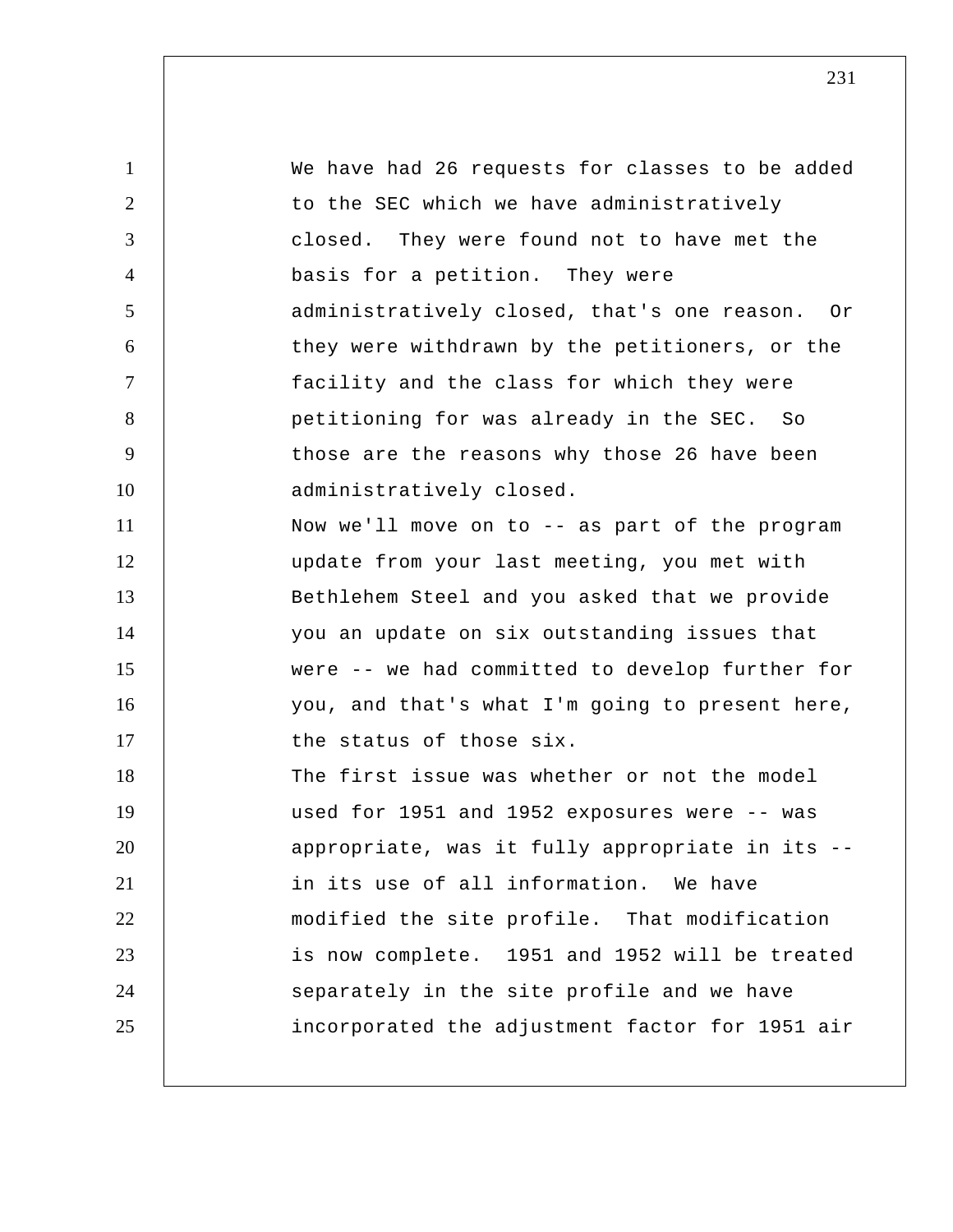1 2 3 4 5 6 7 8 9 10 11 12 13 14 15 16 17 18 19 20 21 22 23 24 25 samples that are used as the highest data point for that year. This is all that was -- this particular issue, as you know, as the others were, were vetted in discussions with SC&A and -- and with the Board. The second issue was the -- was the 95th percentile does not take into account shortterm episodic exposures. From your -- you can go back into the discussion in the transcript and you'll find this is what I took from that. The Board agreed in principle, but wanted additional information about the time that was required to cut out the cobbles. And we agreed to work with Mr. Walker and stakeholders to determine if there was more information that could be uncovered about were cobbles actually cut with a cutting torch or how were they, the cobbles, dismantled and what kind of exposure would that have resulted in. And we're still working on that. We're still working with Mr. Walker to identify individuals that we can interview and gain information from about this particular work practice. The third issue is -- addresses ingestion, and the site profile has been modified to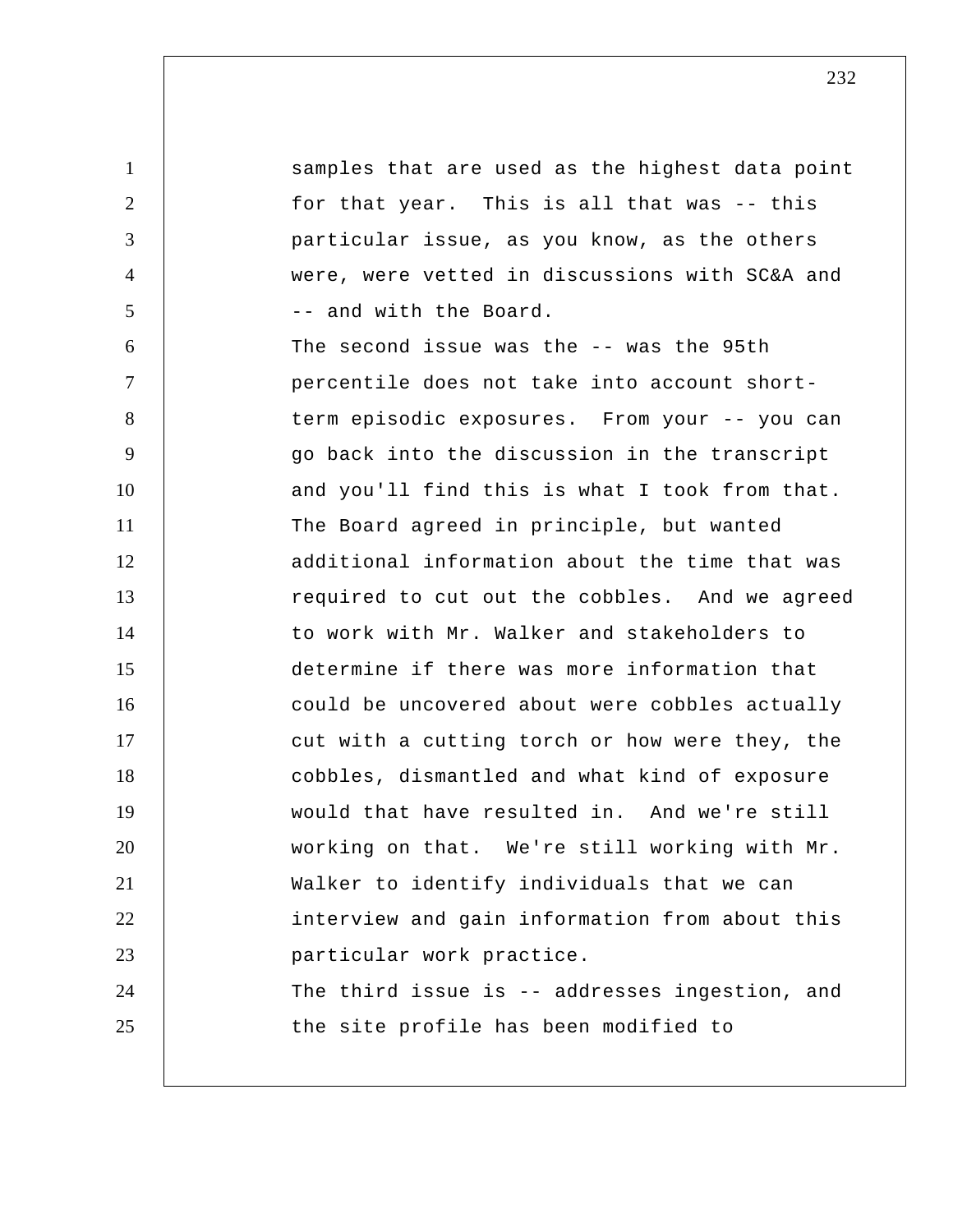1 2 3 4 5 6 7 8 9 10 11 12 13 14 15 16 17 18 19 20 21 22 23 24 25 incorporate handling and -- ingestion intakes based upon handling of other material. It's based on an air concentration to surface contamination and surface to ingestion transfer factor, and so that's incorporated now into the site profile. The fourth issue was resuspension and whether or not we had appropriately accounted for resuspension of dust from various surfaces in the floor and also the overhead structure in the plant. We have incorporated guidelines using the median value for -- of exposure for '49 through '50 and also then the median value separately for '51 and '52 to address this particular resuspension issue. The fifth issue that was under study was an issue raised by workers about the extended contact with uranium, and they didn't feel that our site profile addressed this adequately. The site profile has now been modified and assumes a 1.5 millirem per hour contact from clothing contamination and a -- that is adjusted on a two-week behavioral practice of washing the clothing and results in a 1.8 millirem -- or 1.8 rem per year from clothing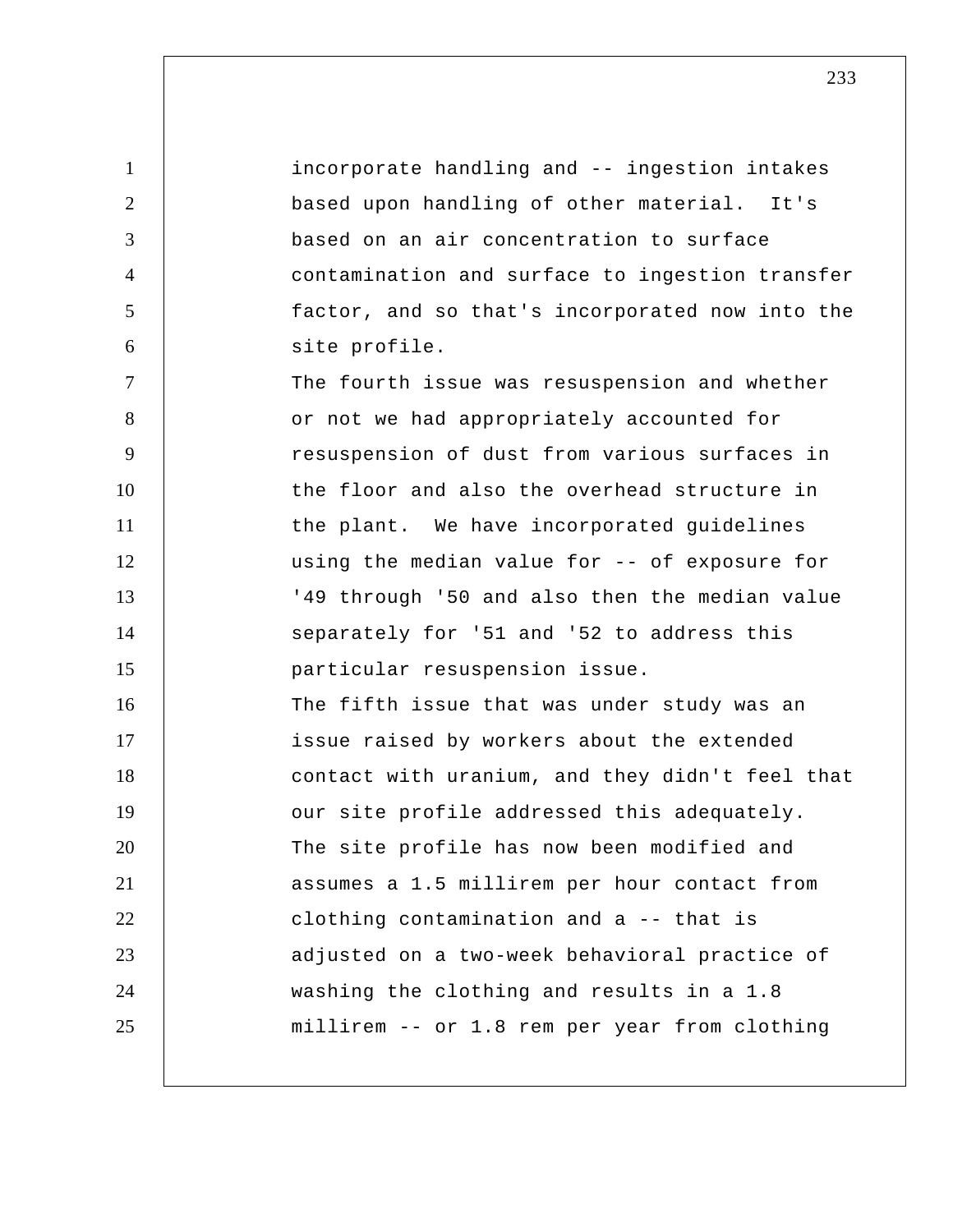1

contamination alone.

2 3 4 5 6 7 8 9 10 11 12 13 14 15 16 17 18 19 20 21 22 23 24 25  **MS. MUNN:** That's very generous.  **MR. ELLIOTT:** The last issue was the effect of oronasal breathing, and this is a generic -- a general concern across several of our site profiles, and we're working on that still, and we'll be bringing forward generic guidance on this issue in the future. So Bethlehem Steel site profile has been modified. We still have two of the six issues that we're still working on, the cobble issue - we're still working with the stakeholders - and this final issue of oronasal breathing. And we'll be -- bring the guidance to the Board for its deliberation at a future meeting. Let's move on to science issues, and as you know, we have proposed some scientific modifications to our approaches, specifically with regard to how we treat lymphoma cases. In February of this year we put out a *Federal Register* notice announcing that we were going to make this change, seeking public comment. Specifically this change responds to our evaluation of the current scientific data and understanding of what tissues should be dose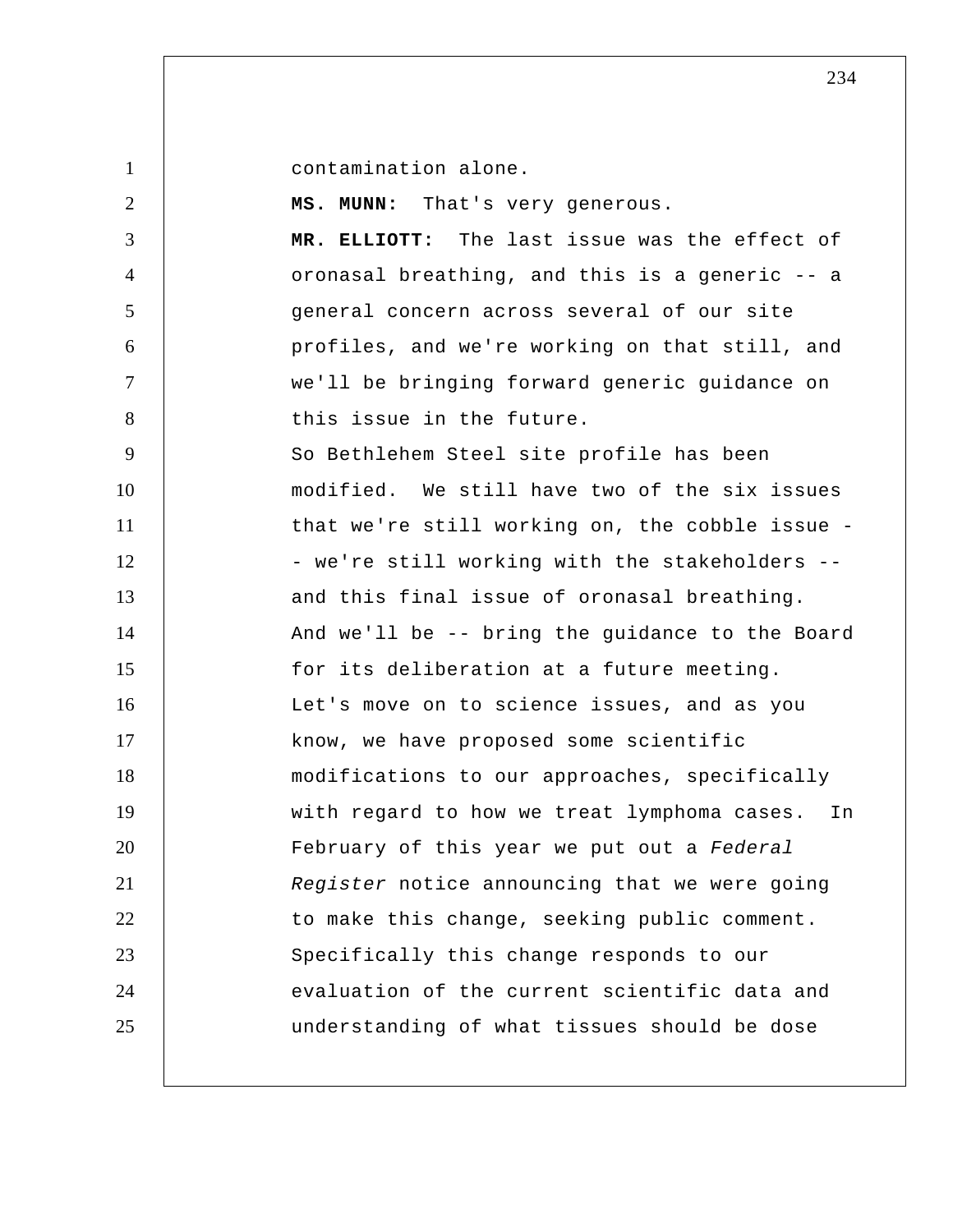1 2 3 4 5 6 7 8 9 10 11 12 13 14 15 16 17 18 19 20 21 22 23 24 25 reconstructed against with regard to lymphomas. The injury of the radiation exposure can occur at different tissue sites, and we want to make sure that we're -- we're giving benefit of the doubt as appropriate to the claimants. And if we don't have that specific information, we do select the tissue or the target organ that would give them the most benefit of the doubt. We -- it's noted here that this change may result in DOL calculating higher POC determinations, so we are re-evaluating all completed claims. And I can tell you that there are around -- I believe five -- 536 completed claims that are being re-evaluated right now, so these would be previously dose reconstructed claims that have been found to be non-compensable and now they're being reevaluated against this new methodological approach.  **MS. MUNN:** Are you getting lots of responses?  **MR. ELLIOTT:** Comments? Not on this one, not that much. I think -- you can go to our web site and we have a docket open for this, and I think we've had like -- I want to say about a dozen, and they're all in favor of the change,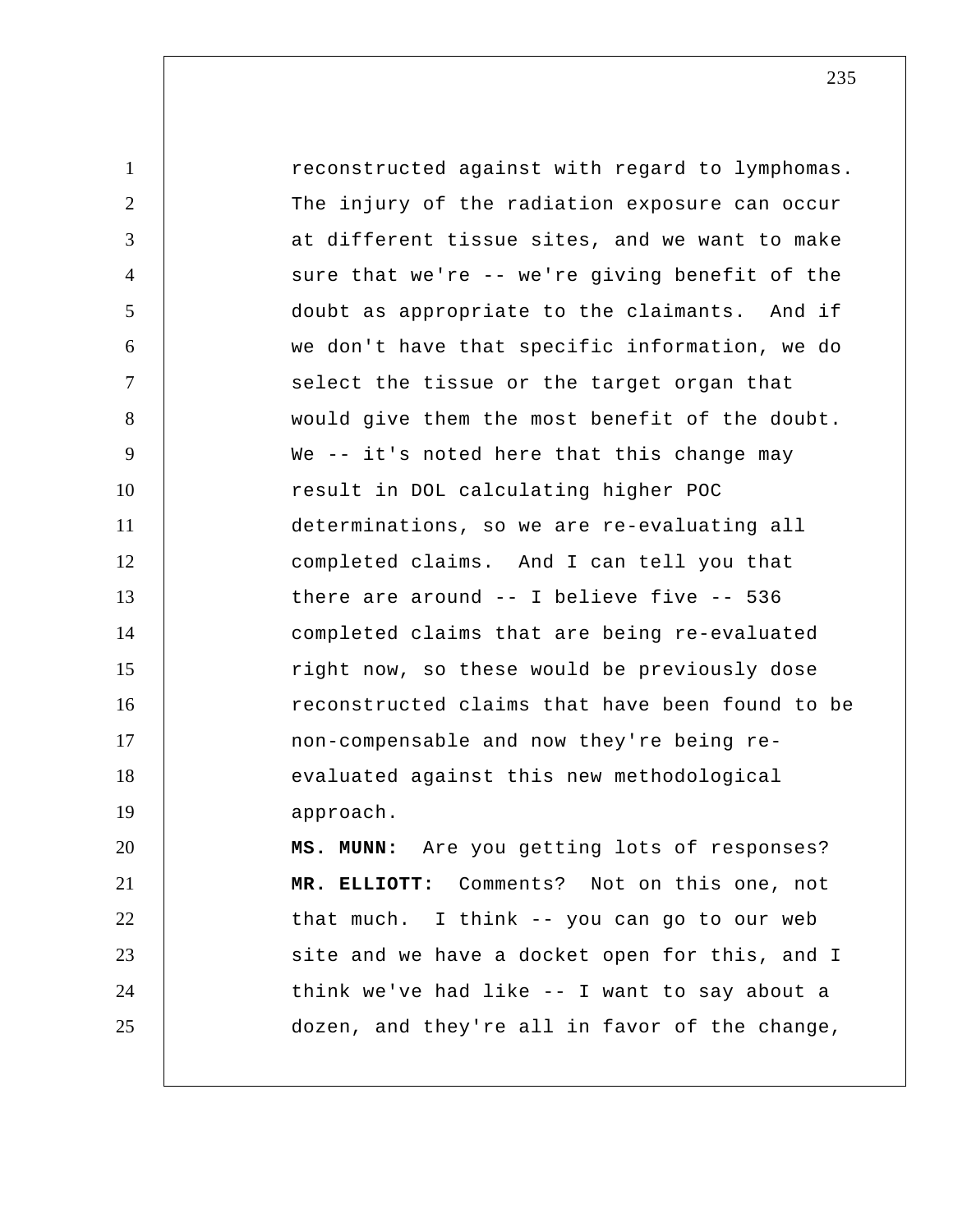1 2 3 4 5 6 7 8 9 10 11 12 13 14 15 16 17 18 19 20 21 22 23 24 25 of course. And you know, questions like how will this affect my dose reconstruction, but I'm in favor of it if it helps me. That's kind of -- no real scientific --  **MS. MUNN:** That was my -- **MR. ELLIOTT:** -- debate going on about this change.  **MS. MUNN:** That was my real question.  **MR. ELLIOTT:** Thank you. We've also proposed a change to the NIOSH IREP lung cancer risk model. We published a *Federal Register* notice on March 24th, 2006, and that will be open for comment from the public until May 23rd of this year. We changed the guideline for determining the probability of causation for Energy employees with cancers of the lung, trachea or bronchus. The new guideline bec-- we made it effective on February 28, 2006 with the introduction of our new IREP version of NIOSH IREP and we did so because we wanted to start treating cases at that time. We're -- we're still involved in public comment and we recognize that, and we'll address those comments as they come in. And here again, I don't know that I see a lot of public -- or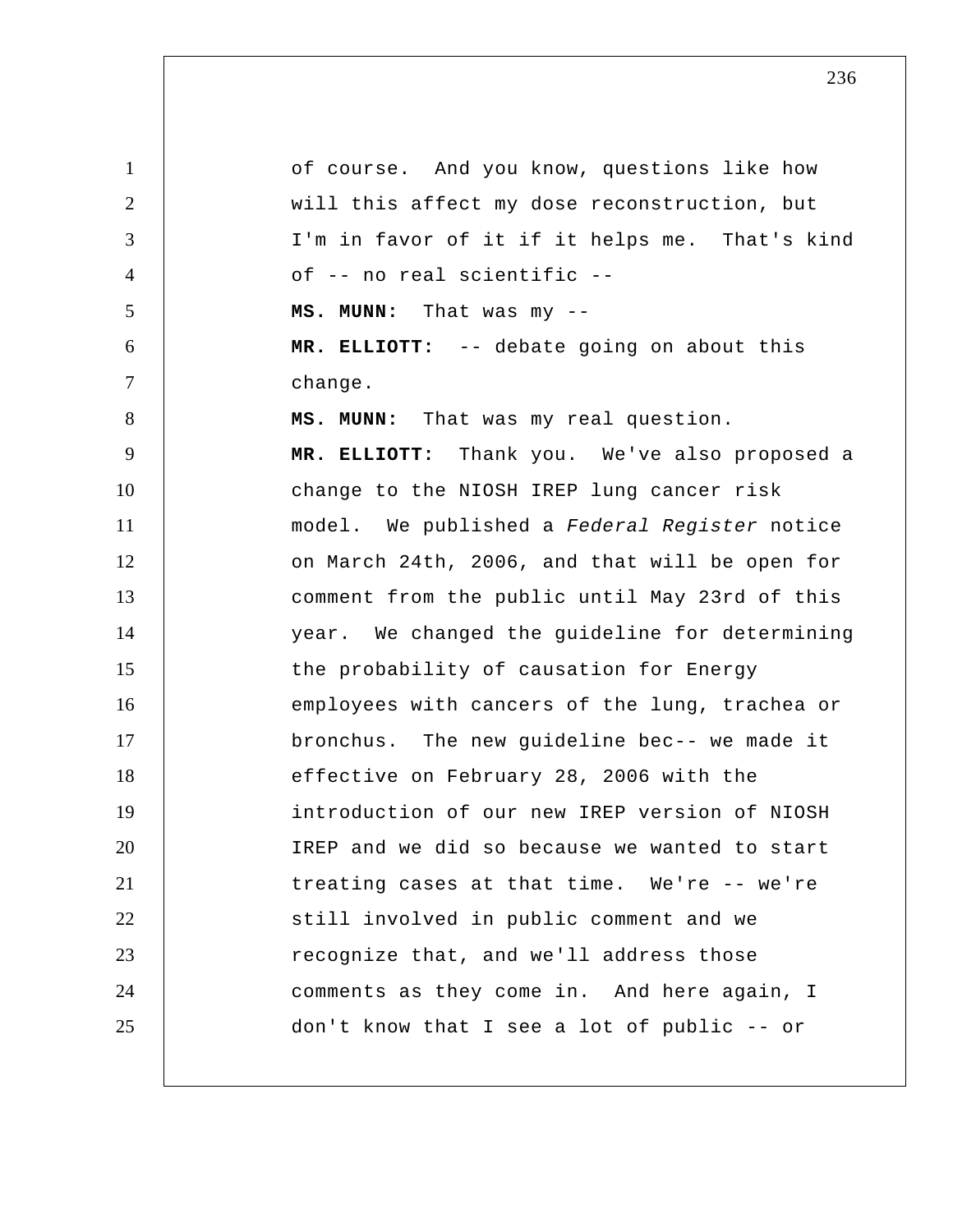1 2 3 4 5 6 7 8 9 10 11 12 13 14 15 16 17 18 19 20 21 22 23 24 25 scientific concern or interest with this change. This change is -- I remind you is in concert with what the NCI IREP had provided, and we find it to be claimant-favorable. Now I give you some of the typical graphics that we talk about when we give you our program update. The blue line in this graph are cases received from the Department of Labor. The green line shows those draft dose reconstruction reports that we have provided back to claimants. And the red line shows those final dose reconstruction reports that have been sent on to DOL. And you can see that -- I think very clearly that we're working off our backlog. Not as quickly as I want, but we're -- we're picking up the pace. With regard to how we're standing with our support from the Department of Energy on exposure record requests, these -- each claim has -- as soon as we get a claim from the Department of Labor, we send a request for any dose-related information, whether it's badgerelated, TLD or bioassay, breath analysis, lung count data, whatever they have acquired on an individual for that claim, we ask them for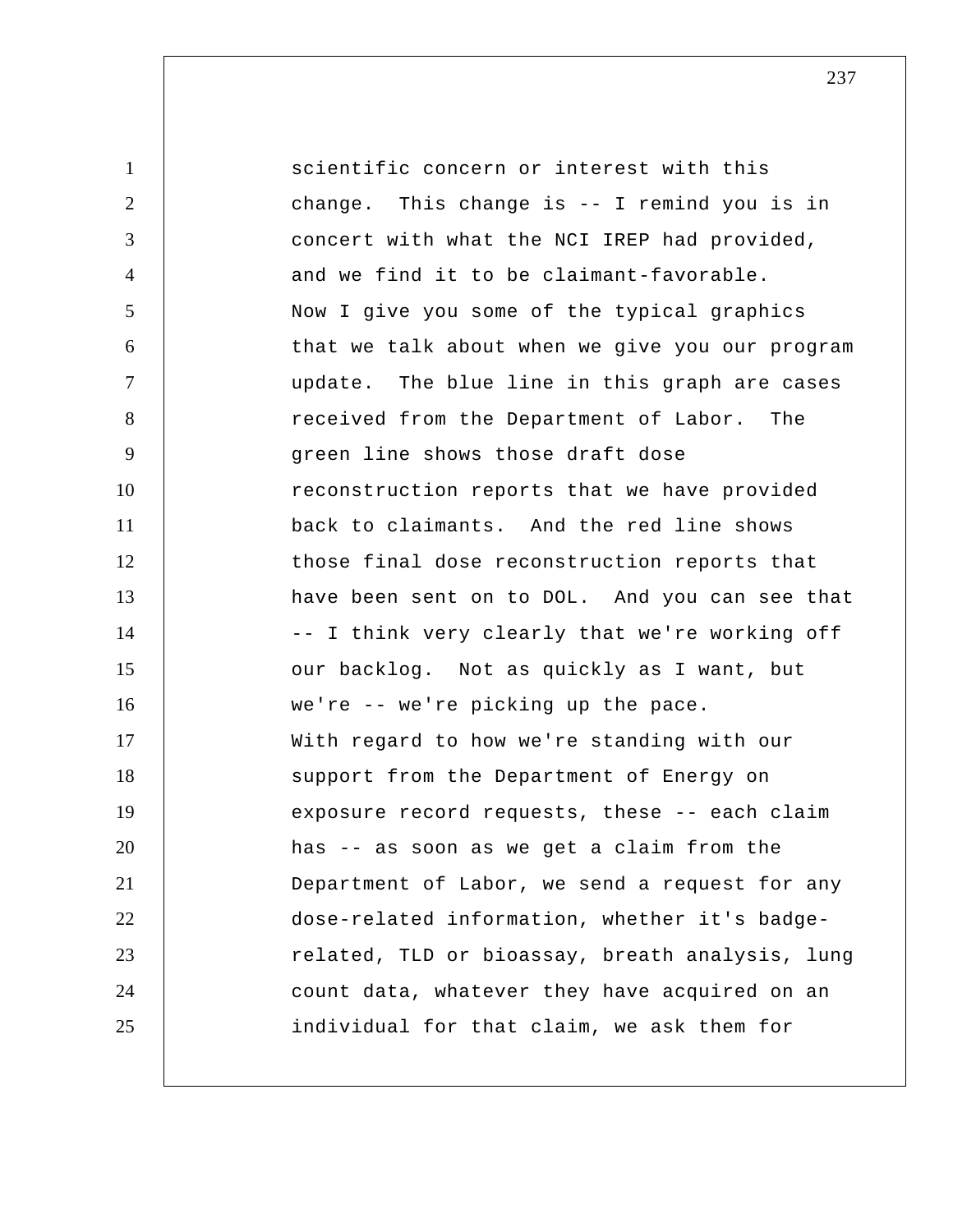provision of that to us. I remind you that we don't use annual summaries. We want the raw data, the raw information, the raw count numbers.

1

2

3

4

5 6 7 8 9 10 11 12 13 14 15 16 17 18 19 20 21 22 23 24 25 Right now we have a number of 274 outstanding requests, and of that number 81 are greater than 60 days. And I'll just jump in here and - maybe for the sake of timeliness 'cause I know I'm going to get this question. Of those 81 claims that are over 61 days, the Boeing Company out in Santa Susana are our worst offender there. We have 40 of the 81 that we are persistently watching and monitoring progress -- or lack of progress on those claims. And these numbers do change. It's not the same claim numbers in some instances. In some it is. And so we're monitoring that very closely. I have staff who provide OCAS and ORAU and Battelle and DOE and the site contacts at DOE a report every 30 days on where these things stand. And she also tics off those that seem to be problematic in some way and we fire letters off to DOE, and we're working with DOE to make sure that we have the information we're requesting.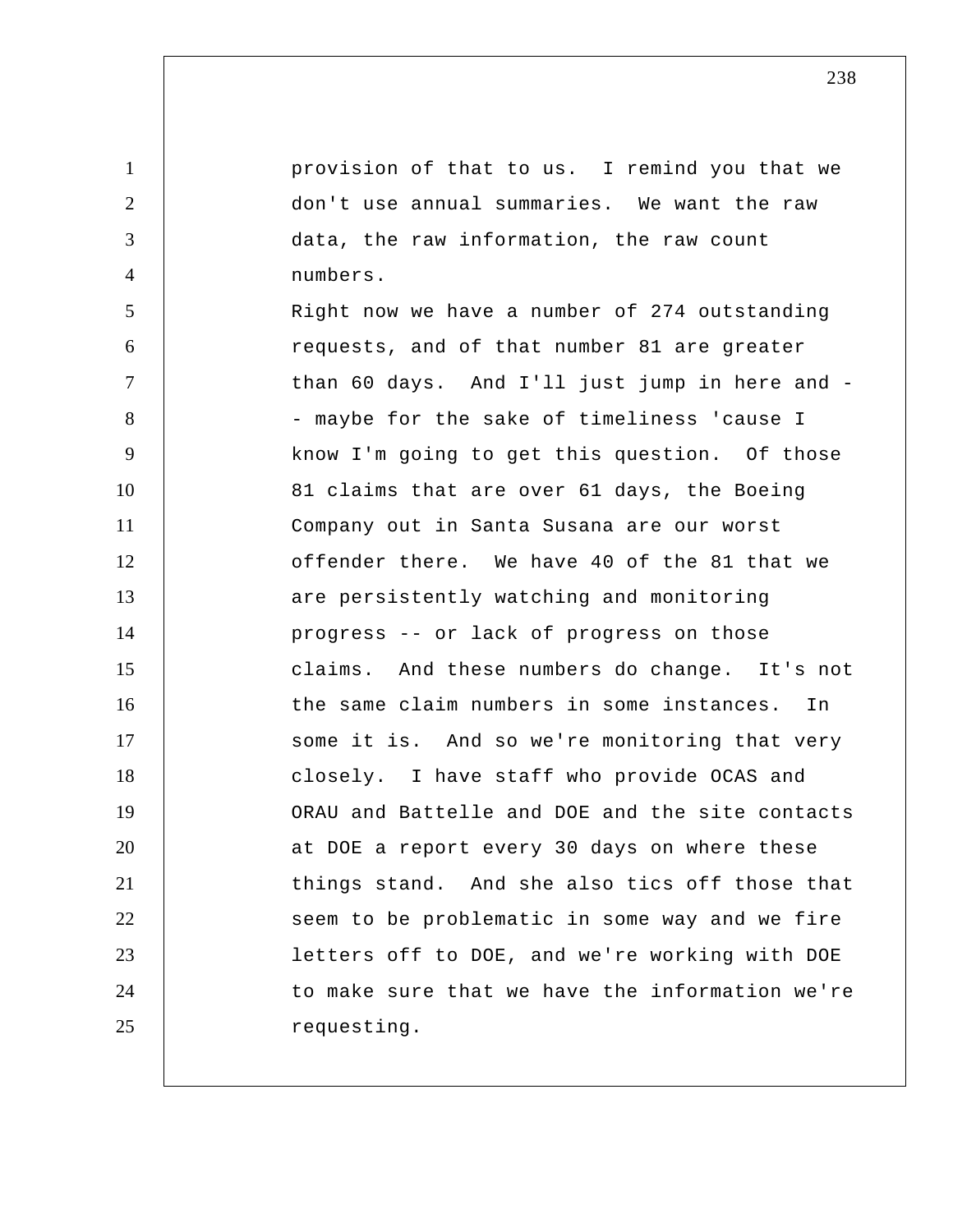| $\mathbf{1}$   | The biggest -- next biggest problem child would |
|----------------|-------------------------------------------------|
| 2              | be the Ohio Field Office, which covers          |
| 3              | specifically Fernald, Mound and Battelle, the   |
| $\overline{4}$ | King site, and West Jefferson Street site. And  |
| 5              | so there's 23 cases there where they are over   |
| 6              | 60 days in response. And then the rest of the   |
| $\tau$         | remainder are distributed across a variety of   |
| 8              | sites.                                          |
| 9              | Right now we have 4,734 cases in what we call   |
| 10             | pre-dose reconstruct or assignments --          |
| 11             | development, screening. These are where we're   |
| 12             | gaining information, we're trying to triage the |
| 13             | case load and determine how best they can --    |
| 14             | they can be reconstructed, what tools should be |
| 15             | used.                                           |
| 16             | We have 1,273 cases currently assigned with a   |
| 17             | dose reconstructor. This was as of March 31st.  |
| 18             | These numbers have changed, I'm sure, but the - |
| 19             | - there are 749 draft reports sent to the       |
| 20             | claimants. We have, as I told you earlier,      |
| 21             | completed 12,715 that have been sent to DOL for |
| 22             | decision.                                       |
| 23             | Give you another graphic here. As you know, we  |
| 24             | assign a tracking number to our claims.         |
| 25             | Whereas the Department of Labor uses a Social   |
|                |                                                 |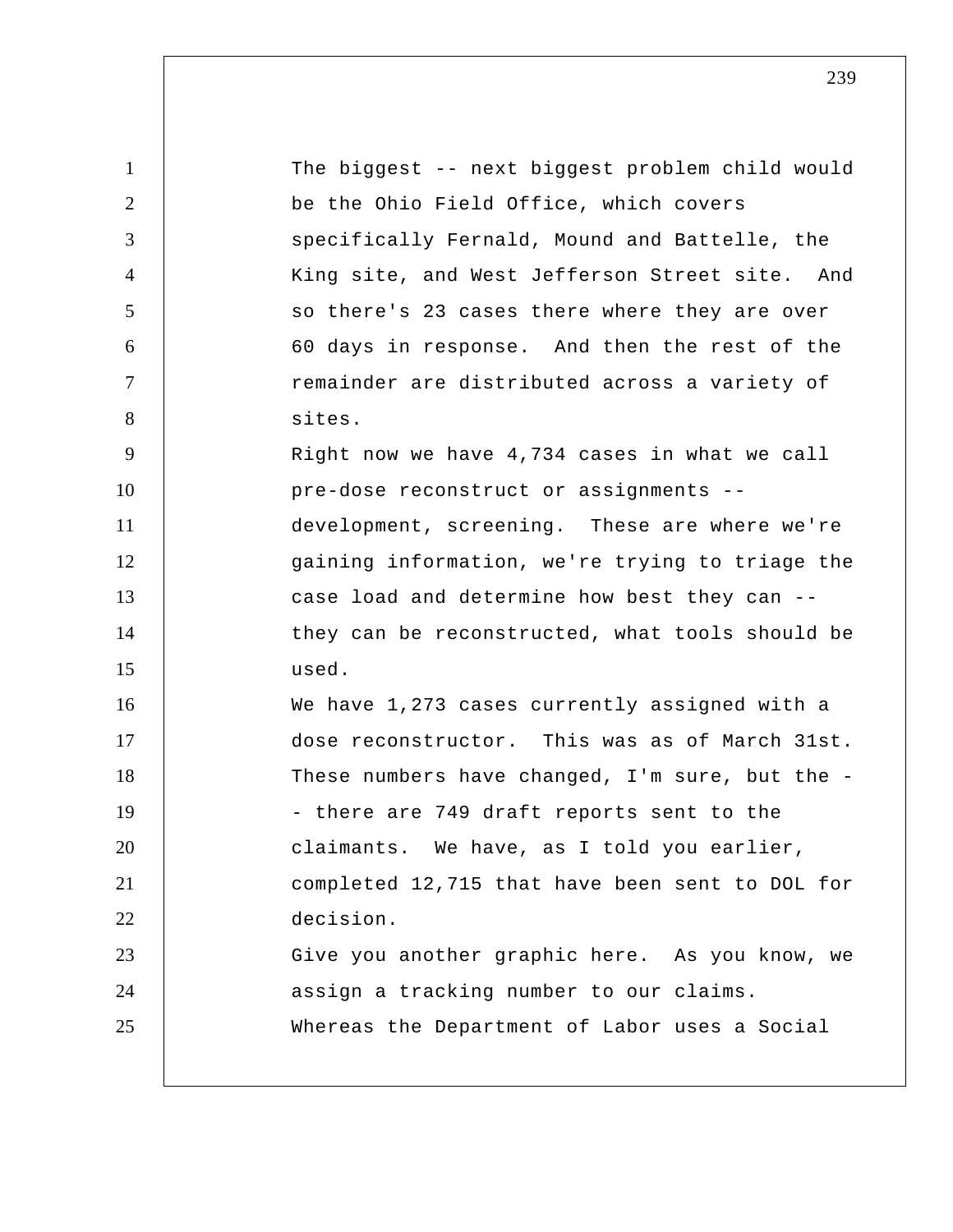1 2 3 4 5 6 7 8 9 10 11 12 13 14 15 16 17 18 19 20 21 22 23 24 25 Security number, we use a tracking number and we use this number in various ways, but here's one way that we use it. We try to look at, by 1,000 increment cases, where we stand in the completion of those cases. And of course we are looking at the oldest cases and trying to work those off our books before we deal with those that are down in the 21,000 range. And you can see what's going on there. The blue cases are those that are completed. The red cases are those that have been pulled or administratively closed. And the green cases are those that have been pended. Again, I'll remind you pended -- the construction workers is an example. There are a variety of reasons why a case might be pended. For technical reasons, it could be pended because we're -- we're hearing from DOL that they're developing further information on the claim and we don't need to be expending our resources doing dose reconstruction until they provide us that additional development, whether it's another cancer or additional employment. And I think I've explained cases pulled and cases administratively closed, so I won't -- unless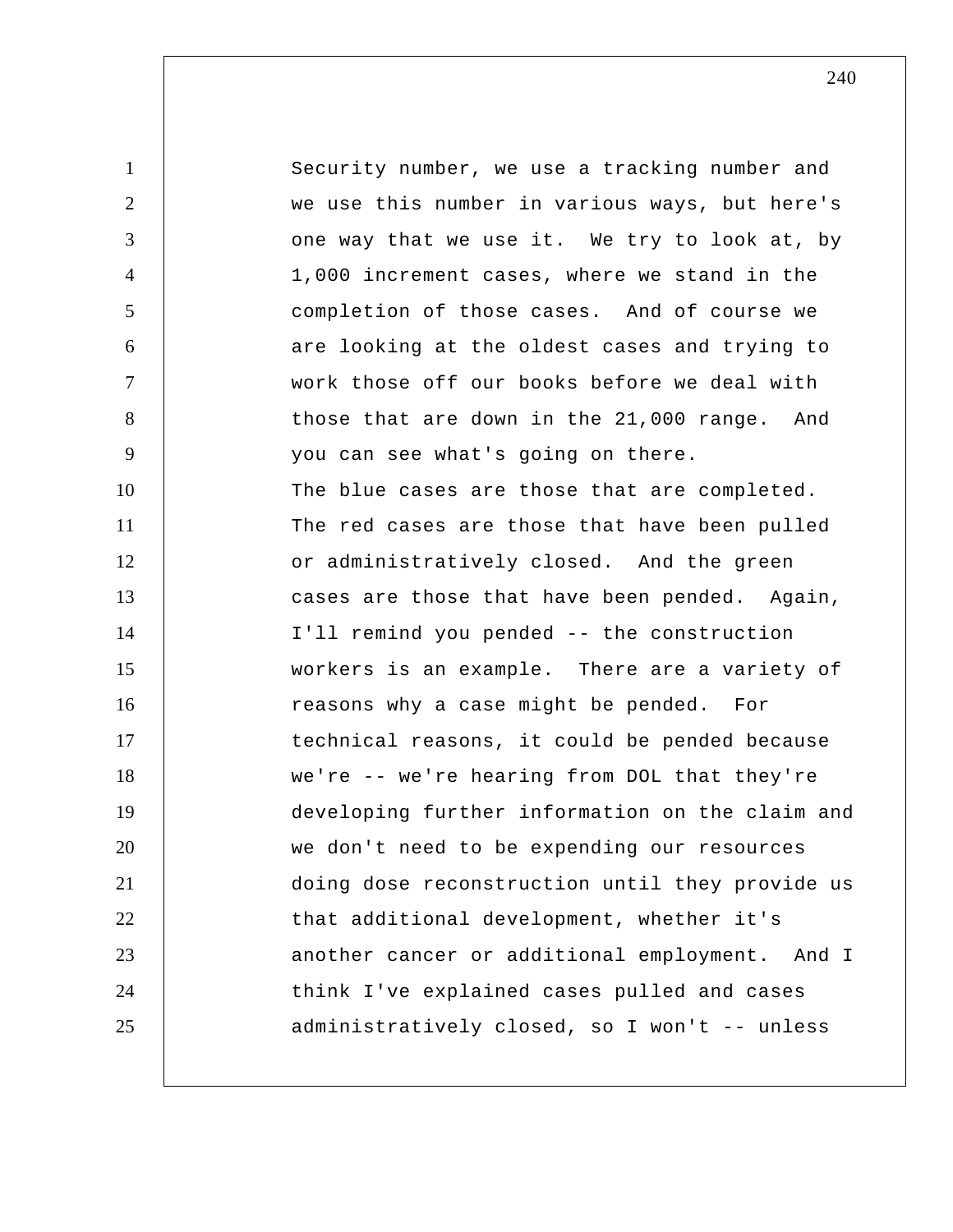1 2 3 4 5 6 7 8 9 10 11 12 13 14 15 16 17 18 19 20 21 22 23 24 25 there's questions, I won't belabor that point. This is just to show you how many cases and by -- by month from the start of our dose reconstruction experience how many cases we have administratively closed. I think perhaps at the next meeting I'm going to add something to this slide that will show you how many we have re-opened and then re-closed with a - with a final decision, 'cause there are some of those that are happening now. They're coming back to us and saying well, I do want a decision, or I've got additional information and we complete the dose reconstruction and move the claim on. And so -- but this gives you a sense that it's -- it's not a lot. Reworks, I think this is my last slide. Reworks -- here again, you -- you may have heard me mention this -- I don't know which day it is now or which day I said this earlier in the week, but the reworks that are returned to us from DOL based upon a need to redo the dose reconstruction for a variety of reasons -- it can be additional cancers, it can be additional employment that's been developed, or it can be a technical issue with how we did the dose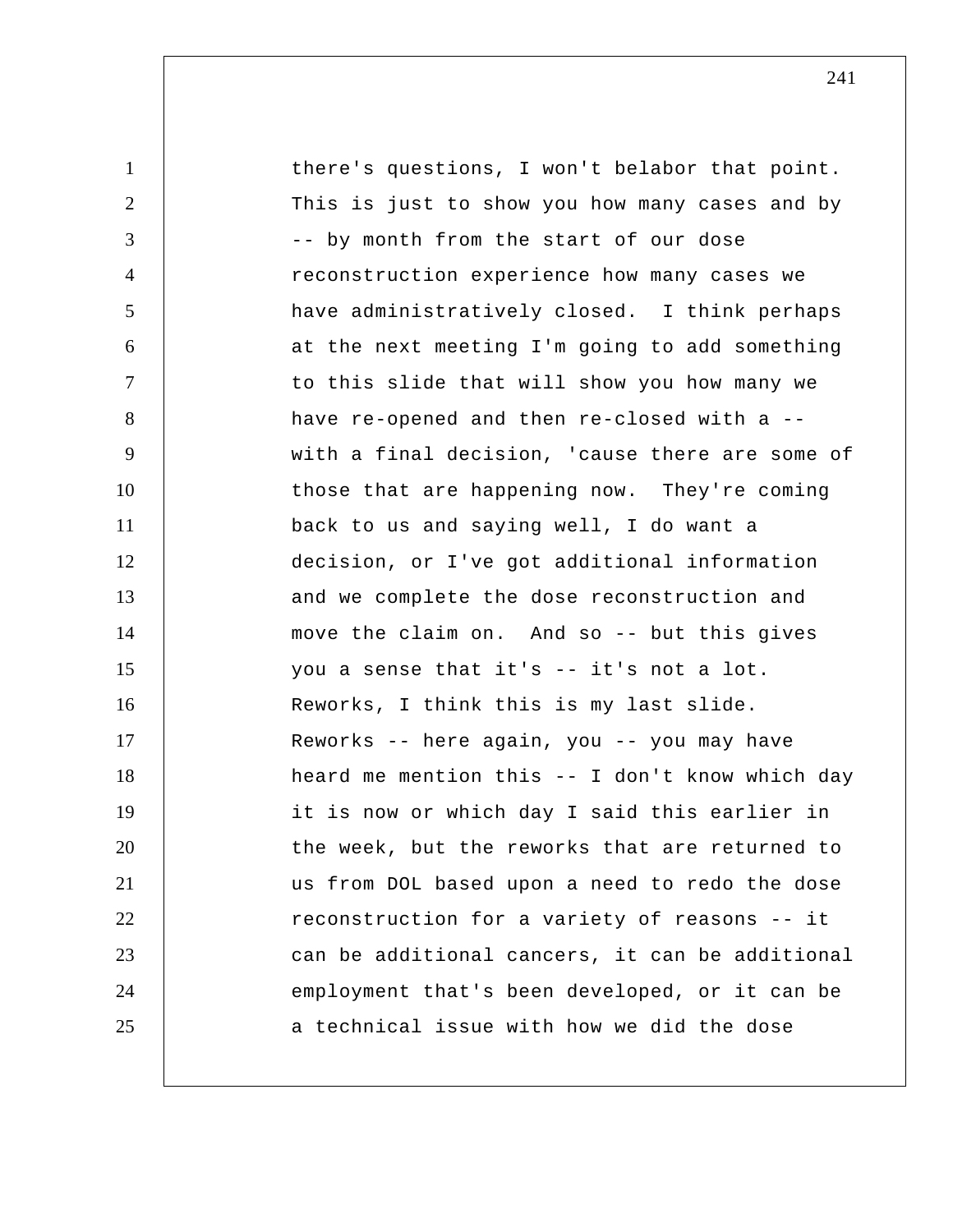1 2 3 4 5 6 7 8 9 10 11 12 13 14 15 16 17 18 19 20 21 22 23 24 25 reconstruction, a complaint or appeal point on -- we didn't factor something in. And as you see here, we're running about a 9.8 percent rework return rate, and I said earlier in the week that less than two percent of those are really technical reworks where we have to rework the case because we didn't account for something in a dose reconstruction we should have. So the seven percent -- almost seven percent is due to additional employment or additional cancer. And I think that concludes my presentation.  $I'd --$  **DR. ZIEMER:** Yeah, very good, Larry.  **MR. ELLIOTT:** -- questions.  **DR. ZIEMER:** Let's see if there's additional questions now. Jim?  **DR. MELIUS:** I did cross off the DOE question.  **MR. ELLIOTT:** I didn't anticipate the other one, though.  **DR. MELIUS:** Yeah. Well, first there's a comment and it was a slide you put up reminded me of -- we're talking about possible sites. One that might come to mind that we might be ready and -- in terms of a -- these are the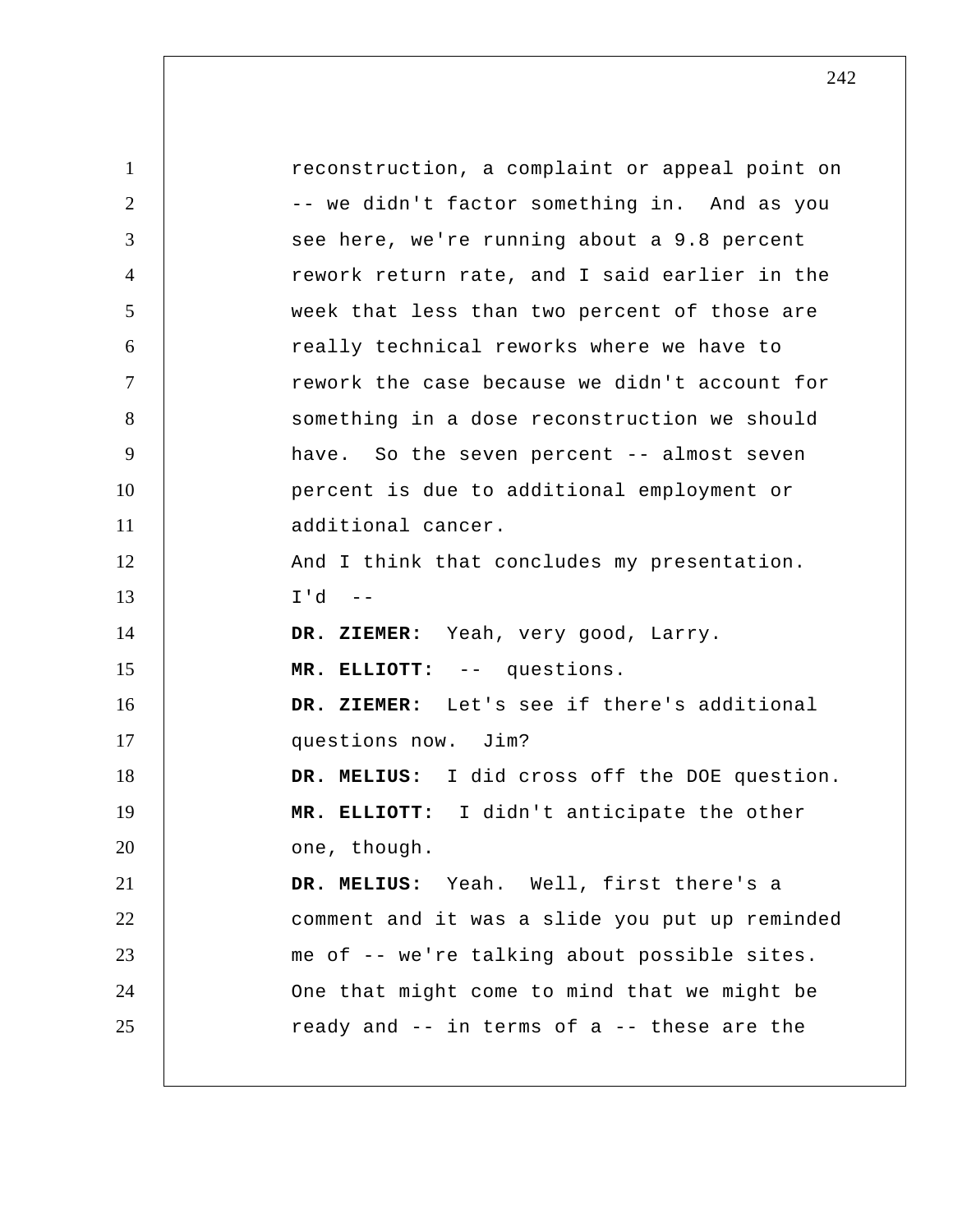| $\mathbf{1}$   | ones that -- where we've had SEC petitions that    |
|----------------|----------------------------------------------------|
| $\overline{2}$ | are currently under evaluation. Chapman Valve      |
| 3              | I think is in Springfield, Massachusetts area,     |
| 4              | and I believe there's a fair number of cases --    |
| 5              | not a huge -- it's a huge facility. It's --        |
| 6              | this -- the AEC part of it was small, so atomic    |
| $\tau$         | weapons part of it was small, so -- but I think    |
| 8              | there's been some public meetings there, some -    |
| 9              | - some interest. Richard Miller will invite        |
| 10             | you to his -- all of us to his house for dinner    |
| 11             | lives up there, he lives near there, but<br>$- \_$ |
| 12             | that might be someone -- Springfield area we       |
| 13             | may want to think about. Hartford airport's        |
| 14             | not that far away -- Hartford/Springfield          |
| 15             | airport -- doing that. And then -- and I don't     |
| 16             | know, at some point Cincinnati -- I think          |
| 17             | Fernald under-- at least my guess from the size    |
| 18             | of the infor-- amount of information and so        |
| 19             | forth, it's going to take some time before         |
| 20             | you're ready to -- I'm not sure that'll be         |
| 21             | ready by September, but we -- we may want to       |
| 22             | think -- put Cincinnati on the list of a place     |
| 23             | to visit. And then the final place -- a little     |
| 24             | bit of a question -- this, but came up during      |
| 25             | the Congressional hearing, it's Rocketdyne.        |
|                |                                                    |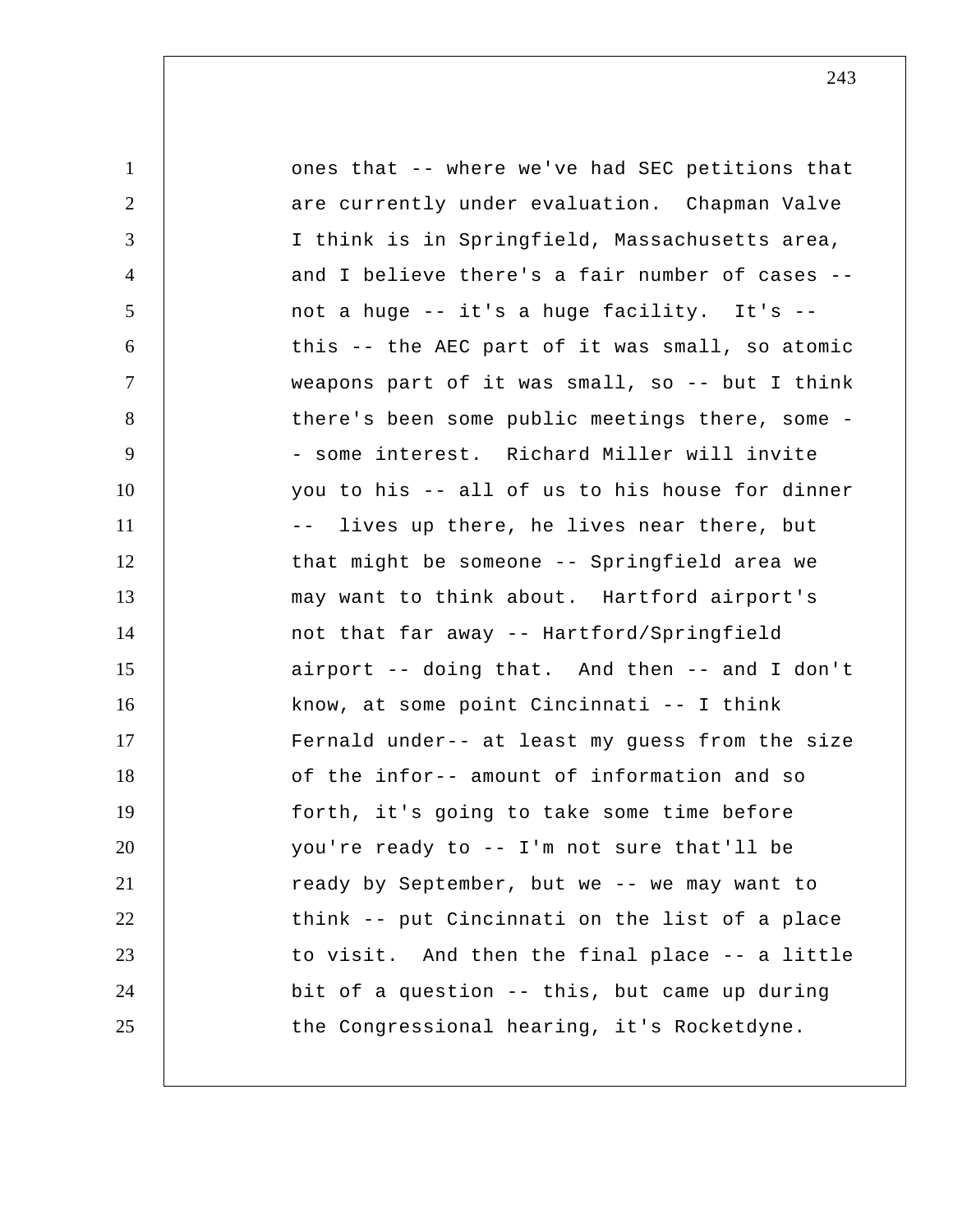1 2 3 4 5 6 7 8 9 10 11 12 13 14 15 16 17 18 19 20 21 22 23 24 25  **MR. ELLIOTT:** Rockedyne -- **DR. MELIUS:** Yeah.  **MR. ELLIOTT:** -- out in California?  **DR. MELIUS:** Yeah, out in California and so forth. Certainly the Congressman out there was interested and I understand there's been some delays related to issues of -- of which parts of the facility were -- were covered and so forth, which I -- I think's delayed, but again might be a possibility for --  **DR. ZIEMER:** Have we had claims from Rockedyne?  **MR. ELLIOTT:** Yes, we have.  **DR. MELIUS:** Yeah.  **MR. ELLIOTT:** And if I can help you out there a little bit in this regard, the Chapman Valve evaluation report, it's our full intention to meet the 180-day mark there, and that will be due May 8th --  **DR. MELIUS:** Okay.  **MR. ELLIOTT:** -- to you. We hope to get that in your hands May 8th and meet our deadline there. The Fernald -- Fernald petition didn't qualify till April 6th of this year, so 180 days or six months, you've got a -- we've got a while for that. Let me see, we've got the Oak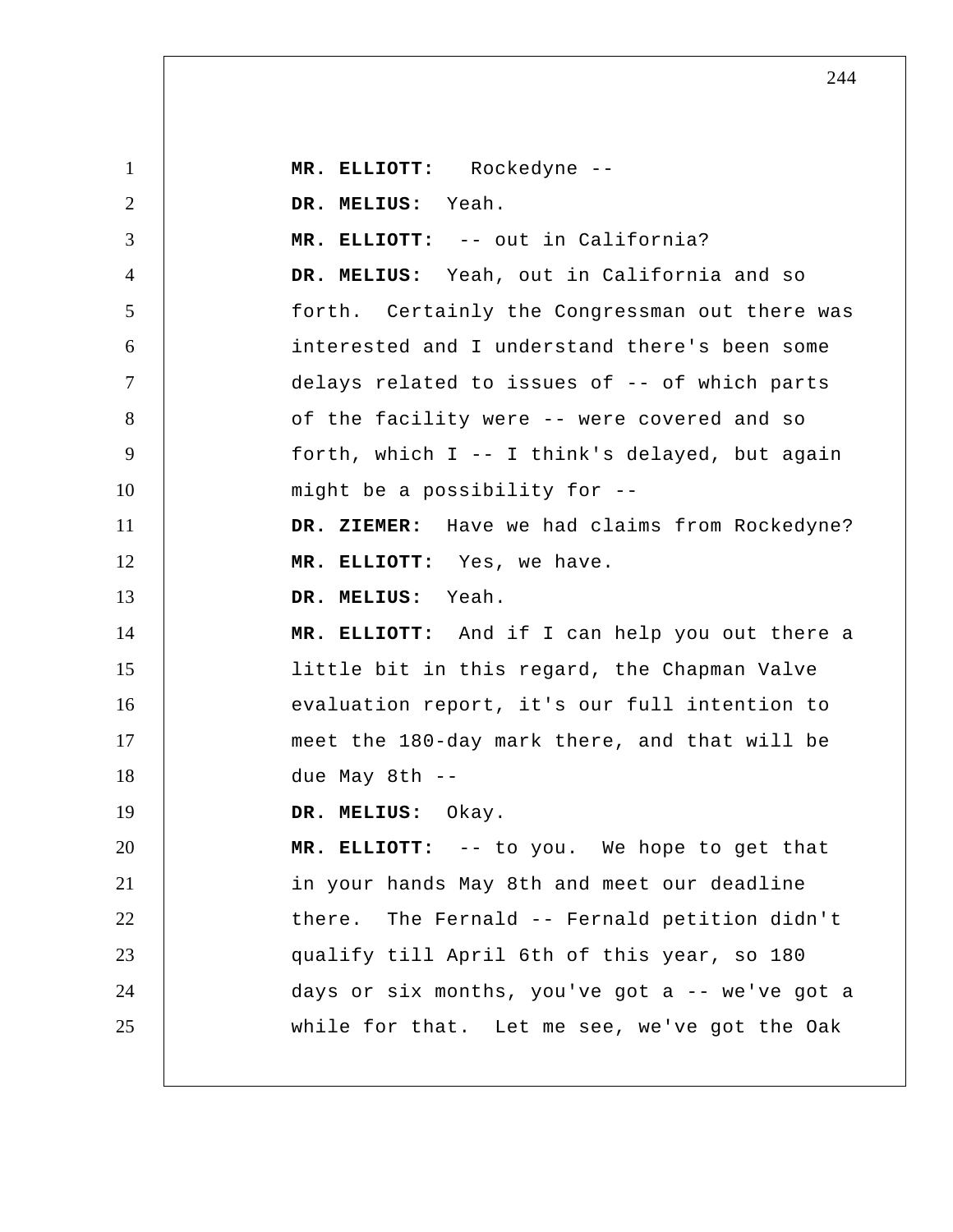1 2 3 4 5 6 7 8 9 10 11 12 13 14 15 16 17 18 19 20 21 22 23 24 25 Ridge National Institute for Nuclear Studies, ORINS, and that is -- that's due -- that's imminent, I think we're -- probably next week, due for that one. It qualified on October 6th of '05, so maybe we're over -- a little bit overdue on that.  **DR. WADE:** Just -- when you mention Chapman Valve, then you said May. It's quite possible that the workgroup on SEC petitions might want to consider that evaluation report when it comes out and decide what it might want to do in terms of having SC&A look at it.  **DR. MELIUS:** Okay. Yeah, that's a good...  **MR. ELLIOTT:** We also have Blockson Chemical.  **DR. MELIUS:** Yeah.  **MR. ELLIOTT:** Blockson Chemical was qualified in March of this year, so --  **DR. MELIUS:** Where -- is that Joliet or where's  $--$  where's  $--$  **MR. ELLIOTT:** It's around there somewhere.  **DR. MELIUS:** Yeah, that -- so that'd be the Chicago area, so be another -- it's like - it'd be helpful -- Chapman -- well, depends on the report and our evaluation whether we'd --  **DR. ZIEMER:** We could pick up a couple in the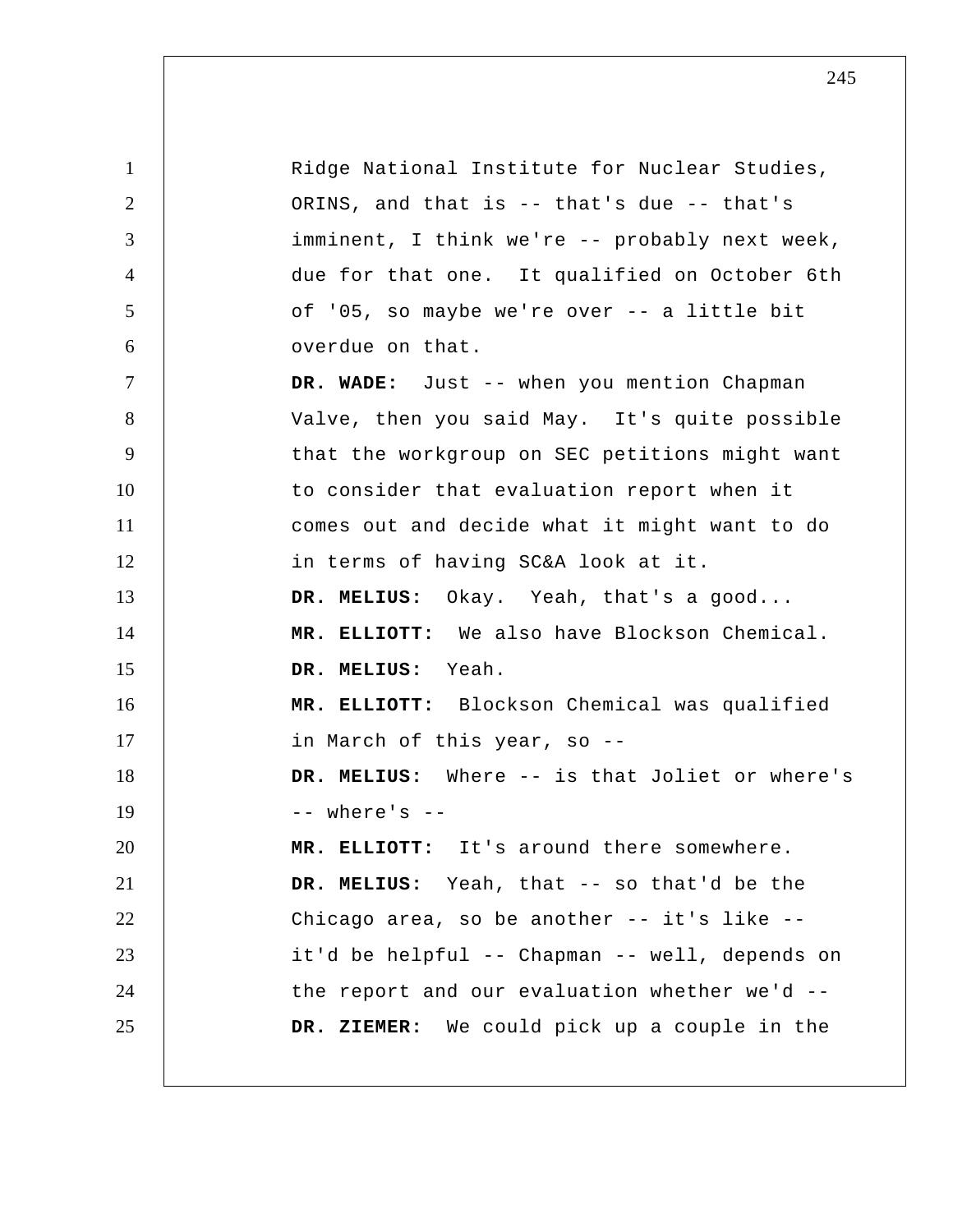1 2 3 4 5 6 7 8 9 10 11 12 13 14 15 16 17 18 19 20 21 22 23 24 25 Chicago area 'cause Argonne National Lab of course is a big site, and I don't know if Batavia has any eligible people. They're probably too new, the accelerator.  **DR. MELIUS:** Anyway, just so I have some questions. One is just back to -- not to get into a debate or -- or whatever but just to point out, in Dr. Ringen's defense, I do believe the 5,000 pending case -- construction case figure came -- at least was based on some information from another source within ORAU or NIOSH, and I think the best way to resolve this is a full report so -- at the next meeting, so let's move -- move forward on that -- that basis and so forth. And do that. The -- and I appreciate the update on Bethlehem and making progress, so I'm not sure Mr. Walker will be as pleased, as always, but I'm glad you're making progress and following through on that. One of the issues that's come up in public meetings, and I'm not saying it's a huge problem and so forth but it's certainly a difficult one, embarrassing one in some ways, and that's cases where there are errors in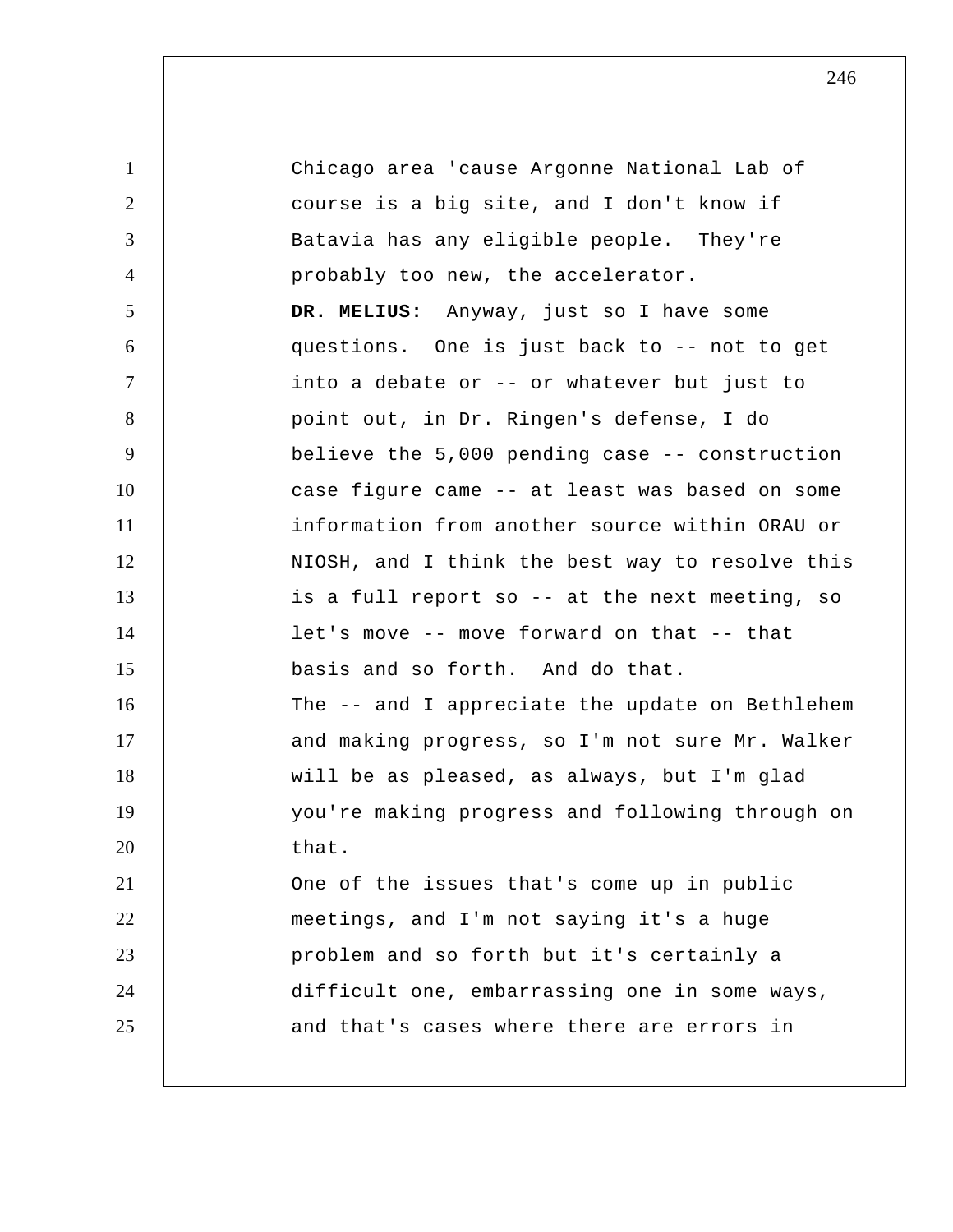1 2 3 4 5 6 7 8 9 10 11 12 13 14 15 16 17 18 19 20 21 22 23 24 25 terms of the organ -- communication errors with the -- with the claimants or years worked that don't -- you know, where your records don't match what the records that the claimant has and so forth. And I would view these more as sort of  $QA/QC$  problems that -- that go along. And we really -- at one point several years ago we had a -- a working group that looked at that issue, and met with you and so forth 'cause Tony Andrade, myself, I forget who else was part of that, but reviewed. And maybe some thought that that would be a topic for presentations -- **MR. ELLIOTT:** We certainly would -- I would welcome the opportunity to present to you on our quality control program. But I'd offer this. What you heard last night, what you heard in Oak Ridge about the discrepancies in communication were not ours. These are DOL letters.  **DR. MELIUS:** No, no, I -- I -- **MR. ELLIOTT:** Pete and I talked about this.  **DR. MELIUS:** No, I understand, but there have been -- **MR. ELLIOTT:** I have no control over what they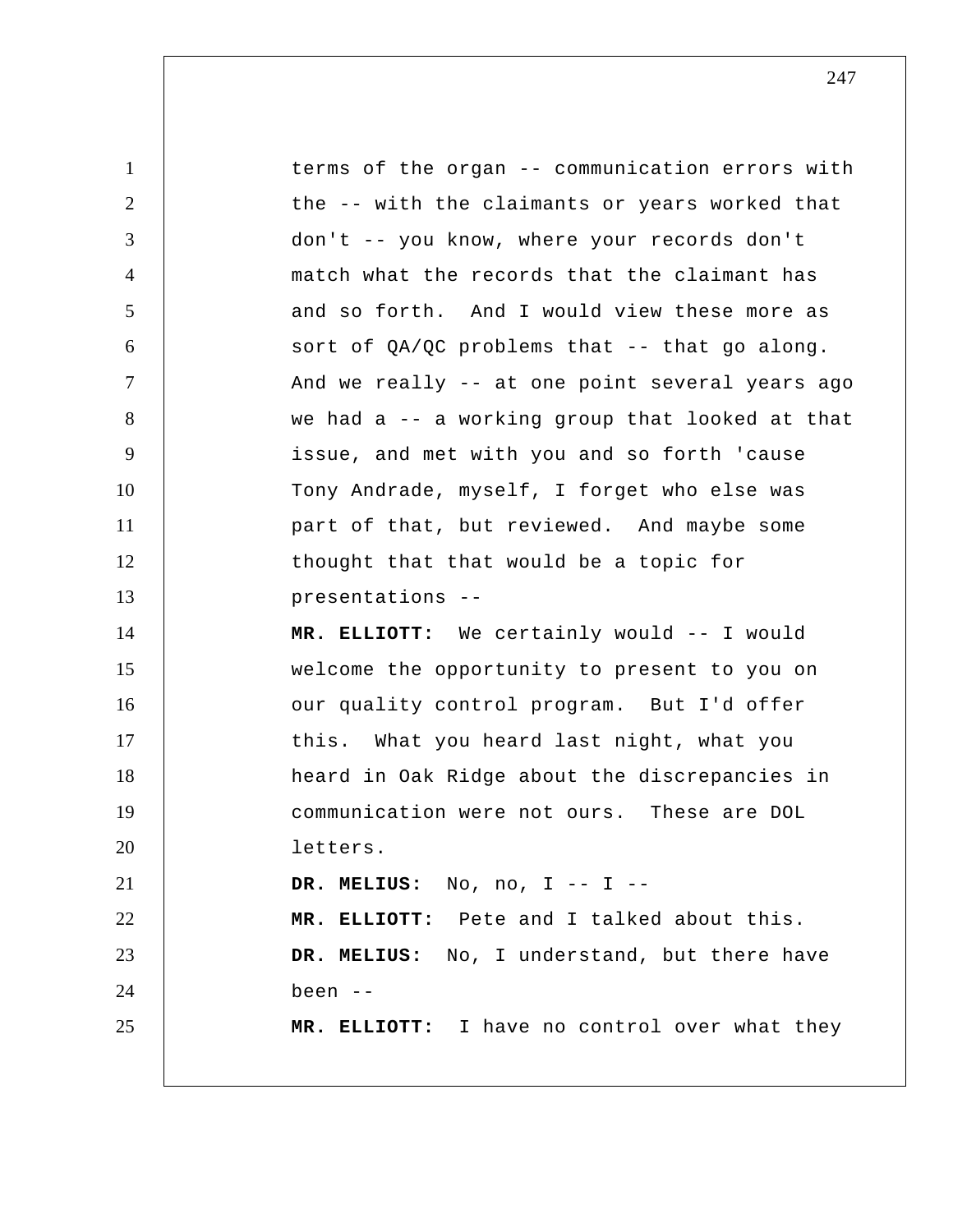cut and paste.

| 2              | DR. MELIUS: Yeah, I -- I think we understand   |
|----------------|------------------------------------------------|
| 3              | that, it's just that there -- there have been  |
| $\overline{4}$ | other instances where it's been NIOSH issues   |
| 5              | and so forth, and I'm not speaking to the      |
| 6              | particular instances, but I'm just thinking in |
| $\tau$         | terms of timeliness of us --                   |
| 8              | MR. ELLIOTT: Sure.                             |
| 9              | DR. MELIUS: -- addressing that issue again     |
| 10             | 'cause I think it's good --                    |
| 11             | MR. ELLIOTT: We would be happy to present on   |
| 12             | quality control/quality assurance.             |
| 13             | DR. MELIUS: Yeah, be good, 'cause I -- I       |
| 14             | suspect it's changed and improved since we     |
| 15             | looked at it, and that -- that would be good.  |
| 16             | $My$ --                                        |
| 17             | DR. ZIEMER: Well, let me interrupt there for   |
| 18             | just a minute, too, because in thinking about  |
| 19             | that yesterday I wondered -- and I don't know  |
| 20             | the answer to this, but I wondered to what     |
| 21             | extent our own contractor is focusing so much  |
| 22             | on the technical issues that perhaps is not    |
| 23             | looking at did they record -- do they have the |
| 24             | right starting information and so on, which is |
| 25             | part of an audit, as well. And per-- I think   |
|                |                                                |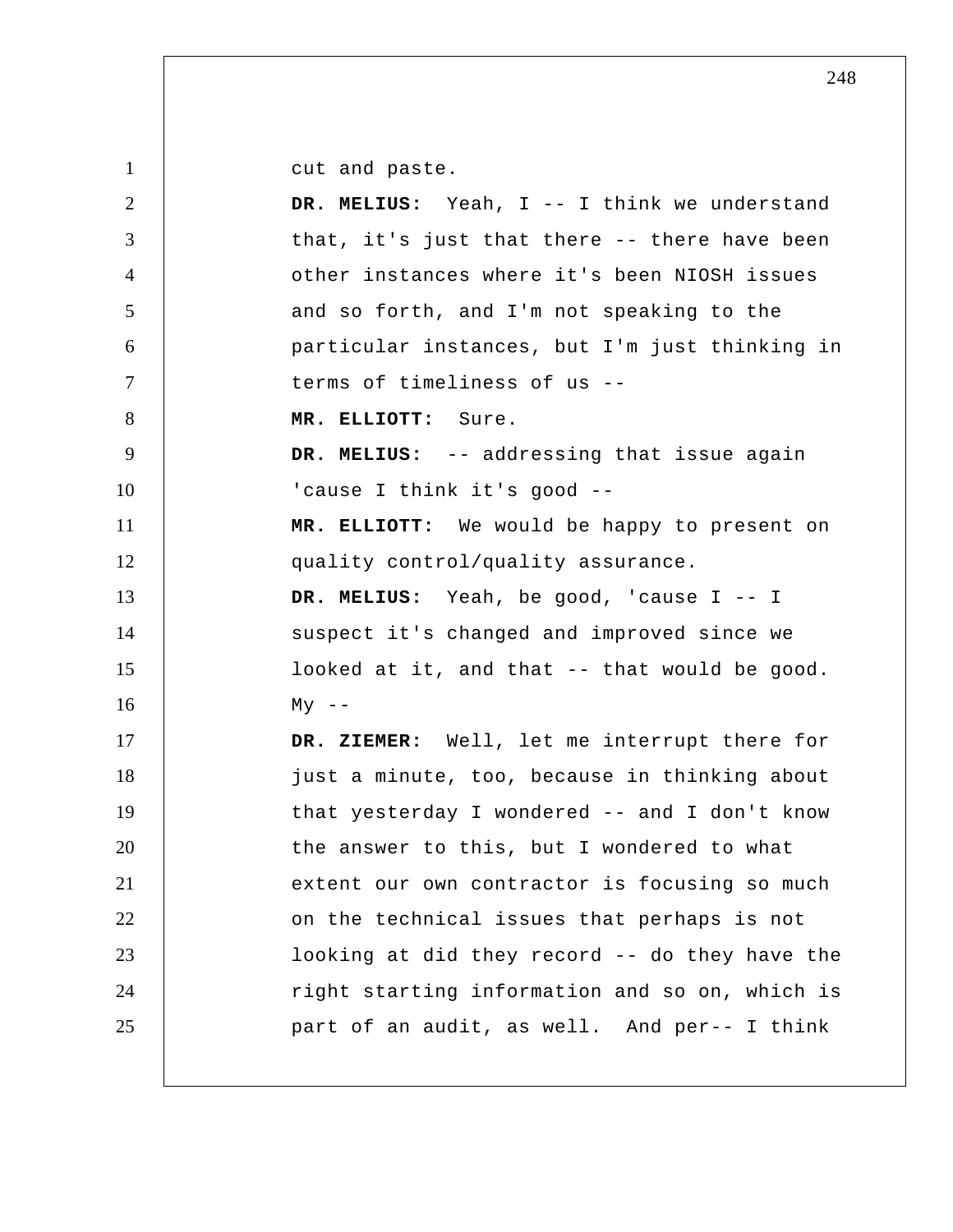1 2 3 4 5 6 7 8 9 10 11 12 13 14 15 16 17 18 19 20 21 22 23 24 25 most of the -- well, maybe -- Hans, you're still here. Do you guys look at that at all? You know, do they have the right dates and so on? Are you still looking at that? I couldn't remember whether you were or not 'cause we - we tend to focus on all the more technical issues. DR. MELIUS: Yeah, that -- that -- **MS. MUNN:** They have a task. DR. MELIUS: They -- they -- they do that, and I think they pointed out some small discrepancies that -- that are questions about -- certainly have arisen about that. To me, it's the type -- I don't think we necessarily would want them to focus on that, which might require a different kind of sampling and evaluation -- **DR. ZIEMER:** No, but if they're already doing  $it$   $--$  **DR. MELIUS:** Yeah, they -- they certainly should include it, I agree, and I think it's more how sort of NIOSH does its QA and QC in this issue.  **DR. ZIEMER:** Roy, any comment on that?  **DR. DEHART:** Yes, just a question. When there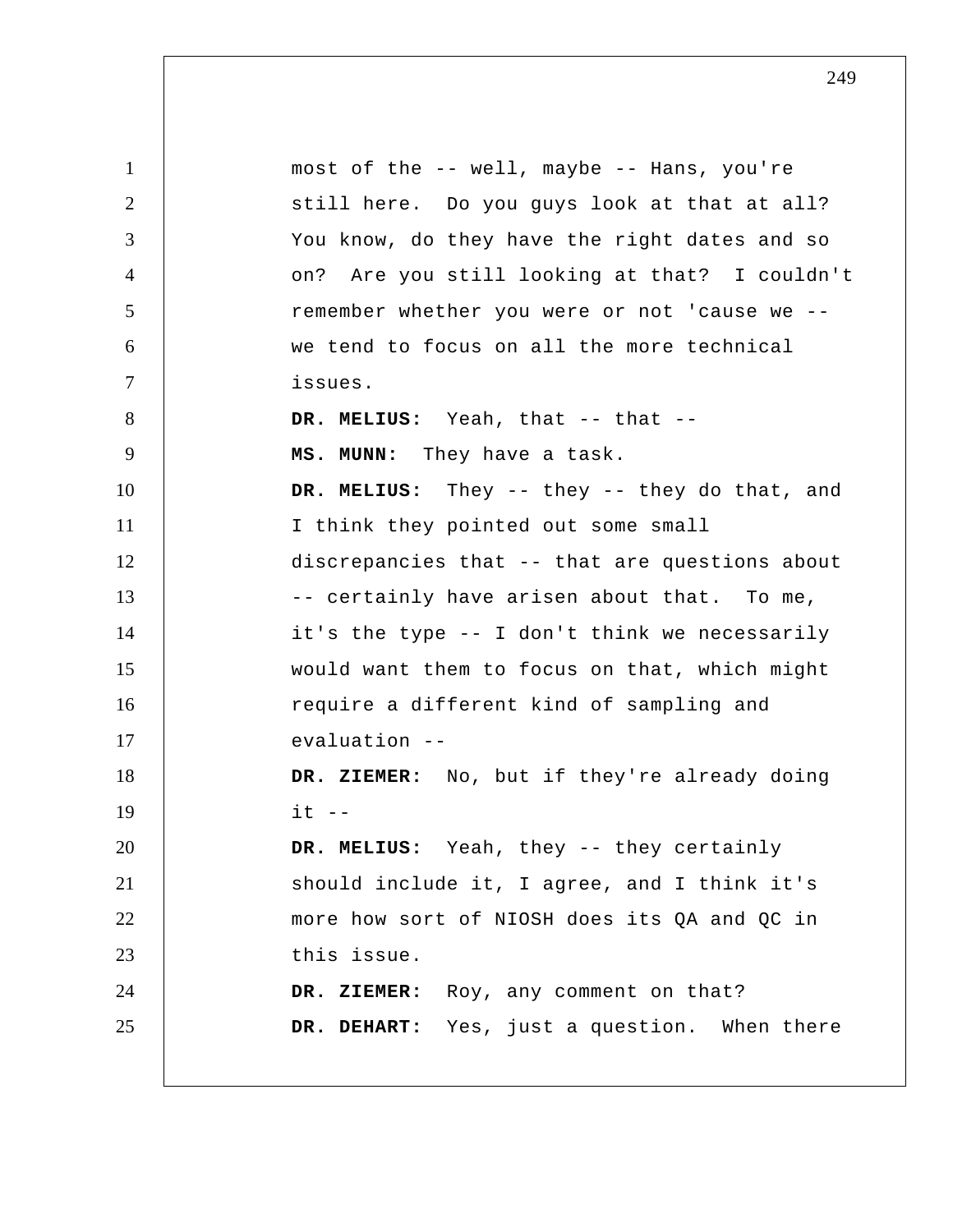1 2 3 4 5 6 7 8 9 10 11 12 13 14 15 16 17 18 19 20 21 22 23 24 25 is DOL error, is there feedback to them? Are they aware that we may be picking up something or a claimant is?  **MR. ELLIOTT:** Well, I -- I know Jeff was here in the audience last night. I'm sure he took notes of that. I know that Pete's been made aware of what we heard in Oak Ridge. In fact, I pulled a lady in Oak Ridge aside to -- 'cause I was very concerned. If you recall her remarks, she was given a dose reconstruction report with the wrong cancer and the wrong SSN, so when I looked at the report, it was not our dose reconstruction report. It was Pete's letter or his District Office letter informing them of the decision. So you know, I recog--  **DR. WADE:** Just for the record, I forget the young lady's name from DOL who was at the meeting, but she went right up to that lady and made contact -- **MR. ELLIOTT:** Yeah.  **DR. WADE:** -- immediately.  **MR. ELLIOTT:** Yeah.  **DR. WADE:** Uh-huh.  **MR. ELLIOTT:** Yeah, we're -- we're -- we share these things, and I'm sure Jeff took notes last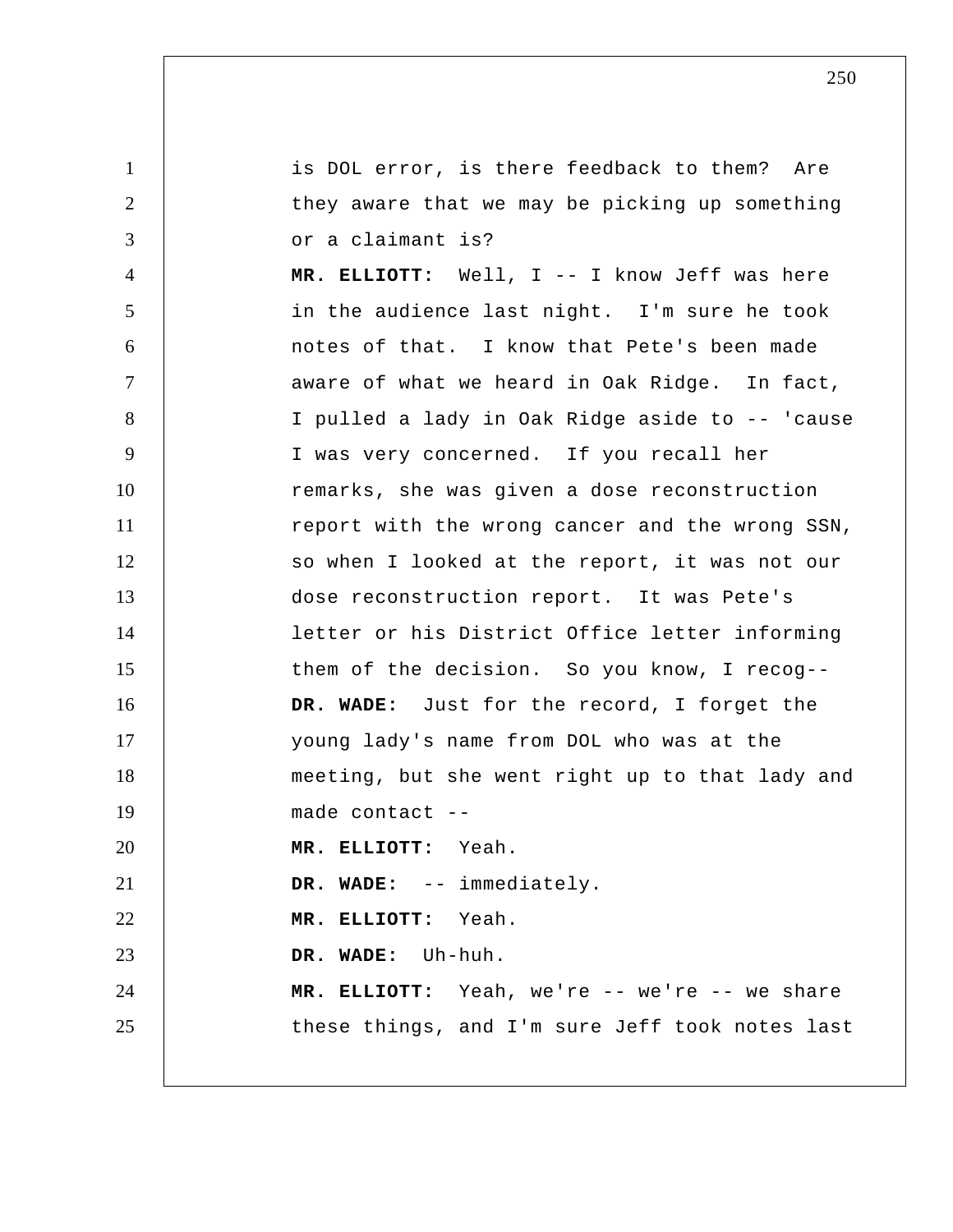1 2 3 4 5 6 7 8 9 10 11 12 13 14 15 16 17 18 19 20 21 22 23 24 25 night. We're trying to be coordinated on this.  **DR. ZIEMER:** Thanks. Go ahead, Jim, you were --  **DR. MELIUS:** Yeah, and my --  **DR. ZIEMER:** -- one other.  **DR. MELIUS:** -- my final questions, I believe at the tail end of our last meeting there was some -- some work that SC&A reported on some doses where there appeared to have been some overestimates on their doses, and you were going to do some follow-up, Larry, and I'm just trying to get an update on where that stands.  **MR. ELLIOTT:** And I was expecting that to be a point of discussion in the review of the fourth round, and I'm sure it will be, but yes, we have looked at that very carefully. This was an instance in a point in time where we were working very hard to complete cases as fast as we could and we were trying to be as timely as we could. We chose to use a methodology that would -- was intended to be an overestimating methodology to show non-compensability, and it got used in the wrong way and we found some quality control issues and how we reported that in some of the -- some of the dose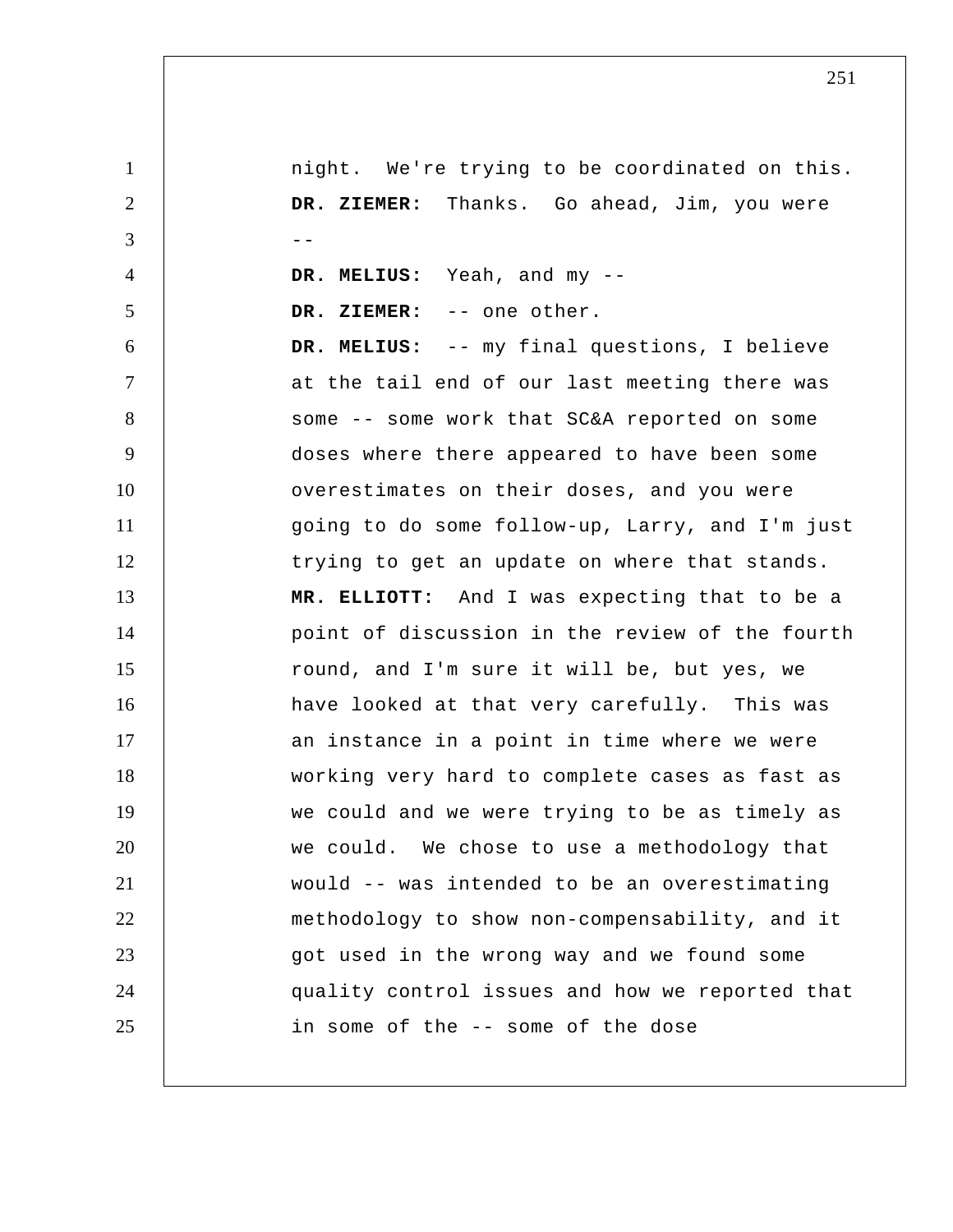1 2 3 4 5 6 7 8 9 10 11 12 13 14 15 16 17 18 19 20 21 22 23 24 25 reconstruction reports, and it was not clear that our methodology was being appropriately used. And we're very cognizant of that. We know exactly how many of those cases were done that way. We're looking carefully at the report language and we'll be going back and making any changes as we need to for those individual reports. I'll have better -- better statistics and details on where we stand with that when we take that up in the fourth round review.  **DR. MELIUS:** Okay. Thanks, Larry.  **DR. ZIEMER:** Wanda?  **MS. MUNN:** You know, sometimes I think we may see these reports as -- as of primary interest to us, and certainly the kind of report that Larry just gives us in -- can be easily segregated into two things. One of them is where are we with cases and how is the daily work progressing that the public sees. And the other is where are we with SECs and -- and site profiles, things that I think of as internal Board activities. We're more interested in that than anything else. But it strikes me - didn't we earlier in our program sort of as a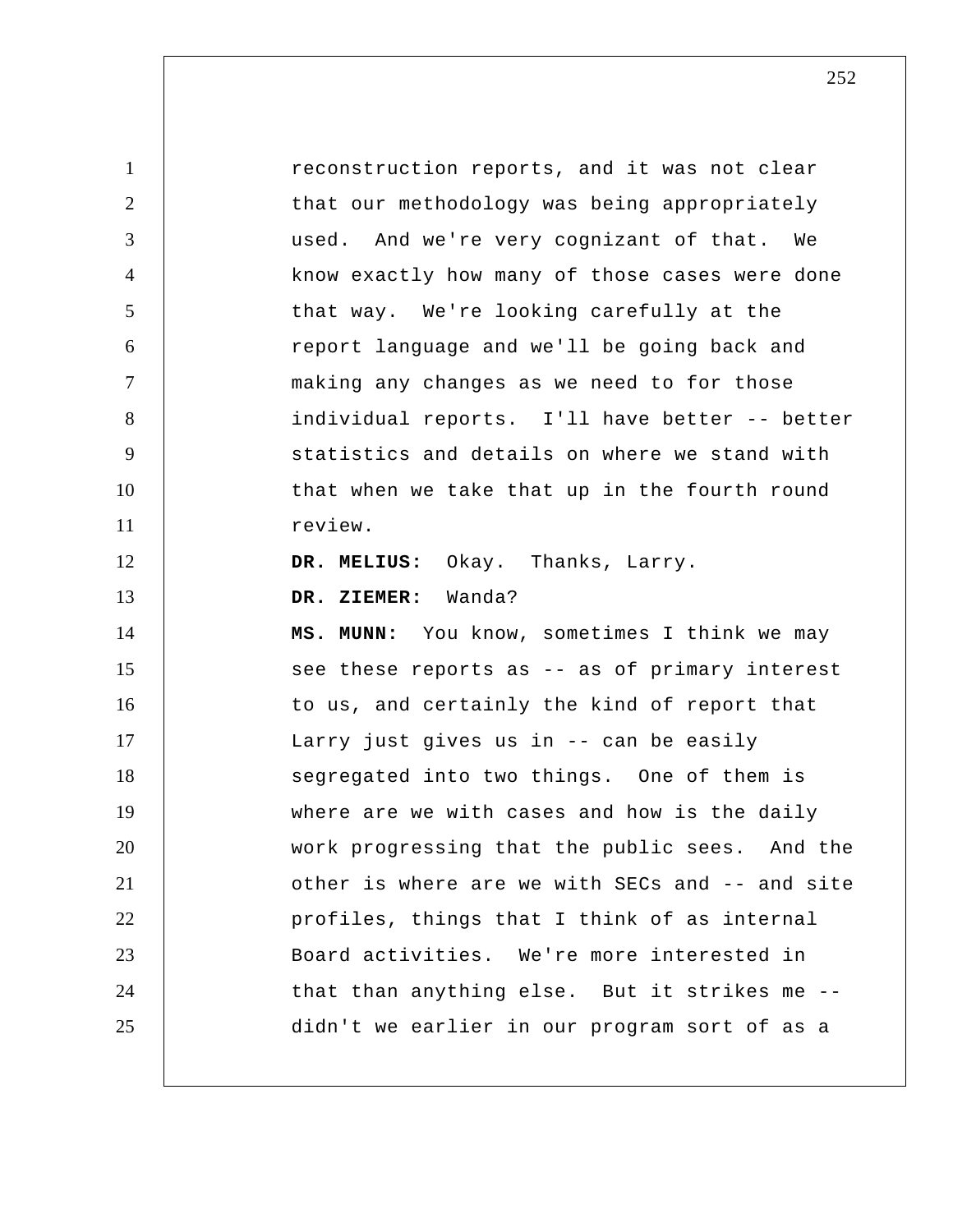1 2 3 4 5 6 7 8 9 10 11 12 13 14 15 16 17 18 19 20 21 22 23 24 25 matter of course have both NIOSH and Labor do some -- some graphs and here's where the whole program is, up front, earlier, so that -- that the public and the petitioners who were there had an opportunity to see where we were --  **DR. ZIEMER:** Yeah, actually it used to be at the front end of the program. I think what has happened here was taking into consideration I believe the concern about having quorums for the vote. Is that not the case, Lew, sort of --  **DR. WADE:** Right, although -- I mean I think Wanda's point is well made.  **DR. ZIEMER:** Yeah, it certainly would be useful for the general public to hear some of these figures.  **MS. MUNN:** I really think it's just crucial for them to see this. We -- we have -- we have public meetings where we do everything we can to get as many people here and to tell us what their concerns are. But one of the overriding concerns appears to always be you're not moving fast enough and you're not doing things we feel that you ought to be doing. But if they don't see the progress numbers, if -- if we hold this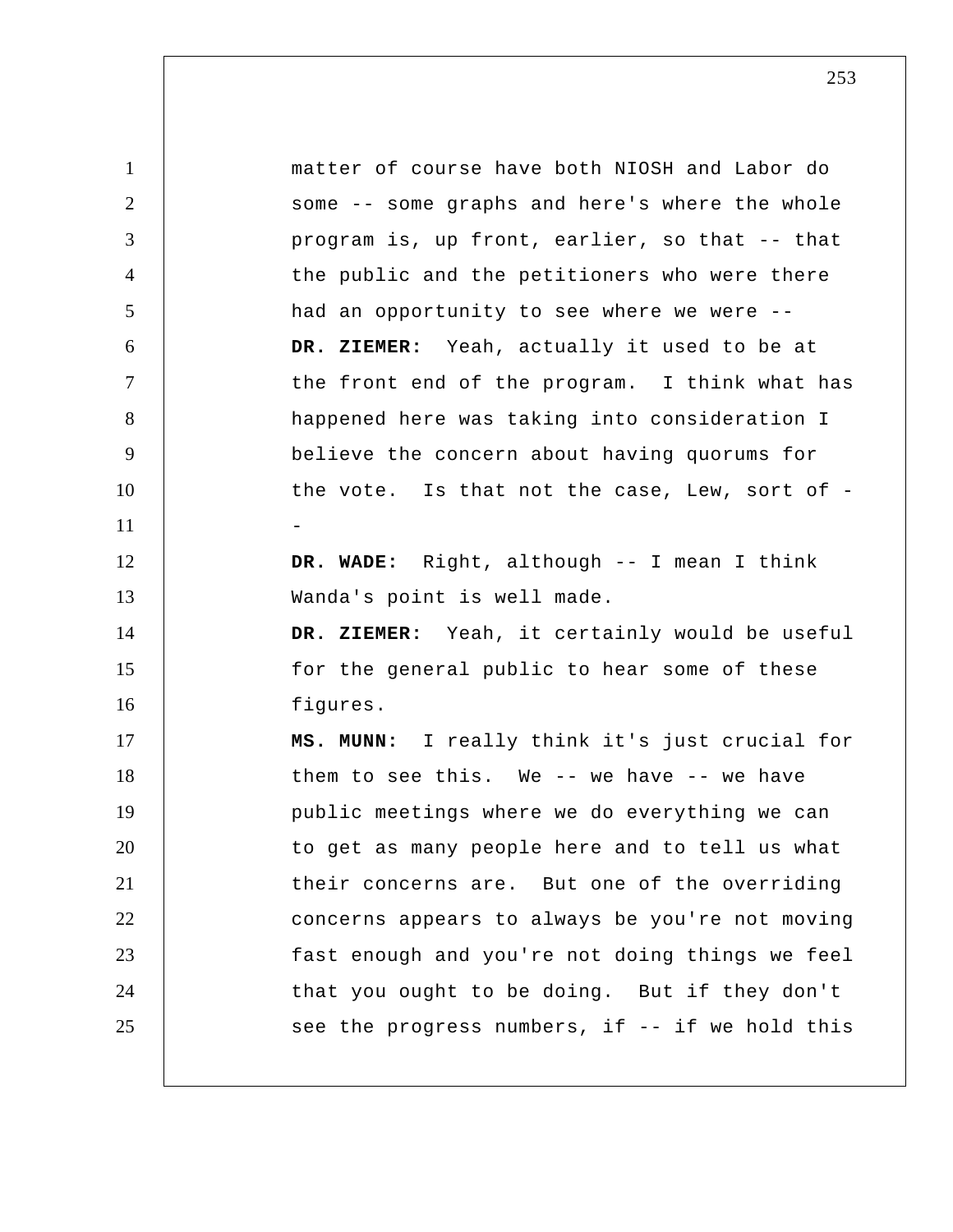1 2 3 4 5 6 7 8 9 10 11 12 13 14 15 16 17 18 19 20 21 22 23 24 25 closely into -- to a little group --  **DR. ZIEMER:** I think that's an excellent point.  **MS. MUNN:** I really -- I can see how Larry's report -- that -- that type of report can easily be divided into two things. But the -the overall program report seems to me, both from NIOSH and Labor, would do very well to go up front.  **DR. ZIEMER:** Thank you.  **DR. WADE:** If I either remember or find my note that I just made, that's what I'll do.  **DR. ZIEMER:** We'll remind him.  **DR. WADE:** And if you remember to remind me.  **DR. ZIEMER:** It's been -- it's interesting, because we used to have two-day meetings, also.  **MS. MUNN:** Yes, yes.  **DR. ZIEMER:** And we are packing more and more into our meetings, and in the press for time I think this has occurred. I think the point is a good one in terms of the fact that the general public is more likely to be around at that point and have the opportunity to sort of get an overview of what's happening.  **MS. MUNN:** And there's a great -- an enormous impact in the enormity of the final numbers, as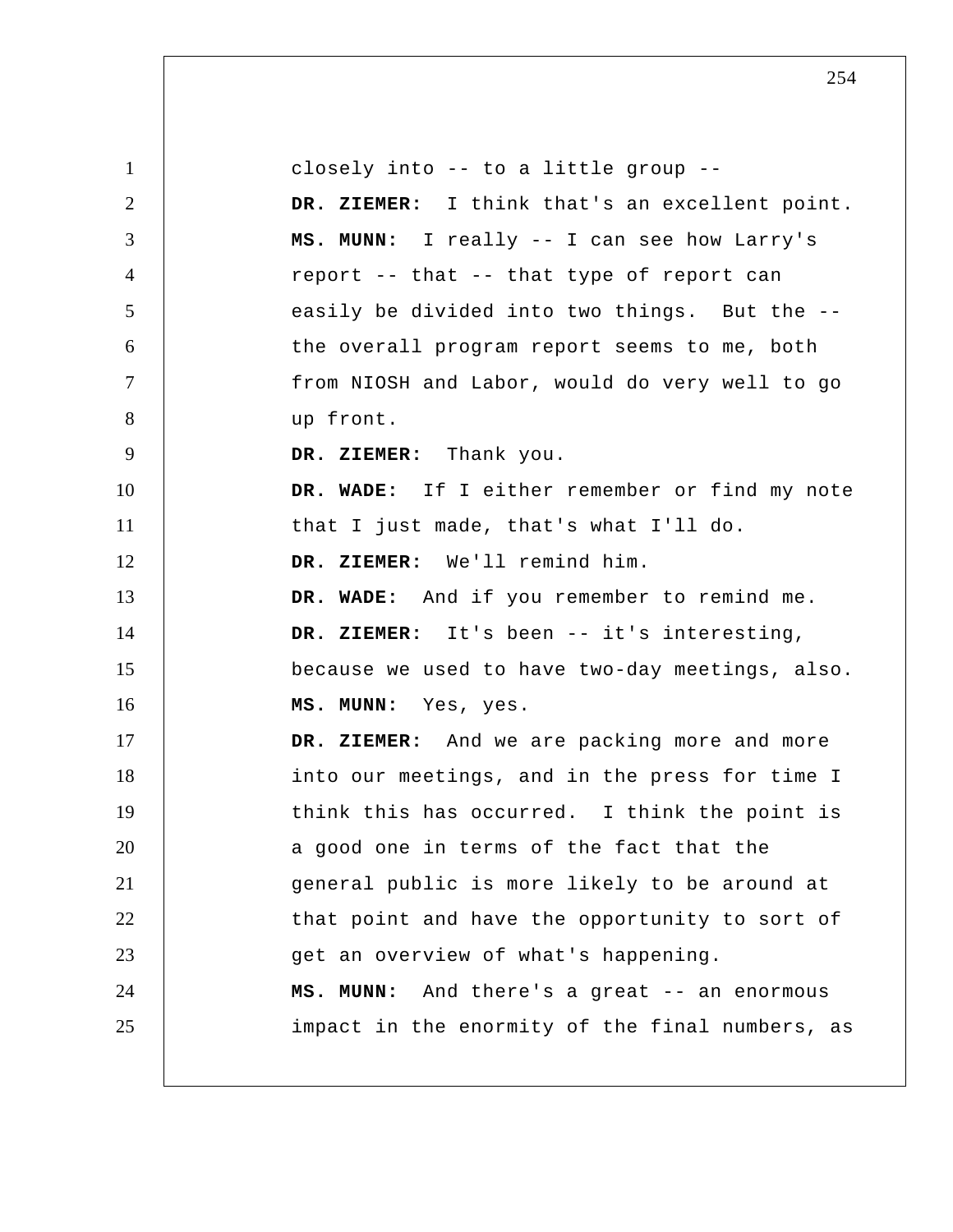well. The perception that claims are not being paid cannot continue to be made in the light of -- of the millions of dollars that have already gone out.

 **DR. MELIUS:** Yeah.

1

2

3

4

5

6

 **DR. ZIEMER:** Jim.

7 8 9 10 11 12 13 14 15 16 17 18 19 20 21 22 23 24 25  **DR. MELIUS:** Yeah, only my recollection -- and it may be wrong -- is that we used to provide some of that information as a handout sheet or something for the public meeting portion, the evening meeting, and I frankly haven't been paying attention recently as to whether that's been done, but -- but that may be another way of getting the information out 'cause a lot of the people that are at the evening meeting are not the people at the -- during the daytime.  **DR. ZIEMER:** Well, that's certainly true, and of course the information is available on the tables, but I don't believe we ever had the presentation at the evening meetings.  **MR. ELLIOTT:** We didn't do the presentation, but I can assure you that my slides have always been on the table at the start of the meeting,  $SO - -$  **DR. MELIUS:** But I would say -- you know, we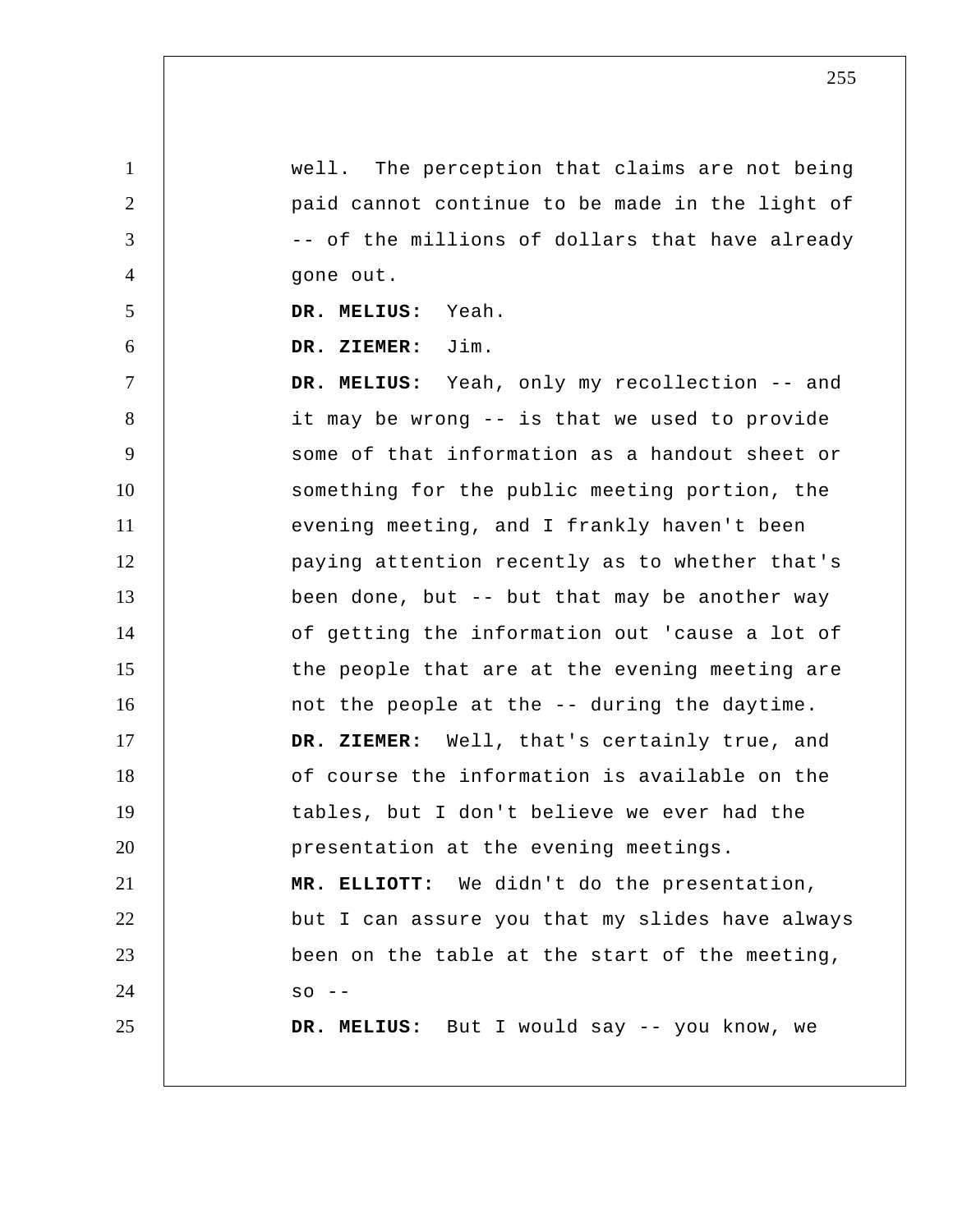1 2 3 4 5 6 7 8 9 10 11 12 13 14 15 16 17 18 19 20 21 22 23 24 25 may want to format it a little bit more - friendlier to the public rather than as slides, and have some sort of a handout available and - and actually hand it out, draw attention to it. How much time we spend on it may be a separate issue, and it's not separate from what gets presented, but -- we don't want to change how we present it or anything, but I think some more active outreach at -- at those meetings would be -- in that way would be -- in an educational sense would be helpful. I know Larry has staff here. DOL at times has had staff at these meetings that help people with claims issues and -- and so forth, so I think that's another important part of a -- of that.  **DR. ZIEMER:** Let me suggest something you might think about and that is to have a truncated version of these reports that we might include in public comment period as -- at the beginning, kind of an overview of -- so people can see, you know, where does Rocky Flats fit into the scheme of things, what else is going on.  **MR. ELLIOTT:** Two or three slides.  **MS. MUNN:** Uh-huh.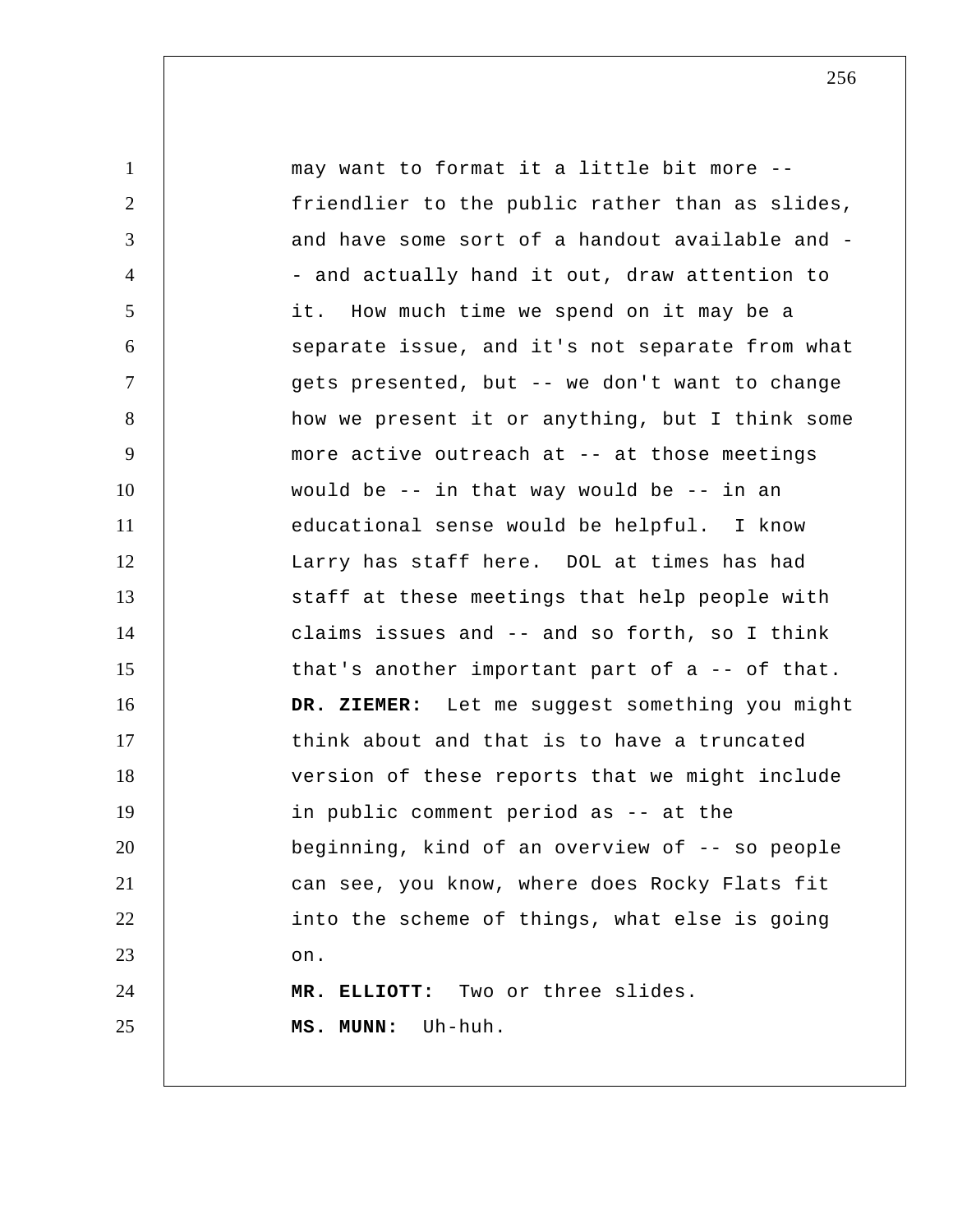1 2 3 4 5 6 7 8 9 10 11  $12$   $-$ 13 14 15 16 17 18 19 20 21 22 23 24 25  **DR. ZIEMER:** And I think it may also help people understand perhaps that not all of this can be done at one time.  **MR. ELLIOTT:** Yeah, if that's what you want, I'm sure I can -- **DR. ZIEMER:** Well, let's give it some thought as to how -- obviously the people have not come to hear us give lengthy papers. But a five or ten-minute capsule at the beginning, overview  $of --$  **MR. ELLIOTT:** Two or three slides I think would  **DR. ZIEMER:** -- might be a good way to kick off -- we might think about that as formatting the meeting next time, and then go from there.  **MR. ELLIOTT:** Very good suggestions, I appreciate hearing this. And I would be remiss if I didn't comment on the -- on the staff that are here that you probably didn't see this time. I know in Oak Ridge you saw them 'cause they were -- we were all cramped together in the entryway aisle and that presented us some problems with Privacy Act concerns. But staff were here. We had two health physi-- or two public health advisors here who had scheduled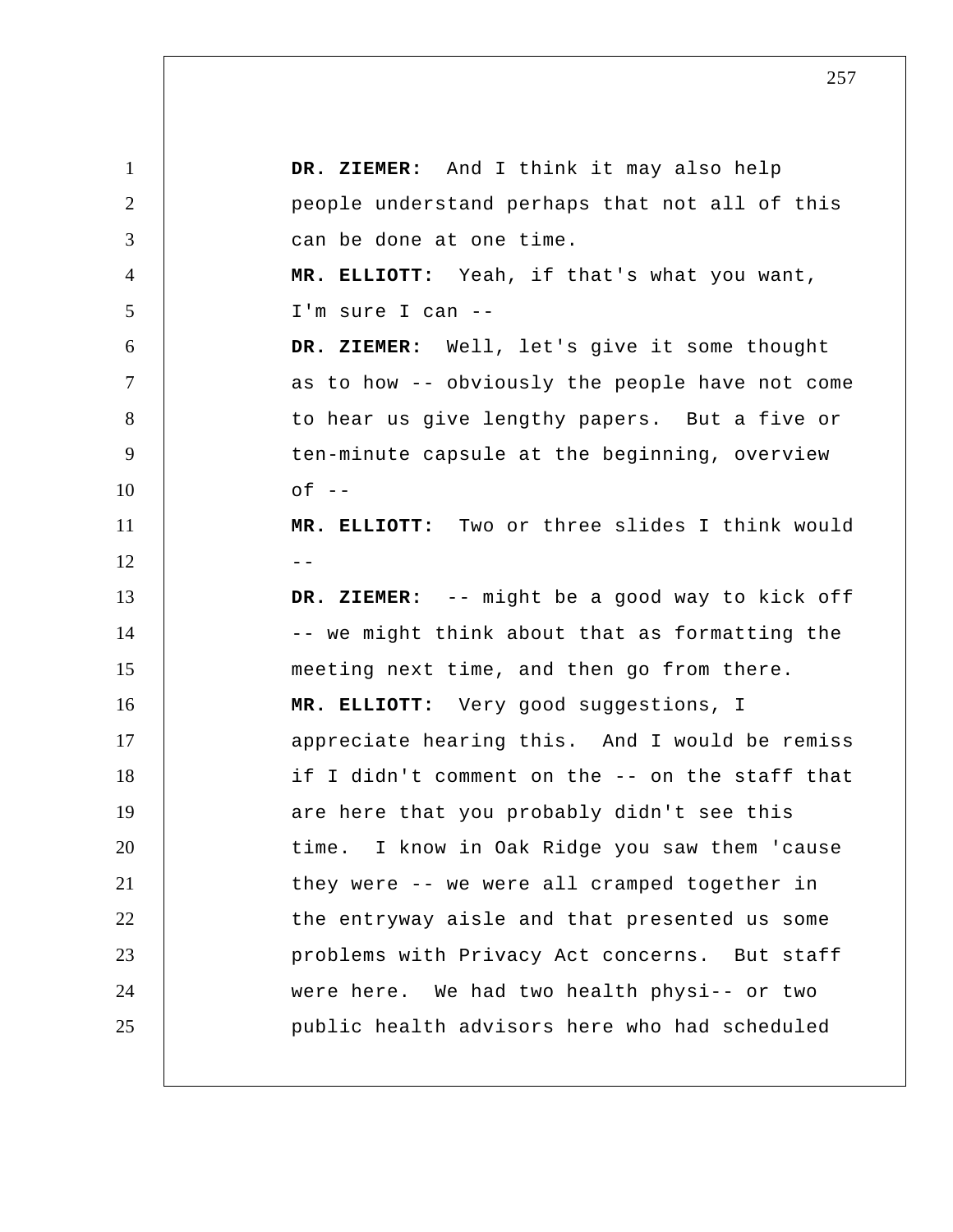| $\mathbf{1}$   | appointments. They worked a 10-hour day, plus    |
|----------------|--------------------------------------------------|
| 2              | the meeting yesterday. I believe they saw on     |
| 3              | order of about 85 claimants this time.           |
| $\overline{4}$ | We were also doing $-$ we $-$ we have $-$ at the |
| 5              | next meeting I'll give you a little bit more on  |
| 6              | my program report about our communication        |
| $\tau$         | efforts. Right now we have some increased        |
| 8              | efforts on communications. We're revising the    |
| 9              | dose reconstruction report, hopefully to make    |
| 10             | it more reader-friendly and understandable. I    |
| 11             | want to be able to just tell you where we're at  |
| 12             | on that.                                         |
| 13             | We're upgrading our web site. I want to be       |
| 14             | able to tell you what's going on with that.      |
| 15             | There is so much information on our web site     |
| 16             | right now it's hard to navigate, it's hard to    |
| 17             | find, and I want to take an opportunity to       |
| 18             | point folks to some tools that exist or will     |
| 19             | exist on the web site that will enable people    |
| 20             | to find things that they want to see.            |
| 21             | DR. ZIEMER:<br>Good.                             |
| 22             | MR. ELLIOTT: Also I want to -- I want to make    |
| 23             | note of what goes on in these interviews with    |
| 24             | claimants. Yes, they are talking about           |
| 25             | individual claims, but they're equipped to       |
|                |                                                  |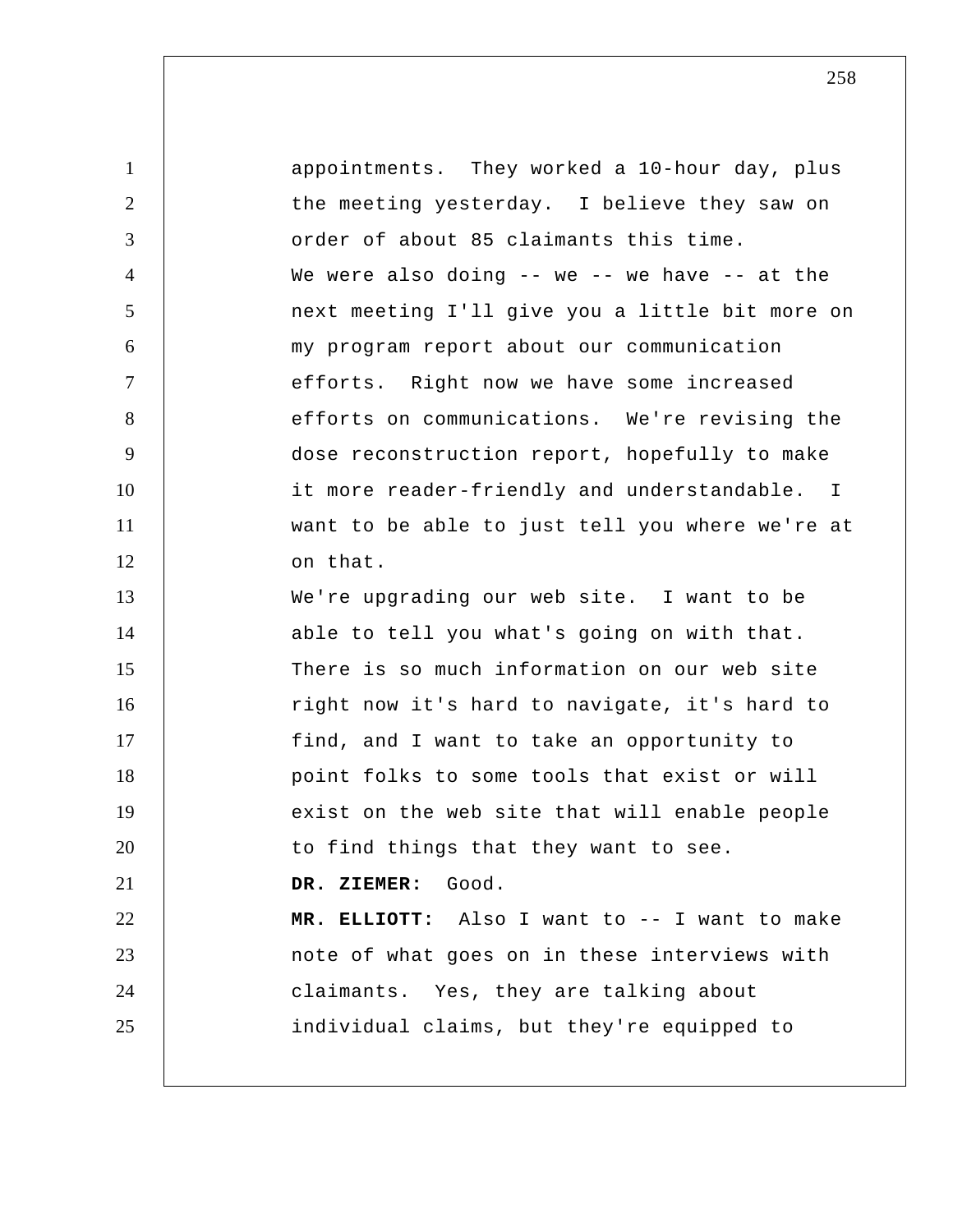1 2 3 4 5 6 7 8 9 10 11 12 13 14 15 16 17 18 19 20 21 22 23 24 25 answer questions like how many cases have you done, so they have my presentation, they're able to point to it. They're -- they're equipped to bring a technical question out here and bring it in front and get a health physicist, bring -- you know, Stu or LaVon or whoever's here, Jim -- and take them back and answer their technical questions if they don't feel comfortable and confident in responding on that regard. So I'll -- I'll factor that into my presentation for you next meeting to tell you what all we're doing in communications. DR. ZIEMER: Good. Another comment, Jim?  **DR. MELIUS:** No, actually a question 'cause Larry reminded me of it -- that's on the web site. Are the Battelle conflict of interest information posted for the dose reconstructions that they're doing? 'Cause I actually looked for it a while ago and it was -- I had trouble finding it.  **MR. ELLIOTT:** It wasn't there probably a month ago.  **DR. MELIUS:** Okay.  **MR. ELLIOTT:** I think around two weeks ago we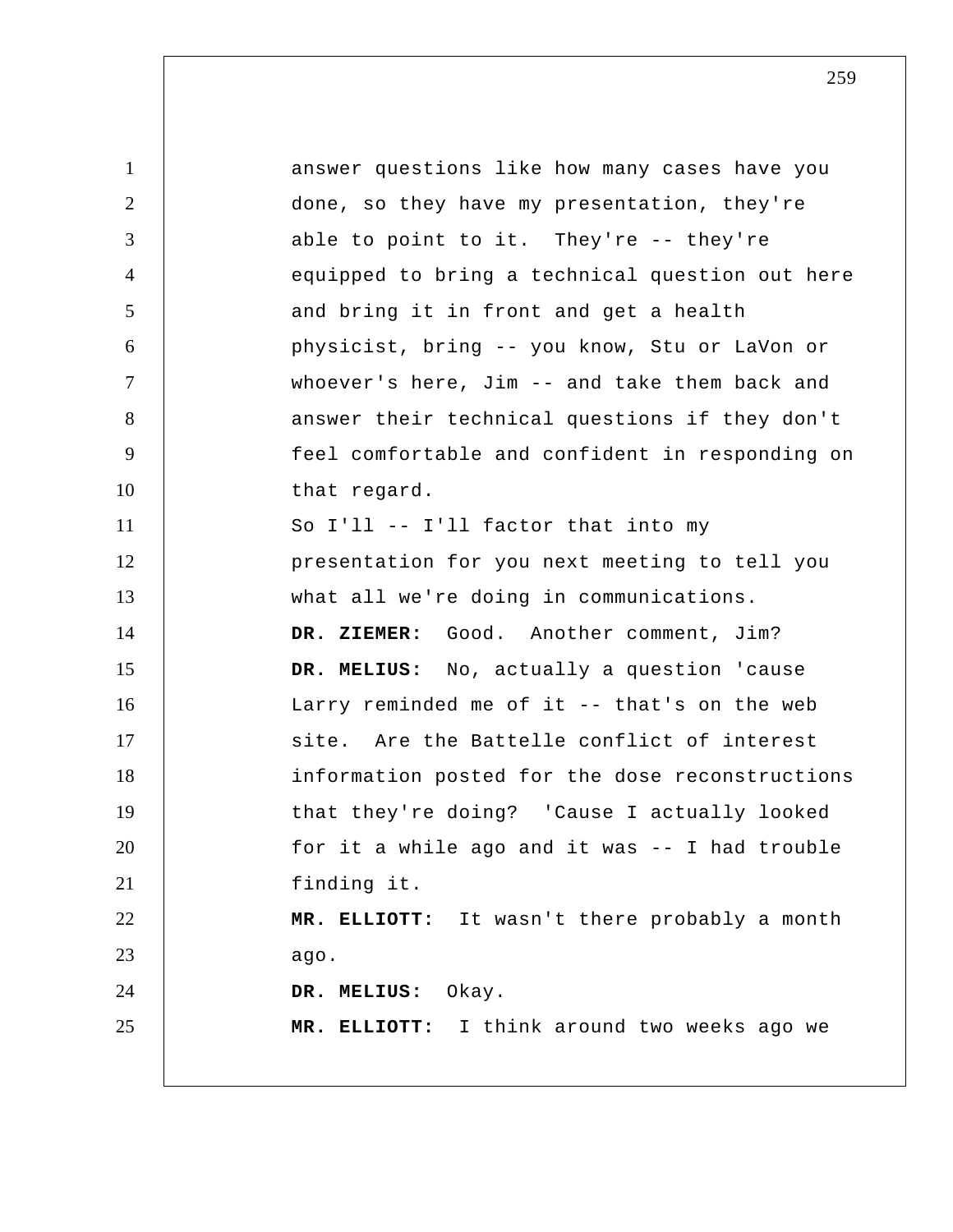1 2 3 4 5 6 7 8 9 10 11 12 13 14 15 16 17 18 19 20 21 22 23 24 25 got their link. The way we have to operate in this regard is that the contracting entity has to have on their web site the disclosure statements -- **DR. MELIUS:** Right.  **MR. ELLIOTT:** -- and they were putting that in. We have to have a link then that takes you there. We do have and did have the Battelle conflict of interest policy, which is essentially the same as SC&A's. And we have been working with Battelle and ORAU and EG&G, which is another contractor you haven't heard much about, but EG&G provides Jim's staff or the science staff technical support in the science arena. So they're -- they're back crunching numbers and doing various things, but we want to make sure that they address their staff with full disclosure and abide by the conflict of interest policy, as well. And so EG&G will have a link on our site, too, very shortly. They're not up there right now, I don't believe.  **DR. MELIUS:** Okay, good.  **DR. ZIEMER:** Thanks. Other question - comments?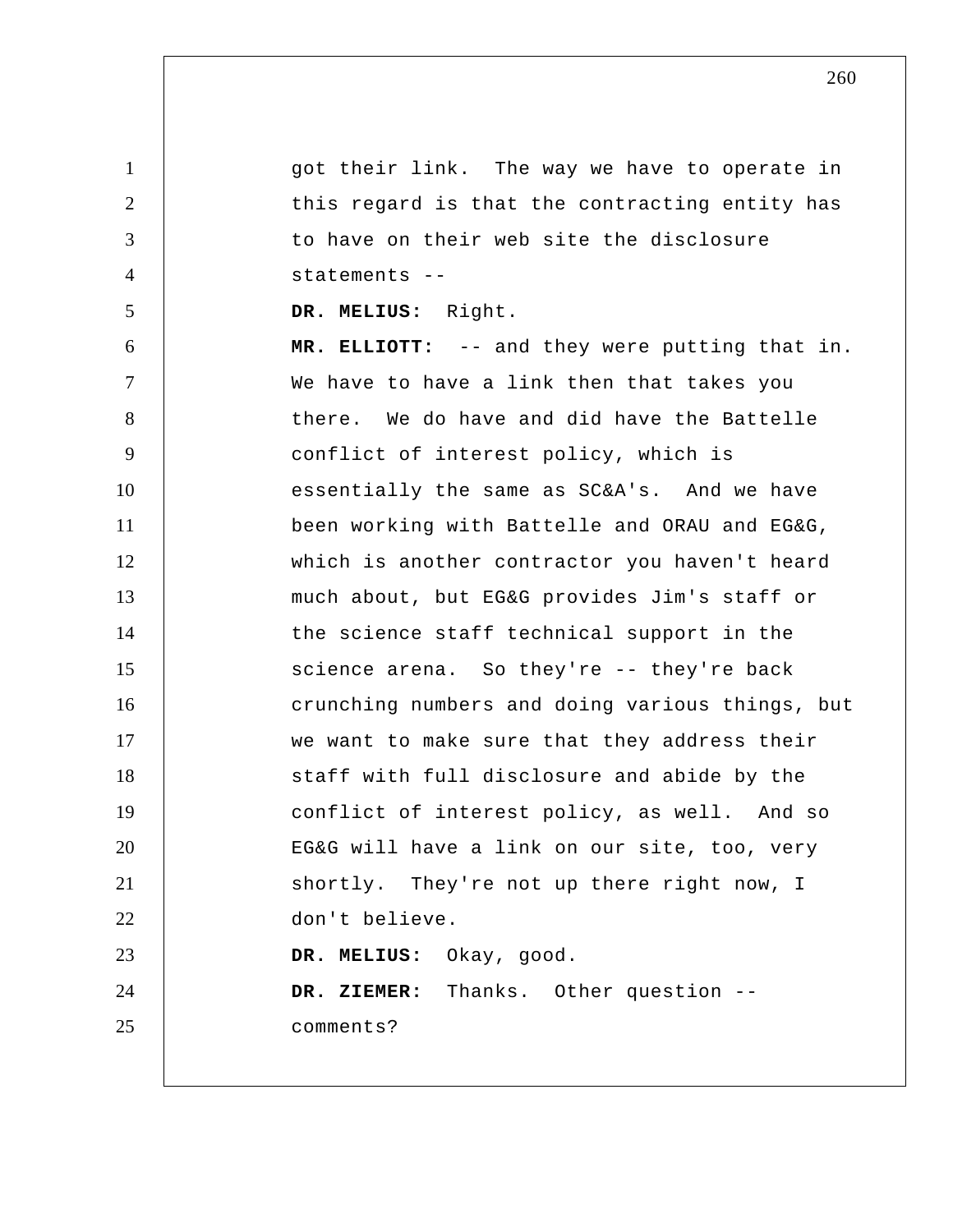1 2 3 4 5 6 7 8 9 10 11 12 13 14 15 16 17 18 19 20 21 22 23 24 25 **PROGRAM UPDATES, DOL, MR. PETER TURCIC**  Okay, then we're ready to hear the Department of Labor report. Pete, welcome back.  **MR. ELLIOTT:** You've got a slide show?  **MR. TURCIC:** Yeah. (Pause)  **DR. ZIEMER:** Pete, we do have the handouts if you want to -- **MR. TURCIC:** Okay, why don't I just go --  **DR. ZIEMER:** Maybe you can just --  **DR. WADE:** Does everybody have the handouts?  **MR. TURCIC:** Yeah.  **DR. ZIEMER:** There are copies on the table. It's just a two-pager with --  **MR. TURCIC:** Yeah, and rather than just repeating it all, maybe I'll just hit some - some issues that, you know, just -- has come up and try to address -- you know, I think that was a very good point that Wanda raised. And in the -- in the slides I think what gets to the heart of it is the back -- the back page, I think. And if you look at that, it's the total compensation issued. And this is, you know, in Part B. And you know, to date - well, as of April 13th -- Part B payments --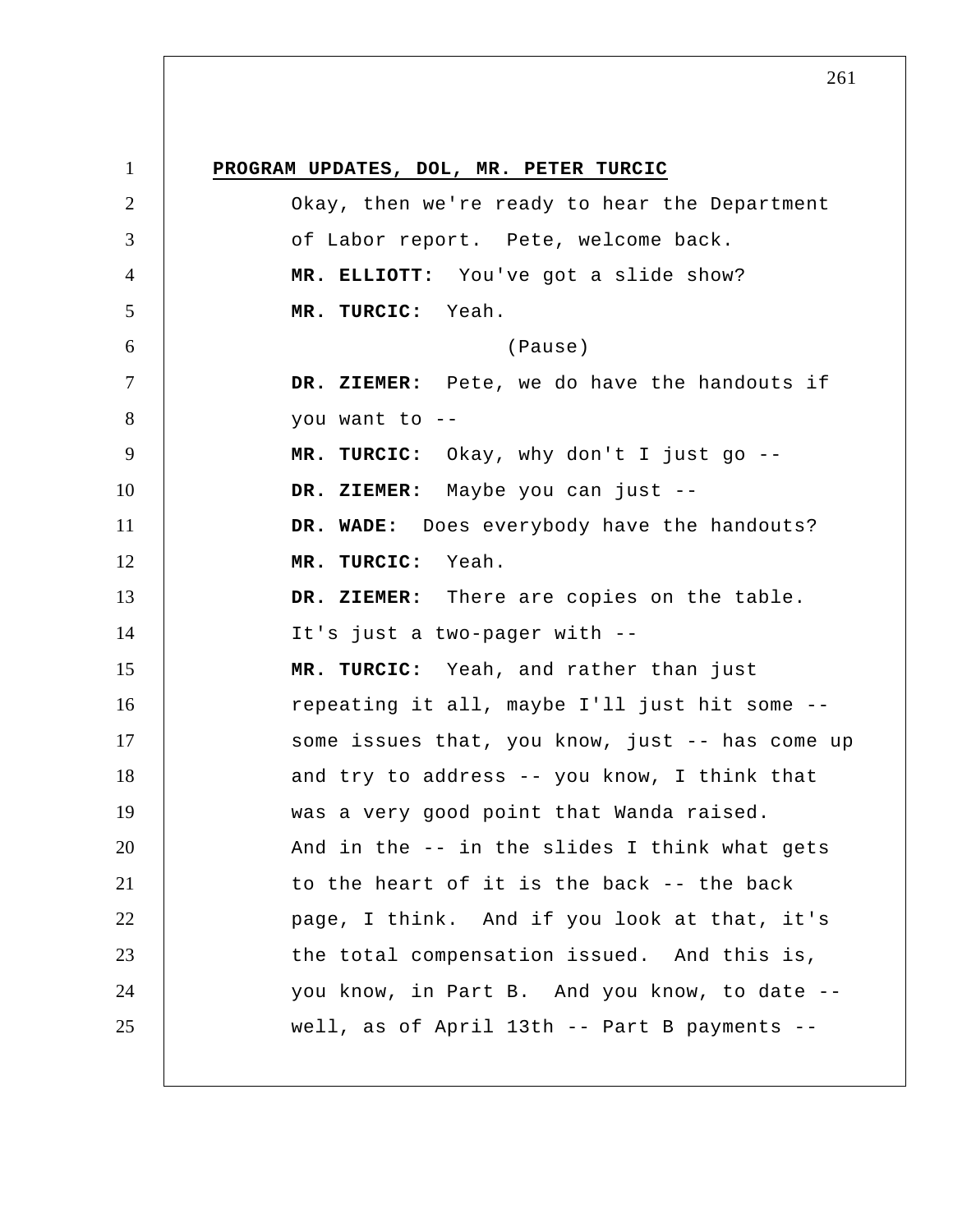| $\mathbf{1}$   | there was $18,526$ payments, in excess of \$1.46 |
|----------------|--------------------------------------------------|
| $\overline{2}$ | billion dollars. Now in addition -- and then -   |
| 3              | - you know, in addition, nearly \$100 million in |
| $\overline{4}$ | medical benefits. And then if you go over and,   |
| 5              | you know, look at the Part E statistics --       |
| 6              | which Part E has only been in existence now for  |
| $\overline{7}$ | a little bit over a year -- you know, we've      |
| 8              | paid over \$300 million in Part E already.       |
| 9              | One of the -- on the -- under the section on     |
| 10             | compensation of the NIOSH cases, you know, it's  |
| 11             | showing \$373 million have been paid to 3,521    |
| 12             | individuals. But something that needs added on   |
| 13             | there, you know, that only includes cases for    |
| 14             | which a dose reconstruction was done. So we      |
| 15             | have about 1,000 new SEC cases that are being    |
| 16             | paid, so really you need to add about another    |
| 17             | \$150 million onto that. So in round numbers,    |
| 18             | it's about a half a billion dollars now has      |
| 19             | been paid directly from the work that, you       |
| 20             | know, NIOSH has accomplished.                    |
| 21             | And just -- just some of the other points, in    |
| 22             | Part B, you know, we had 73,000 cases, which is  |
| 23             | about $--$ or 73,000 claims. It's about 52,000   |
| 24             | cases involved. And in our District Office       |
| 25             | over 40,000 -- nearly 41,000 have recommended    |
|                |                                                  |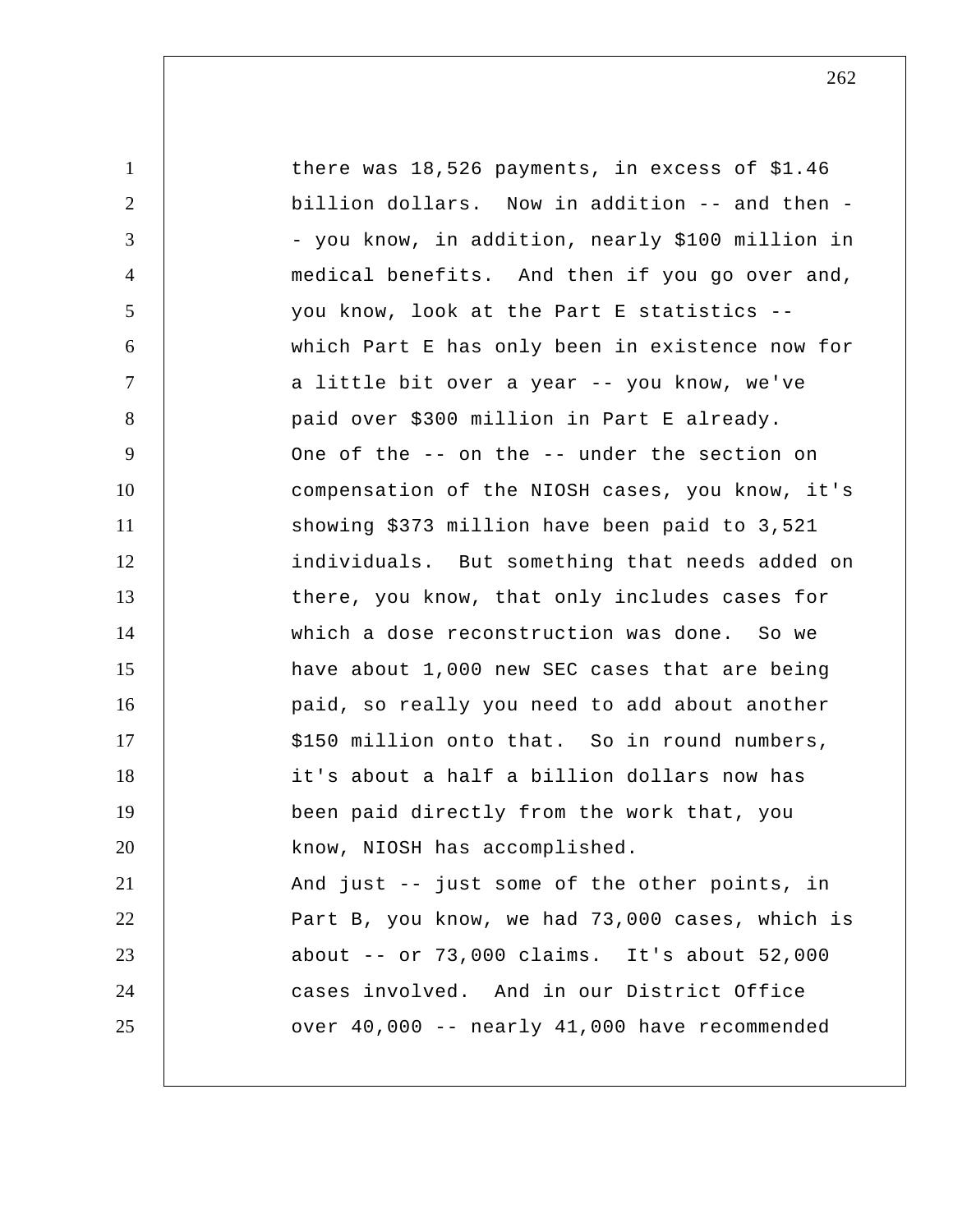1 2 3 4 5 6 7 8 9 10 11 12 13 14 15 16 17 18 19 20 21 22 23 24 25 decisions and another 11,300-some are what we call pending. So that would include cases that are at NIOSH, plus our normal work flow. And we normally have about a two-month to threemonth backlog -- or working inventory of -- of cases, you know, that -- that fall into that category. And we show pending at NIOSH 7,900. Now that's a little bit different because in our pending at NIOSH, if it goes -- because of the way our -- you know, the system works and we get the counts, if a case goes back for a rework, then that gets counted back in, you know, as a case that's -- that's at NIOSH. And under final decisions in our claims, I think it's an interesting point and it's something that will be going away now. If you notice that under final decisions denied, over 29,000 denied, almost 11,000 of those were noncovered conditions. We had an awful lot of cases that were asbestosis, COPD, that was filed under Part B. Now that'll go away now because we no longer have people file under B or E. They merely file a claim now. Yeah, so if it's a DOE facility, you know, and it's a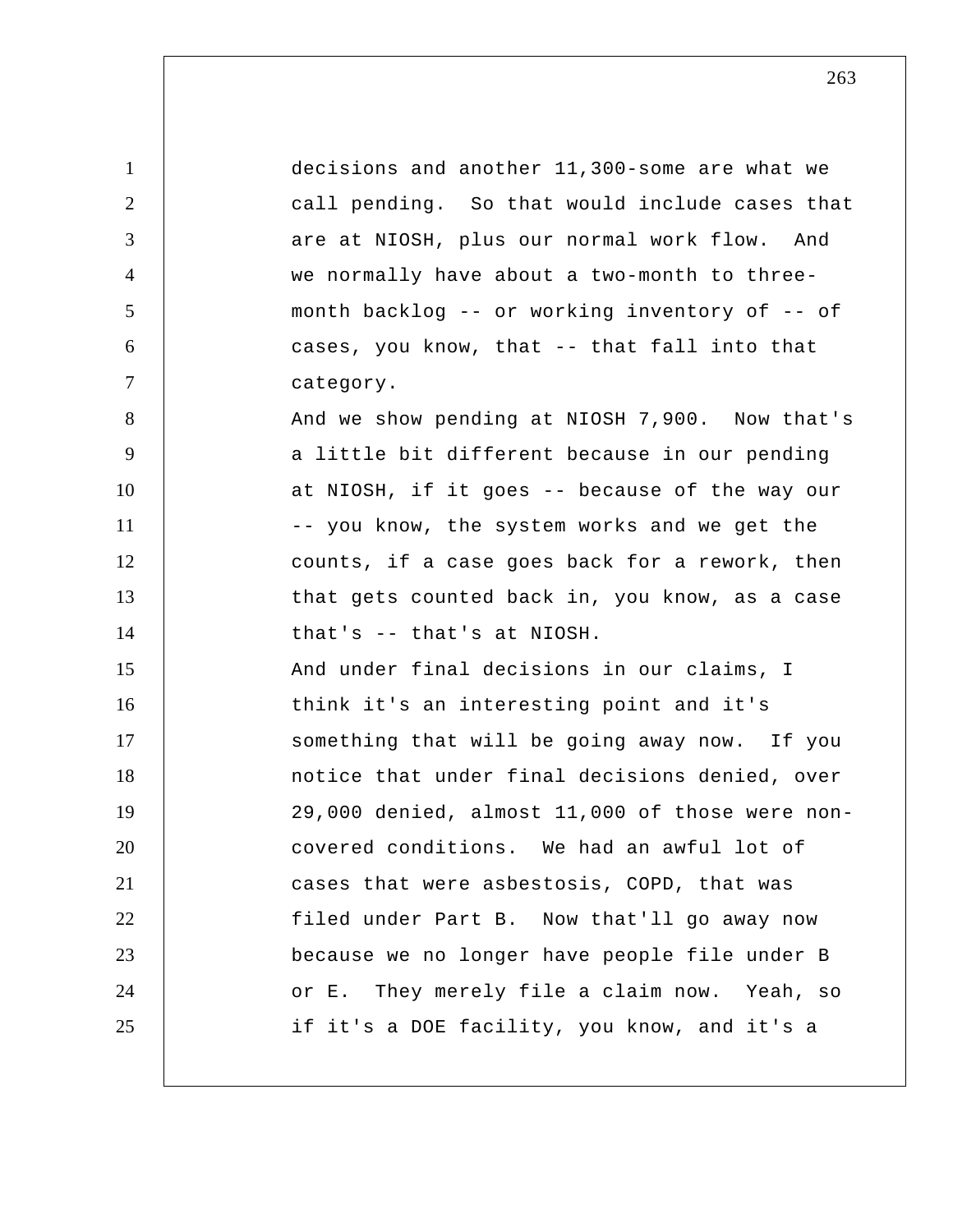1 2 3 4 5 6 7 8 9 10 11 12 13 14 15 16 17 18 19 20 21 22 23 24 25 cancer, then it gets -- a cancer or beryllium disease or silicosis, it gets a B -- we just write the decision, and the decision will say, you know, whether it's denied -- approved or denied, and then benefits. You know, you're entitled to certain benefits under B and certain benefits under E. So that's -- the only way -- a claimant can still insist, and we do have claimants that insist, no, I want it evaluated under B, also. Then we would have to take that case and, you know, issue a denial for non-covered condition. So that -- that number will -- you know, for all intents and purposes, under the B statistics, should disappear in the future. The NIOSH referrals, our count is near 21,000 with 12,000 -- over 12,300 returned with dose reconstructions. Another 1,101 returned where dose reconstruction not required, so that would include the -- the ones that are pulled for, you know, an SEC. And then there's the breakdown, the cases with recommended decisions -- you know, 3,000 to approve, 8,200 to deny. And then those that - those gone all the way to a final decision,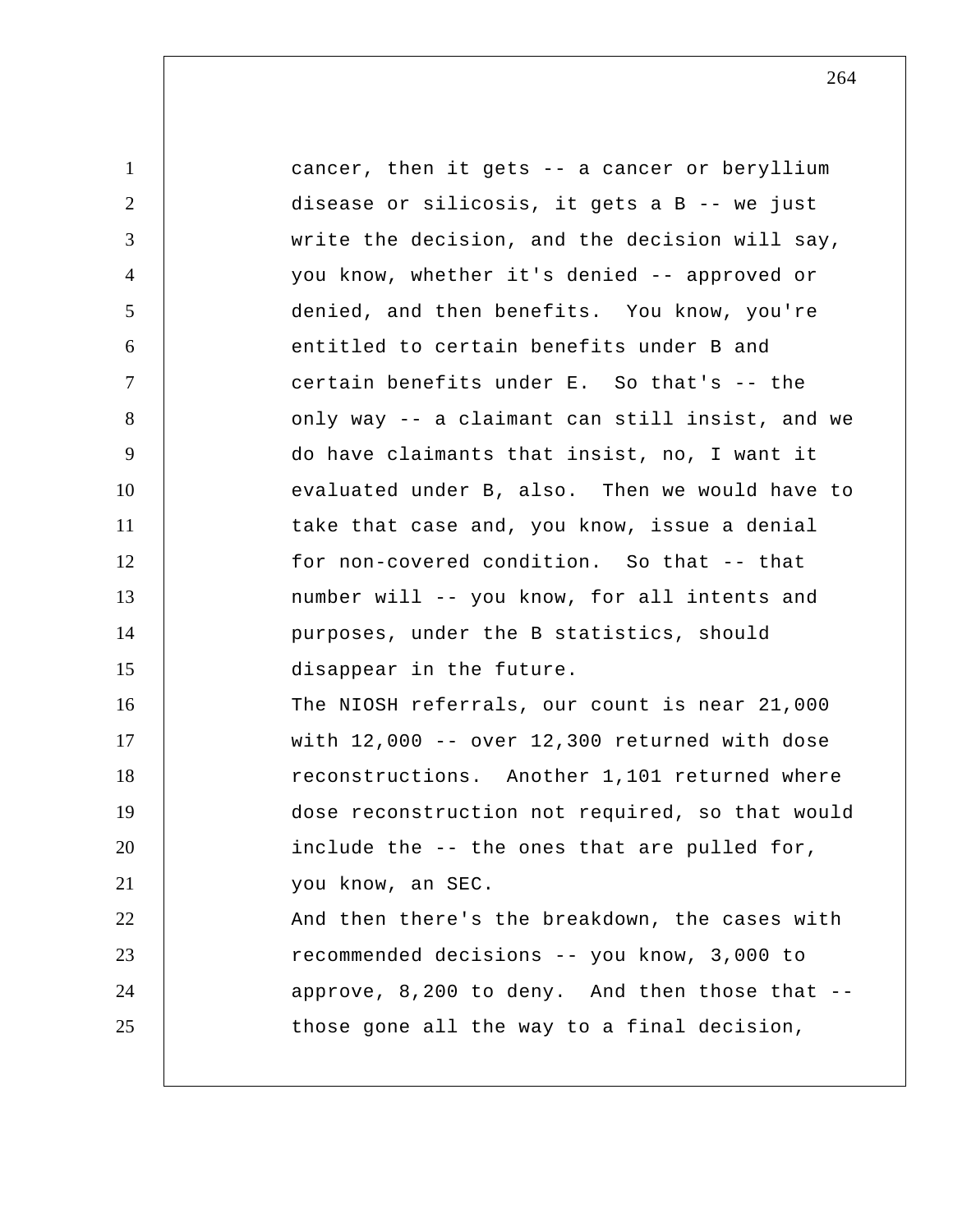| $\mathbf{1}$   | 2,567 to approve, 7,000 to deny.                |
|----------------|-------------------------------------------------|
| $\overline{2}$ | One of the other points that I wanted to make,  |
| 3              | the issue that when -- that came up about       |
| $\overline{4}$ | Boeing, to give you a little update on that,    |
| $\mathfrak{S}$ | there was a delay, and I think -- you know, the |
| 6              | cases were pended with NIOSH and it's probably  |
| $\overline{7}$ | why DOE, you know, was slow on responding. The  |
| 8              | issue was that DOE -- and Boeing was -- was     |
| 9              | basically interpreting -- the Santa Susana      |
| 10             | Field Laboratory is kind of a inter-- a mixed   |
| 11             | campus, and DOE had a portion in what's called  |
| 12             | Area Four. Well, after the amendment and after  |
| 13             | our regs came out, the -- it's now DOL's        |
| 14             | determination of what is a DOE facility.        |
| 15             | Now Boeing was interpreting that only people    |
| 16             | were covered were those that were in that area  |
| 17             | that were actually working on DOE projects.     |
| 18             | Well, but that's not -- that doesn't fit with   |
| 19             | the real definition of a DOE facility. And so   |
| 20             | now we've come out and all of Area Four is a    |
| 21             | DOE facility, so there were a lot of people     |
| 22             | that Boeing and -- and DOE were saying were not |
| 23             | covered that now are covered, and that probably |
| 24             | amounts to some of the delay. And in fact, on   |
| 25             | May 9th I'll be meeting -- I'm going to a       |
|                |                                                 |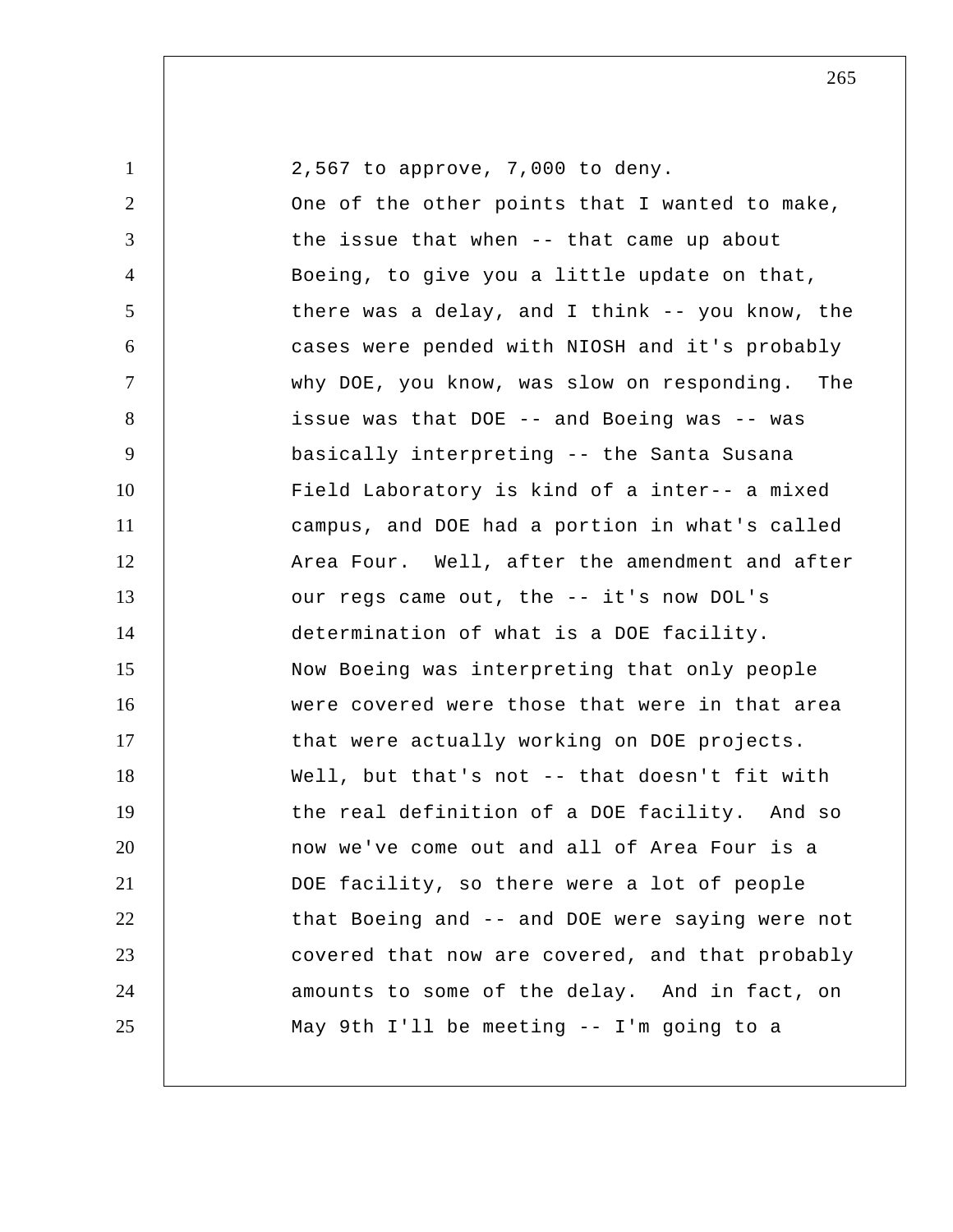1 2 3 4 5 6 7 8 9 10 11 12 13 14 15 16 17 18 19 20 21 22 23 24 25 meeting out there with some of the groups, and one of them is Boeing, in order to, you know, let them understand better about the program and what our definition was and so, you know, their response hopefully will, you know, start to improve after -- after they have some of that understanding. On -- on the issue -- you were talking about looking at the dates -- you know, the dates don't match.  **DR. MELIUS:** Uh-huh.  **MR. TURCIC:** One caution there, the dates have to match what is accepted employment. Oftentimes what's on the claim form will not match what is in the dose reconstruction or the decision because sometimes, you know, some of that employment may not be covered. I mean we had a lot of people that were -- they might have had time as a subcontractor, for example, at an AWE. That doesn't count. So even though their employment, you know, may be longer, really what needs to match is what is in the dose reconstruction and what is in what we send as the NIOSH referral document, which means that here is the employment that is actually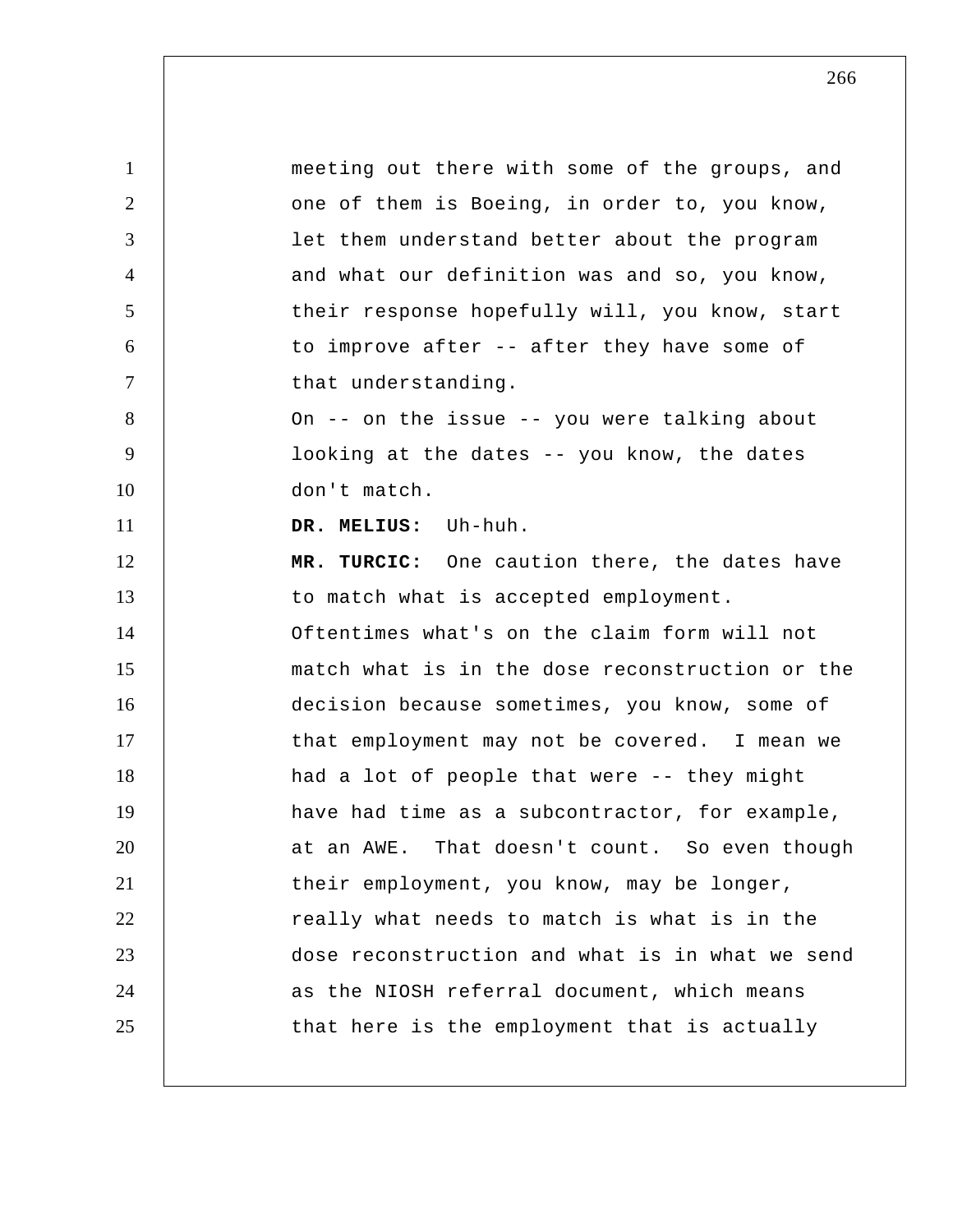1 2 3 4 5 6 7 8 9 10 11 12 13 14 15 16 17 18 19 20 21 22 23 24 25 covered. And -- and again, those often are quite different. And with that, I think if -- if there are any questions --  **DR. ZIEMER:** Thank you, Pete, and actually I think the Rocky slides -- Rocky Flats slide that you didn't mention --  **MR. TURCIC:** Oh -- **DR. ZIEMER:** -- would have been very interesting to the folks here tonight (sic) and is interesting to me. I certainly didn't realize that basically \$22 million in claims has already been awarded to Rocky Flats workers. That probably would have come as a surprise to many of the folks here last night. Other comments or questions? Yes, Michael?  **MR. GIBSON:** Pete, you mentioned about the - the Boeing facility and that you've made a determination that everyone at the site's covered, you know, if the -- not --  **MR. TURCIC:** The entire Area Four at the Santa Susana Field is the DOE facility.  **MR. GIBSON:** But didn't -- if -- did I hear you right to say that they thought just the people working on DOE projects were covered, but in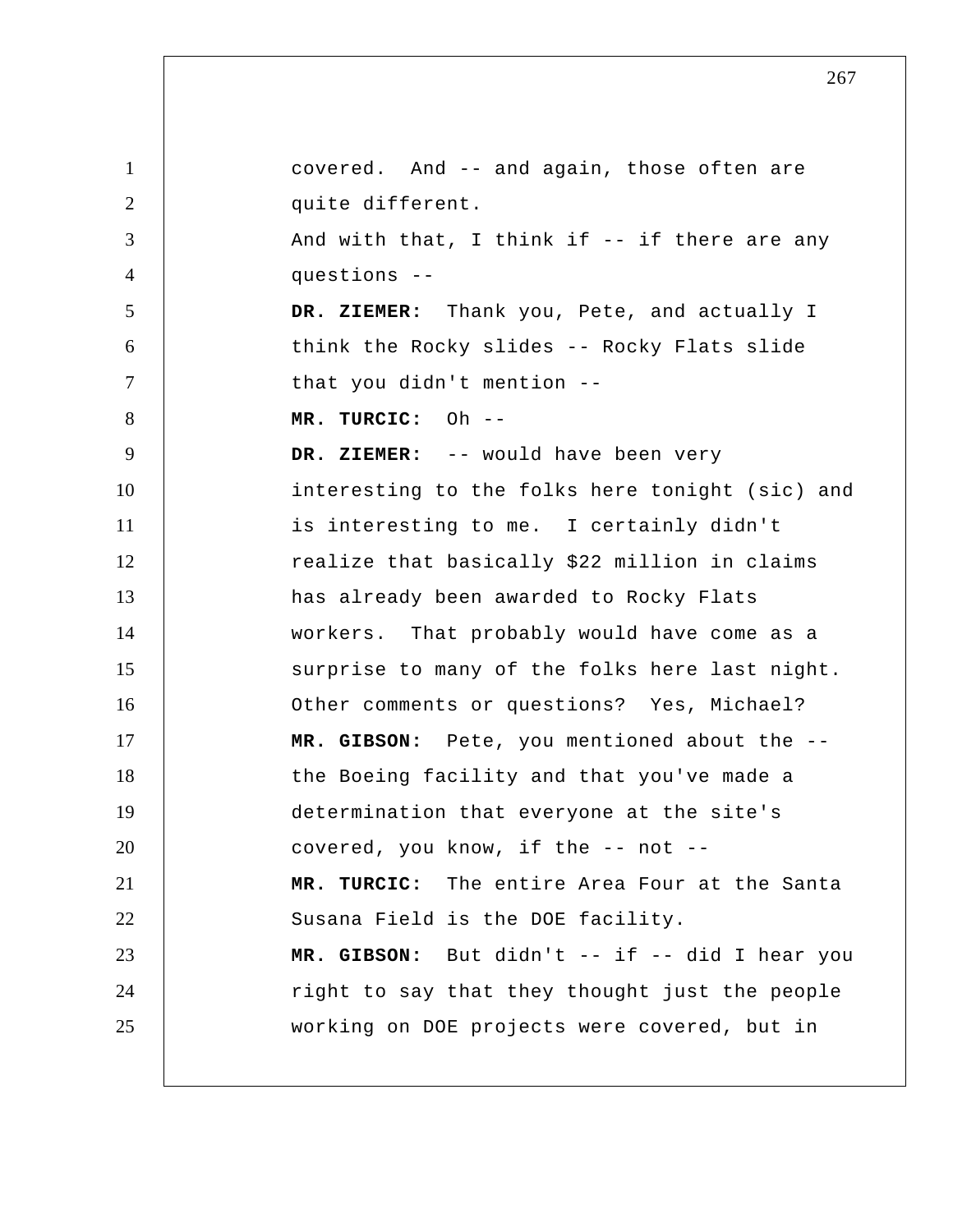1

fact everyone there --

2 3 4 5 6 7 8 9 10 11 12 13 14 15 16 17 18 19 20 21 22 23 24 25  **MR. TURCIC:** Yes. See, there was intermixed - at Area Four there could have been people -- Rockedyne and -- it was kind of an intermix, and a lot of people used the word Rockedyne for the facility. But to explain what that really was, the -- and to make the determination of what the DOE facility was, you have to go back to the contractor. And see, the contract was with North American Aviation and not Rockedyne. Really there's no such thing as Rockedyne. It's merely a division of North American Aviation. So what we were getting back on employment when we would -- when we would send for employment, basically we would get back yes and no from DOE -- really from Boeing through DOE, and so then when these issues came up we started asking for -- you know, and looking behind that, and basically what was behind that was anybody who was listed as Rockedyne was automatically kind of excluded like they -- but they were actually doing the work, because the contract also allowed, you know, them to use anybody at the facility to do the work. So now that's all been resolved.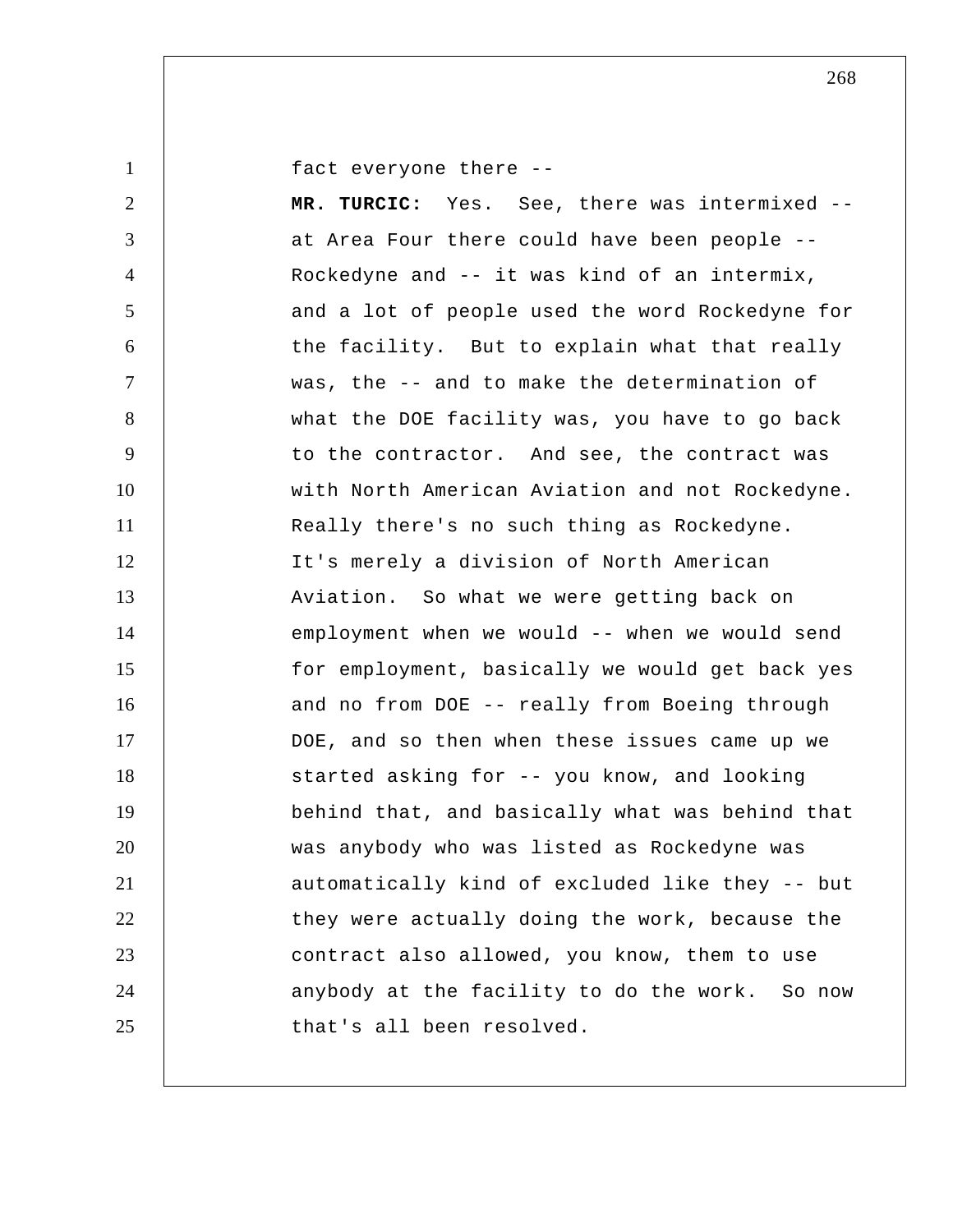1 2 3 4 5 6 7 8 9 10 11 12 13 14 15 16 17 18 19 20 21 22 23 24 25  **MR. GIBSON:** Okay. I -- I don't know if you're aware and I just wonder how you guys have or would interpret this. Of the accelerated clean-up sites -- I mean I know Rocky's turned into a wildlife refuge, but Mound is going to be an industrial park. We've demolished some buildings. Some buildings we've decontami- they've decontaminated now and are co-inhabited by private businesses, but it's still a DOE facility until the clean-up is finished and the work is done, and there's a -- and it's deeded over to the city. So would these private employers be covered under this --  **MR. TURCIC:** On-- only if -- that -- that's a good point. They would be if there was a contract with DOE for them to do operation or maintenance.  **DR. ZIEMER:** Interesting. Pete, in the case we heard last night where the woman pointed out that her husband's claim record showed that he started two years earlier than he actually did, was she misunderstanding or misinterpreting that, or  $-$  **MR. TURCIC:** I would have to look at the specific case, but -- but -- oh, we've had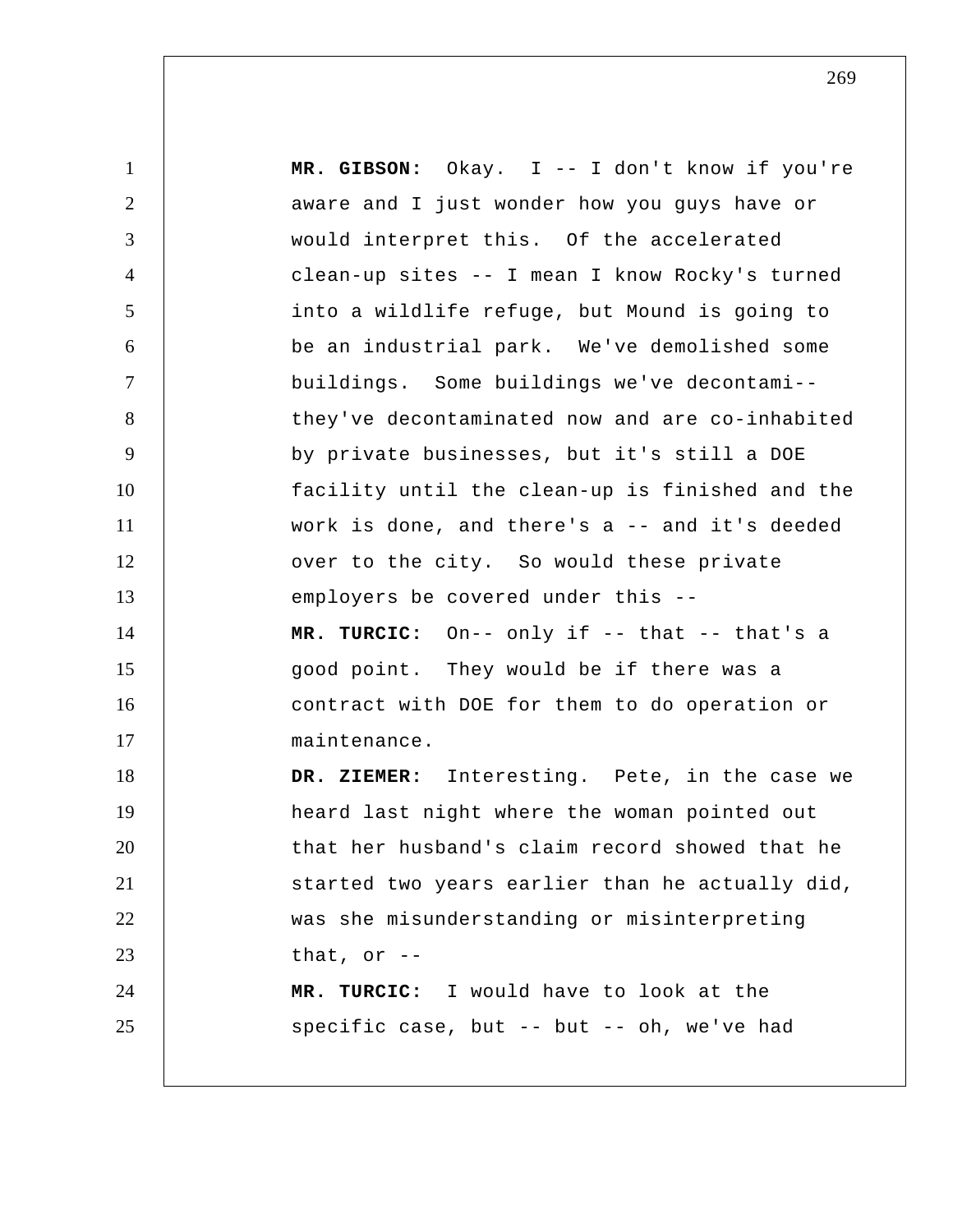1 2 3 4 5 6 7 8 9 10 11 12 13 14 15 16 17 18 19 20 21 22 23 24 25 that. We have had -- that is not uncommon. Probably the biggest one that I've heard of was -- ended up being like an addition of 17 years. But here it was -- the wife knew nothing about that 17 years, and when we went and started doing the employment verification, we found that there was significant employment prior to the -- the -- you know, the spouse even knowing. **DR. NETON:** I -- I could speak briefly to that. There are situations that we find where the Department of Labor will send us the start of covered employment and we will go back and get the records and we'll find bioassay samples from maybe two years prior to the start. And usually what happens there is the person may have started as a subcontractor for those two previous years and then hired on at the facility and -- and those subcontractor -- is not covered, so it would appear to be a difference in the employment history that is explained.  **DR. ZIEMER:** Uh-huh.  **DR. MELIUS:** It just -- my point was not to make any accusations of who was responsible or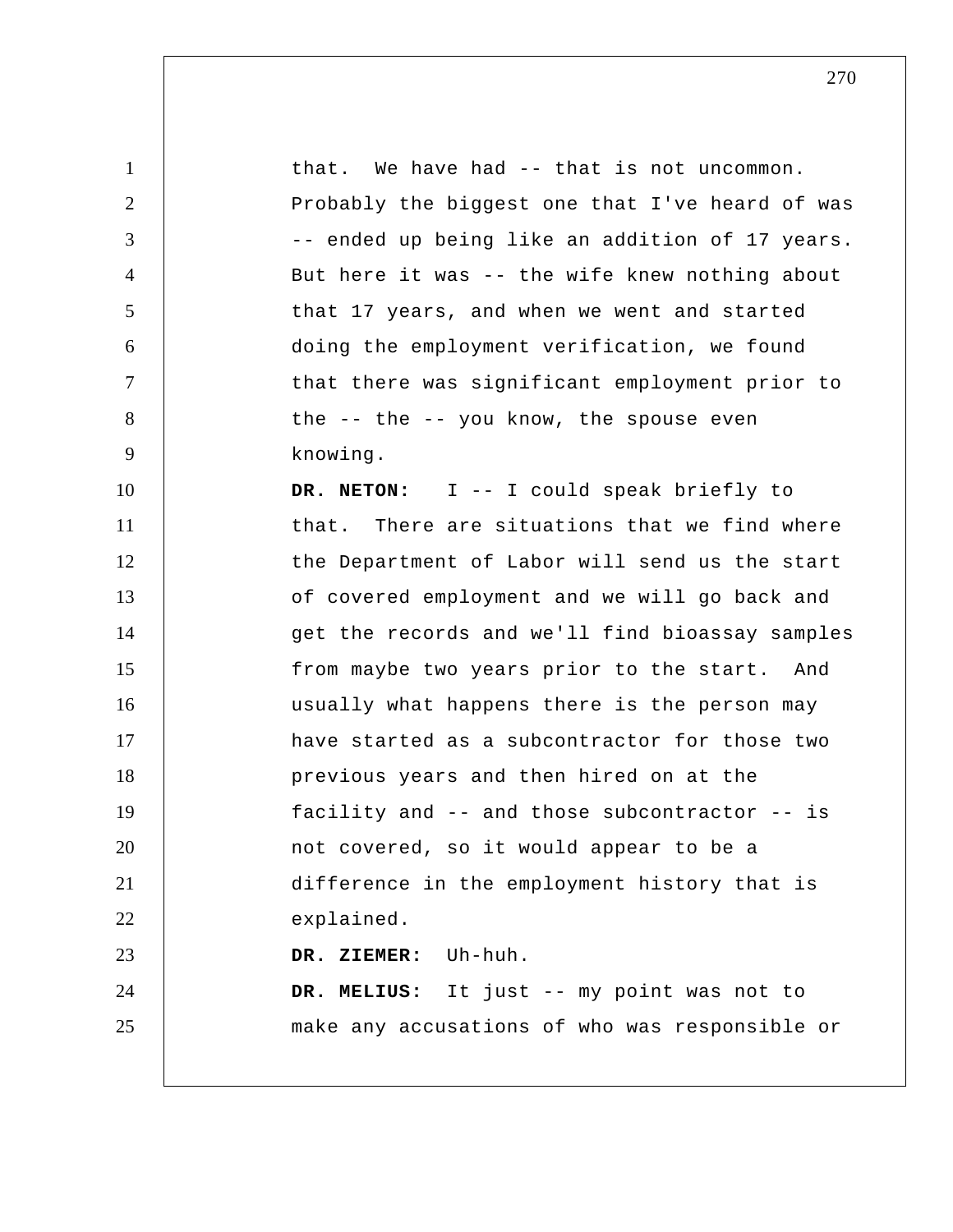1 2 3 4 5 6 7 8 9 10 11 12 13 14 15 16 17 18 19 20 21 22 23 24 25 anything, it was more -- more of the QA/QC thing. There ought to be something in the system that would, you know, notate that or explain that and just -- to make sure that gets -- that gets carried through. We're -- we're -- and some of that's the communication between NIOSH and -- and DOL on -- on these issues and that's  $-$  **MR. TURCIC:** Well -- well, a lot of it. I'll tell you what a lot of it is, and a lot of it is that, you know, in the last six months we hired 200 new claims examiners. And you know, when  $--$  when we're  $--$  at the rate we're making decisions now -- you know, for the last few months, we've been issuing in the neighborhood of anywhere from 1,000 to 1,300 recommended decisions a week. And there is a lot of cut and pasting going on and we  $--$  we  $--$  we're always working on that. And it's useful to hear, you know, issues. Like some of the issues that I heard of was the issue on when some claimants are getting letters under Part E asking for their doctor to make a determination. Well, really what that is, and maybe it's not clear in the letter and we need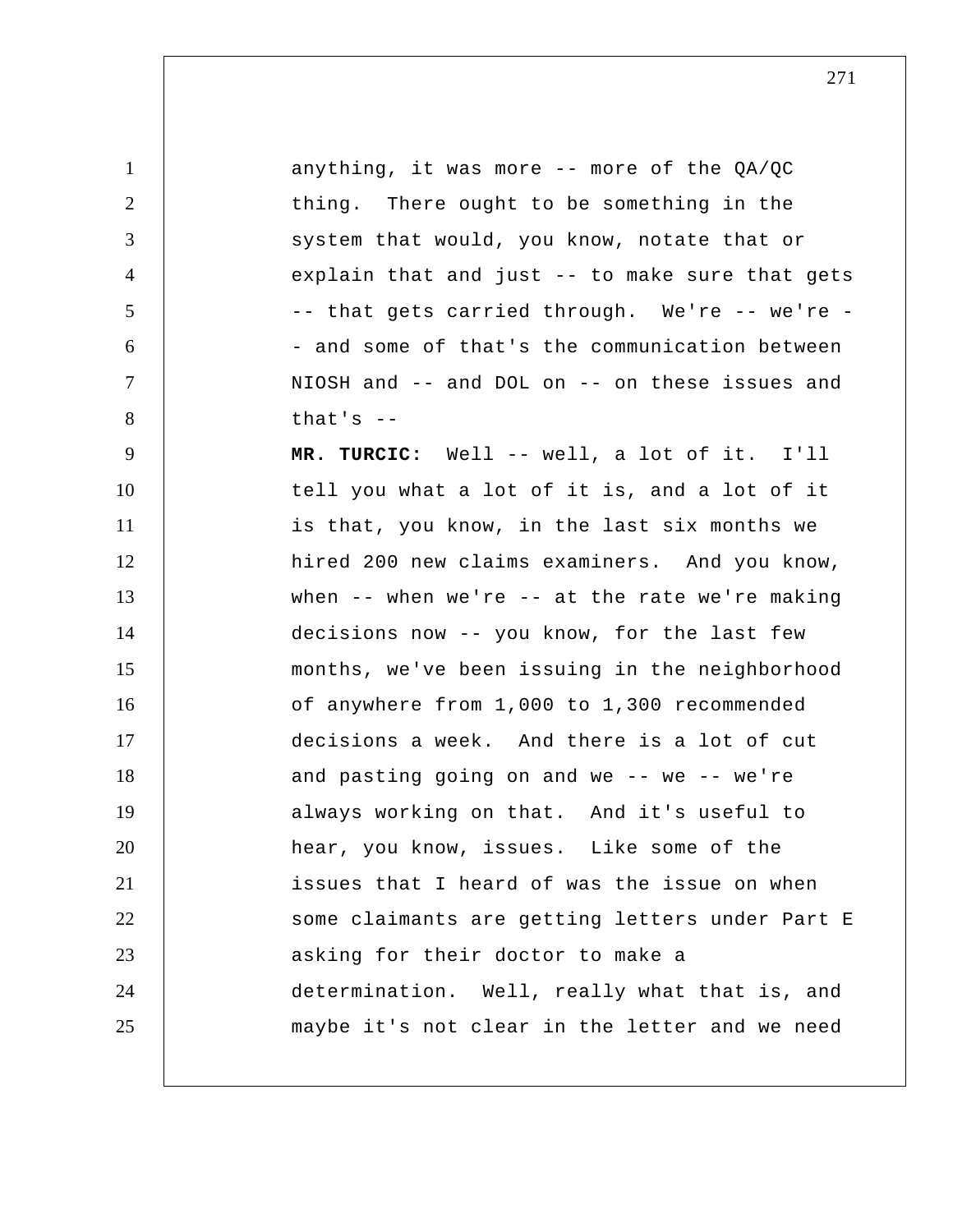1 2 3 4 5 6 7 8 9 10 11 12 13 14 15 16 17 18 19 20 21 22 23 24 25 to, you know, take a better look at that. All they're doing is giving the claimant the opportunity for their physician to make some link. And a lot of times it's some illness that there is no known, you know, occupational exposure and -- but to give the due process, we're giving the opportunity, you know -- if your physician can -- we can't find anything that's -- you were exposed to that explains this illness. If your physician wants to give a rationale, then that's needed. The other -- the other issue on the 30 days that -- that seems to be -- and these are really starting to take off now -- are - claimants have an option to get their impairment ratings done. We give them an option. One, they can -- they can choose to go to anybody they want and have an impairment rating done and submit it. And if it meets the criteria, we would use that and issue a decision. Or they can choose to have certain tests done that they can go get done anywhere, and then we would have the impairment rating done for them. One of the letters that go out -- when that letter goes out, it -- it tells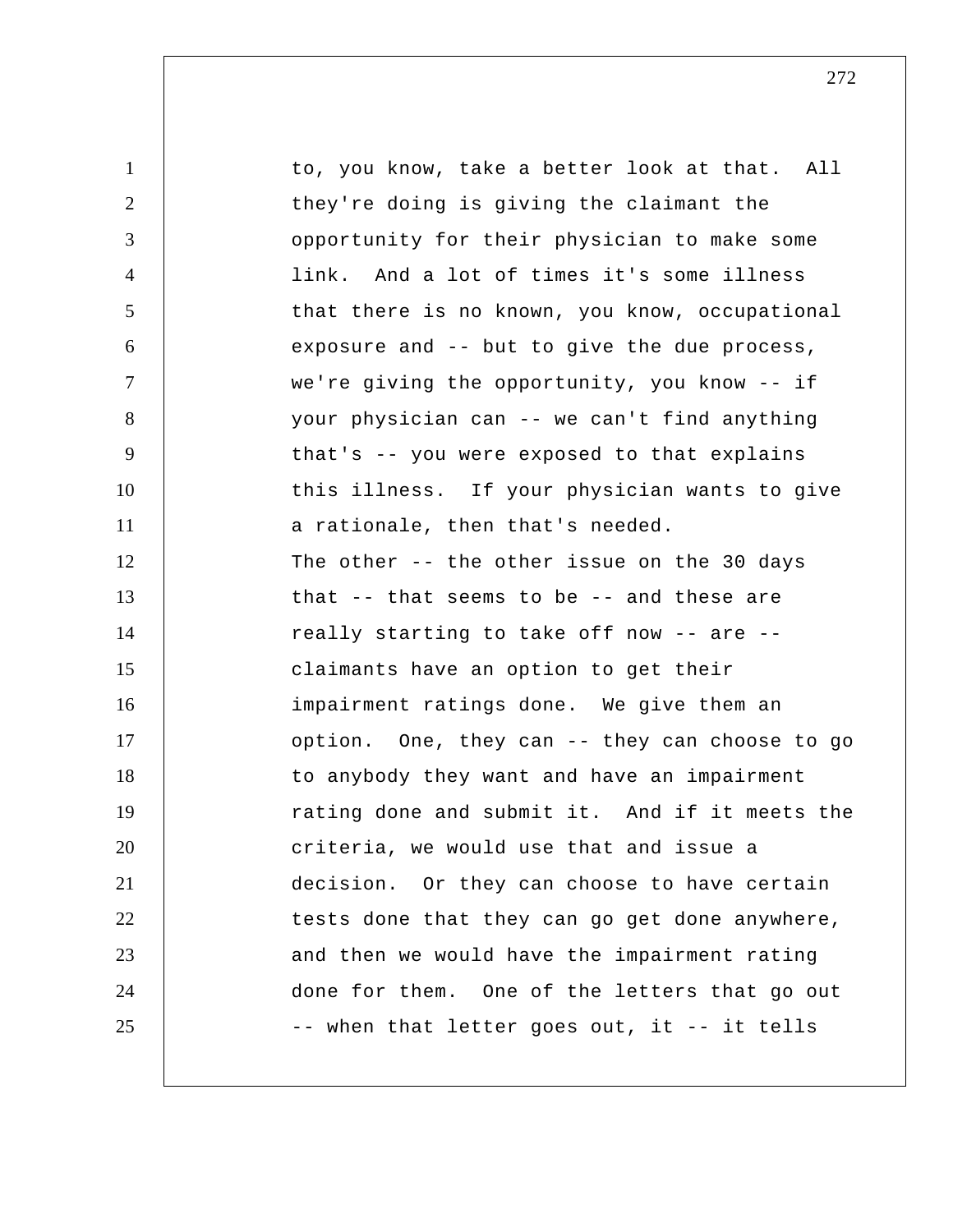| 1              | them -- see, we have no idea, especially on the  |
|----------------|--------------------------------------------------|
| 2              | 25,000 claims that we got from DOE, we have no   |
| 3              | idea -- are they really claiming impairment.     |
| $\overline{4}$ | We've made a causation decision. We said okay,   |
| 5              | this illness is caused, but we don't know        |
| 6              | whether they're claiming wage loss or claiming   |
| $\tau$         | impairment. So a letter goes out that says we    |
| 8              | need to know if you're claiming impairment.      |
| 9              | Now if you want to get your -- and we need that  |
| 10             | -- we're asking for that in 30 days. If you      |
| 11             | want to get your -- your own tests done, here    |
| 12             | are the tests -- you know, asbestosis, here are  |
| 13             | the pulmonary function tests that you need to    |
| 14             | get and all that. And -- I mean we realize       |
| 15             | that that's not -- you can't make an             |
| 16             | appointment with a doctor and get in to see      |
| 17             | them that quickly, so there's some -- and we     |
| 18             | need to polish our -- our letters to -- to do a  |
| 19             | better job.                                      |
| 20             | There's a lot of confusion, for example, when    |
| 21             | people get the OCAS-1 and -- about -- well, if   |
| 22             | they disagree with it, where can they appeal     |
| 23             | So we have a draft that we're about ready<br>it. |
| 24             | to send to Larry of -- coming up with a flyer    |
| 25             | that we're -- you know, that could be included   |
|                |                                                  |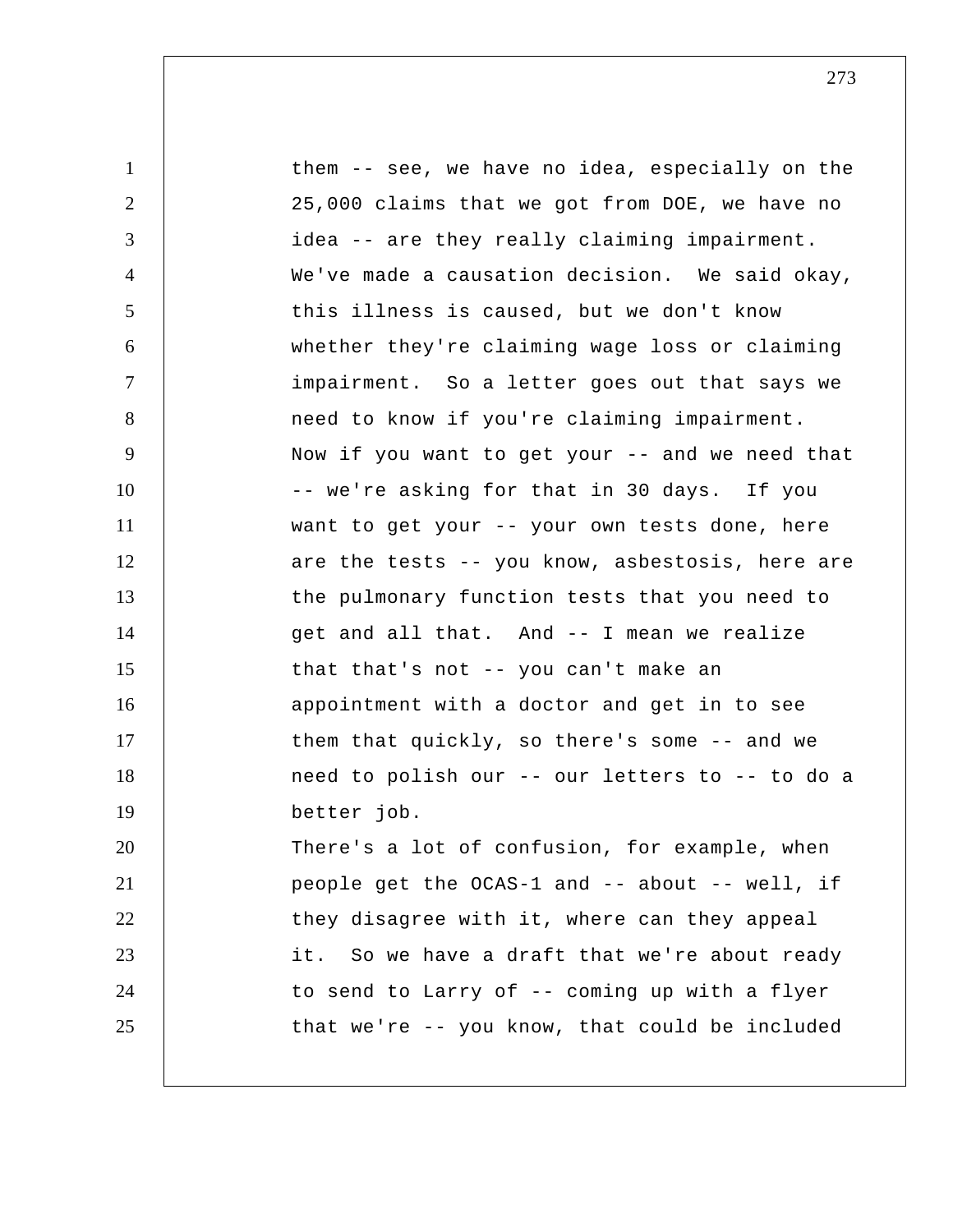1 2 3 4 5 6 7 8 9 10 11 12 13 14 15 16 17 18 19 20 21 22 23 24 25 and then the same thing on a recommended decision. You know, the flyer would say you're not agreeing with this. If you have issues when you get your recommended decision, that's where you appeal those issues. So we're -we're trying to  $-$ - to  $-$ - but it is a complex program.  **DR. MELIUS:** Just one -- one request for Pete rela-- related to sites for public meetings, since we've made the rounds of a lot of places. Certainly if you or your fie-- you know, District Office or whate-- have a site where you're hearing a lot of questions about the SEC or this program and so forth and you think it'd be worthwhile for us to have a meeting out there, I think we'd appreciate the --  **MR. TURCIC:** The Simi Valley area would be a good -- good area because people have been waiting. You know, it was a -- a legal question that took a long time, so that -- and there are quite a few claims out there.  **DR. MELIUS:** I think you have a site report you're working on, Larry, or -- is that -- no, no, it's not, just the -- okay.  **MR. ELLIOTT:** Don't have enough claims to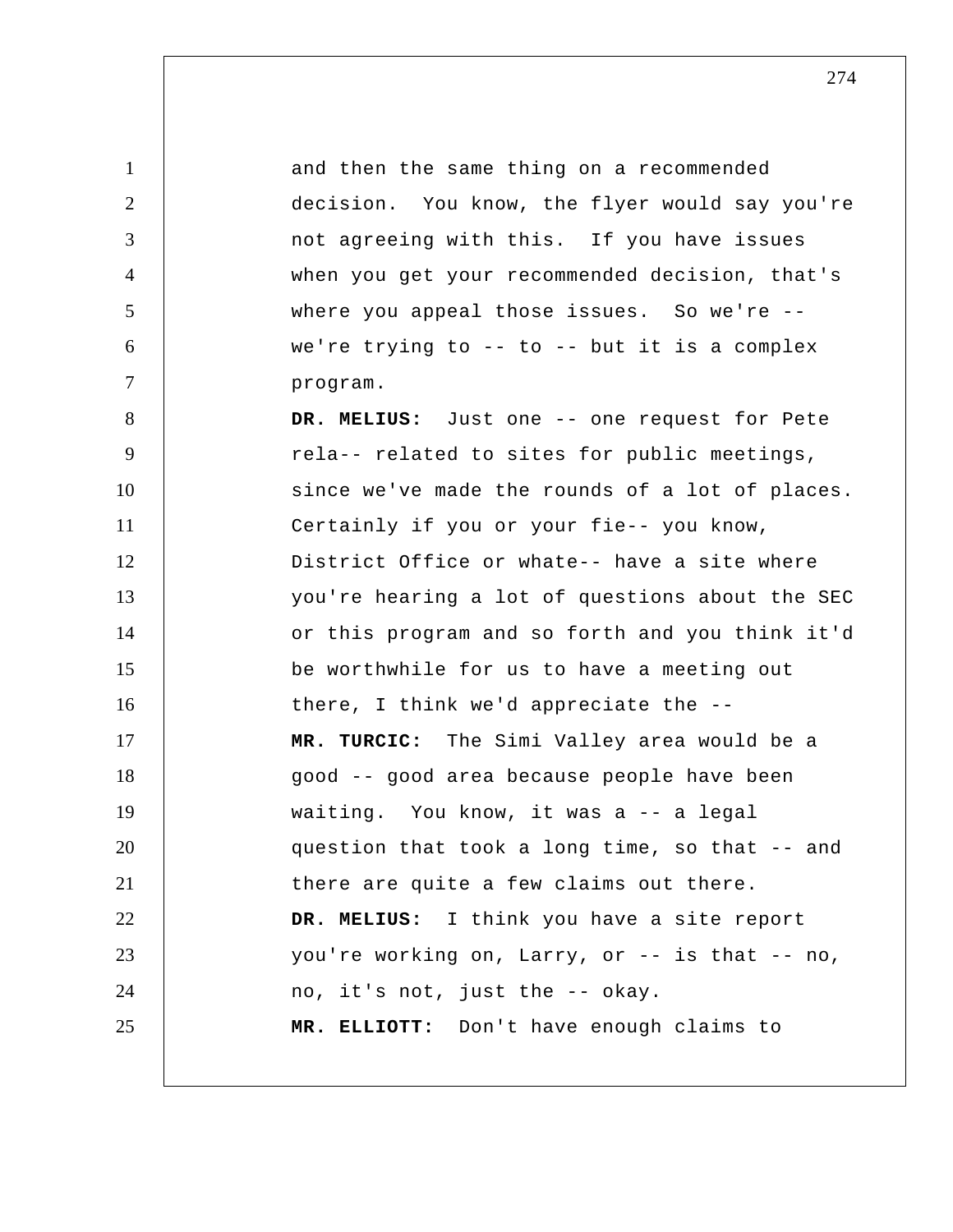1 2 3 4 5 6 7 8 9 10 11 12 13 14 15 16 17 18 19 20 21 22 23 24 25 warrant that.  **DR. MELIUS:** Okay.  **DR. ZIEMER:** Stu, did you have a comment?  **MR. HINNEFELD:** (inaudible) **THE COURT REPORTER:** I'm not getting that.  **MS. MUNN:** He's not getting anything.  **DR. ZIEMER:** Say that again, Stu.  **MR. HINNEFELD:** Is that not on?  **DR. MELIUS:** Yeah, that's what -- I think that was the issue that came up at the hearing, and that issue was related back to the decision you know, how can you do a site profile unless you know what the site is kind of thing and --  **DR. ZIEMER:** We want to get Stu's comment on the record here again.  **DR. WADE:** Stu's been amazingly silent at this meeting so we can get him on the record.  **MR. HINNEFELD:** Probably everybody's benefit that I don't say much at these meetings. Yeah, we have just recently finished a site profile for the Santa Susana Area Four facility, and there's some related facilities in the neighborhood that are -- that these people also did this same related work at, and they're all covered in this at -- it was known at ETEC for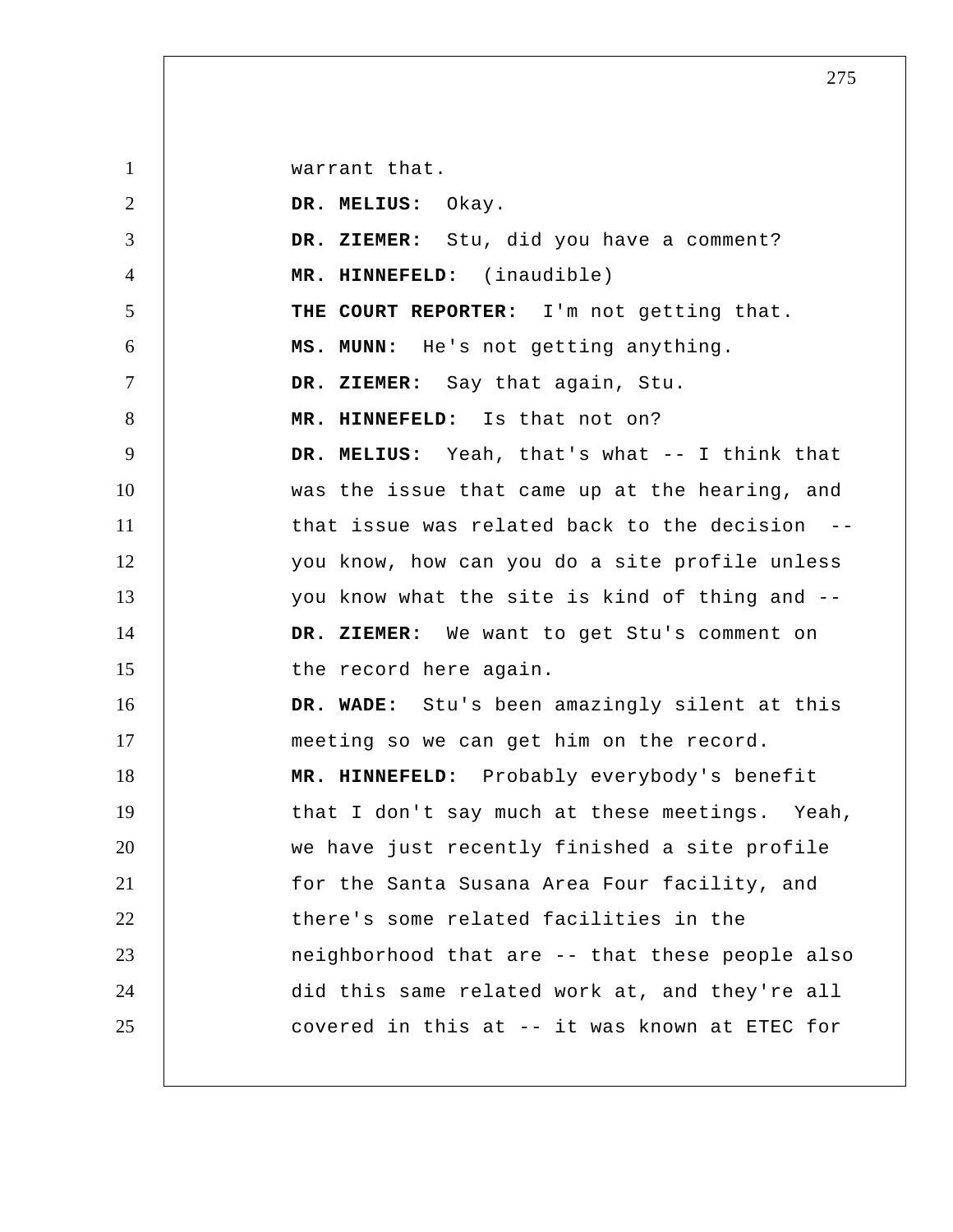1 2 3 4 5 6 7 8 9 10 11 12 13 14 15 a while and what, AI, Atomics International, was that their term-- or is that somebody else?  **DR. MELIUS:** Yeah, I -- it's --  **MR. HINNEFELD:** It's any number but we're - but we're pretty clear on the -- on the names of the facilities now and so -- and they're - they are all called out in that site profile.  **DR. MELIUS:** Yeah, and it is names. That's the problem.  **DR. ZIEMER:** Thank you. Let me ask if there's anything else to come before the Board this afternoon? (No responses) If not, we thank everyone. We stand adjourned. (Whereupon, the meeting adjourned at 4:15 p.m.)